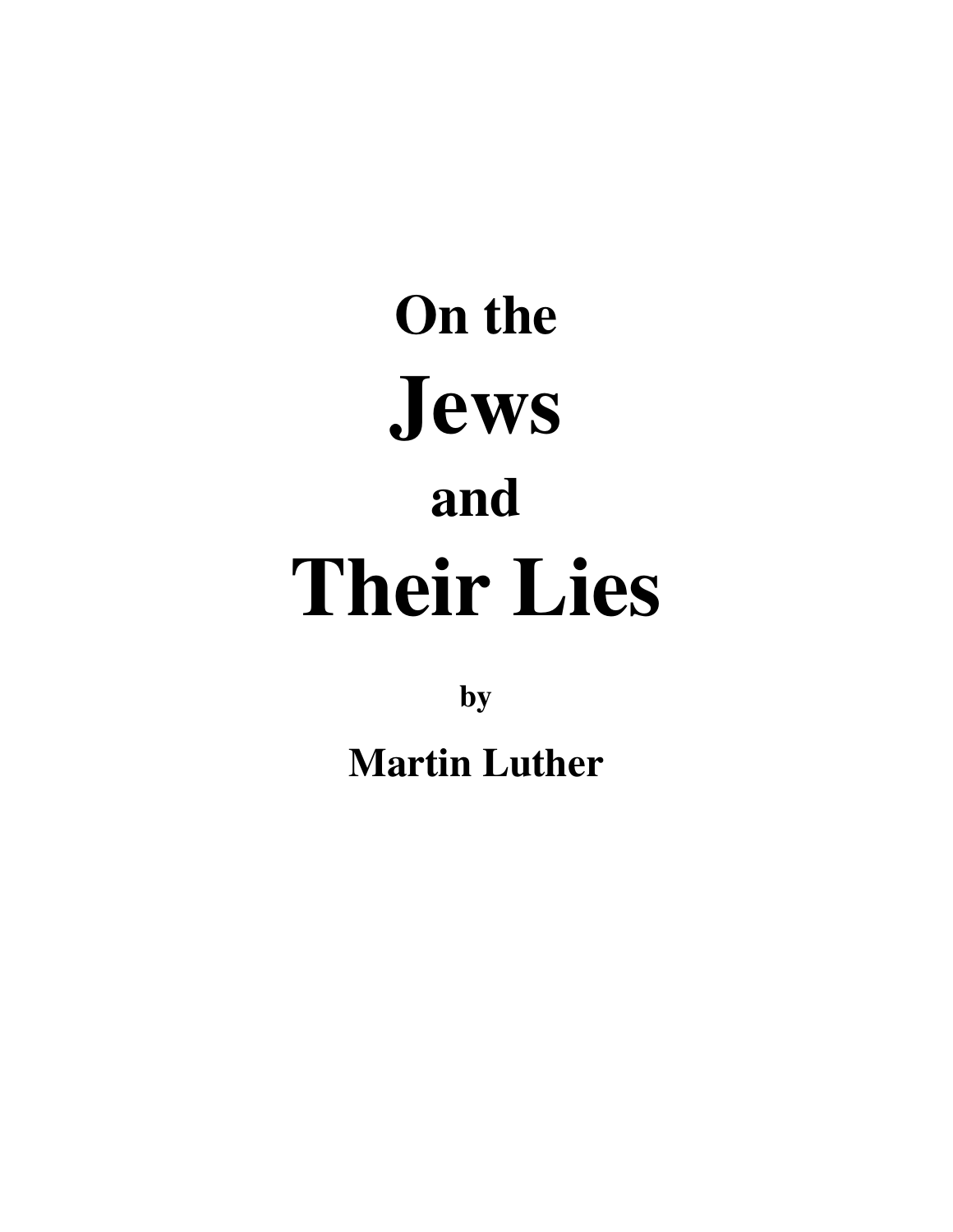### On the Jews and Their Lies

by Martin Luther

Fairborne Publishing The Colchester Collection [www.colchestercollection.com](http://www.colchestercollection.com/)

#### Summary

Former Catholic priest and professor of theology, Martin Luther is largely credited with intitiating the Protestant Reformation when he famously nailed his 95 Theses on the Power and Efficacy of Indulgences to the door of the Castle Church in Wittenberg, Germany. What he is less known for is his fiery, yet erudite, commination of Jewish influence on Western Civilization and their arrogance in deliberately maintaining a separate identity from their Christian neighbors and the harm that, that caused to the Christian community. The young Fr. Luther was a Judeophile, but after the Reformation, when the Jews still refused to accept Christ, he began to see their true nature. This tract illuminates his growing understanding of the nature and scope of the harm caused by Jewish Identity.

Copyright: Many works published by the Colchester Collection are in the Public Domain. Some works in the collection are protected by copyright in some countries. All copyright claims in these pages, by the Colchester Collection, apply, solely, to those copyrightable expressions of ideas (summaries, web design, graphics, etc.) created by the Colchester Collection or its employees. All rights to works under copyright are reserved to the copyright holder. The Colchester Collection makes no claim to copy protections on the copyrighted works of others. These works are published as a public service, under the terms of the Fair Use provisions of US copyright law.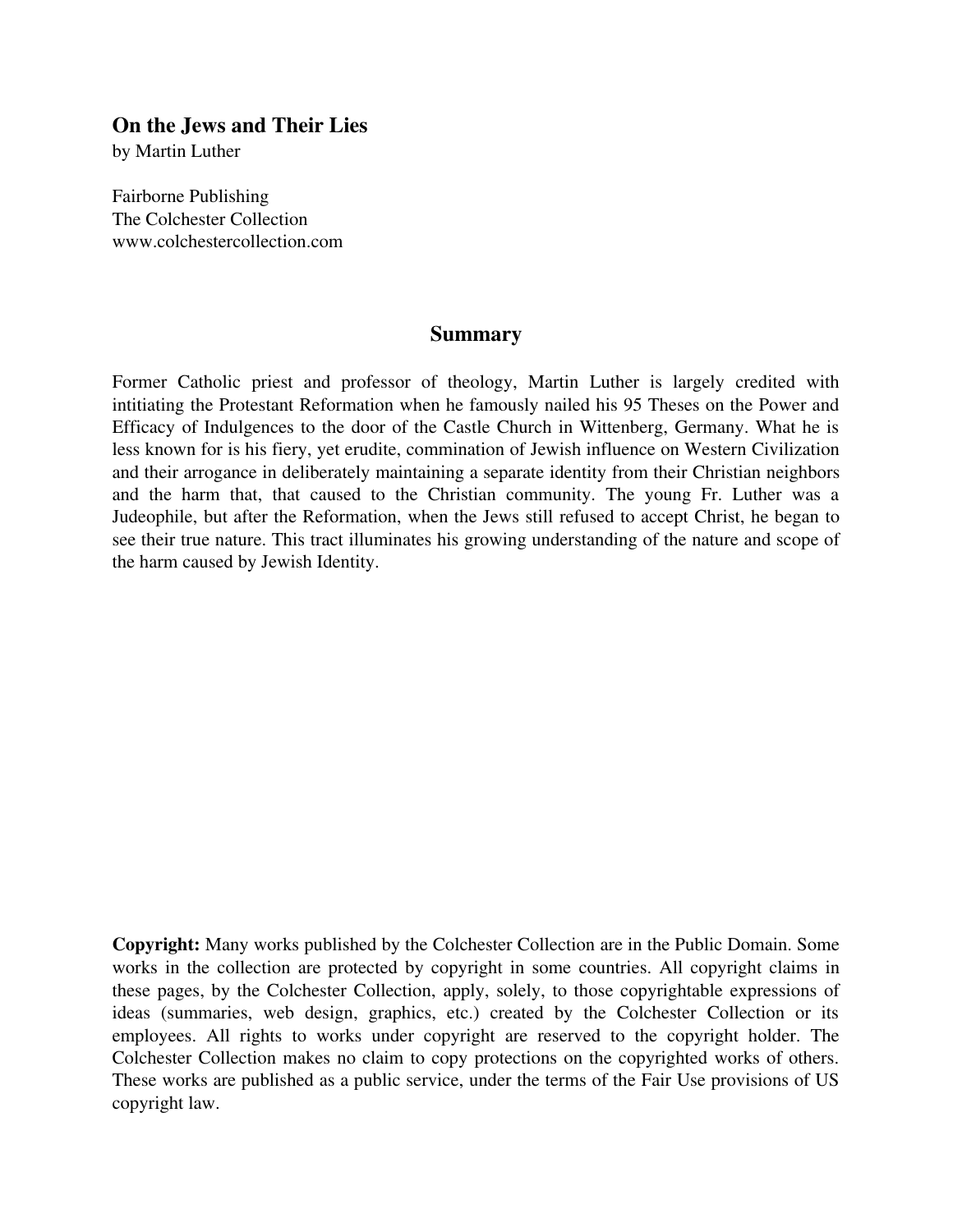# **Table of Contents**

| $\overline{4}$ |
|----------------|
|                |
| 17             |
|                |
| 30             |
|                |
| 43             |
|                |
| 56             |
|                |
| 69             |
|                |
| 82             |
|                |
|                |
|                |
|                |
|                |
|                |
|                |
|                |
|                |
|                |
|                |
|                |
|                |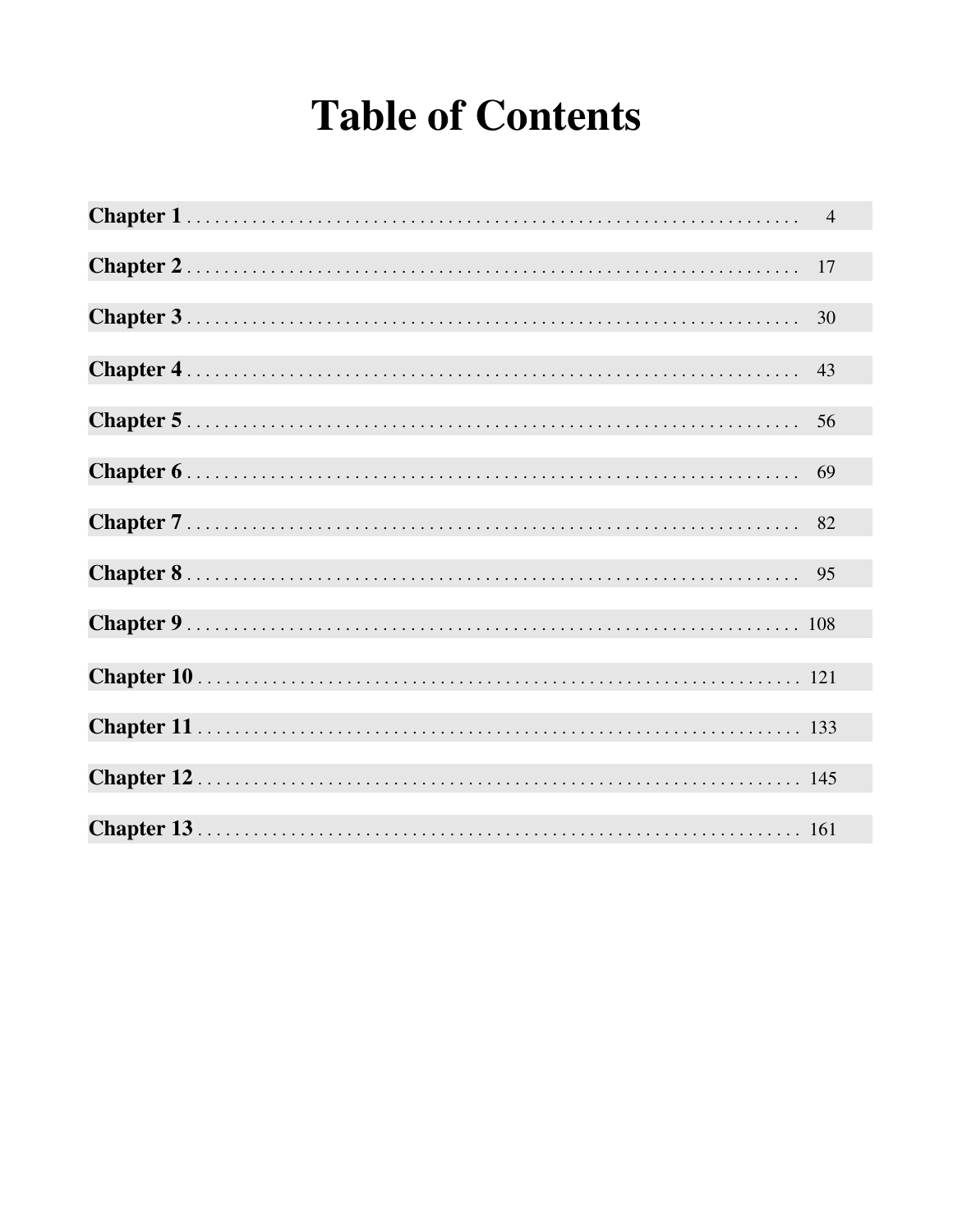# <span id="page-3-0"></span>**[Chapter 1](#page-3-0)**

I had made up my mind to write no more either about the Jews or against them. But since I learned that those miserable and accursed people do not cease to lure to themselves even us, that is, the Christians, I have published this little book, so that I might be found among those who opposed such poisonous activities of the Jews and who warned the Christians to be on their guard against them. I would not have believed that a Christian could be duped by the Jews into taking their exile and wretchedness upon himself. However, the devil is the god of the world, and wherever God's word is absent he has an easy task, not only with the weak but also with the strong. May God help us. Amen.

Grace and peace in the Lord. Dear sir and good friend, I have received a treatise in which a Jew engages in dialog with a Christian. He dares to pervert the scriptural passages which we cite in testimony to our faith, concerning our Lord Christ and Mary his mother, and to interpret them quite differently. With this argument he thinks he can destroy the basis of our faith.

This is my reply to you and to him. It is not my purpose to quarrel with the Jews, nor to learn from them how they interpret or understand Scripture; I know all of that very well already. Much less do I propose to convert the Jews, for that is impossible. Those two excellent men, Lyra and Burgensis, together with others, truthfully described the Jews' vile interpretation for us two hundred and one hundred years ago respectively. Indeed they refuted it thoroughly. However, this was no help at all to the Jews, and they have grown steadily worse.

They have failed to learn any lesson from the terrible distress that has been theirs for over fourteen hundred years in exile. Nor can they obtain any end or definite terminus of this, as they suppose,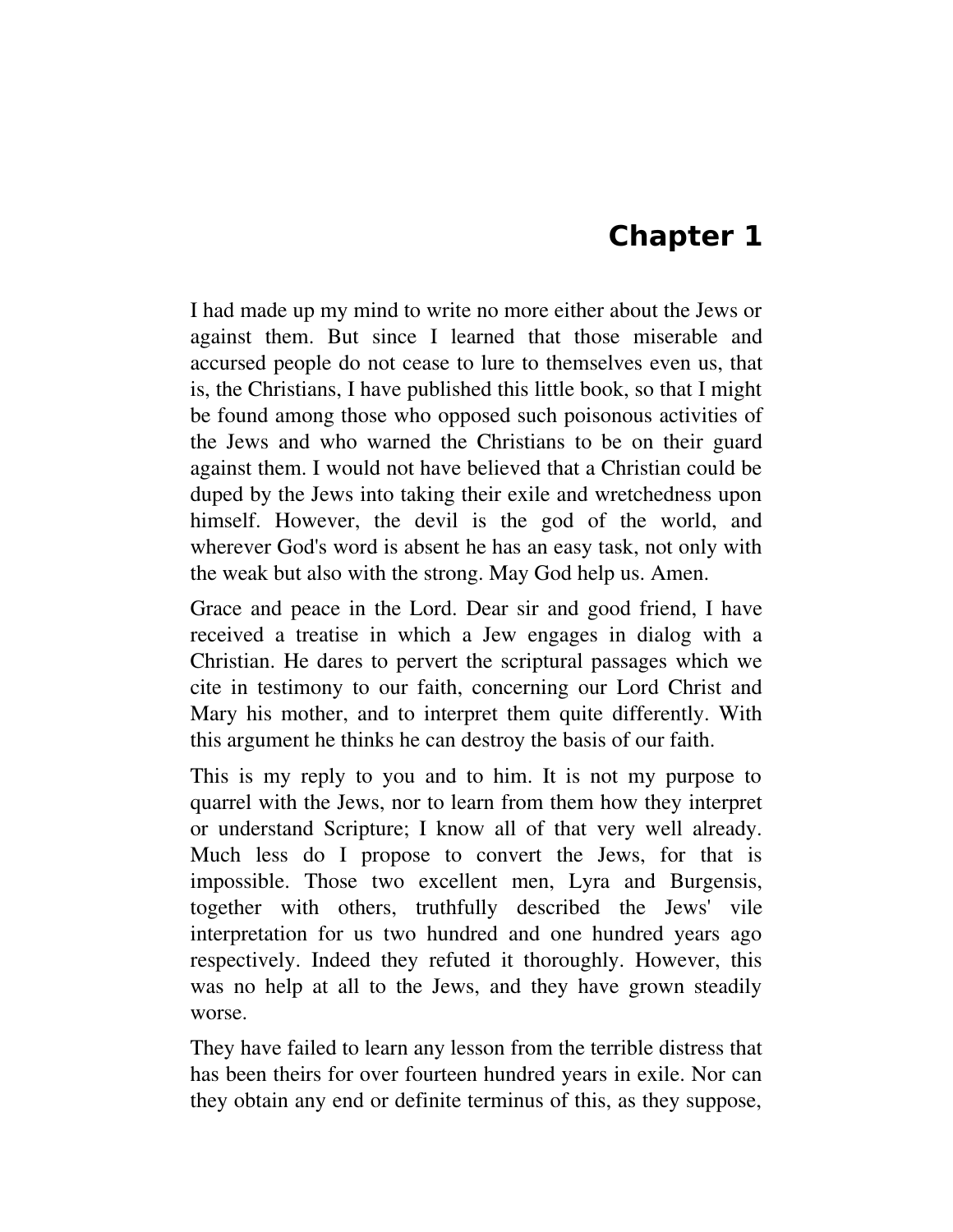by means of the vehement cries and laments to God. If these blows do not help, it is resonable to assume that our talking and explaining will help even less.

Therefore a Christian should be content and not argue with the Jews. But if you have to or want to talk with them, do not say any more than this: "Listen, Jew, are you aware that Jerusalem and your sovereignty, together with your temple and priesthood, have been destroyed for over 1,460 years?" For this year, which we Christians write as the year 1542 since the birth of Christ, is exactly 1,468 years, going on fifteen hundred years, since Vespasian and Titus destroyed Jerusalem and expelled the Jews from the city. Let the Jews bite on this nut and dispute this question as long as they wish.

For such ruthless wrath of God is sufficient evidence that they assuredly have erred and gone astray. Even a child can comprehend this. For one dare not regard God as so cruel that he would punish his own people so long, so terribly, so unmercifully, and in addition keep silent, comforting them neither with words nor with deeds, and fixing no time limit and no end to it. Who would have faith, hope, or love toward such a God? Therefore this work of wrath is proof that the Jews, surely rejected by God, are no longer his people, and neither is he any longer their God. This is in accord with Hosea 1:9, "Call his name Not my people, for you are not my people and I am not your God." Yes, unfortunately, this is their lot, truly a terrible one. They may interpret this as they will; we see the facts before our eyes, and these do not deceive us.

If there were but a spark of reason or understanding in them, they would surely say to themselves: "O Lord God, something has gone wrong with us. Our misery is too great, too long, too severe; God has forgotten us!" etc. To be sure, I am not a Jew, but I really do not like to contemplate God's awful wrath toward this people. It sends a shudder of fear through body and soul, for I ask, What will the eternal wrath of God in hell be like toward false Christians and all unbelievers? Well, let the Jews regard our Lord Jesus as they will. We behold the fulfillment of the words spoken by him in Luke 21:20: "But when you see Jerusalem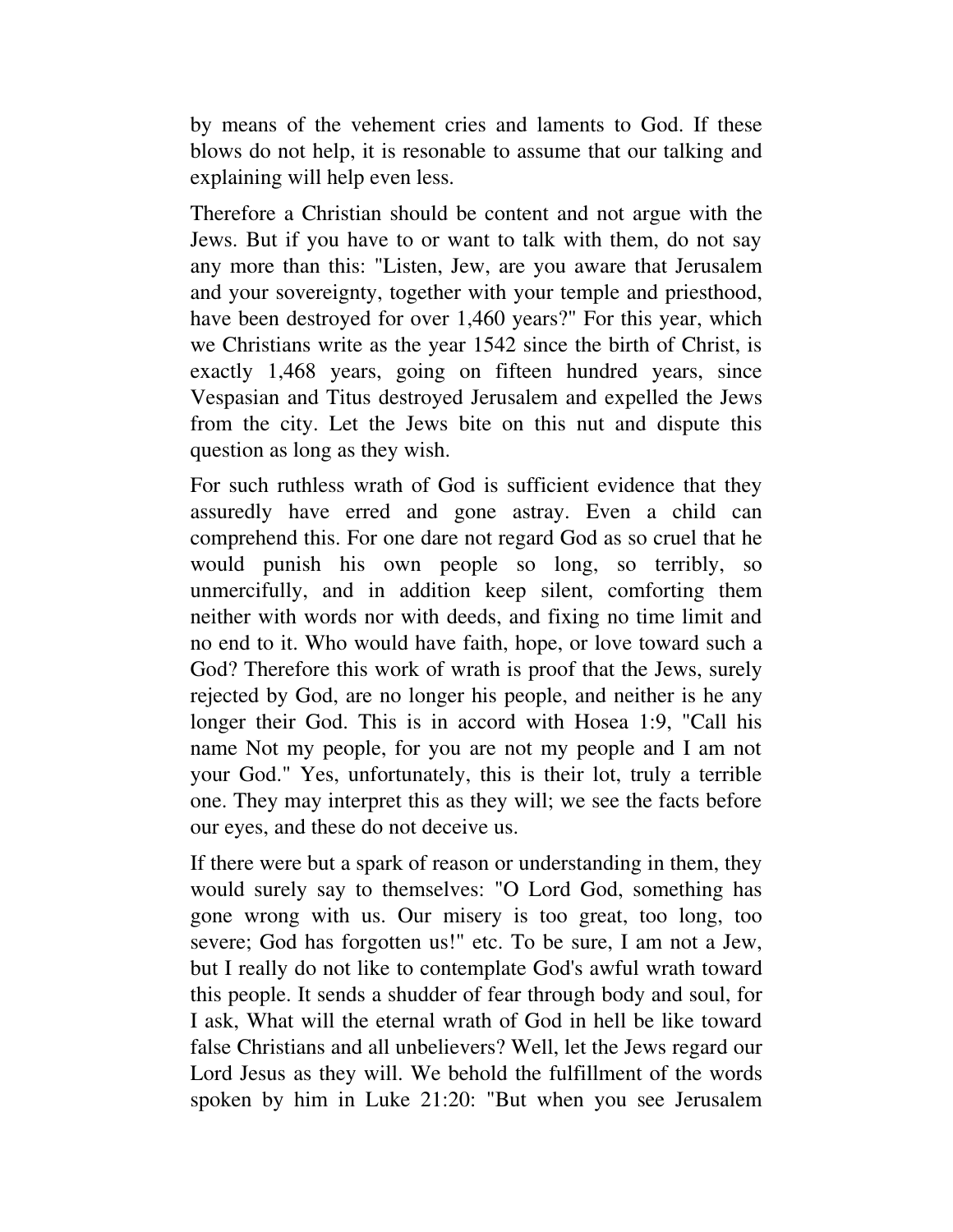surrounded by armies, then know that its desolation has come near ... for these are days of vengeance. For great distress shall be upon the earth and wrath upon this people.

In short, as has already been said, do not engage much in debate with Jews about the articles of our faith. From their youth they have been so nurtured with venom and rancor against our Lord that there is no hope until they reach the point where their misery finally makes them pliable and they are forced to confess that the Messiah has come, and that he is our Jesus. Until such a time it is much too early, yes, it is useless to argue with them about how God is triune, how he became man, and how Mary is the mother of God. No human reason nor any human heart will ever grant these things, much less the embittered, venomous, blind heart of the Jews. As has already been said, what God cannot reform with such cruel blows, we will be unable to change with words and works. Moses was unable to reform the Pharaoh by means of plagues, miracles, pleas, or threats; he had to let him drown in the sea.

Now, in order to strengthen our faith, we want to deal with a few crass follies of the Jews in their belief and their exegesis of the Scriptures, since they so maliciously revile our faith. If this should move any Jew to reform and repent, so much the better. We are now not talking with the Jews but about the Jews and their dealings, so that our Germans, too, might be informed.

There is one thing about which they boast and pride them selves beyond measure, and that is their descent from the foremost people on earth, from Abraham, Sarah, Isaac, Rebekah, Jacob, and from the twelve patriarchs, and thus from the holy people of Israel. St. Paul himself admits this when he says in Romans 9:5: \*Quorum patres\*, that is, "To them belong the patriarchs, and of their race is the Christ," etc. And Christ himself declares in John 4:22, "Salvation is from the Jews." Therefore they boast of being the noblest, yes, the only noble people on earth. In comparison with them and in their eyes we Gentiles (Goyim) are not human; in fact we hardly deserve to be considered poor worms by them. For we are not of that high and noble blood, lineage, birth, and descent. This is their argument, and indeed I think it is the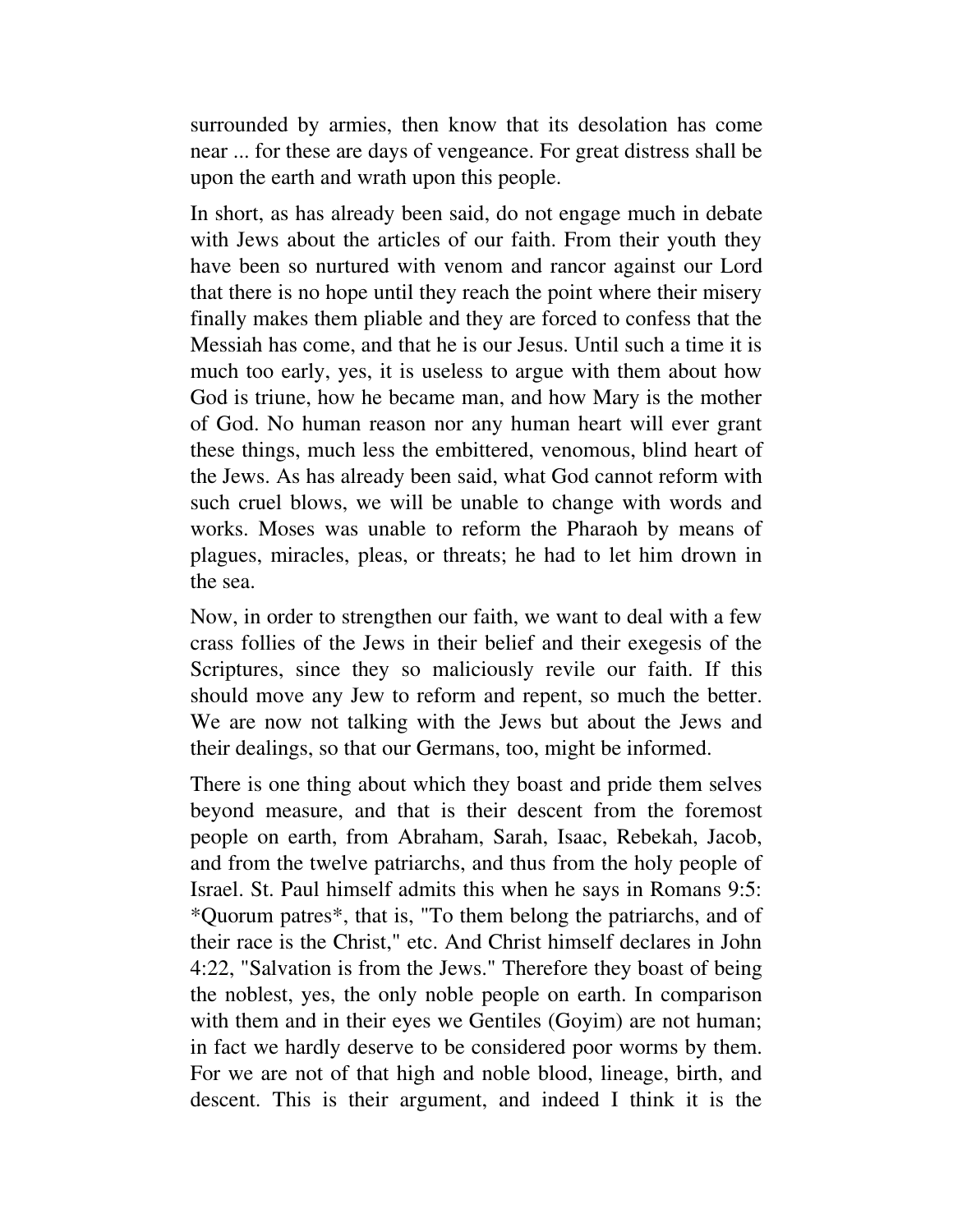greatest and strongest reason for their pride and boasting.

Therefore, God has to endure that in their synagogues, their prayers, songs, doctrines, and their whole life, they come and stand before him and plague him grievously (if I may speak of God in such a human fashion). Thus he must listen to their boasts and their praises to him for setting them apart from the Gentiles, for letting them be descended from the holy patriarchs, and for selecting them to be his holy and peculiar people, etc. And there is no limit and no end to this boasting about their descent and their physical birth from the fathers.

And to fill the measure of their raving, mad, and stupid folly, they boast and they thank God, in the first place, because they were created as human beings and not as animals; in the second place. because they are Israelites and not Goyim (Gentiles); in the third place because they were created as males and not as females. They did not learn such tomfoolery from Israel but from the Goyim. For history records that the Greek Plato daily accorded God such praise and thanksgivingif such arrogance and blasphemy may be termed praise of God. This man, too, praised his gods for these three items: that he was a human being and not an animal; a male and not a female; a Greek and not a non-Greek or barbarian. This is a fool's boast, the gratitude of a barbarian who blasphemes God! Similarly, the Italians fancy themselves the only human beings; they imagine that all other people in the world are nonhumans, mere ducks or mice by comparison.

No one can take away from them their pride concerning their blood and their descent from Israel. In the Old Testament they lost many a battle in wars over this matter, though no Jew understands this. All the prophets censured them for it, for it betrays an arrogant, carnal presumption devoid of spirit and of faith. They were also slain and persecuted for this reason. St. John the Baptist took them to task severely because of it, saying, "Do not presume to say to yourselves, "We have Abraham for our father'; for I tell you, God is able from these stones to raise up children to Abraham" [Matt. 3:9]. He did not call them Abraham's children but a "brood of vipers" [Matt. 3:7]. Oh, that was too insulting for the noble blood and race of Israel, and they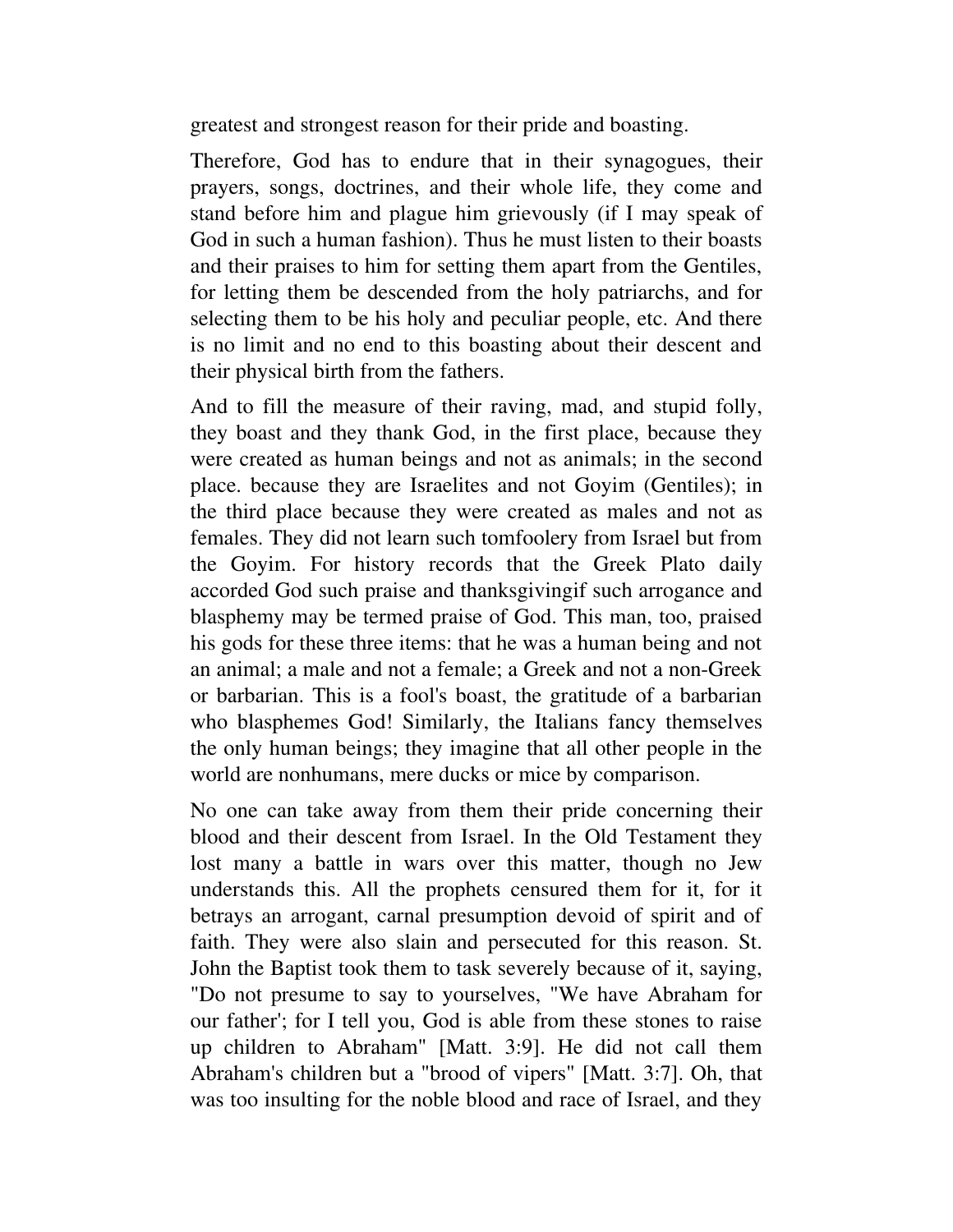declared, "He has a demon" [Matt. 11:18] Our Lord also calls them a "brood of vipers"; furthermore, in John' 3:39 he states: "If you were Abraham's children would do what Abraham did.... You are of your father the devil." It was intolerable to them to hear that they were not Abraham's but the devil's children, nor can they bear to hear this today. If they should surrender this boast and argument, their whole system which is built on it would topple and change.

I hold that if their Messiah, for whom they hope, should come and do away with their boast and its basis they would crucify and blaspheme him seven times worse than they did our Messiah; and they would also say that he was not the true Messiah, but a deceiving devil. For they have portrayed their Messiah to themselves as one who would strengthen and increase such carnal and arrogant error regarding nobility of blood and lineage. That is the same as saying that he should assist them in blaspheming God and in viewing his creatures with disdain, including the women, who are also human beings and the image of God as well as we; more over, they are our own flesh and blood, such as mother, sister, daughter, housewives, etc. For in accordance with the aforementioned threefold song of praise, they do not hold Sarah (as a woman) to be as noble as Abraham (as a man). Perhaps they wish to honor themselves for being born half noble, of a noble father, and half ignoble, of an ignoble mother. But enough of this tomfoolery and trickery.

We propose to discuss their argument and boast and prove convincingly before God and the world *not before the Jews, for, as already said, they would accept this neither from Moses nor from their Messiah himself* that their argument is quite empty and stands condemned. To this end we quote Moses in Genesis 17, whom they surely ought to believe if they are true Israelites. When God instituted circumcision, he said, among other things, "Any uncircumcised male shall be cut off from his people" [Gen. 17:14]. With these words God consigns to condemnation all who are born of flesh, no matter how noble, high, or how low their birth may have been. He does not even exempt from this judgment the seed of Abraham, although Abraham was not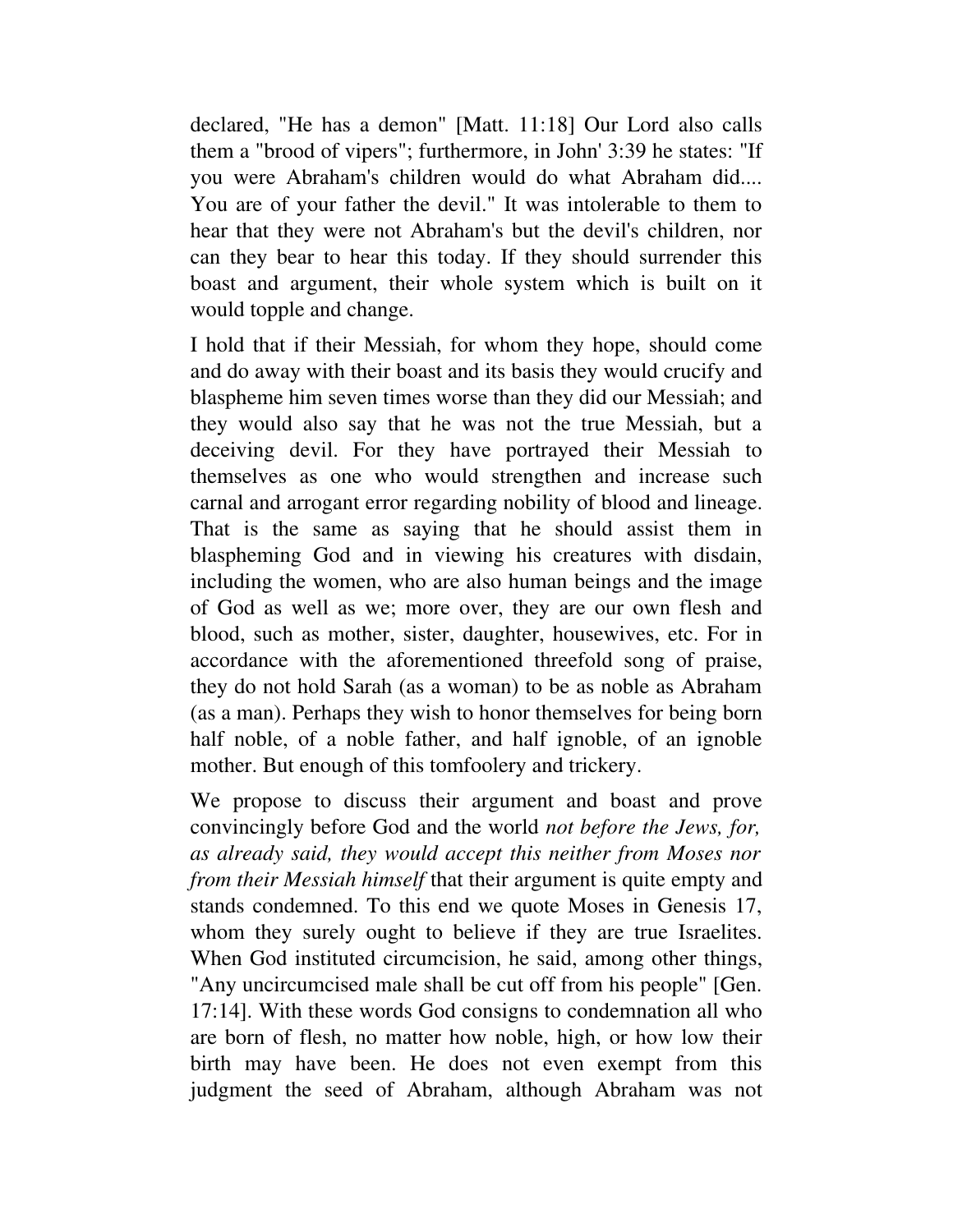merely of high and noble birth from Noah, but was also adjudged holy (Genesis 15) and became Abraham instead of Abram (Genesis 17). Yet none of his children shall be numbered among God's people, but rather shall he rooted out, and God will not be his God, unless he, over and above his birth, is also circumcised and accepted into the covenant of God.

To be sure, before the world one person is properly accounted nobler than another by reason of his birth, or smarter than another because of his intelligence, or stronger and more handsome than another because of his body, or richer and mightier than another in view of his possessions, or better than another on account of his special virtues. For this miserable, sinful, and mortal life must be marked by such differentiation and inequality; the requirements of daily life and the preservation of government make it indispensable.

But to strut before God and boast about being so noble, so exalted, and so rich compared to other people that is devilish arrogance, since every birth according to the flesh is condemned before him without exception in the aforementioned verse, if his covenant and word do not come to the rescue once again and create a new and different birth, quite different from the old, first birth. So if the Jews boast in their prayer before God and glory in the fact that they are the patriarchs' noble blood, lineage, and children, and that he should regard them and be gracious to them in view of this, while they condemn the Gentiles as ignoble and not of their blood, my dear man, what do you suppose such a prayer will achieve? This is what it will achieve: Even if the Jews were as holy as their fathers Abraham, Isaac, and Jacob themselves, yes, even if they were angels in heaven, on account of such a prayer they would have to be hurled into the abyss of hell. How much less will such prayers deliver them from their exile and return them to Jerusalem!

For what does such devilish, arrogant prayer do other than to give God's word the lie, for God declares: Whoever is born and not circumcised shall not only he ignoble and worthless but shall also be damned and shall not be a part of my people, and I will not be his God. The Jews rage against this with their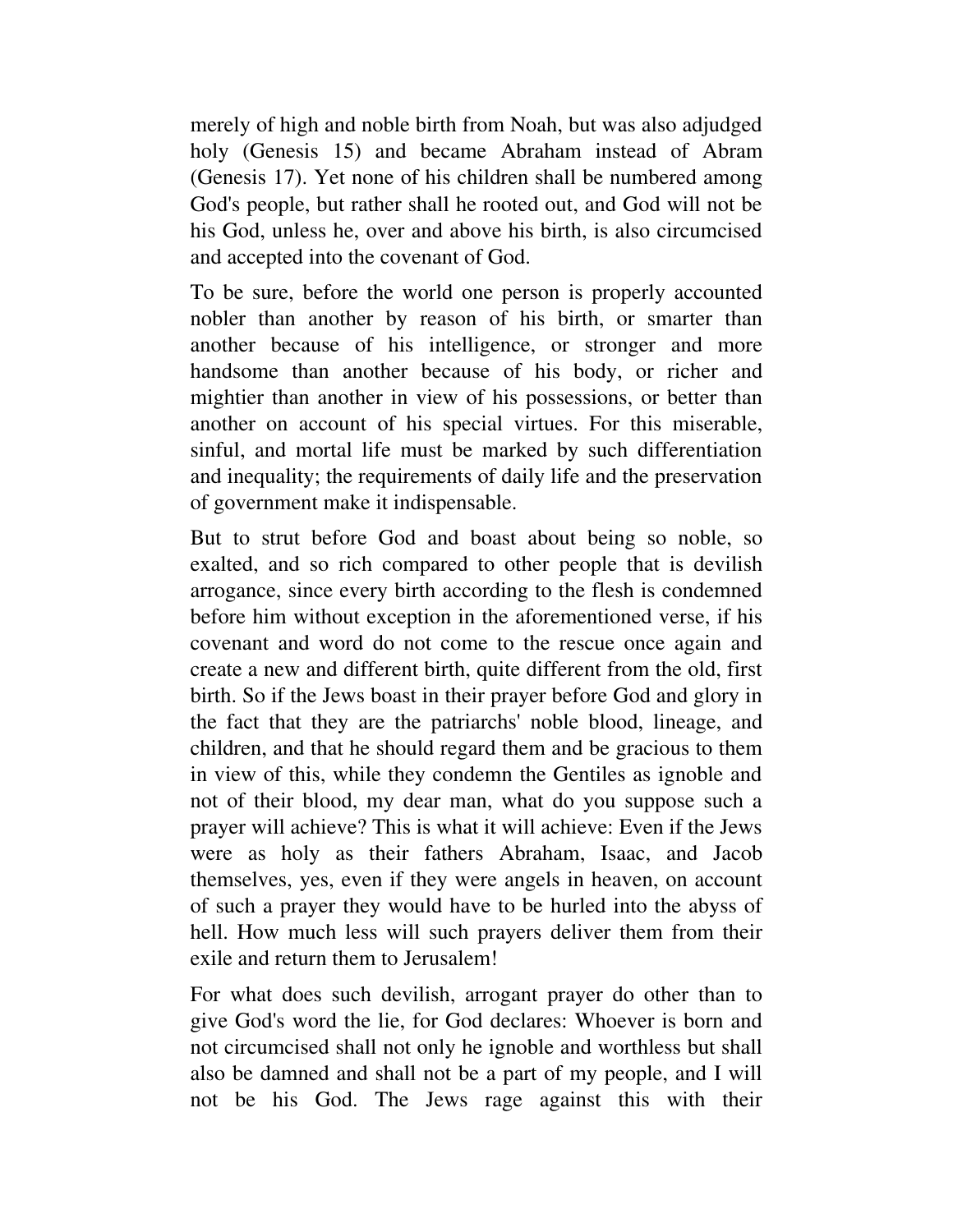blasphemous prayer as if to say: "No, no, Lord God, that is not true; you must hear us, because we are of the noble lineage of the holy fathers. By reason of such noble birth you must establish us as lords over all the earth and in heaven too. If you fail to do this, you break your word and do us an injustice, since you have sworn to our fathers that you will accept their seed as your people forever."

This is just as though a king, a prince, a lord, or a rich, handsome, smart, pious, virtuous person among us Christians were to pray thus to God: "Lord God, see what a great king and lord I am! See how rich, smart, and pious I am! See what a handsome lad or lass I am in comparison to others! Be gracious to me, help me, and in view of all of this save me! The other people are not as deserving, because they are not so handsome, rich, smart, pious, noble, and high-born as I am." What, do you suppose, should such a prayer merit? It would merit that thunder and lightning strike down from heaven and that sulphur and hellfire strike from below. That would be just punishment; for flesh and blood must not boast before God. For as Moses says, whoever is born even from holy patriarchs and from Abraham himself stands condemned before God and must not boast before him. St. Paul says the same thing in Romans 3:27, as does John 3:6.

Such a prayer was also spoken by the Pharisee in the Gospel as he boasted about all his blessings, saying, "I am not like other men." Moreover, his prayer was beautifully adorned, since he said it with thanksgiving and fancied that he was sitting on God's lap as his pet child. But thunder and lightning from heaven cast him down to hell's abyss, as Christ himself declared, saying that the publican was justified but the Pharisee condemned. Oh, what do we poor muckworms, maggots, stench, and filth presume to boast of before him who is the God and Creator of heaven and earth, who made us out of dirt and out of nothing! And as far as our nature, birth, and essence are concerned, we are but dirt and nothing in his eyes; all that we are and have comes from his grace and his rich mercy.

Abraham was no doubt even nobler than the Jews, since as we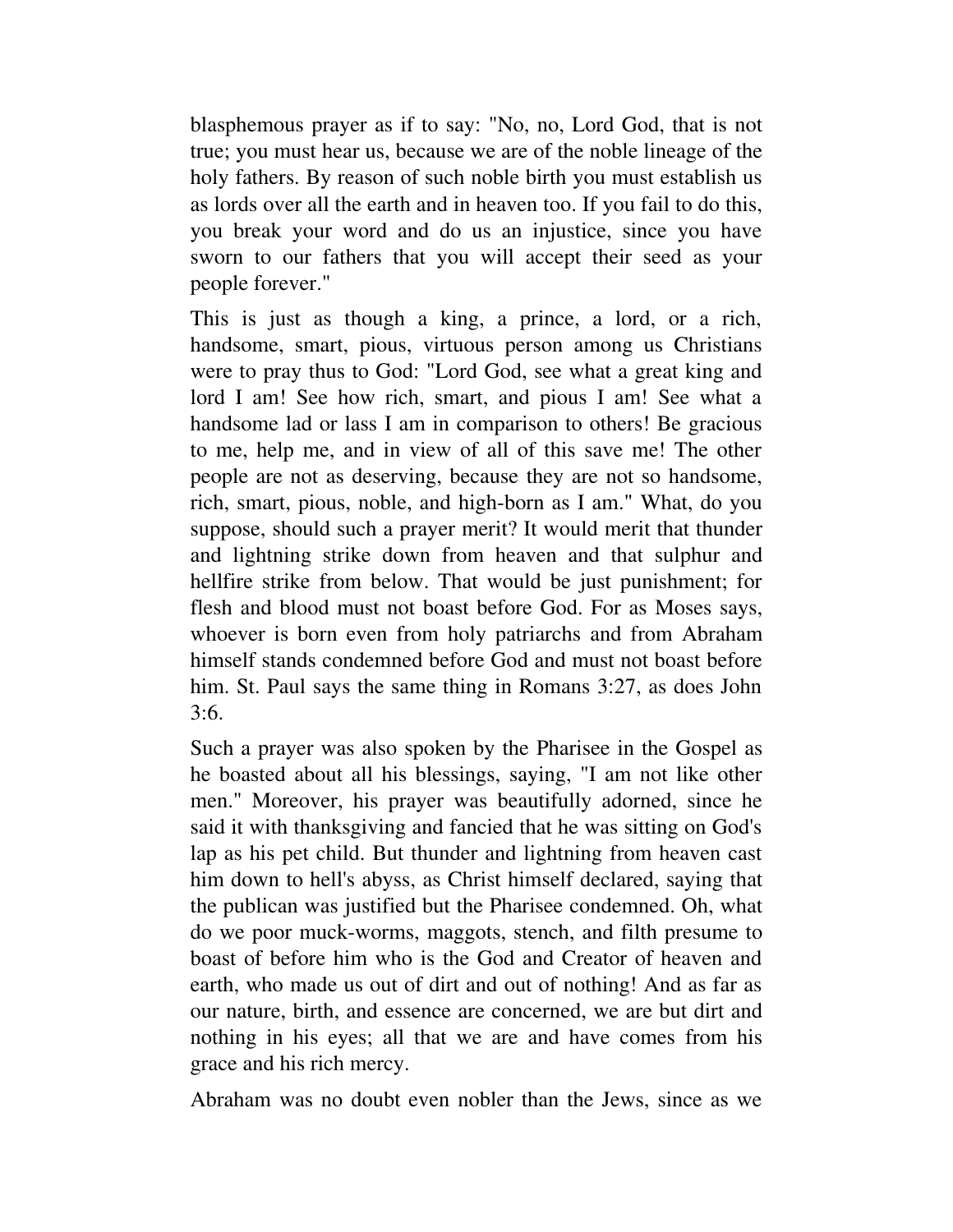pointed out above, he was descended from the noblest patriarch, Noah *who in his day was the greatest and oldest lord, priest, and father of the entire world* and from the other nine succeeding patriarchs. Abraham saw, heard, and lived with all of them, and some of them (as for instance Shem, Shelah, Eber) outlived him by many years. So Abraham obviously was not lacking in nobility of blood and birth; and yet this did not in the least aid him in being numbered among God's people. No, he was idolatrous, and he would have remained under condemnation if God's word had not called him, as Joshua in chapter 24:2 informs us out of God's own mouth: "Your fathers lived of old beyond the Euphrates, Terah, the father of Abraham and Nahor; and they served other gods. Then I took your father Abraham from beyond the River and led him," etc.

Even later, after he had been called and sanctified through God's word and through faith, according to Genesis 15, Abraham did not boast of his birth or of his virtues. When he spoke with God (Genesis 18) he did not say: "Look how noble I am, born from Noah and the holy patriarchs, and descended from your holy nation," nor did he say, "How pious and holy I am in comparison with other people!" No, he said, "Behold, I have taken upon myself to speak to the Lord, I who am but dust and ashes" [Gen. 18:27]. This is, indeed, how a creature must speak to its Creator, not for getting what it is before him and how it is regarded by him. For that is what God said of Adam and of all his children (Genesis 3:19 ), "You are dust, and to dust you shall return," as death itself persuades us visibly and experientially, to counteract, if need be, any such foolish, vain, and vexatious presumption.

Now you can see what fine children of Abraham the Jews really are, how well they take after their father, yes, what a fine people of God they are. They boast before God of their physical birth and of the noble blood inherited from their fathers, despising all other people, although God regards them in all these respects as dust and ashes and damned by birth the same as all other heathen. And yet they give God the lie; they insist on being in the right, and with such blasphemous and damnable prayer they purpose to wrest God's grace from him and to regain Jerusalem.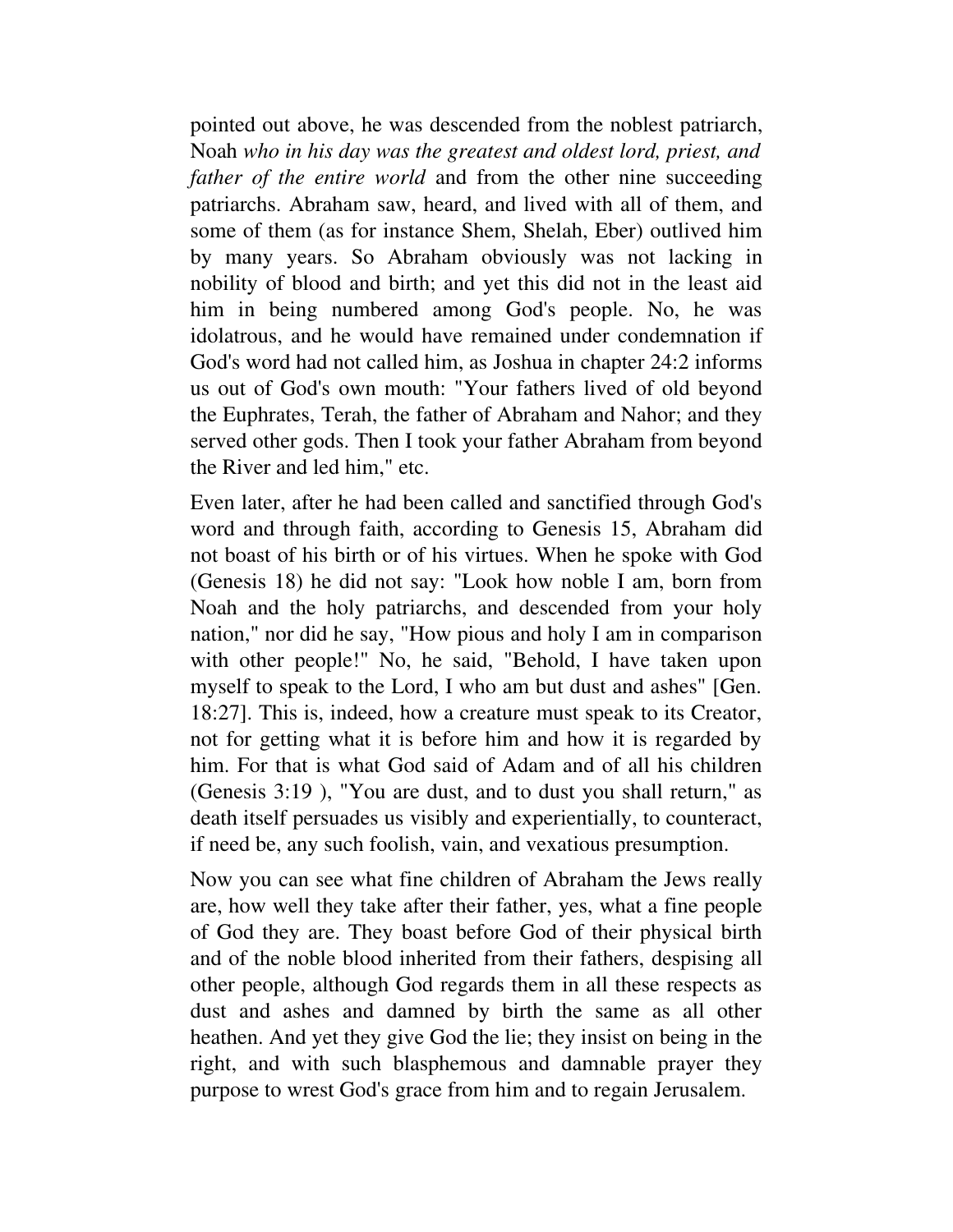Furthermore, even if the Jews were seven times blinder than they are *if that were possible* they would still have to see that Esau or Edom, as far as his physical birth is concerned, was as noble as Jacob, since he was not only the son of the same father, Isaac, and of the same mother, Rebekah, but he was also the firstborn; and primogeniture at that time conferred the highest nobility over against the other children. But what did his equal birth or even his primogeniture *by virtue of which he was far nobler than Jacob* benefit him? He was still not numbered among God's people, although he called Abraham his grandfather and Sarah his grandmother just as Jacob did, indeed, as has already been said, even more validly than did Jacob. Conversely, Abraham himself as well as Sarah had to regard him as their grandson, the son of Isaac and Rebekah; they even had to regard him as the firstborn and the nobler, and Jacob as the lesser. But tell me, what good did his physical birth and his noble blood inherited from Abraham do him?

Someone may interpose that Esau forfeited his honor because he became evil, etc. We must rejoin, first of all, that the question at issue is whether nobility of blood in itself is so valid before God that one could thereby be or become God's people. If it is not, why then do the Jews exalt this birth so highly before other children of men! But if it is valid, why then does God not guard it from falling? For if God regards physical birth as adequate for making the descendants of the holy patriarchs his people, he dare not let them become evil, thereby losing his people and becoming a non God. If he does, however, let them become evil, it is certain that he does not regard birth as a means of yielding or producing a people for him.

In the second place, Esau was not ejected from the people of God because he became evil later on, nor was Jacob counted among the people of God in view of his subsequent good life. No, while they were both still in their mother's womb the word of God distinguishd between the two: Jacob was called Esau was not, in accordance with the words, "The elder shall serve the younger" [Gen. 25:23]. This was not at all affected by the fact that they were both carried under the same mother's heart; that they were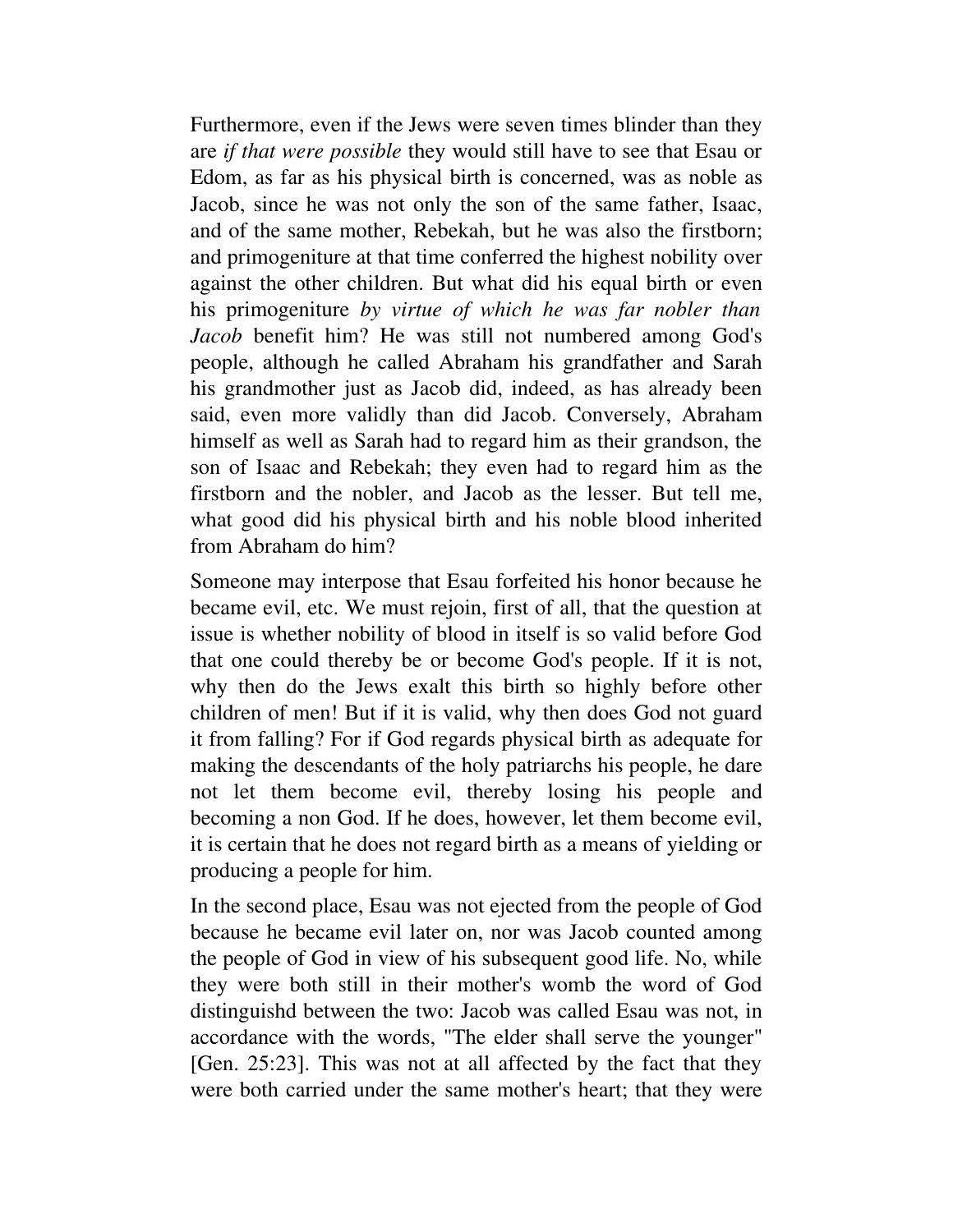both nourished with the same milk and blood of one and the same mother, Rebekah; that they were born of her at the same time. So one must say that no matter how identical flesh, blood, milk body, and mother were in this instance, they could not help Esau, nor could they hinder Jacob from acquiring the grace by which people become God's children or his people; decisive here are the word and calling, which ignore the birth.

Ishmael, too, can say that he is equally a true and natural son of Abraham. But what does his physical birth avail him? Despite this, he has to yield up the home and heritage of Abraham and leave it to his brother Isaac. You may say that Ishmael was born of Hagar while Isaac was born of Sarah. If anything, this strengthens our argument. For Isaac's birth from Sarah was effected by the word of God and not by flesh and blood, since Sarah was past the natural age for bearing children. To discuss the question of birth a bit further, although Ishmael is Abraham's flesh and blood and his natural son, still the flesh and blood of such a holy father does not help him. It rather harms him, because he has no more than flesh and blood from Abraham and does not also have God's word in his favor. The fact that Isaac is descended from the blood of Abraham does not handicap him *even though it was useless to Ishmael* because he has the word of God which distinguishes him from his brother Ishmael, who is of the flesh and blood of the same Abraham.

Why should so much ado be made of this? After all, if birth counts before God, I can claim to be just as noble as any Jew, yes, just as noble as Abraham himself, as David, as all the holy prophets and apostles. Nor will I owe them any thanks if they consider me just as noble as themselves before God by reason of my birth. And if God refuses to acknowledge my nobility and birth as the equal to that of Isaac, Abraham, David, and all the saints, I maintain that he is doing me an injustice and that he is not a fair judge. For I will not give it up and neither Abraham, David, prophets, apostles nor even an angel in heaven, shall deny me the right to boast that Noah, so far as physical birth or flesh and blood is concerned, is my true, natural ancestor, and that his wife (whoever she may have been) is my true, natural ancestress;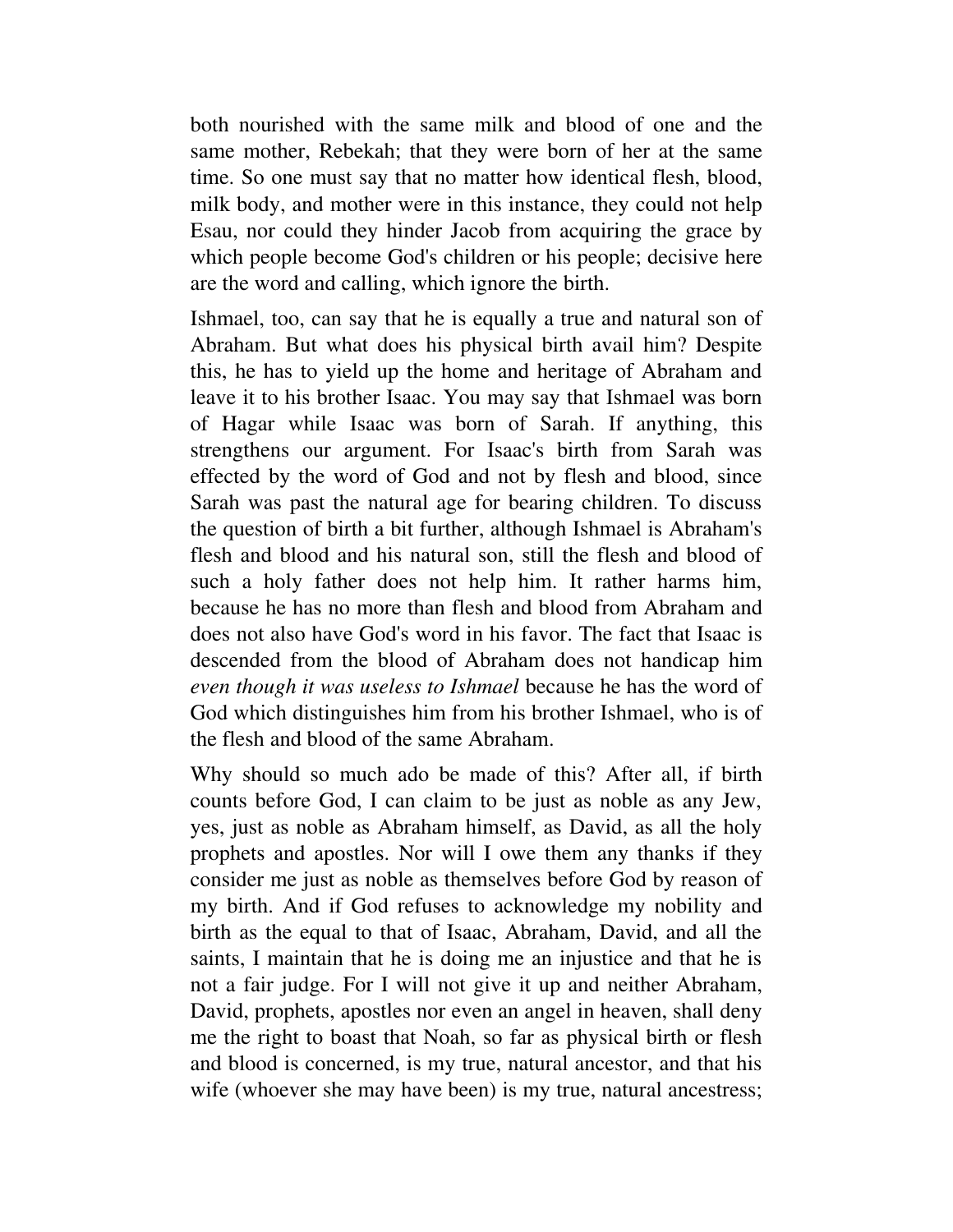for we are all descended, since the Deluge, from that one Noah. We did not descend from Cain, for his family perished forever in the flood together with many of the cousins, brothers-in-law, and friends of Noah.

I also boast that Japheth, Noah's firstborn son, is my true, natural ancestor and his wife (whoever she may have been) is my true, natural ancestress; for as Moses informs us in Genesis 10, he is the progenitor of all of us Gentiles. Thus Shem, the second son of Noah, and all of his descendants have no grounds to boast over against his older brother Japheth because of their birth. Indeed, if birth is to play a role, then Japheth as the oldest son and the true heir has reason for boasting over against Shem, his younger brother, and Shem's descendants, whether these be called Jews or Ishmaelites or Edomites. But what does physical primogeniture help the good Japheth, our ancestor? Nothing at all. Shem enjoys precedencenot by reason of birth, which would accord precedence to Japheth, but because God's word and calling are the arbiter here.

I could go back to the beginning of the world and trace our common ancestry from Adam and Eve, later from Shem, Enoch, Kenan, Mahalalel, Jared, Enoch, Methuselah, Lamech; for all of these are our ancestors just as well as the Jews', and we share equally in the honor, nobility, and fame of descent from them as do the Jews. We are their flesh and blood just the same as Abraham and all his seed are. For we were in the loins of the same holy fathers in the same measure as they were, and there is no difference whatsover with regard to birth or flesh and blood, as reason must tell us. Therefore the blind Jews are truly stupid fools, much more absurd than the Gentiles, to boast so before God of their physical birth, though they are by reason of it no better than the Gentiles, since we both partake of one birth, one flesh and blood, from the very first, best, and holiest ancestors. Neither one can reproach or upbraid the other about some peculiarity without implicating himself at the same time.

But let us move on. David lumps us an together nicely and convincingly when he declares in Psalm 51:5: "Behold, I was brought forth in iniquity, and in sin did my mother conceive me.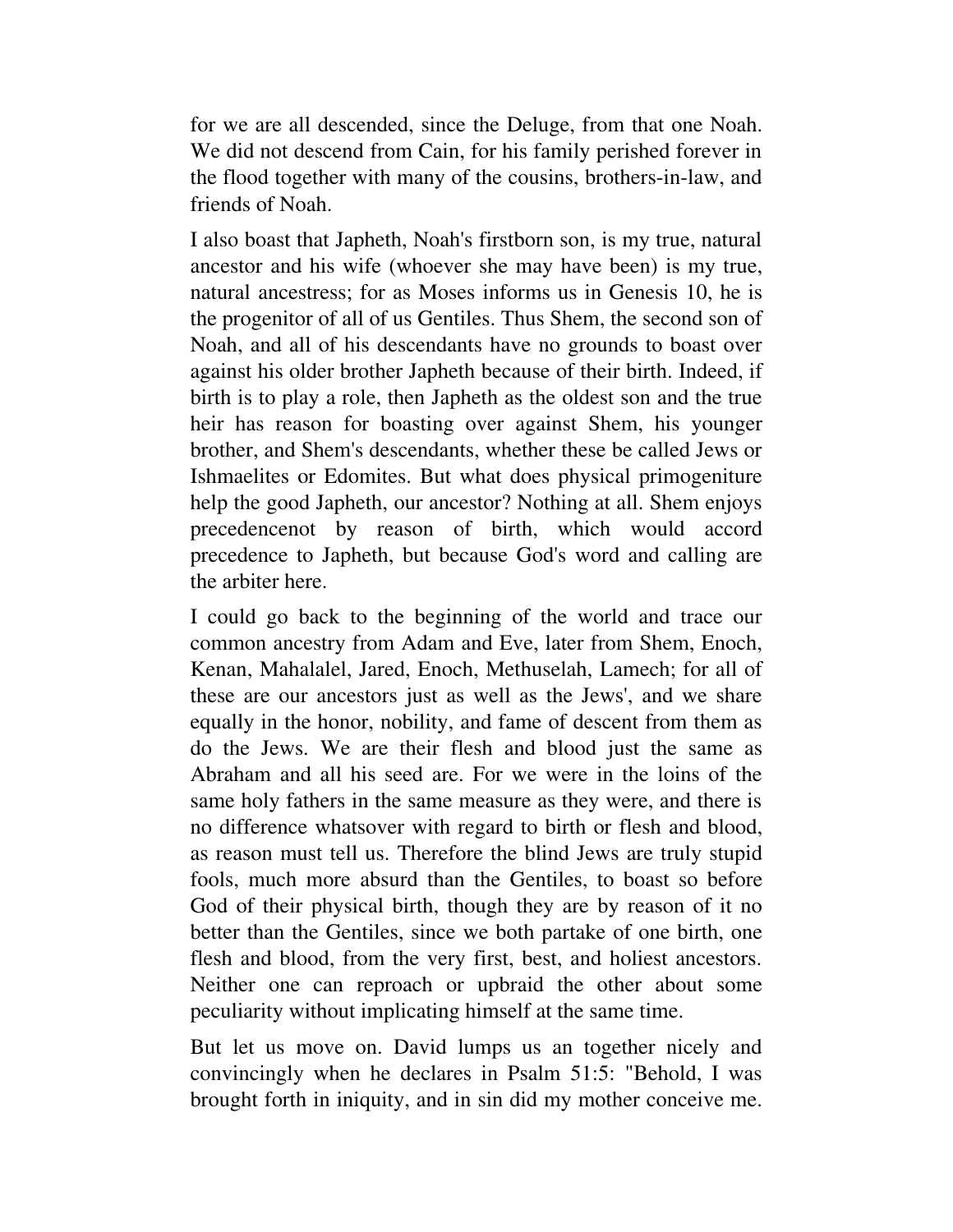Now go, whether you are Jew or Gentile, born of Adam or Abraham, of Enoch or David, and boast before God of your fine nobility, of your exalted lineage, your ancient ancestry! Here you learn that we all are conceived and born in sin, by father and mother, and no human being is excluded.

But what does it mean to be born in sin other than to be born under God's wrath and condemnation, so that by nature or birth we are unable to be God's people or children, and our birth, glory, and nobility, our honor and praise denote nothing more and can denote nothing else than that, in default of anything to our credit other than our physical birth, we are condemned sinners, enemies of God, and in his disfavor? There, Jew, you have your boast, and we Gentiles have ours together with you, as well as you with us. Now go ahead and pray that God might respect your nobility, your race, your flesh and blood.

This I wanted to say for the strengthening of our faith; for the Jews will not give up their pride and boasting about their nobility and lineage. As was said above, their hearts are hardened. Our people, however, must be on their guard against them, lest they be misled by this impenitent, accursed people who give God the lie and haughtily despise all the world. For the Jews' would like to entice us Christians to their faith, and they do this wherever they can. If God is to become gracious also to them, the Jews, they must first of all banish such blasphemous prayers and songs, that boast so arrogantly about their lineage, from their synagogues, from their hearts, and from their lips, for such prayers ever increase and sharpen God's wrath toward them. However, they will not do this, nor will they humble themselves abjectly, except for a few individuals whom God draws unto himself particularly and delivers from their terrible ruin.

The other boast and nobility over which the Jews gloat and because of which they haughtily and vainly despise all mankind is their circumcision, which they received from Abraham. My God, what we Gentiles have to put up with in their synagogues, prayers, songs, and doctrines! What a stench we poor people are in their nostrils because we are not circumcised! Indeed, God himself must again submit to miserable torment *if I may put it*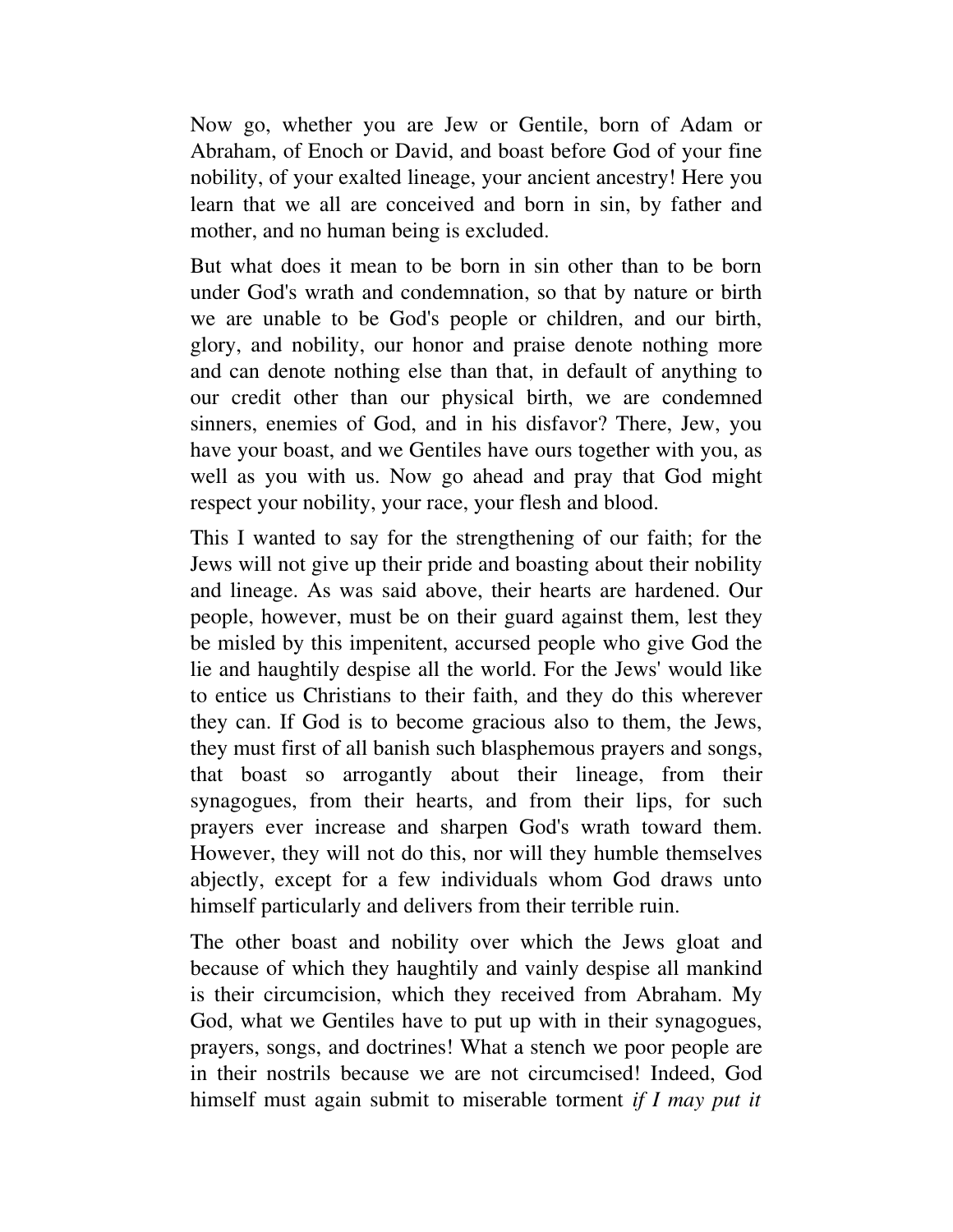*thus* as they confront him with inexpressible presumption, and boast: "Praised be Thou, King of the world, who singled us out from all the nations and sanctified us by the covenant of circumcision!" And similarly with many other words, the tenor of all of which is that God should esteem them above an the rest of the world because they in compliance with his decree are circumcised, and that he should condemn all other people, just as they do and wish to do.

In this boast of nobility they glory as much as they do in their physical birth. Consequently I believe that if Moses himself would appear together with Elijah and their Messiah and would try to deprive them of this boast or forbid such prayers and doctrine, they would probably consider all three of them to be the three worst devils in hell, and they would be at a loss to know how to curse and damn them adequately, to say nothing of believing them. For they have decided among themselves that Moses, together with Elijah and the Messiah, should endorse circumcision, yes, rather that they should help to strengthen and praise such arrogance and pride in circumcision, that these should, like themselves, look upon all Gentiles as awful filth and stench because they are not circumcised. Moses, Elijah, and the Messiah must do an that they prescribe, think, and wish. They insist that they are right, and if God himself were to do other than they think, he would be in the wrong.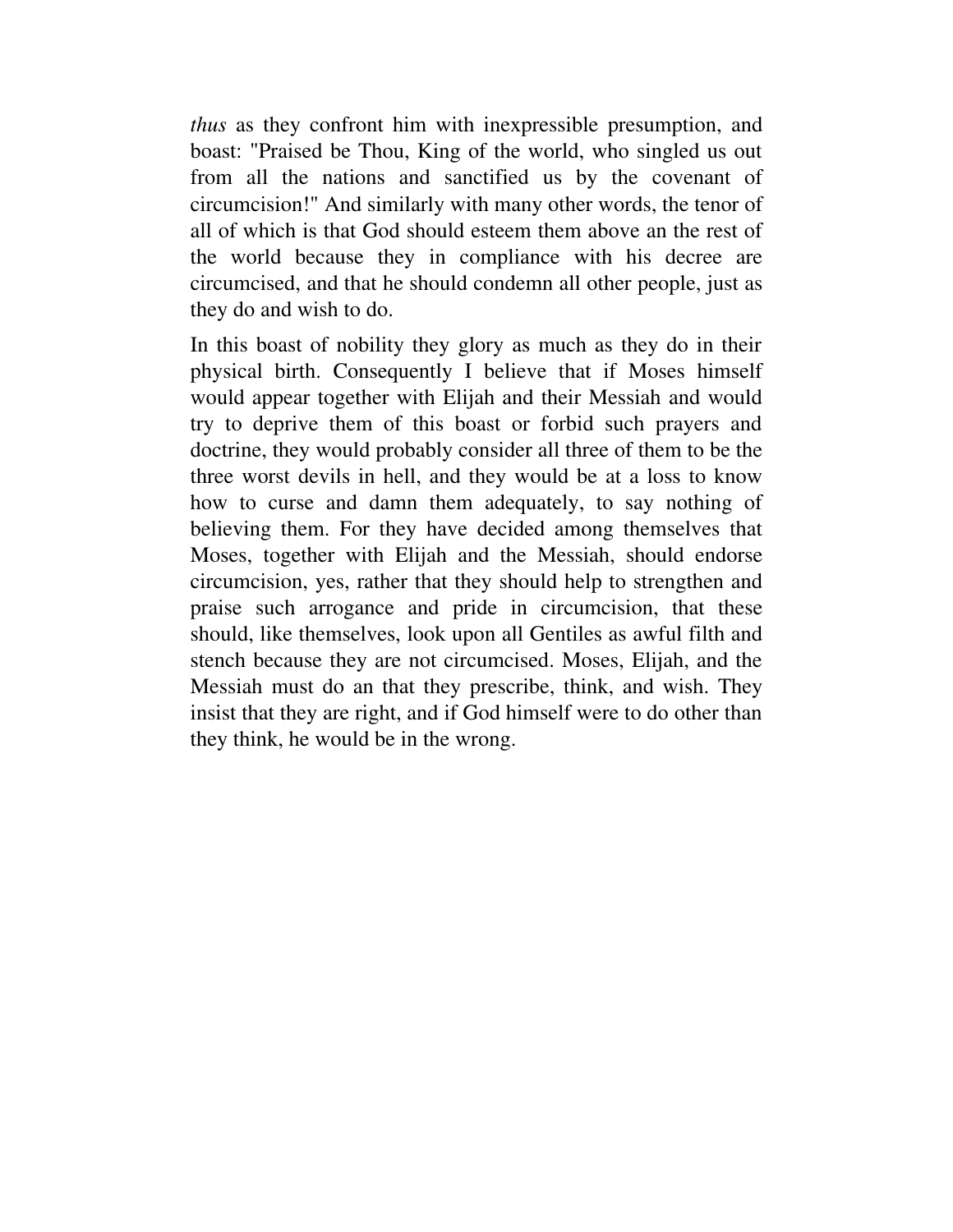## <span id="page-16-0"></span>[Chapter 2](#page-16-0)

Now just behold these miserable, blind, and senseless people. In the first place (as I said previously in regard to physical birth), if I were to concede that circumcision is sufficient to make them a people of God, or to sanctify and set them apart before God from all other nations, then the conclusion would have to be this: Whoever was circumcised could not be evil nor could he be damned. Nor would God permit this to happen, if he regarded circumcision as imbued with such holiness and power. Just as we Christians say: Whoever has faith cannot be evil and cannot be damned so long as faith endures. For God regards faith as so precious, valuable, and powerful that it will surely sanctify and prevent him who has faith and retains his faith from being lost or becoming evil. But I shall let this go for now.

In the second place, we note here again how the Jews provoke God's anger more and more with such prayer. For there they stand and defame God with a blasphemous, shameful, and impudent lie. They are so blind and stupid that they see neither the words found in Genesis 17 nor the whole of Scripture, which mightily and explicitly condemns this lie. For in Genesis 17:12 Moses states that Abraham was ordered to circumcise not only his son Isaac *who at the time was not yet born* but an the males born in his house, whether sons or servants, including the slaves. All of these were circumcised on one day together with Abraham; Ishmael too, who at the time was thirteen years of age, as the text informs us. Thus the convent or decree of circumcision encompasses the entire seed of all the descendants of Abraham, particularly Ishmael, who was the first seed of Abraham to be circumcised. Accordingly Ishmael is not only the equal of his brother Isaac, but he might even *if this were to be esteemed before God* be entitled to boast of his circumcision more than Isaac, since he was circumcised one year sooner. In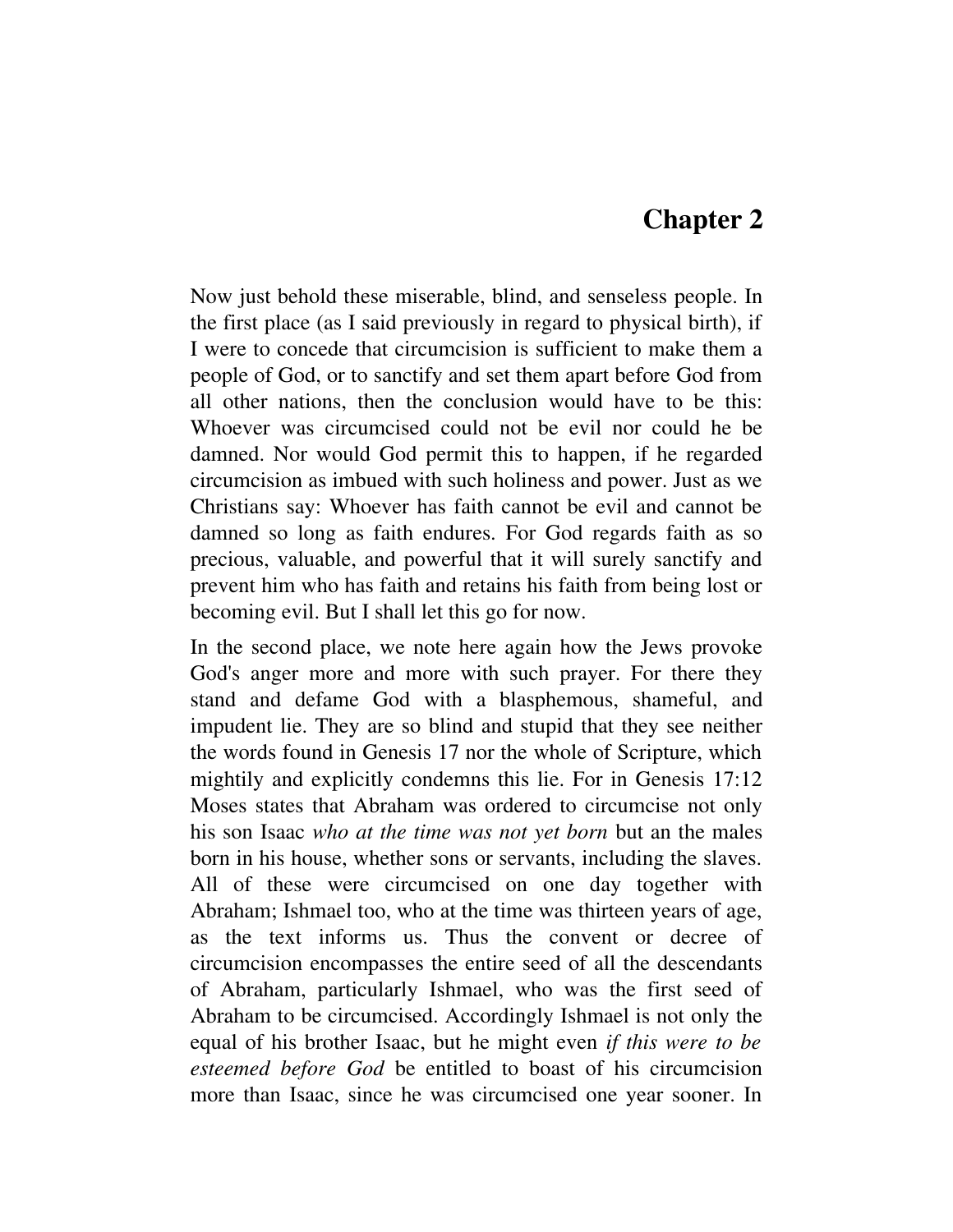view of this, the Ishmaelites might well enjoy a higher repute than the Israelites, for their forefather Ishmael was circumcised before Isaac, the progenitor of the Israelites, was born.

Why then do the Jews lie so shamefully before God in their prayer and preaching, as though circumcision were theirs alone, through which they were set apart from all other nations and thus they alone are God's holy people? They should really (if they were capable of it) be a bit ashamed before the Ishmaelites, the Edomites, and other nations when they consider that they were at all times a small nation, scarcely a handful of people in comparison with others who were also Abraham's seed and were also circumcised, and who indubitably transmitted such a command of their father Abraham to their descendants; and that the circumcision transmitted to the one son Isaac is rather insignificant when compared with the circumcision transmitted to Abraham's other sons. For Scripture records that Ishmael, Abraham's son, became a great nation, that he begot twelve princes, also that the six son of Keturah (Genesis  $25:1$ ), possessed much greater areas of land than Israel. And undoubtedly these observed the rite of circumcision handed down to them by their fathers.

Now since circumcision, as decreed by God in Genesis 17, is practiced by so many nations, beginning with Abraham (whose seed they all are the same as Isaac and Jacob), and since there is no difference in this regard between them and the children of Israel, what are the Jews really doing when they praise and thank God in their prayers for singling them out by circumcision from all other nations, for sanctifying them, and for making them his own people? This is what they are doing: they are blaspheming God and giving him the lie concerning his commandment and his words where he says (Genesis 17:12) that circumcision shall not be prescribed for Isaac and his descendants alone, but for all the seed of Abraham. The Jews have no favored position exalting them above Ishmael by reason of circumcision, or above Edom, Midian, Ephah, Epher, etc., all of whom are reckoned in Genesis as Abraham's seed. For they were all circumcised and made heirs of circumcision, the same as Israel.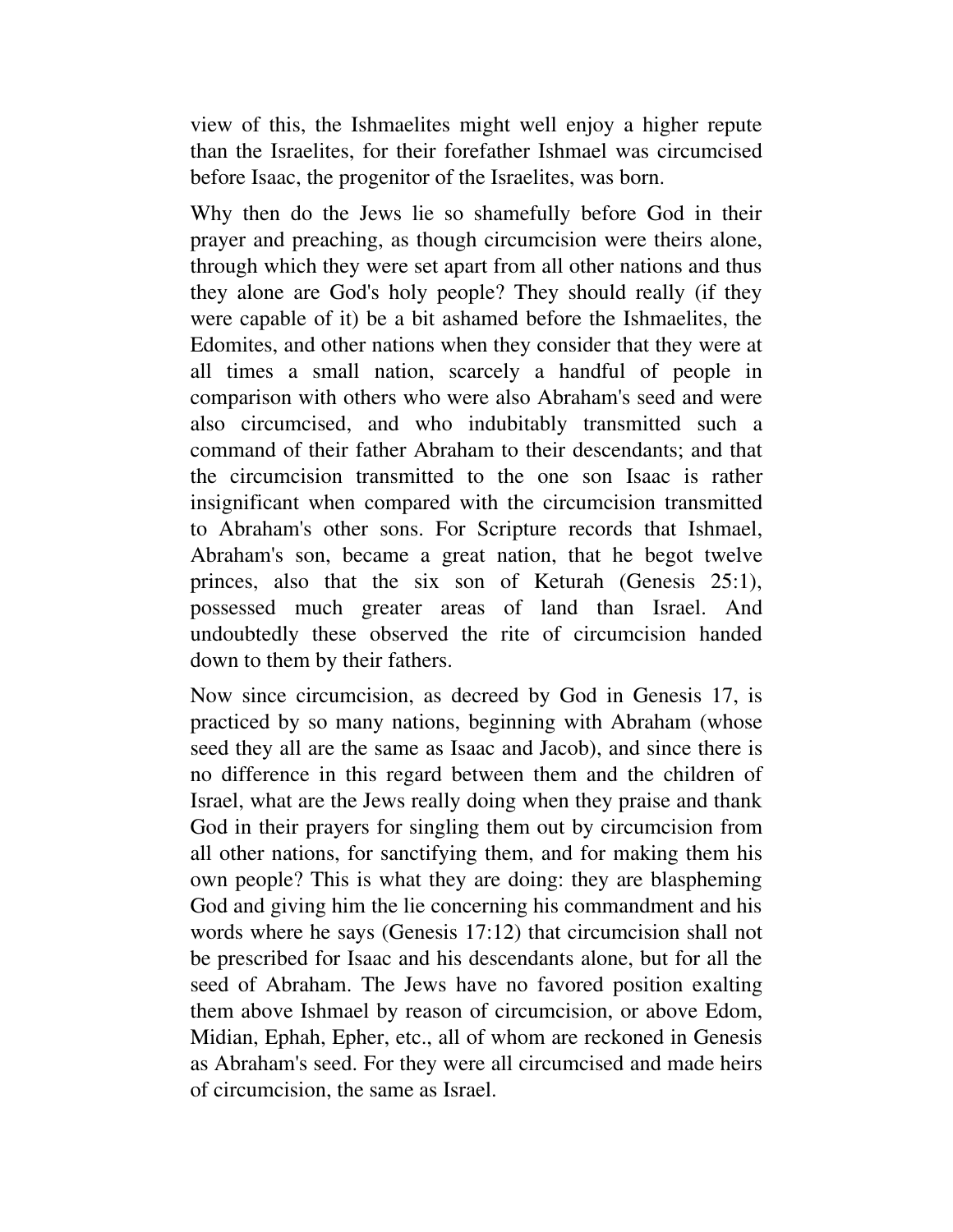Now, what does it benefit Ishmael that he is circumcised? What does it benefit Edom that he is circumcised Edom who, moreover, is descended from Isaac, who was set apart, and not from Ishmael? What does it benefit Midian and his brothers, born of Keturah, that they are circumcised? They are, for all of that, not God's people; neither their descent from Abraham nor their circumcision, commanded by God, helps them. If circumcision does not help them in becoming God's people, how can it help the Jews. For it is one and the same circumcision, decreed by one and the same God, and there is one and the same father, flesh and blood or descent that is common to all. There is absolute equality; there is no difference, no distinction among them all so far as circumcision and birth are concerned.

Therefore it is not a clever and ingenious, but a clumsy, foolish, and stupid lie when the Jews boast of their circumcision before God, presuming that God should regard them graciously for that reason, though they should certainly know from Scripture that they are not the only race circumcised in compliance with God's decree, and that they cannot on that account be God's special people. Something more, different, and greater is necessary for that, since the Ishmaelites, the Edomites, the Midianites, and other descendants of Abraham may equally comfort themselves with this glory, even before God himself. For with regard to birth and circumcision these are, as already said, their equals.

Perhaps the Jews will declare that the Ishmaelites and Edomites, etc., do not observe the rite of circumcision as strictly as they do. In addition to cutting off the foreskin of a male child, the Jews force the skin back on the little penis and tear it open with sharp fingernails, as one reads in their books. Thus they cause extra ordinary pain to the child, without and against the command of God, so that the father, who should really be happy over the circumcision, stands there and weeps as his child's cries pierce his heart. We answer roundly that such an addendum is their own invention, yes, it was inspired by the accursed devil, and is in contradiction to God's command, since Moses says in Deuteronomy 4:2 and 12:32: "You shall not add to the word which I command you, nor take from it." With such a devilish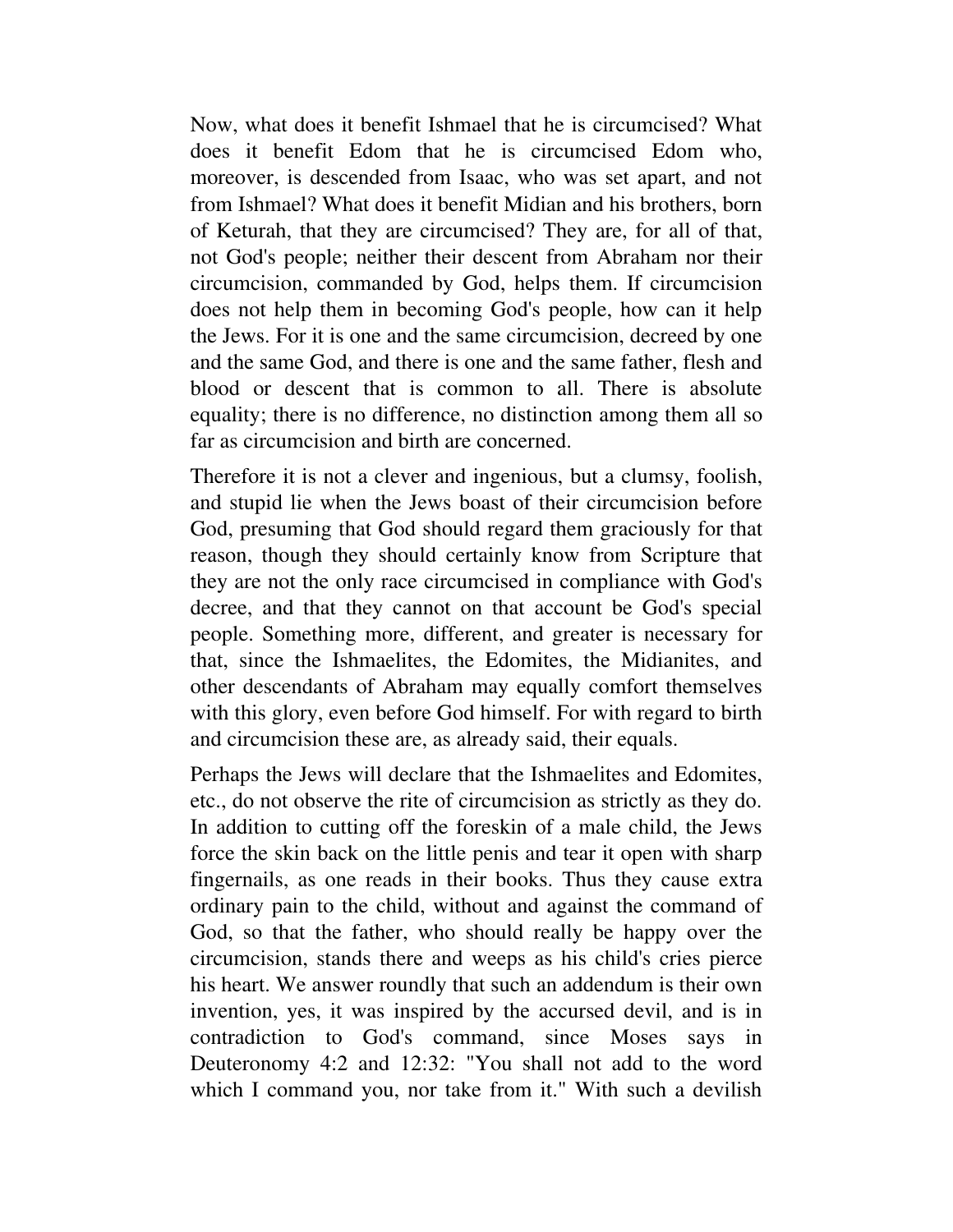supplement they ruin their circumcision, so that in the sight of God no other nation practices circumcision less than they, since with such wanton disobedience they append and practice this damnable supplement

Now let us see what Moses himself says about circumcision. In Deuteronomy 10:16 he says: "Circumcise therefore the foreskin of your heart, and be no longer stubborn," etc. Dear Moses, what do you mean? Does it not suffice that they are circumcised physically? They are set apart from all other nations by this holy circumcision and made a holy people of God. And you rebuke them for stubbornness against God? You belittle their holy circumcision? You revile the holy, circumcised people of God? You should venture to talk like that today in their synagogues! If there were not stones conveniently near, they would resort to mud and dirt to drive you from their midst, even if you were worth ten Moseses.

He also chides them in Leviticus 26:41, saying: 'If then their uncircumcised heart is humbled," etc. Be careful, Moses! Do you know whom you are speaking to? You are talking to a noble, chosen, holy, circumcised people of God. And you dare to say that they have uncircumcised hearts? That is much worse than having a seven-times-uncircumcised flesh; for an uncircumcised heart can have no God. And to such the circumcision of the flesh is of no avail. Only a circumcised heart can produce a people of God, and it can do this even when physical circumcision is absent or is impossible, as it was for the children of Israel during their forty years in the wilderness.

Thus Jeremiah also takes them to task, saying in chapter 4:4: "Circumcise yourselves to the Lord, remove the foreskin of your hearts, O men of Judah and inhabitants of Jerusalem; lest my wrath go forth like fire, and burn with none to quench it. . . . " Jeremiah, you wretched heretic, you seducer and false prophet, how dare you tell that holy, circumcised people of God to circumcise themselves to the Lord? Do you mean to imply that they were hitherto circumcised physically to the devil, as if God did not esteem their holy, physical circumcision? And are you furthermore threatening them with God's wrath, as an eternal fire,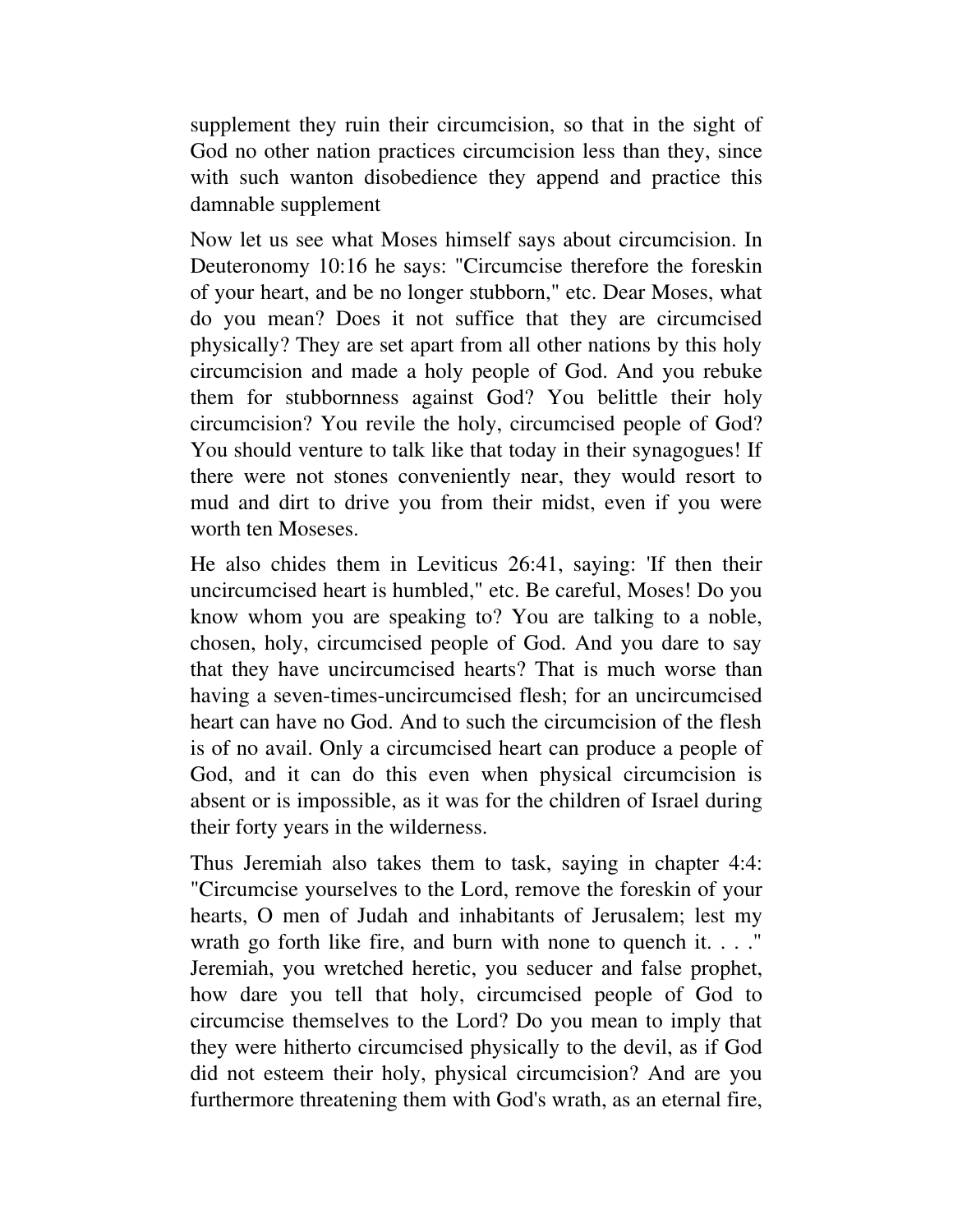if they do not circumcise their hearts? But they do not mention such circumcision of the heart in their prayer, nor do they praise or thank God for it with as much as a single letter. And you dare to invalidate their holy circumcision of the flesh, making it liable to God's wrath and the eternal fire? I advise you not to enter their synagogue; all devils might dismember and devour you there.

In Jeremiah 6:10 we read, further, "Their ears are uncircumcised, they cannot listen." Well, well, my dear Jeremiah, you are surely dealing roughly and inconsiderately with the noble, chosen, holy, circumcised people of God. Do you mean to say that such a holy nation has uncircumcised ears? And, what is far worse, that they are unable to hear? Is that not tantamount to saying that they are not God's people? For he who cannot hear or bear to hear God's word is not of God's people. And if they are not God's people, then they are the devil's people; and then neither circumcising nor skinning nor scraping will avail. For God's sake, Jeremiah, stop talking like that! How can you despise and condemn holy circumcision so horribly that you separate the chosen, circumcised, holy people from God and consign them to the devil as banished and damned? Do they not praise God for having set them apart through circumcision both from the devil and from all the other nations and for making them a holy and peculiar people? Yea, "He has spoken blasphemy! Crucify him, crucify him!"

In chapter 9:25 Jeremiah says further: "Behold, the days are coming, says the Lord, when I will punish all those who are circumcised but yet uncircumcised Egypt, Judah, Edom, the sons of Ammon Moab, and all who dwell in the desert... for all these nations are uncircumcised, and all the house of Israel is uncircumcised in heart...."

In the face of this, what becomes of the arrogant boast of circumcision by reason of which the Jews claim to be a holy nation, set apart from other peoples? Here God's word lumps them together with the heathen and uncircumcised, and threatens the same visitation for both. Moreover, the best part of Israel, the noble, royal tribe of Judah, is mentioned here, and after that the entire house of Israel. Worst of all, he declares that the heathen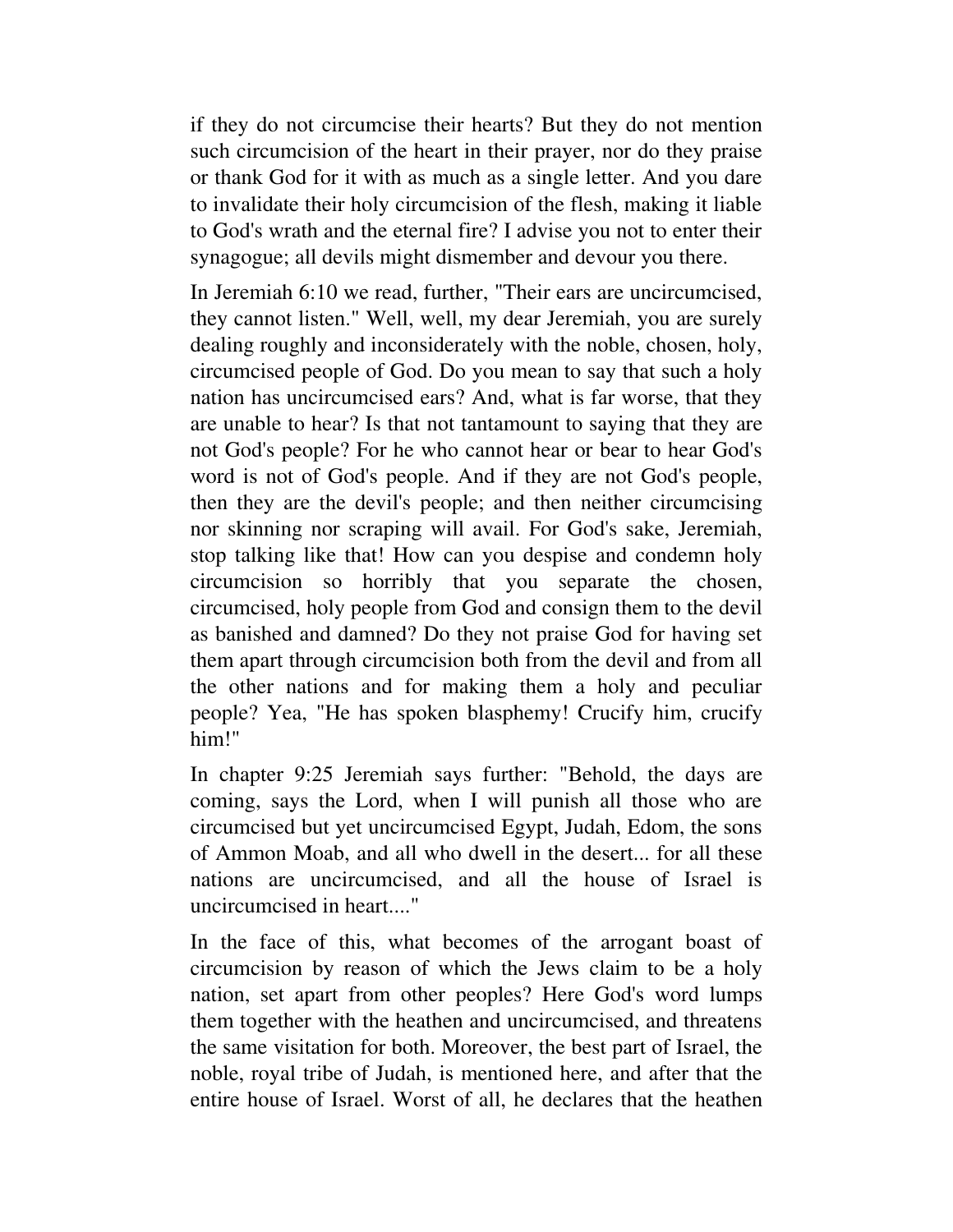are, to be sure, uncircumcised according to the flesh, but that Judah, Edom, and Israel, who are circumcised according to the flesh, are much viler than the heathen, since they have an uncircumcised heart; and this, as said before, is far worse than uncircumcised flesh.

These and similar passages prove irrefutably that the Jews' arrogance and boast of circumcision over against the uncircumcised Gentiles are null and void, and, unless accompanied by something else, deserves nothing but God's wrath. God says that they have an uncircumcised heart. But the Jews do not pay attention to such a foreskin of the heart; rather they think that God should behold their proud circumcision in the flesh and hear their arrogant boasts over against all Gentiles, who are unable to boast of such circumcision. These blind, miserable people do not see that God condemns their uncircumcised heart so clearly and explicitly in these verses, and thereby condemns their physical circumcision together with their boasting and their prayer. They go their way like fools, making the foreskins of their heart steadily thicker with such haughty boasts before God and their contempt for all other people. By virtue of such futile, arrogant circumcision in the flesh they presume to be God's only people, until the foreskin of their heart has become thicker than an iron mountain and they can no longer hear, see, or feel their own clear Scripture, which they read daily with blind eyes overgrown with a pelt thicker than the bark of an oak tree.

If God is to give ear to their prayers and praises and accept them, they must surely first purge their synagogues, mouths and hearts of such blasphemous, shameful, false, and deceitful boasting and arrogance. Otherwise they will only go from bad to worse and arouse God's anger ever more against themselves. For he who would pray before God dare not confront him with haughtiness and lying, he dare not praise only himself, condemn all others, claim to be God's only people, and execrate all the others, as they do. As David says in Psalm 5:4: "For thou are not a God who delights in wickedness; evil may not sojourn with thee. The boastful may not stand before thy eyes; thou hatest all evildoers. Thou destroyest those who speak lies; the Lord abhors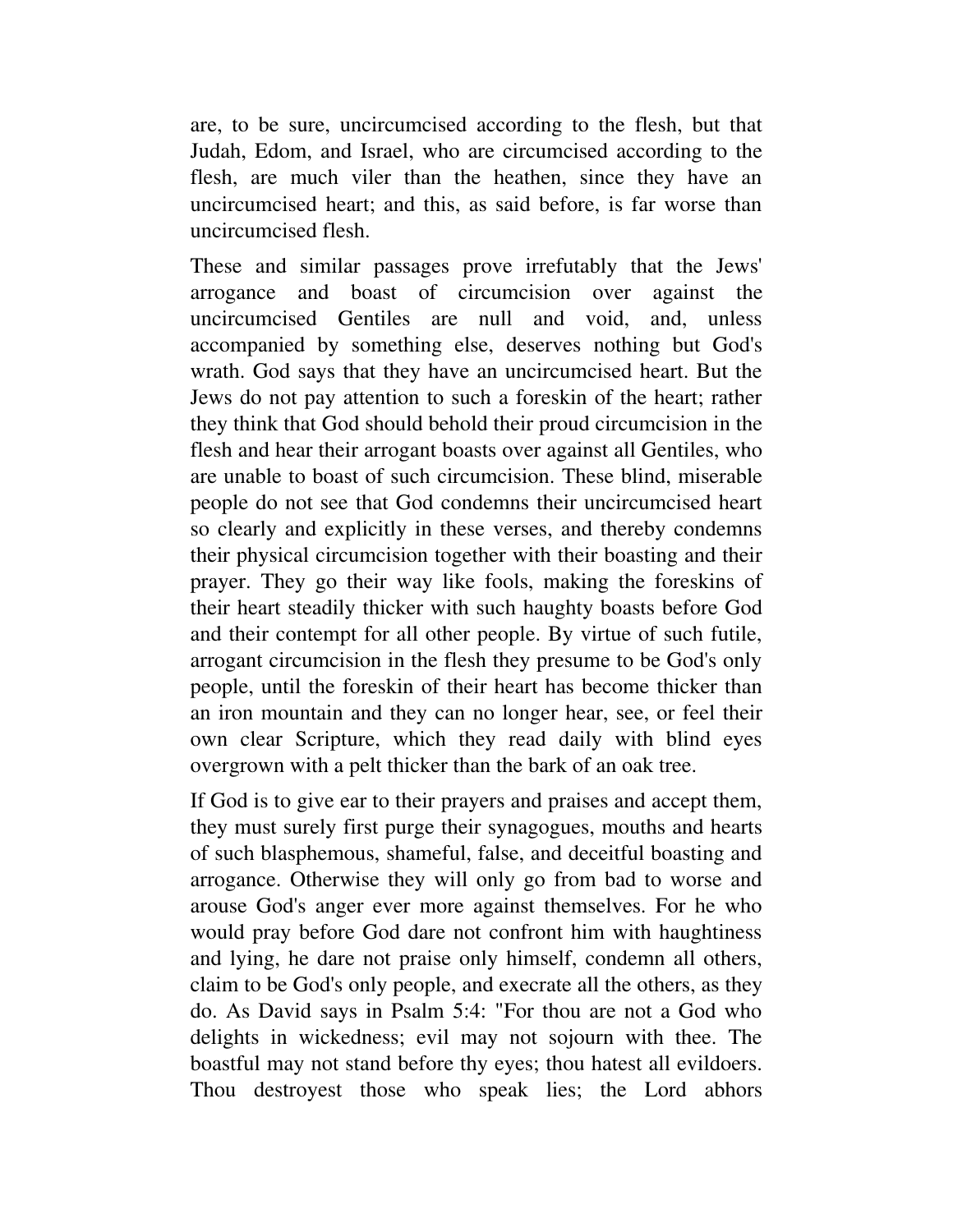bloodthirsty and deceitful men." But rather, as verse 7 tells us: "I through the abundance of thy steadfast love will enter thy house, I will worship toward thy holy temple in the fear of thee."

This psalm applies to all men, whether circumcised or not, but particularly and especially to the Jews, for whom it was especially given and composed as was all the rest of Scripture also. And they are more masterfully portrayed in it than all other heathen. For they are the ones who constantly have pursued godless ways, idolatry, false doctrine, and who have had uncircumcised hearts, as Moses himself and all the prophets cry out and lament. But in all this they always claimed to be pleasing to God and they slew all the prophets on this account. They are the malicious, stiff-necked people that would not be converted from evil to good works by the preaching, reproof, and teaching of the prophets. The Scriptures bear witness to this everywhere. And still they claim to be God's servants and to stand before him. They are the boastful, arrogant rascals who to the present day can do no more than boast of their race and lineage, praise only themselves, and disdain and curse all the world in their synagogues, prayers, and doctrines. Despite this, they imagine that in God's eyes they rank as his dearest children.

They are real liars and bloodhounds who have not only continually perverted and falsified all of Scripture with their mendacious glosses from the beginning until the present day. Their heart's most ardent sighing and yearning and hoping is set on the day on which they can deal with us Gentiles as they did with the Gentiles in Persia at the time of Esther. Oh, how fond they are of the book of Esther, which is so beautifully attuned to their bloodthirsty, vengeful, murderous yearning and hope. The sun has never shone on a more bloodthirsty and vengeful people than they are who imagine that they are God's people who have been commissioned and commanded to murder and to slay the Gentiles. In fact, the most important thing that they expect of their Messiah is that he will murder and kill the entire world with their sword. They treated us Christians in this manner at the very beginning through out all the world. They would still like to do this if they had the power, and often enough have made the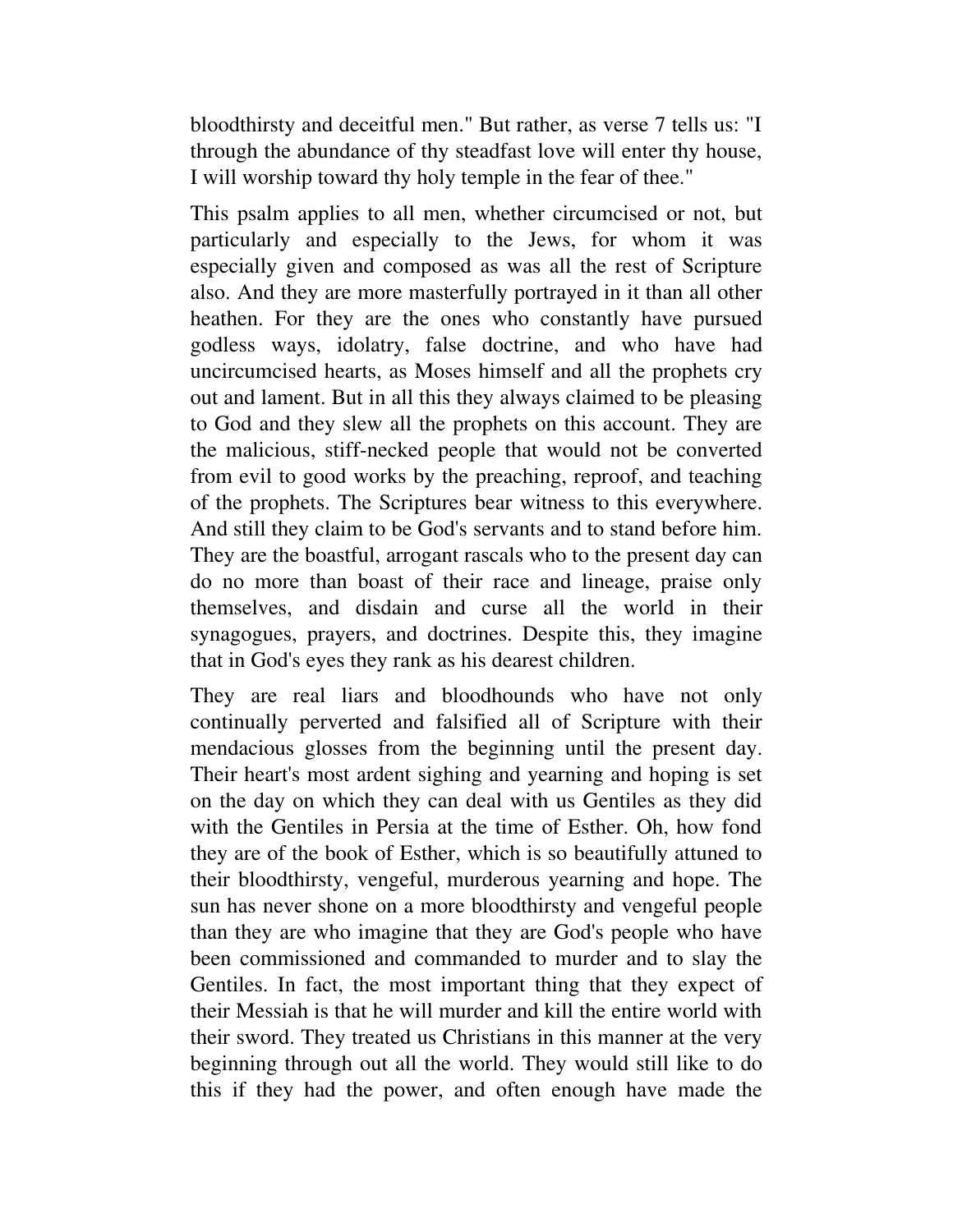attempt, for which they have got their snouts boxed lustily.

We can perhaps enlarge on this subject later; but let us now return to their false, lying boast regarding circumcision. These shameful liars are well aware that they are not the exclusive people of God, even if they did possess circumcision to the exclusion of all other nations. They also know that the foreskin is no obstacle to being a people of God. And still they brazenly strut before God, lie and boast about being God's only people by reason of their physical circumcision, unmindful of the circumcision of the heart. Against this there are weighty scriptural examples. In the first place, we adduce Job, who, as they say, descended from Nahor. God did not impose circumcision on him and his heirs. And yet his book shows clearly that there were very few great saints in Israel who were the equal of him and of his people. Nor did the prophet Elisha oblige Naaman of Syria to become circumcised; and yet he was sanctified and became a child of God, and undoubtedly many others with him.

Furthermore, there stands the whole of the prophet Jonah, who converted Nineveh to God and preserved it together with kings, princes, lords, land, and people, yet did not circumcise these people. Similarly, Daniel converted the great kings and peoples of Babylon and Persia, such as Nebuchadnezzar, Cyrus, Darius, etc., and yet they remained Gentiles, uncircumcised, and did not become Jews. Earlier, Joseph instructed Pharaoh the king, his princes, and his people, as Psalm 105:22 informs us, yet he left them uncircumcised. This, I say, these hardened and inveterate liars know, and yet they stress circumcision so greatly, as though no uncircumcised person could be a child of God. And whenever they seduce a Christian they try to alarm him so that he will be circumcised. Subsequently they approach God and exult in their prayer that they have brought us to the people of God through circumcision as though this were a precious deed. They disdain, despise, and curse the foreskin on us as an ugly abomination which prevents us from becoming God's people, while their circumcision, they claim, effects all.

What is God to do with such prayer and praise which they bring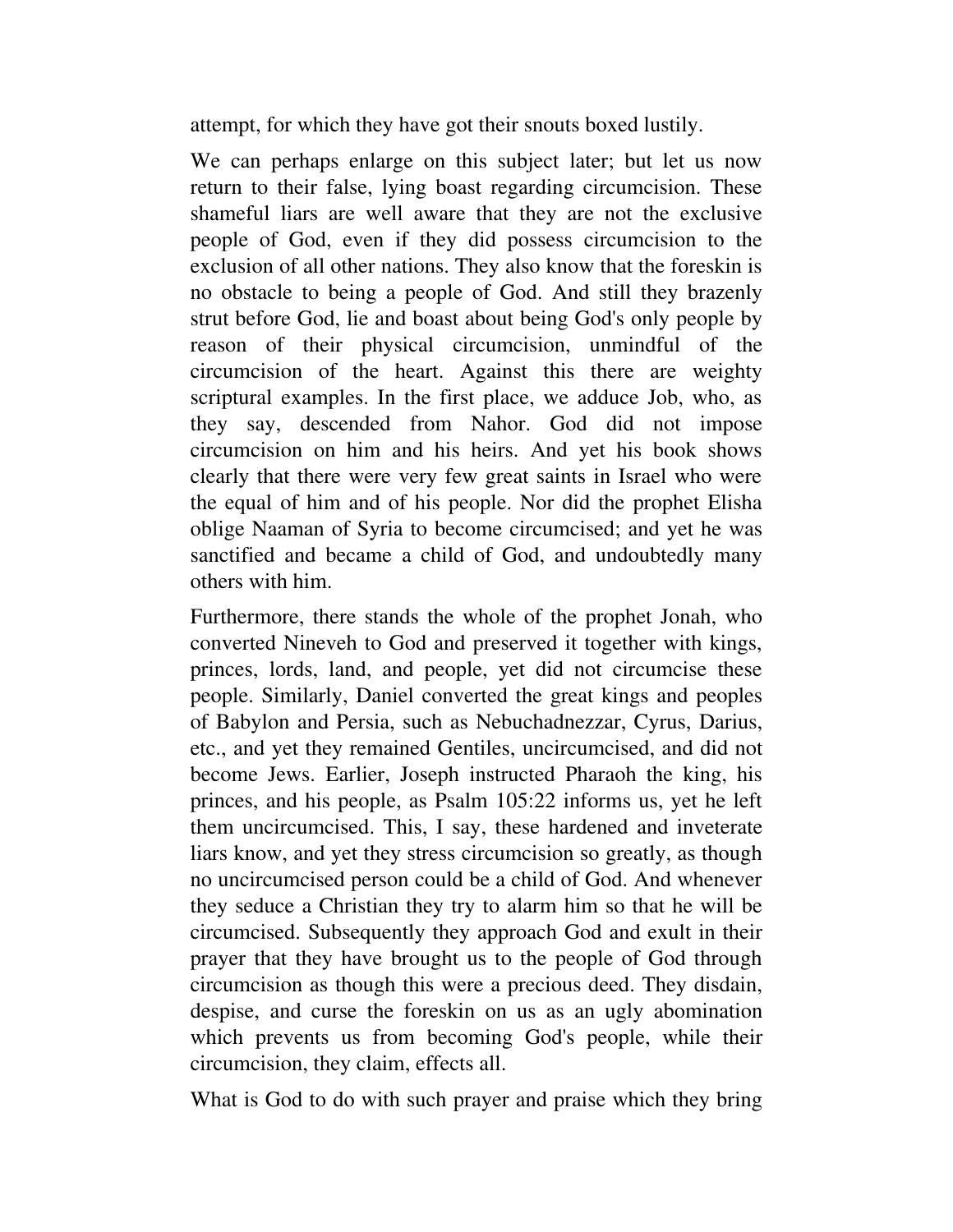forth together with their coarse, blasphemous lying, contrary to all Scripture (as already stated)? He will indeed hear them and bring them back to their country! I mean that if they were dwelling in heaven, such boasts, prayers, praise, and lies about circumcision alone would hurl them instantly into the abyss of hell. I have already written about this against the Sabbatarians. Therefore, dear Christian, be on your guard against such damnable people whom God has permitted to sink into such profound abominations and lies, for all they do and say must be sheer lying, blasphemy, and malice, however fine it may look.

But you may ask: Of what use then is circumcision? Or why did God command it so strictly? We answer: Let the Jews fret about that! What does that matter to us Gentiles? It was not imposed on us, as you have heard, nor do we stand in need of it, but we can be God's people without it, just as the people in Nineveh, in Babylon, in Persia, and in Egypt were. And no one can prove that God ever commanded a prophet or a Jew to circumcise the Gentiles. Therefore they should not harass us with their lies and idolatry. If they claim to be so smart and wise as to instruct and circumcise us Gentiles, let them first tell us what purpose circumcision serves, and why God commanded it so strictly. This they owe us; but they will not do it until they return to their home in Jerusalem again that is to say, when the devil ascends into heaven. For when they assert that God enjoined circumcision for the purpose of sanctifying them, saving them, making them God's people, they are lying atrociously, as you have heard. For Moses and all the prophets testify that circumcision did not help even those for whom it was commanded, since they were of uncircumcised hearts. How, then, should it help us for whom it was not commanded?

But to speak for us Christians we know very well why it was given or what purpose it served. However, no Jew knows this, and even when we tell him it is just like addressing a stump or a stone. They will not desist from their boasting and their pride, that is, from their lies. They insist that they are in the right; God must be the liar and he must be in error. Therefore, let them go their way and lie as their fathers have done from the beginning.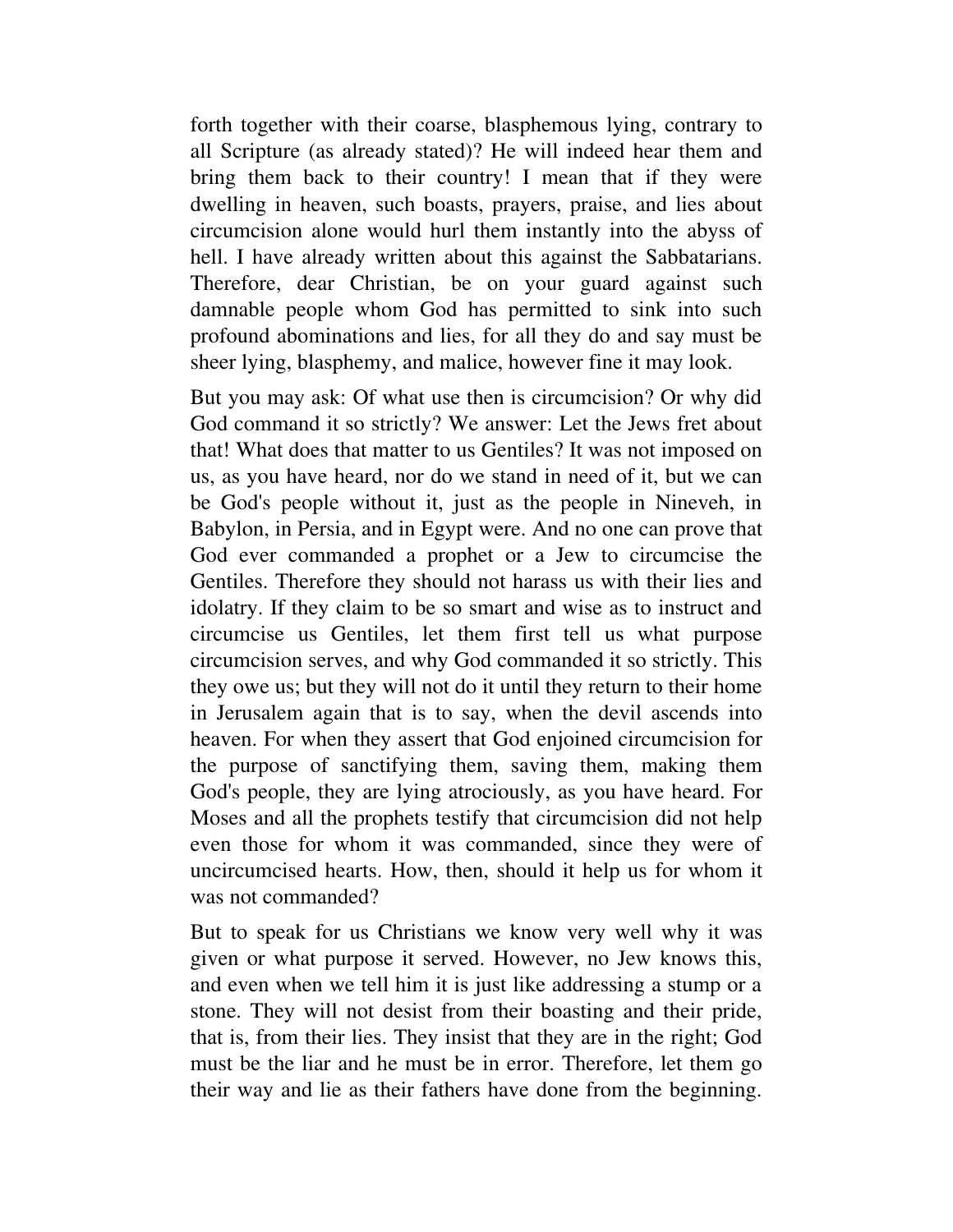But St. Paul teaches us in Romans 3 that when circumcision is performed as a kind of work it cannot make holy or save, nor was it meant to do so. Nor does it damn the uncircumcised Gentiles, as the Jews mendaciously and blasphemously say. Rather, he says, "circumcision is of great value in this way that they were entrusted with the word of God" [cf. Rom. 3:1 ff.]. That is the point, there it is said, there it is found! Circumcision was given and instituted to enfold and to preserve God's word and his promise. This means that circumcision should not be useful or sufficient as a work in itself, but those who possess circumcision should be bound by this sign, covenant, or sacrament to obey and to believe God in his words and to transmit all this to their descendants.

But where such a final cause or reason for circumcision no longer obtained, circumcision as a mere work no longer was to enjoy validity or value, all the more so if the Jews should patch or attach another final cause or explanation to it. This is also borne out by the words in Genesis 17: "I will be your God, and in token of this you shall bear my sign upon your flesh" [cf. Gen. 17:8, 11]. This expresses the same thought found in St. Paul's statement that circumcision was given so that one should hear or obey God's word. For when God's word is no longer heard or kept, then he is surely no longer our God, since we in this life must comprehend and have God solely through his word. This wretched life cannot bear and endure him in his brilliant majesty, as he says in Exodus 36 [33:20]: "Man shall not see me and live."

There are innumerable examples throughout all of Scripture which show what cause or purpose the Jews assigned to circumcision. For as often as God wanted to speak with them through the prophets *whether about the Ten Commandments, in which he reproved them, or about the promise of future help* they were always obdurate, or as the quoted verses from Moses and Jeremiah testify, they were of uncircumcised heart and ears. They always claimed to do the right and proper thing, while the prophets (that is, God himself whose word they preached) always did the wrong and evil thing. Therefore the Jews slew them all, and they have never yet allowed any to die unpersecuted and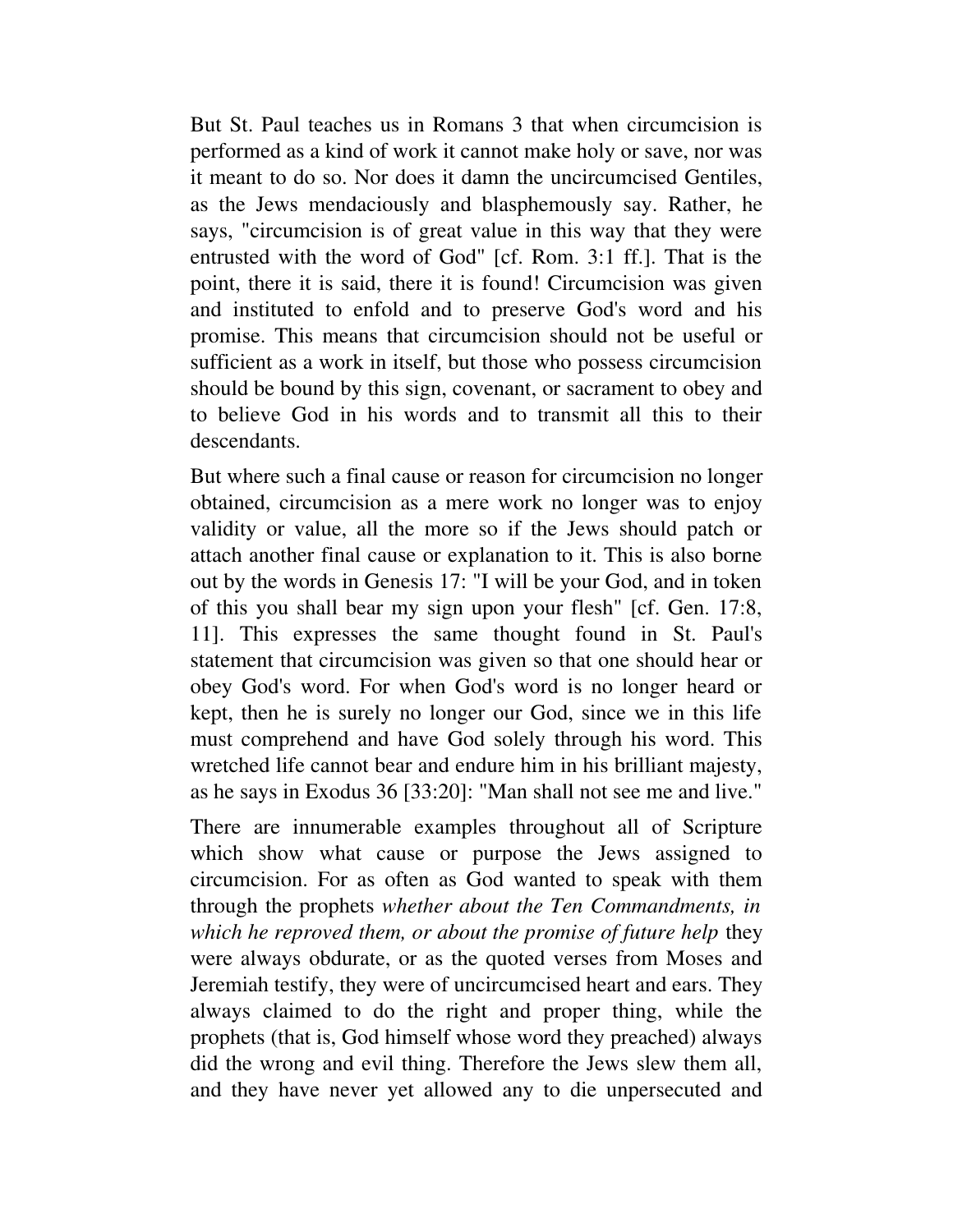uncondemned, with the exception of a few at the time of David, Hezekiah, and Josiah. The entire course of the history of Israel and Judah is pervaded by blasphemy of God's word, by persecution, derision, and murder of the prophets. Judging them by history, these people must be called wanton murderers of the prophets and enemies of God's word. Whoever reads the Bible cannot draw any other conclusion.

As we said, God did not institute circumcision nor did he accept the Jews as his people in order that they might persecute, mock, and murder his word and his prophets, and thereby render a service to justice and to God. Rather, as Moses says in the words dealing with circumcision in Genesis 17, this was done in order that they might hear God and his word; that is, that they might let him be their God. Apart from this circumcision in itself would not help them, since it would then no longer be God's circumcision, for it would be without God, contending against his word; it would have become merely a human work. For he had bound himself, or his word, to circumcision. Where these two part company, circumcision remains a hollow husk or empty shell devoid of nut or kernel.

The following is an analogous situation for us Christians: God gave us baptism, the sacrament of his body and blood, and the keys for the ultimate purpose or final cause that we should hear his word in them and exercise our faith therein. That is, he intends to be our God through them, and through them we are to be his people. However, what did we do? We proceeded to separate the word and faith from the sacrament (that is, from God and his ultimate purpose) and converted it into a mere \*opus legis\*, a work of the law, or as the papists call it, an \*opus operatum\* merely a human work which the priests offered to God and the laity performed as a work of obedience as often as they received it. What is left of the sacrament? Only the empty husk, the mere ceremony, \*opus vanum,\* divested of everything divine. Yes, it is a hideous abomination in which we perverted God's truth into lies and worshiped the veritable calf of Aaron. Therefore God also delivered us into all sorts of terrible blindness and innumerable false doctrines, and, furthermore, he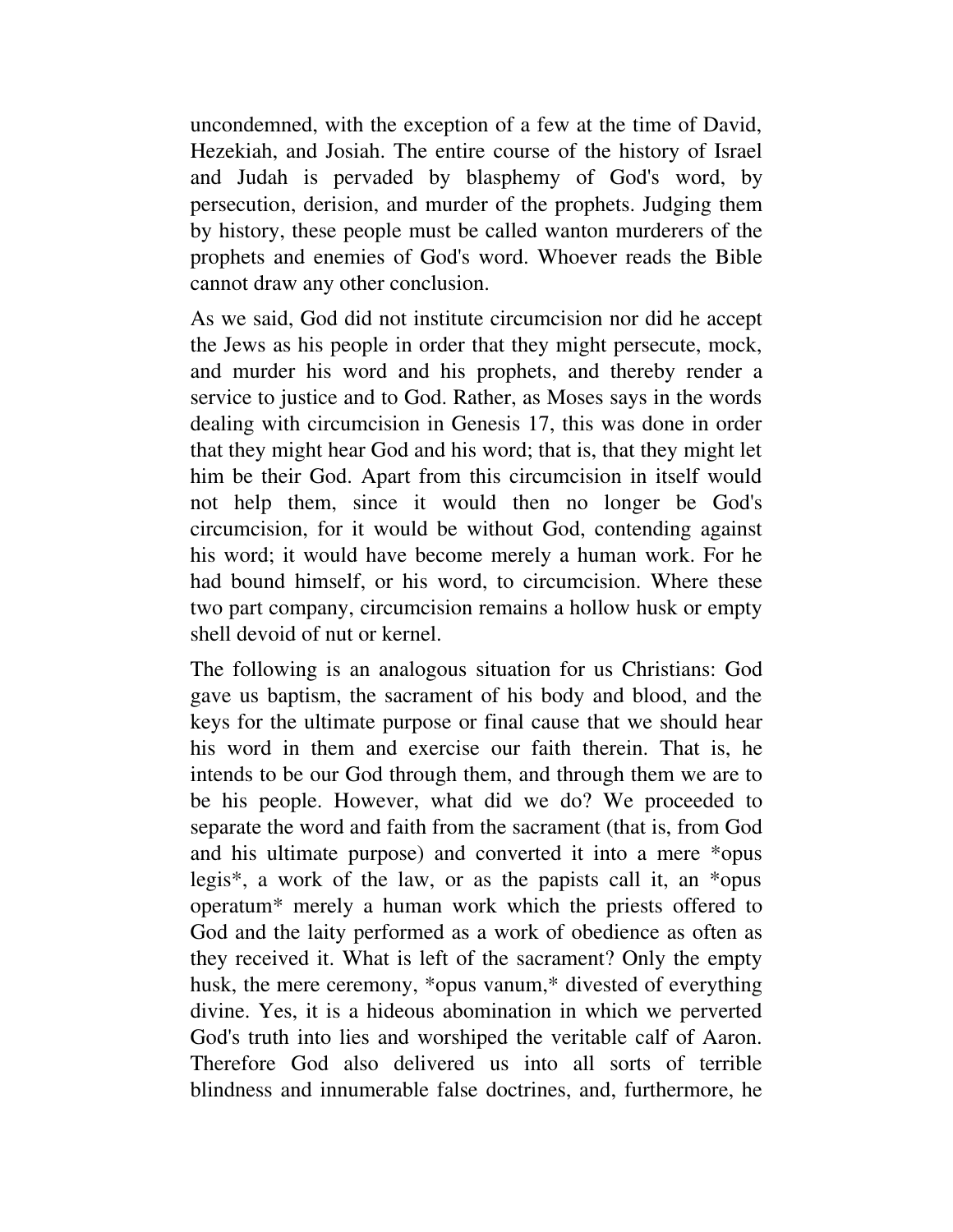permitted Muhammad and the pope together with all devils to come upon us.

The people of Israel fared similarly. They always divorced circumcision as an \*opus operatum,\* their own work, from the word of God, and persecuted all the prophets through whom God wished to speak with them, according to the terms on which circumcision was instituted. Yet despite this, they constantly and proudly boasted of being God's people by virtue of their circumcision. Thus they are in conflict with God. God wants them to hear him and to observe circumcision properly and fully; but they refuse and insist that God respect their work of circumcision, that is, half of circumcision, indeed, the husk of circumcision. God, in turn, refuses to do this; and so they move farther and farther apart, and it is impossible to reunite or reconcile them.

Now, who wishes to accuse God of an injustice? Tell me, anyone who is reasonable, whether it is fitting that God regard the works of those who refuse to hear his word, or if he should consider them to be his people when they do not want to regard him as their God? With all justice and good reason God may say, as the psalm declares [Ps. 81:11 f.]: "Israel would have none of me. So I gave them over to their stubborn hearts, to follow their own counsels." And in Deuteronomy 32:21, Moses states, "They have stirred me to jealously with what is no god.... So I will stir them to jealousy with those who are no people."

Similarly among us Christians the papists can no longer pass for the church. For they will not let God be their God, because they refuse to listen to his word, but rather persecute it most terribly, then come along with their empty husks, chaff, and refuse, as they hold mass and practice their ceremonies. And God is supposed to recognize them and look upon them as his true church, ignoring the fact that they do not acknowledge him as the true God, that is, they do not want him to speak to them through his preachers. His word must be accounted heresy, the devil, and every evil. This he will indeed do, as they surely will experience, far worse than did the Jews.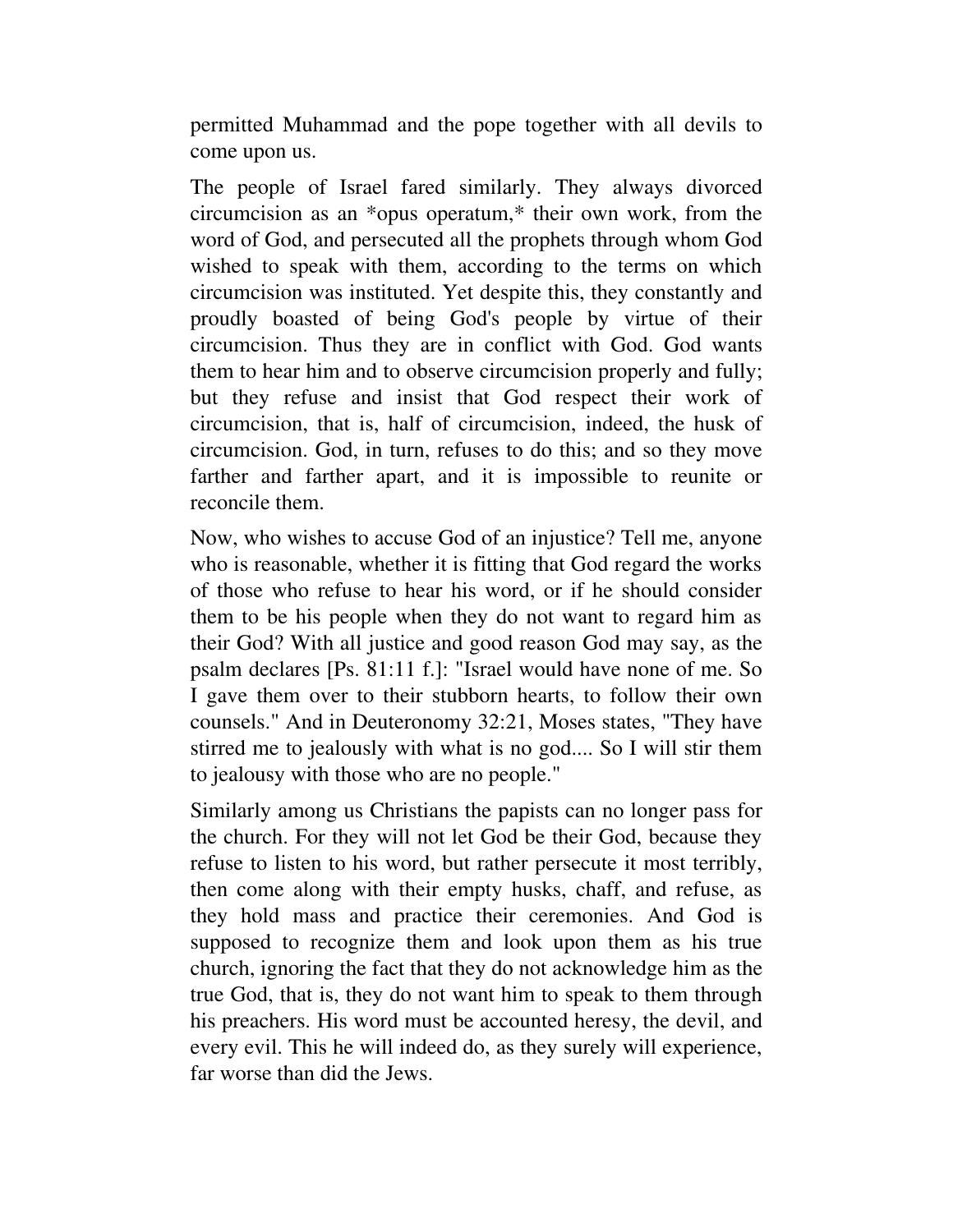Now we can readily gather from all this that circumcision was very useful and good, as St. Paul declares not indeed on its own account but on account of the word of God. For we are convinced, and it is the truth, that the children who were circumcised on the eighth day became children of God, as the words state, "I will be their God" [Gen. 17:7], for they received the perfect and full circumcision, the word with the sign, and did not separate the two. God is present, saying to them, "I will be their God"; and this completed the circumcision in them. Similarly, our children receive the complete, true, and full baptism, the word with the sign, and do not separate one from the other; they receive the kernel in the shell. God is present; he baptizes and speaks with them, and thereby saves them.

But now that we have grown old, the pope comes along *and the devil with him* and teaches us to convert this into an \*opus legis\* or \*opus operatum.\* He severs word and sign from each other, teaching that we are saved by our own contrition, work, and satisfaction. We share the experience related by St. Peter in II Peter 2:22: "The dog turns back to his own vomit, and the sow is washed only to wallow in the mire." Thus our sacrament has be come a work, and we eat our vomit again. Likewise the Jews, as they grew old, ruined their good circumcision performed on the eighth day, separated the word from the sign, and made a human or even a swinish work out of it. In this way they lost God and his word and now no longer have any understanding of the Scriptures.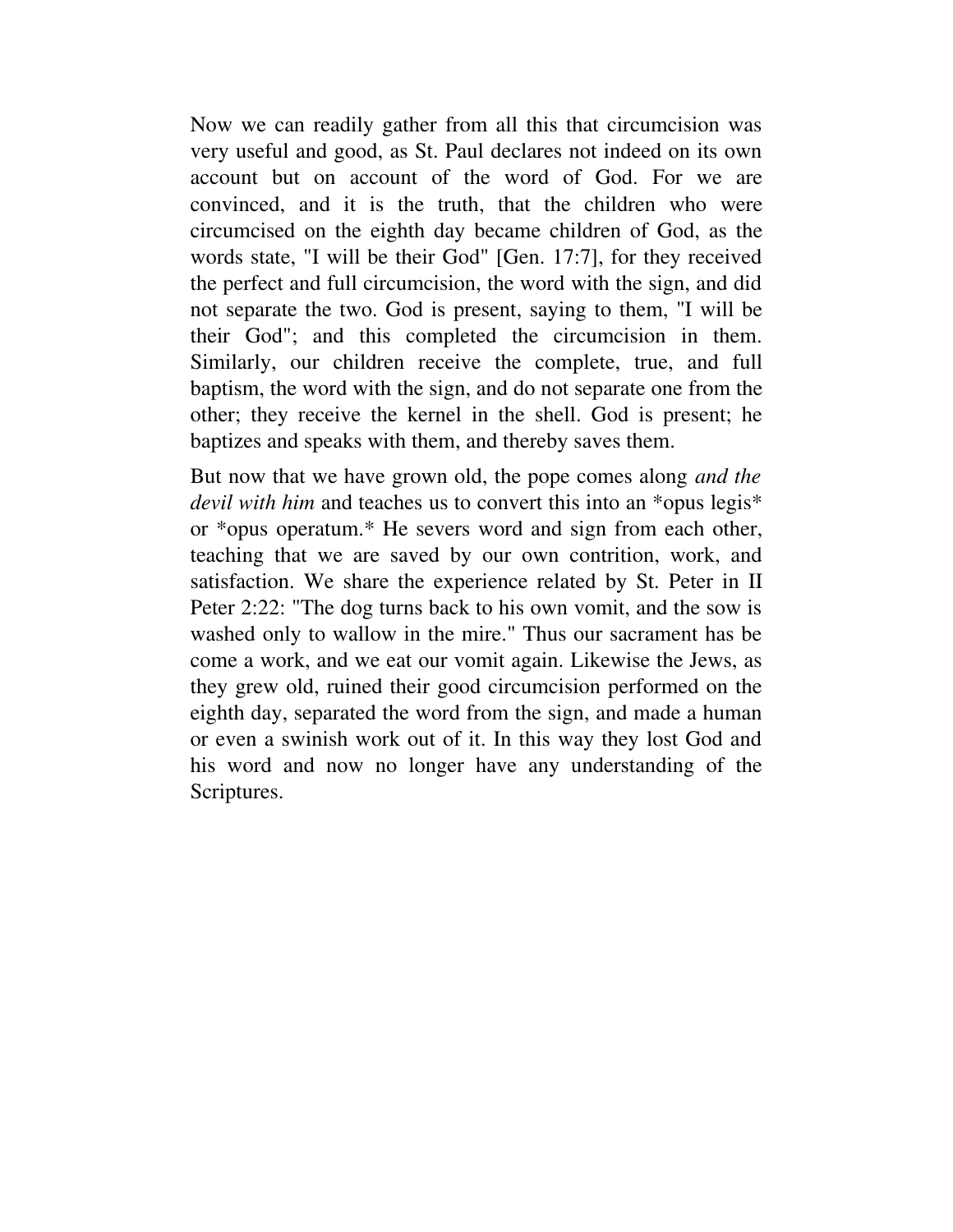## <span id="page-29-0"></span>[Chapter 3](#page-29-0)

God truly honored them highly by circumcision, speaking to them above all other nations on earth and entrusting his word to them. And in order to preserve this word among them, he gave them a special country; he performed great wonders through them, ordained kings and government, and lavished prophets upon them who not only apprised them of the best things pertaining to the present but also promised them the future Messiah, the Savior of the world. It was for his sake that God accorded them all of this, bidding them look for his coming, to expect him confidently and without delay. For God did all of this solely for his sake: for his sake Abraham was called, circumcision was instituted, and the people were thus exalted so that all the world might know from which people, from which country, at which time, yes, from which tribe, family, city, and person, he would come, lest he be reproached by devils and by men for coming from dark corner or from unknown ancestors. No, his ancestors had to be great patriarchs, excellent kings, and outstanding prophets, who bear witness to him.

We have already stated how the Jews, with few exceptions, viewed such promises and prophets. They were never able to tolerate a prophet, and always persecuted God's word and declined to give ear to God. That is the complaint and lament of all the prophets. And as their fathers did, so they still do today, nor will they ever mend their ways. If Isaiah, Jeremiah, or other prophets went about among them today and proclaimed what they proclaimed in their day, or declared that the Jews' present circumcision and hope for the Messiah are futile, they would again have to die at their hands as happened then. Let him who is endowed with reason, to say nothing of Christian understanding, note how arbitrarily they pervert and twist the prophets' books with their confounded glosses, in violation of their own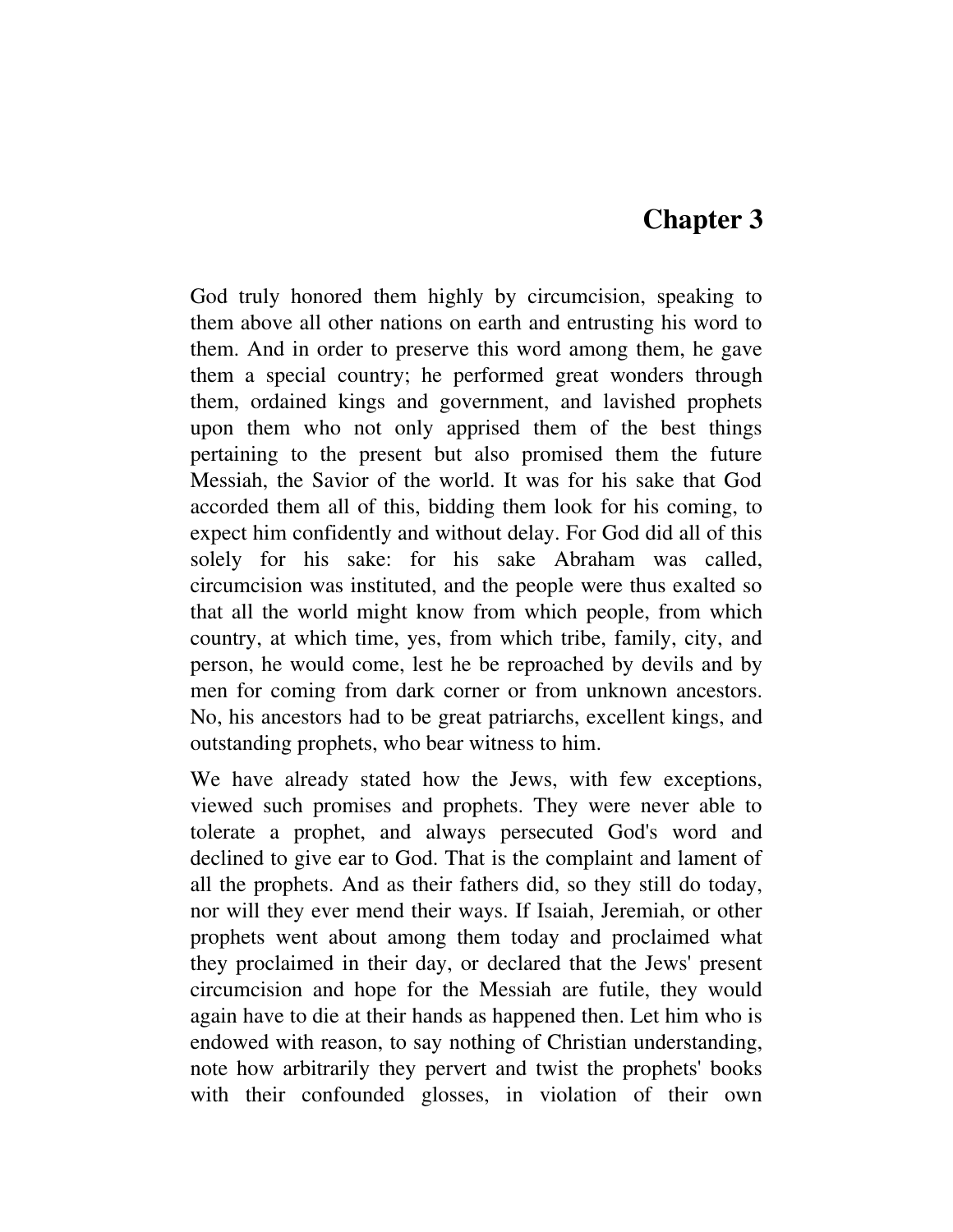conscience (on which we can perhaps say more later). For now that they can no longer stone or kill the prophets physically or personally, they torment them spiritually mutilate, strangle, and maltreat their beautiful verses so that the human heart is vexed and pained. For this forces us to see how, because of God's wrath, they are wholly delivered into the devil's hands. In brief, they are a prophet-murdering people; since they can no longer murder the living ones, they must murder and torment the ones that are dead.

Subsequently, after they have scourged, crucified, spat upon, blasphemed, and cursed God in his word, as Isaiah 8 prophesies, they pretentiously trot out their circumcision and other vain, blasphemous, invented, and meaningless works. They presume to be God's only people, to condemn all the world, and they expect that their arrogance and boasting will please God, that he should repay them with a Messiah of their own choosing and prescription. Therefore, dear Christian, be on your guard against such accursed, in corrigible people, from whom you can learn no more than to give God and his word the lie, to blaspheme, to pervert, to murder prophets, and haughtily and proudly to despise all people on earth. Even if God would be willing to disregard all their other sins *which, of course, is impossible* he could not condone such ineffable (although poor and wretched) pride. For he is called a God of the humble, as Isaiah 66:2 states: "But this is the man to whom I will look. he that is humble and contrite in spirit, and trembles at my word." I have said enough about the second false boast of the Jews, namely, their false and futile circumcision, which did not avail them when they were taken to task by Moses and by Jeremiah because of their uncircumcised heart. How much less is it useful now when it is nothing more than the devil's trickery with which he mocks and fools them, as he also does the Turks. For wherever God's word is no longer present, circumcision is null and void.

In the third place, they are very conceited because God spoke with them and issued them the law of Moses on Mount Sinai. Here we arrive at the right spot, here God really has to let himself be tortured, here he must listen as they tire him with their songs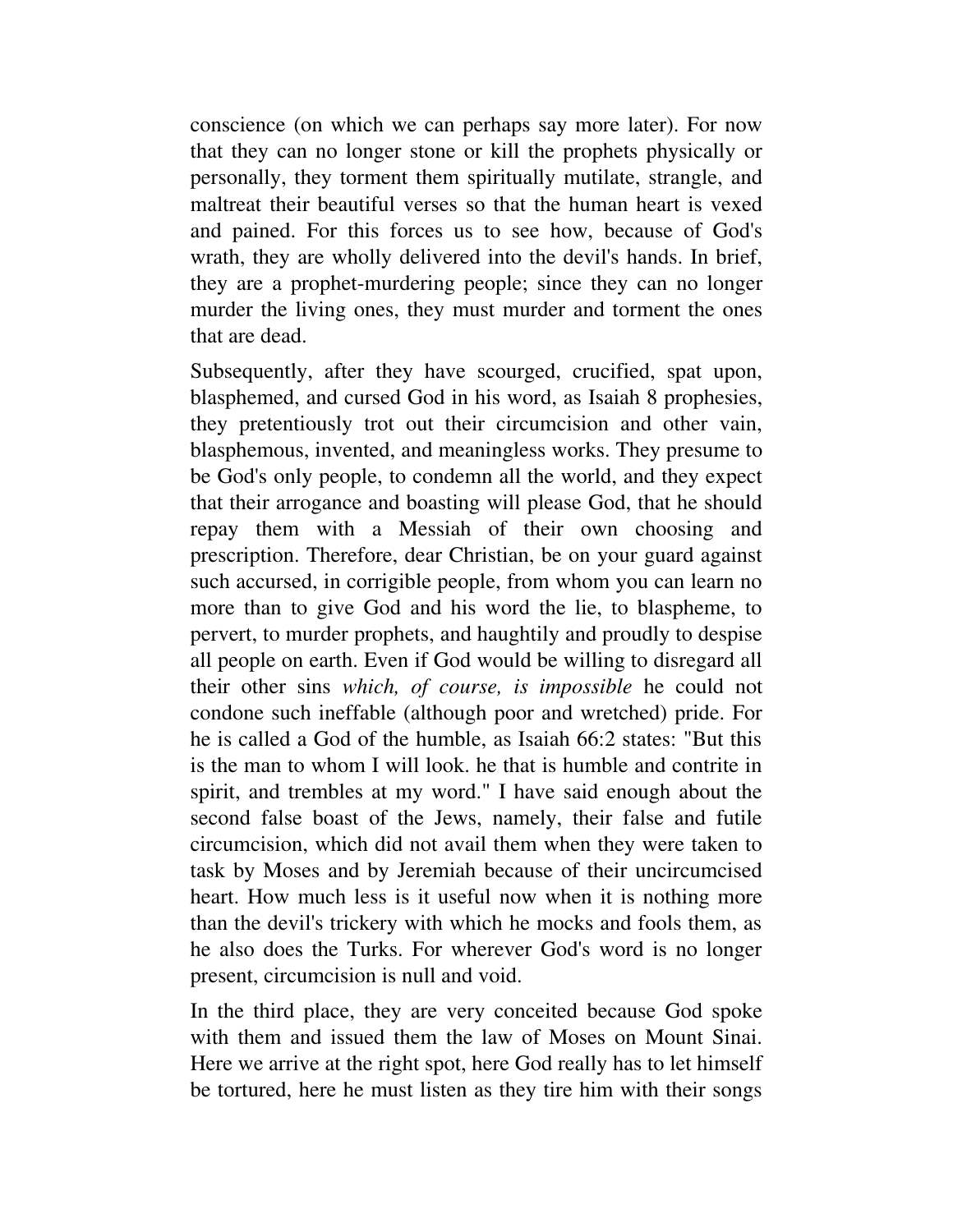and praises because he hallowed them with his holy law, set them apart from other nations, and led them out of Egypt. Here we poor Goyim are really despised, and are mere ciphers compared to the holy, chosen, noble, and highly exalted people which is in possession of God's word! They state, as I myself heard: "Indeed, what do you have to say to this that God himself spoke with us on Mount Sinai and that he did this with no other people?" We have nothing with which to refute that, for we cannot deny them this glory. The books of Moses are ready to give proof of it, and David, too, testifies to it, saying in Psalm 147:19: "He declares his word to Jacob, his statutes and ordinances to Israel. He has not dealt thus with any other nation; they do not know his ordinances." And in Psalm 103:7: "He made known his ways to Moses, his acts to the people of Israel."

They relate that the chiefs of the people wore wreaths at Mount Sinai at that time as a symbol that they had contracted a marriage with God through the law, that they had become his bride, and that the two had wedded one another. Later we read in all the prophets how God appears and talks with the children of Israel as a husband with his wife. From this also sprang the peculiar worship of Baal; for "Baal" denotes a man of the house or a master of the house, "Beulah" denotes a housewife. The latter also has taken a German form, as when we say "My dear \*Buhle\*" [sweetheart], and "I must have a \*Buhle.\*" Formerly this was an inoffensive term, designating a young lass. It was said that a young man courted [\*buhlte\*] a young girl with a view to marriage. Now the word has assumed a different connotation.

Now we challenge you, Isaiah, Jeremiah, and all the prophets, and whoever will, to come and to be bold enough to say that such a noble nation with whom God himself converses and with whom he himself enters into marriage through the law, and to whom he joins himself as to a bride, is not God's people. Anyone doing that, I know, would make himself ridiculous and come to grief. In default of any other weapons, they would tear and bite him to pieces with their teeth for trying to dispossess them of such glory, praise, and honor. One can neither express nor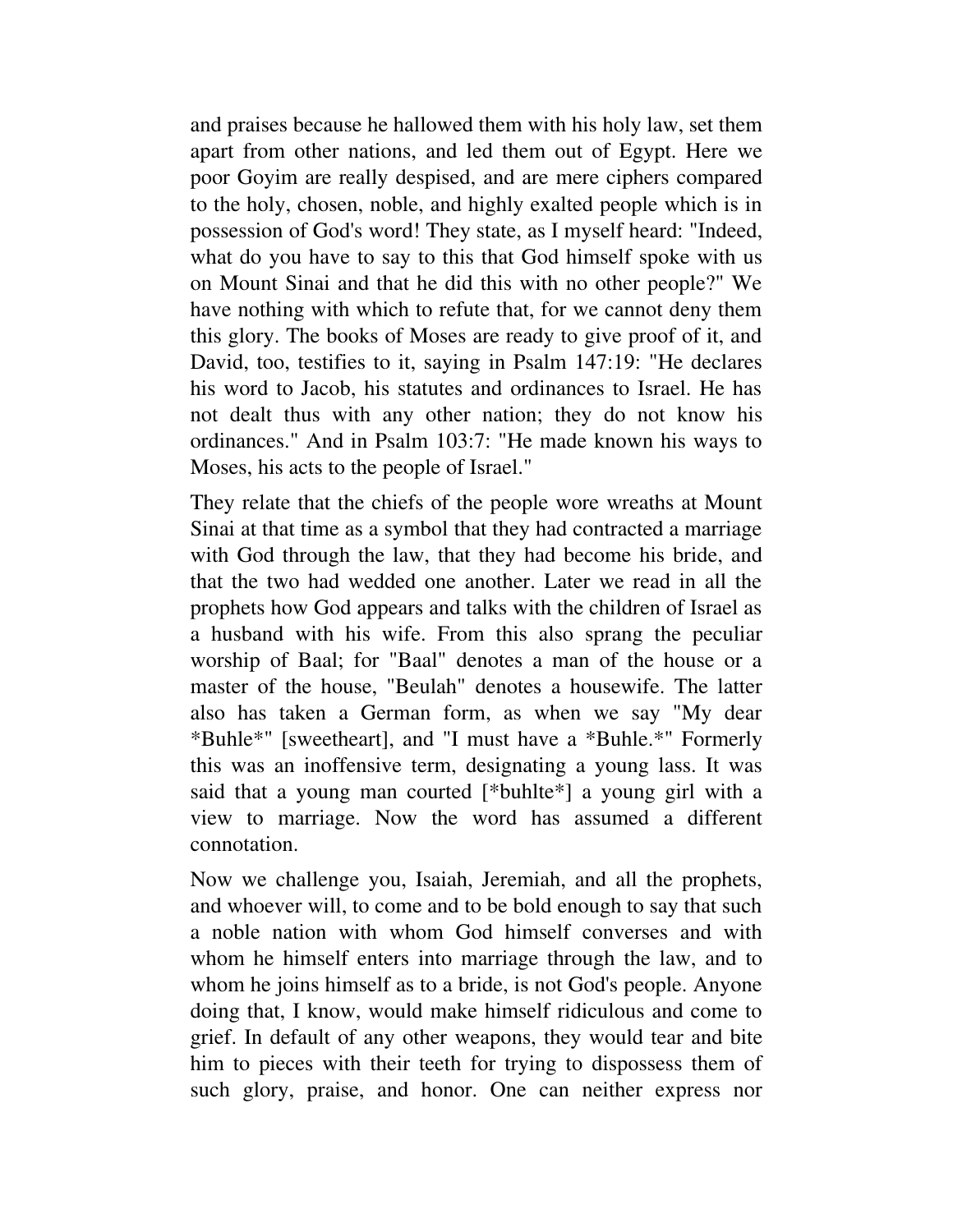understand the obstinate, unbridled, incorrigible arrogance of this people, springing from this advantage that God himself spoke to them. No prophet has ever been able to raise his voice in protest or stand up against them, not even Moses. For in Numbers 16, Korah arose and asserted that they were all holy people of God, and asked why Moses alone should rule and teach. Since that time, the majority of them have been genuine Korahites; there have been very few true Israelites. For just as Korah persecuted Moses, they have never subsequently left a prophet alive or unpersecuted, much less have they obeyed him.

So it became apparent that they were a defiled bride, yes, an incorrigible whore and an evil slut with whom God ever had to wrangle, scuffle, and fight. If he chastised and struck them with his word through the prophets, they contradicted him, killed his prophets, or, like a mad dog, bit the stick with which they were struck.. Thus Psalm 95:10 declares: "For forty years I loathed that generation and said, 'They are a people who err in heart, and they do not regard my ways." And Moses himself says in Deuteronomy 31:27: "For I know how rebellious and stubborn you are; behold, while I am yet alive with you, today you have been rebellious against the Lord; how much more after my death!" And Isaiah 48:4: "Because I know that you are obstinate, and your neck is an iron sinew and your forehead brass... ." And so on; anyone who is interested may read more of this. The Jews are well aware that the prophets upbraided the children of Israel from beginning to end as a disobedient, evil people and as the vilest whore, although they boasted so much of the law of Moses, or circumcision, and of their ancestry.

But it might be objected: Surely, this is said about the wicked Jews, not about the pious ones as they are today. Well and good, for the present I will be content if they confess, as they must confess, that the wicked Jews cannot be God's people, and that their lineage, circumcision, and law of Moses cannot help them. Why, then, do they all, the most wicked as well as the pious, boast of circumcision, lineage, and law? The worse a Jew is, the more arrogant he is, solely because he is a Jew that is, a person descended from Abraham's seed, circumcised, and under the law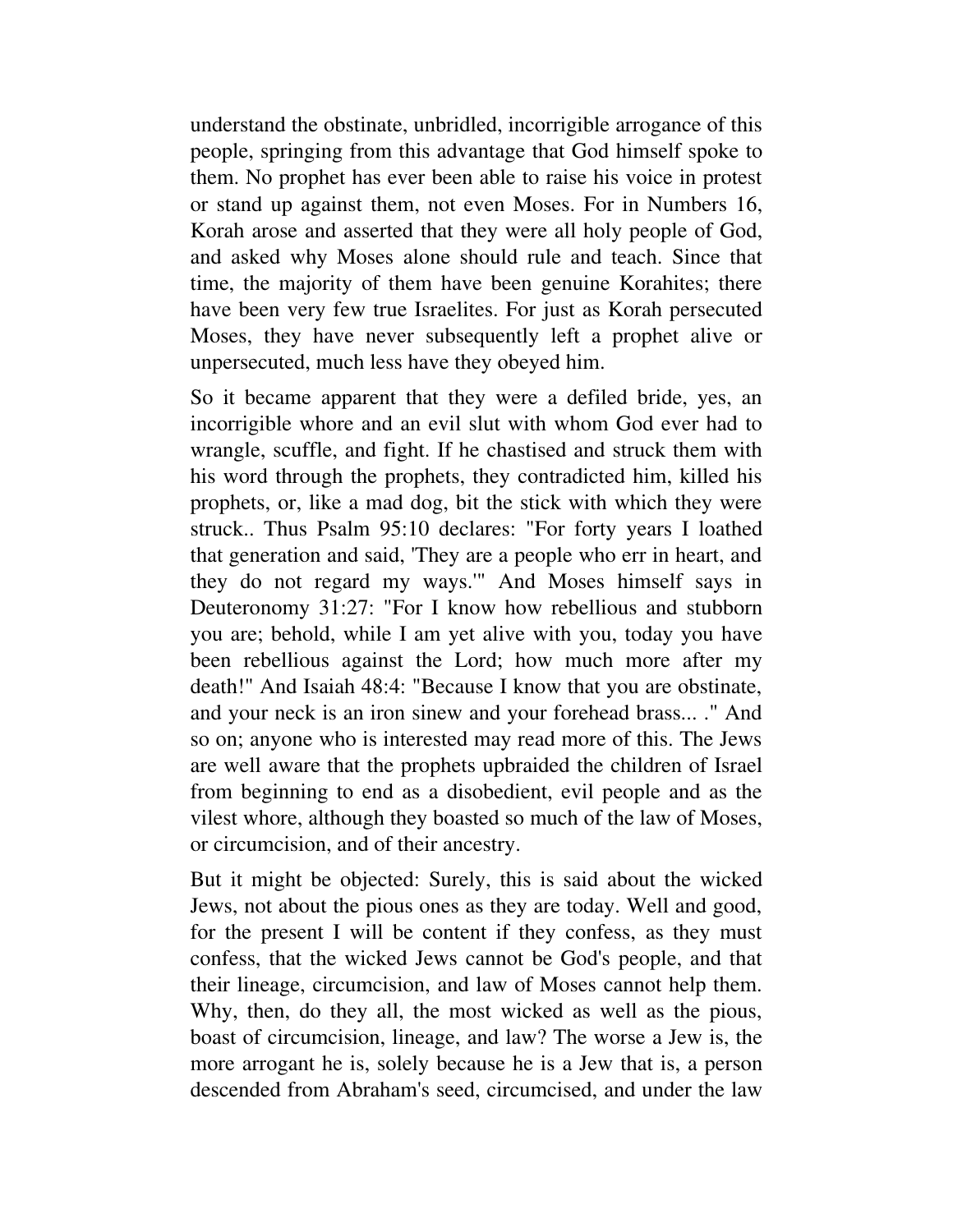of Moses. David and other pious Jews were not as conceited as the present-day, incorrigible Jews. However wicked they may be, they presume to be the noblest lords over against us Gentiles, just by virtue of their lineage and law. Yet the law rebukes them as the vilest whores and rogues under the sun.

Furthermore, if they are pious Jews and not the whoring people, as the prophets call them, how does it happen that their piety is so concealed that God himself is not aware of it, and they are not aware of it either? For they have, as we said, prayed, cried, and suffered almost fifteen hundred years already, and yet God refuses to listen to them. We know from Scripture that God will hear the prayers or sighing of the righteous, as the Psalter says [Ps. 145:19]: "He fulfills the desire of all who fear him, he also hears their cry." And Psalm 34:17: "When the righteous cry for help, the Lord hears." As he promised in Psalm 50:15: "Call upon me in the day of trouble; I will deliver you." The same is found in many more verses of the Scripture. If it were not for these, who would or could pray? In brief, he says in the first commandment that he will be their God. Then, how do you explain that he will not listen to these Jews? They must assuredly be the base, whoring people, that is, no people of God, and their boast of lineage, circumcision, and law must be accounted as filth. If there were a single pious Jew among them who observed these, he would have to be heard; for God cannot let his saints pray in vain, as Scripture demonstrates by many examples. This is conclusive evidence that they cannot be pious Jews, but must be the multitude of the whoring and murderous people.

Such piety is, as already has been said, so concealed among them that they themselves also can know nothing of it. How then shall God know of it? For they are full of malice, greed, envy, hatred toward one another, pride, usury, conceit, and curses against us Gentiles. Therefore, a Jew would have to have very sharp eyes to recognize a pious Jew, to say nothing of the fact that they all should be God's people as they claim. For they surely hide their piety effectively under their manifest vices; and yet they all, without exception, claim to be Abraham's blood, the people of the circumcision and of Moses, that is, God's nation, compared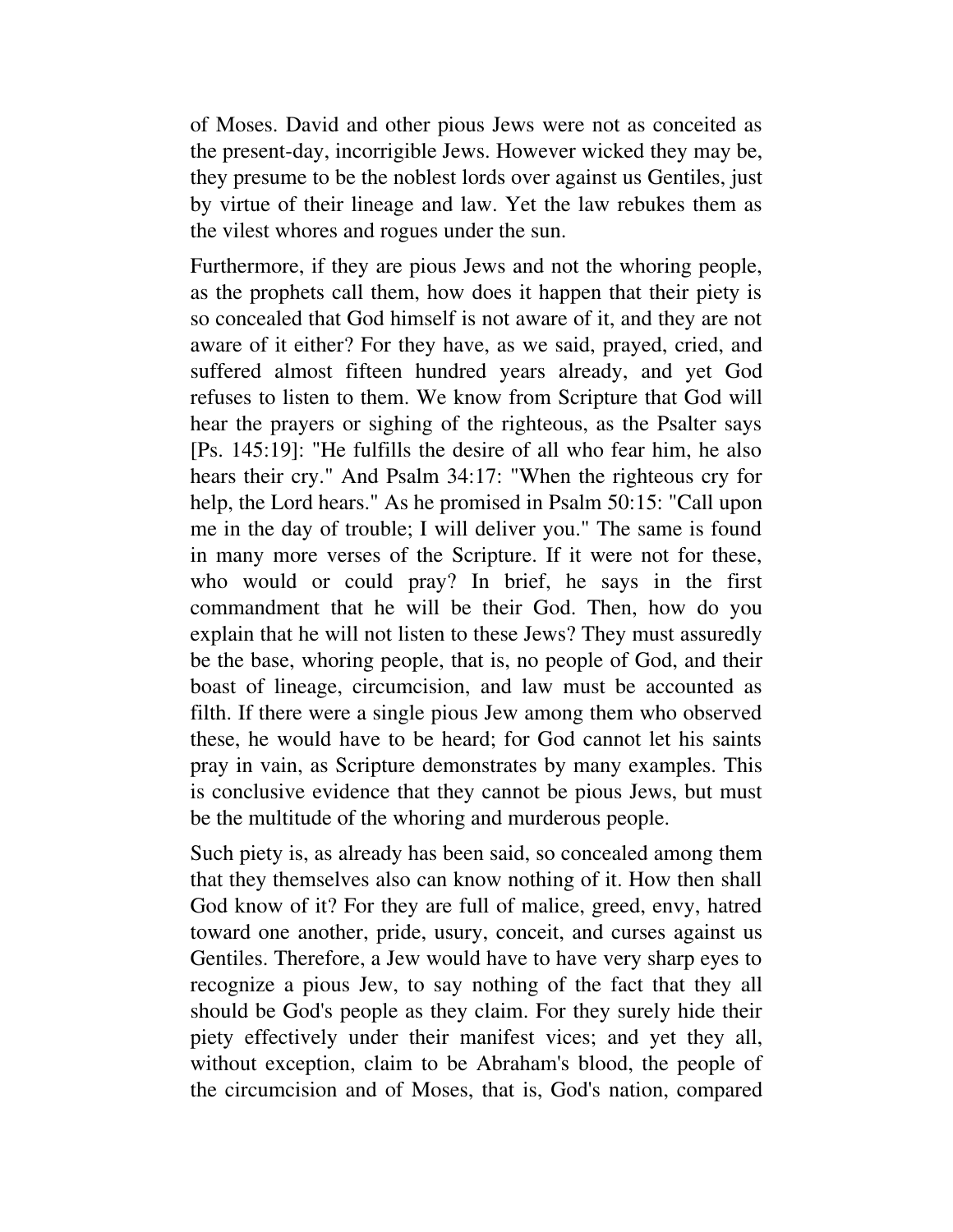with whom the Gentiles must surely be sheer stench. Although they know that God cannot tolerate this, nor did he tolerate it among the angels, yet he should and must listen to their lies and blasphemies to the effect that they are his people by virtue of the law he gave them and because he conversed with their forefathers at Mount Sinai.

Why should one make many words about this? If the boast that God spoke with them and that they possess his word or commandment were sufficient so that God would on this basis regard them as his people, then the devils in hell would be much worthier of being God's people than the Jews, yes, than any people. For the devils have God's word and know far better than the Jews that there is a God who created them, whom they are obliged to love with all their heart, to honor, fear, and serve, whose name they dare not misuse, whose word they must hear on the Sabbath and at all times; they know that they are forbidden to murder or to inflict harm on any creature. But what good does it do them to know and to possess God's commandment? Let them boast that this makes them God's own special, dear angels, in comparison with whom other angels are nothing! How much better off they would be if they did not have God's commandment or if they were ignorant of it. For if they did not have it, they would not be condemned. The very reason for their condemnation is that they possess his commandment and yet do not keep it, but violate it constantly.

In the same manner murderers and whores, thieves and rogues and all evil men might boast that they are God's holy, peculiar people; for they, too, have his word and know that they must fear and obey him, love and serve him, honor his name, refrain from murder, adultery, theft, and every other evil deed. If they did not have God's holy and true word, they could not sin. But since they do sin and are condemned, it is certain that they do have the holy, true word of God, against which they sin. Let them boast, like the Jews, that God has sanctified them through his law and chosen them above all other men as a peculiar people!

It is the same kind of boasting when the Jews boast in their synagogues, praising and thanking God for sanctifying them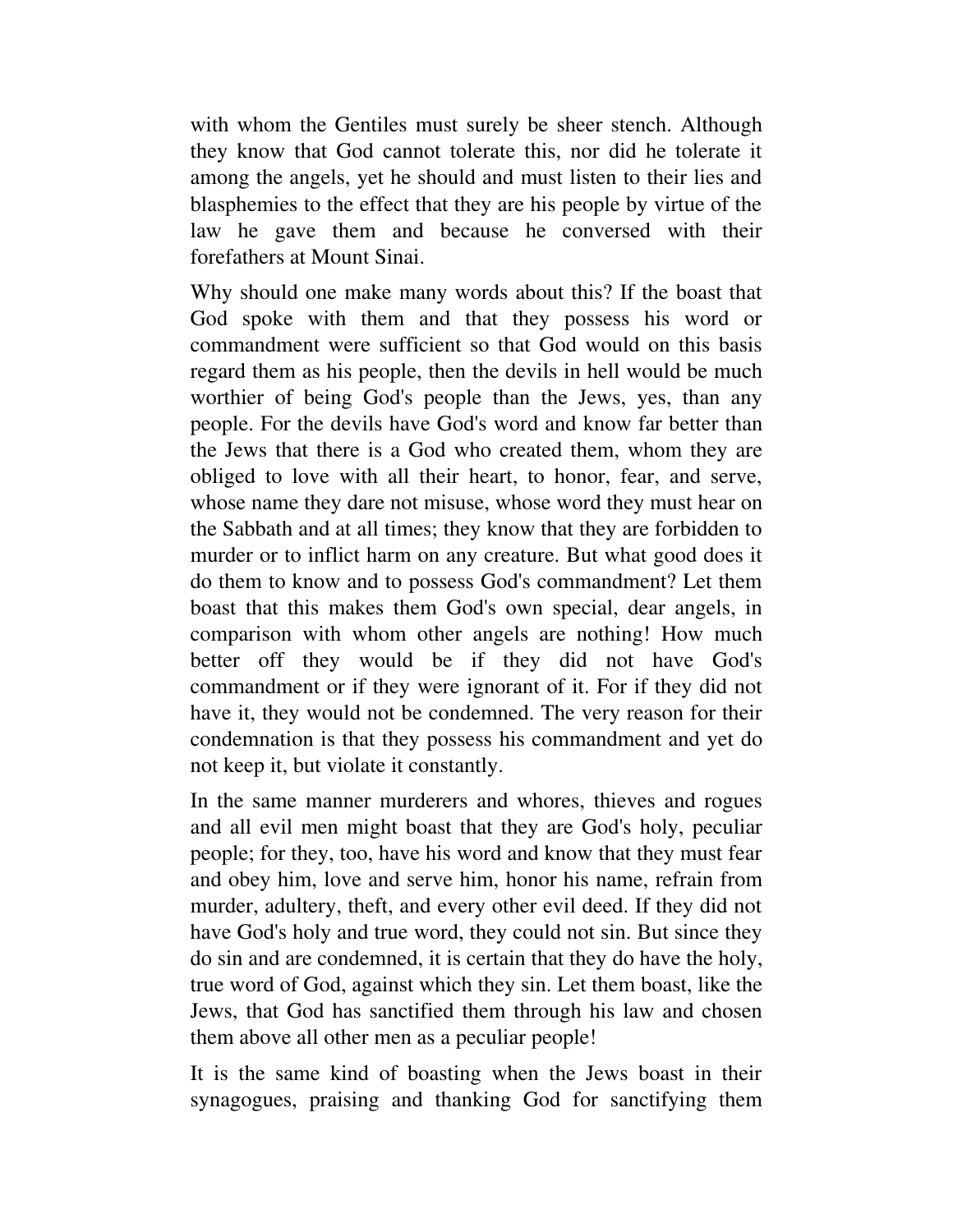through his law and setting them apart as a peculiar people, although they know full well that they are not at all observing this law, that they are full of conceit, envy, usury, greed, and all sorts of malice. The worst offenders are those who pretend to be very devout and holy in their prayers. They are so blind that they not only practice usury *not to mention the other vices* but they teach that it is a right which God conferred on them through Moses. Thereby, as in all the other matters, they slander God most infamously. However, we lack the time to dwell on that now.

But when they declare that even if they are not holy because of the Ten Commandments (since all Gentiles and devils are also duty-bound to keep these, or else are polluted and condemned on account of them) they still have the other laws of Moses, besides the Ten Commandments, which were given exclusively to them and not also to the Gentiles, and by which they are sanctified and singled out from all other nations O Lord God, what a lame, loose, and vain excuse and pretext this is! If the Ten Commandments are not obeyed, what does the keeping of the other laws amount to other than mere jugglery and mummery, indeed, a veritable mockery which treats God as a fool. It is just as if an evil, devilish fellow among us were to parade about in the garb of a pope, cardinal, bishop, or pastor and observe all the precepts and the ways of these persons, but underneath this spiritual dress would be a genuine devil, a wolf, an enemy of the church, a blasphemer who trampled both the gospel and the Ten Commandments under foot and cursed and damned them. What a fine saint he would be in God's sight!

Or let us suppose that somewhere a pretty girl came along, adorned with a wreath, and observed all the manners, the duties, the deportment and discipline of a chaste virgin, but underneath was a vile, shameful whore, violating the Ten Commandments. What good would her fine obedience in observing outwardly all the duties and customs of a virgin's station do her? It would help her this much that one would be seven times more hostile to her than to an impudent, public whore. Thus God constantly chided the children of Israel through the prophets, calling them a vile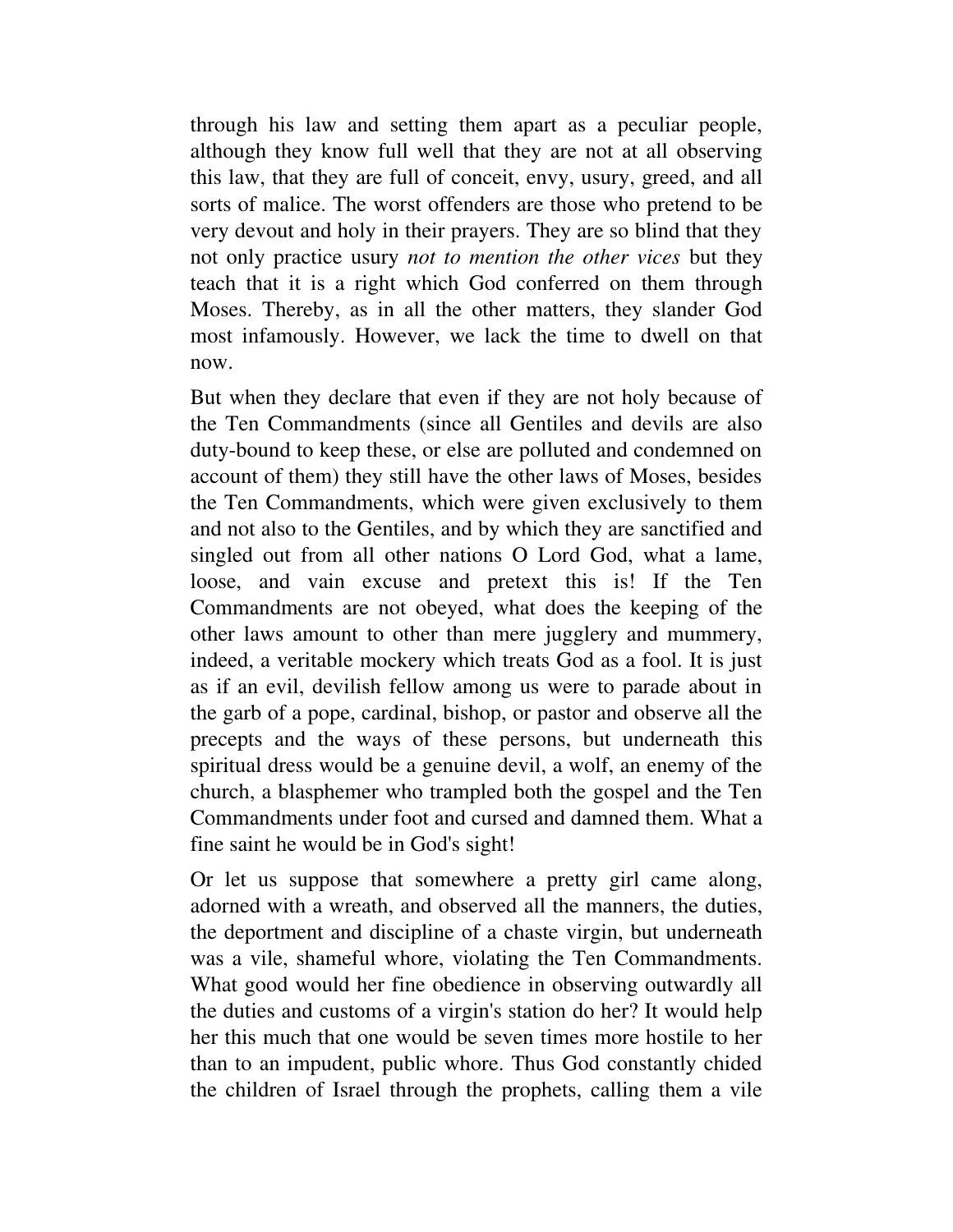whore because, under the guise and decor of external laws and sanctity, they practiced all sorts of idolatry and villainy, as especially Hosea laments in chapter 2.

To be sure, it is commendable when a pious virgin or woman is decently and cleanly dressed and adorned and outwardly conducts herself with modesty. But if she is a whore, her garments, adornments, wreath, and jewels would better befit a sow that wallows in the mire. As Solomon says [Prov. 11:22]: "Like a gold ring in a swine's snout is a beautiful woman without discretion." That is to say, she is a whore. Therefore, this boast about the external laws of Moses, apart from obedience to the Ten Commandments, should be silenced; indeed, this boast makes the Jews seven times more unworthy to be God's people than the Gentiles are. For the external laws were not given to make a nation the people of God, but to adorn and enhance God's people externally. Just as the Ten Commandments were not given that any might boast of them and haughtily despise all the world because of them, as if they were holy and God's people because of them; rather they were given to be observed, and that obedience to God might be shown in them, as Moses and all the prophets most earnestly teach. Not he who has them shall glory, as we saw in the instance of the devils and of evil men, but he who keeps them. He who has them and fails to keep them must be ashamed and terrified because he will surely be condemned by them.

But this subject is beyond the ken of the blind and hardened Jews. Speaking to them about it is much the same as preaching the gospel to a sow. They cannot know what God's commandment really is, much less do they know how to keep it. After all, they could not listen to Moses, nor look into his face; he had to cover it with a veil. This veil is there to the present day, and they still do not behold Moses' face, that is, his doctrine. It is still veiled to them [cf. II Cor. 3:13 ff.; Exod. 34:33 ff.]. Thus they could not hear God's word on Mount Sinai when he talked to them, but they retreated, saying to Moses: "You speak to us, and we will hear; but let not God speak to us, lest we die" [Exod. 20:19]. To know God's commandment and to know how to keep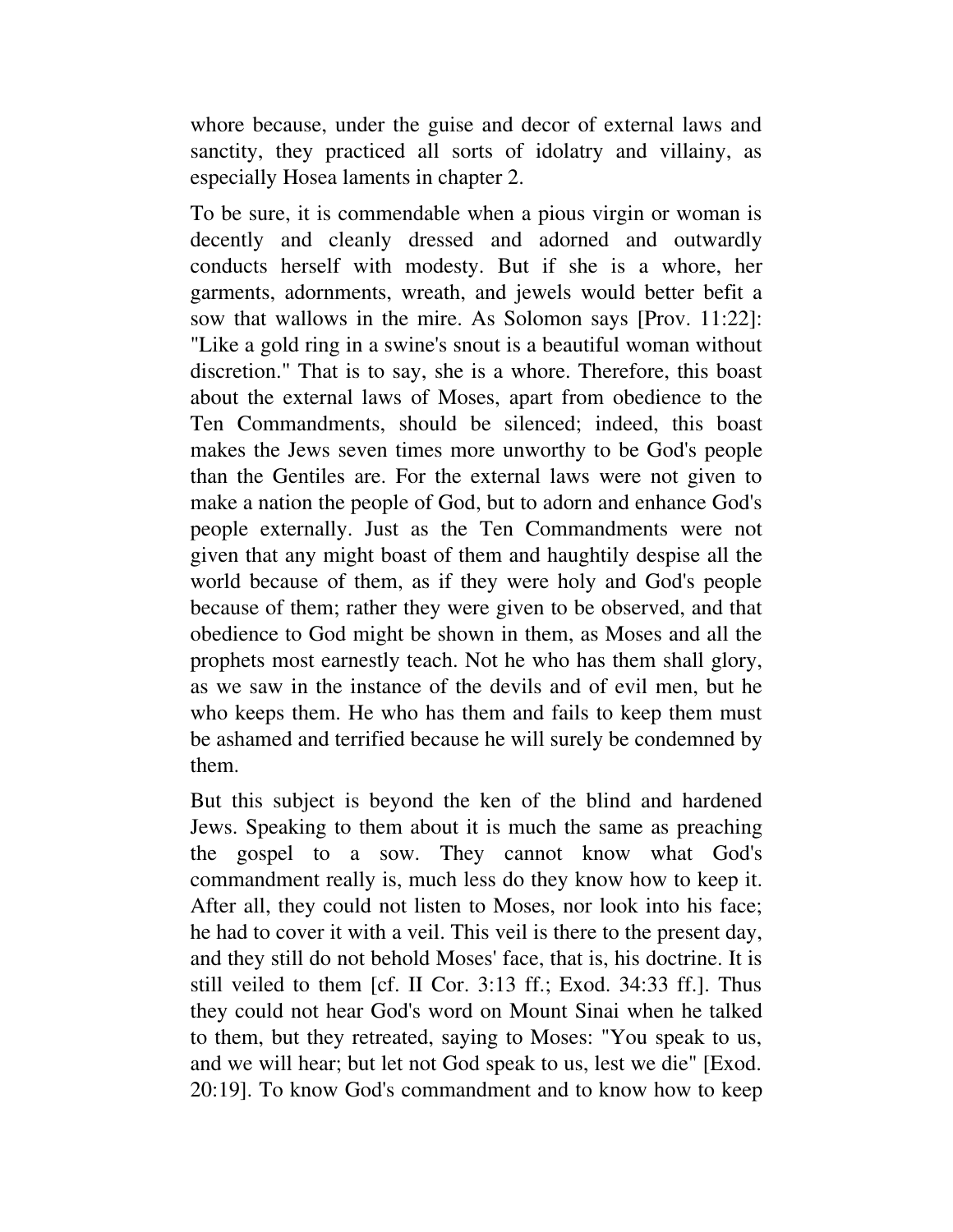it requires a high prophetic understanding.

Moses was well aware of that when he said in Exodus 34 that God forgives sin and that no one is guiltless before him, which is to say that no one keeps his commandments but he whose sins God forgives. As David also testifies in Psalm 32:1, "Blessed is he whose transgression is forgiven, ... to whom the Lord imputes no iniquity." And in the same psalm [cf. v. 6]: "Therefore let every one who is godly offer prayer to thee for forgiveness," which means that no saint keeps God's commandments. But if the saints fail to keep them, how will the ungodly, the unbelievers, the evil people keep them? Again we read in Psalm 143:2: "O Lord, enter not into judgment with thy servant; for no man living is righteous before thee." That attests clearly enough that even the holy servants of God are not justified before him unless he sets aside his judgment and deals with them in his mercy; that is, they do not keep his commandments and stand in need of forgiveness of sins.

This calls for a Man who will assist us in this, who bears our sin for us, as Isaiah 53:6 says: "The Lord has laid on him the iniquity of us all." Indeed, that is truly to understand God's law and its observance when we know, recognize, yes, and feel that we have it, but do not keep it and cannot keep it; that in view of this, we are poor sinners and guilty before God; and that it is only out of pure grace and mercy that we receive forgiveness for such guilt and disobedience through the Man on whom God has laid this sin. Of this we Christians speak and this we teach, and of this the prophets and apostles speak to us and teach us. They are the ones who were and still are our God's bride and pure virgin; and yet they boast of no law or holiness as the Jews do in their synagogues. They rather wail over the law and cry for mercy and forgiveness of sins. The Jews, on the other hand, are as holy as the barefoot friars who possess so much excess holiness that they can use it to help others to get to heaven, and still retain a rich and abundant supply to sell. It is of no use to speak to any of them about these matters, for their blindness arrogance are as solid as an iron mountain. They are in the right; God is in the wrong. Let them go their way, and let us remain with those who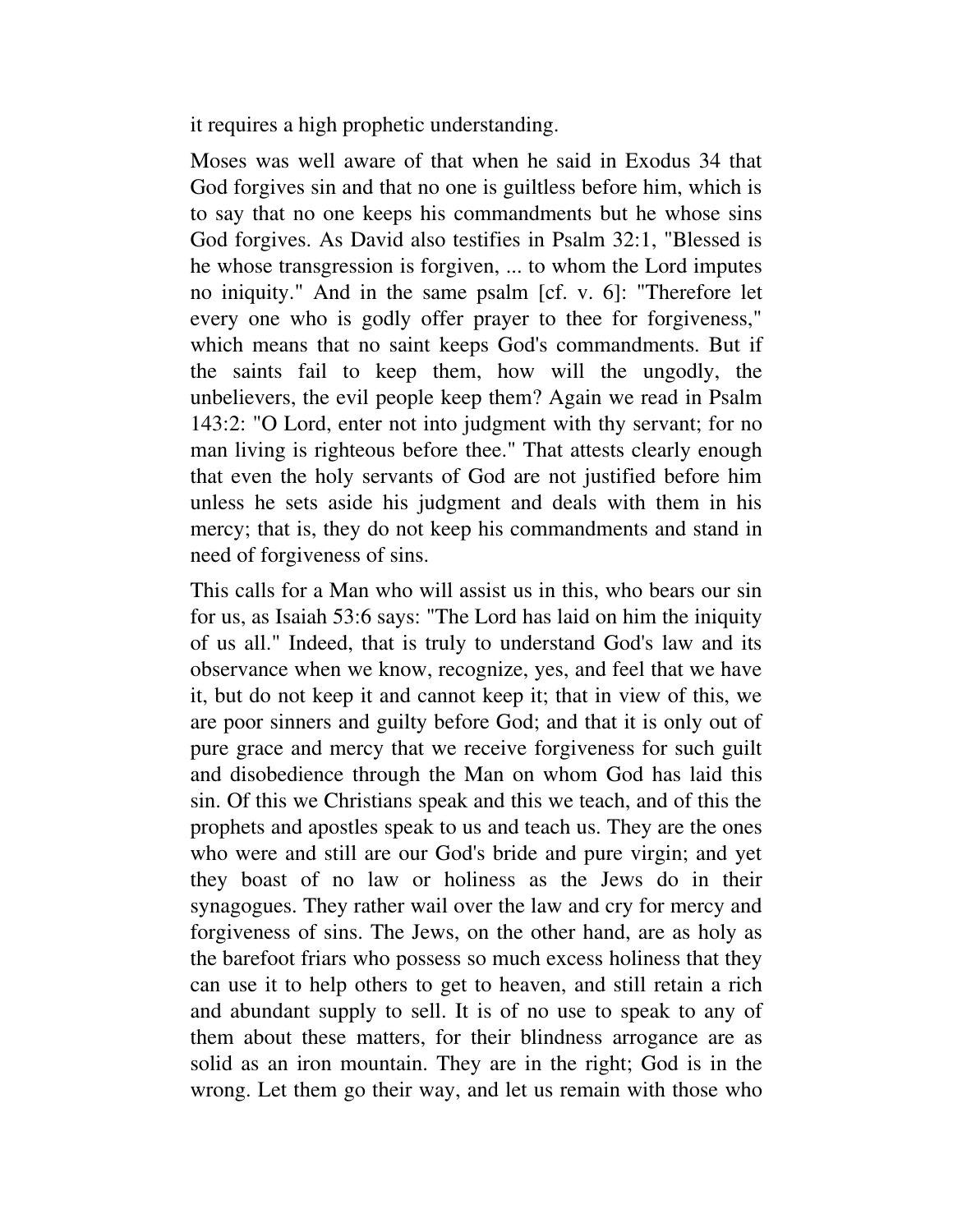pray the \*Miserere,\* Psalm 51, that is, with those who know and understand what the law is, and what it means to keep and not to keep it.

Learn from this dear Christian, what you are doing if you permit the blind Jews to mislead you. Then the saying will truly apply, 'When a blind man leads a blind man, both will fall into the pit" [cf. Luke 6:39]. You cannot learn anything from them except how to misunderstand the divine commandments, and, despite this, boast haughtily over against the Gentiles who really are much better before God than they, since they do not have such pride of holiness and yet keep far more of the law than these arrogant saints and damned blasphemers and liars.

Therefore be on your guard against the Jews, knowing that wherever they have their synagogues, nothing is found but a den of devils in-which sheer self-glory, conceit, lies, blasphemy, and defaming of God and men are practiced most maliciously and vehming his eyes on them. God's wrath has consigned them to the presumption that their boasting, their conceit, their slander of God, their cursing of all people are a true and a great service rendered to God all of which is very fitting and becoming to such noble blood of the fathers and circumcised saints. This they believe despite the fact that they know they are steeped in manifest vices mently, just as the devils themselves do. And where you see or hear a Jew teaching, remember that you are hearing nothing but a venomous basilisk who poisons and kills people merrily by fasten- And with all this, they claim to be doing right. Be on your guard against them!

In the fourth place, 34 they pride themselves tremendously on having received the land of Canaan, the city of Jerusalem, and the temple from God. God has often squashed such boasting and arrogance, especially through the king of Babylon, who led them away into captivity and destroyed everything (just as the king of Assyria earlier had led all of Israel away and had laid everything low). Finally they were exterminated and devastated by the Romans over fourteen hundred years ago so that they might well perceive that God did not regard, nor will regard, their country, city, temple, priesthood, or principality, and view them on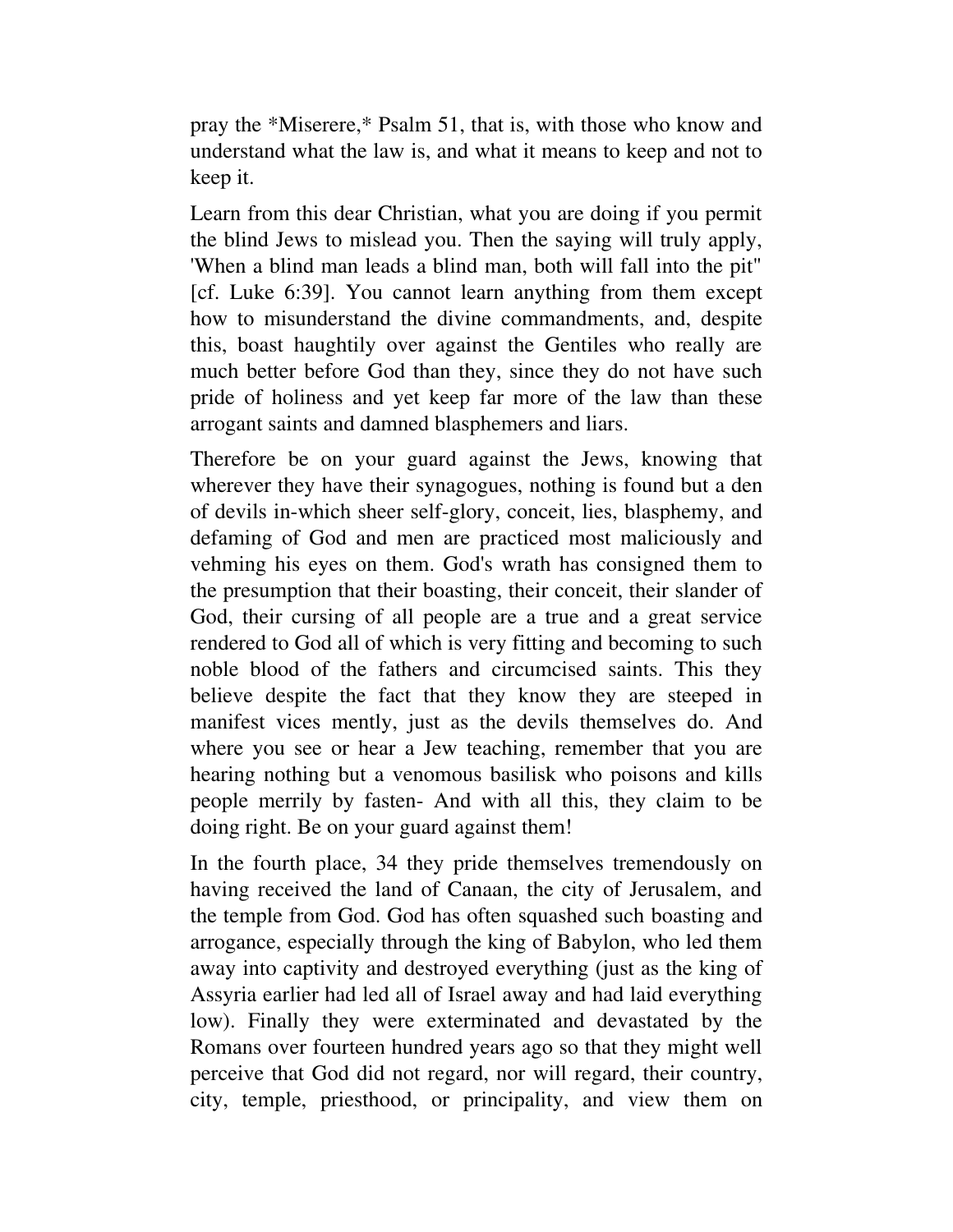account of these as his own peculiar people. Yet their iron neck, as Isaiah calls it [Isa. 48:4] is not bent, nor is their brass forehead red with shame. They remain stone-blind, obdurate, immovable, ever hoping that God will restore their homeland to them and give everything back to them.

Moses had informed them a great many times, first, that they were not occupying the land because their righteousness exceeded that of other heathen *for they were a stubborn, evil disobedient people* and second, that they would soon be expelled from the land and perish if they did not keep God's commandments. And when God chose the city of Jerusalem he added very clearly in the writings of all the prophets that he would utterly destroy this city of Jerusalem, his seat and throne, if they would not keep his commandments. Furthermore, when Solomon had built the temple, had sacrificed and prayed to God, God said to him (I Kings 9:3), "I have heard your prayer and your supplications ... I have consecrated this house," etc.; but then he added shortly thereafter: "But if you turn aside from following me ... and do not keep my commandments ... then I will cut off Israel from the land which I have given them; and the house which I have consecrated for my name I will cast out of my sight; and Israel will become a proverb and a byword among all peoples." With an utter disregard for this, they stood and still stand, firm as a rock or as an inert stone image, insisting that God gave them country, city, and temple, and that therefore they have to be God's people or church.

They neither hear nor see that God gave them all of this that they might keep his commandments, that is, regard him as their God, and thus be his people and church. They boast of their race and of their descent from the fathers, but they neither see nor pay attention to the fact that he chose their race that they should keep his commandments. They boast of their circumcision; but why they are circumcised *namely, that they should keep God's commandments* counts for nought. They are quick to boast of their law, temple, worship, city, land and government; but why they possess all of this, they disregard.

The devil with all his angels has taken possession of this people,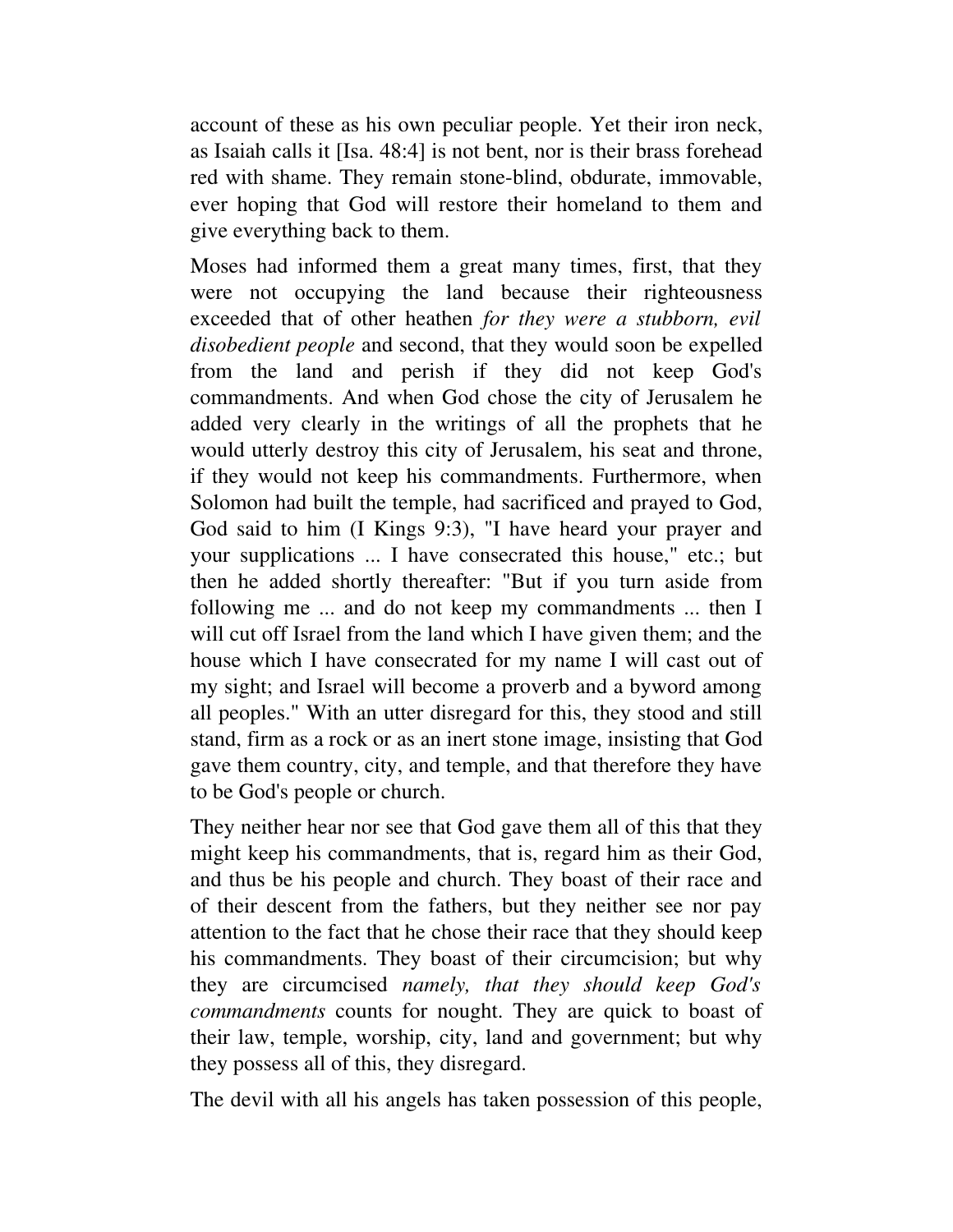so that they always exalt external things *their gifts, their deeds, their works* before God, which is tantamount to offering God the empty shells without the kernels. These they expect God to esteem and by reason of them accept them as his people, and exalt and bless them above all Gentiles. But that he wants his laws observed and wants to be honored by them as God, this they do not want to consider. Thus the words of Moses are fulfilled when he says [Deut. 32:21] that God will not regard them as his people, since they do not regard him as their God. Hosea 2 [cf. 1:9] expresses the same thought.

Indeed, if God had not allowed the city of Jerusalem to be destroyed and had them driven out of their country, but had permitted them to remain there, no one could have convinced them that they are not God's people, since they would still be in possession of temple, city, and country regardless of how base, disobedient, and stubborn they were. They would not have believed it] even if it had snowed nothing but prophets daily and even if a thousand Moseses had stood up and shouted: "You are not God's people, because you are disobedient and rebellious to God." Why, even today they cannot refrain from their nonsensical, insane boasting that they are God's people, although they have been cast out, dispersed, and utterly rejected for almost fifteen hundred years. By virtue of their own merits they still hope to return there again. But they have no such promise with which they could console themselves other than what their false imagination smuggles into Scripture.

Our apostle St. Paul was right when he said of them that "they have a zeal for God, but it is not enlightened," etc. [Rom. 10:2]. They claim to be God's people by reason of their deeds, works, and external show, and not because of sheer grace and mercy, as all prophets and all true children of God have to be, as was said. Therefore they are beyond counsel and help. In the same way as our papists, bishops, monks, and priests, together with their following, who insist that they are God's people and church; they believe that God should esteem them because they are baptized, because they have the name, and because they rule the roost. There they stand like a rock. If a hundred thousand apostles came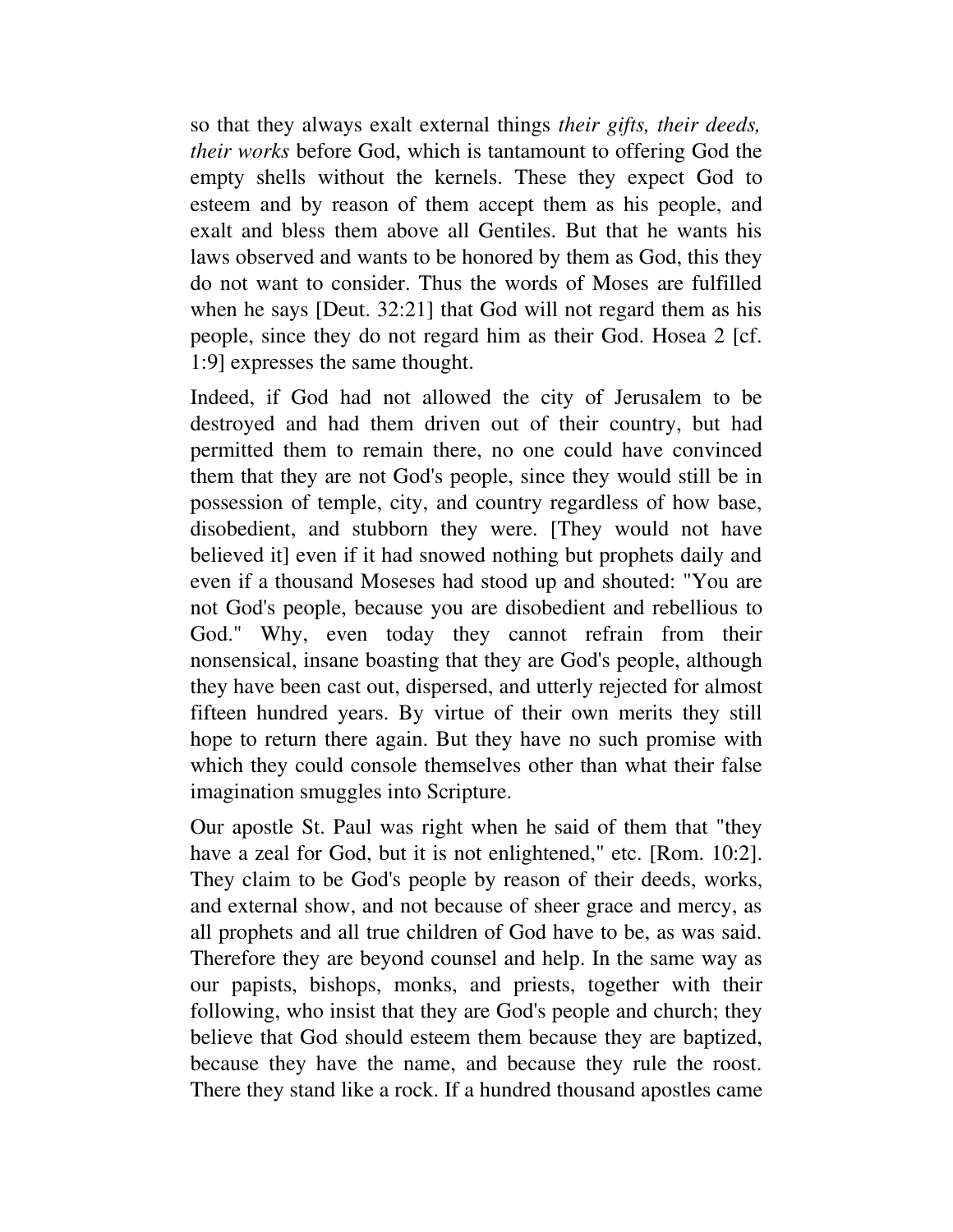along and said: "You are not the church because of your behavior or your many doings and divine services, even though these were your best efforts; no, you must despair of all this and adhere simply and solely to the grace and mercy of Christ, etc. If you fail to do this, you are the devil's whore or a school of knaves and not the church," they would wish to murder, burn at the stake, or banish such apostles. As for believing them and abandoning their own devices, of this there is no hope; it will not happen.

The Turks follow the same pattern with their worship, as do all fanatics. Jews, Turks, papists, radicals abound everywhere. All of them claim to be the church and God's people in accord with their conceit and boast, regardless of the one true faith and the obedience to God's commandments through which alone people become and remain God's children. Even if they do not all pursue the same course, but one chooses this way, another that way, resulting in a variety of forms, they nonetheless all have the same intent and ultimate goal, namely, by means of their own deeds they want to manage to become God's people. And thus they boast and brag that they are the ones whom God will esteem. They are the foxes of Samson which are tied together tail to tail but whose heads turn away in different directions [cf. Judg. 15:4].

But as we noted earlier, that is beyond the comprehension of the Jews, as well as of the Turks and papists. As St. Paul says in [I Corinthians 1, "The unspiritual man does not receive the gifts of the Spirit of God, because they are spiritually discerned" [I Cor. 2:14]. Thus the words of Isaiah 6:9 come true: "Hear and hear, but do not understand; see and see, but do not perceive." For they do not know what they hear, see, say, or do. And yet they do not concede that they are blind and deaf.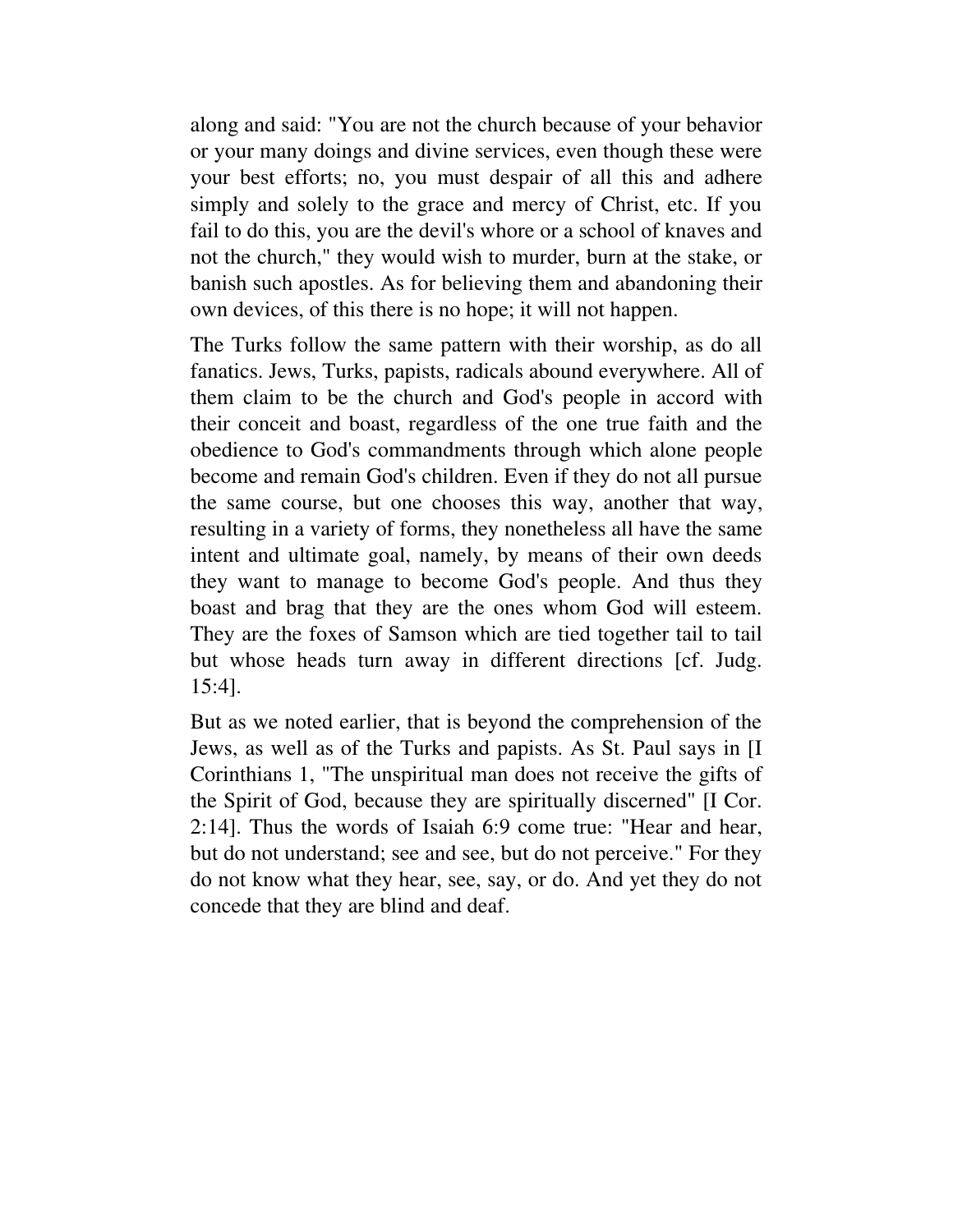## <span id="page-42-0"></span>[Chapter 4](#page-42-0)

That shall be enough about the false boast and pride of the Jews, who would move God with sheer lies to regard them as his people. Now we come to the main subject, their asking God for the Messiah. Here at last they show themselves as true saints and pious children. At this point they certainly do not want to be accounted liars and blasphemers but reliable prophets, asserting that the Messiah has not yet come but will still appear. Who will take them to task here for their error or mistake? Even if all the angels and God himself publicly declared on Mount Sinai or in the temple in Jerusalem that the Messiah had come long ago and that he was no longer to be expected, God himself and all the angels would have to be considered nothing but devils. So convinced are these most holy and truthful prophets that the Messiah has not yet appeared but will still come. Nor will they listen to us. They turned a deaf ear to us in the past and still do so, although many fine scholarly people, including some from their own race, have refuted them so thoroughly that even stone and wood, if endowed with a particle of reason, would have to yield. Yet they rave consciously against recognized truth. Their accursed rabbis, who in deed know better, wantonly poison the minds of their poor youth and of the common man and divert them from the truth. For I believe that if these writings were read by the common man and the youth they would stone all their rabbis and hate them more violently than they do us Christians. But these villains prevent our sincere views from coming to their attention.

If I had not had the experience with my papists, it would have seemed incredible to me that the earth should harbor such base people who knowingly fly in the face of open and manifest truth, that is, of God himself. For I never expected to encounter such hardened minds in any human breast, but only in that of the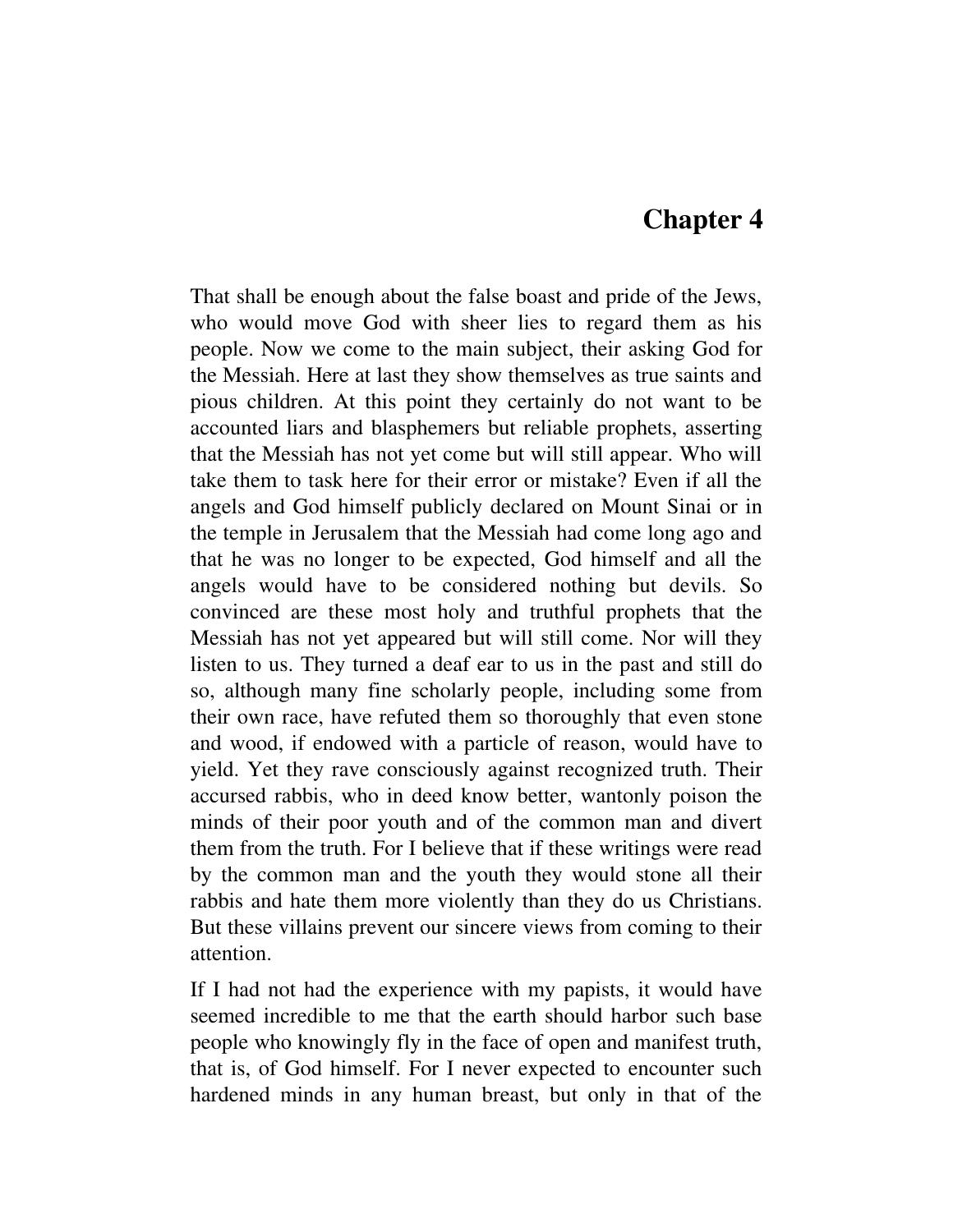devil. However, I am no longer amazed by either the Turks' or the Jews' blindness, obduracy, and malice, since I have to witness the same thing in the most holy fathers of the church, in pope, cardinals, and bishops. O you terrible wrath and incomprehensible judgment of the sublime Divine Majesty! How can you be so despised by the children of men that we do not forthwith tremble to death before you? What an unbearable sight you are, also to the hearts and eyes of the holiest men, as we see in Moses and the prophets. Yet these stony hearts and iron souls mock you so defiantly.

However, although we perhaps labor in vain on the Jews *for I said earlier that I don't want to dispute with them* we nonetheless want to discuss their senseless folly among ourselves, for the strengthening of our faith and as a warning to weak Christians against the Jews, and, chiefly, in honor of God, in order to prove that our faith is true and that they are entirely mistaken on the question of the Messiah. We Christians have our New Testament, which furnishes us reliable and adequate testimony concerning the Messah. That the Jews do not believe it does not concern us; we believe their accursed glosses still less. We let them go their way and wait for their Messiah. Their unbelief does not harm us; but as to the help they derive and to date have derived from it, they may ask of their long-enduring exile. That will, in deed, supply the answer for us. Let him who will not follow lag behind. They act as though they were of great importance to us. Just to vex us, they corrupt the sayings of Scripture. We do not at all desire or require their conversion for any advantage, usefulness, or help accruing to us therefrom. All that we do in this regard is prompted rather by a concern for their welfare. If they do not want it, they can disregard it; we are excused and can easily dispense with them, together with all that they are, have, and can do for salvation. We have a better knowledge of Scripture, thanks be to God; this we are certain of, and all the devils shall never deprive us of it, much less the miserable Jews.

First we want to submit the verse found in Genesis 49:10: "The scepter shall not depart from Judah... until Shiloh comes, and to him shall be the obedience of the peoples." This saying of the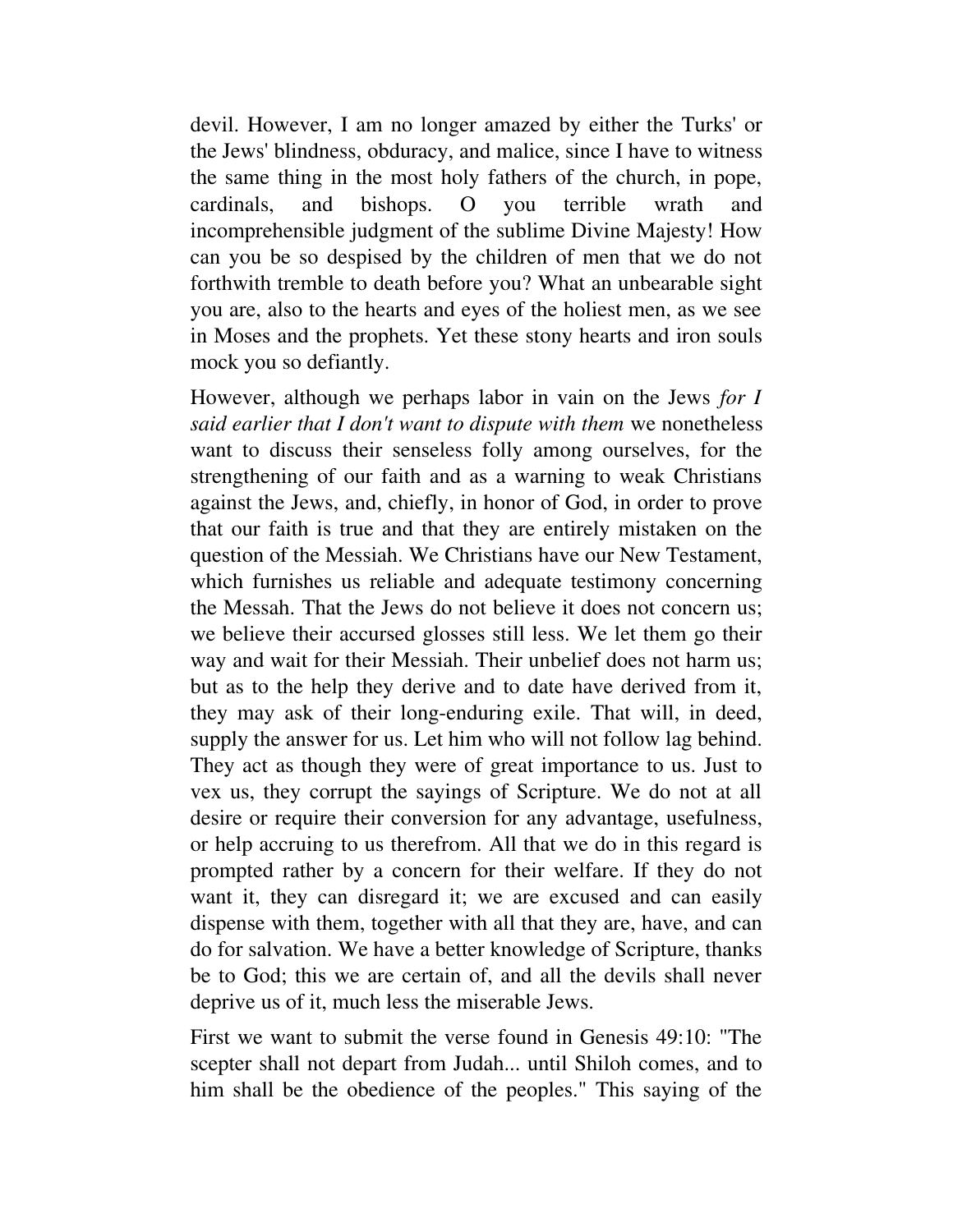holy patriarch Jacob, spoken at the very end of his life, has been tortured and crucified in many ways down to the present day by the modern, strange Jews, in violation of their own conscience. For they realize fully that their twisting and perverting is nothing but wanton mischief. Their glosses remind me very much of an evil, stubborn shrew who clamorously contradicts her husband and insists on having the last word although she knows she is in the wrong. Thus these blinded people also suppose that it suffices to bark and to prattle against the text and its true meaning; they are entirely indifferent to the fact that they are lying impudently. I believe they would be happier if this verse had never been written rather than that they should change their mind. This verse pains them intensely, and they cannot ignore it.

The ancient, true Jews understood this verse correctly, as we Christians do, namely, that the government or scepter should remain with the tribe of Judah until the advent of the Messiah; then "to him shall be the obedience of the peoples," to him they will adhere. That is, the scepter shall then not be confined to the tribe of Judah, but, as the prophets later explain, it shall be extended to all peoples on earth at the time of the Messiah. However, until he appears, the scepter shall remain in that small nook and corner, Judah. That, I say, is the understanding of the prophets and of the ancient Jews; this they cannot deny. For also their Chaldaean Bible, which they dare oppose as little as the Hebrew Bible itself, shows this clearly.

In translation it reads thus: "The *shultan* shall not be put away from the house of Judah nor the *saphra* from his children's children eternally until the Messiah comes, whose is the kingdom, and the peoples will make themselves obedient to him." This is a true and faithful translation of the Chaldaean text, as no Jew or devil can deny.

For Moses' Hebrew term *shebet* ["scepter"] we use the word *Zepter* in German, whereas the Chaldaean translator chooses the word *shultan.* Let us explain these words. The Hebrew *shebet* is the designation for a *virga*; it is really not a rod in the usual sense, for this term suggests to the German the thought of birch switches with which children are punished. Nor is it a staff used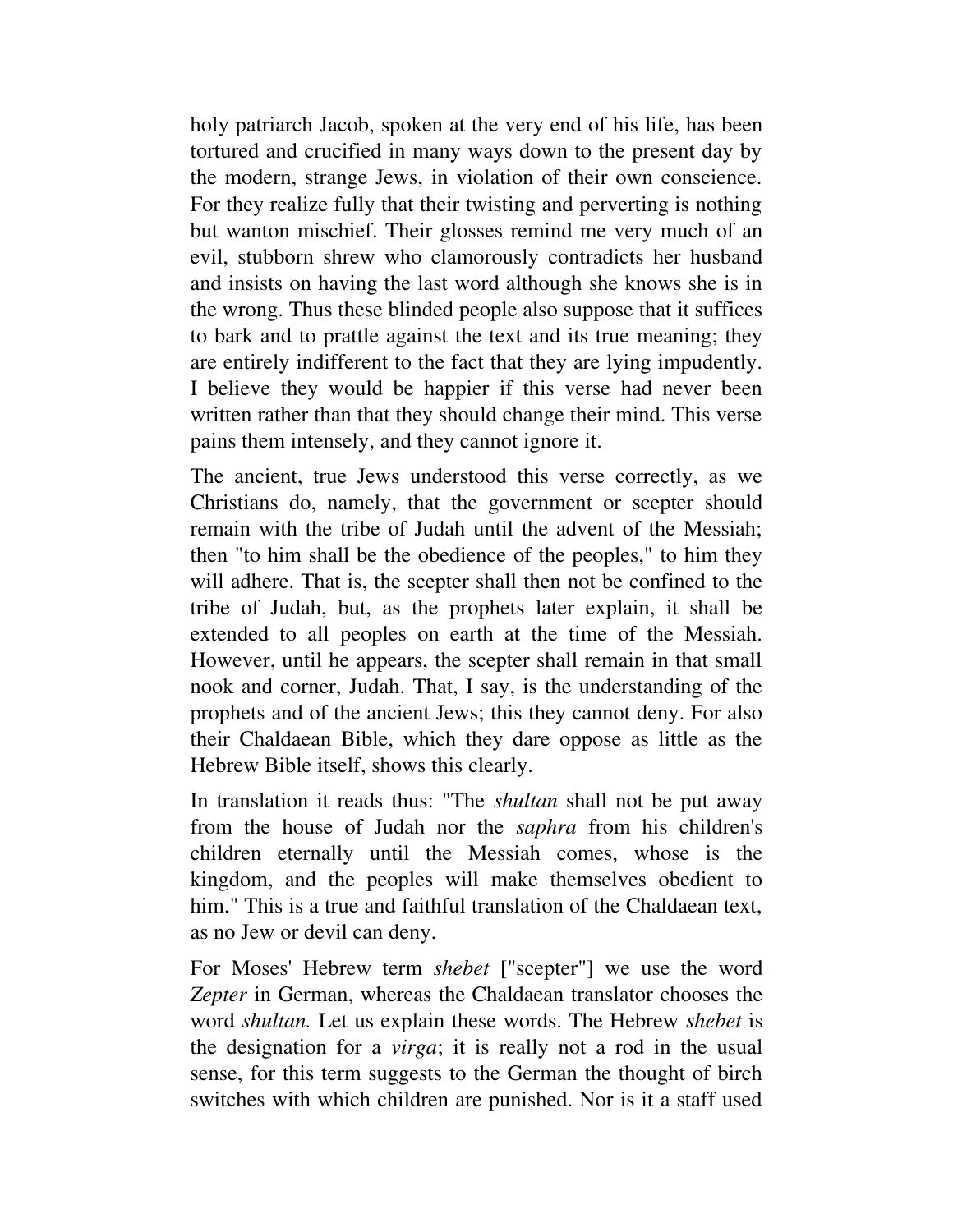by invalids and the aged for walking. But it designates a mace held upright, such as a judge holds in his hand when he acts in his official capacity. As luxury increased in the world, this mace was made of silver or of gold. Now it is called a scepter, that is, a royal rod. *Skeptron* is a Greek word, but it has now been taken up into the German language. In his first book, Homer describes his King Achilles as having a wooden scepter adorned with small silver nails. From this we learn what scepters originally were and how they gradually came to be made entirely of silver and gold. In brief, it is the rod, whether of silver, wood, or gold, carried by a king or his representative. It symbolizes nothing other than do minion or kingdom. Nobody questions this.

To make it very clear: the Chaldaean translator does not use the word *shebet,* mace or scepter; but he substitutes the person who bears this rod, saying *shultan,* indicating that a prince, lord, or king shall not depart from the house of Judah; there shall be a sultan in the house of Judah until the Messiah comes. "Sultan" is also a Hebrew term, and a word well known to us Christians, who have waged war for more than six hundred years against the sultan of Egypt, and have gained very little to show for it. For the Saracens call their king or prince "sultan," that is, lord or ruler or sovereign. From this the Hebrew word *schilt* is derived, which has become a thoroughly German word (*Schild* ["shield"]). It is as though one wished to say that a prince or lord must be his subjects' shield, protection, and defense, if he is to be a true judge, sultan, or lord, etc. Some people even try to trace the German term *Schultheiss* ["village mayor"] back to the word "sultan"; I shall not enter into this.

*saphra* is the same as the Hebrew *sopher* (for Chaldee and Hebrew are closely related, indeed they are almost identical, just as Saxons and Swabians both speak German, but still there is a great difference). The word *sopher* we commonly translate into the German by means of *Kanzler* ["chancellor"]. Everyone, including Burgensis, translates the word *saphra* with *scriba* or scribe. These people are called scribes in the Gospel. They are not ordinary scribes who write for wages or without official authority. They are sages, great rulers, doctors and professors,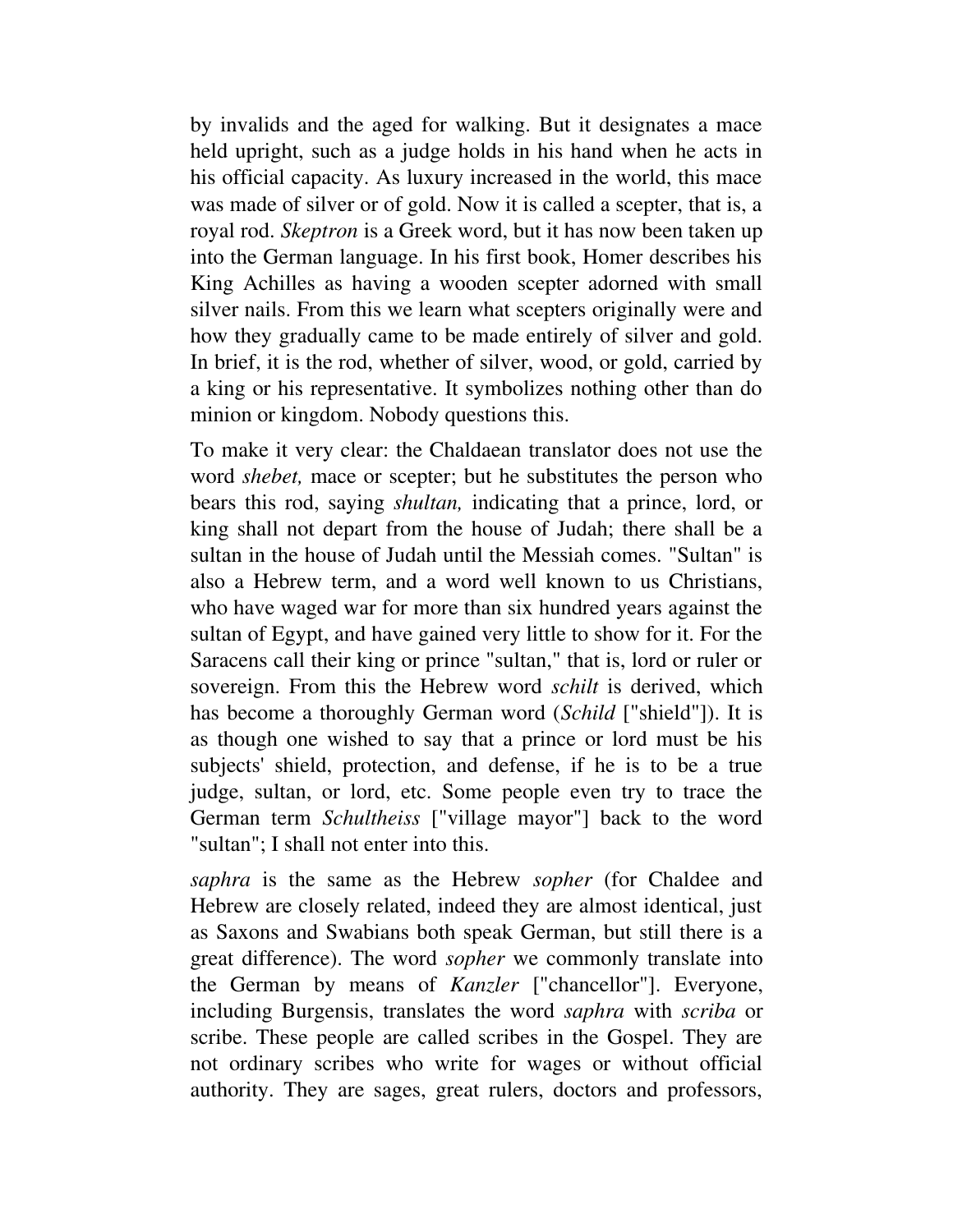who teach, order, and preserve the law in the state. I suppose that it also encompasses the chancelleries, parliaments, councillors, and all who by wisdom and justice aid in governing. That is what Moses wishes to express with the word *mehogeq*, which designates one who teaches, composes, and executes commands and decrees. Among the Saracens, for instance, the sultan's scribes or secretaries, his doctors, teachers, and scholars, are those who teach, interpret, and preserve the Koran as the law of the land. In the papacy the pope's scribes or *saphra* are the canonists or jackasses who teach and preserve his decretals and laws. In the empire the *doctores legum,* the secular jurists, are the emperor's *saphra* or scribes who teach, administer, and preserve the imperial laws.

Thus Judah, too, had scribes who taught and preserved the law of Moses, which was the law of the land. Therefore we have translated the word *mehoqeq* with "master," that is, doctor, teacher, etc. So this passage, "The *mehoqeq,* i.e., master, will not be taken from between his feet," means that teachers and listeners who sit at their feet will remain in an orderly government. For every country, if it is to endure, must have these two things: power and law. The country, as the saying goes, must have a lord, a head, a ruler. But it must also have a law by which the ruler is guided. These are the mace and the *mehoqeq,* or sultan and *saphra.* Solomon indicates this also, for when he had received the rod, that is, the kingdom, he prayed only for wisdom so that he might rule the people justly (I Kings 3). For wherever sheer power prevails without the law, where the sultan is guided by his arbitrary will and not by duty, there is no government, but tyranny, akin to that of Nero, Caligula, Dionysius, Henry of Brunswick, and their like. Such does not endure long. On the other hand, where there is law but no power to enforce it, there the wild mob will also do its will and no government can survive. Therefore both must be present: law and power, sultan and *saphra,* to supplement one another.

Thus the councillors who gathered in Jerusalem and who were to come from the tribe of Judah were the *saphra*; the Jews called them the *Sanhedrin* Herod, a foreigner, an Edomite, did away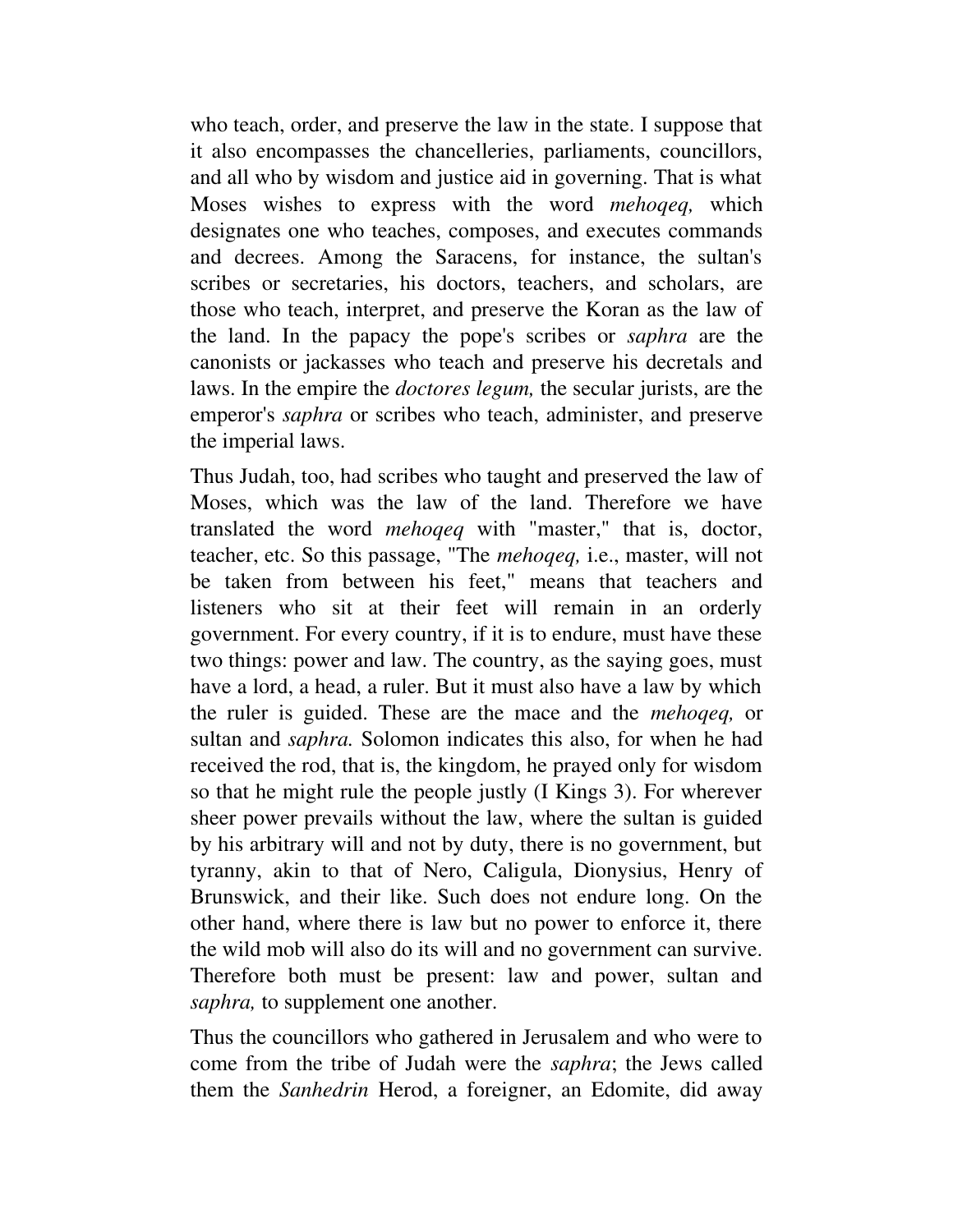with this, and he himself became both sultan and *saphra,* mace and *mehoqeq* in the house of Judah, lord and scribe. Then the saying of the patriarch began to be fulfilled that Judah was no longer to retain the government or the *saphra.* Now it was time for the Messiah to come and to occupy his kingdom and sit on the throne of David forever, as Isaiah 9:6] prophesies. Therefore let us now study this saying of the patriarch.

"Judah," he declares, "your brothers shall praise you," etc. [Gen. 49:8]. This, it seems to me, requires no commentary; it states clearly enough that the tribe of Judah will be honored above all of his brothers and will enjoy the prerogative. The text continues: "Your hand shall be on the neck of your enemies," etc. This also declares plainly that the famous and prominent tribe of Judah must encounter enemies and opposition, but that all will end successfully and victoriously for it. We continue: "Your father's sons shall bow down before you," etc. Again it is clear that this does not refer to the captivity but to the rule over his brothers, all of which was fulfilled in David. But not only did the tribe of Judah, in David, become lord over his brothers; he also spread his rule beyond, like a lion, forcing other nations into submission; for instance the Philistines, the Syrians, the Moabites, the Ammonites, the Edomites.

This is what he praises in these beautiful words [Gen. 49:9]: "Judah is a lion's whelp; from the prey, my son, you have gone up. He stooped down, he crouched as a lion, and as a lioness; who dares to rise up against him? This is to say that he was enthroned and established a kingdom which no one could overwhelm, though the adjacent nations frequently and mightily tried to do so.

All right, up to this point the patriarch has established, ordained, and confirmed the kingdom, the sultan, the rod, the *saphra* in the tribe of Judah. There Judah, the sultan, sits enthroned for his rule. What is to happen now? This, he says: He shall remain thus until the Messiah comes; that is, many will oppose him, at tempting to overthrow and destroy the kingdom and simply make it disappear from the earth. The histories of the kings and the prophets amply testify that all the Gentile nations ever earnestly strove to do this.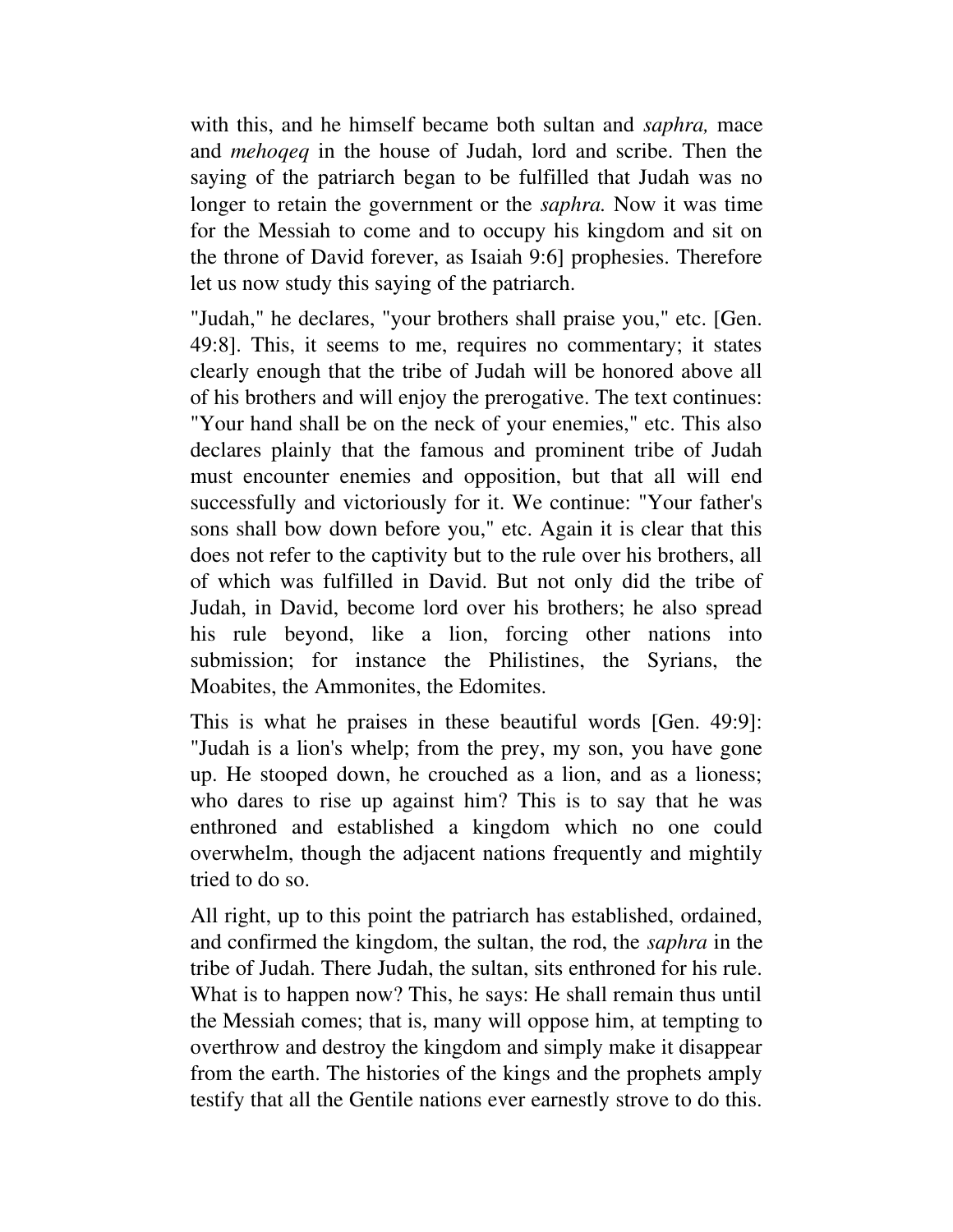And the patriarch himself declares, as we heard before, that Judah must have its foes. For such is the course of events in the world that wherever a kingdom or principality rises to a position of might, envy will not rest until it is destroyed. All of history illustrates this with numerous examples.

However, in this instance the Holy Spirit states: This kingdom in the tribe of Judah is mine, and no one shall take it from me, no matter how angry and mighty he may be, even if the gates of hell should try. The words will still prove true: *Non auferetur,* "It shall not be taken away." You devils and Gentiles may say: *Auferetur,* we shall put an end to it, we shall devour it, we shall silence it, as Psalm 74 bemoans. But it shall remain undevoured, undevastated. "The *shebet* or sultan shall not depart from the house of Judah, nor the *saphra* from his children's children," until the *shiloh* or Messiah comesno matter how you all rant and rage.

And when he does appear, the kingdom will become far different and still more glorious. For since you would not tolerate the tribe of Judah in a little, narrow corner, I shall change him into a truly strong lion who will become sultan and *saphra* in all the world. I will do this in such a way that he will not draw a sword nor shed a drop of blood, but the nations will voluntarily and gladly submit themselves to him and obey him. Such shall be his kingdom. For after all, the kingdom and all things are his.

Approach the text, both Chaldaean and Hebrew, with this understanding and this thought, and I wager that your heart together with the letters will surely tell you: By God! that is the truth, that is the patriarch's meaning. And then consult the histories to ascertain whether this has not happened and come to pass in this way and still continues to do so. Again you will be compelled to say: It is verily so. For it is undeniable that the sultan and *saphra* remained with the tribe of Judah until Herod's time, even if it was at times feeble and was not maintained without the opposition of mighty foes. Nevertheless, it was preserved. Under Herod and after Herod, however, it fell into ruin and came to an end. It was so completely destroyed that even Jerusalem, once the throne-seat of the tribe of Judah, and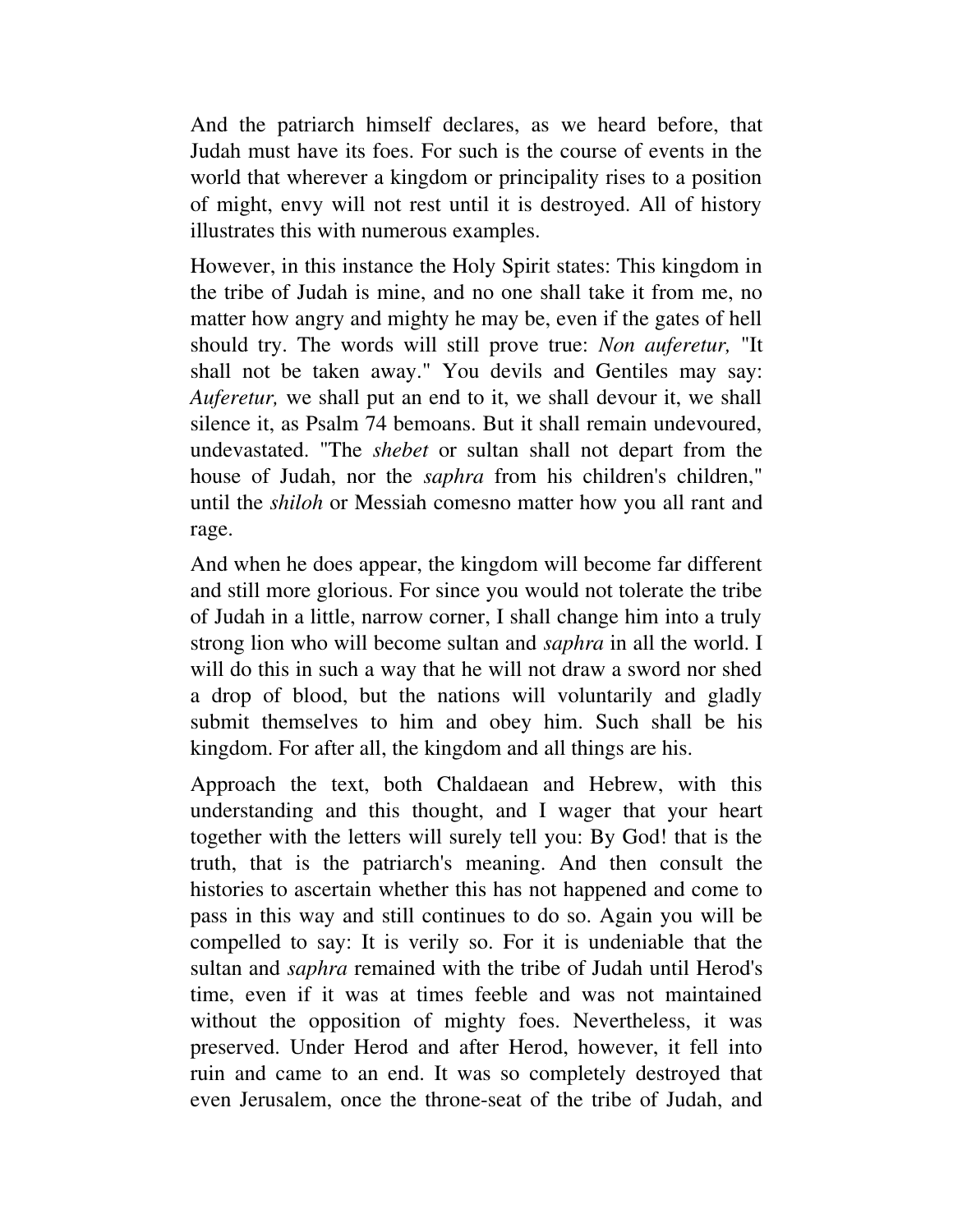the land of Canaan were wiped out. Thus the verse was fulfilled which said that the sultan has departed and the Messiah has come.

I do not have the time at present to demonstrate what a rich fountainhead this verse is and how the prophets drew so much information from it concerning the fall of the Jews and the election of the Gentiles, about which the modern Jews and bastards know nothing at all. But we have clearly and forcefully seen from this verse that the Messiah had to come at the time of Herod. The alternative would be to say that God failed to keep his promise and, consequently, lied. No one dare do that save the accursed devil and has servants, the false bastards and strange Jews. They do this incessantly. In their eyes God must be a liar. They claim that they are right when they assert that the Messiah has not yet come, despite the fact that God declared in very plain words that the Messiah would come before the scepter had entirely departed from Judah. And this scepter has been lost to Judah for almost fifteen hundred years now. The clear words of God vouch for this, and so do the visible effect and fulfillment of these same words.

What do you hope to accomplish by engaging an obstinate Jew in a long dispute on this? It is just as though you were to talk to an insane person and prove to him that God created heaven and earth, according to Genesis 1, pointing out heaven and earth to him with your hands, and he would nevertheless prattle that these are not the heaven and earth mentioned in Genesis 1, or that they were not heaven and earth at all, but were called something else, etc. For this verse, "The scepter shall not depart from Judah," etc., is as clear and plain as the verse, "God created heaven and earth." And the fact that this scepter has been removed from Judah for almost fifteen hundred years is as patent and manifest as heaven and earth are, so that one can readily perceive that the Jews are not simply erring and misled but that they are maliciously and willfully denying and blaspheming the recognized truth in violation of their conscience. Nobody should consider such a person worthy of wasting a single word on him, even if it dealt with Markolf the mockingbird, much less if it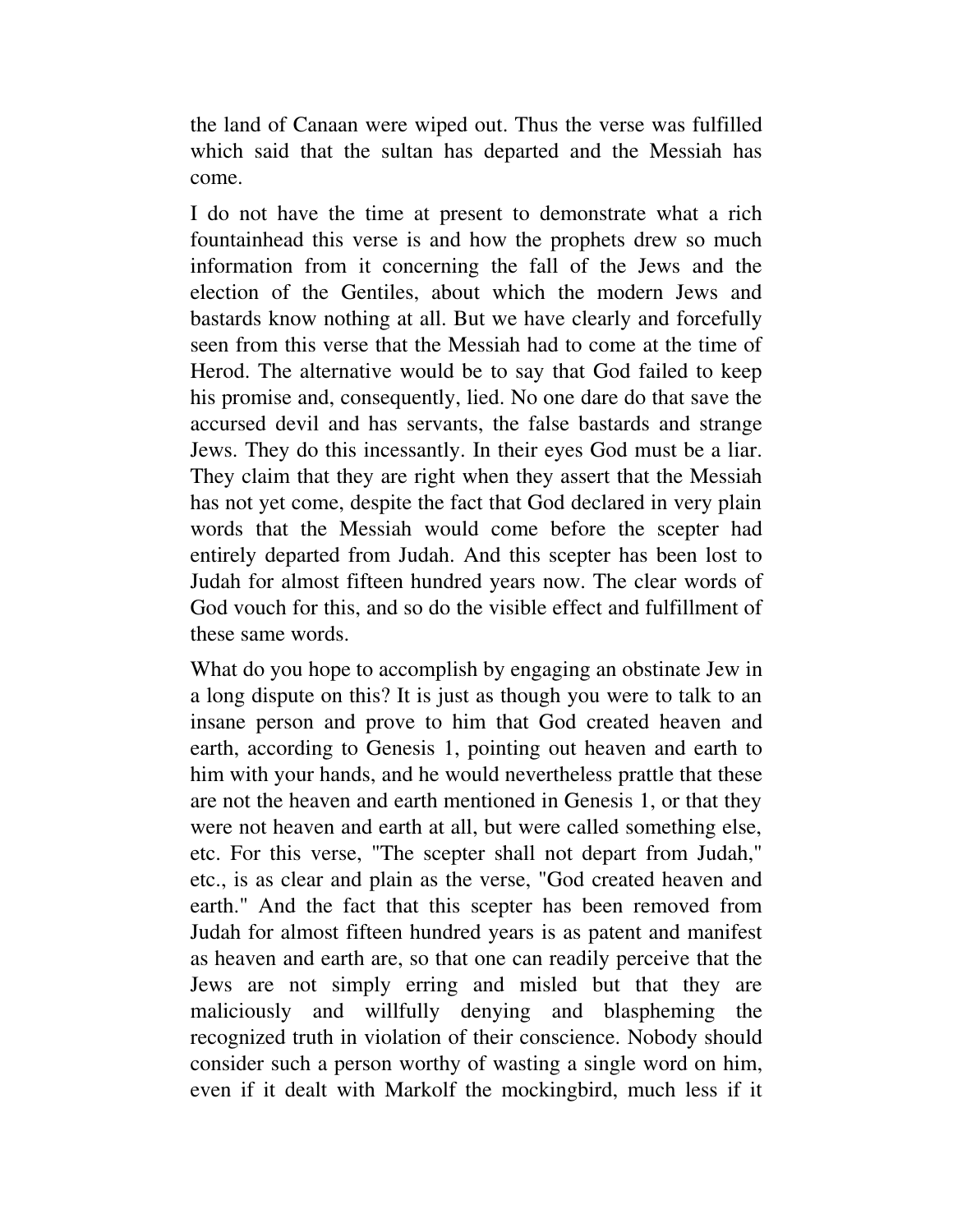deals with such exalted divine words and works.

But if anyone is tempted to become displeased with me, I will serve his purpose and give him the Jews' glosses on this text. First I will present those who do not dismiss this text but adhere to it, particularly to the Chaldaean version, which no sensible Jew can deny. These twist and turn as follows: To be sure, they say, God's promise is certain; but our sins prevent the fulfillment of the promise. Therefore we still look forward to it until we have atoned, etc. Is this not an empty pretext, even a blasphemous one? As if God's promise rested on our righteousness, or fell with our sins! That is tantamount to saying that God would have to become a liar because of our sin, and conversely, that he would have to become truthful again by reason of our righteousness. How could one speak more shamefully of God than to imply that he is a shaking reed which is easily swayed back and forth either by our falling down or standing up?

If God were not to make a promise or keep a promise until we were rid of sin, he would have been unable to promise or do anything from the very beginning. As David says in Psalm 130:3: "If thou, O Lord, shouldst mark iniquity, Lord, who could stand?" And in Psalm 102 [143:2]: "Enter not into judgment with thy servant; for no man living is righteous before thee." And there are many more such verses. The example of the children of Israel in the wilderness can be cited here. God led them into the land of Canaan without any righteousness on their part, in fact, with their great sins and shame, solely on account of his promise. In Deuteronomy 9:5 Moses says: "Know therefore that the Lord your God is not giving you this good land to possess because of your righteousness; for you are a stubborn and a disobedient people (it seems to me that this may indeed be called sin), but because of the promise which the Lord gave to your fathers," etc. By way of example he often wanted to exterminate them, but Moses interceded for them. So little was God's promise based upon their holiness.

It is true that wherever God promises anything conditionally, or with reservation, saying: "If you will do that, I will do this," then the fulfillment is contingent on our action; for instance, when he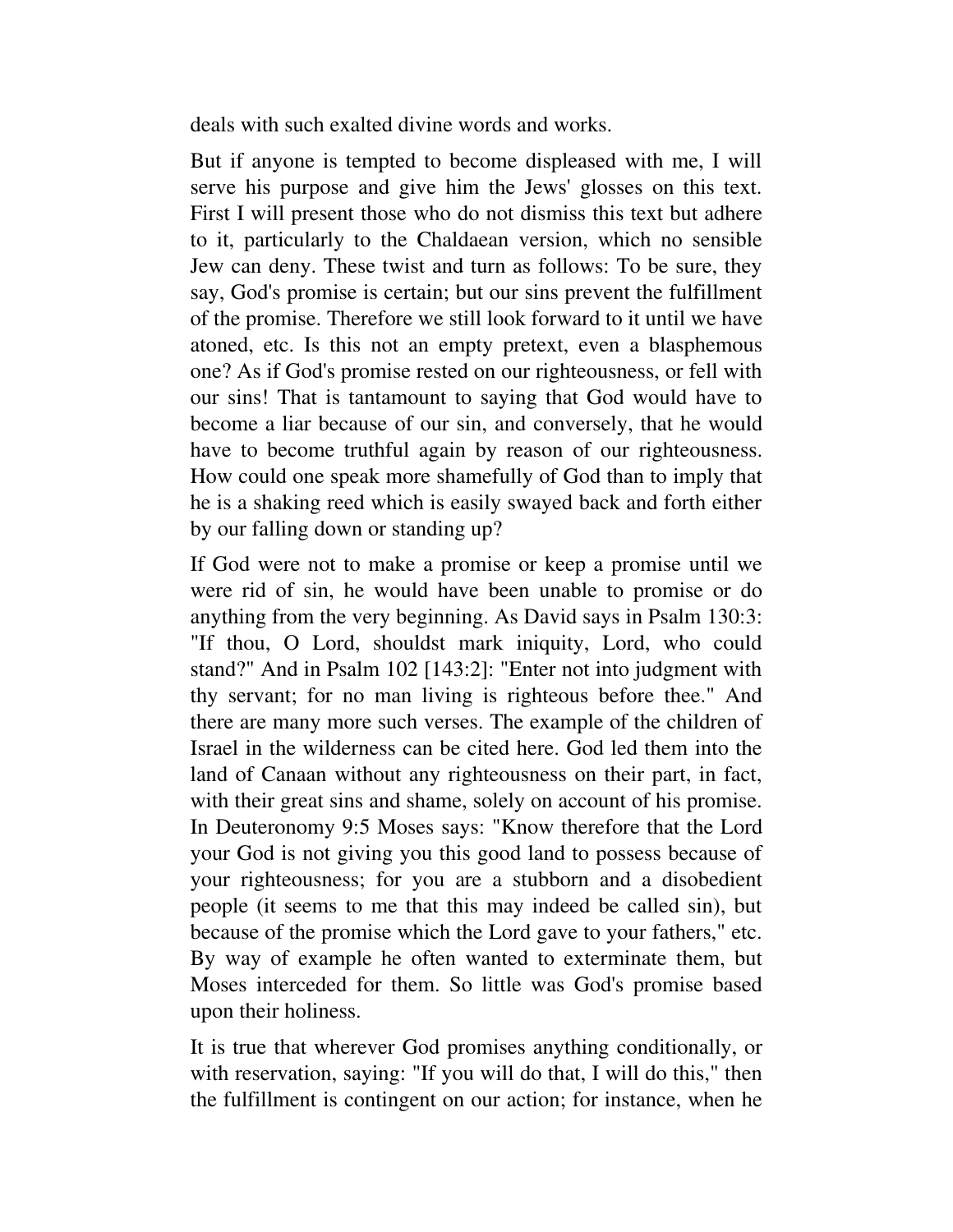declared to Solomon [I Kings 9], "If you will keep my statutes and my ordinances, then this house shall be consecrated to me; if not, I shall destroy it." However, the promise of the Messiah is not thus conditional. For he does not say: "If you will do this or that, then the Messiah will come; if you fail to do it, he will not come." But he promises him unconditionally, saying: "The Messiah will come at the time when the scepter has departed from Judah." Such a promise is based only on divine truth and grace, which ignores and disregards our doings. That renders this subterfuge of the Jews inane, and, moreover, very blasphemous.

The others who depart from this text subject almost every single word of it to severe and violent misinterpretation. They really do not deserve to have their drivel and filth heard; still, in order to expose their disgrace we must exercise a bit of patience and also listen to their nonsense. For since they depart from the clear meaning of the text, they already stand condemned by their own conscience, which would constrain them to heed the text; but to vex us, they conjure up the Hebrew words before our eyes, as though we were not conversant with the Chaldaean text.

Some engage in fantasies here and say that Shiloh refers to the city of that name, where the ark of the covenant was kept (Judges 21 [cf. I Sam. 4:3]), so that the meaning would be that the scepter shall not depart from Judah until Shiloh comes, that is, until Saul is anointed king of Shiloh. That is surely foolish prattle. Prior to King Saul not only did Judah have no scepter, but neither did all of Israel. How, then, can it have departed when Saul became king? The text declares that Judah had first been lord over his brothers and that he then became a lion, and therefore received the scepter. Likewise, before Saul's time no judge was lord or prince over the people of Israel, as we gather from Gideon's speech to the people in reply to their wish that he and his descendants rule over them: "I will not rule over you, and my son will not rule over you; the Lord will rule over you" (Judges 7 [8:23]). Nor was there a judge from the tribe of Judah, except perhaps for Othniel [Judg. 3:9], Joshua's immediate successor. All the others down to Saul were from the other tribes. And although Othniel is called Caleb's youngest brother, this does not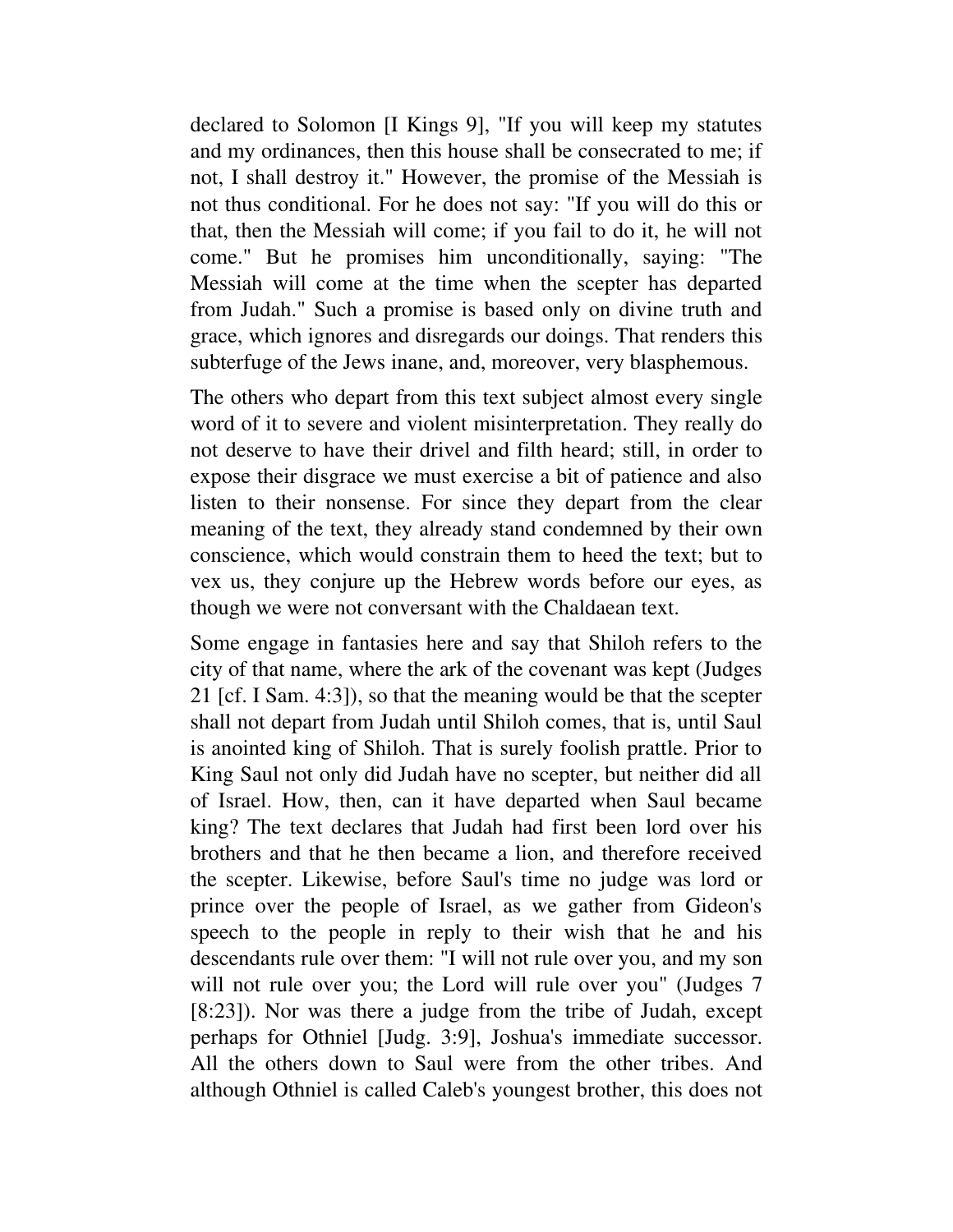prove that he was of the tribe of Judah, since he may have had a different father. And it does not make sense that Shiloh should here refer to a city or to Saul's coronation in Shiloh, for Saul was anointed by Samuel in Ramath (I Samuel 10) and confirmed at Gilgal.

In any case, what is the meaning of the Chaldaean text which says that the kingdom belongs to Shiloh and that nations shall be subject to it? When was the city of Shiloh or Saul ever accorded such an honor? Israel is one nation, not many, with one body of laws, one divine worship, one name. There are many nations, however, which have different and various laws, names, and gods. Now Jacob declares that not the one nation Israel *which was already his or was under Judah's scepter* but other nations would fall to Shiloh. Therefore this foolish talk reflects nothing other than the great stubbornness of the Jews, who will not submit to this saying of Jacob, although they stand convicted by their own conscience.

Others indulge in the fancy that Shiloh refers to King Jeroboam, who was crowned in Shiloh, and to whom ten tribes of Israel had defected from Rehoboam, the king of Judah (I Kings 12). Therefore, they say, this is Jacob's meaning: The scepter shall not depart from Judah until Shiloh, that is, Jeroboam, comes. This is just as inane as the other interpretation; for Jeroboam was not crowned in Shiloh but in Shechem (I Kings 12). Thus the scepter did not depart from Judah, but the kingdom of Judah remained, together with the tribe of Benjamin and many of the children of Israel who dwelt in the cities of these two tribes, as we hear in I Kings 12. Moreover, the entire priesthood, worship, temple, and everything remained in Judah. Furthermore, Jeroboam never conquered the kingdom of Judah, nor did other nations fall to him, as they were to fall to Shiloh.

The third group babbles thus: "Shiloh means 'sent,' and this term applies to Nebuchadnezzar of Babylon." So the meaning is that the scepter shall not depart from Judah until Shiloh, that is, the king of Babylon, comes. He was to lead Judah into exile and destroy it. This also doesn't hold water, and a child learning his letters can disprove it. For Shiloh and *shiloch* are two different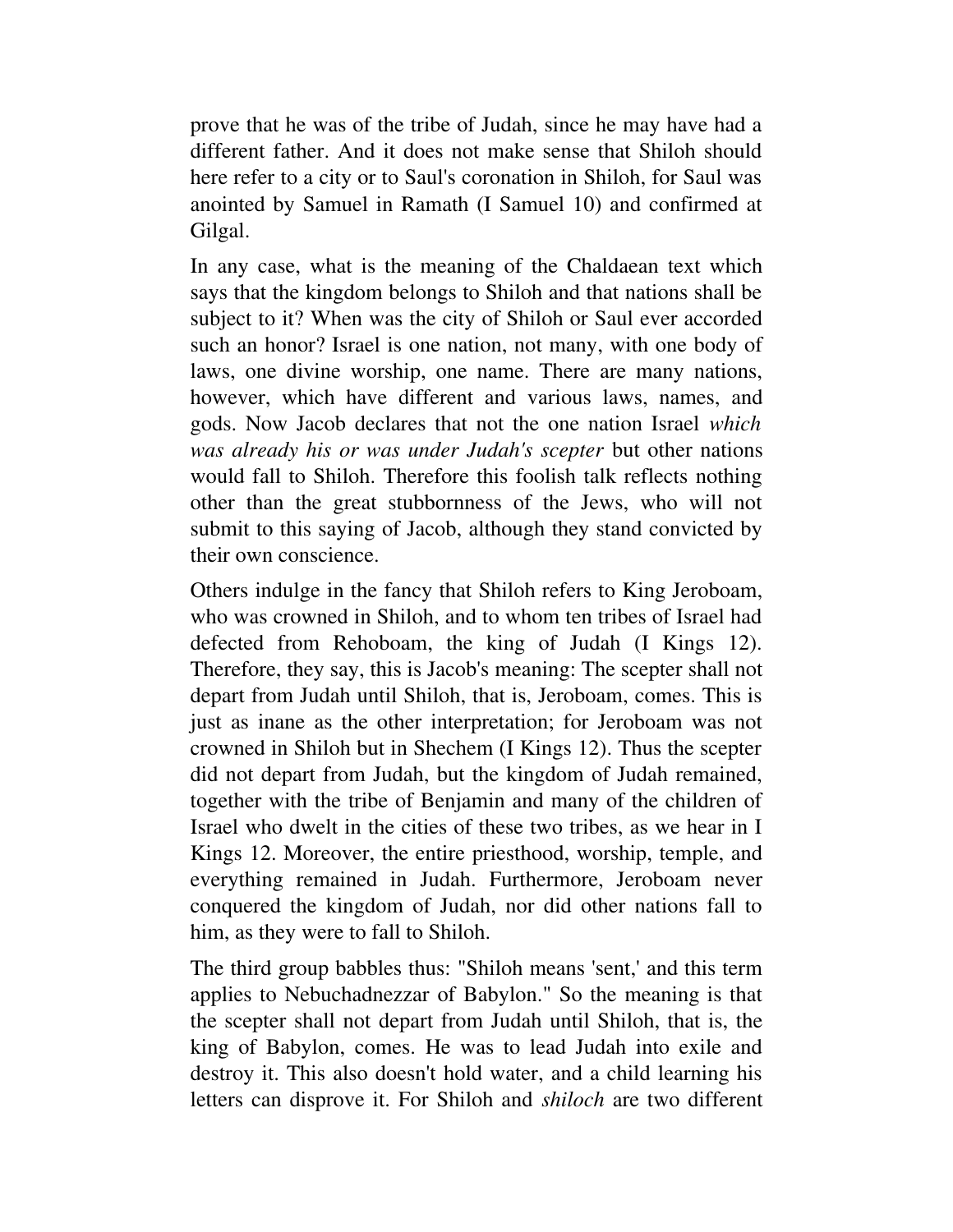words. The latter may mean "sent." But that is not the word found here; it is Shiloh, and that, as the Chaldee says, means "Messiah." But the king of Babylon is not the Messiah who is to come from Judah, as the Jews and all the world know very well. Nor did the scepter depart from Judah even though the Jews were led captive into Babylon. That was just a punishment for seventy years. Also during this time great prophets *Jeremiah, Daniel, Ezekiel* appeared who upheld the scepter and said how long the exile would be. Furthermore, Jehoiachin, the king of Judah, was regarded as a king in Babylon. And many of those who were led away into captivity returned home again during their lifetime (Haggai 2). This cannot be viewed as loss of the scepter, but as a light flogging. Even if they were deprived of their country for a while by way of punishment, God nonetheless pledged his precious word that they could remain assured of their land. But during the past fifteen hundred years not even a dog, much less a prophet, has any assurance concerning the land. Therefore the scepter has now definitely departed from Judah. I have written more about this against the Sabbatarians.

The fourth group twists the word *shebet* and interprets it to mean that the rod will not depart from Judah until Shiloh, that is, his son, will come, who will weaken the Gentiles. These regard the rod as the punishment and exile in which they now live. But the Messiah will come and slay all the Gentiles. That is humbug. It ignores the Chaldaean text entirely *something they may and dare not do* and is a completely arbitrary interpretation of the word *shebet.* They overlook the preceding words in which Jacob makes Judah a prince and a lion or a king, adding immediately thereafter that the scepter, or *shebet,* shall not depart from Judah. How could such an odd meaning about punishment follow right on the heels of such glorious words about a principality or kingdom? The sins which provoked such a punishment would have to have been proclaimed first. But all that we find mentioned here are praise, honor, and glory to the tribe of Judah.

And even if the word *shebet* does designate a rod for punishment, how would that help them? For the judge's or the king's rod is also a rod of punishment for the evildoers. Indeed, the rod of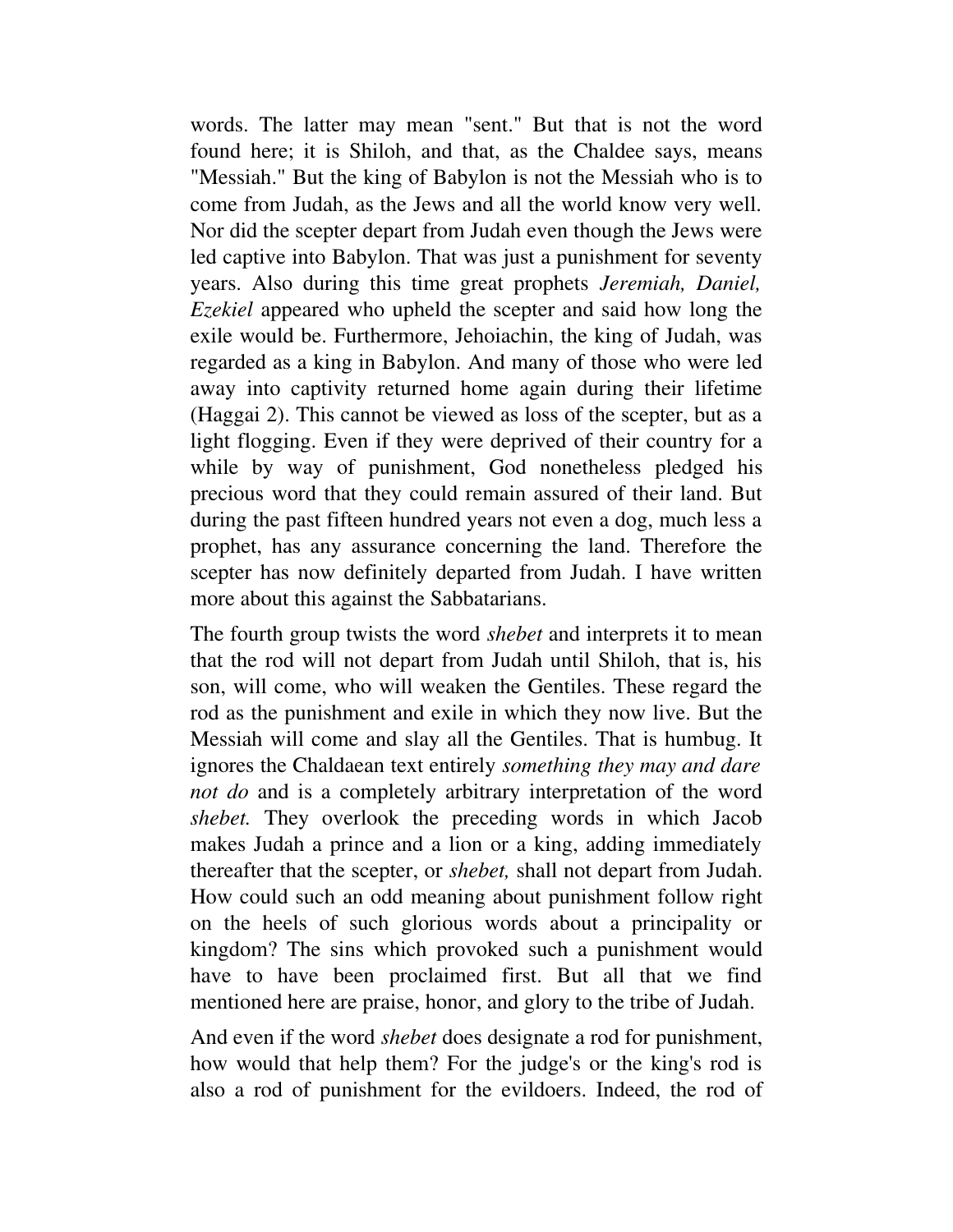punishment cannot be any but a judge's or sultan's rod, since the right to administer punishment belongs solely to the authority (Deuteronomy 32): *Mihi vindicatam,* "Vengeance is mine." In any event, this meaning remains unshaken *that the scepter or rod of Judah shall remain* even if this rod is one of punishment. But this arbitrary interpretation of the rabbis points to a foreign rod which does not rest in Judah's hand but on Judah's back and is wielded by a foreign hand. Even if this meaning were possible *which it is not* what would we do with the other passage that speaks of the *saphra* or *mehoqeq* at his feet? This would then also have to be a foreign lord's *mehoqeq* and a foreign nation's feet. But since Jacob declares that it is to be Judah and the *mehoqeq* of his feet, the other term, the rod, must also represent the rule of his tribe.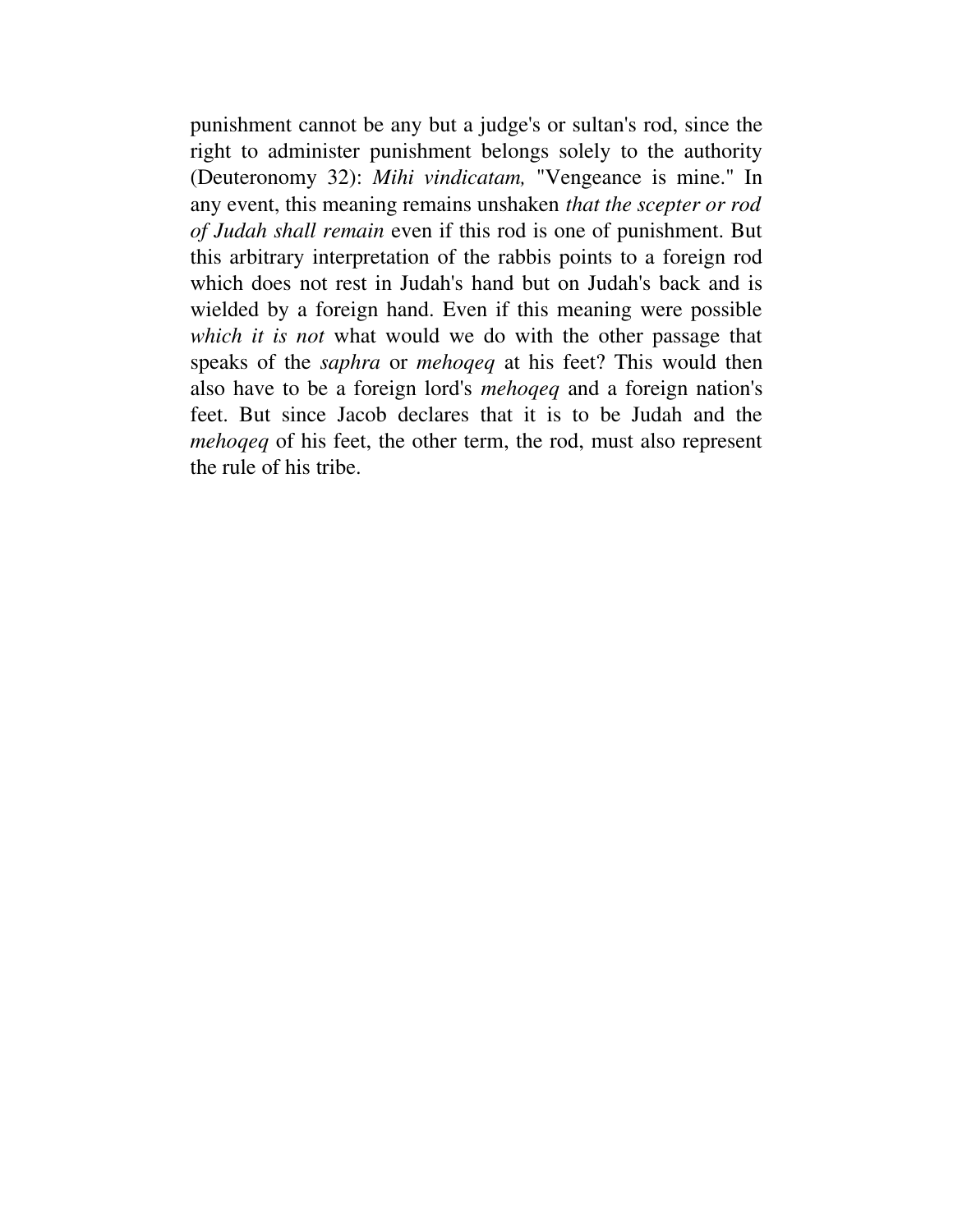## <span id="page-55-0"></span>[Chapter 5](#page-55-0)

Some twist the word *donec* ("until") and try to make "be cause" (*quia*) out of it. So they read: "The scepter of Judah will not depart *donec*; that is, because (*quia*) the Messiah will come." He who perpetrated this is a precious master, worthy of being crowned with thistles. He reverses the correct order of things in this manner: The Messiah will come, therefore the scepter will remain. Jacob, however, first makes Judah a prince and a lion to whom the scepter is assigned prior to the coming of the Messiah; he then, in turn, will give it to the Messiah. Thus Judah retains neither the principality nor the role of lion nor the scepter, which Jacob assigned to him. Furthermore, the fool arbitrarily makes out of the term "until" a new term, "because." This, of course, the language does not permit.

And finally there is a rabbi who twists the word "come" and claims that it means "to set," just as the Hebrew uses the word "to come" for the setting of the sun. This fellow is given to such nonsense that I am at a loss to know whether he is trying to walk on his head or on his ears. For I fail to understand the purport of his words when he says that the scepter will not depart from Judah until Shiloh (the city) goes down (sets). Then David, the Messiah, will come. Where, to repeat what was said above, was the scepter of Judah prior to Shiloh or Saul? But they who rage against their own conscience and patent truth must needs speak such nonsense. In brief, Lyra is right when he says that even if they invent these and many other similar glosses, the Chaldaean text topples all of them and convicts them of being willful liars, blasphemers, and perverters of God's word. However, I wanted to present this to us Germans so that we might see what rascals the blind Jews are and how powerfully the truth of God in our midst stands with us and against them.

And now that some have noticed that such evasions and silly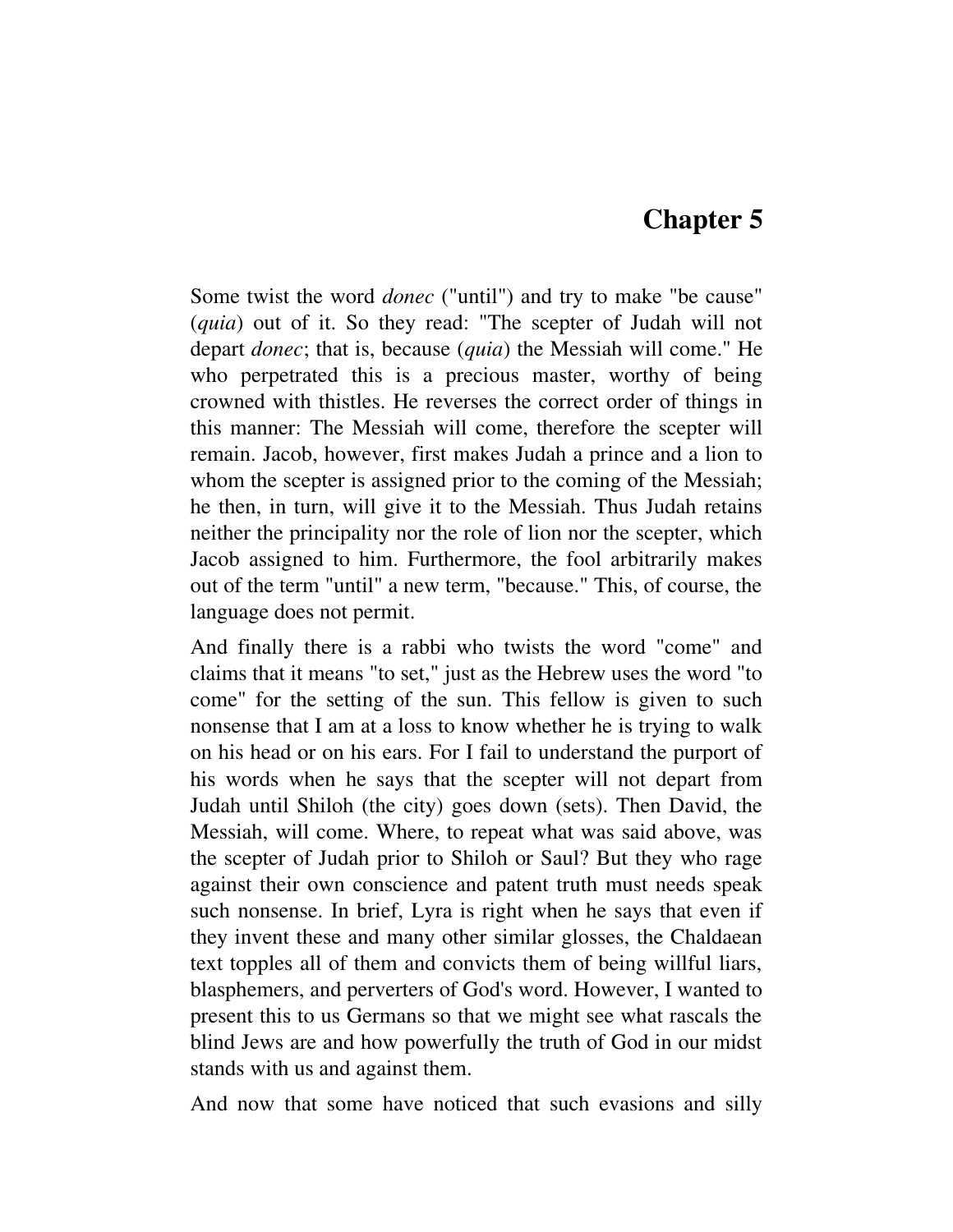glosses are null and void, they admit that the Messiah came at the time of the destruction of Jerusalem; but, they say, he is in the world secretly, sitting in Rome among the beggars and doing penance for the Jews until the time for his public appearance is at hand. These are not the words of Jews or of men but those of the arrogant, jeering devil, who most bitterly and venomously mocks us Christians and our Christ through the Jews, as if to say: "The Christians glory much in their Christ, but they have to submit to the yoke of the Romans; they must suffer and be beggars in the world, not only in the days of the emperors, but also in those of the pope. After all, they are impotent in my kingdom, the world, and I will surely remain their master." Yes, vile devil, just mock and laugh your fill over this now; you will still tremble enough for it.

Thus the words of Jacob fared very much the same as did these words of Christ in our day: "This is my body which is given for you." The enthusiasts distorted each word singly and collectively, putting the last things first, rather than accept the true meaning of the text, as we have observed. It is clear in this instance too that Christians such as Lyra, Raymund, Burgensis, and others certainly went to great lengths in an effort to convert the Jews. They hounded them from one word to another, just as foxes are hunted down. But after having been hounded a long time, they still persisted in their obstinacy and now set to erring consciously, and would not depart from their rabbis. Thus we must let them go their way and ignore their malicious blasphemy and lying.

I once experienced this myself. Three learned Jews came to me, hoping to discover a new Jew in me because we were beginning to read Hebrew here in Wittenberg, and remarking that matters would soon improve since we Christians were starting to read their books. When I debated with them, they gave me their glosses, as they usually do. But when I forced them back to the text, they soon fled from it, saying that they were obliged to believe their rabbis as we do the pope and the doctors, etc. I took pity on them and give them a letter of recommendation to the authorities, asking that for Christ's sake they let them freely go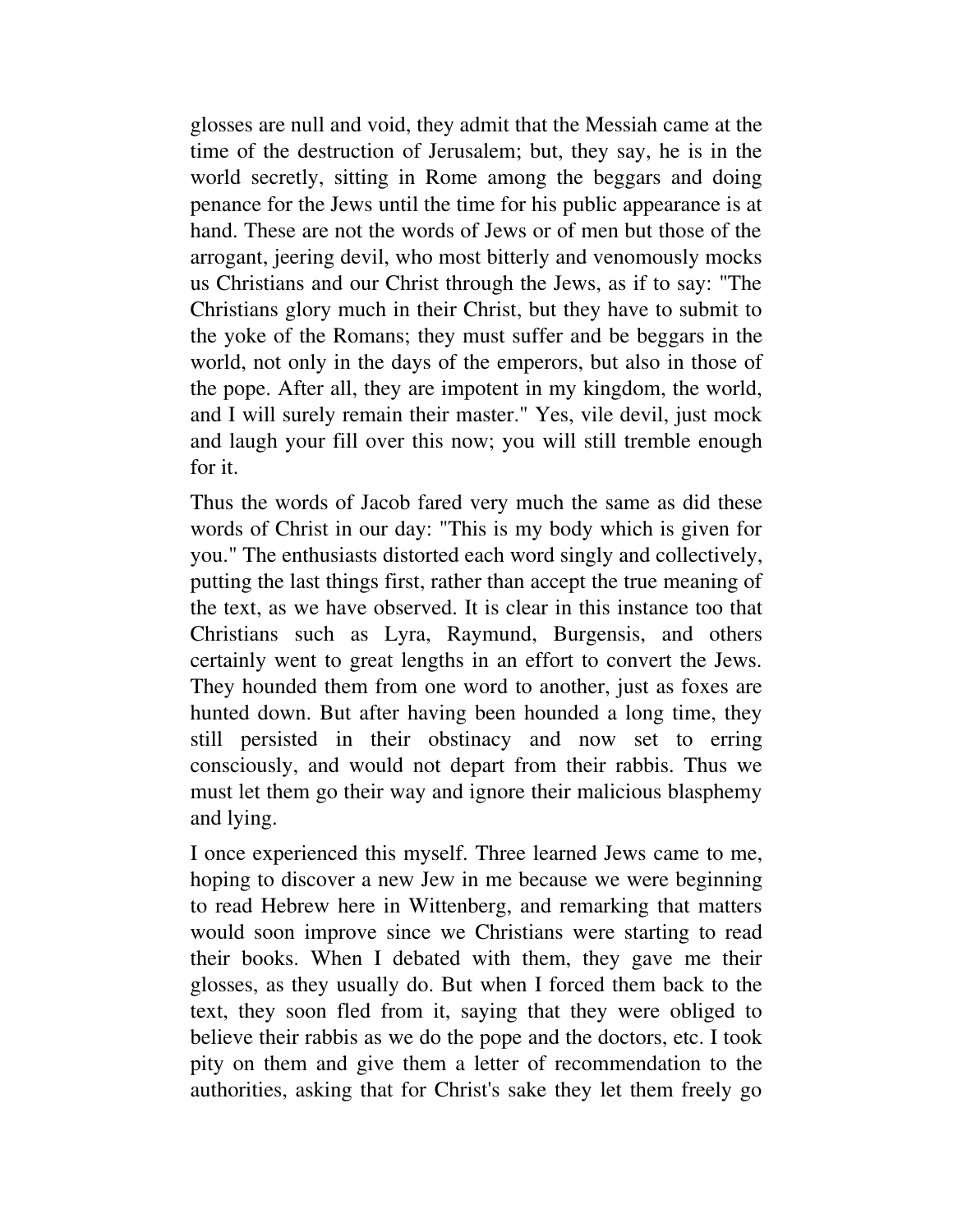their way. But later, I found out that they called Christ a *tola,* that is, a hanged highwayman. Therefore I do not wish to have anything more to do with any Jew. As St. Paul says, they are consigned to wrath; the more one tries to help them the baser and more stubborn they become. Leave them to their own devices.

We Christians, however, can greatly strengthen our faith with this statement of Jacob, assuring us that Christ is now present and that he has been present for almost fifteen hundred years -- but not, as the devil jeers, as a beggar in Rome; rather, as a ruling Messiah. If this were not so, then God's word and promise would be a lie. If the Jews would only let Holy Scripture be God's word, they would also have to admit that there has been a Messiah since the time of Herod (no matter where), rather than awaiting another. But before doing this, they will rather tear and pervert Scripture until it is no longer Scripture. And this is in fact their situation: They have neither Messiah nor Scripture, just as Isaiah 28 prophesied of them.

But may this suffice on the saying of Jacob. Let us take another saying which the Jews did not and cannot twist and distort in this way. In the last words of David, we find him saying (II Samuel 23:2): "The Spirit of the Lord speaks by me, his word is upon my tongue. The God of Israel has spoken, the Rock of Israel ...." And a little later [in v. 5]: "Does not my house stand so with God?" Or, to translate it literally from the Hebrew: "My house is of course not thus," etc. That is to say: "My house is, after all, not worthy; this is too glorious a thing and it is too much that God does all of this for a poor man like me." "For he has made with me an everlasting covenant, ordered in all things and secure." Note well how David exults with so numerous and seemingly superfluous words that the Spirit of God has spoken through him and that God's word is upon his tongue. Thus he says: "The God of Israel has spoken, the Rock of Israel," etc. It is as if he were to say: "My dear people, give ear. Whoever can hear, let him hear. Here is God, who is speaking and saying, 'Listen,'" etc. What is it, then, that you exhort us to listen to? What is God saying through you? What does he wish to say to you? What shall we hear?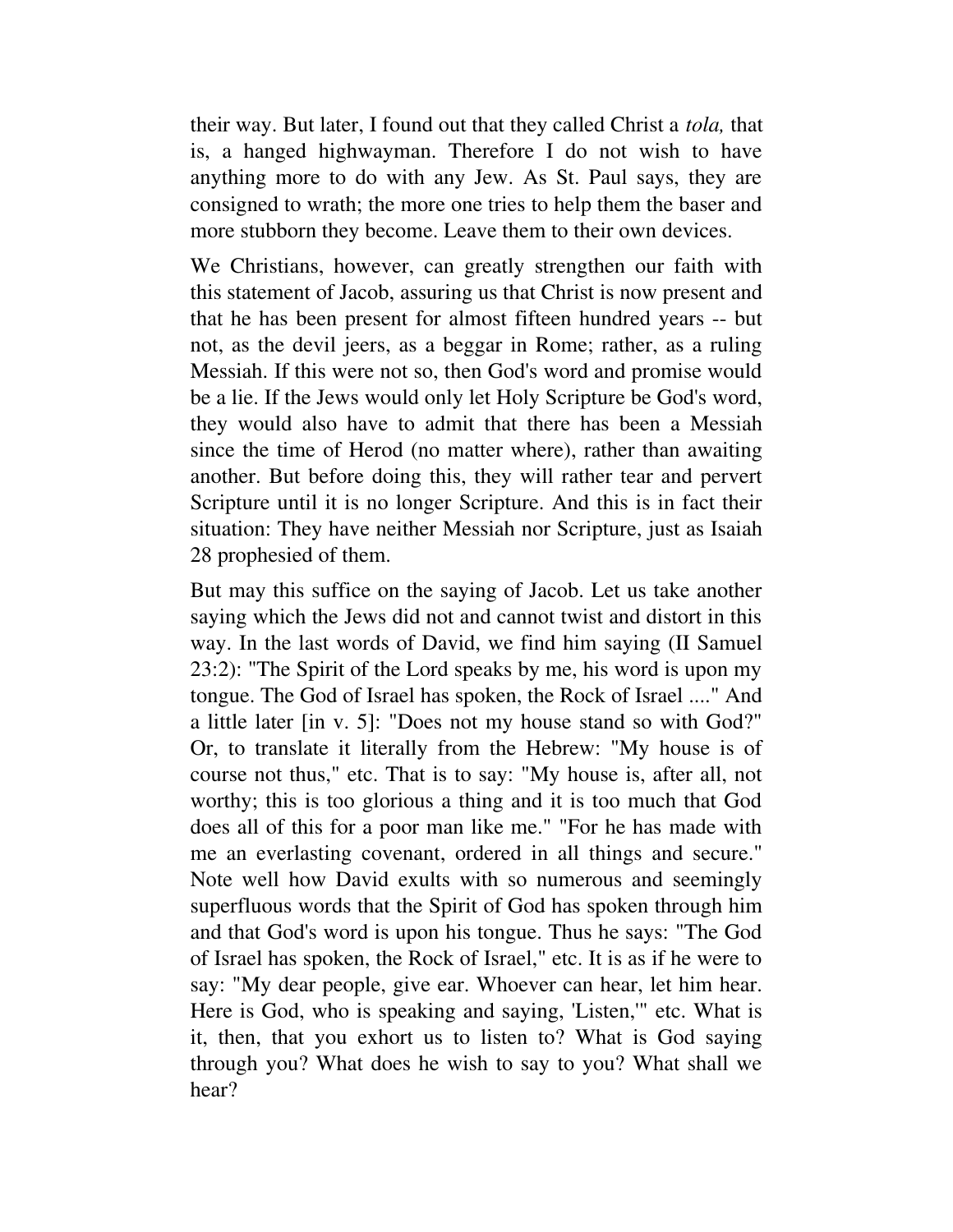This is what you are to hear: that God made an everlasting, firm, and sure covenant with me and my house, a covenant of which my house is not worthy. Indeed, my house is nothing compared to God; and yet he did this. What is this everlasting covenant? Oh, open your ears and listen! My house and God have bound themselves together forever through an oath. This is a covenant, a promise which must exist and endure forever. For it is God's covenant and pledge, which no one shall or can break or hinder. My house shall stand eternally; it is "ordered in all things and secure." The word *aruk* ("ordered") conveys the meaning that it will not disappoint or fail one in the least. Have you heard this? And do you believe that God is truthful? Yes, without doubt. My dear people, do you also believe that he can and will keep his word?

Well and good, if God is truthful and almighty and spoke these words through David *which no Jew dares to deny* then David's house and government (which are the same thing) must have endured since the time he spoke these words, and must still endure and will endure forever that is, eternally. Otherwise, God would be a liar. In brief, either we must have David's house or heir, who reigns from the time of David to the present and in eternity, or David died as a flagrant liar to his last day, uttering these words (as it seems) as so much idle chitchat: "God speaks, God says, God promises." It is futile to join the Jews in giving God the lie, saying that he did not keep these precious words and promises. We must, I say, have an heir of David from his time onward, in proof of the fact that his house has never stood empty no matter where this heir may be. For his house must have been continuous and must ever remain so. Here we find God's word that this is an everlasting, firm, and sure covenant, without a flaw. but everything in it must be *aruk,* magnificently ordered, as God orders all his work. Psalm 111:3: "Full of honor and majesty in his work."

Now let the Jews produce such an heir of David. For they must do so, since we read here that David's house is everlasting, a house that no one will destroy or hinder, but rather as we also read here [II Sam. 23:4], it shall be like the sun shining forth,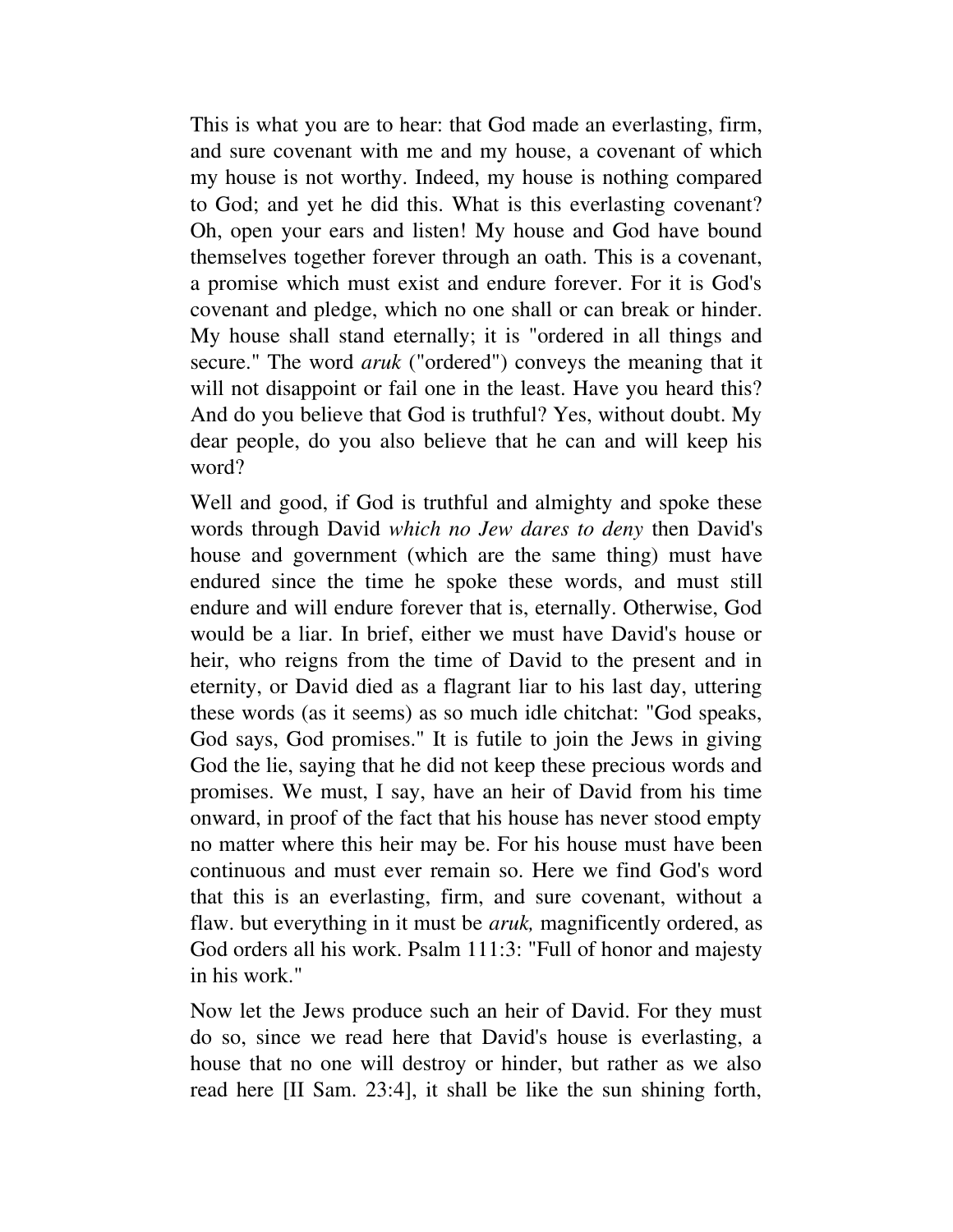which no cloud can hinder. If they are unable to present such an heir or house of David, then they stand fully condemned by this verse, and they show that they are surely without God, without David, without Messiah, without everything, that they are lost and eternally condemned. Of course, they cannot deny that the kingdom or house of David endured uninterruptedly until the Babylonian captivity, even throughout the Babylonian captivity, and following this to the days of Herod. It endured, I say, not by its own power and merit but by virtue of this everlasting covenant made with the house of David. For most of their kings and rulers were evil, practicing idolatry, killing the prophets, and living shamefully. For example, Rehoboam, Joram, Joash, Ahaz, Manasseh, etc., surpassed all the Gentiles or the kings of Israel in vileness. Because of them, the house and tribe of David fully deserved to be exterminated. That was what finally happened to the kingdom of Israel. However, the covenant made with David remained in effect. The books of the kings and of the prophets exultantly declare that God preserved a lamp or a light to the house of David which he would not permit to be extinguished. Thus we read in II Kings 8:19 and in II Chronicles 21:7: "Yet the Lord would not destroy the house of David because of the covenant which he had made with David, since he had promised to give a lamp to him and to his sons forever." The same thought is expressed in II Samuel 7:12.

By way of contrast, look at the kingdom of Israel, where the rule never remained with the same tribe or family beyond the second generation, with the exception of Jehu [65] who by reason of a special promise carried it into the fourth generation of his house. Otherwise it always passed from one tribe to another, and at times scarcely survived for one generation; moreover, it was not long until the kingdom died out completely. But through the wondrous deeds of God the kingdom of Judah remained within the tribe of Judah and the house of David. It withstood strong opposition on the part of the Gentiles round about, from Israel itself, from uprisings within, and from gross idolatries and sins, so that it would not have been surprising if it had perished in the third generation under Rehoboam, or at least under Joram, Ahaz,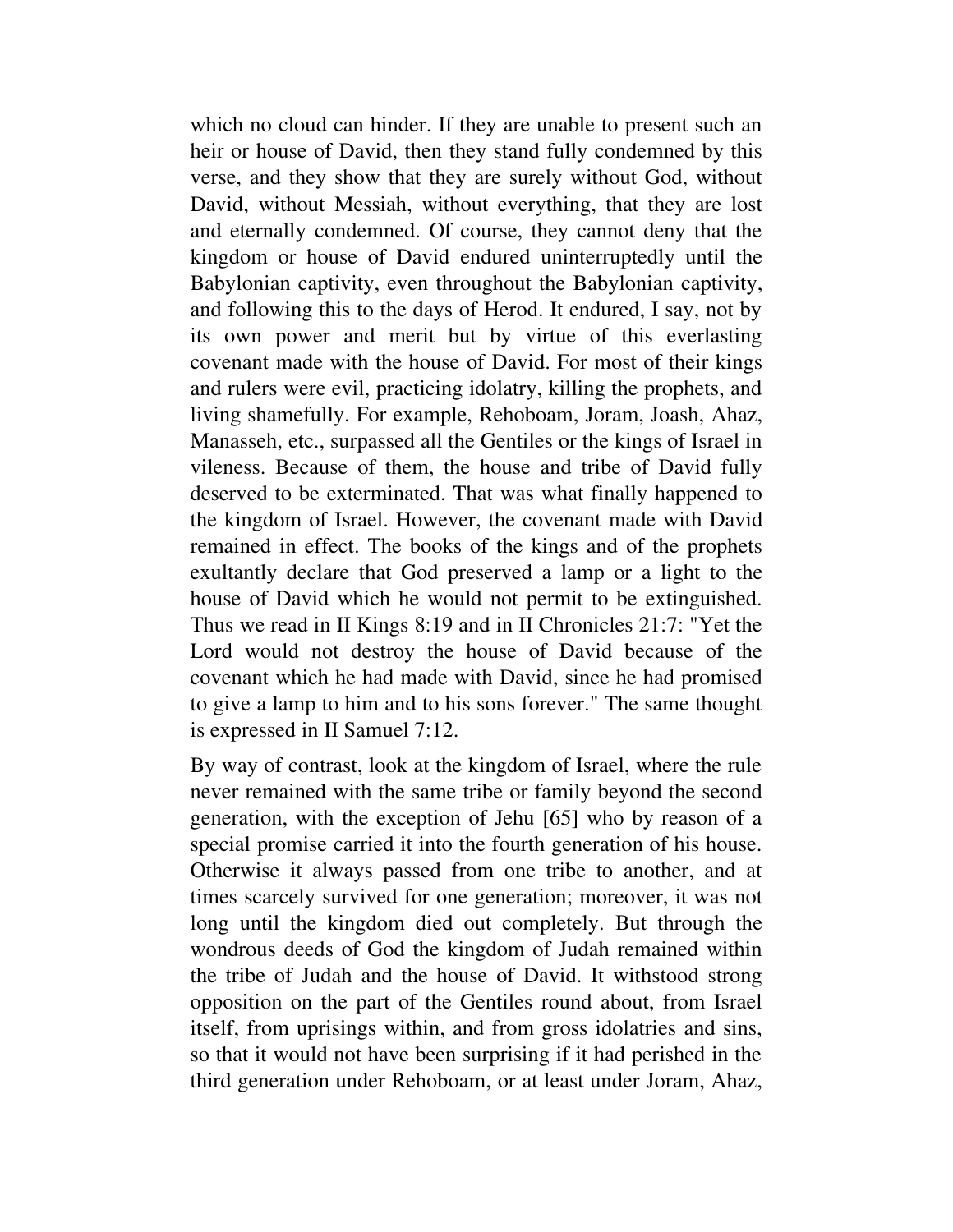and Manasseh. But it had a strong Protector who did not let it die or let its light become extinguished. The promise was given that it would remain firm, eternally firm and secure. And so it has remained and must remain down to the present and forever; for God does not and cannot lie.

The Jews drivel that the kingdom perished with the Babylonian captivity. As we said earlier, this is empty talk; for this constituted but a short punishment, definitely confined to a period of seventy years. God had pledged his word for that. Moreover, he preserved them during this time through splendid prophets. Furthermore, King Jehoiachin was exalted above all the kings in Babylon, and Daniel and his companions ruled not only over Judah and Israel but also over the Babylonian Empire. [66] Even if their seat of government was not in Jerusalem for a short span of time, they nonetheless ruled elsewhere much more gloriously than in Jerusalem. Thus we may say that the house of David did not be come extinct in Babylon but shone more resplendently than in Jerusalem. They only had to vacate their homeland for a while by way of punishment. For when a king takes the field of a foreign country he cannot be regarded as an ex-king because he is not in his home land, especially if he is attended by great victory and good fortune against many nations. Rather one should say that he is more illustrious abroad than at home.

If God kept his covenant from the time of David to that of Herod, preserving his house from extinction, he must have kept it from that time on to the present, and he will keep it eternally, so that David's house has not died and cannot die eternally. For we dare not rebuke God as half truthful and half untruthful, saying that he kept his covenant and preserved David's house faithfully from David's time to that of Herod, but that after the time of Herod he began to lie and to become deceitful, ignoring and altering his covenant. No, for as the house of David remained and shone up to Herod's time, thus it had to remain under Herod and after Herod, shining to eternity.

Now we note how nicely this saying of David harmonizes with that of the patriarch Jacob: "The scepter shall not depart from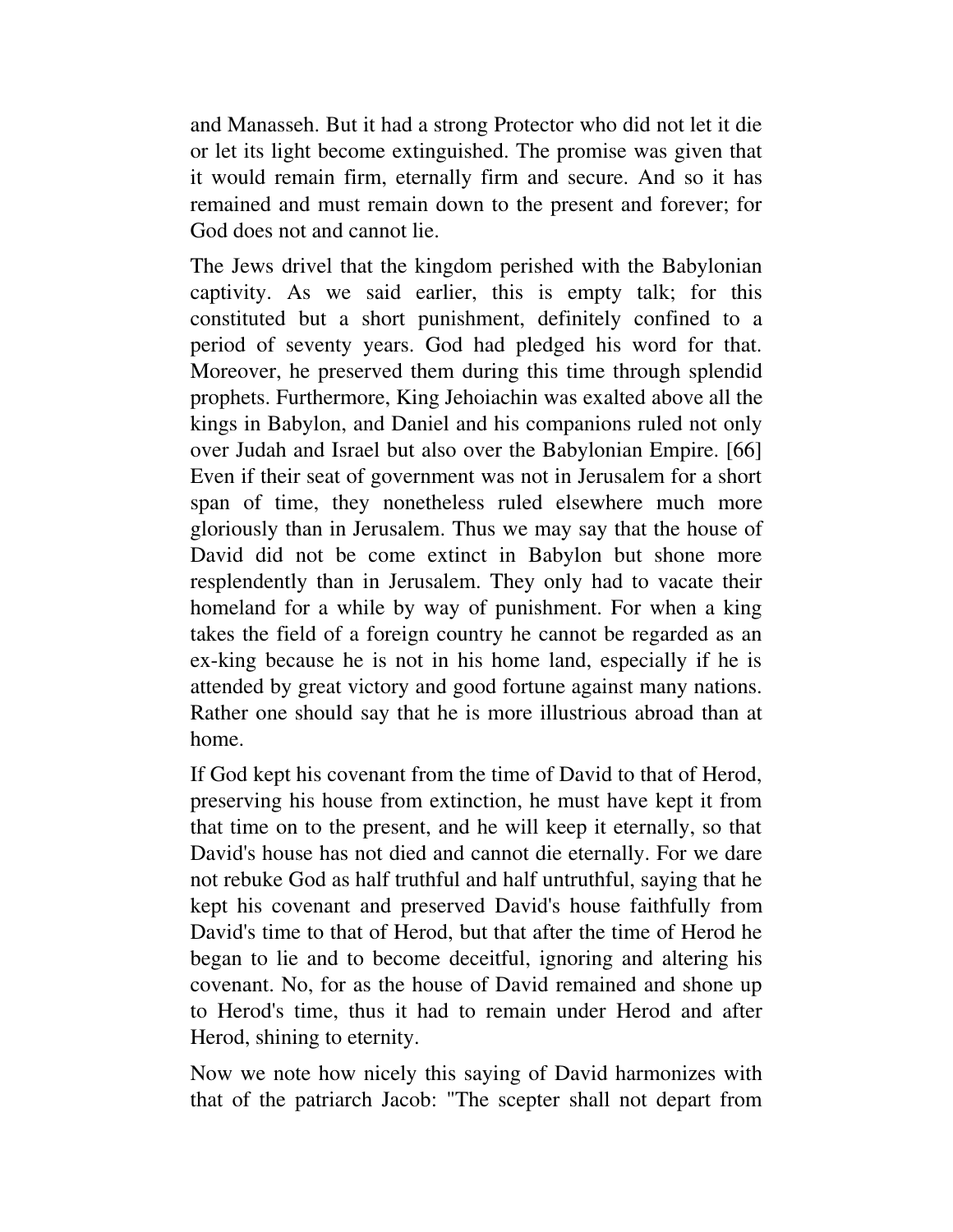Judah, nor the *mehoqeq* from his feet until Messiah comes, and to him shall be the obedience of the peoples" [Gen. 49:10]. How can it be expressed more clearly or differently that David's house will shine forth until the Messiah comes? Then, through him, the house of David will shine not only over Judah and Israel but also over the Gentiles, or over other and more numerous countries. This indeed does not mean that it will become extinct, but that it will shine farther and more lustrously than before his advent. And thus, as David says, this is an eternal kingdom and an eternal covenant. Therefore it follows most cogently from this that the Messiah came when the scepter departed from Judah \_ unless we want to revile God by saying that he did not keep his covenant and oath. Even if the stiff-necked, stubborn Jews refuse to accept this, at least our faith has been confirmed and strengthened by it. We do not give a fig for their crazy glosses, which they have spun out of their own heads. We have the clear text.

These last words of David to revert to them once more are founded on God's own word, where he says to him, as he here boasts at his end: "Would you build me a house to dwell in?" (II Sam. 7 (:5). You can read what follows there how God continues to relate that until now he has lived in no house, but that he had chosen him [i.e., David] to be a prince over his people, to whom he would assign a fixed place and grant him rest, concluding, "I will make you a house" [cf. II Sam. 7:11]. That is to say: Neither ,you nor anyone else will build me a house to dwell in; I am far, far too great for that, as we read also in Isaiah 66. No, I will build you a house. For thus says the Lord, as Nathan asserts: "The Lord declares to you that the Lord will make you a house" [II Sam. 7:11]. Everyone is familiar with a house built by man\_ a very perishable structure fashioned of stone and wood. But a house built by God means the establishing of the father of a family who would ever after have heirs and descendants of his blood and lineage. Thus Moses says in Exodus 1 [:21] that God built houses for the midwives because they did not obey the king's command, but let the infants live and did not kill them. On the other hand, he breaks down and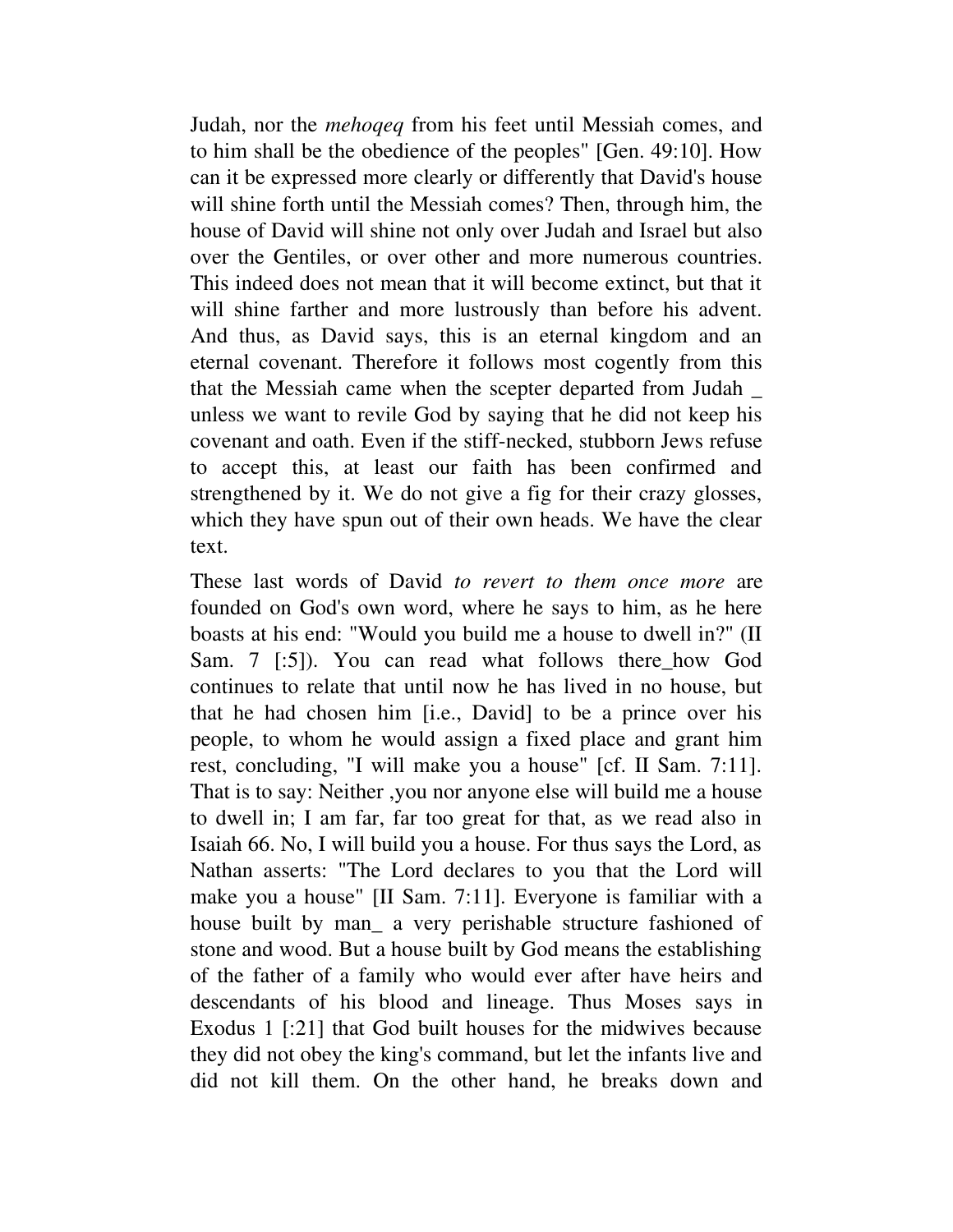extinguishes the houses of the kings of Israel in the second generation.

Thus David has here a secure house, built by God, which is to have heirs forever. It is not a plain house; no, he says, "You shall be prince over my people Israel" [II Sam. 7:8]. Therefore it shall be called a princely, a royal house -- that is, the house of Prince David or King David, in which your children shall reign forever and be princes such as you are. The books and histories of the kings prove this true, tracing it down to the time of Herod. Until that time the scepter and *saphra* are in the tribe of Judah.

Now follows the second theme, concerning Shiloh. How long shall my house thus stand and how long shall my descendants rule? He answers thus [II Sam. 7:12-16]: "When your days are fulfilled and you lie down with your fathers, I will raise up your offspring after you who shall come forth from your body (*utero* -- that is, from your flesh and blood), and I will establish his kingdom. He shall build a house for my name, and I will establish the throne of his kingdom forever. I will be his father, and he shall be my son. When he commits iniquity, I will chastise him with the rod of men (as one whips children), with the stripes of the sons of men; but I will not take my steadfast love from him, as I took it from Saul, whom I put away from before you. And your house and your kingdom shall be made sure for ever before me; your throne shall be established for ever." This statement is found almost verbatim also in I Chronicles  $18$  [17:11-14], where you may read it.

Whoever would refer these verses to Solomon would indeed be an arbitrary interpreter. For although Solomon was not yet born at this time, indeed the adultery with his mother Bathsheba had not yet even been committed, he is nonetheless not the seed of David born after David's death, of whom the text says, "When your days are fulfilled and you lie down with your fathers, I will raise up your seed after you." For Solomon was born during David's lifetime. It would be foolish, yes, ridiculous, to say that the term "raised up" here means that Solomon should be raised up after David's death to become king or to build the house; for three other chapters (I Kings 1, I Chronicles 24 [28], and I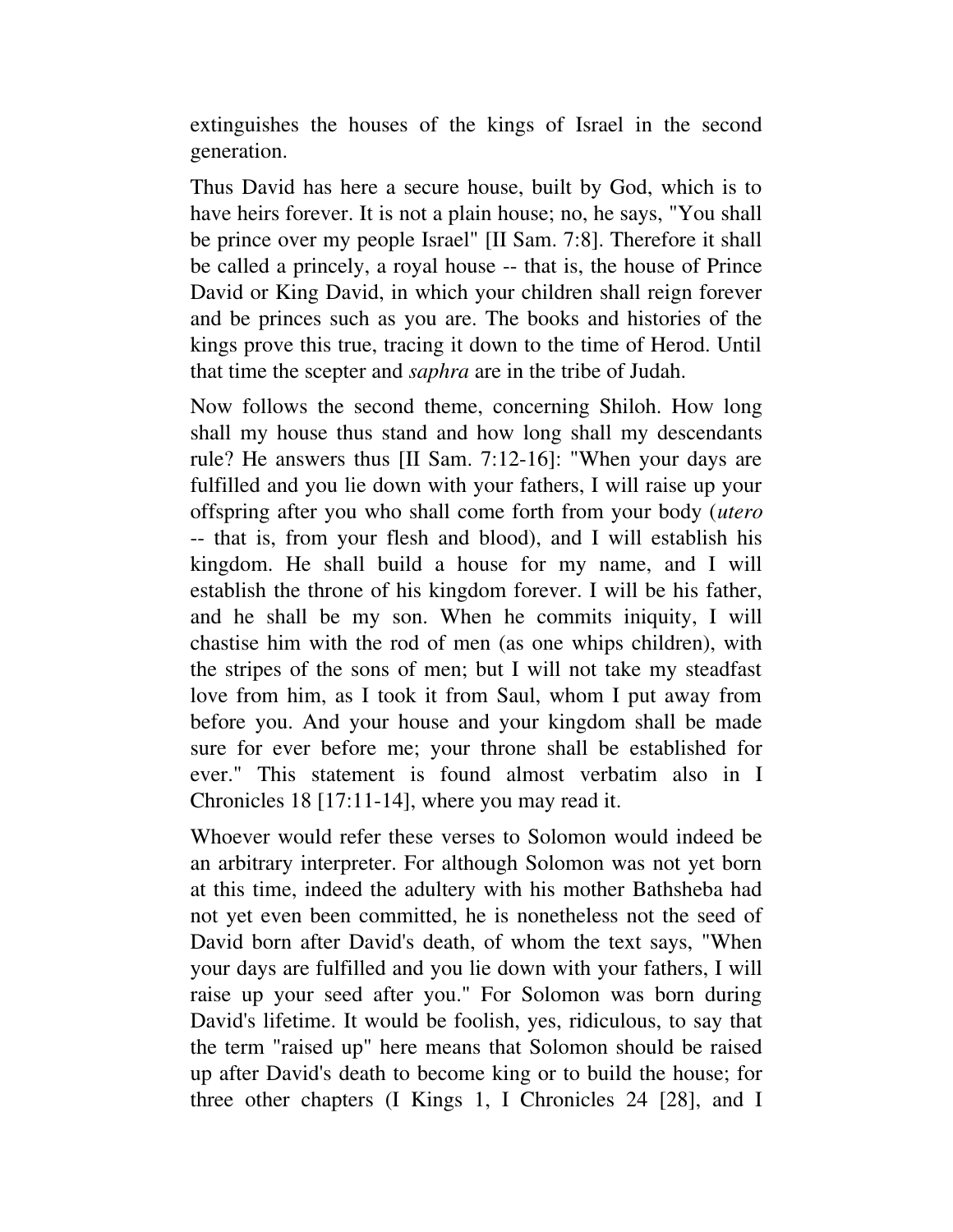Chronicles 29) attest that Solomon was not only instated as king during his father's lifetime, but that he also received command from his father David, as well as the entire plan of the temple, of all the rooms, its detailed equipment, and the organization of the whole kingdom. It is obvious that Solomon did not build the temple or order the kingdom or the priesthood according to his own plans but according to those of David, who prescribed everything, in fact, already arranged it during his lifetime.

There is also a great discrepancy and a difference in words between II Samuel 7 and I Chronicles 24 [28] and 29. The former states that God will build David an eternal house, the latter that Solomon shall build a house in God's name. The former passage states without any condition or qualification that it shall stand forever and be hindered by no sin. The latter passage conditions its continuance on Solomon's and his descendants' continued piety. Since he did not remain pious, he not only lost the ten tribes of Israel but was also exterminated in the seventh generation. The former is a *promissio gratiae* ["a promise of grace"], the latter a *promissio legis* ["a promise of law"]. In the former passage David thanks God that his house will stand forever, in the latter he does not thank God that Solomon's temple will stand forever. In other words, the two passages refer to different times and to different things and houses. And although God does call Solomon his son in the latter also and says that he will be his father, this promise is dependent on the condition that Solomon will remain pious. Such a condition is not found in the former passage. It is not at all rare that God calls his saints, as well as the angels, his children. But the son mentioned in II Samuel 7:14 is a different and special son who will retain the kingdom unconditionally and be hindered by no sin.

Also the prophets and the psalms quote II Samuel 7, which speaks of David's seed after his death, whereas they pay no attention to I Chronicles  $24$   $[28]$  and  $29$ , which speak of Solomon. In Psalm 89 [:1-4] we read: "I will sing of thy steadfast love, O Lord, for ever; with my mouth I will proclaim thy faithfulness to all generations. For thy steadfast love was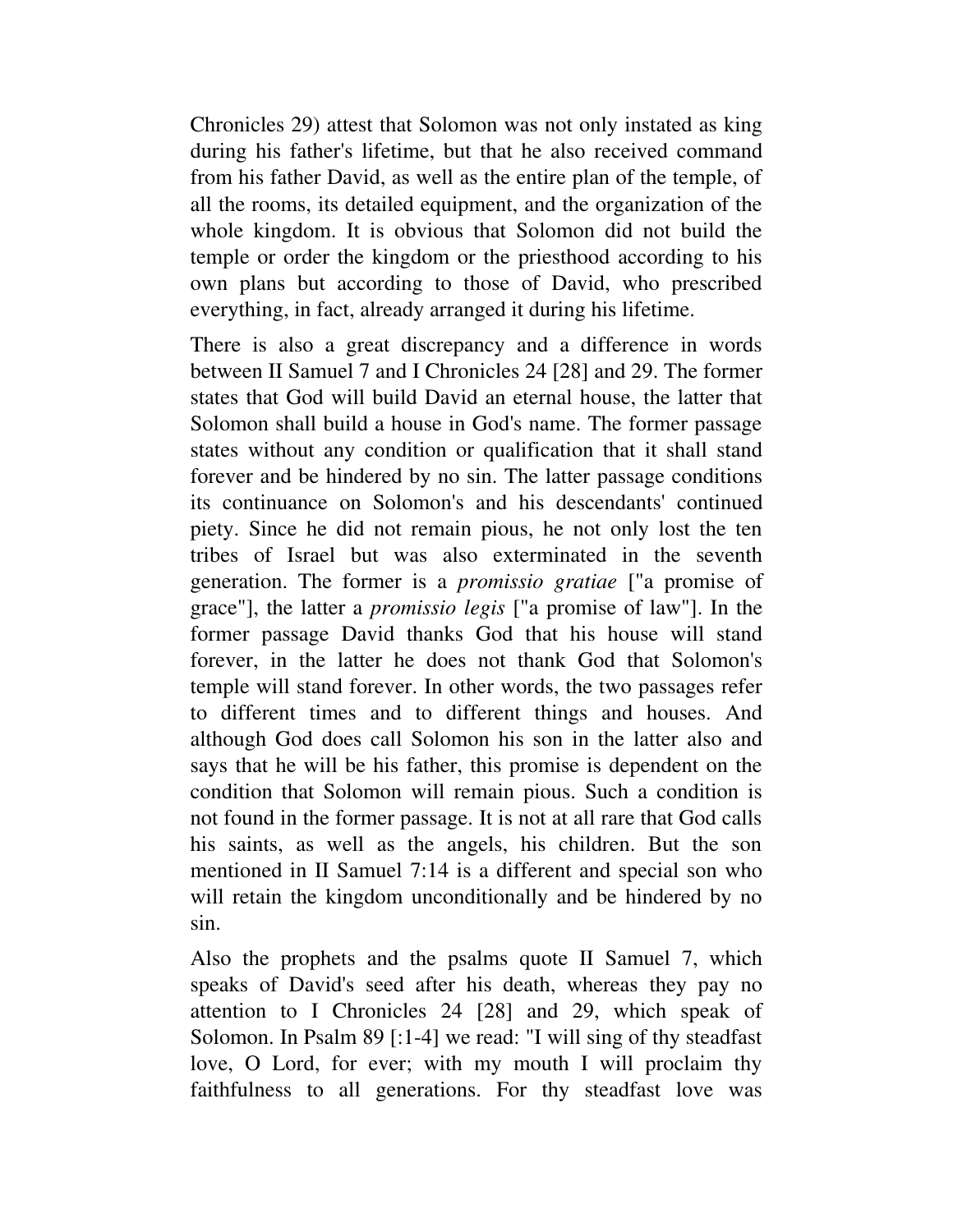established for ever, thy faithfulness is firm as the heavens. Thou hast said, 'I have made a covenant with my chosen one, I have sworn to David my servant: "I will establish your descendants for ever, and build your throne for all generations."'" These too are clear words. God vows and swears an oath to grant David his grace forever, and to build and preserve his house, seed, and throne eternally.

Later, in verse 19, we have an express reference to the true David. This verse contains the most beautiful prophecies of the Messiah, which cannot apply to Solomon. For he was not the sovereign of all kings on earth, nor did his rule extend over land and sea. These facts cannot be glossed over. Furthermore, the kingdom did not remain with Solomon's house. He had no absolute promise with regard to this, but only a promise conditional on his piety. But it was the house of David that had the promise, and he had more sons than Solomon. And as the history books report, the scepter of Judah at times passed from brother to brother, from cousin to cousin, but always remained in the house of David. For instance, Ahaziah left no son, and Ahaz left none, so according to the custom of Holy Scripture the nephews had to be heirs and sons.

Anyone who would venture to contradict such clear and convincing statements of Scripture regarding the eternal house of David, which are borne out by the histories, showing that there were always kings or princes down to the Messiah, must be either the devil himself or whoever is his follower. For I can readily believe that the devil, or whoever it may be, would be unwilling to acknowledge a Messiah, but still he would have to acknowledge David's eternal house and throne. For he cannot deny the clear words of God in his oath vowing that his word would not be changed and that he would not lie to David, not even by reason of any sin, as the aforementioned psalm [Ps. 89] impressively and clearly states.

Now such an eternal house of David is nowhere to be found unless we place the scepter before the Messiah and the Messiah after the scepter, and then join the two together: namely, by asserting that the Messiah appeared when the scepter departed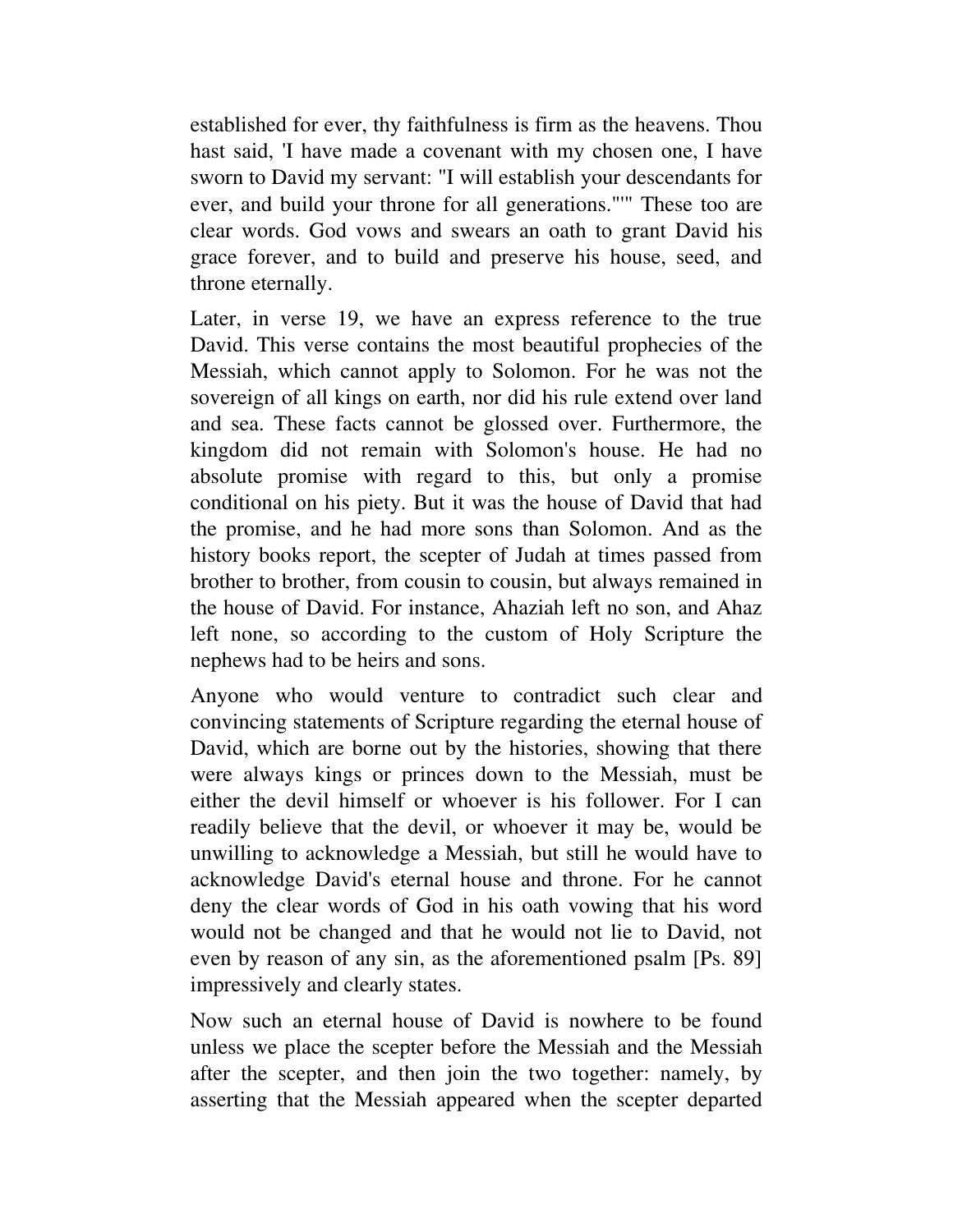and that David's house was thus preserved forever. In that way God is found truthful and faithful in his word, covenant, and oath. For it is obvious that the scepter of Judah completely collapsed at the time of Herod, but much more so when the Romans destroyed Jerusalem and the scepter of Judah. Now if David's house is eternal and God truthful, then the true King of Judah, the Messiah, must have come at that time. No barking, interpreting, or glossing will change this. The text is too authoritative and too clear. If the Jews refuse to admit it, we do not care.

For us it is enough that, first of all, our Christian faith finds here most substantial proof, and that such verses afford me very great joy and comfort that we have such strong testimony also in the Old Testament. Second, we are certain that even the devil and the Jews themselves cannot refute this in their hearts and that in their own consciences they are convinced. This can surely and certainly be noted by the fact that they twist this saying of Jacob concerning the scepter (as they do all of Scripture) in so many ways betraying that they are convinced and won over, and yet refuse to admit it. They are like the devil, who knows very well that God's word is the truth and yet with deliberate malice contradicts and blasphemes it. The Jews feel distinctly that these verses are solid rock and their interpretation nothing but straw or spiderweb. But with willful and malicious resolve they will not admit this; yet they insist on being and on being known as God's people, solely because they are of the blood of the patriarchs. Otherwise they have nothing of which to boast. As to what lineage alone can effect, we have spoken above. It is just as if the devil were to boast that he was of angelic stock, and by reason of this was the only angel and child of God, even though he is really God's foe.

Now that we have considered these verses, let us hear what Jeremiah says. His words sound very strange. For we know that he was a prophet long after the kingdom of Israel had been destroyed and exiled, when only the kingdom of Judah still existed, which itself was soon to go into captivity in Babylon, as he foretold to them and even experienced during his lifetime. Yet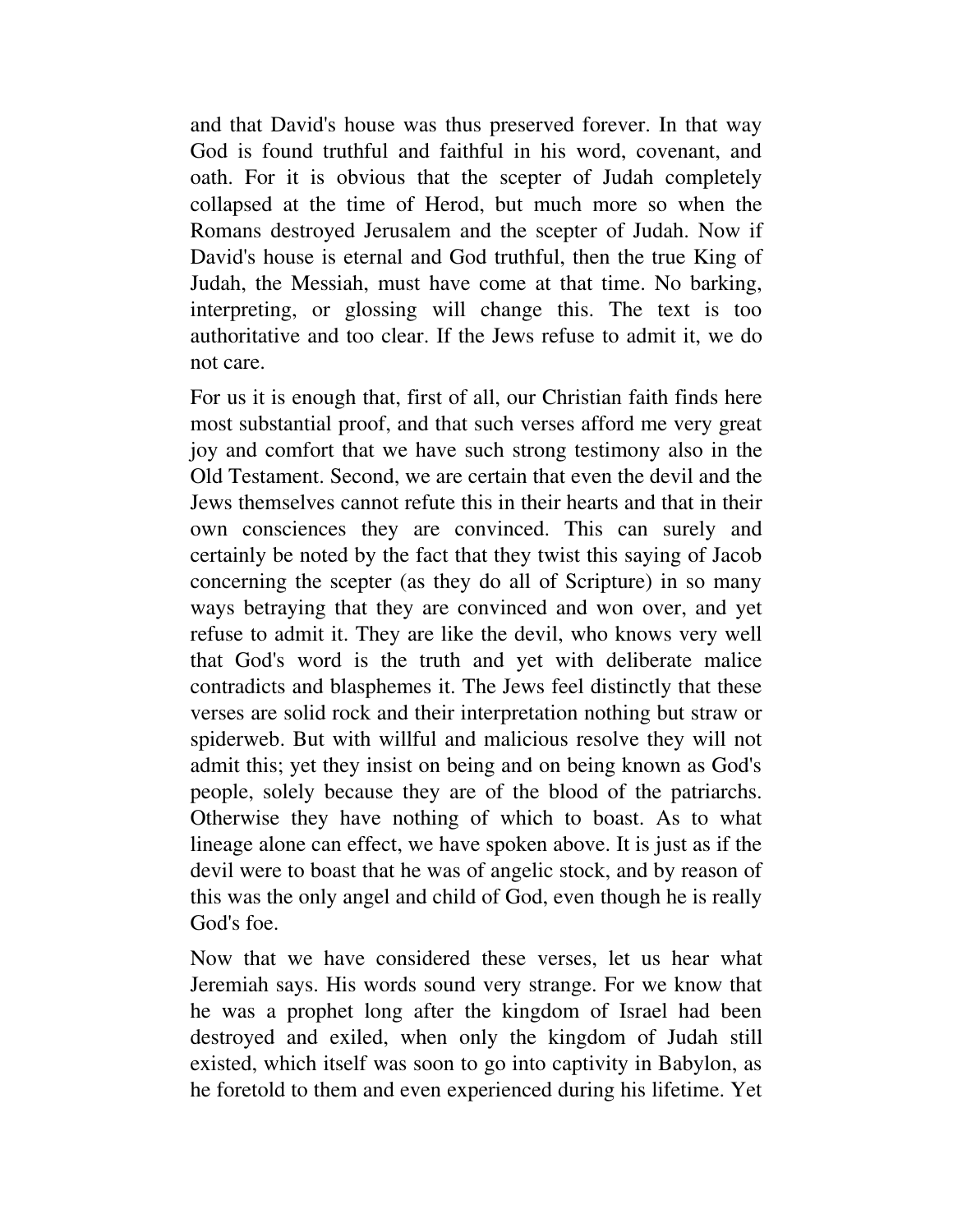despite this, he dares to say in chapter 33:17: "'For thus says the Lord: David shall never lack a man to sit on the throne of the house of Israel, and the Levitical priests shall never lack a man in my presence to offer burnt offerings, to burn cereal offerings, and to make sacrifices for ever.'

"The word of the Lord came to Jeremiah: 'Thus says the Lord: If you can break my covenant with the day and my covenant with the night, so that day and night will not come at their appointed time, then also my covenant with David my servant may be broken, so that he shall not have a son to reign on his throne, and my covenant with the Levitical priests my ministers....'

"The word of the Lord came to Jeremiah: 'Have you not observed what these people are saying, "The Lord has rejected the two families which he chose"? Thus they have despised my people so that they are no longer a nation in their sight. Thus says the Lord: If I have not established my covenant with day and night and the ordinances of heaven and earth, then I will reject the descendants of Jacob and David my servant and will not choose one of his descendants to rule over the seed of Abraham, Isaac, and Jacob. For I will restore their fortunes, and will have mercy upon them.'"

What can we say to this? Whoever can interpret it, let him do so. Here we read that not only David but also the Levites will endure forever; and the same for Israel, the seed of Abraham, Isaac, and Jacob. It is emphasized that David will have a son who will sit on his throne eternally, just as surely as day and night continue forever. On the other hand, we hear that Israel will be led away into captivity, and also Judah after her, but that Israel will not be brought home again as Judah will be. Tell me, how does all this fit together? God's word cannot lie. Just as God watches over the course of the heavens, so that day and night follow in endless succession, so too David (that is, Abraham, Isaac, and Jacob), must have a son on his throne uninterruptedly. God himself draws this comparison. It is impossible for the Jews to make sense of it; for they see with their very eyes that neither Israel nor Judah has had a government for nearly fifteen hundred years; in fact Israel has not had one for over two thousand years. Yet God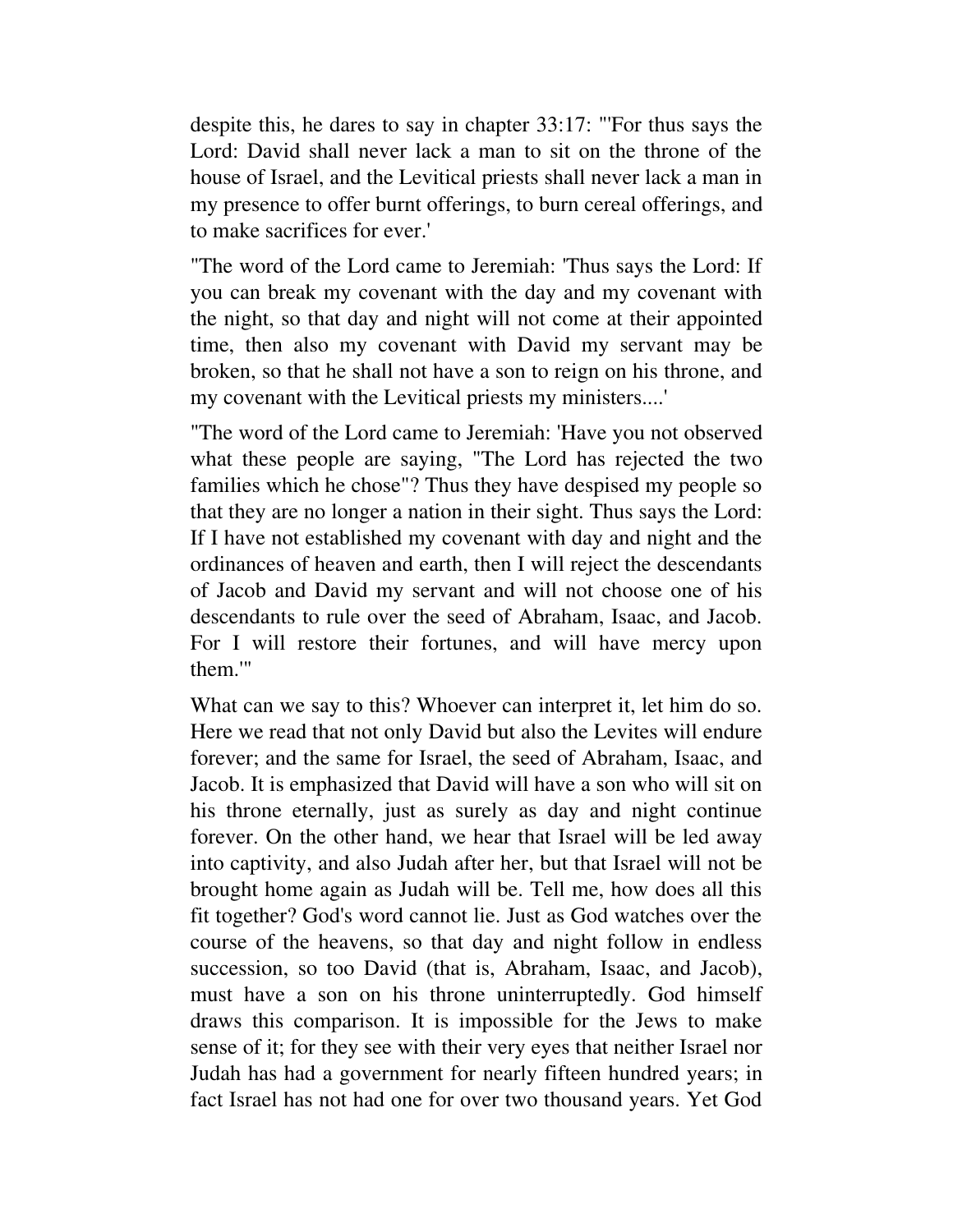must be truthful, do what we will. The kingdom of David must rule over the seed of Jacob, Isaac, and Abraham, as Jeremiah states here, or Jeremiah is not a prophet but a liar.

We shall let the Jews reconcile and interpret this as they will or can. For us this passage leaves no doubt; it affirms that David's house will endure forever, also the Levites, and Abraham's, Isaac's, and Jacob's seed under the son of David, as long as day and night *or as it is otherwise expressed, as long as sun and moon* endure. If this is true, then the Messiah must have come when David's house and rule ceased to exist. Thus David's throne assumed more splendor through the Messiah, as we read in Isaiah 9:6: "For to us a child is born, to us a son is given; and the government will be upon his shoulder, and his name will be called Pele, Joets, El, Gibbor, Abi-gad, Sar shalom. Of the increase of his government and of peace there will be no end, upon the throne of David, and over his kingdom, to establish it, and to uphold it with justice and with righteousness from this time forth and for evermore." We may revert to this later, but here we shall refrain from discussing how the blind Jews twist these six names of the Messiah. They accept this verse and admit *as they must admit* that it speaks of the Messiah. We quote it because Jeremiah states that David's house will rule forever: first through the scepter up to the time of the Messiah, and after that much more gloriously through the Messiah. So it must be true that David's house has not ceased up to this hour and that it will not cease to eternity. But since the scepter of Judah departed fifteen hundred years ago, the Messiah must have come that long ago, or, as we have said above, 1468 years ago. All of this is convincingly established by Jeremiah.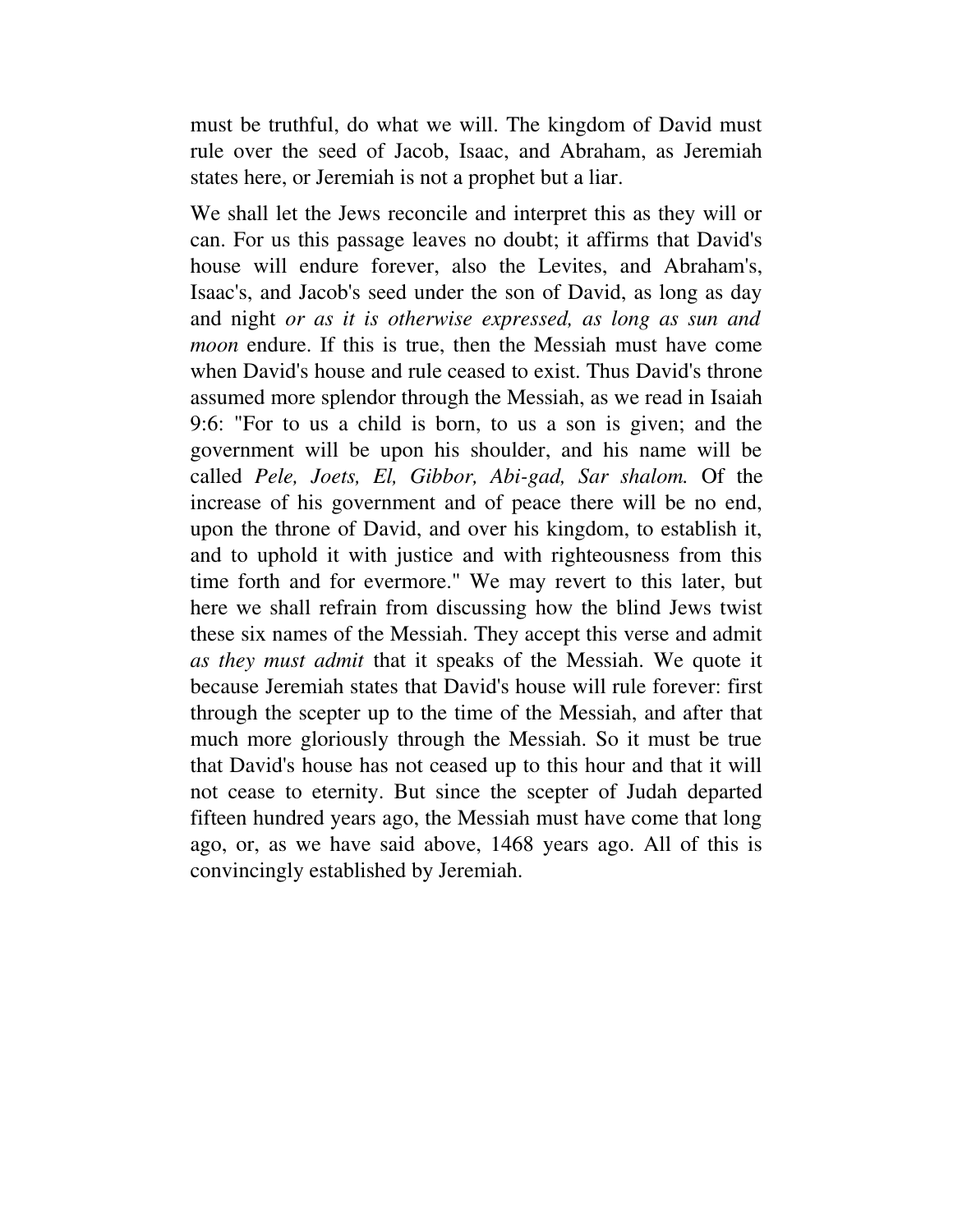## <span id="page-68-0"></span>[Chapter 6](#page-68-0)

However, some among us may wonder how it is possible that at the time of Jeremiah and then up to the advent of the Messiah the seed of Abraham, Isaac, and Jacob existed and remained under the tribe of Judah or the throne of David, even though only Judah remained whereas Israel was exiled. These persons must be informed that the kingdom of Israel was led into captivity and destroyed, that it never returned home and never will return home, but that Israel, or the seed of Israel, always continued to a certain extent under Judah, and that it was exiled with Judah and returned again with her. You may read about this in I Samuel, I Kings 10 [11] and 12, and II Chronicles 30 and 31. Here you will learn that the entire tribe of Benjamin *thus a good part of Israel* remained with Judah, as well as the whole tribe of Levi together with many members of the tribes of Ephraim, Manasseh, Asher, Isachar, and Zebulun who remained in the country after the destruction of the kingdom of Israel and who held to Hezekiah in Jerusalem and helped to purge the land of Israel of idols. Furthermore, many Israelites dwelt in the cities of Judah.

Since we find so many Israelites living under the rule of the son of David, Teremiah is not lying when he says that Levites and the seed of Abraham, Isaac, and Jacob will be found under the rule of David's house. All of these, or at least a number of them, were taken to Babylon and returned from it with Judah, as Ezra enumerates and recounts. Undoubtedly many more returned of those who were led away under Sennacherib, since the Assyrian or Median kingdom was brought under the Persian rule through Cyrus, so that Judah and Israel were very likely able to join and return together from Babylon to Jerusalem and the land of Canaan. For I know for certain that we find these words in Ezra 2:70: "And all Israel (or all who were there from Israel) lived in their towns." And how could they live there if they had not come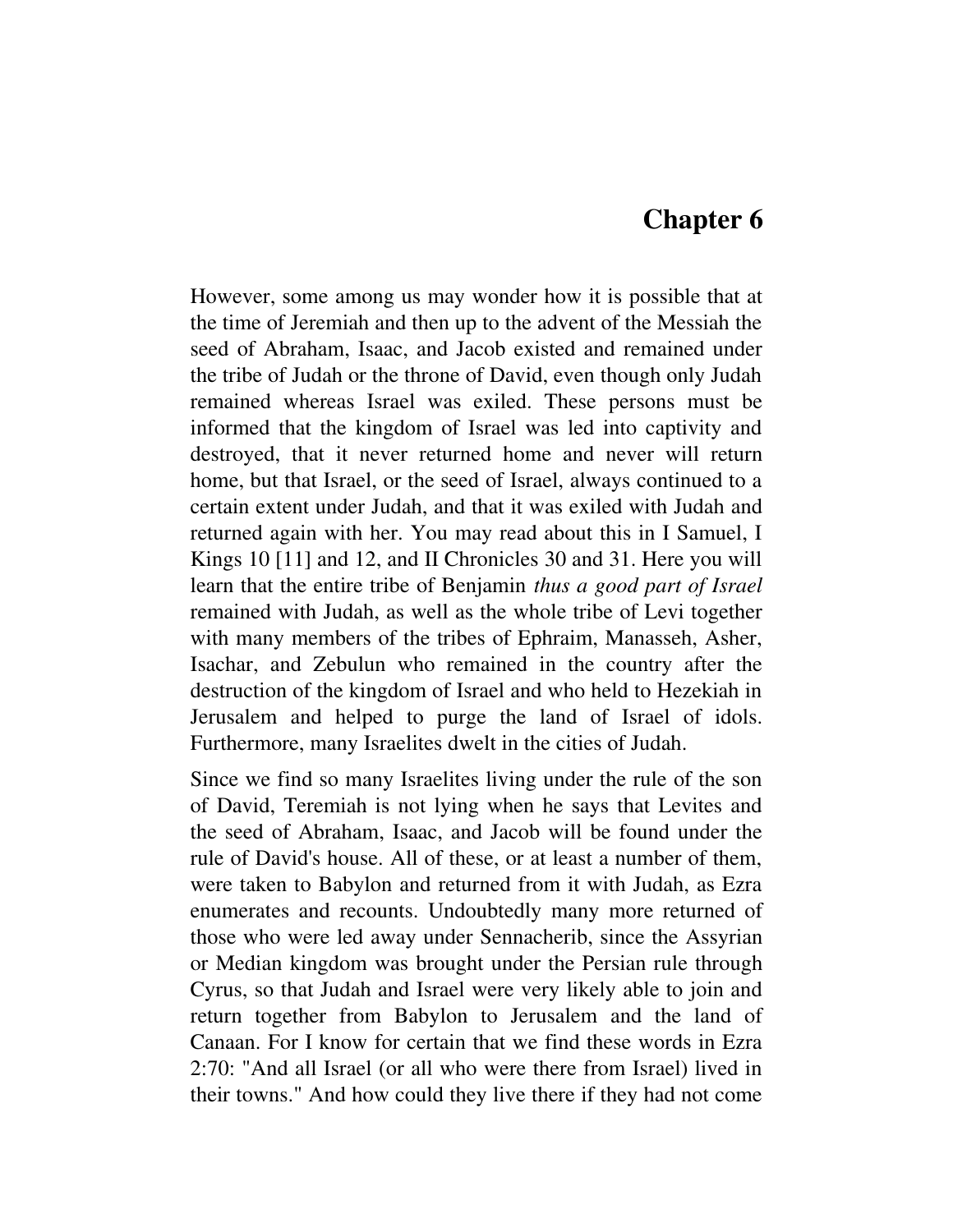back? In the days of Herod and of the Messiah the land was again full of Israelites; for in the seventy weeks of Daniel, that is, in four hundred and ninety years, they had assembled again. However, they did not again establish a kingdom.

Therefore the present-day Jews are very ignorant teachers and indolent pupils of Scripture when they allege that Israel has not yet returned, as though all of Israel would have to return. Actually not all of Judah returned either, but only a small number, as we gather from Ezra's enumeration. The majority of them remained in Babylon, as did Daniel, Nehemiah, and Mordecai themselves. Similarly, the majority of the Israelites remained in Media, though they perhaps traveled to Jerusalem for the high festivals and then returned to their homes again, as Luke writes in the Acts of the Apostles [2:5 ff.]. God never promised that the kingdom or scepter of Israel would be restored like that of Judah. But he did promise this to Judah. The latter had to recover it by virtue of God's promise that he would establish David's house and throne forever and not let it die out. For as Jeremiah declares here, God will not tolerate that anyone slander him by saying that he had rejected Judah and Israel entirely, so that they should no longer be his people and that David's throne should come to an end, as if he had forgotten his promise, when he had promised and pledged to David an eternal house. Even though they would now have to sojourn in Babylon for a little while, still, he says, it will remain an eternal house and kingdom.

I am saying this to honor and to strengthen our faith and to shame the hardened unbelief of the blinded and stubborn Jews, for whom God must ever and eternally be a liar, as though he had let David's house die out and forgotten his covenant and his oath sworn to David. For if they would admit that God is truthful, they would have to confess that the Messiah came fifteen hundred years ago, so that David's house and throne should not be desolate for so long, as they suppose, just because Jerusalem has lain in ashes and has been devoid of David's throne and house so long. For if God kept his promise from the time of David to the Babylonian captivity and from then to the days of Herod when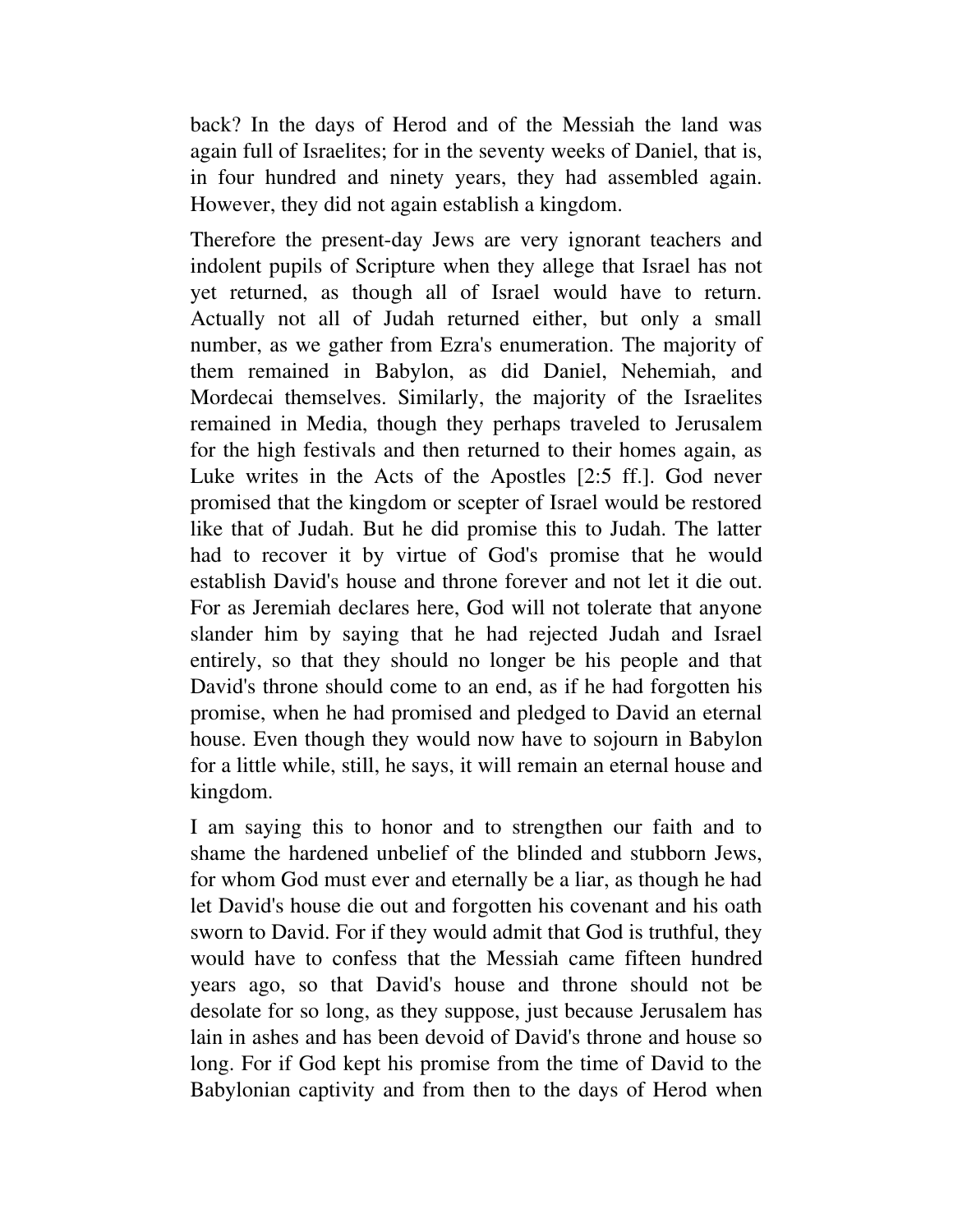the scepter departed, he must also have kept it subsequently and forever after, or else David's house is not an eternal but a perishable house, which has ceased together with the scepter at the time of Herod.

But as we have already said, God will not tolerate this. No, David's house will be everlasting, like "day and night and the ordinances of heaven and earth," as Jeremiah puts it [Jer. 33:25]. However, since the scepter of Judah was lost at the time of Herod, it cannot be eternal unless the son of David, the Messiah, has come, seated himself on David's throne, and become the Lord of the world. If the Jews are correct, then David's house must have been extinct for 1568 years, contrary to God's promise and oath. This it is impossible to believe. Now this is a thorough exposition of the matter, and no Jew can adduce anything to refute it. Outwardly he may pretend that he does not believe it, but his heart and his conscience are devoid of anything to contradict it.

And how could God have maintained the honor of his divine truthfulness, having promised David an eternal house and throne, if he then let it stand desolate longer than intact? Let us figure this out. In the opinion of the Jews, the time from David to Herod covers not quite a thousand years. David's house or throne stood for that length of time, inclusive of the seventy years spent in Babylon. (We would add over one hundred years to this total.) From Herod's time, or rather let us say *for this is not far from correct* from the destruction of Jerusalem, to the year 1542 there are 1,568 years, as stated above. According to this computation, David's house and throne has been empty four or five hundred years longer than it was occupied. Now inquire of stone and log whether such may be called an eternal house, especially constructed by God and preserved by his sublime faithfulness and truthfulness -- a house that stands for one thousand years and lies in ashes for fourteen or fifteen hundred years!

Though the Jews be as hard or harder than a diamond, the lightning and thunder of such clear and manifest truth should smash, or at least soften, them. But as I said before, our faith is cheered thereby, it is strengthened, it is made sure and certain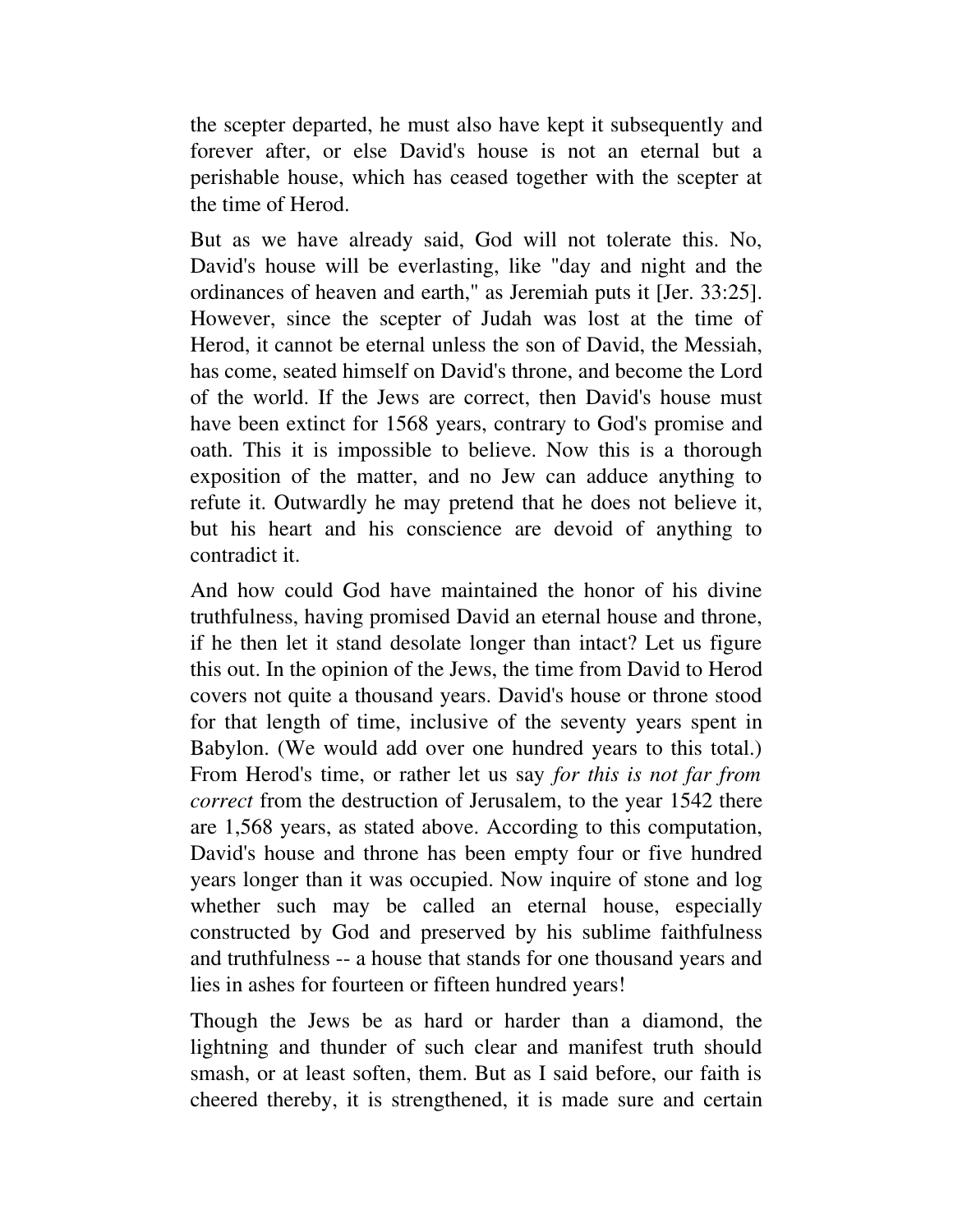that we do have the true Messiah, who surely came and appeared at the time when Herod took away the scepter of Judah and the *saphra,* so that David's house might be eternal and forever have a son upon his throne, as God said and swore to him and made a covenant with him.

Some crafty Jew might try to cast up to me my book against the Sabbatarians, in which I demonstrated that the word "eternally," *le-olam*, often means not really an eternity, but merely "a long time." Thus Moses says in Exodus 21:6 that the master shall take the slave who wants to stay with him and bore through his ear with an awl on the door, "and he shall serve him eternally." Here the word designates a human eternity, that is, a lifetime. But I also said in the same treatise that when God uses the word "eternal," it is a truly divine eternity. And he commonly adds another phrase to the effect that it shall not be otherwise, as in Psalm 110:4, "The Lord has sworn and will not change his mind." Similarly in Psalm 132:11: "The Lord swore to David a sure oath from which he will not turn back," etc. Wherever such a "not" is added, this means surely eternal and not otherwise. Thus we read in Isaiah 9:7, "Of peace there will be no end." And in Daniel 7:14, "His dominion is an everlasting dominion... and his kingdom one that shall not be destroyed." This is eternal not before men, who do not live eternally, but before God, who lives eternally.

The promise states that David's house and throne shall be eternal before God. He says: "Before me, before me," a son shall forever sit upon your throne. In Psalm 89:35-37 he also adds the little word "not": "Once for all I have sworn by my holiness, I will not lie to David. His line shall endure for ever, his throne as long as the sun before me. Like the moon it shall be established for ever; it shall stand firm while the skies endure." The last words of David convey the same thought: "He has made with me an everlasting covenant, ordered in all things and secure." These words "ordered and secure" mean the same as firm, sure, eternal, never-failing. The same applies to the saying of Jacob in Genesis 49:10: "The scepter shall not depart." "Not depart" signifies eternally, until the Messiah comes; and that surely means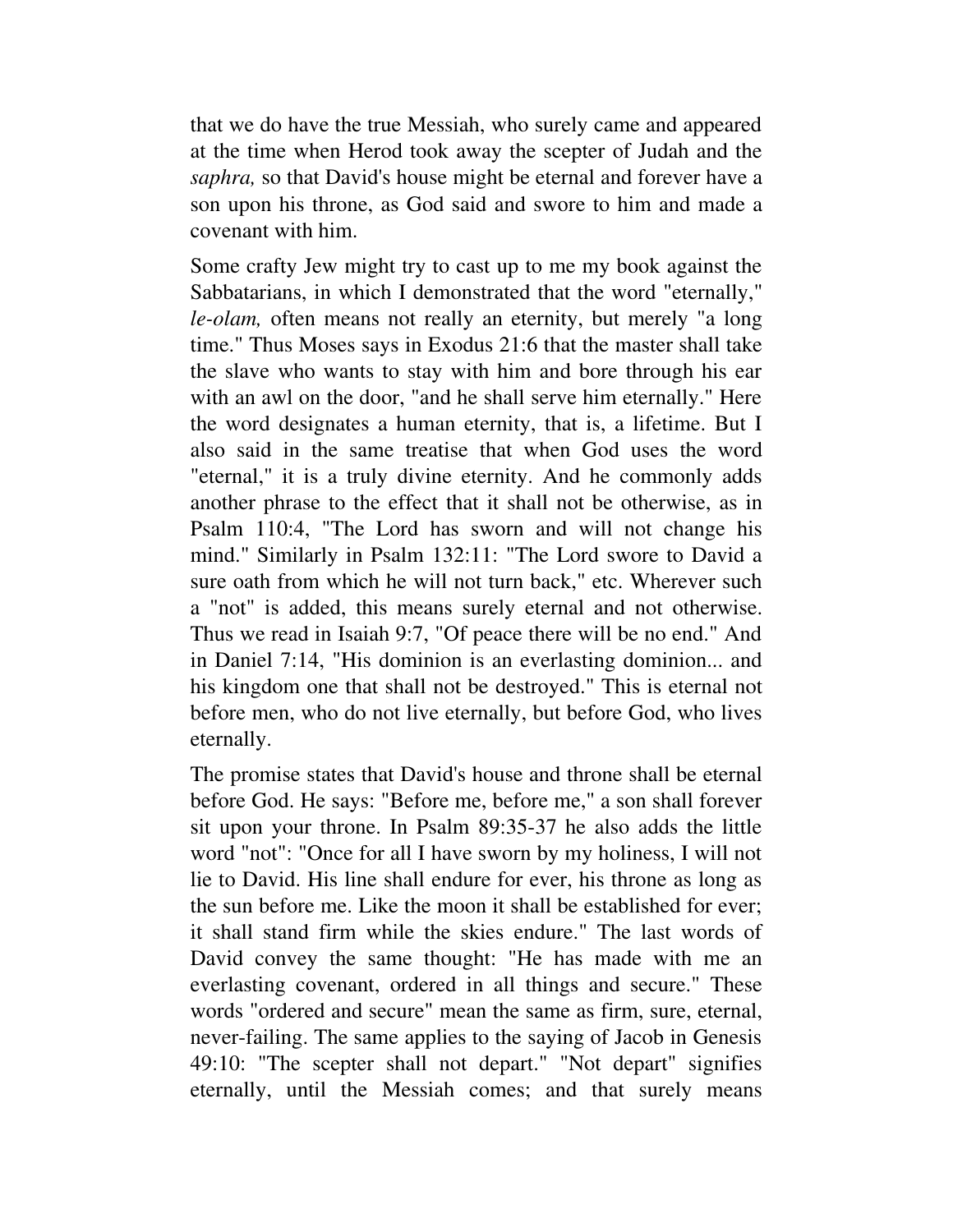eternally. For all the prophets assign to the Messiah an eternal kingdom, a kingdom without end.

But if we assume that this refers to a human or temporal eternity or an indefinite period of time (which is impossible), then the meaning would necessarily be as follows: Your house shall be eternal before me, that is, your house shall stand as long as it stands, or for your lifetime. This would pledge and promise David the equivalent of exactly nothing; for even in the absence of such an oath David's house would stand "eternally," that is, as long as it stands, or as long as he lives. But let us dismiss such nonsense from our minds, which would occur to none but a blinded rabbi. When Scripture glories in the fact that God did not want to destroy Judah because of the sins committed under Rehoboam, but that a lamp should remain to David, as God has promised him regarding his house (II Kings 8:19), it shows that all understood the word "eternal" in its true sense.

Someone might also cite here the instance of the Maccabees. After Antiochus the Noble had ruthlessly ravaged the people and the country, so that the princes of the house of David became extinct, the Maccabees ruled, who were not of the house of David but of the tribe of the priests, which meant that the scepter had departed from Judah and that a son of David did not sit eternally on the throne of David. Thus the eternal house of David could not be really eternal. We reply: The Jews cannot disturb us with this argument, and we need not answer them; for none of this is found in Scripture, because Malachi is the last prophet and Nehemiah the last historian, who, as we can gather from his book, lived until the time of Alexander. Therefore both parties must rely, so far as this question is concerned, on Jeremiah's statement that a son of David was to occupy his throne or rule forever. For apart from Scripture, whoever wants to concern himself with this may regard it as an open question whether the Maccabees themselves ruled or whether they served the rulers. As to the reliability of the historians, we shall have some comments later on.

It seems to me, however, that the following incident recorded in Scripture should not be treated lightly. At the time of Queen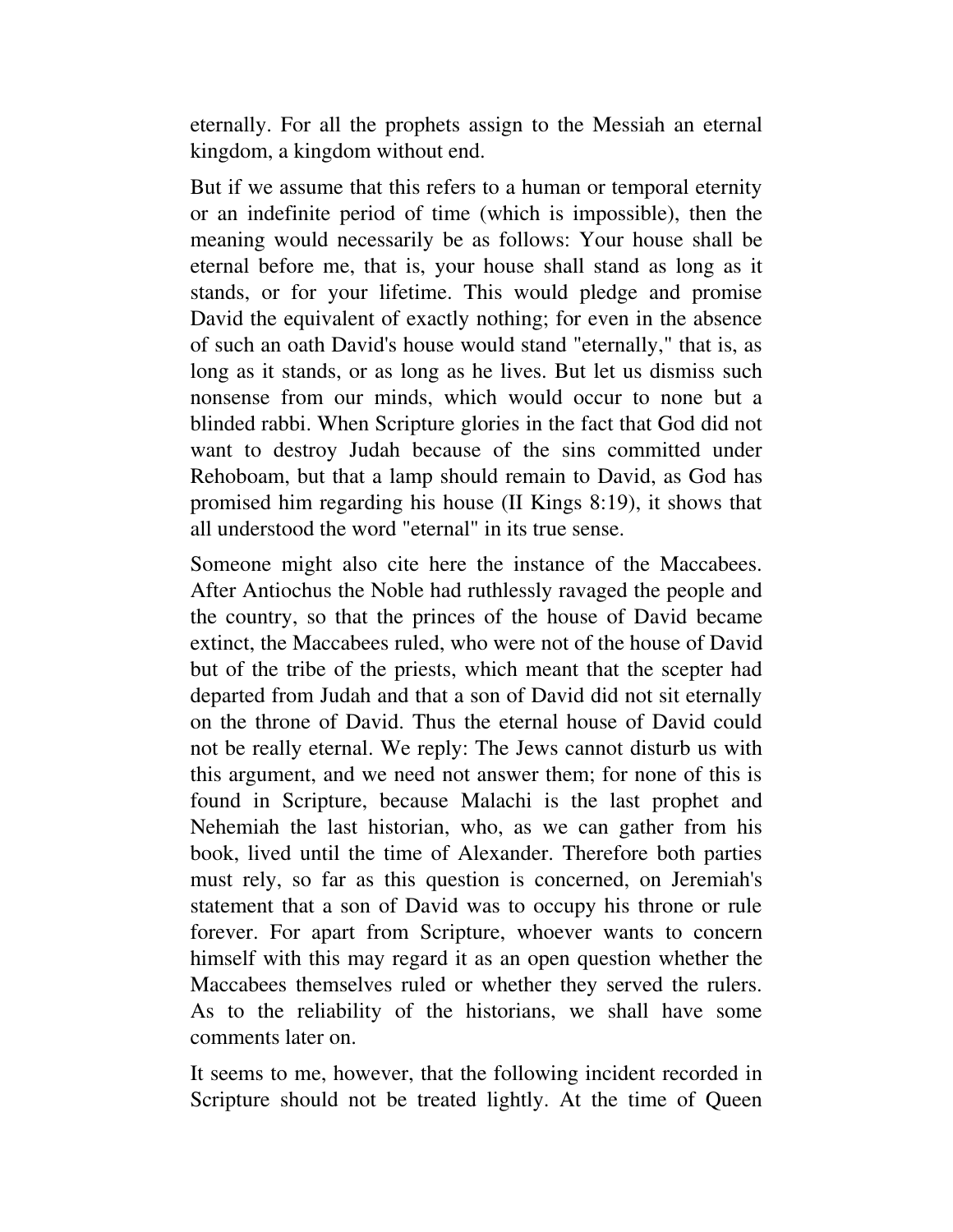Athaliah, for fully six years no son of David occupied his throne; she, Athaliah the tyrant, reigned alone. She had had all the male descendants of David slain, with the single exception of Joash, an infant a quarter or a half year old, who had been secretly removed, hidden in the temple, and reared by the excellent Jehosheba, the wife of the high priest Jehoiada, daughter of King Joram and sister of King Ahaziah, whom Jehu slew. Here the eternal covenant of God made with David was in great peril indeed, resting on one young lad in hiding, who was far from occupying the throne of David. At this time his house resembled a dark lantern in which the light is extinguished, since a foreign queen, a Gentile from Sidon, was sitting and reigning on David's throne. However, she burned her backside thoroughly on that throne!

Still, all of this did not mean that the scepter had departed or that God's eternal covenant was broken. For even if the light of David was not shining brightly at this time, it was still glimmering in that child Joash, who would again shine brightly in the future and rule. He was already born as a son of David, and these six years were nothing but a *tentatio,* a temptation. God often gives the appearance that he is unmindful of his word and is failing us. This he did with Abraham when he commanded him to burn to ashes his dear son Isaac, in whom, after all, God's promise of the eternal seed was embodied. Likewise when he led the children of Israel from Egypt. In fact, he seemed to be leading them into death, with the sea before them, high cliffs on both sides, and the enemy at their back blocking their way of escape. But matters proceeded according to God's word and promises; the sea had to open, move, and make way for them. If the sea had not done this, then the cliffs would have had to split asunder and make a path for them, and they would have squeezed and squashed Pharaoh between them, just as the sea drowned the foe. For all creatures would rather have to perish a thousand thousand times than that God's word should fail and deceive, however strange things may appear. Thus Joash is king through and in God's word, and occupies the throne of David before God although he still lies in the cradle, yes, even if he lay dead and buried under the ground;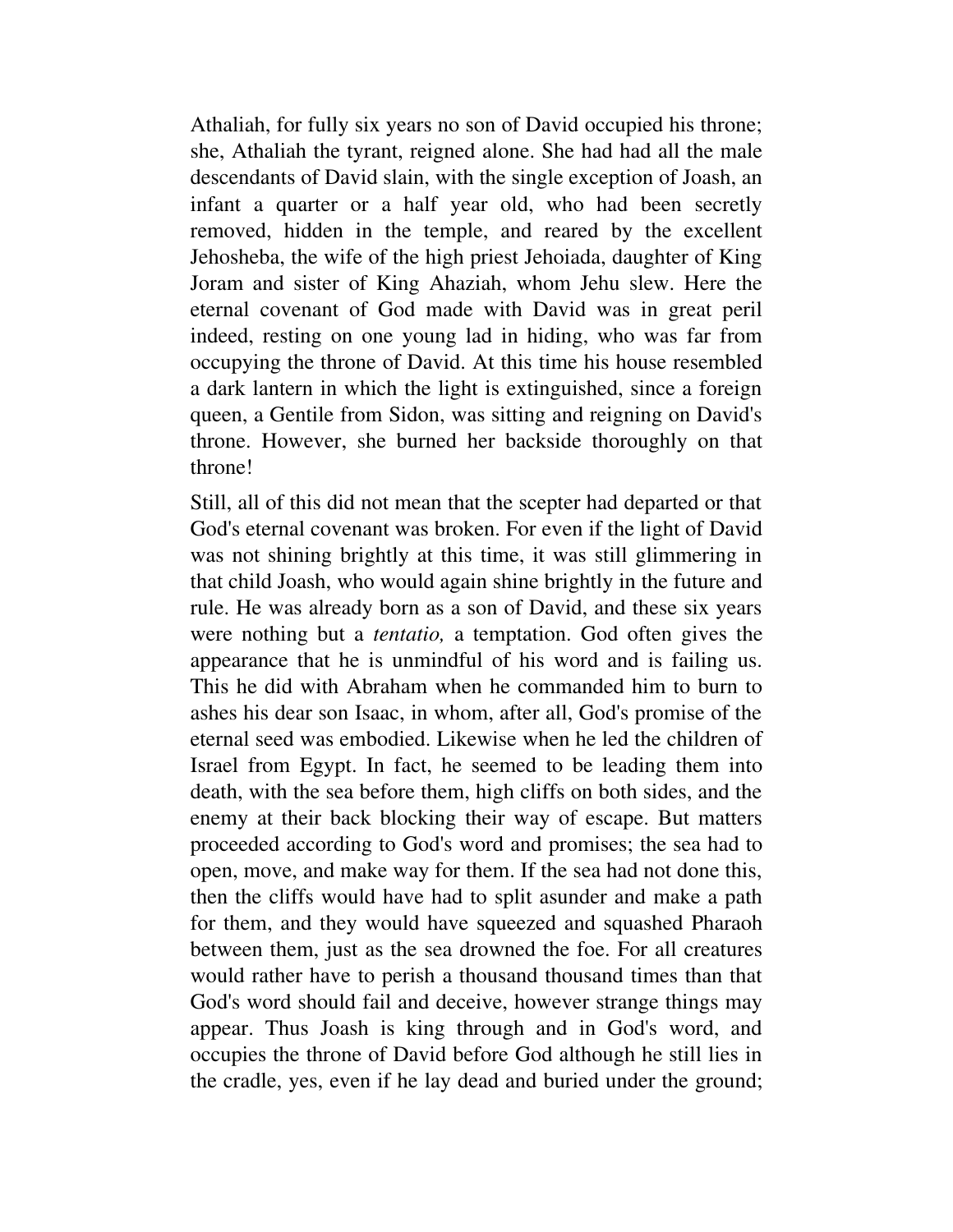for in spite of all he would have to rise, like Isaac, from the ashes.

In such a manner we might also account for that story of the Maccabees; but this is unnecessary, for it has an entirely different meaning. The Babylonian captivity might be viewed similarly; however, thanks to splendid prophets and miracles, the situation at that time was much brighter. But Joash posed a terrible temptation for the house of David, against the covenant and the oath of God, although the house and rule of David still flourished; it was only the ruler, or the head, that was suffering and that faltered in God's covenant. But this is the manner of his divine grace, that he sometimes plays and jokes with his own. He hides himself and disguises himself so that he may test us to see whether we will remain firm in faith and love toward him, just as a father sometimes does with his children. Such jesting of our heavenly Father pains us immeasurably, since we do not understand it. However, this is out of place here.

We have been speaking about a statement of Jeremiah. We will now turn our attention to one of the last prophets. In Haggai 2:6 9 we read: "For thus says the Lord of hosts: once again, in a little while, I will shake the heavens and the earth and the sea and the dry land; and I will shake all nations, so that the consolation of the Gentiles (*chemdath*) shall come, and I will fill this house with splendor, says the Lord of hosts. The silver is mine, and the gold is mine, says the Lord of hosts. The splendor of this latter house shall be greater than the former, says the Lord of hosts; and in this place I will give prosperity, says the Lord of hosts."

This is another of those passages which pains the Jews intensely. They test it, twist it, interpret and distort almost every word, just as they do the statement of Jacob in Genesis 49. But it does not help them. Their conscience pales before this passage; it senses that their glosses are null and void. Lyra does well when he plies them hard with the phrase *adhuc modicum,* "in a little while." They cannot elude him, as we shall see. "In a little while," he says, cannot possibly mean a long period of time. Lyra is surely right here; no one can deny it, not even a Jew, try as hard as he may. In a little while, he says, the Consolation of the Gentiles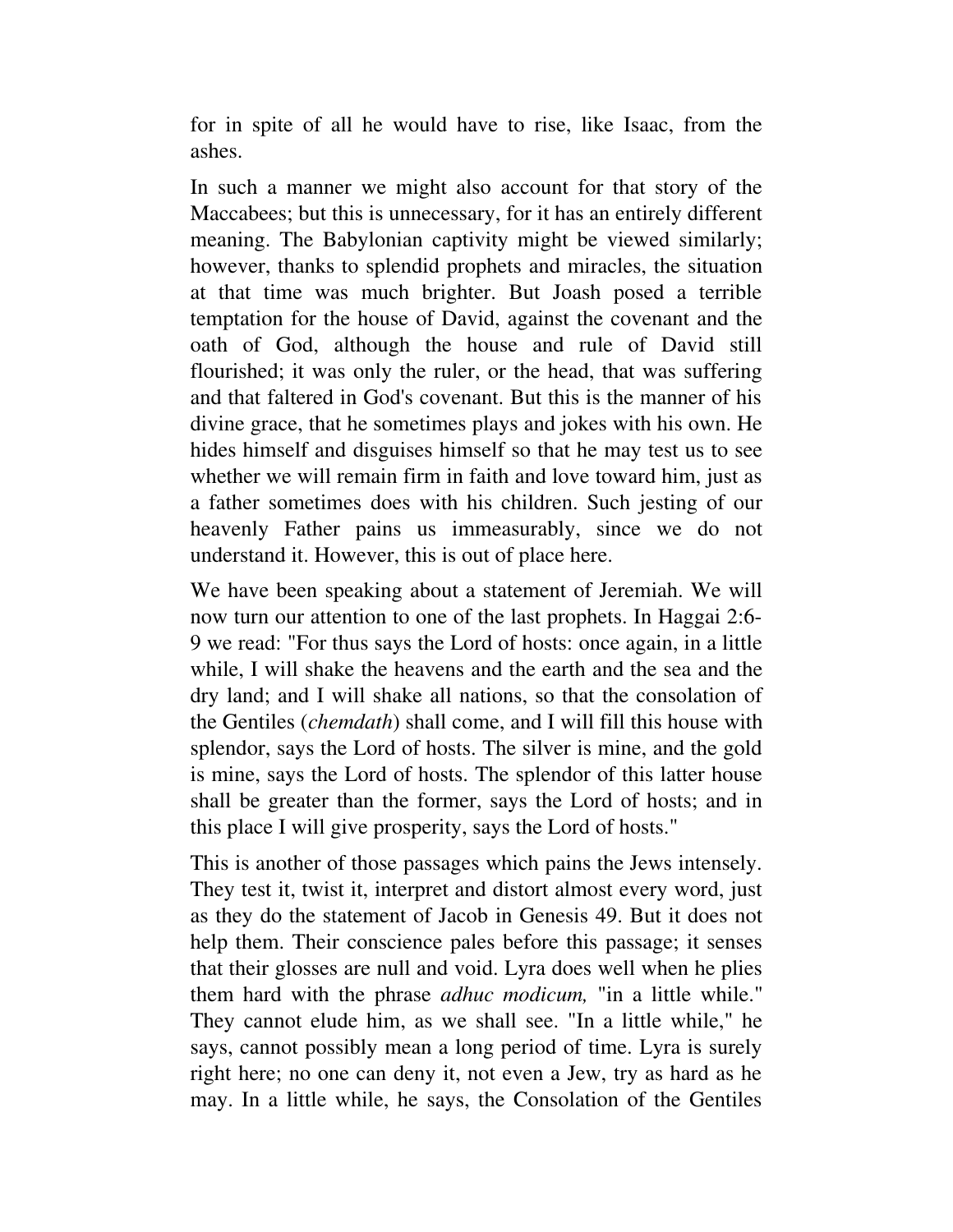will come, after this temple is built -- that is, he will come when this temple is still standing. And the splendor of this latter temple will be greater than that of the former. And this will happen shortly, i.e., "in a little while."

For it is easily understood that if the consolation of the Gentiles, whom the ancients interpret as the Messiah, did not come while that temple was still standing, but is still to come (the Jews have been waiting 1568 years already since the destruction of that temple, and this cannot be termed "a little while," especially since they cannot foresee the end of this long time), then he will never come, for he neglected to come in this little, short time, and now has entered upon the great, long time, which will never result in anything. For the prophet speaks of a short, not a long time.

But they extricate themselves from this difficulty as follows. Since they cannot ignore the words "in a little while," they take up and crucify the expression "consolation of the Gentiles," in Hebrew  $*$ chemdath, $*$  just as they did earlier with the words *shebet* and *shiloh* in the saying of Jacob. They insist that this term does not refer to the Messiah, but that it designates the gold and silver of all the Gentiles. Grammatically, the word *chemdath* really means desire or pleasure; thus it would mean that the Gentiles have a desire for or take pleasure and delight in something. So the text must read thus: In a short time the desire of all Gentiles will appear. And what does this mean? What do the Gentiles desire? Gold, silver, gems! You may ask why the Jews make this kind of gloss here. I will tell you. Their breath stinks with lust for the Gentiles' gold and silver; for no nation under the sun is greedier than they were, still are, and always will be, as is evident from their accursed usury. So they comfort themselves that when the Messiah comes he will take the gold and silver of the whole world and divide it among them. Therefore, wherever they can quote Scripture to satisfy their insatiable greed, they do so outrageously. One is led to believe that God and his prophets knew of nothing else to prophesy than of ways and means to satisfy the bottomless greed of the accursed Jews with the Gentiles' gold and silver.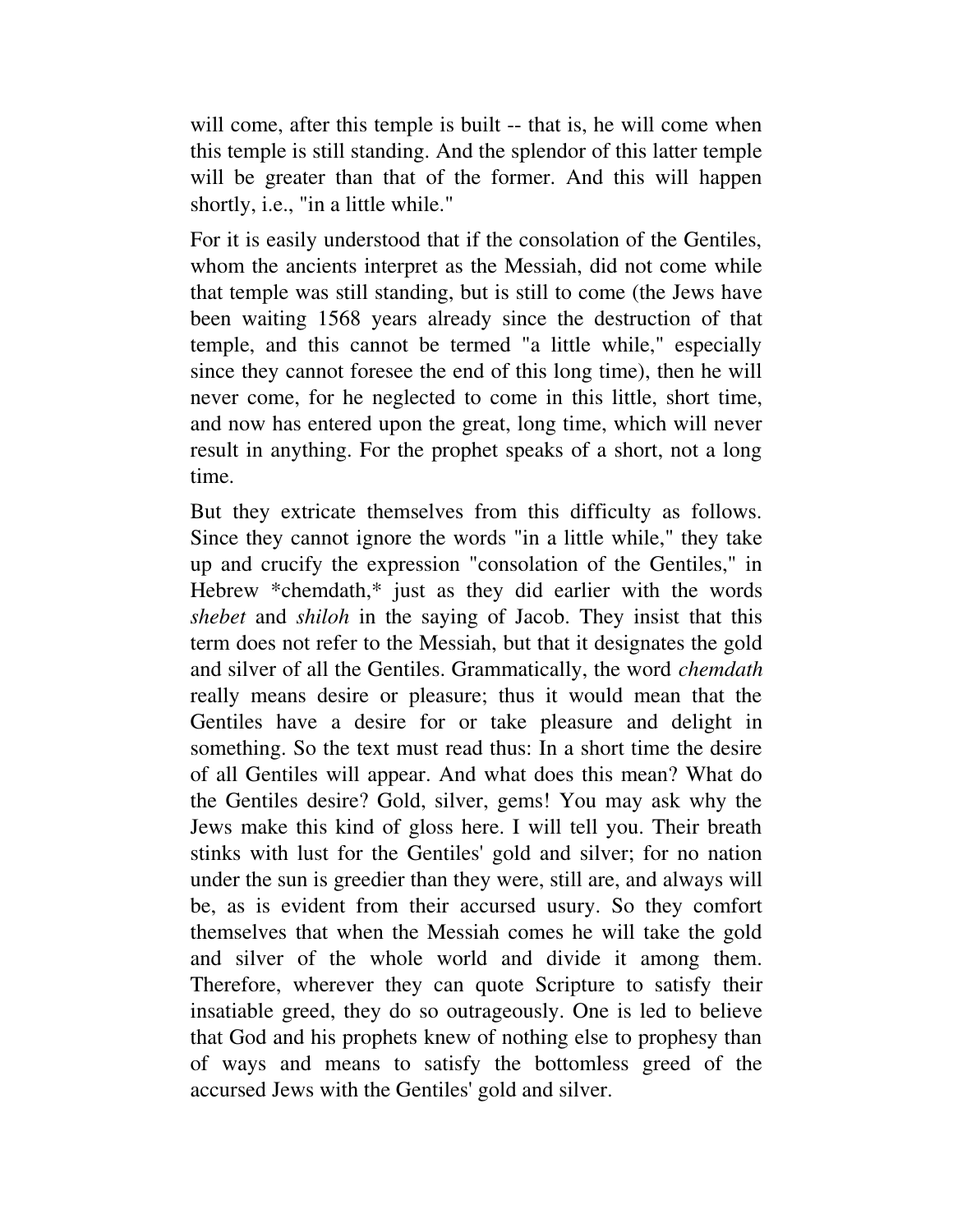However, the prophet has not chosen his words properly to accord with this greedy understanding. He should have said: In a little while the desire of the Jews shall come. For the Jews are the ones who desire gold and silver more avidly than any other nation on earth. In view of that, the text should more properly speak of the desire of the Jews than of the Gentiles. For although the Gentiles do desire gold and silver, nevertheless here are the Jews who desire and covet this desire of the Gentiles, who desire that it be brought to them so that they may devour it and leave nothing for the Gentiles. Why? Because they are the noble blood, the circumcised saints who have God's commandments and do not keep them, but are stiff-necked, disobedient, prophetmurderers, arrogant, usuers, and filled with every vice, as the whole of Scripture and their present conduct bear out. Such saints, of course, are properly entitled to the Gentiles' gold and silver. They honestly and honorably deserve it for such behavior -- just as the devil deserves paradise and heaven.

Further, how does it happen that such very intelligent teachers and wise, holy prophets do not also apply the word "desire" (*chemdath*) to all the other desires of the Gentiles? For the Gentiles desire not only gold and silver but also pretty girls, and the women desire handsome young men. Wherever we find among the Gentiles anything other than Jews (I almost said "misers"), who will not bestow any good on their bodies, they desire also beautiful houses, gardens, cattle, and property, as well as good times, clothes, food, drink, dancing, playing, and all sorts of enjoyment. Why, then, do the Jews not interpret this verse of the prophet to mean that such desires of all the Gentiles also will shortly come to Jerusalem, so that the Jews alone might fill their bellies and feast on the world's joys? For such a mode of life Muhammad promises his Saracens. In that respect he is a genuine Jew, and the Jews are genuine Saracens according to this interpretation.

The Gentiles have another desire. How could these wise, clever interpreters overlook it? I am surprised at it. The Gentiles die, and they are afflicted with much sickness, poverty, and all kinds of distress and fear. There is not one of them who does not most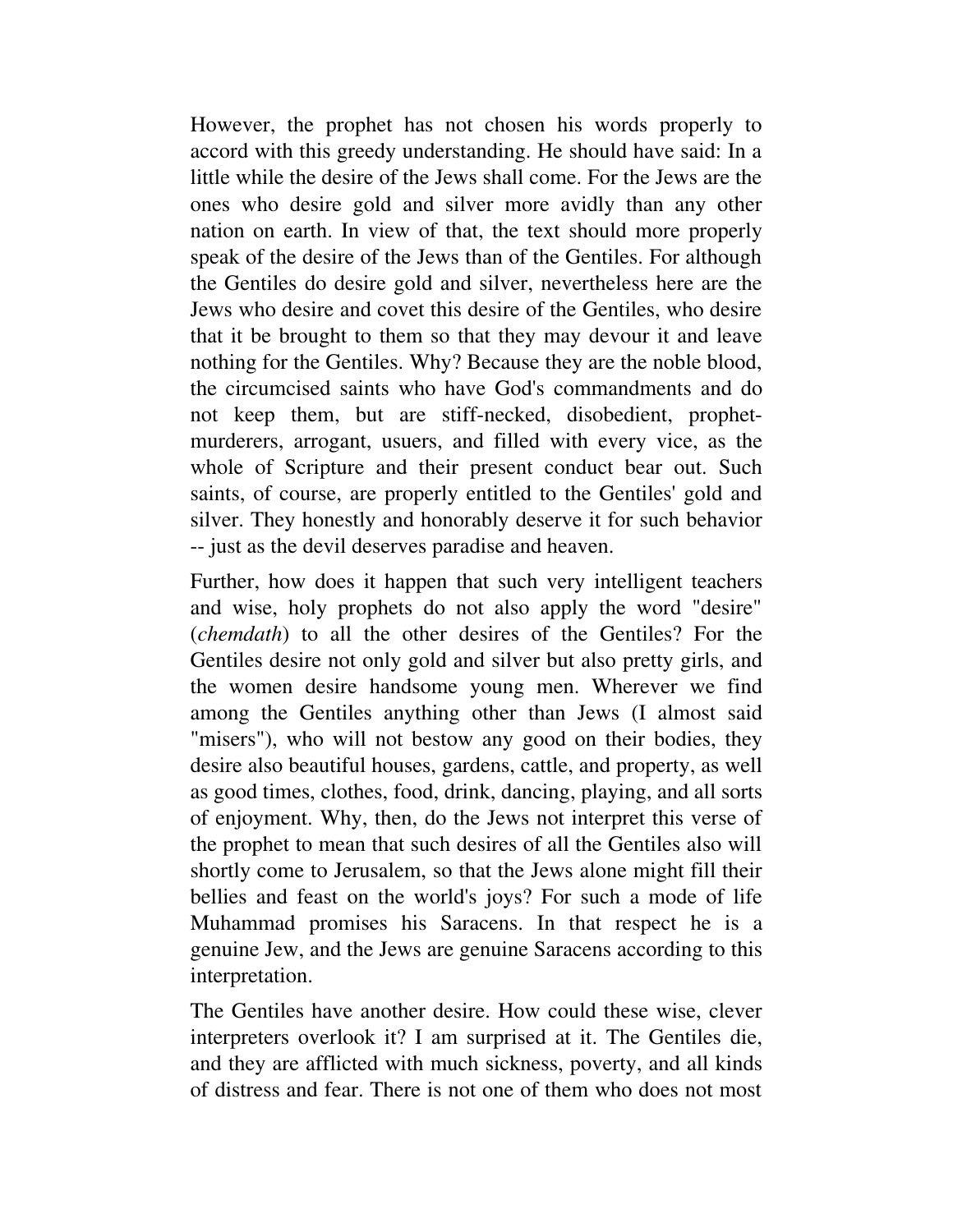ardently wish that he did not have to die, that he could avoid need, misery, and sickness, or be quickly freed from them and secure against them. This desire is so pronounced that they would gladly surrender all others for its fulfillment, as experience shows daily. Why, then, do the Jews not explain that such desire of all the Gentiles will also come to the temple in Jerusalem in a little while? Shame on you, here, there, or wherever you may be, you damned Jews, that you dare to apply this earnest, glorious, comforting word of God so despicably to your mortal, greedy belly, which is doomed to decay, and that you are not ashamed to display your greed so openly. You are not worthy of looking at the outside of the Bible, much less of reading it. You should read only the bible that is found under the sow's tail, and eat and drink the letters that drop from there. That would be a bible for such prophets, who root about like sows and tear apart like pigs the words of the divine Majesty, which should be heard with all honor, awe, and joy.

Furthermore, when the prophet says that "the splendor of this latter house shall be greater than the former," let us listen to the noble and filthy (I meant to say, circumcised ) saints and wise prophets who want to make Jews of us Christians. The greater splendor of the latter temple compared to the former consists [they say] in this: that it (that is, the temple of Haggai) stood ten years longer than the temple of Solomon, etc. Alas, if they had only had a good astronomer who could have worked out the time a little more precisely. Perhaps he would have found the difference between the two to be three months, two weeks, five days, seven hours, twelve minutes, and ten half-minutes over and above the ten years. If there were a store anywhere that offered blushes for sale, I might give the Jews a few florins to go and buy a pound of them to smear over their forehead, eyes, and cheeks, if they would refuse to cover their impudent heart and tongue with them. Or do these ignorant, stupid asses suppose that they are talking to sticks and blocks like themselves?

There were many old, gray men and women, very likely also beggars and villains in Jerusalem when Solomon, a young man of twenty years, became a glorious king. Should these, for that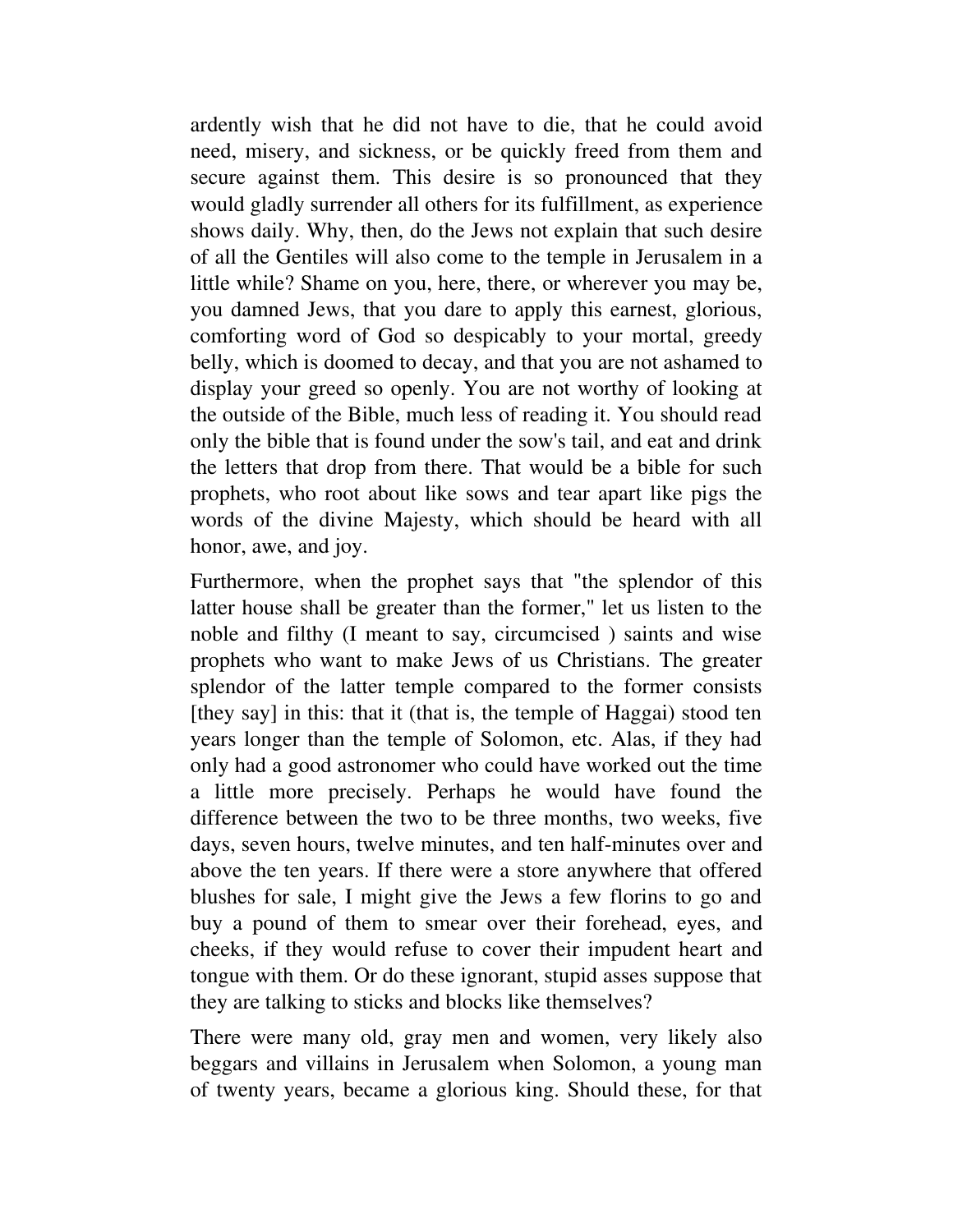reason, be more glorious than Solomon? Perhaps David's mule, on which Solomon became king, was older than Solomon. Should he by reason of that be greater than Solomon? But thus those will bump their heads, stumble, and fall who incessantly give God the lie and claim that they are in the right. They deserve no better fate than to compose such glosses on the Bible, such foolishness and ignominy. This they indeed do most diligently. Therefore, dear Christian, be on your guard against the Jews, who, as you discover here, are consigned by the wrath of God to the devil, who has not only robbed them of a proper understanding of Scripture, but also of ordinary human reason, shame, and sense, and only works mischief with Holy Scripture through them. Therefore they cannot be trusted and believed in any other matter either, even though a truthful word may drop from their lips occasionally. For anyone who dares to juggle the awesome word of God so frivolously and shamefully as you see it done here, and as you also noted earlier with regard to the words of Jacob, cannot have a good spirit dwelling in him. Therefore, wherever you see a genuine Jew, you may with a good conscience cross yourself and bluntly say: "There goes a devil incarnate."

These impious scoundrels know very well that their ancient predecessors applied this verse of Haggai to the Messiah, as Lyra, Burgensis, and others testify. [97] And still they wantonly depart from this and compose their own Bible out of their own mad heads, so that they hold their wretched Jews with them in their error, in violation of their conscience and to our vexation. They think that in this way they are hurting us greatly, and that God will reward them wherever for his sake (as they imagine) they have opposed us Gentiles even in open, evident truth. But what happens, as you have seen, is that they disgrace themselves and do not harm us, and further, forfeit God and his Scripture.

Thus the verse reads: "Once again, in a little while, I will shake the heavens and the earth and the sea and the dry land (these are the islands of the sea) and the \*chemdath\* of all Gentiles shall come" that is, the Messiah, the Desire of all Gentiles, which we translated into German with the word \*Trost\* ["consolation"].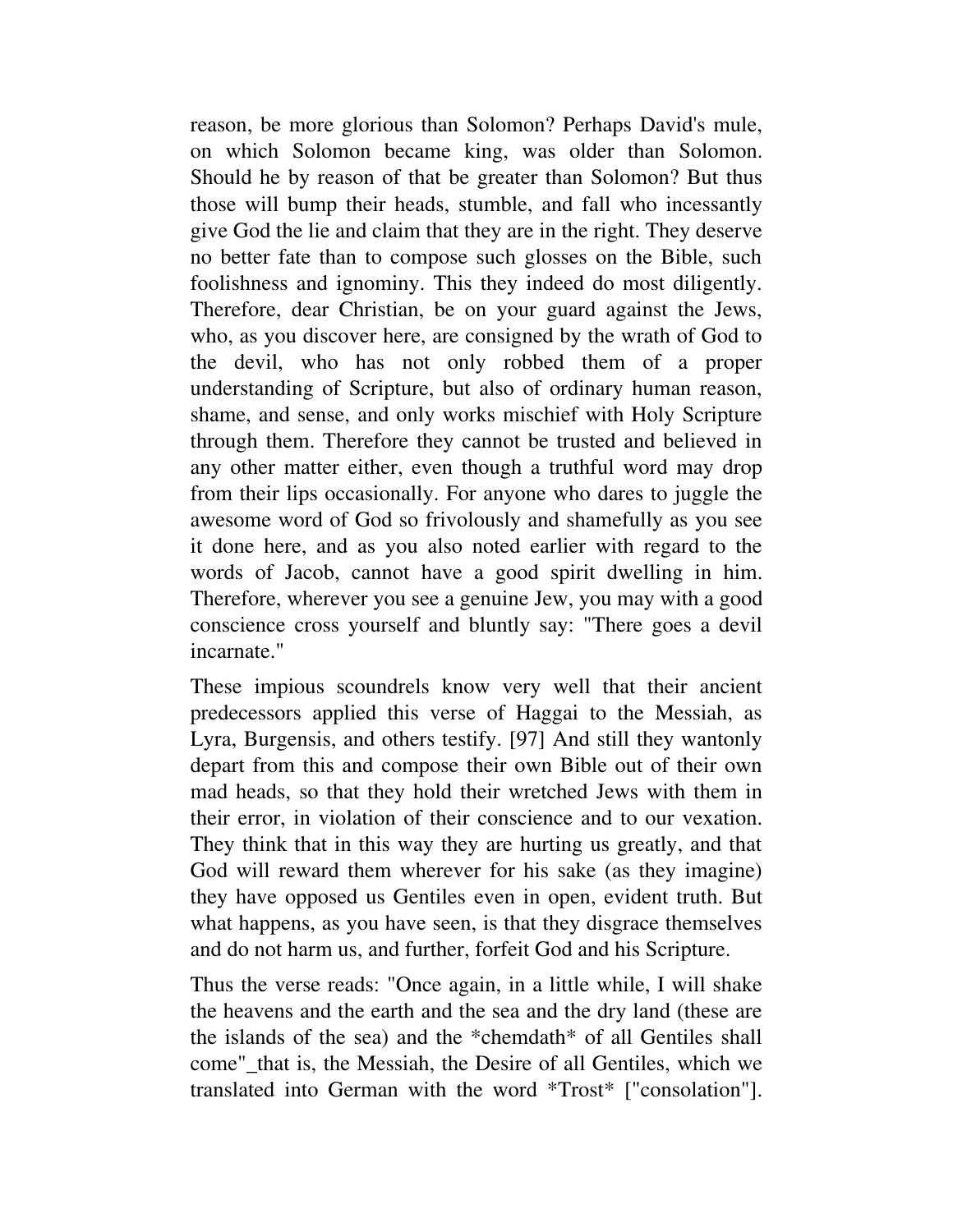The word "desire" does not fully express this thought, since in German it reflects the inward delight and desire of the heart (active). But here the word designates the external thing (passive) which a heart longs for. It would surely not be wrong to translate it with "the joy and delight of all Gentiles." In brief, it is the Messiah, who would be the object of displeasure, disgust, and abomination for the unbelieving and hardened Jews, as Isaiah 53 prophesies. The Gentiles, on the other hand, would bid him welcome as their heart's joy, delight, and every wish and desire. For he brings them deliverance from sin, death, devil, hell, and every evil, eternally. This is indeed, the Gentiles' desire, their heart's delight, joy, and comfort.

This agrees with the saying of Jacob in Genesis 49:10, "And to Shiloh (or the Messiah) shall be the obedience of the peoples." That is to say, they will receive him gladly, hear his word and be come his people, without coercion, without the sword. It is as if he wished to say: The ignoble, uncircumcised Gentiles will do this, but my noble rascals, my circumcised, lost children will not do it, but will rather rave and rant against it. Isaiah 2:2 and Micah 4:1] also agree with this: "It shall come to pass in the latter days that the mountain of the house of the Lord shall be established as the highest of the mountains, and shall be raised above the hills; and all the nations shall flow to it (doubtless voluntarily, motivated by desire and joy) and many people shall come, and say: 'Come, let us go up to the mountain of the Lord, to the house of the God of Jacob; that he may teach us his ways and that we may walk in his path.' For out of Zion shall go forth the law, and the word of the Lord from Jerusalem." Thus the prophets speak throughout of the kingdom of the Messiah established among the Gentiles.

Yes, this is it, this is the bone of contention, that is the source of the trouble, that makes the Jews so angry and foolish and spurs them to arrive at such an accursed meaning, forcing them to pervert all the statements of Scripture so shamefully: namely, they do not want, they cannot endure that we Gentiles should be their equal before God and that the Messiah should be our comfort and joy as well as theirs. I say, before they would have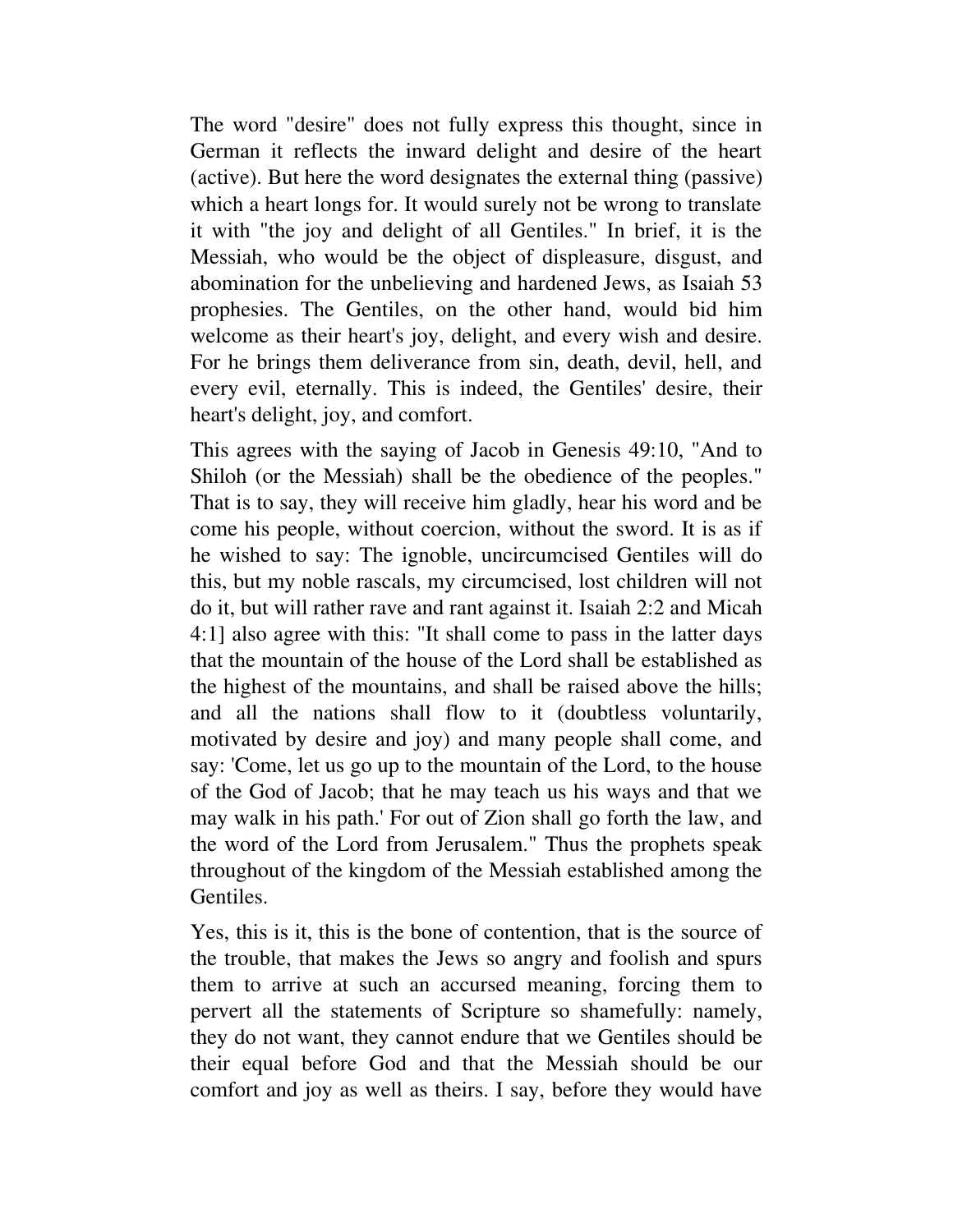us Gentiles *whom they incessantly mock, curse, damn, defame, and revile* share the Messiah with them, and be called their coheirs and brethren, they would crucify ten more Messiahs and kill God himself if this were possible, together with all angels and all creatures, even at the risk of incurring thereby the penalty of a thousand hells instead of one. Such an incomprehensibly stubborn pride dwells in the noble blood of the fathers and circumcised saints. They alone want to have the Messiah and be masters of the world. The accursed Goyim must be servants, give their desire (that is, their gold and silver) to the Jews, and let themselves be slaughtered like wretched cattle. They would rather remain lost consciously and eternally than give up this view.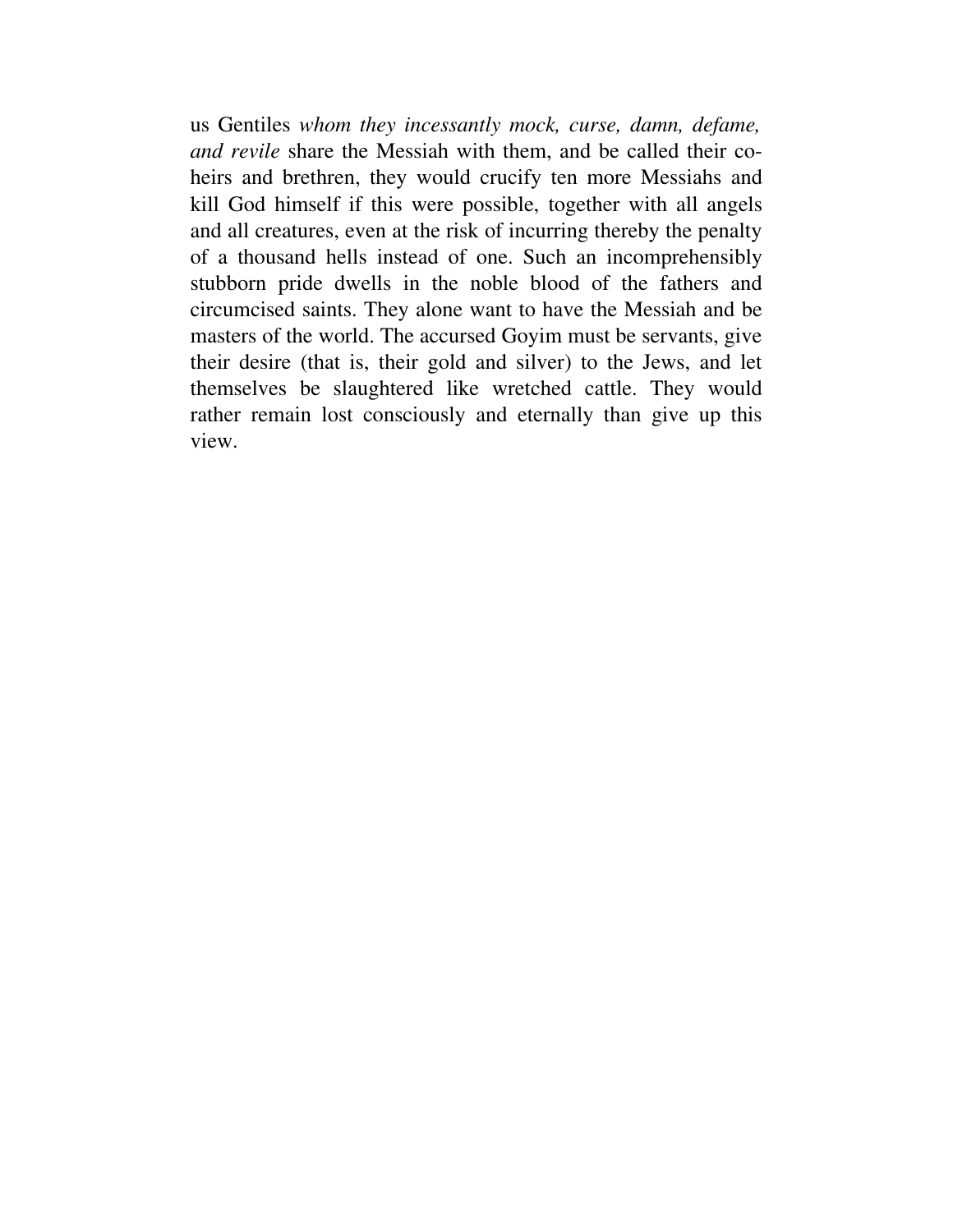## <span id="page-81-0"></span>[Chapter 7](#page-81-0)

From their youth they have imbibed such venomous hatred against the Goyim from their parents and their rabbis, and they still continuously drink it. As Psalm 109:18 declares, it has penetrated flesh and blood, marrow and bone, and has become part and parcel of their nature and their life. And as little as they can change flesh and blood, marrow and bone, so little can they change such pride and envy. They must remain thus and perish, unless God performs extraordinarily great miracles. If I wished to vex and anger a Jew severely, I would say: "Listen, Jehudi, do you realize that I am a real brother of all the holy children of Israel and a co-heir in the kingdom of the true Messiah?" Without doubt, I would meet with a nasty rebuff. If he could stare at me with the eyes of a basilisk, he would surely do it. And all the devils could not execute the evil he would wish me, even if God were to give them leave  $-$  of that I am certain. However, I shall refrain from doing this, and I ask also that no one else do so, for Christ's sake. For the Jews' heart and mouth would overflow with a cloudburst of cursing and blaspheming of the name of Jesus Christ and of God the Father. We must conduct ourselves well and not give them cause for this if we can avoid it, just as I must not provoke a madman if I know that he will curse and blaspheme God. Quite apart from this, the Jews hear and see enough in us for which they ever blaspheme and curse the name of Jesus in their hearts; for they really are possessed.

As we have already said, they cannot endure to hear or to see that we accursed Goyim should glory in the Messiah as our *chemdath,* and that we are as good as they are or as they think they are. Therefore, dear Christian, be advised and do not doubt that next to the devil, you have no more bitter, venomous, and vehement foe than a real Jew who earnestly seeks to be a Jew. There may perhaps be some among them who believe what a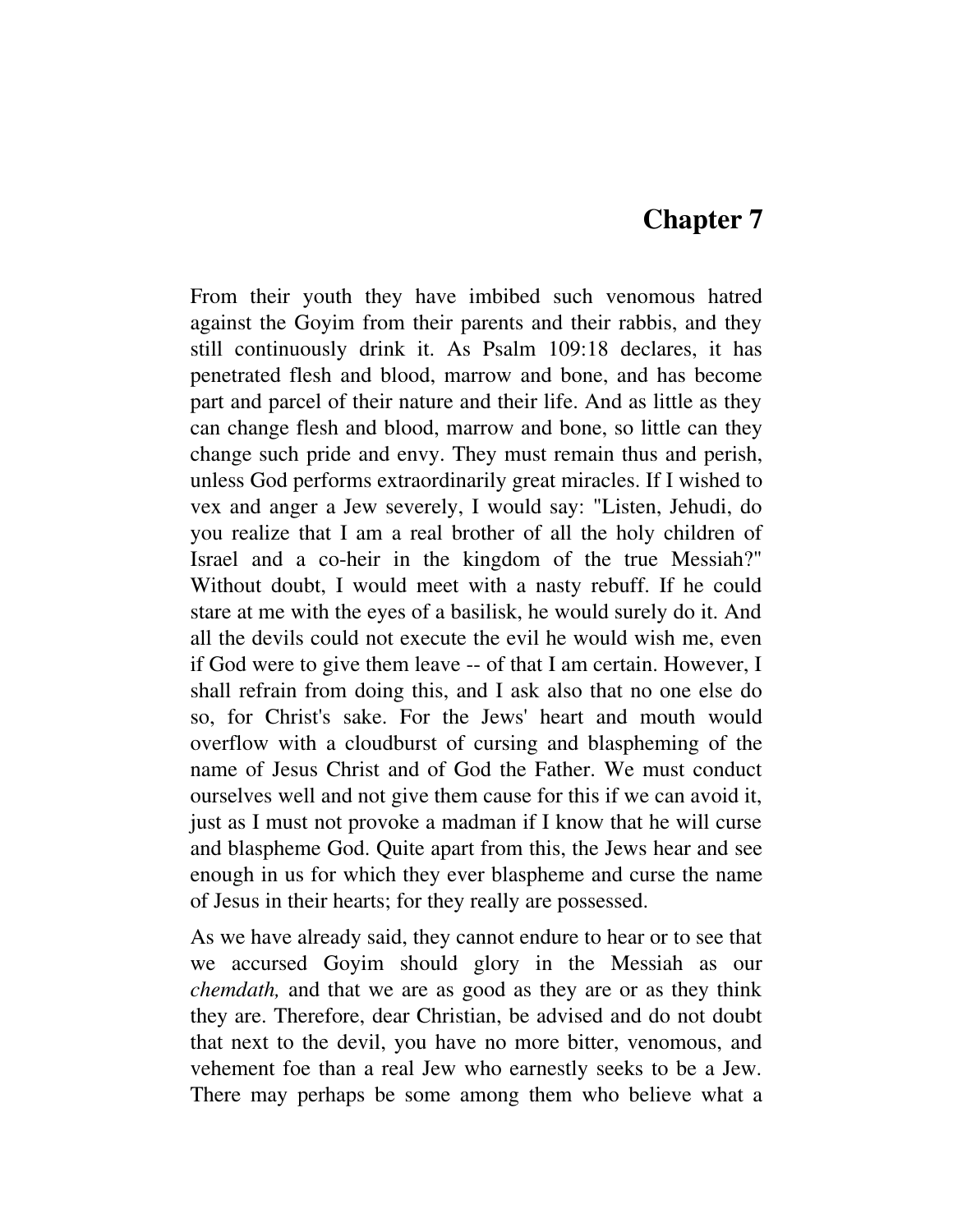cow or goose believes, but their lineage and circumcision infect them all. Therefore the history books often accuse them of contaminating wells, of kidnaping and piercing children, as for example at Trent, Weissensee, etc. They, of course, deny this. Whether it is true or not, I do know that they do not lack the complete, full, and ready will to do such things either secretly or openly where possible. This you can assuredly expect from them, and you must govern yourself accordingly.

If they do perform some good deed, you may rest assured that they are not prompted by love, nor is it done with your benefit in mind. Since they are compelled to live among us, they do this for reasons of expediency; but their heart remains and is as I have described it. If you do not want to believe me, read Lyra, Burgensis, and other truthful and honest men. And even if they had not recorded it, you would find that Scripture tells of the two seeds, the serpent's and the woman's. It says that these are enemies, and that God and the devil are at variance with each other. Their own writings and prayer books also state this plainly enough.

A person who is unacquainted with the devil might wonder why they are so particularly hostile toward Christians. They have no reason to act this way, since we show them every kindness. They live among us, enjoy our shield and protection, they use our country and our highways, our markets and streets. Meanwhile our princes and rulers sit there and snore with mouths hanging open and permit the Jews to take, steal, and rob from their open money bags and treasures whatever they want. That is, they let the Jews, by means of their usury, skin and fleece them and their subjects and make them beggars with their own money. For the Jews, who are exiles, should really have nothing, and whatever they have must surely be our property. They do not work, and they do not earn anything from us, nor do we give or present it to them, and yet they are in possession of our money and goods and are our masters in our own country and in their exile. A thief is condemned to hang for the theft of ten florins, and if he robs anyone on the highway, he forfeits his head. But when a Jew steals and robs ten tons of gold through his usury, he is more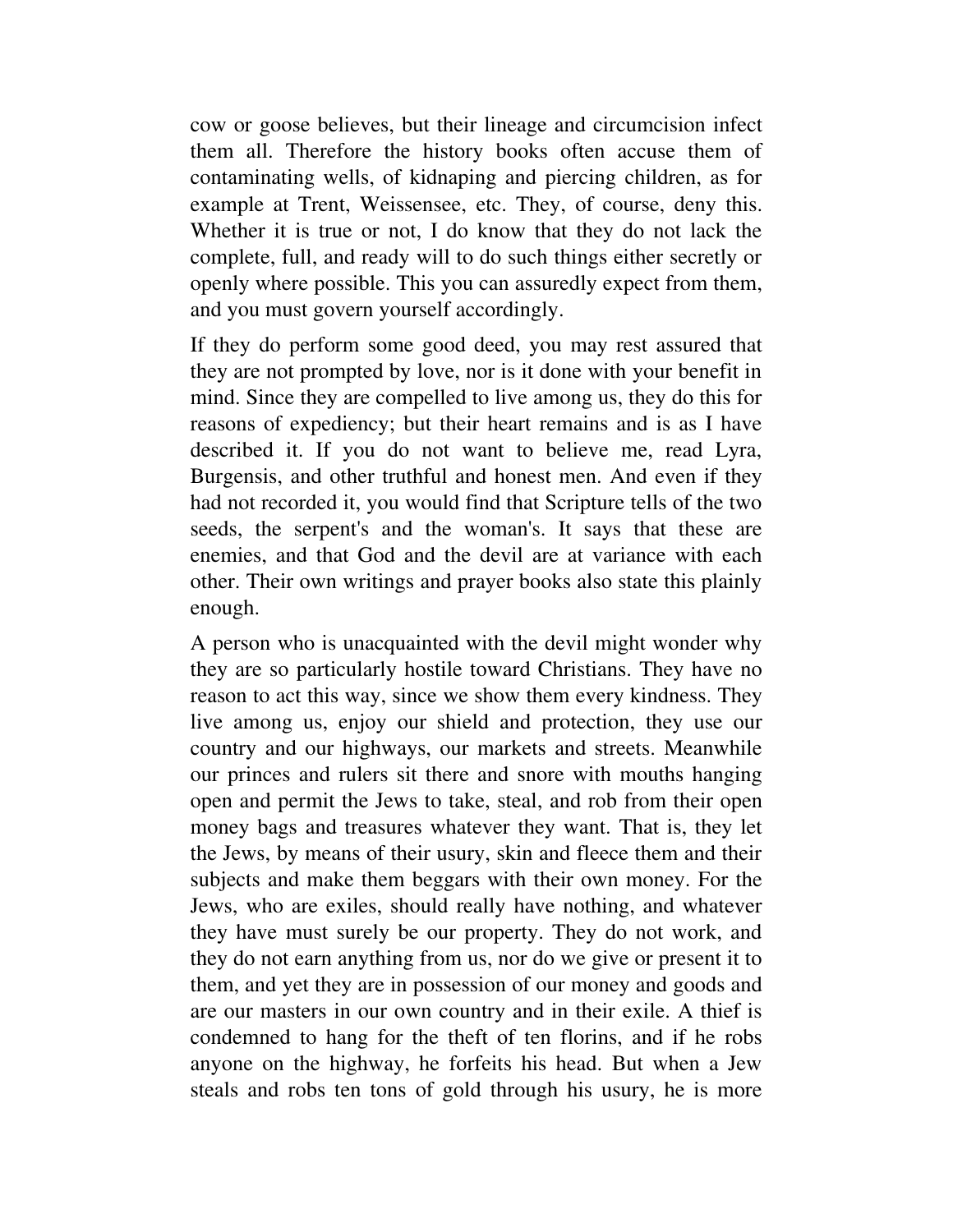highly esteemed than God himself.

In proof of this we cite the bold boast with which they strengthen their faith and give vent to their venomous hatred of us, as they say among themselves: "Be patient and see how God is with us, and does not desert his people even in exile. We do not labor, and yet we enjoy prosperity and leisure. The accursed Goyim have to work for us, but we get their money. This makes us their masters and them our servants. Be patient, dear children of Israel, better times are in store for us, our Messiah will still come if we continue thus and acquire the *chemdath* of all the Gentiles by usury and other methods." Alas, this is what we endure for them. They are under our shield and protection, and yet, as I have said, they curse us. But we shall revert to this later.

We are now speaking about the fact that they cannot tolerate having us as co-heirs in the kingdom of the Messiah, and that he is our *chemdath,* as the prophets abundantly attest. What does God say about this? He says that he will give the *chemdath* to the Gentiles, and that their obedience shall be pleasing to him, as Jacob affirms in Genesis 49, together with all the prophets. He says that he will oppose the obduracy of the Jews most strenuously, rejecting them and choosing and accepting the Gentiles, even though the latter are not of the noble blood of the fathers or circumcised saints. For thus says Hosea 2:23: "And I will say to Not my people, 'You are my people'; and he shall say, 'Thou are my God.'" But to the Jew he says [in Hos. 1:9]: "Call his name Not my people (*lo-ammi*), for you are not my people and I am not your God." Moses. too, had sung this long ago in his song [Deut. 32:21]: "They have stirred me to jealousy with what is no god; they have provoked me with their vain deeds. So I will stir them to jealousy with those who are no people; I will provoke them with a foolish nation." This verse has been in force now for nearly fifteen hundred years. We foolish Gentiles, who were not God's people, are now God's people. That drives the Jews to distraction and stupidity, and over this they became Not-God's-people, who were once his people and really should still be.

But let us conclude our discussion of the saying of Haggai. We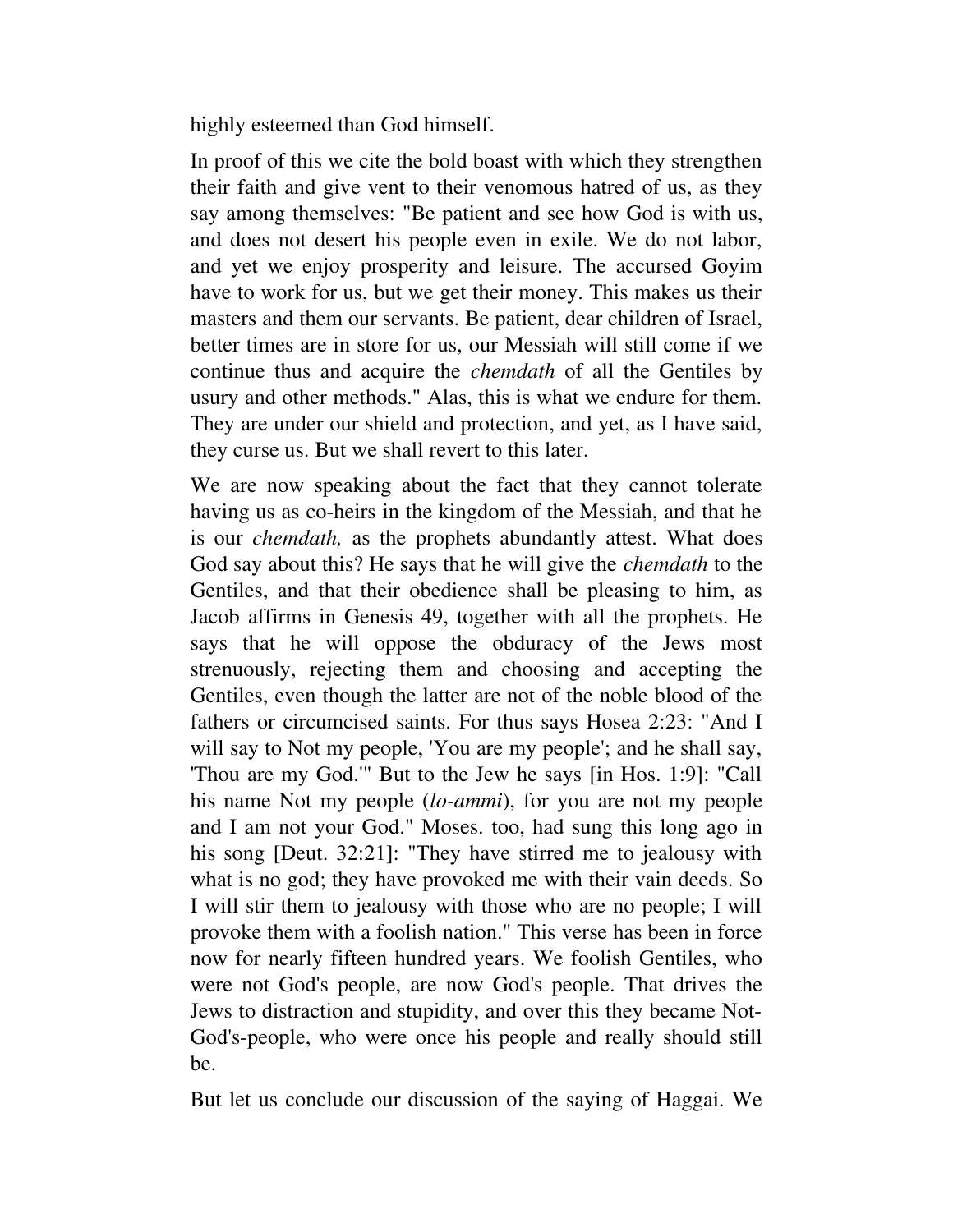have convincing proof that the Messiah, the Gentiles' \*chemdath,\* appeared at the time when this temple was standing. Thus the ancients understood it, and the inane flimsy glosses of the present-day Jews also testify to this, since they do not know how to deny it except by speaking of their own shame. For he who gives a hollow, meaningless, and irrelevant answer shows that he is defeated and condemns himself. It would have been better and less shameful if he had kept quiet, rather than giving a pointless answer that disgraces him. Thus Haggai 2:6 says, "Once again, in a little while, I will shake the heavens and the earth and the sea and the dry land; and I will shake all nations, and the desire of all the Gentiles shall come." This is how I, in the simplicity of my mind, understand these words: Since the beginning of the world there has been enmity between the seed of the serpent and that of the woman, and there has always been conflict between them, sometimes more, sometimes less.

For wherever the Seed of the woman is or appears, he causes strife and discord. This he says in the Gospel: "I have not come to bring peace on earth, but a sword and disunity" [cf. Matt. 10:34]. He takes the armor from the strong man fully armed who had peace in his palace [Luke 11:22]. The latter cannot tolerate this, and the strife is on; angels contend against the devils in the air, and man against man on earth -- all on account of the woman's Seed. To be sure, there is plenty of strife, war, and unrest in the world otherwise too; but since it is not undertaken on account of this Seed, it is an insignificant thing in God's eyes, for in this conflict all the angels are involved.

Since the advent of this Seed, or of the Messiah, was close at hand, Haggai says "in a little." This means that until now the strife has been confined solely to my people Israel, that is, restricted to a small area. The devil was ever intent upon devouring them and he set all the surrounding kings upon them. For he was well aware that the promised Seed was in the people of Israel, the Seed that was to despoil him. Therefore he was always eager to harass them. And he instigated one disturbance, dissatisfaction, war, and strife after another. Well and good, now it will be but "a little while," and I shall give him strife aplenty. I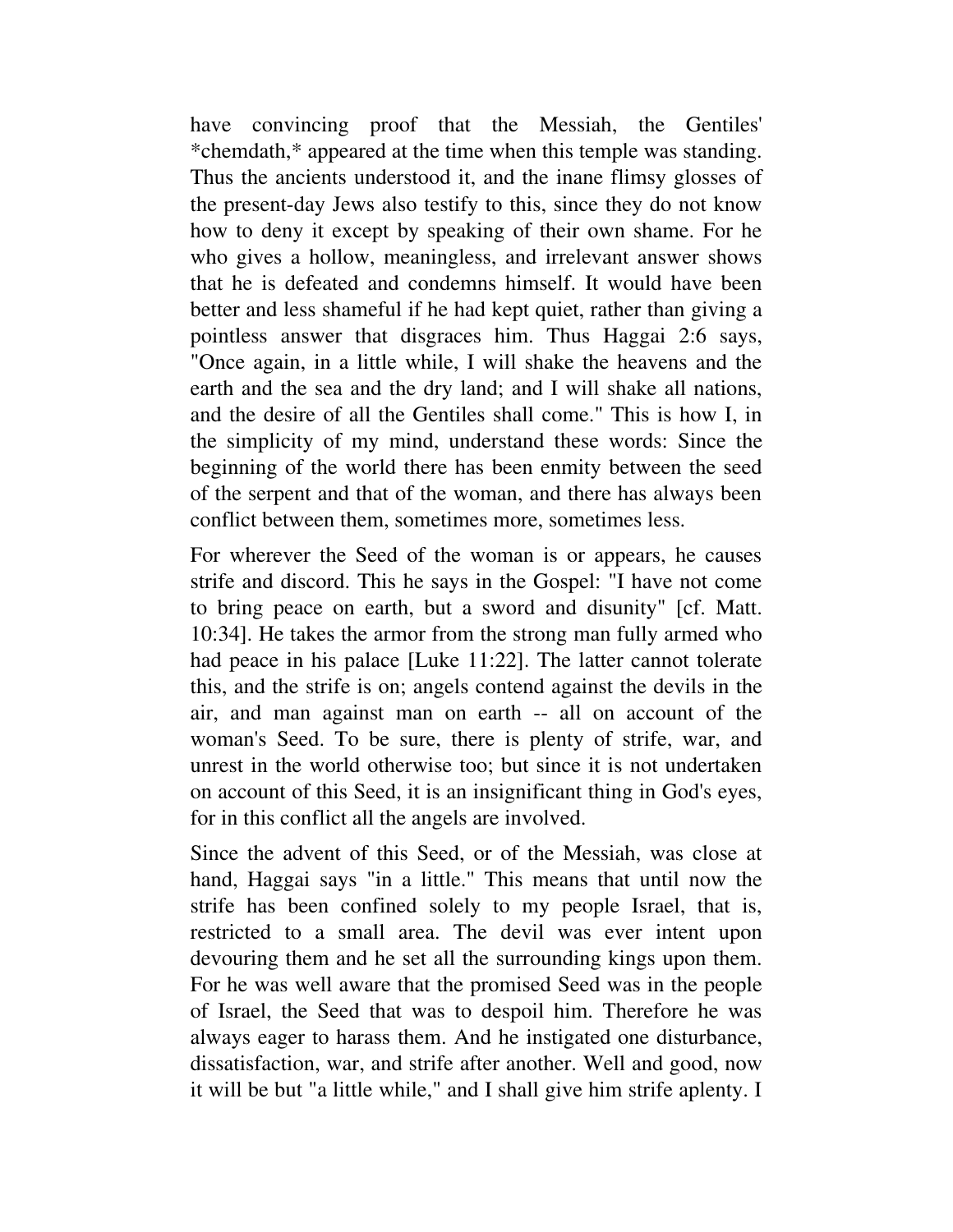will initiate a struggle, and a good one at that, not only in a narrow nook and corner among the people of Israel, but as far as heaven and earth extend, on the sea and on dry land, that is, where it is wet and where it is dry, whether on the mainland or on the islands, at the sea or on the waters, wherever human beings dwell. Or as he says, "I will shake all the Gentiles," so that all the angels will contend with all the devils in heaven or in the air, and all men on earth will quarrel over the Seed.

For I shall send the *chemdath* to all Gentiles. They will love him and adhere to him, as Genesis 49 says, "The Gentiles will gather about him," and, on the other hand, they will grow hostile to the devil, the old serpent, and defect from him. Then all will take its due course when the god and the prince of the world grows wrathful, raves and rages because he is obliged to yield his kingdom, his house, his equipment, his worship, his power, to the *chemdath* and Shiloh, the woman's Seed. Anyone can read the histories that date back to the time of Christ and learn how first the Jews and Gentiles, then the heretics, finally Muhammad, and at present the pope, have raged and still are raging "against the Lord and his Messiah" (Psalm 2 [:2]), and he will understand the words of Haggai that speak of shaking all the nations, etc. There is not a corner in the world nor a spot in the sea where the gospel has not resounded and brought the *chemdath*, as Psalm 1819:3-4 declares: "There is no speech, nor are there words; their voice is not heard; yet their voice goes out through all the earth, and their words to the end of the world." The devil too appeared promptly on the scene with murder by the hands of tyrants, with lies spoken by heretics, with all his devilish wiles and powers, which he still employs to impede and obstruct the course of the gospel. This is the strife in question.

I shall begin the story of this struggle with that great villain, Antiochus the Noble. Approximately three hundred years elapsed between the time of Haggai and that of Antiochus. This is the short span of time in which peace prevailed. For the kings in Persia were very kind to them, nor did Alexander harm them, and they fared well also under his successors, up to the time of this filthy Antiochus, who ushered in the unrest and the misfortune.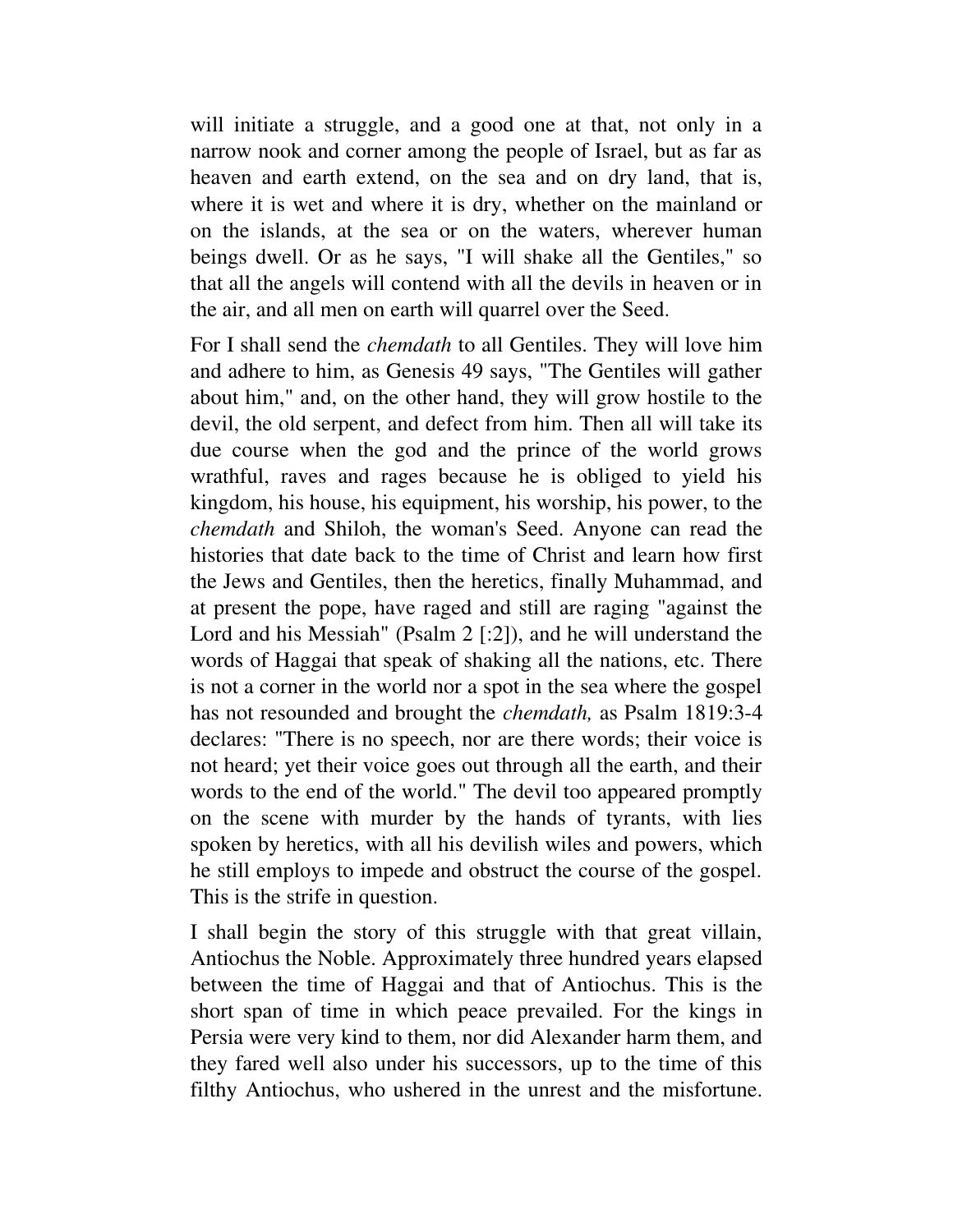Through him the devil sought to exterminate the woman's Seed. He pillaged the city of Jerusalem, the temple, the country and its inhabitants, he desecrated the temple and raged as his god, the devil, impelled him. Practically all the good fortune of the Jews terminated right here. Down to the present, they have never recovered their former position, and they never will.

This will serve to supply a proper understanding of the Jews' glosses which say that the "*chemdath* of all the Gentiles," that is, gold and silver, flowed into this temple. If the earlier kings had put anything into it, then this one took it all away again. This turns their glosses upside down to read: Antiochus distributes the *chemdath* of all Jews among the Gentiles. Thus this verse of Haggai cannot be understood of the Gentiles' shirt or coat. For following these three hundred years, or this "little while," and from then on, they did not get much from the Gentiles, but rather were compelled to give them much. Soon after this, the Romans came and made a clean sweep of it, and placed Herod over them as king. What Herod gave them, they soon learned. Therefore, from the time of Antiochus on they enjoyed but a small measure of peace. Daniers report also stops with Antiochus, as if to say: Now the end is at hand and all is over, now the Messiah is standing at the door, who will stir up ever more contention.

The detestable Antiochus not only despoiled and desecrated the temple but he also suppressed the *shebet* or sultan, the prince in the house of David, namely, the last prince, John Hyrcanus. None of his descendants again ascended the throne of David or became ruler. Only the *saphra* or *mehoquq* remained till Herod. From that point on David's house looked as if its light had been extinguished, and as if there were no *shultan* or scepter in Judah. It had in fact come to an end, although there were about one hundred and fifty years left until the coming of the Messiah. Such an occurrence is not unusual; anything that is going to break will first crack or burst apart a little. Whatever is going to sink will first submerge or sway a little. The scepter of Judah went through the same process toward the end: it became weak, it groaned and moaned for one hundred and fifty years until it fell apart entirely at the hands of the Romans and of Herod. During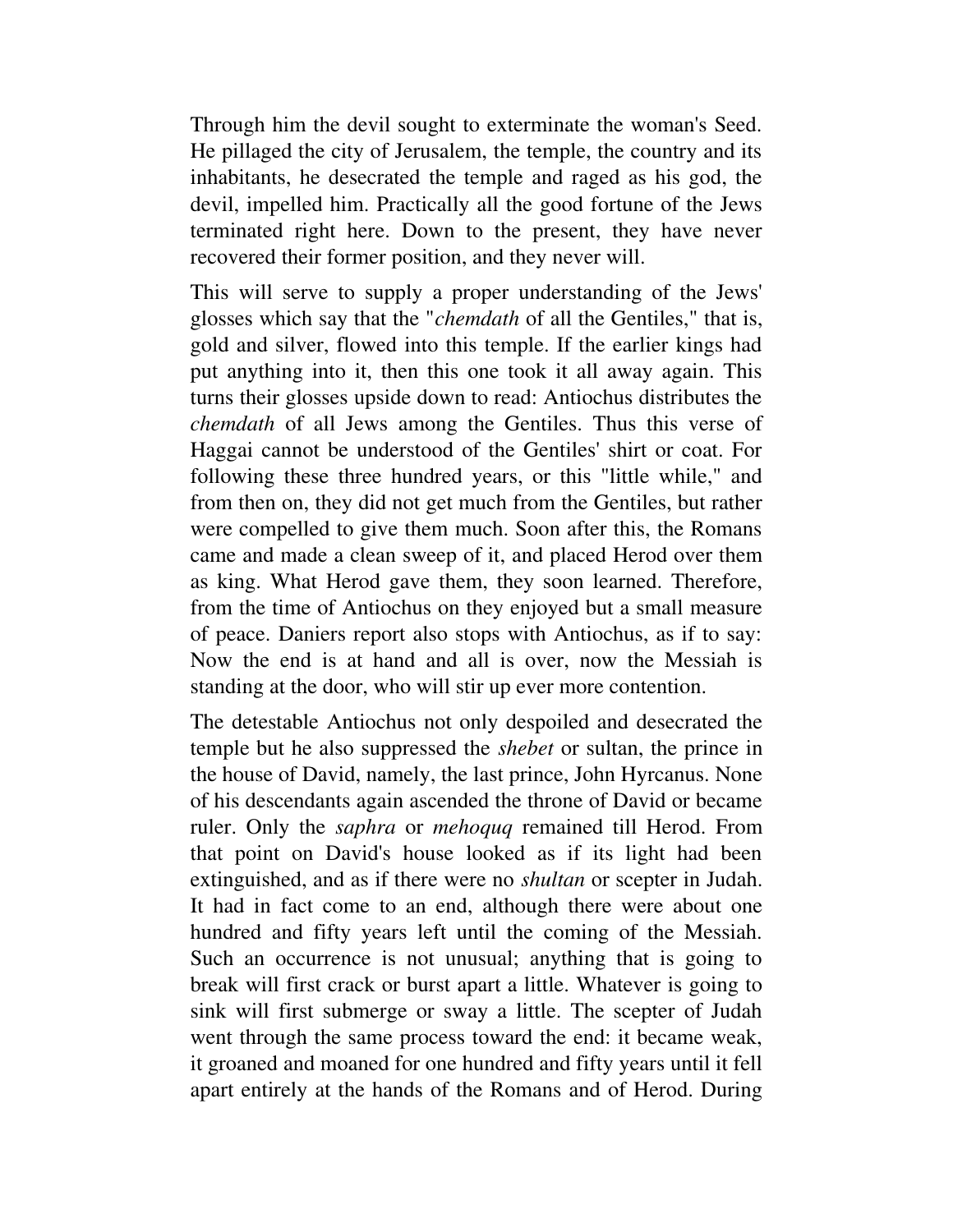these one hundred and fifty years the princes of Judah did not rule but lived as common citizens, perhaps quite impoverished. For Mary, Christ's mother in Nazareth, states that she is a handmaid of poor and low estate [Luke 1:48].

It is also true, however, that the Maccabees fought victoriously against Antiochus. Daniel 11:34 refers to this as "a little help." Those who in this way ascended the throne of David and assumed the rule were priests from the tribe of Levi and Aaron. Now one could say with good reason that the royal and the priestly tribes were mixed. For in II Chronicles 22:11 we read that Jehoshabeath, the daughter of King Jehoram and the sister of King Ahaziah, was the wife of Jehoiada, the high priest. Thus, coming from the royal house of Solomon, she was grafted into the priestly tribe and became one trunk and tree with it. Therefore she was the ancestress of all the descendants of Jehoiada the priest, a true Sarah of the priestly family. Therefore the Maccabees may indeed be called David's blood and children, as viewed from the maternal lineage. For descent from a mother is just as valid as that from a father. This is recognized also in other countries. For instance, our Emperor Charles is king in Spain by virtue of his descent from his mother and not from his father; and his father Philip was duke of Burgundy not because of his father, Maximilian, but because of his mother, Mary.

Thus David calls all the children of Jehoiada and of Jehoshabeath his natural children, his sons and daughters, because Jehoshabeath was descended from his son Solomon. So through the Maccabees, Solomon's family regained rule and scepter through the maternal side, after it had been lost through Ahaziah on the paternal side. It remained in David's family until Herod, who did away with it and abolished both *shultan* and *saphra* or the Sanhedrin. Now finally, there lies the scepter of Judah and the *mehoqeq,* there the house of David is darkened on both the paternal and the maternal sides. Therefore the Messiah must now be at hand, the true Light of David, the true Son, who had sustained his house until that time and who would sustain it and enlighten it from that point on to all eternity. This conforms to God's promise that the scepter of Judah will remain until the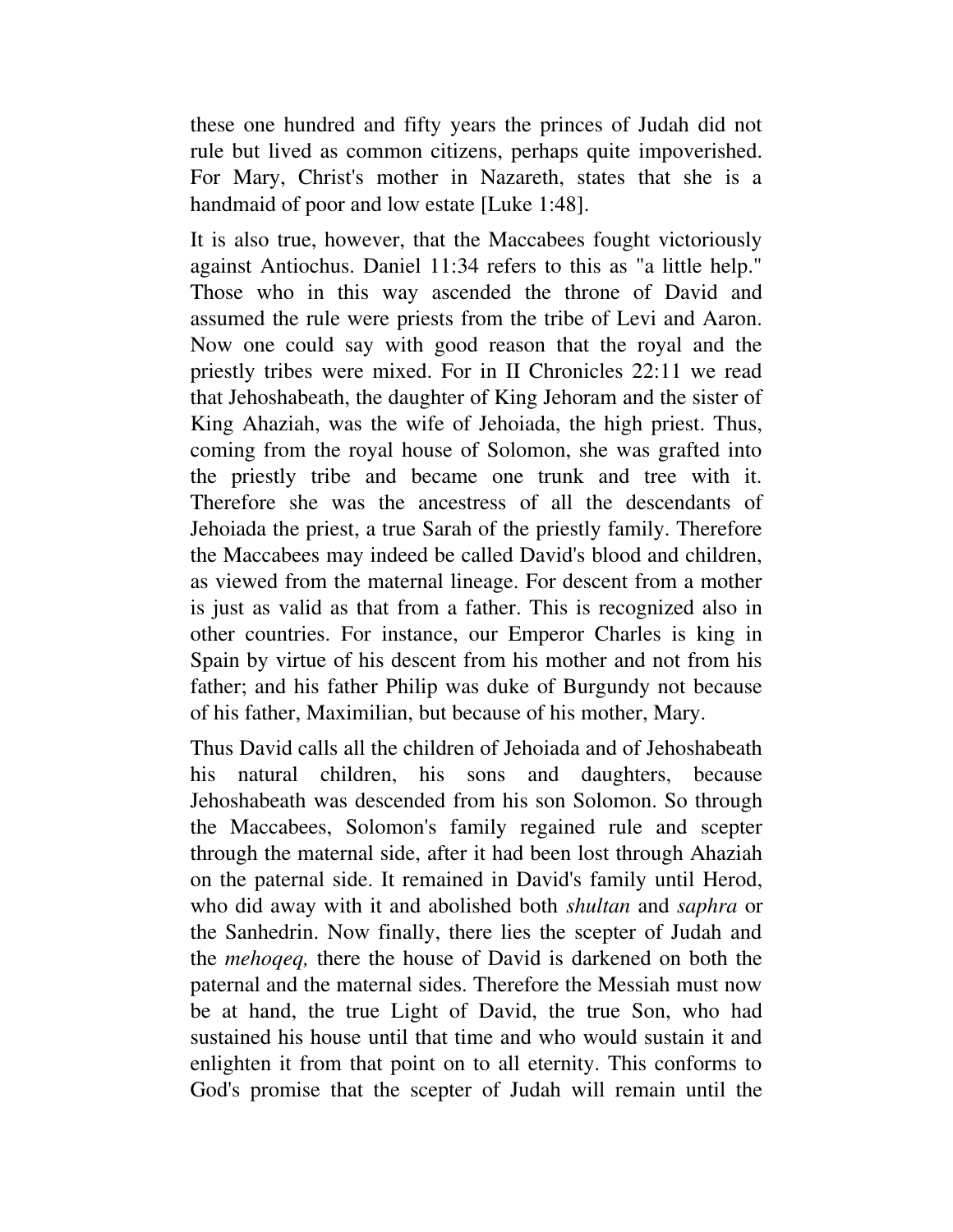Messiah appears and that the house of David will be preserved forever and will never die out. But, as we said, despite all of this God must be the Jews' liar, who has not yet sent the Messiah as he promised and vowed.

Furthermore, God says through Haggai: "I will fill this house with splendor. The silver is mine, and the gold is mine. The splendor of this latter house shall be greater than the former," etc. [Hag. 2:7 f.]. It is true that this temple displayed great splendor during the three hundred years prior to Antiochus, since the Persians and the successors of Alexander, the kings in Syria and King Philadelphus in Egypt, contributed much toward it. But despite all of this, it did not compare in magnificence with the first temple, the temple of Solomon. The text must refer to a different splendor here, or else Solomon's temple will far surpass it. For in the first temple there was also an abundance of gold and silver, and in addition the ark of the covenant, the mercy-seat, the cherubim, Moses' tablets, Aaron's rod, the bread of heaven in the golden vessel, Aaron's robes, also the Urim and Thummin and the sacred oil with which the kings and priests were anointed (Burgensis on Daniel 9) . When Solomon dedicated this temple, fire fell from heaven and consumed the sacrifice, and the temple was filled with what he called a cloud of divine Majesty [II Chron. 5:13, 7:1]. God himself was present in this cloud, as Solomon himself says: "The Lord has said that he would dwell in thick darkness" [II Chron. 6:1]. He had done the same thing in the wilderness as he hovered over Moses' tabernacle.

There was none of this splendor, surpassing gold and silver, in the temple of Haggai. Yet God says that it will show forth greater splendor than the first one. Let the Jews pipe up and say what constituted this greater splendor. They cannot pass over this in silence, for the text and the confession of the ancient Jews, their forefathers, both state that the \*chemdath\* of the Gentiles, the Messiah, came at the time when the same temple stood and glorified it highly with his presence. We Christians know that our Lord Jesus Christ, the true *chemdath,* was presented in the temple by his mother, and that he himself often taught and did miracles there. This is the true cloud -- his tender humanity, in which God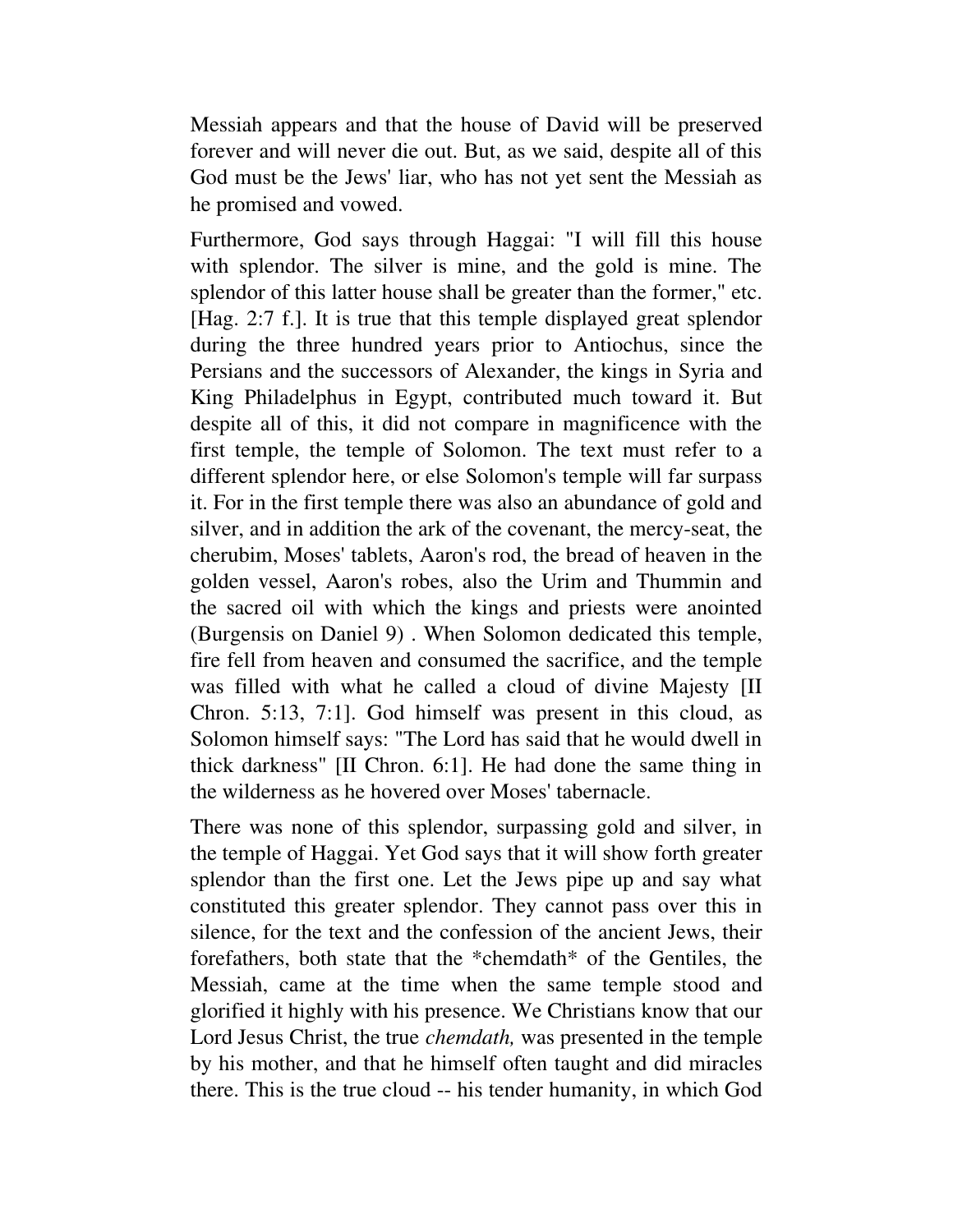manifested his presence and let himself be seen and heard. The blind Jews may deride this, but our faith is strengthened by it, until they can adduce a splendor of the temple excelling this *chemdath* of all the Gentiles. That they will do when they erect the third temple, that is to say, when God is a liar, when the devil is the truth, and when they themselves again take possession of Jerusalem -- not before.

Josephus writes that Herod razed the temple of Haggai because it was not sufficiently splendid, and rebuilt it so that it was equal or superior to the temple of Solomon in splendor. I would be glad to believe the history books; however, even if this temple had been constructed of diamonds and rubies, it would still have lacked the items mentioned from that sublime, old holy place -- namely, the ark, the mercy-seat, the cherubim, etc. Furthermore, since Herod had not been commissioned by God to build it, but did so as an impious enemy of God and of his people, motivated by vanity and pride, in his own honor, his whole structure and work was not as good a, the most puny little stone that Zerubbabel placed into the temple by command of God. Herod certainly did not merit much grace for tearing down and desecrating the temple which had been commanded, built, and consecrated by the word of God, and then presuming to erect a much more glorious one without God's word and command. God permitted this out of consideration for the place which he had selected for the temple, and so that the destruction of the temple might have the negative significance that the people of Israel should henceforth be without temple, word of God, and all, that it instead would be given wholly to the splendor of the world, under the guise of the service to God.

This temple was not only less splendid than Solomon's, but it was also violated in many ways more terribly than Solomon's temple, and was often completely desecrated. This happened first, against the will of the Jews, when Antiochus robbed it of all its contents, placed an idol on the altar, sacrificed pork, and made a regular pig-sty and an idolatrous desolation of the temple, instituting a horrible slaughter in Jerusalem as though he were the devil himself, as we read in I Maccabees 1 and as Daniel11 had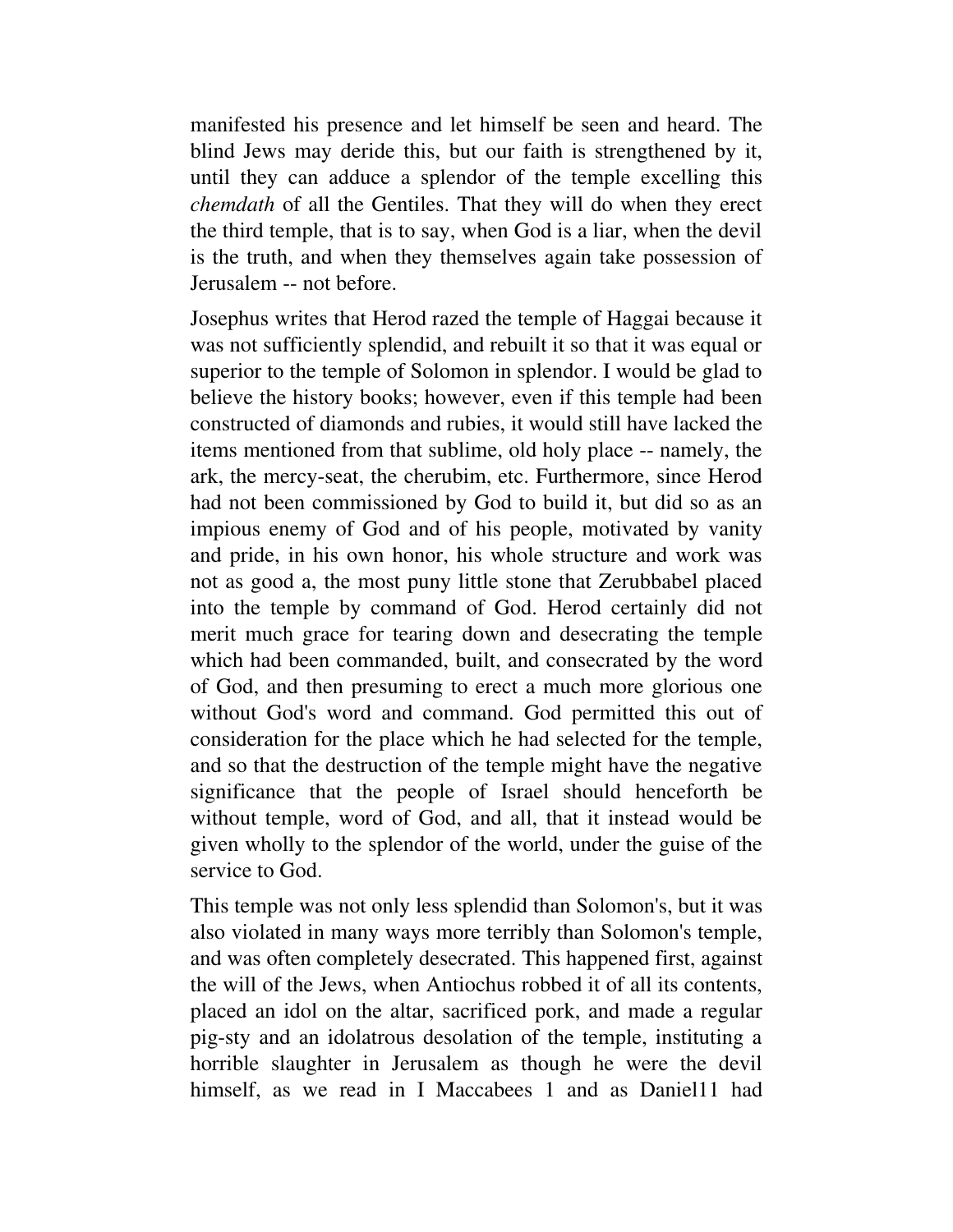predicted. No lesser outrage was committed by the Romans, and especially by that filthy Emperor Caligula, who also placed his mark of abomination in the temple. Daniel 9 and 12 speak of this. Such ignominy and disgrace were not experienced by Solomon's temple at the hands of Gentiles and foreigners. This makes it difficult to see how Haggai's words were fulfilled, "I will fill this temple with glory which will exceed the glory of that temple." One might rather say that it was filled with dishonor exceeding the dishonor of that temple, that is, if one thinks of external and outward honor. Consequently, if Haggai's words are to be accounted true, he must be referring to a different kind of splendor.

Second, the Jews themselves also desecrated this temple more viciously than the other one ever was desecrated: namely, with spiritual idolatries. Lyra writes, and others too, in many passages, that the Jews, after their return from the Babylonian captivity, did not commit idolatry or sin by killing prophets as gravely as before. Thereby he wants to prove that their present exile must be due to a more heinous sin than idolatry, the murder of the prophets, etc. namely, the crucifixion of the Messiah. This argument is good, valid, and cogent. That they no longer killed the prophets is not to be attributed to a lack of evil intentions, but to the fact that they no longer had any prophets who reproved their idolatry, greed, and other vices. That is why they could no longer kill prophets. To be sure, the last prophet, Malachi, who began to rebuke the priests, barely escaped (if indeed he did escape).

But they did practice idolatry more outrageously at the time of this temple than at the time of the other\_not the coarse, palpable, stupid variety, but the subtle, spiritual kind. Zechariah portrays this under the image of a flying scroll and of an ephah going forth (Zechariah 5:2,6). And Zechariah 11:12 and 12:10 foretell the infamy of their selling God for thirty pieces of silver and their piercing him through. More on that elsewhere; is it not shame enough that the priests at the same time perverted God's Ten Commandments so flagrantly? Tell me, what idolatry compares with the abomination of changing the word of God into lies? To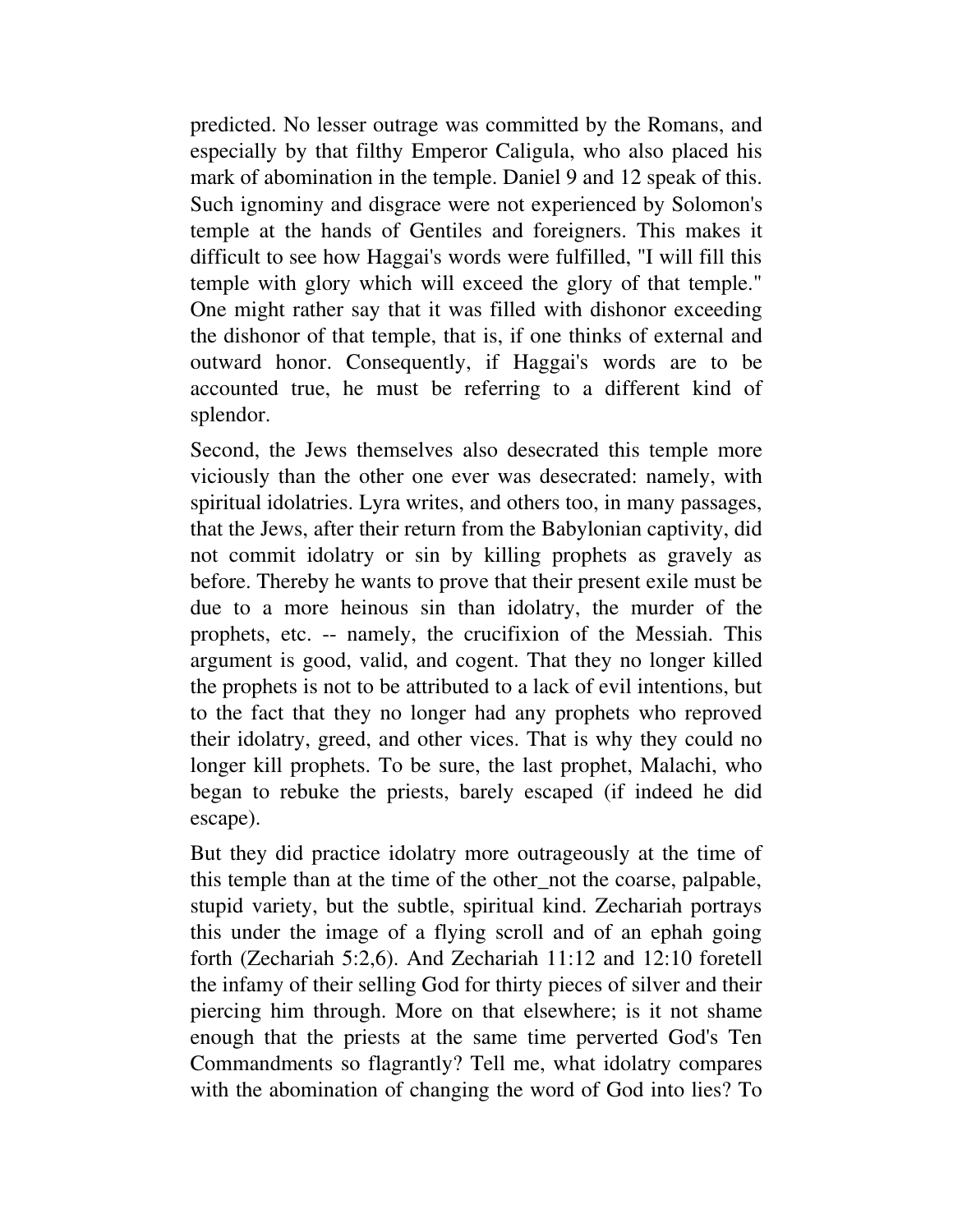do that is truly to set up idols, i.e., false gods, under the cloak of God's name; and that is forbidden in the second commandment, which reads: "You shall not take the name of the Lord your God in vain."

Why, their Talmud and their rabbis record that it is no sin for a Jew to kill a Gentile, but it is only a sin for him to kill a brother Israelite. Nor is it a sin for a Jew to break his oath to a Gentile. Likewise, they say that it is rendering God a service to steal or rob from a Goy, as they in fact do through their usury. For since they believe that they are the noble blood and the circumcised saints and we the accursed Goyim, they cannot treat us too harshly or commit sin against us, for they are the lords of the world and we are their servants, yes, their cattle.

In brief, our evangelists also tell us what their rabbis taught. In Matthew 15:4 we read that they abrogated the fourth commandment, which enjoins honor of father and mother; and in Matthew 23, that they were given to much shameful doctrine, not to mention what Christ says in Matthew 5 about how they preached and interpreted the Ten Commandments so deviously, how they installed money-changers, traders, and all sorts of usurers in the temple, prompting our Lord to say that they had made the house of God into a den of robbers [Matt. 21:13; Luke 19:46]. Now figure out for yourself what a great honor that is and how the temple is filled with such glory that God must call his own house a den of robbers because so many souls had been murdered through their greedy, false doctrine, that is, through double idolatry. The Jews still persist in such doctrine to the present day. They imitate their fathers and pervert God's word. They are steeped in greed, in usury, they steal and murder where they can and ever teach their children to do likewise.

Even this is not the greatest shame of this temple. The real abomination of all abominations, the shame of all shames, is this: that at the time of this temple there were several chief priests and an entire sect which were Sadducean, that is, Epicurean, who did not believe in the existence of any angel, devil, heaven, hell, or life after this life. And such fellows were expected to enter the temple, vested with the priestly office and in priestly garments,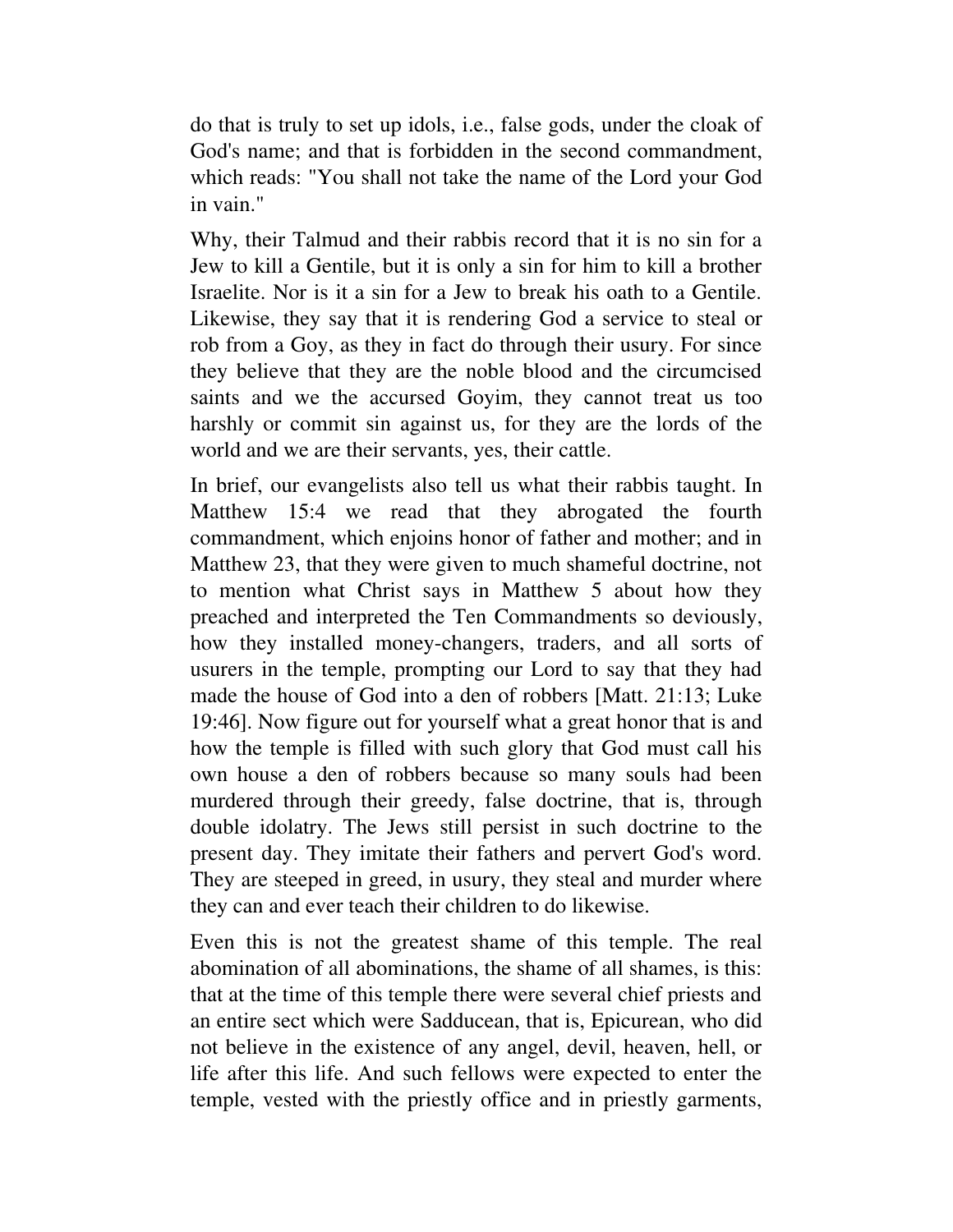and sacrifice, pray, and offer burnt offerings for the people, preach to them, and rule them! Tell me? how much worse could Antiochus have been, with his idol and his sacrifice of pork, than were these Sadducean pigs and sows? In view of this, what remains of Haggai's statement that this temple's glory was greater than that of Solomon's temple? Before God and reason, a real pig-sty might be called a royal hall when compared with this temple, because of such great, horrible, and monstrous sows.

How much more honorably do the pagan philosophers, as well as the poets, write and teach not only about God's rule and about the life to come but also about temporal virtues. They teach that man by nature is obliged to serve his fellow man, to keep faith also with his enemies, and to be loyal and helpful especially in time of need. Thus Cicero and his kind teach. Indeed, I believe that three of Aesop's fables, half of Cato, and several comedies of Terence contain more wisdom and more instruction about good works than can be found in the books of all the Talmudists and rabbis and more than may ever occur to the hearts of all the Jews.

Someone may think that I am saying too much. I am not saying too much, but too little- for I see their writings. They curse us Goyim. In their synagogues and in their prayers they wish us every misfortune. They rob us of our money and goods through their usury, and they play on us every wicked trick they can. And the worst of it is that they still claim to have done right and well, that is, to have done God a service. And they teach the doing of such things. No pagan ever acted thus; in fact, no one acts thus except the devil himself, or whomever he possesses, as he has possessed the Jews.

Burgensis, who was one of their very learned rabbis, and who through the grace of God became a Christian *a very rare happening* is much agitated by the fact that they curse us Christians so vilely in their synagogues (as Lyra also writes), and he deduces from this that they cannot be God's people. For if they were, they would emulate the example of the Jews in the Babylonian captivity. To them Jeremiah wrote, "Seek the welfare of the city where I have sent you into exile, and pray to the Lord on its behalf, for in its welfare you will find your welfare" [Jer.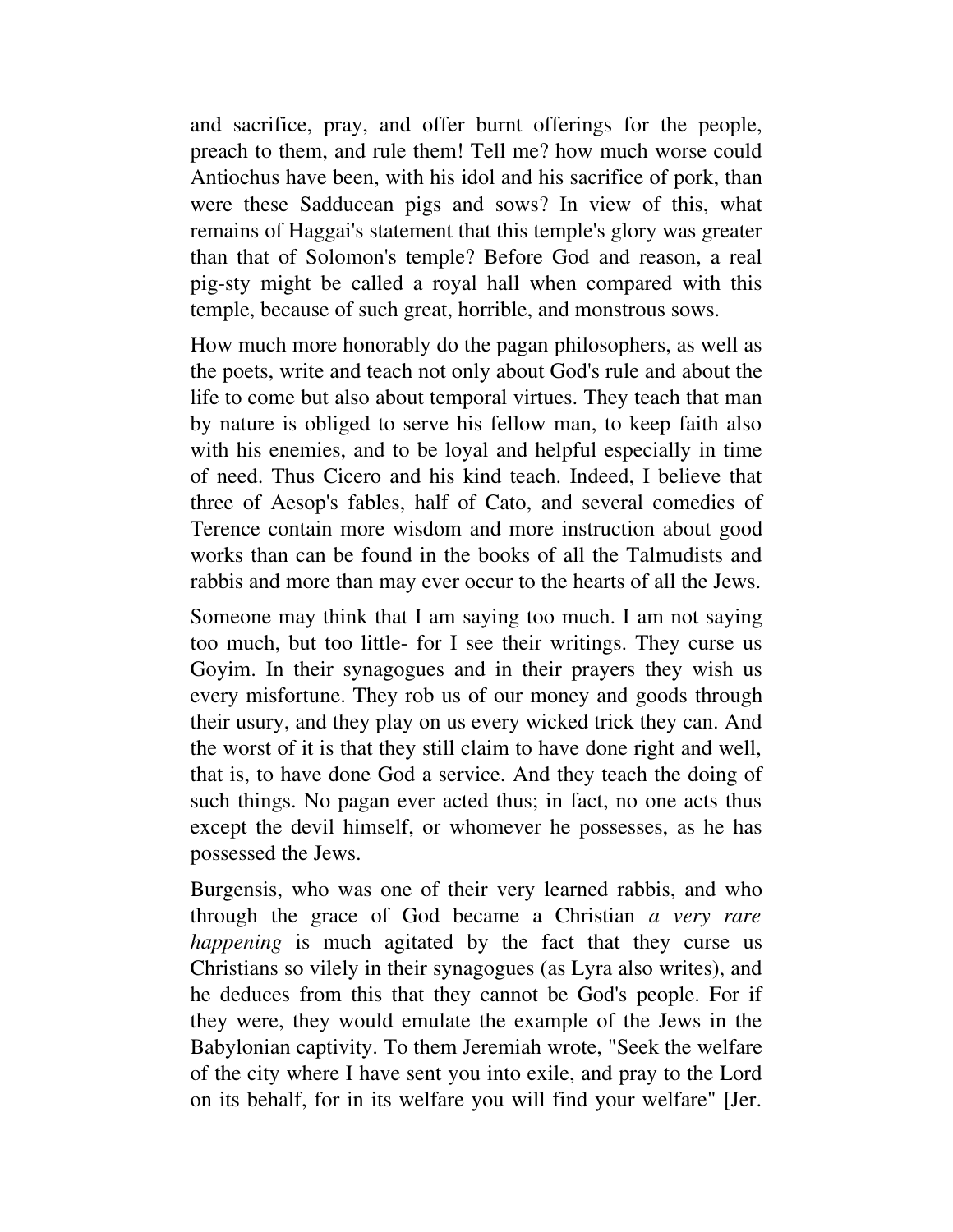29:7]. But our bastards and pseudo-Jews think they must curse us, hate us, and inflict every possible harm upon us, although they have no cause for it. Therefore they surely are no longer God's people. But we shall say more about this later.

To return to the subject of Haggai's temple, it is certain that no house was ever disgraced more than this holy house of God was by such vile sows as the Sadducees and Pharisees. Yet Christ calls it God's house, because the four pillars are his. Therefore, to offset this disgrace a greater and different splendor must have inhered in it than that of silver and gold. If not, Haggai will fare ill with his prophecy that the splendor of this temple will surpass that of Solomon's temple. Amid such colossal shame no splendor can be found here other than that of the *chemdath,* who will appear in a short time and surpass such shame with his splendor. The Jews can produce no other splendor; their mouth is stopped.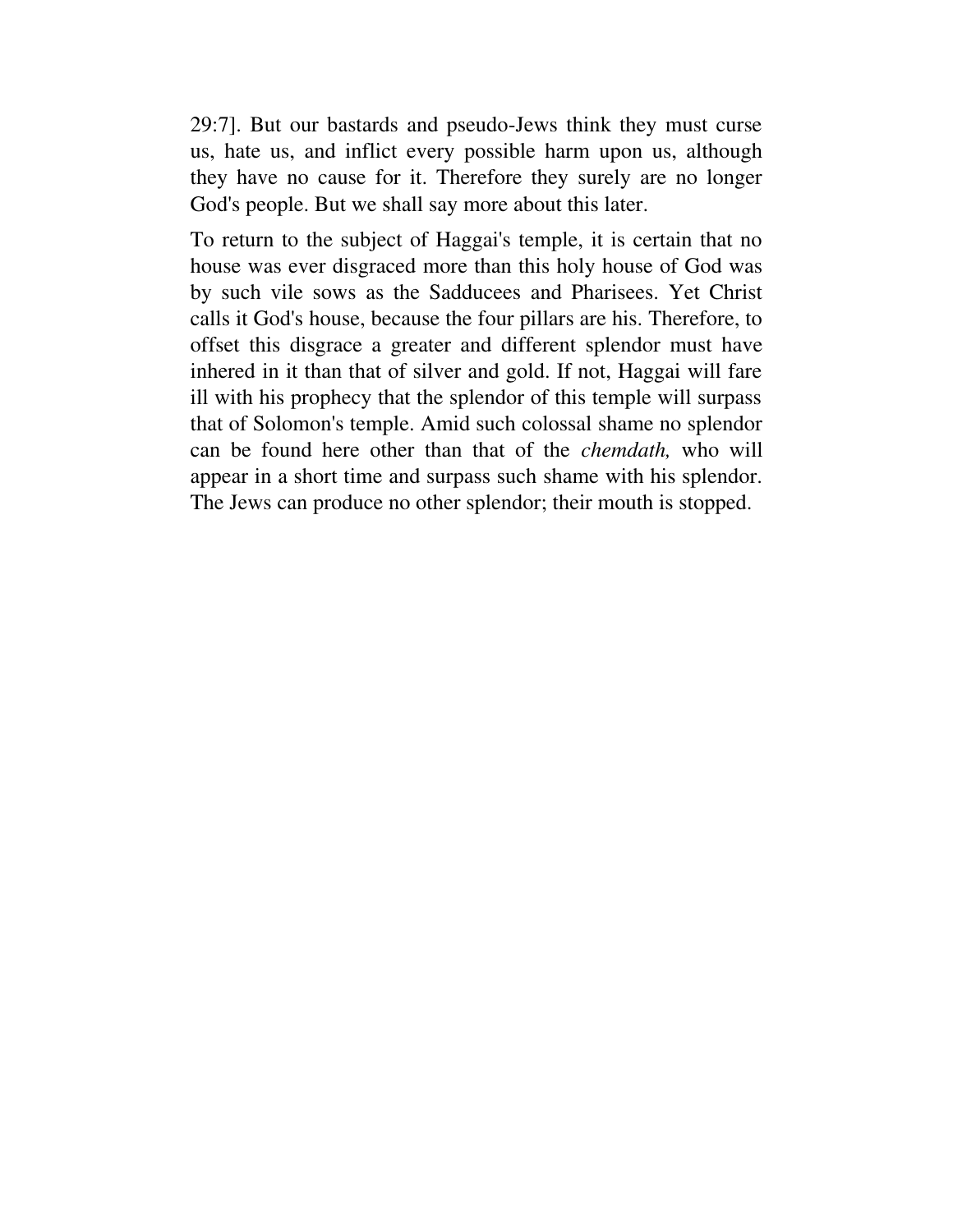## <span id="page-94-0"></span>[Chapter 8](#page-94-0)

I must break off here and leave the last part of Haggai to others, the section in which he prophesies that the Lord, as he says, "will give peace in this place" [cf. Hag. 2:9b]. Can it be possible that this applies to the time from Antiochus up to the present during which the Jews have experienced every misfortune and are still in exile? For there shall be peace in this place, says the Lord. The place is still there; the temple and peace have vanished. No doubt the Jews will be able to interpret this. The history books inform me that there was but little peace prior to Antiochus for about three hundred years, and subsequent to that time none at all down to the present hour, except for the peace that reigned at the time of the Maccabees. As I have already said, I shall leave this to others.

Finally we must lend ear to the great prophet Daniel. A special angel with a proper name *Gabriel* talks with him. The like of this is not found elsewhere in the Old Testament. The fact that the angel is mentioned by name marks it as something extraordinary. This is what he tells Daniel: "Seventy weeks of years are decreed concerning your people and your holy city, to finish the transgression, to put an end to sin, and to atone for iniquity, to bring in everlasting righteousness, to seal both vision and prophet, and to anoint a most holy place" [Dan. 9:24].

We cannot now discuss this rich text, which actually is one of the foremost in all of Scripture. And, as is only natural, everybody has reflected on it; for it not only fixes the time of Christ's advent but also foretells what he will do, namely, take away sin, bring righteousness, and do this by means of his death. It establishes Christ as the Priest who bears the sin of the whole world. This, I say, we must now set aside and deal only with the question of the time, as we determined to do, whether such a Messiah or Priest has already come or is still to come. This we do for the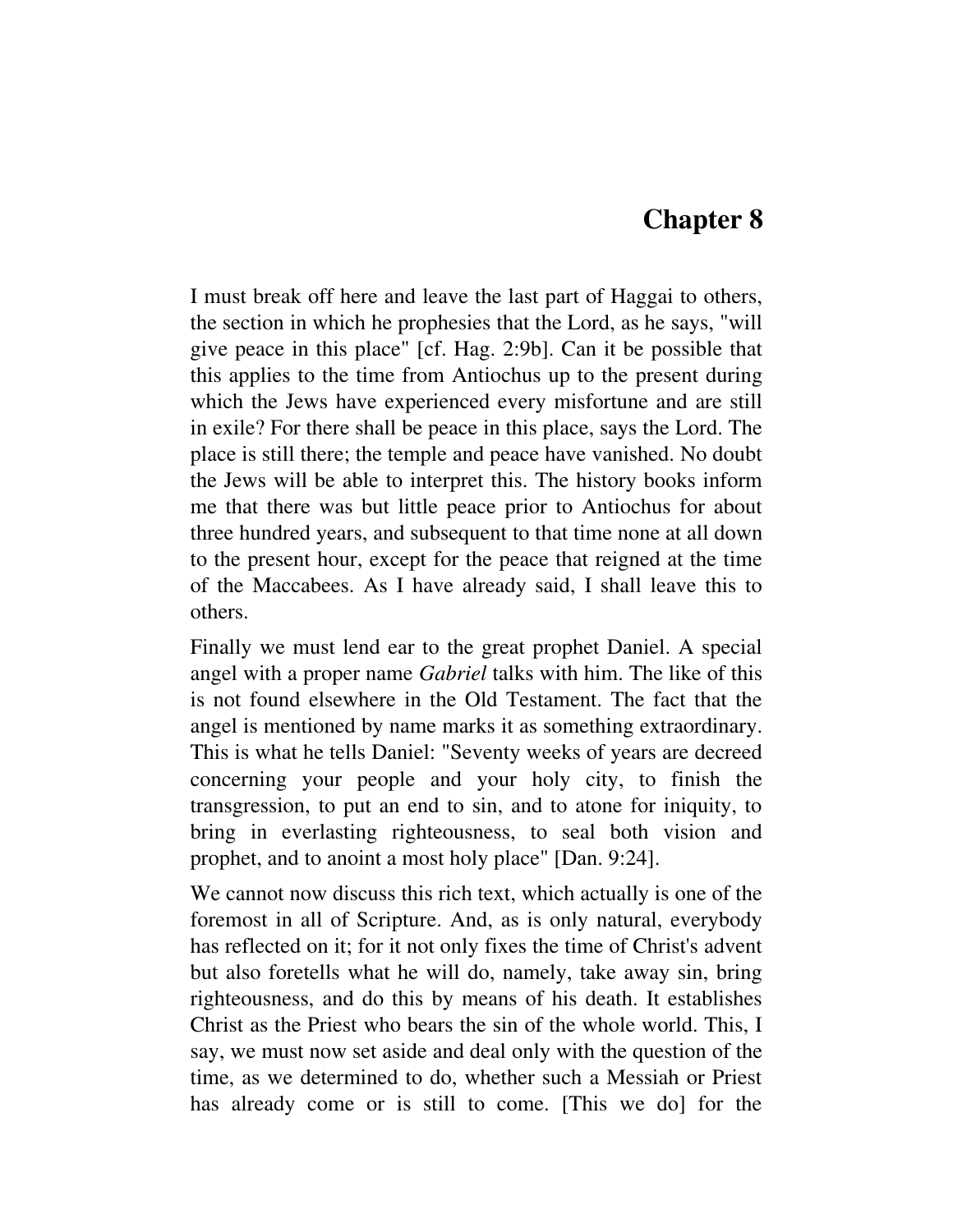strengthening of our faith, against all devils and men.

In the first place, there is complete agreement on this: that the seventy weeks are not weeks of days but of years; that one week comprises seven years, which produces a sum total of four hundred and ninety years. That is the first point. Second, it is also agreed that these seventy weeks had ended when Jerusalem was destroyed by the Romans. There is no difference of opinion on these two points, although many are in the dark when it comes to the matter of knowing the precise time of which these seventy weeks began and when they terminated. It is not necessary for us to settle this question here, since it is generally assumed that they were fulfilled about the time of the destruction of Jerusalem. This will suffice us for the present.

If this is true, as it must be true, since after the destruction of Jerusalem none of the seventy weeks was left, then the Messiah must have come before the destruction of Jerusalem, while something of those seventy weeks still remained: namely, the last week, as the text later clearly and convincingly attests. After the seven and sixty-two weeks (that is, after sixty-nine weeks), namely, in the last or seventieth week, Christ will be killed, in such a way, however, that he will become alive again. For the angel says that "he shall make a strong covenant with many in the last week" [Dan. 9:27]. This he cannot do while dead; he must be alive. "To make a covenant" can have no other meaning than to fulfill God's promise given to the fathers, namely, to disseminate the blessing promised in Abraham's seed to all the Gentiles. As the angel states earlier  $[v. 24]$ , the visions and prophecies shall be sealed or fulfilled. This requires a live Messiah, who, however, has previously been killed. But the Jews will have none of this. Therefore we shall let it rest at that and hold to our opinion that the Messiah must have appeared during these seventy weeks; this the Jews cannot refute.

For in their books as well as in certain histories we learn that not just a few Jews but all of Jewry at that time assumed that the Messiah must have come or must be present at that very moment. This is what we want to hear! When Herod was forcibly made king of Judah and Israel by the Romans, the Jews surely realized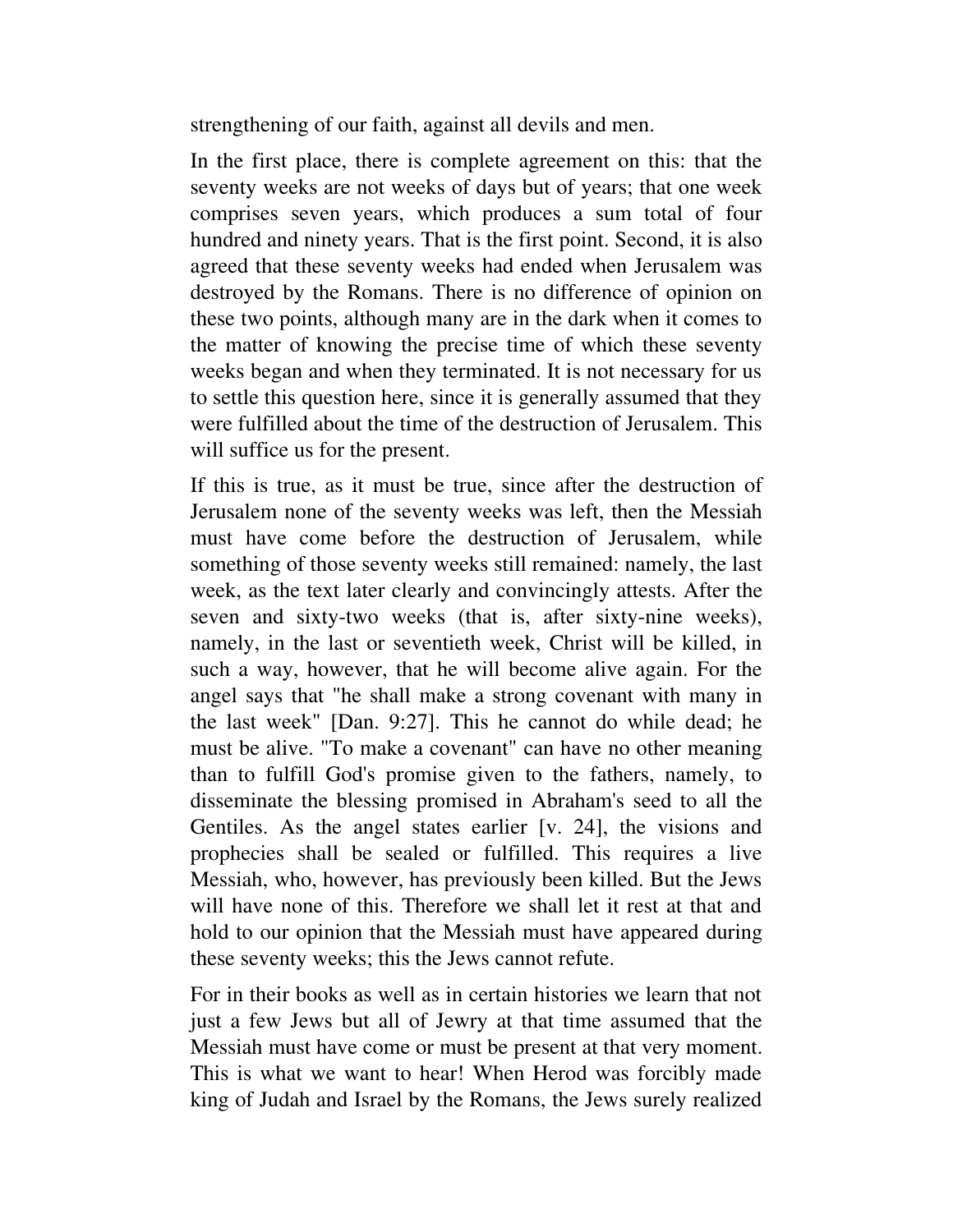that the scepter would thus depart from them. They resisted this move vigorously, and in the thirty years of their resistance many thousand Jews were slain and much blood was shed, until they finally surrendered in exhaustion. In the meantime the Jews looked about for the Messiah. Thus a hue and cry arose that the Messiah had been born\_as, in truth, he had been. For our Lord Christ was born in the thirtieth year of Herod's reign. But Herod forcibly suppressed this report, slaying all the young children in the region of Bethlehem, so that our Lord had to be taken for refuge to Egypt. Herod even killed his own son because he was born of a Jewish mother. He was worried that through this son the scepter might revert to the Jews and that he might gain the Jews' loyalty, since, as Philo records, the rumor of the birth of Christ had been spread abroad.

As our evangelists relate, more than thirty years later John the Baptist comes out of the wilderness and proclaims that the Lord had not only been born but also was already among them and would reign shortly after him. Suddenly thereafter Christ himself appears, preaches, and performs great miracles, so that the Jews hoped that now, after the loss of the scepter, Shiloh had come. But the chief priests, the rulers, and their followers took offense at the person, since he did not appear as a mighty king but wandered about as a poor beggar. They had made up their mind that the Messiah would unite the Jews and not only wrest the scepter from the foreign king but also subdue the Romans and all the world under himself with the sword, installing them as mighty princes over all the Gentiles. When they were disappointed in these expectations, the noble blood and circumcised saints were vexed, as people who had the promise of the kingdom and could not attain it through this beggar. Therefore they despised him and did not accept him.

But when they disdained John and his [Christ's] message and miracles, reviling them as the deeds of Beelzebub, he spoiled and ruined matters entirely. He rebuked and chided them severely *something he should not, of course, have done* for being greedy, evil, and disobedient children, false teachers, seducers of the people, etc.; in brief, a brood of serpents and children of the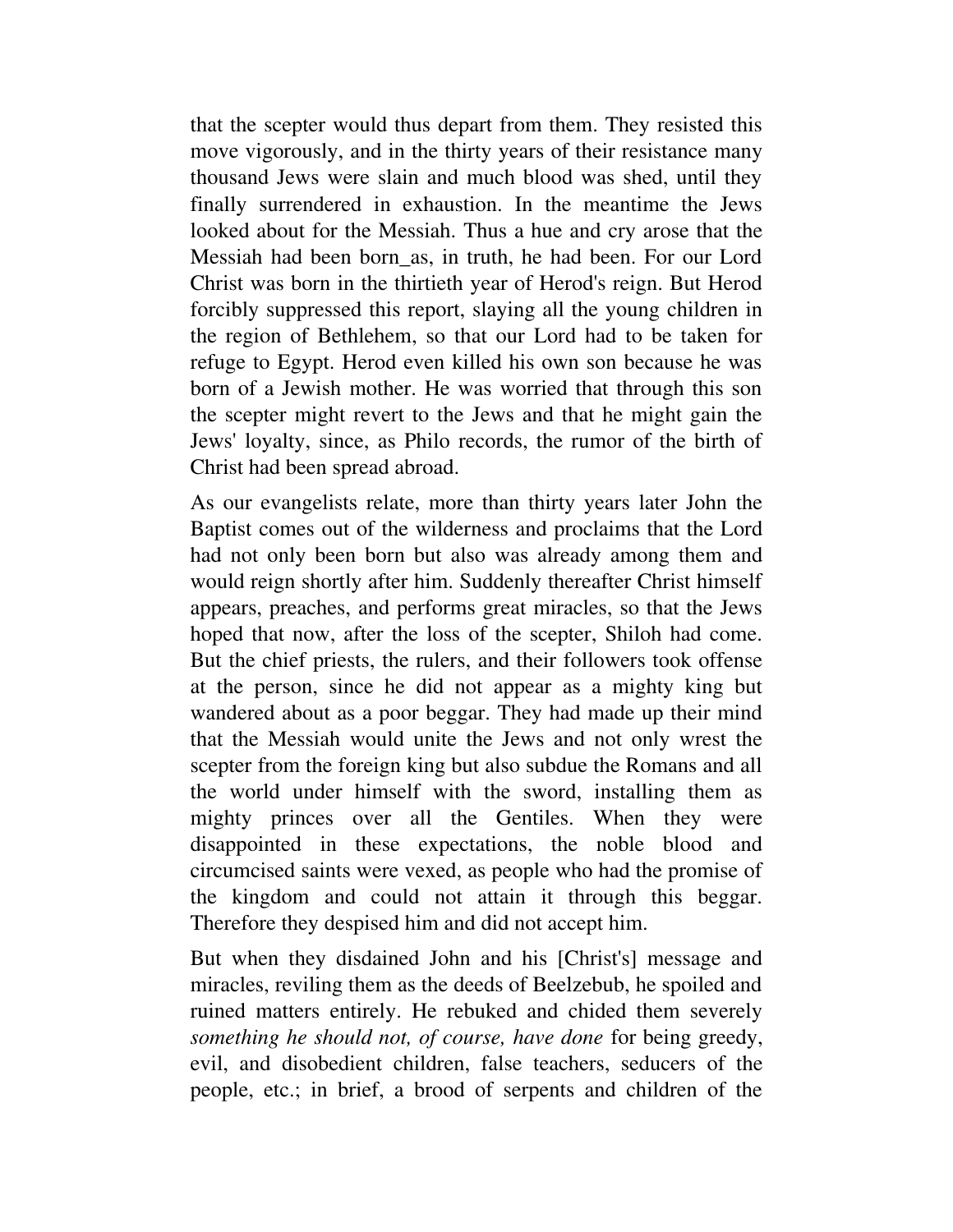devil. On the other hand, he was friendly to sinners and tax collectors, to Gentiles and to Romans, giving the impression that he was the foe of the people of Israel and the friend of Gentiles and villains. Now the fat was really in the fire; they grew wrathful, bitter, and hateful, and ranted against him; finally they contrived the plot to kill him. And that is what they did; they crucified him as ignominiously as possible. They gave free rein to their anger, so that even the Gentile Pilate noticed this and testified that they were condemning and killing him out of hatred and envy, innocently and without cause.

When they had executed this false Messiah (that is the conception they wanted to convey of him), they still did not abandon the delusion that the Messiah had to be at hand or nearby. They constantly murmured against the Romans because of the scepter. Soon, too, the rumor circulated that Jesus, whom they had killed, had again arisen and that he was now really being proclaimed openly and freely as the Messiah. The people in the city of Jerusalem were adhering to him, as well as the Gentiles in Antioch and everywhere in the country. Now they really had their hands full. They had to oppose this dead Messiah and his followers, lest he be accepted as resurrected and as the Messiah. They also had to oppose the Romans, lest their hopedfor Messiah be forever bereft of the scepter. At one place a slaughter of the Christians was initiated, at another an uprising against the Romans. To these tactics they devoted themselves for approximately forty years, until the Romans finally were constrained to lay waste country and city. This delusion regarding their false Christ and their persecution of the true Christ cost them eleven times one hundred thousand men, as Josephus reports, together with the most horrible devastation of country and city, as well as the forfeiture of scepter, temple, priesthood, and all that they possessed.

This deep and cruel humiliation, which is terrible to read and to hear about, surely should have made them pliable and humble. Alas, they became seven times more stubborn, viler, and prouder than before. This was due in part to the fact that in their dispersion they had to witness how the Christians daily grew and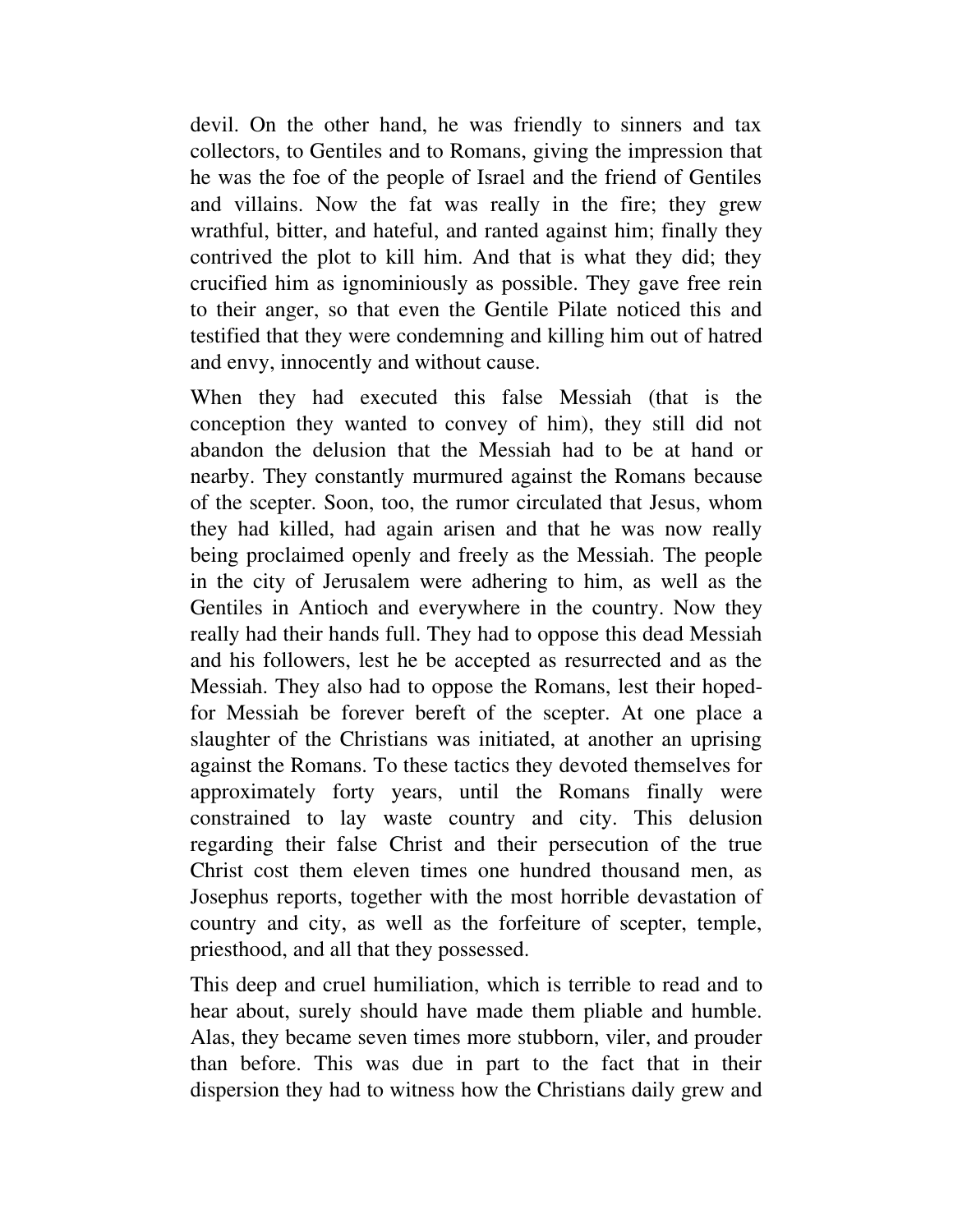increased with their Messiah. The saying of Moses found in Deuteronomy 32:21 was now completely fulfilled in them: "They have stirred me to jealousy with what is no god; so I will stir them to jealousy with those who are no people." Likewise, as Hosea says: "I will say to Not my people, 'You are my people,' but you are not my people and I am not your God" (Hosea 2:23, l:9). They stubbornly insisted on having their own Messiah in whom the Gentiles should not claim a share, and they persisted in trying to exterminate this Messiah in whom both Jews and Gentiles gloried. Everywhere throughout the Roman Empire they intervened and wherever they could ferret out a Christian in any corner they dragged him out before the judges and accused him (they themselves could not pass sentence on him, since they had neither legal authority nor power) until they had him killed. Thus they shed very much Christian blood and made innumerable martyrs, also outside the Roman Empire, in Persia and wherever they could.

Still they clung to the delusion that the Messiah must have appeared, since the seventy weeks of Daniel had expired and the temple of Haggai had been destroyed. However, they disliked the person of Jesus of Nazareth, and therefore they went ahead and elevated one of their own number to be the Messiah. This came about as follows: They had a rabbi, or Talmudist, named Akiba, a very learned man, esteemed by them more highly than all other rabbis, a venerable, honorable, gray-haired man. He taught the verses of Haggai and of Daniel, also of Jacob in Genesis 49, with ardor, saying that there had to be a Messiah among the people of God since the time fixed by Scripture was at hand. Then he chose one, surnamed Kokhba, which means "a star." According to Burgensis his right name was Heutoliba. He is well known in all the history books, where he is called Ben Koziba or Bar Koziban. This man had to be their Messiah; and he gladly complied. All the people and the rabbis rallied about him and armed themselves thoroughly with the intention of doing away with both Christians and Romans. Now they had the Messiah fashioned to their liking and their mind, who was proclaimed by the aforementioned passages of Scripture.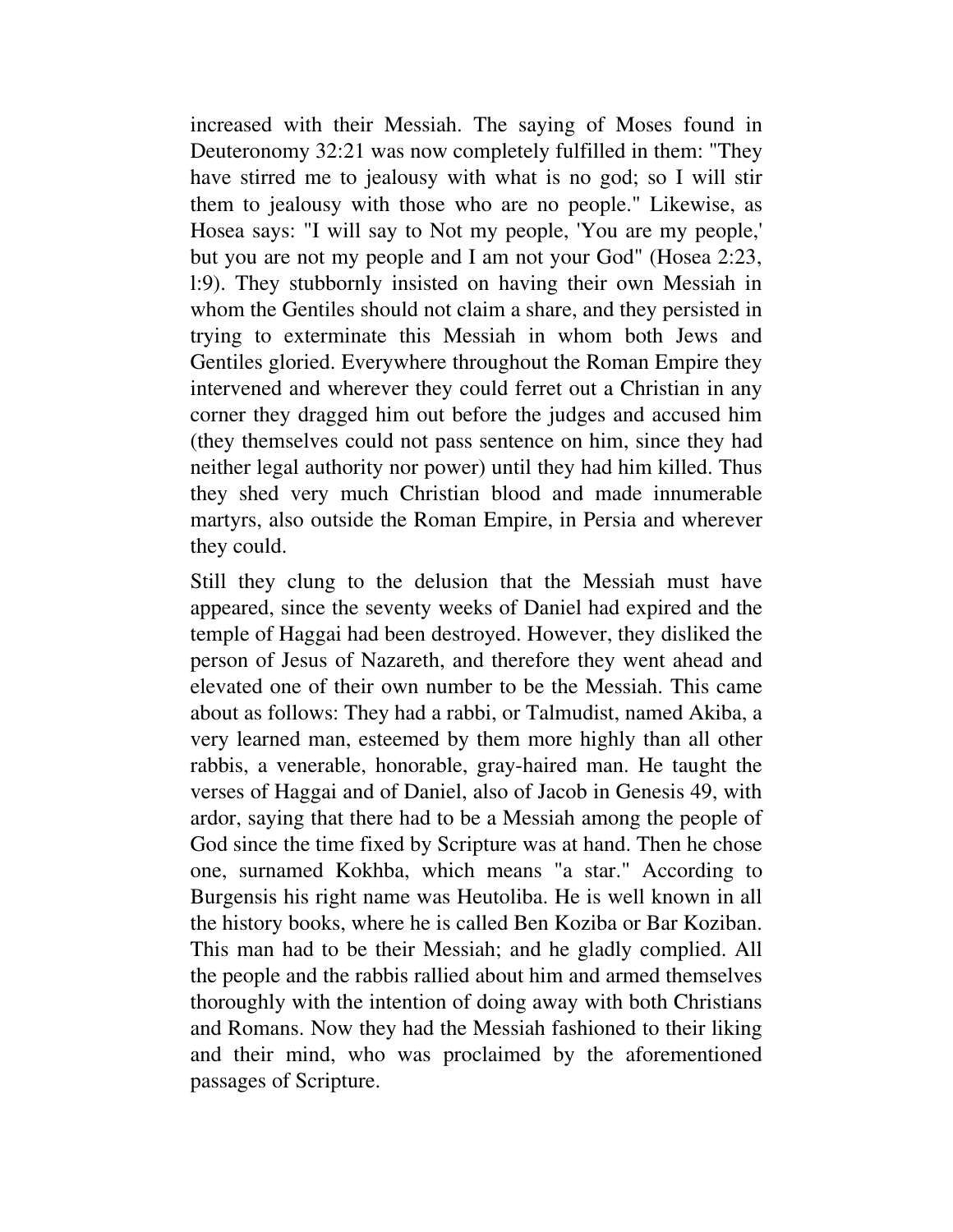This unrest began approximately thirty years after the destruction of Jerusalem, under the reign of the emperor Trajan. Rabbi Akiba was Kokhba's prophet and spirit who inflamed and incited him and vehemently urged him on, applying all the verses of Scripture that deal with the Messiah to him before all the people and proclaiming: "You are the Messiah!" He applied to him especially the saying of Balaam recorded in Numbers 24:17-19, by reason of his surname Kokhba ("star"). For in that passage Balaam says in a vision: "A star shall come forth out of Jacob, and a scepter shall rise out of Israel; it shall crush the forehead of Moab, and break down all the sons of Sheth. Edom shall be dispossessed, Seir also, his enemies, shall be dispossessed, while Israel does valiantly. By Jacob shall dominion be exercised, and the survivors of cities be destroyed!"

That was a proper sermon for thoroughly misleading such a foolish, angry, restive mob\_which is exactly what happened. To insure the success of this venture and guard against its going awry, that exalted and precious Rabbi Akiba, the old fool and simpleton, made himself Kokhba's guardsman or armor-bearer, his \*armiger,\* as the history books have it; if I am not translating the term correctly, let some one else improve on it. The person is meant who is positioned beside the king or prince and whose chief duty it is to defend him on the battlefield or in combat, either on horse or on foot. To be sure, something more is implied here, since he is also a prophet, a Monzer (to use contemporary terms). So this is where the scepter of Judah and the Messiah now resided; they are sure of it. They carried on like this for some thirty years. Kokhba always had himself addressed as King Messiah, and butchered throngs of Christians who refused to deny our Messiah Jesus Christ. His captains also harassed the Romans where they could. Especially in Egypt they at one time defeated the Roman captain during the reign of Trajan. Now their heart, brain, and belly began to swell with conceit. God, they inferred, had to be for them and with them. They occupied a town near Jerusalem, called Bittir; in the Bible it is known as Beth-horon [Josh. 10:10].

At this point they were convinced that their Messiah, King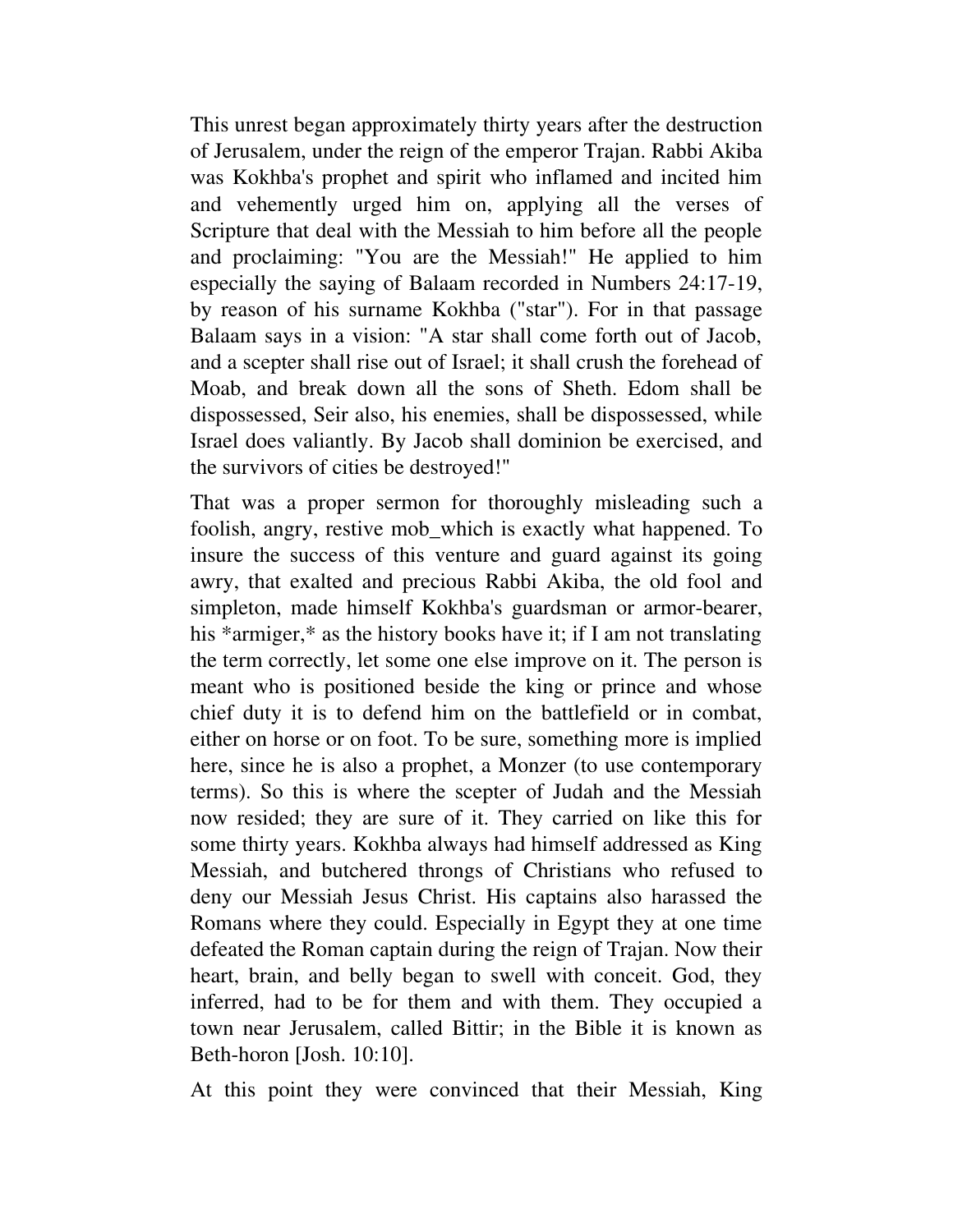Kokhba, was the lord of the world and had vanquished the Christians and the Romans and had carried the day. But Emperor Hadrian sent his army against them, laid siege to Bittir, conquered it, and slew Messiah and prophet, star and darkness, lord and armor-bearer. Their own books lament that there were twice eighty thousand men at Bittir who blew the trumpets, who were captains over vast hosts of men, and that forty times one hundred thousand men were slain, not including those slain at Alexandria. The latter are said to have numbered twelve times one hundred thousand. However, it seems to me that they are exaggerating enormously. I interpret this to mean that the two times eighty thousand trumpeters represent that many valiant and able-bodied men equipped for battle, each of whom would have been able to lead large bodies of soldiers in battle. Otherwise this sounds too devilishly mendacious.

After this formidable defeat they themselves called Kokhba, their lost Messiah, "Kozba," which rhymes with it and has a similar ring. For thus write their Talmudists: You must not read "Kokhba," but "Kozba." Therefore all history books now refer to him as Koziban. "Kozba" means "false." His attempt had miscarried, and he had proved a false and not a true Messiah. Just as we Germans might say by way of rhyme: You are not a *Deutscher* but a *Taoscher* ["not a German but a deceiver"]; not a *Welscher* but a *Felscher* ["not a foreigner of Romance origin but a falsifier"]. Of a usurer I may say: You are not a *Borger,* but a *Worger* ["not a citizen but a slayer"]. Such rhyming is customary in all languages. Our Eusebius reports this story in his *Ecclesiastical History,* Book 4, chapter 6. Here he uses the name Barcochabas, saying that this was an extremely cruel battle in which the Jews "were driven so far from their country that their impious eyes were no longer able to see their fatherland even if they ascended the highest mountains.

Such horrible stories are sufficient witness that all of Jewry understood that this had to be the time of the Messiah, since the seventy weeks had elapsed, Haggai's temple had been destroyed, and the scepter had been wrested from Judah, as the statements of Jacob in Genesis 49, of Haggai 2, and of Daniel 9 clearly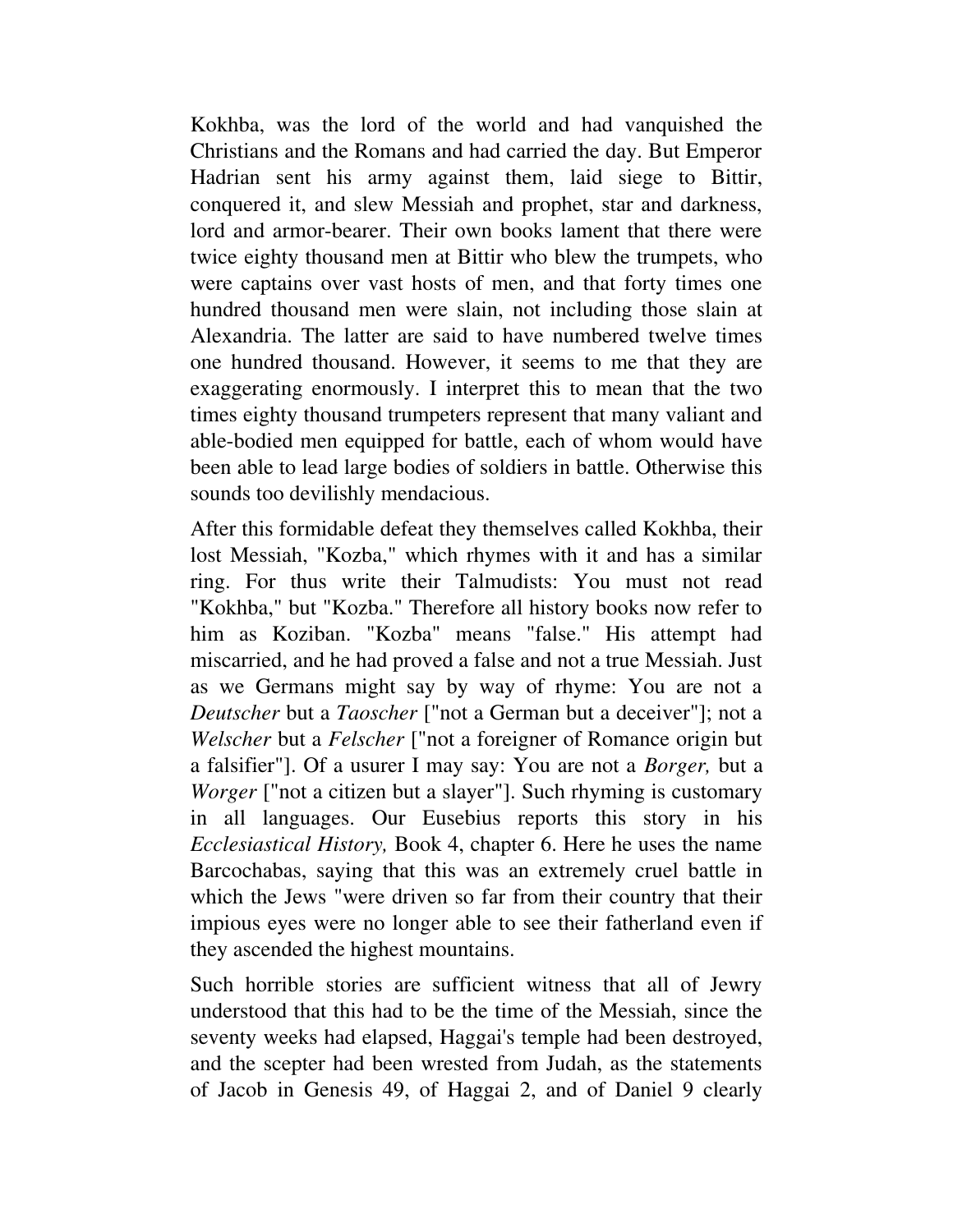indicated and announced. God be praised that we Christians are certain and confident of our belief that the true Messiah, Jesus Christ, did come at that time. To prove this, we have not only his miraculous deeds, which the Jews themselves cannot deny, but also the gruesome downfall and misfortune, because of the name of the Messiah, of his enemies who wanted to exterminate him together with all his adherents. How could they otherwise have brought such misery upon their heads if they had not been convinced that the time of the Messiah was at hand? And I think this does surely constitute coming to grief and running their heads (now for the second time ) against "the stone of offence and the rock of stumbling," to quote Isaiah 8:14. So many hundreds of thousands attempted to devour Jesus of Nazareth, but over this they themselves "stumbled and fell and were broken, snared, and taken," as Isaiah says [8:15].

Since two such terrible and awesome attempts had most miserably failed, the first at Jerusalem under Vespasian, the other at Bittir under Hadrian, they surely should have come to their senses, have become pliable and humble, and concluded: God help us! How does this happen? The time of the Messiah's advent has, in accord with the prophets' words and promises, come and gone, and we are beaten so terribly and cruelly over it! What if our ideas regarding the Messiah *that he should be a secular Kokhba* have deceived us, and he came in a different manner and form? Is it possible that the Messiah is Jesus of Nazareth, to whom so many Jews and Gentiles adhere, who daily perform so many wondrous signs? Alas, they became seven times more stubborn and baser than before. Their conception of a worldly Messiah must be right and cannot fail; there must be a mistake about the designated time. The prophets must be lying and fail rather than they. They will have nothing of this Jesus, even if they must pervert all of Scripture, have no god, and never get a Messiah. That's the way they want it.

Since they were beaten into defenseless impotence by the Romans, from that time on they have turned against Scripture, and have boldly tried to take it from us and to pervert it with strange and different interpretations. They have digressed from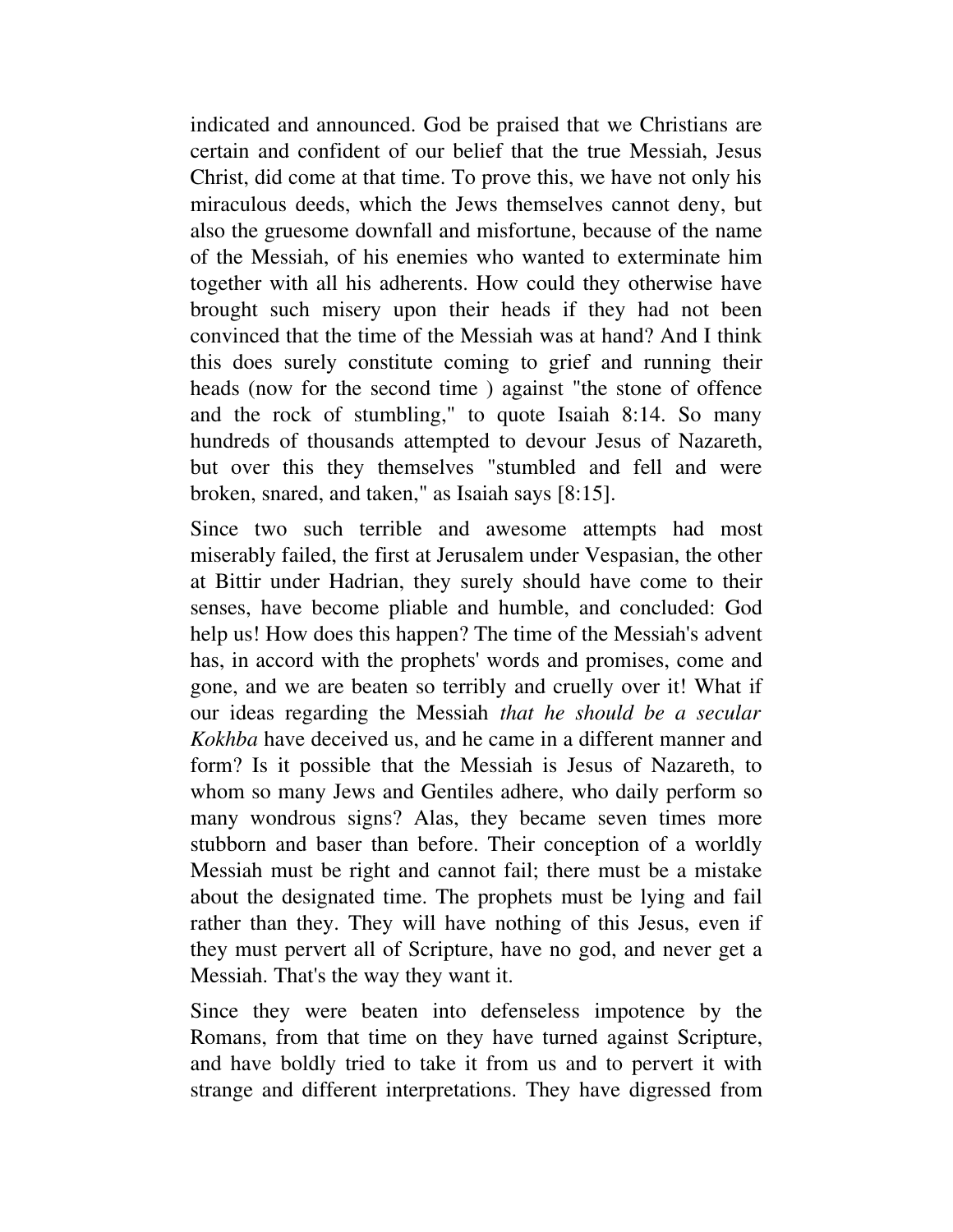the understanding of all their forefathers and prophets, and furthermore from their own reason. Because of this they have lost so many hundreds of thousands of men, land, and city, and have fallen prey to every misery. They have done nothing these fourteen hundred years but take any verse which we Christians apply to our Messiah and violate it, tear it to bits, crucify it, and twist it in order to give it a different nose and mask. They deal with it as their fathers dealt with our Lord Christ on Good Friday, making God appear as the liar but themselves as the truthful ones, as you heard before. They assign practically ten different interpretations to Jacob's saying in Genesis 49. Likewise they know how to twist the nose of Haggai's statement. Here you have two good illustrations which show you how masterfully the Jews exegete the Scriptures, in such a way that they do not arrive at any definite meaning.

They have also distorted in this way the passage from Daniel. I cannot enumerate all their shameful glosses, but shall submit just one -- the one which Lyra and Burgensis consider to be the most famous and widespread among the Jews, from which they dare not depart on pain of losing their souls. It reads as follows. Gabriel says to Daniel: "Seventy weeks of years are decreed concerning your people and your holy city, to finish the transgression, to put an end to sin, and to atone for iniquity, to bring in everlasting righteousness, to seal both vision and prophet, and to anoint a most holy place, ..." [Dan. 9:24]. This is the text. Now their beautiful commentary follows:

"It will still be seventy weeks before Jerusalem will be destroyed and the Jews are led into exile by the Romans. This will happen so that they may be induced by this exile to depart from their sins, that they may be punished for them, pay for them, render satisfaction, atone for them, and thus become pious eternally and merit the fulfillment of the messianic promises, the reconstruction of the holy temple," etc.

Here you perceive, in the first place, that the Jews' immeasurable holiness presumes that God will fulfill his promise regarding the Messiah not because of his sheer grace and mercy but because of their merit and repentance and their extraordinary piety. And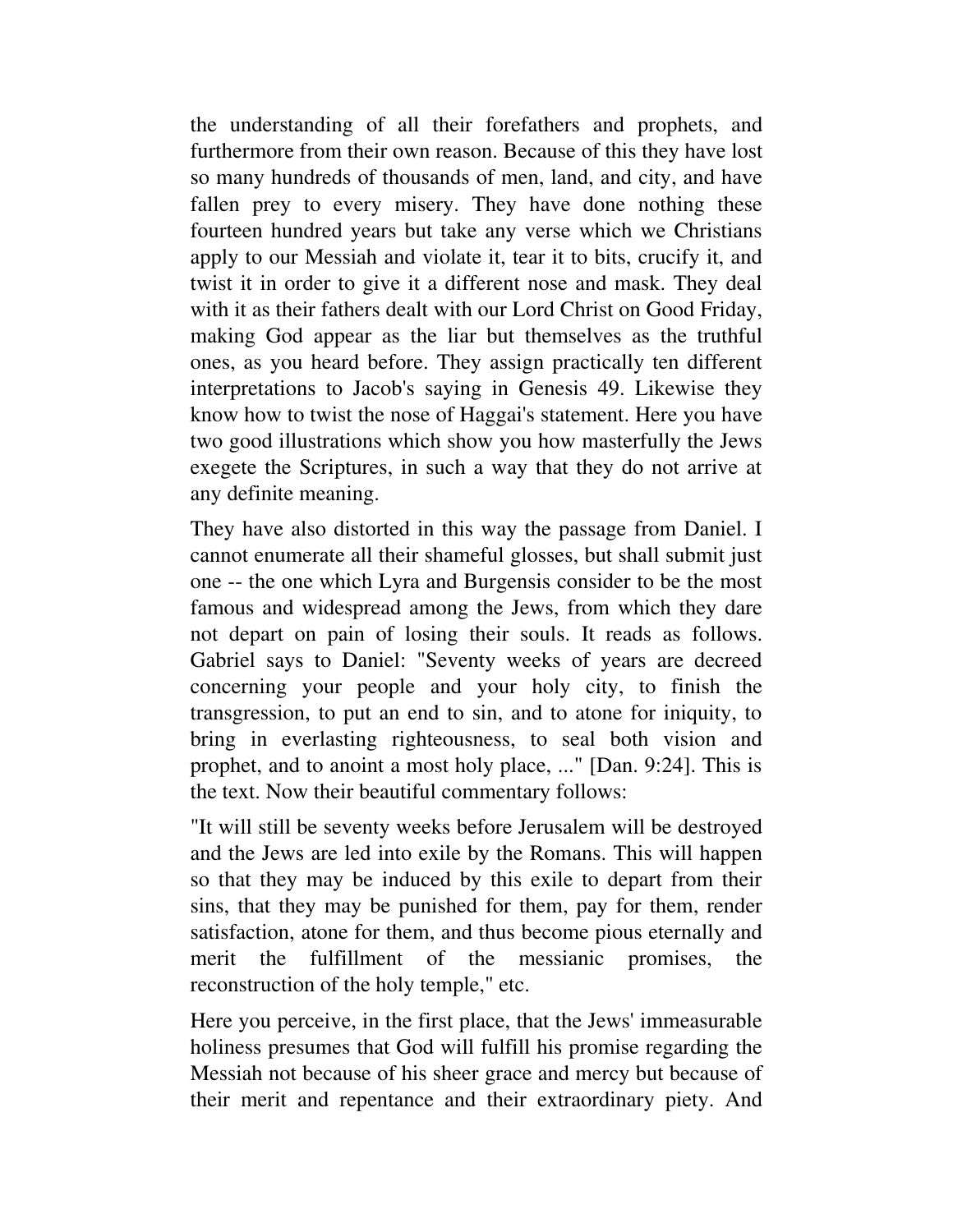how could or should God, that poor fellow, do otherwise? For when he promised the Messiah to Jacob, David, and Haggai out of sheer grace, he neither thought nor knew that such great saints *whose merits would exact the Messiah from his* would appear after seventy weeks and after the destruction of Jerusalem, that he would have to grant the Messiah not out of grace but would be obliged to send him by reason of their great purity and holiness, when, where, and in the way that they desired. Such is the imposing story of the Jews, who repented after the seventy weeks and became so pious.

You can easily infer that they did not repent, nor were they pious before and during the seventy weeks. As a result the priests in Jerusalem all starved to death because there was no penance, no sin or guilt offerings (which the priests needed for sustenance). All this was postponed and saved for the penance and holiness which were to begin after the seventy weeks. Where there is no repentance, or anything to repent for, there is no sin. But where then, we wonder, did the sin come from for which they have to repent after the seventy weeks, since they had atoned daily through so many sacrifices of the priests, ordained by Moses for this purpose, for all previous sin? Why do they have to begin to do penance now after the seventy weeks, when temple, office, sacrifice for sins no longer exist?

But the following even surpasses this. Gabriel says, according to their gloss, that the Jews will repent and become pious after the seventy weeks, so that the Messiah will come on account of their merit. Well and good, here we have it! If Gabriel is speaking the truth and not lying, then the Jews have now repented, they have become pious, they have merited the Messiah ever since the passing of those seventy weeks. For he says that all of this will be done by the Jews subsequent to the seventy weeks. What follows now? They confess, indeed they wail, that the Messiah has not come since the end of those seventy weeks, that he has not come to date, approximately 1468 years later; nor do they know when he will come. So they will also have to confess that they have not done penance for any sin nor become pious during these 1468 years following the seventy weeks, nor merited the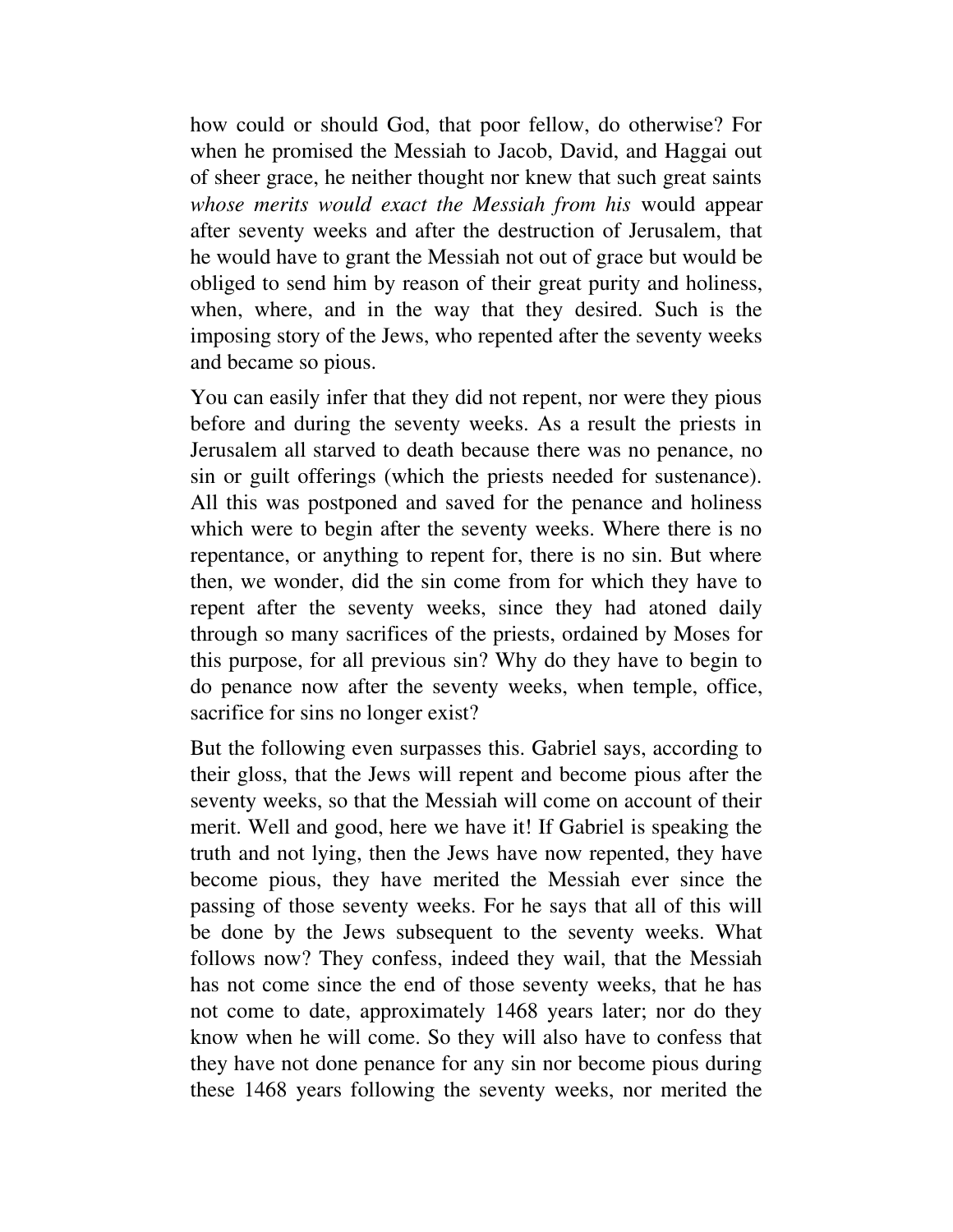Messiah. It follows that the angel Gabriel must be lying when he promises in God's behalf that the Jews will repent, be pious, and merit the Messiah after the seventy weeks.

In Leviticus 26:40 and in Deuteronomy 4:29 and 30:1, Moses, too, proves very clearly that they have never sincerely done penance for sin since the seventy weeks. In many beautiful words he promises that God will return them to their fatherland, even if they are dispersed to the end of the heavens, etc., if they turn to God with all their heart and confess their sin. Moses utters these words as the spokesman of God, whom one must not accuse of lying. Since the Jews have not been returned to their country to date, it is proved that they have never repented for sin with all their heart since the seventy weeks. So it must be falsehood when they incorrectly interpret Gabriel as speaking about their repentance.

We also know that God is so gracious by nature that he forgives man his sin in every hour in which man sincerely repents and is sorry for it, as David says in Psalm 32:5: "I said, I will confess my transgressions to the Lord: then thou didst forgive the guilt of my sin." We also read that when the prophet Nathan rebuked David for his sin and the latter thereupon declared, "I have sinned against the Lord," he was immediately absolved by Nathan, who replied, "The Lord has put away your sin" [II Sam. 12:13]. Even if God in many instances does not remove the punishment as promptly as he did with David, he nonetheless assures man of the remission of his sin. And if neither prophet nor priest were available, an angel would have to appear instead and announce, "Your sins are forgiven you," so that a sinner in his sorrow and punishment might not lose heart and despair. We observe also how during the Babylonian captivity God graciously and paternally consoles the people who confess their sins, enabling them to bear the punishment. Nor can the punishment endure forever; it must have its definite time, measure, and end wherever genuine contrition and repentance are found.

But there is no remission of sin for these Jews, no prophet to console them with the assurance of such forgiveness, no definite time limit for their punishment, but only interminable wrath and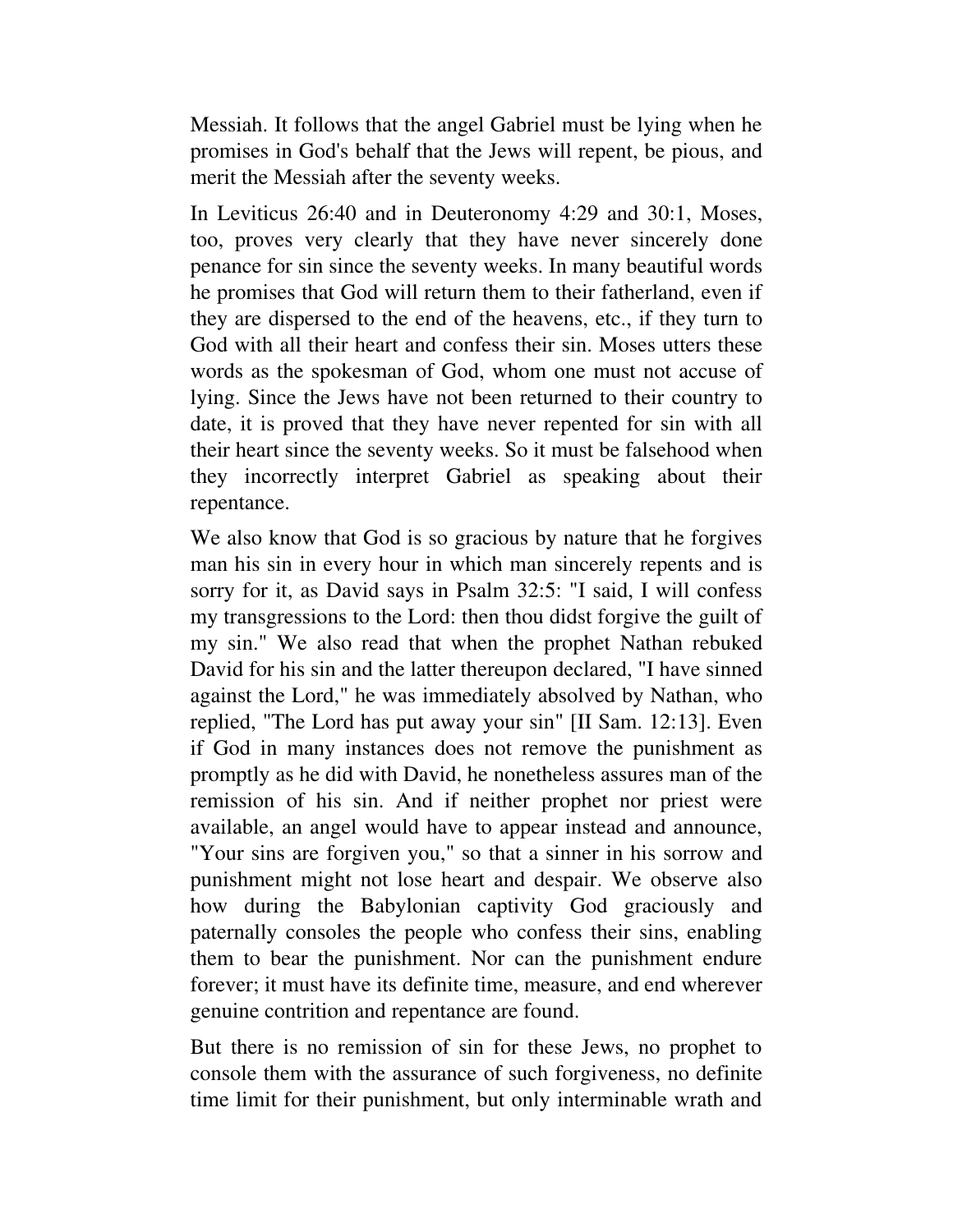disfavor, devoid of any mercy. So it is not only an unmitigated lie but also an impossibility to understand Gabriel's promises in terms of their repentance, much less of their merit and righteousness.

But why should we waste so many words and so much time! The land of Canaan was hardly as big as a beggar's alms or as a crust of bread in comparison with the empire of the whole world. Yet they did not merit even this land through their repentance, or righteousness. Thus Moses declares in Deuteronomy 9:4 that they were not granted the possession of the land because of their righteousness, but it was given to them, a stiff-necked and disobedient people, that is, very sinful and unworthy people, solely by reason of God's gracious promise, although Hosea [Hos. 11:1 ff.] and Balaam (Numbers 24:5) praise them for being at their peak of piety at that time. They still had Moses, Aaron, the divine worship, prophets, God himself with his miracles, bread from heaven, water from the rock, clouds by day, pillars of fire by night, indestructible shoes and garments, etc. And these dreary dregs, this stinking scum, this dried-up froth, this moldy leaven and boggy morass of Jewry should merit, on the strength of their repentance and righteousness, the empires of the whole world that is, the Messiah and the fulfillment of the prophecies\_though they possess none of the aforementioned items and are nothing but rotten, stinking, rejected dregs of their fathers' lineage!

In brief, Moses and all true Israelites understood these verses regarding the Messiah [as signifying that all this would be given them] out of sheer grace and mercy and not because of penitence and merit. This we gathered from the cited verses of Jacob, David, and Haggai. Likewise Daniel does not ask, desire, or think that such a glorious promise of the seventy weeks should be revealed to him, but it is granted him out of grace, far, far beyond his asking.

From this you can learn that fine repentance the Jews practiced, and still practice, after those seventy weeks. They began it with lies and blasphemies, in which they continued and still persist. Whoever wishes may imitate the Jews' example of repentance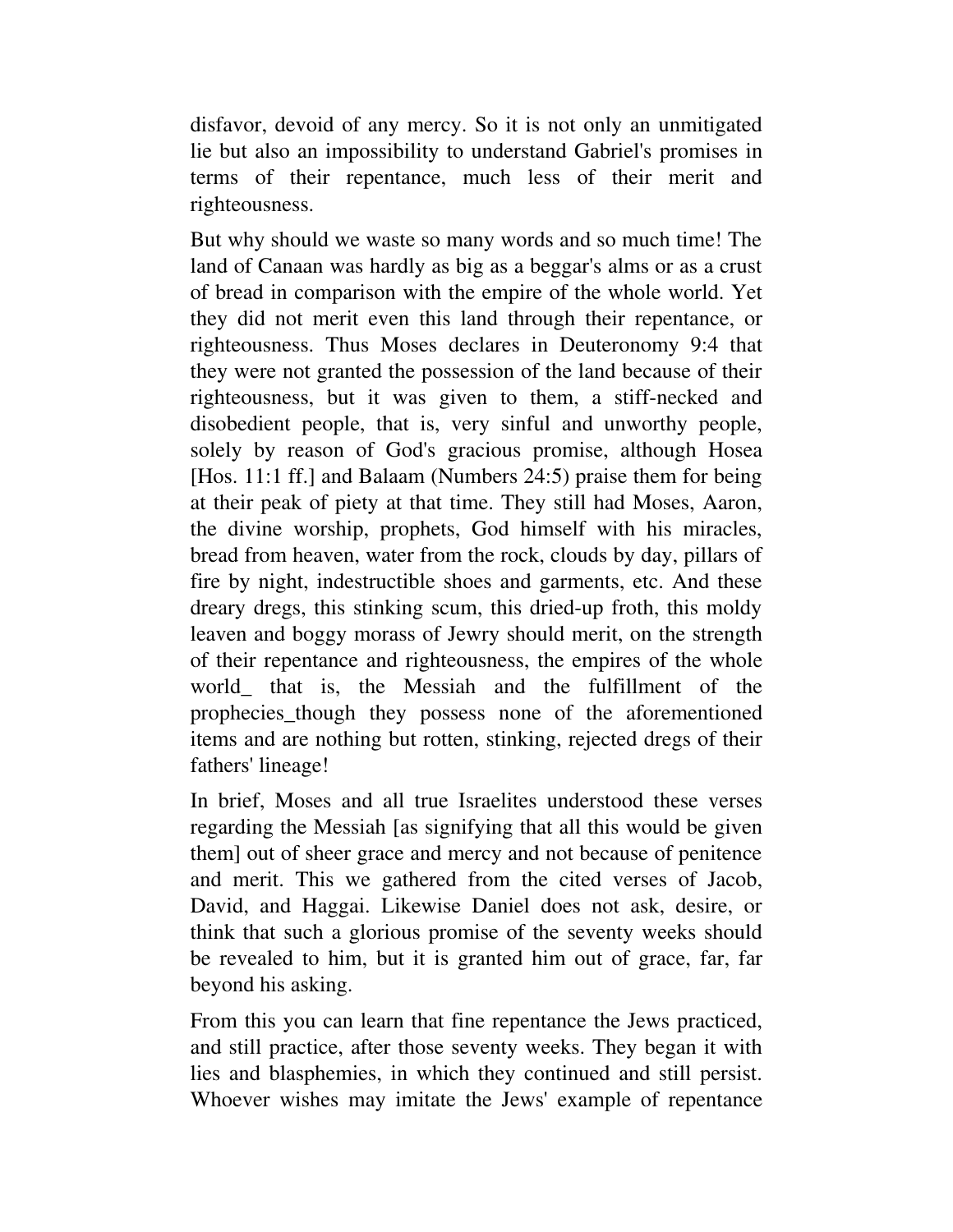and say: "God and his angels are liars, they speak about things that are not." Then you will merit grace as they merit the Messiah.

If they weren't so stone-blind, their own vile external life would indeed convince them of the true nature of their penitence. For it abounds with witchcraft, conjuring signs, figures, and the tetragrammaton of the name, that is, with idolatry, envy, and conceit. Moreover, they are nothing but thieves and robbers who daily eat no morsel and wear no thread of clothing which they have not stolen and pilfered from us by means of their accursed usury. Thus they live from day to day, together with wife and child, by theft and robbery, as arch-thieves and robbers, in the most impenitent security. For a usurer is an arch-thief and a robber who should rightly be hanged on the gallows seven times higher than other thieves. Indeed, God should prophesy about such beautiful penitence and merit from heaven through his holy angel and become a flagrant, blasphemous liar for the sake of the noble blood and circumcised saints who boast of being hallowed by God's commandments, although they trample all of them under foot and do not keep one of them.

The passage in Daniel continues: "Know therefore and understand that from the time when the order goes forth to restore and build Jerusalem to the coming of the Messiah, the prince, there shall be seven weeks and sixty-two weeks. It shall be built again with streets and walls, but in a troubled time. And after the sixty-two weeks, the Messiah shall be killed, and shall have nothing" [Dan. 9:25 f.].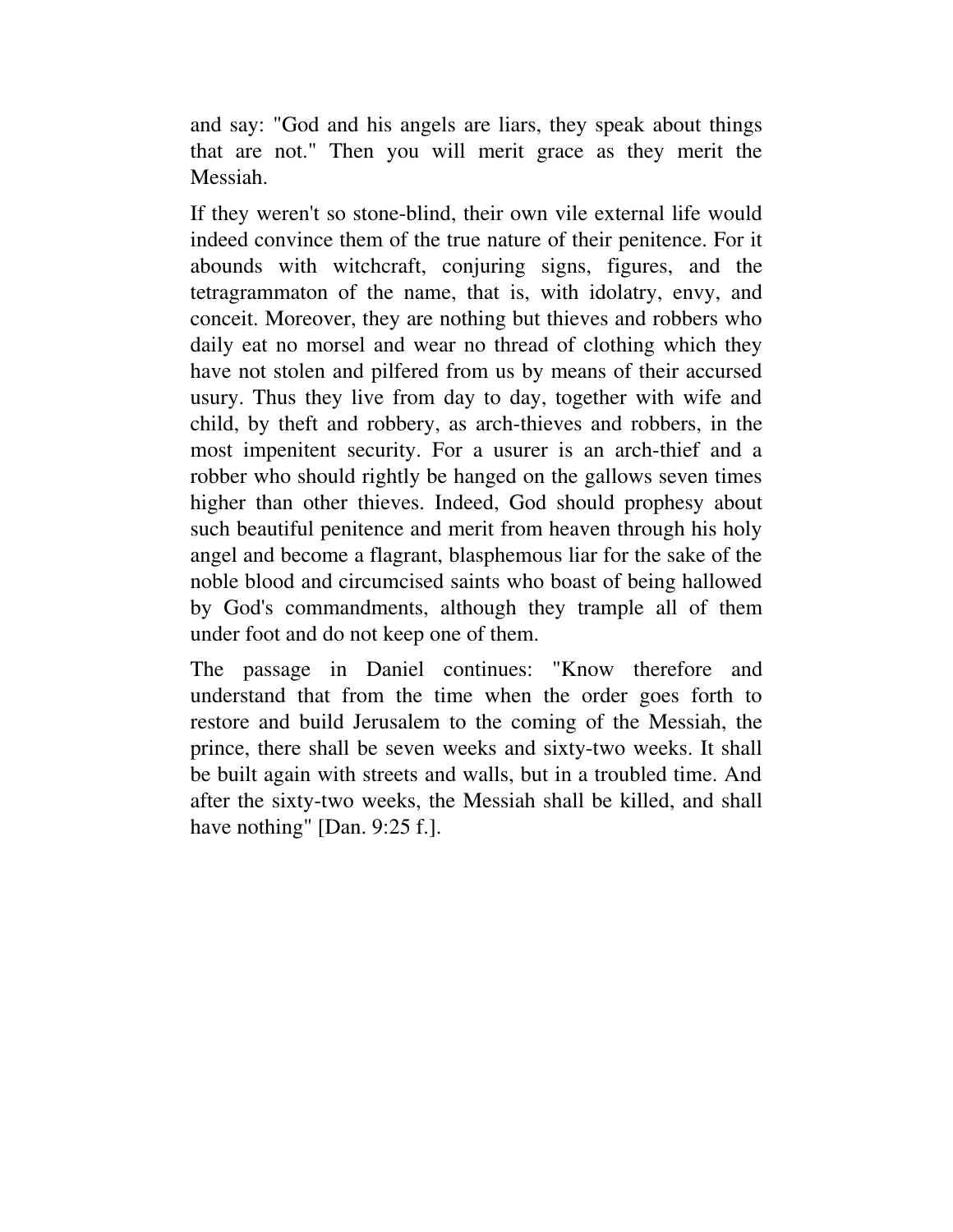## <span id="page-107-0"></span>[Chapter 9](#page-107-0)

Oh, how ridiculous it seems to these circumcised saints that we accursed Goyim have interpreted and understand this saying thus, especially since we did not consult their rabbis, Talmudists, and Kokhbaites whom they regard as more authoritative than all of Scripture For they do a far better job of it. This is what they say: "Know therefore and understand from the going forth of the word to restore and rebuild Jerusalem" -- this means, Ponder and understand it well that the word has gone forth that Jerusalem is to be restored. That is one point. Further, "To the coming of the Messiah, the prince" -- this means, until the time of King Cyrus there shall be seven weeks." That is another point. Further, "For sixty-two weeks it shall be built again with walls and streets, but in a troubled time." That is another point. "And after sixty-two weeks the Messiah (that means King Agrippa) will be killed and will not be" -- this means, will be no king, etc.

It is indeed tiresome to discuss such confused lies and such tomfoolery. But I have to give our people occasion for pondering the devilish wantonness which the rabbis perpetrate with this splendid saying. So here you see how they separate the text where it should be read connectedly, and join it where it should be separated. This is the way in which it should be connected:

"Know therefore and understand that from the going forth of the word about how Jerusalem is to be restored and rebuilt to the coming of the Messiah, there shall be seven weeks and sixty-two weeks." These words, I say, are to be joined together to form one complete text. Then follows: "It shall be built again with walls and streets, but in a troubled time." This sentence, separate though it is, they connect with the foregoing words about the sixty-two weeks, so as to convey the meaning that the building of the walls and the streets will occupy sixty-two weeks.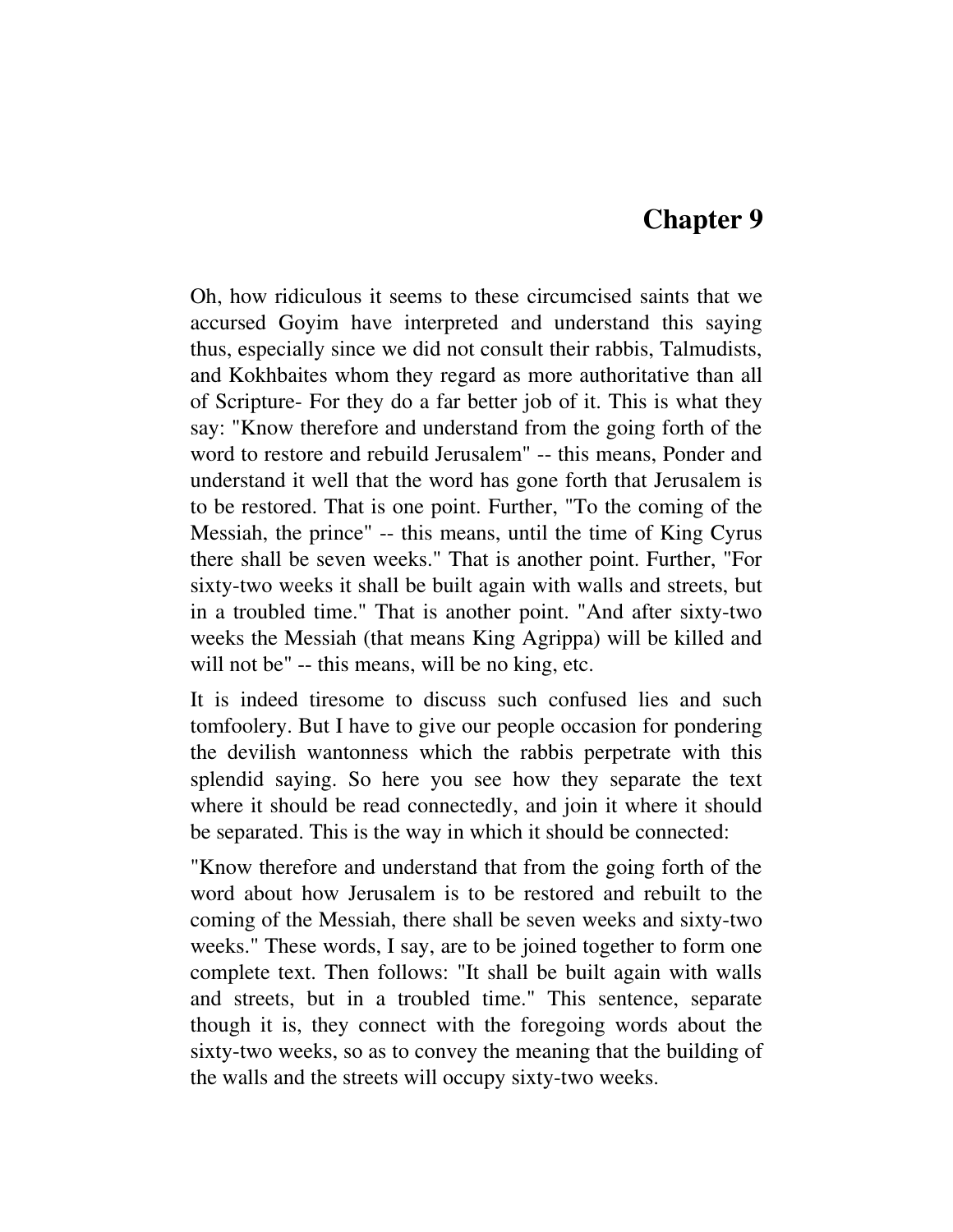That is truly a knavish trick. It reminds me of the rascal of whom I once heard as a young monk. He hacked the Lord's Prayer to pieces and re-arranged it to read thus: Our Father, hallowed be in heaven; thy name come; thy kingdom be done; thy will as in heaven, so also on earth. Or as that ignorant priest read the lesson in the Vigils from I Corinthians 15: \*Ubi est mors stimulus, tuus stimulus autem mortis, peccatum est virtus vero,\* etc.

That is the way the Jews tear apart the text wherever they can, solely for the purpose of spoiling the words of Scripture for us Christians, although it serves no purpose for them either. For it teaches them nothing, it does not comfort them, it gives them nothing; it results in nothing but meaningless words. It is the same as if the angel had said nothing at all. But they would rather surrender such comforting, joyous words and suffer the loss than to have them benefit us. Similarly, Bodenstein maliciously tore the words of the sacrament apart lest they prove useful to us. However, this will not help the rabbis, those night herons and screech owls. With the help of God we will bring their howling and lying to light. Let us take up the several parts in order.

First I want to ask the Hebraists whether the word \*intellige\* ["know"] is construed with the word \*de\* ["from"] in any other place in Scripture. I have not found any, and this seems to me quite arbitrary. If it is to mean \*de\* as in the phrase \*de subjecta materia,\* the Hebrew uses the preposition \*al,\* just as the Latins use the word \*super\* ("\*Multa super Priamo,\*" etc. [149]). I know very well, however, that the Jews cannot prove that such a construction obtains here. The biblical examples agree that it stands as an absolute, independently. But to ascribe something to God maliciously of which one is uncertain, and which one cannot prove, is tantamount to tempting him and giving him the lie.

Now let us see how they tear the text apart. "Know therefore and understand, from the going forth of the word, that Jerusalem will again be built." This, they claim, does not speak of the beginning of the seventy weeks but of the word that has gone forth. Then follows: "To the coming of the Messiah, the prince, there shall be seven weeks." Now it is in agreement with the customary usage of all languages that the word \*donec,\* "until" [or "to"],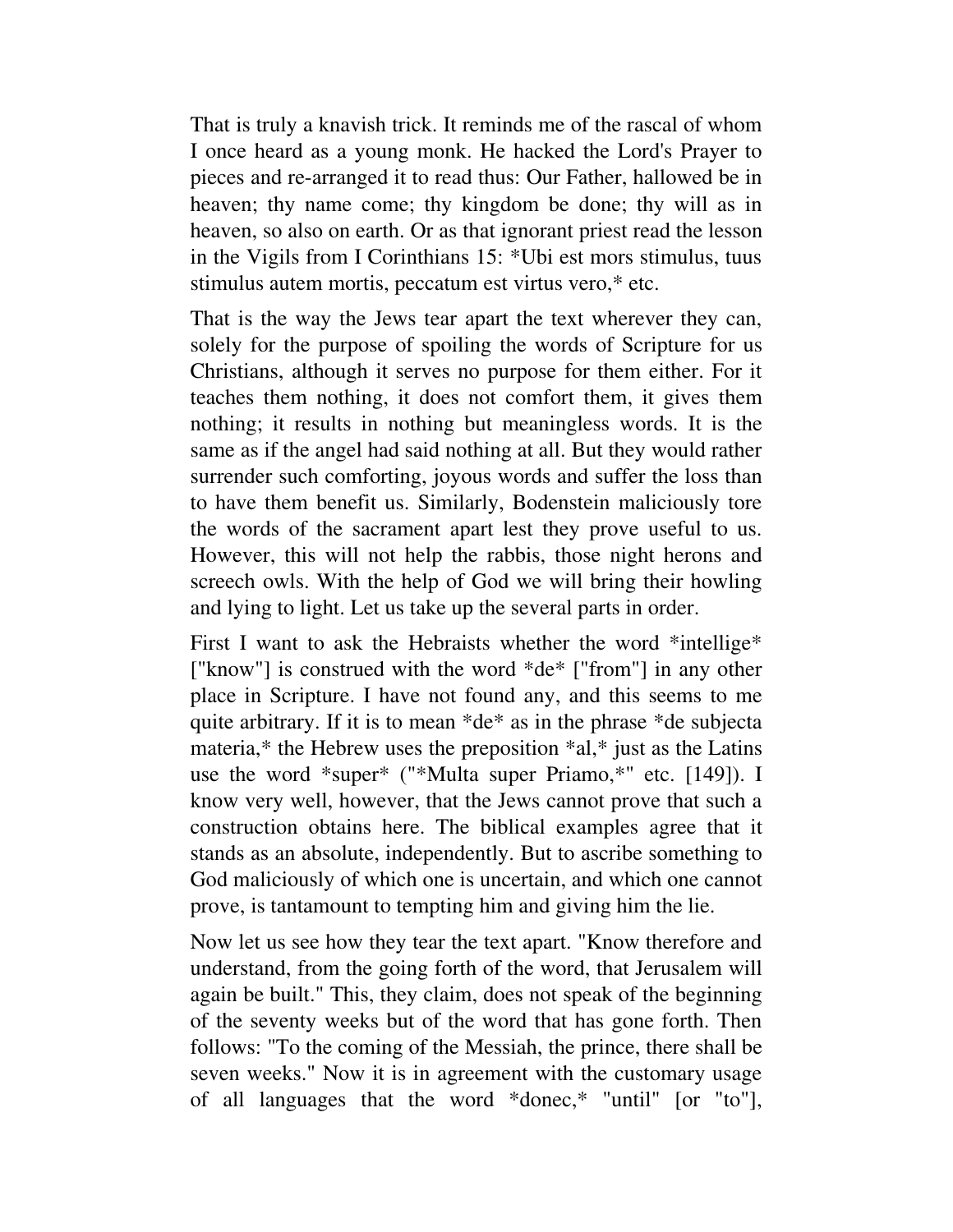presupposes a beginning. However, the Jews assign it none; they refuse to have the text read "from the beginning of the word to the coming of Messiah." I must draw an analogy.

If some one on St. Gall Square here in Wittenberg were to tell you: "You have heard a sermon based on God's word, declaring that the church is holy. Ponder this and mark it well." All right, you look at him expectantly to hear what else he has to say; for he does have more to say. Then he abruptly blurts out: "There are still seven weeks till Michaelmas." Or, "It is a distance of three miles to Halle." Here you would look at him and say, What sense is there in that? Are you crazy? Are the seven weeks to begin now on the market-place? Or are the three miles to begin in Wittenberg? "No," he would reply, "you must understand this to mean from the Day of St. Lawrence to Michaelmas, and from Bitterfeld to Halle." At this point you would be tempted to rejoin: "Go plant a kiss of peace on a sow's rump! Where did you learn to jabber so foolishly? And what do the seven weeks have to do with your statement that I should note well the sermon that I heard at Wittenberg?"

The rabbis treat the angel Gabriel's words in the same way. They make his speech read thus: "There are seven weeks until the Messiah." Suppose now Daniel replies, "My dear Gabriel, what do you mean? Are the seven weeks to begin now that you are speaking with me?" "No," he says, "you must understand this to mean that they begin with the destruction of Jerusalem." Thank you, indeed, you noble, circumcised rabbis, for teaching the angel Gabriel to speak, as though he were unable to tell of the beginning of the seven weeks, which is all-important, as well as of the middle and the end of them. No, Daniel is to assume it. This is just nonsense. Shame on you, you vile rabbis, to attribute this foolish talk of yours to the angel of God! With this you disgrace yourselves and convict yourselves of being malicious liars and blasphemers of God's words. But this is just the grammatical side of the matter. Now let us study the theological aspect.

These holy, circumcised ravens say that the seventy weeks begin with the first destruction of Jerusalem and end with its second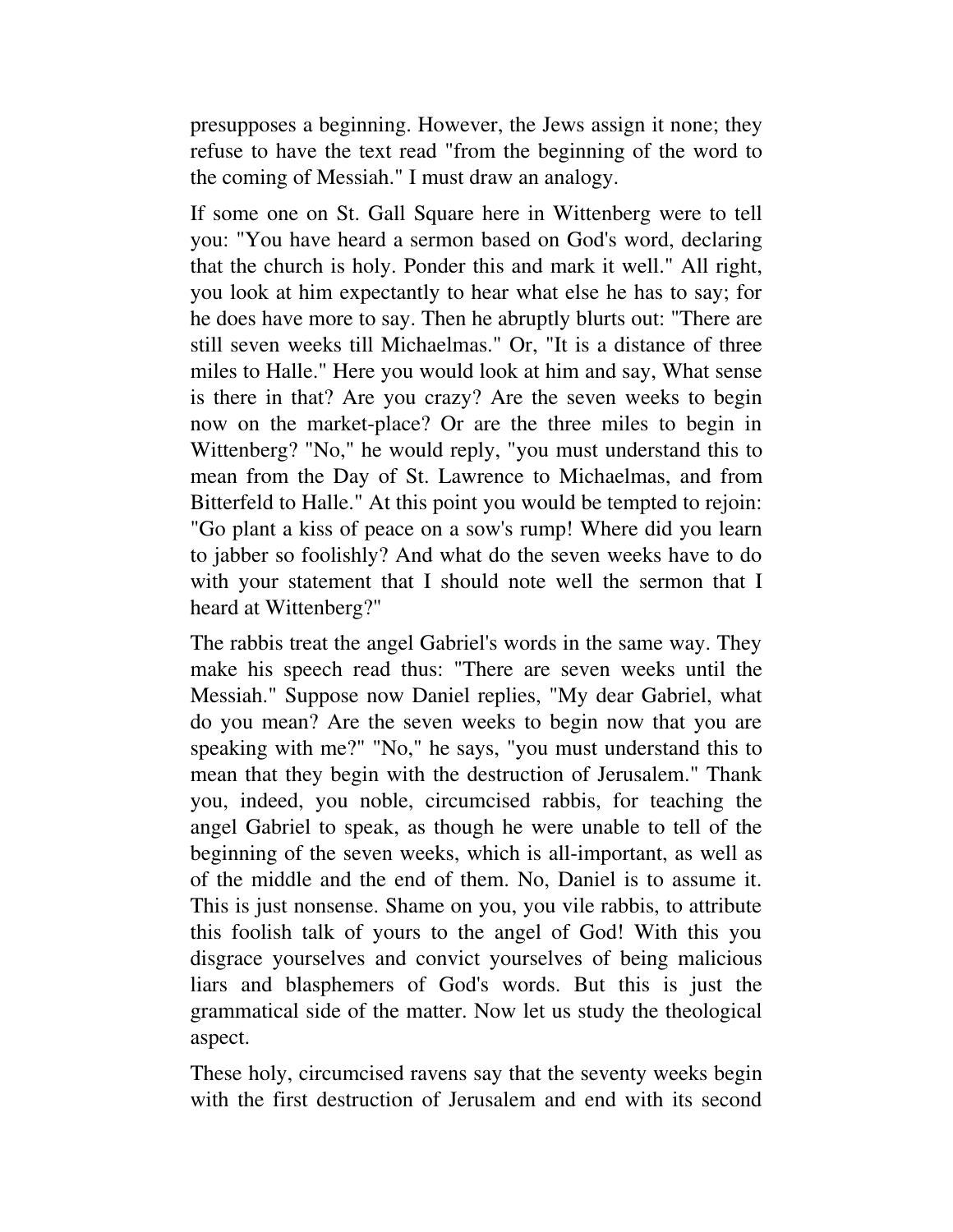destruction. What better method could they have pursued for arriving at this conclusion than to close their eyes and ears, ignore Scripture and the history books, and let their imagination run freely, saying: "This is the way it seems right to us, and we insist upon it. Therefore it follows that God and his angel must agree with us. How could we be wrong? We are the ravens who are able to teach God and the angels."

Oh, what a base, vexatious, blasphemous people, that can merit the Messiah with such penitence! But let us listen to their wisdom. The seventy weeks begin with the destruction of Jerusalem by the king of Babylon; from that event until the coming of the Messiah, the prince (that is, King Cyrus), are seven weeks. Now tell me: Where is this written? Nowhere. Who has said it? Markolf the mockingbird. Who else might say or write it?

In the beginning of this ninth chapter stands Daniel's clear and plain statement that the revelation regarding the seventy weeks had come to him in the first year of the reign of Darius the Mede, who had conquered the Babylonian kingdom, which event had been preceded by the first destruction of Jerusalem seventy years earlier. For Daniel clearly states that seventy years of the devastation had been fulfilled, in accordance with Jeremiah 29:10. This we also read in II Chronicles, the last chapter [36:22]. And yet these two clear passages of Scripture, Daniel 9 and II Chronicles 36, must be accounted as lies by the rabbis. They insist that they are right and that the seventy weeks must have begun seventy years before they were revealed to Daniel. Isn't that great? Now go and believe the rabbis, those ignorant, untutored asses, who look neither at the Scriptures nor at the history books and who spew forth from their vicious mouth whatever they choose against God and angels.

For they herewith stand openly convicted of their lies and their erring arbitrariness. Since the seventy weeks which were revealed in the first year of the reign of Darius the Mede cannot begin seventy years previously with the destruction of Jerusalem, all their lies founded on this are simultaneously refuted, and this verse of Daniel regarding the seventy weeks must remain for us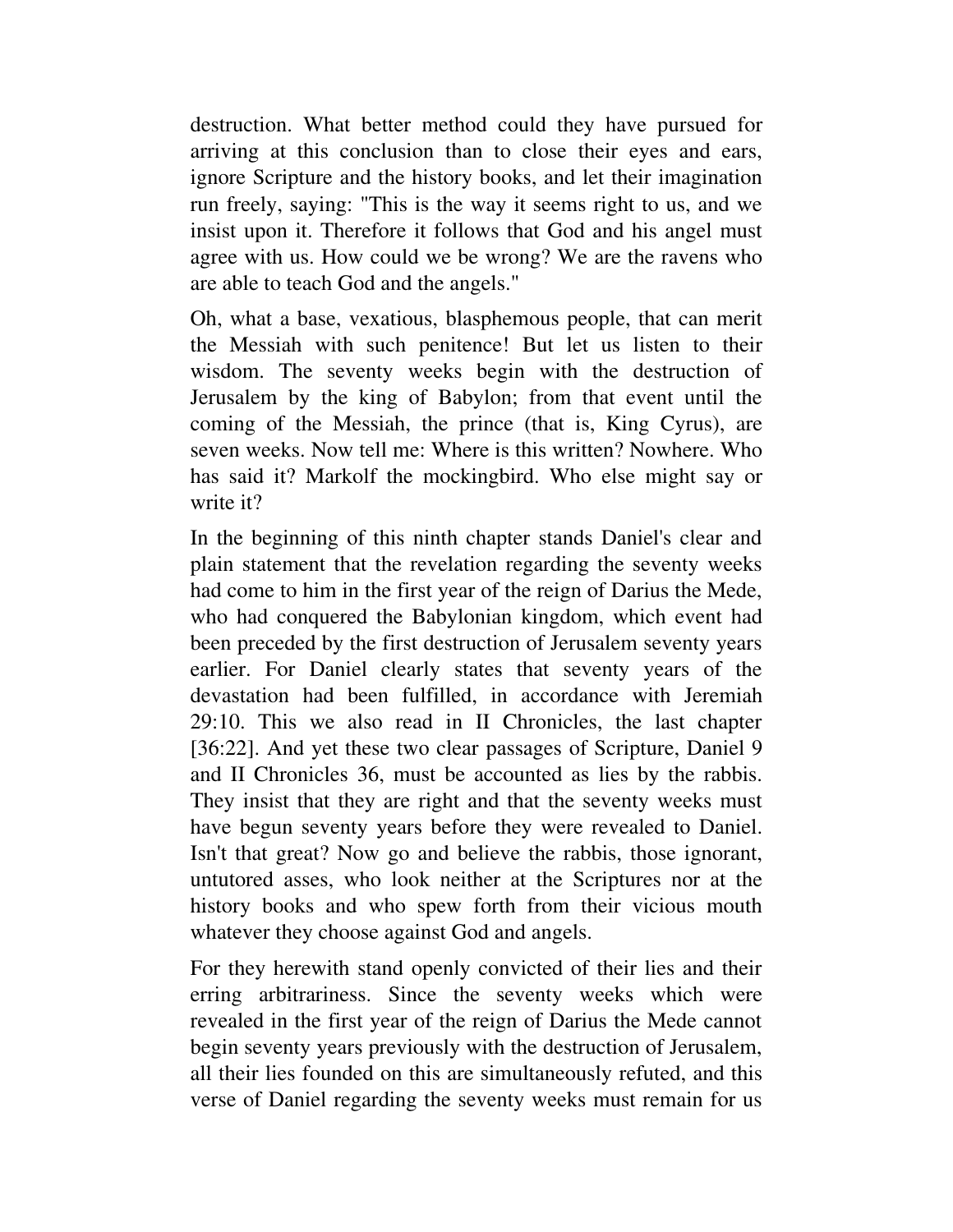undefiled and unadulterated\_no thanks to them. Eternal disgrace will be their reward for this impertinent and patent lie. With this lie another one also collapses; namely, their claim that the words about the Messiah, the prince, refer to King Cyrus, who supposedly appeared seven weeks after the destruction, although in fact he came ten weeks (that is, seventy years) after the destruction. This is recorded in II Chronicles 36, Daniel 9, and Ezra 1.

Even if we would assume *which is impossible* that the seventy weeks began with the destruction of Jerusalem, we could still not justify this stupid lie. And with this the third lie collapses. For they say that Cyrus came fifty-two years after the destruction: the equivalent of seven weeks and three years, or seven and a half weeks. Thus they tear three years, or half a week, from the sixtytwo weeks and add them to the first seven weeks. It is as though the angel were such a consummate fool or child that he could not count up to seven, and says seven when he should say seven and a half. Why do they do this? So that we might perceive how they indulge in lies for the purpose of tearing apart and turning upside down God's word for us. Therefore they insist that Cyrus came seven and a half weeks (which they call seven weeks) after the destruction, whereas (as was said) he really came ten weeks, i.e., seventy years, later.

Nor does the angel tolerate that these weeks be mangled and mutilated, subtracting three years from one and leaving it only four years, and adding to the one that has seven years three more, making it ten years or one and a half weeks. For he says that the seventy weeks are to be taken exactly; they are counted and reckoned precisely.

Much less does he tolerate the fourth lie *that Cyrus is here called the Messiah* even if the other lies were to be upheld, to the effect that Cyrus had appeared after seven weeks, that is, after fifty-two years. For here we find the unmistakable and simple words of the angel: "Seventy weeks of years are decreed concerning your people and your holy city" [Dan. 9:24]. He means to say: In other chapters I spoke of strange people and kings; but in this verse concerning the seventy weeks I am speaking of your people, of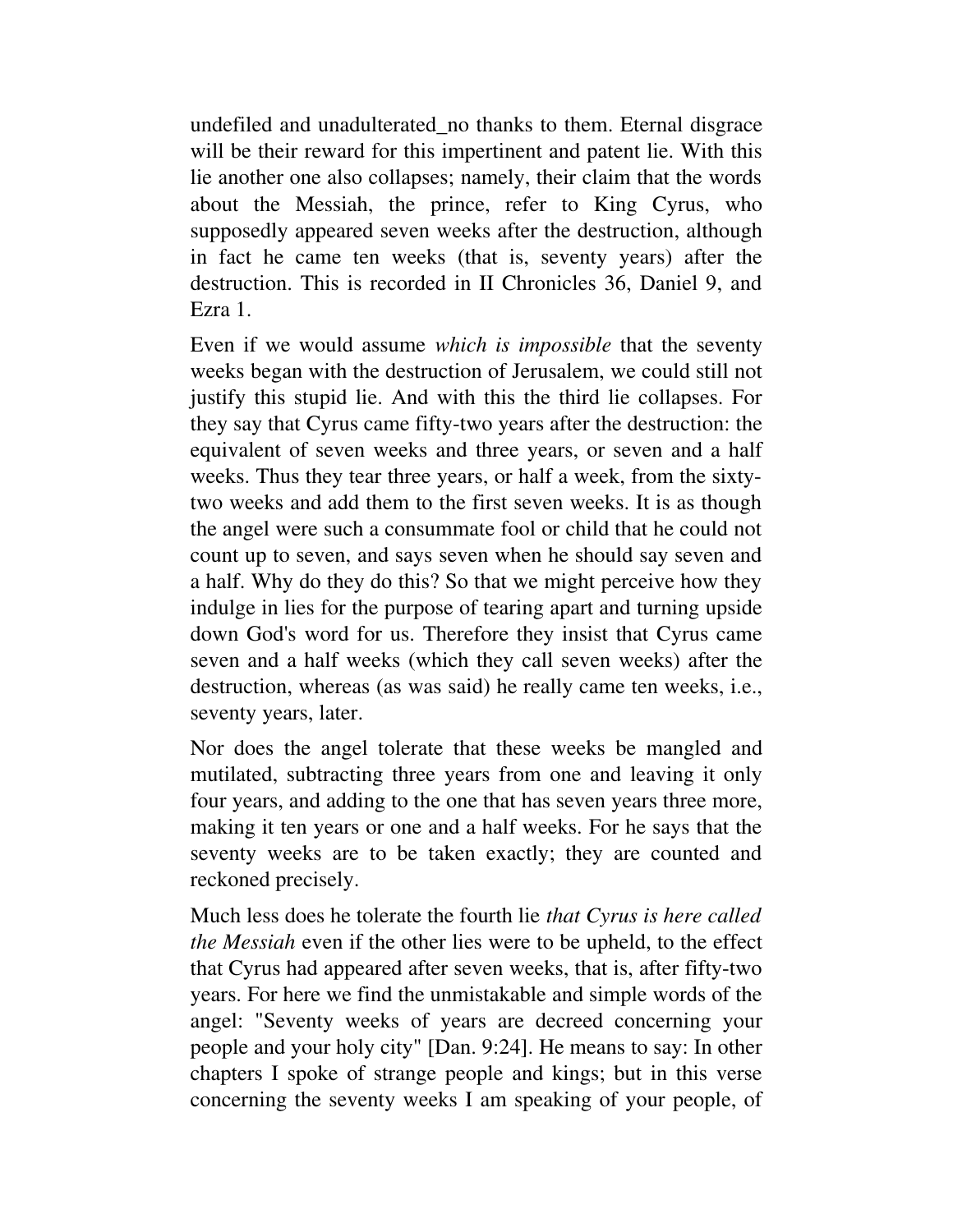your city, and of your Messiah. And whoever refers this to a different people and to different kings is a wanton, incorrigible liar.

The fourth lie is followed by the fifth, in which they divorce the seven weeks from the sixty-two. But these belong together, and there is no reason to separate them, especially since the lie regarding King Cyrus miscarried. It was for this reason that they severed the seven from the sixty-two weeks so that they could give him seven, that is, seven and a half. In biblical Hebrew it is customary to count the years thus: first to give the one, then the other number of years, but with both placed together. We find many illustrations for this in Genesis 5 and 11, where reference is made to the deceased fathers. For instance: "When Seth had lived five years and a hundred years, he became the father of Enosh. Seth lived after the birth of Enosh seven years and eight hundred years" [Gen. 5:6 f.]. Similarly Genesis 11 [:17]: "Eber lived after the birth of Peleg thirty years and four hundred years." And Genesis 25 [:7]: "Abraham lived one hundred years, seventy years, and five years." From these illustrations one can easily see how arbitrary it is to separate the seven years from the sixty-two years in this verse.

The Latin and German languages prevent such a disruption nicely, since they do not repeat the little word "year" so often, but read the number connectedly, saying: "Abraham lived one hundred seventy-five years." In that way these words also are to be taken: "From the going forth of the word to the coming of the Messiah, the prince, there are seven weeks and sixty-two weeks." These two numbers belong together and compose one number, to the coming of the Messiah. The angel has a reason for designating the entire sum of years as seven weeks and sixty-two weeks. He might have spoken of nine weeks and sixty weeks, or found many different ways to name such a sum, such as five weeks and sixty-four weeks, or six weeks and sixty-three weeks, etc. He must have the seven weeks for the construction of the walls and streets of Jerusalem; and he must have the sixty-two, up to the last week, which is all important, for in it the Messiah will die, fulfill the covenant, etc.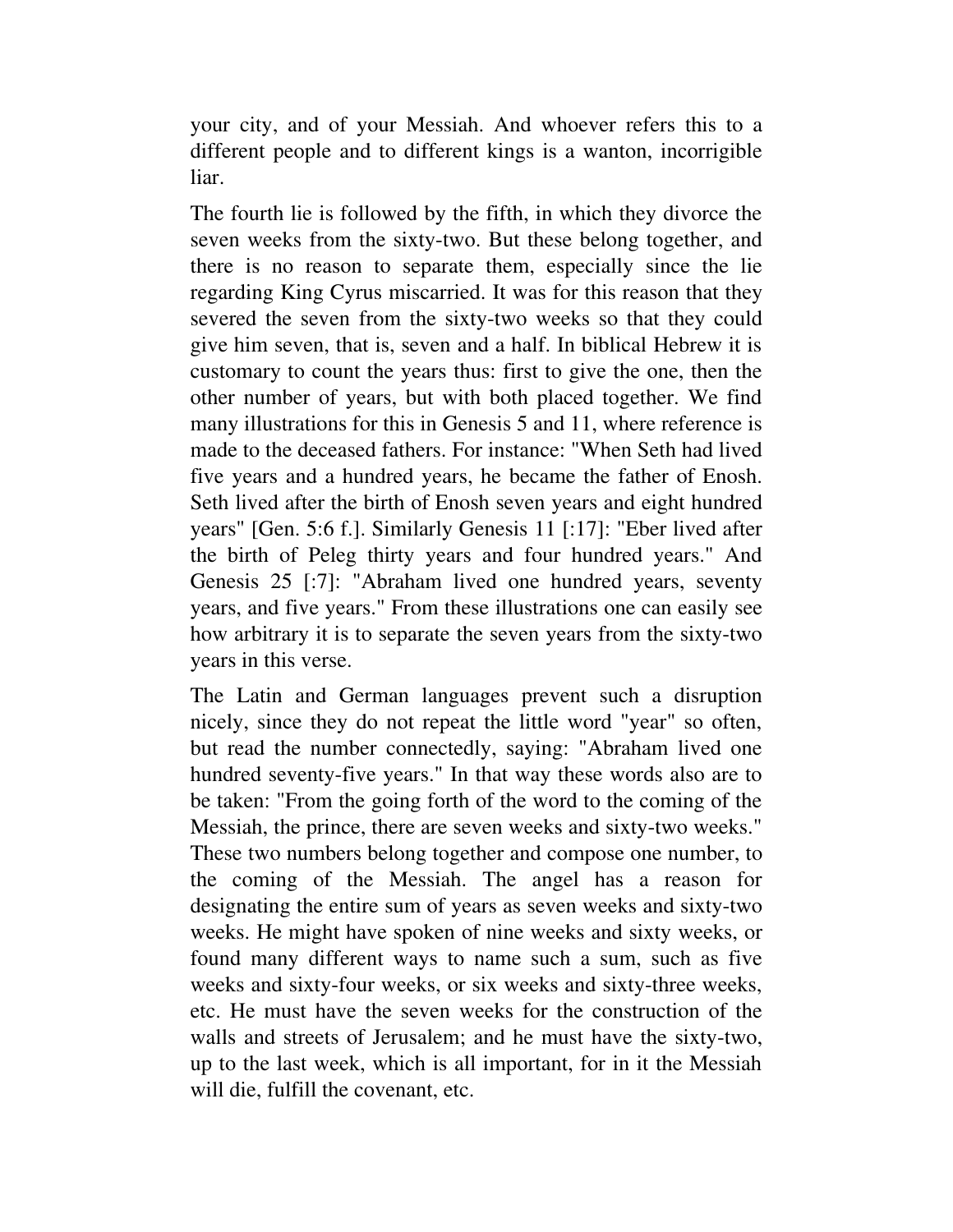Then comes the sixth lie which says that the walls and streets of Jerusalem were rebuilt for sixty-two weeks (minus three years). That would be up to the last week, after which *as they lie for the seventh time* Jerusalem was again destroyed. For with the last week the seventy weeks are ended. According to this, Jerusalem had not stood again for longer than one week, which means seven years. Go ahead, Jew, lie boldly and unashamedly! Nehemiah stands against you with his book and testifies that he built the walls, set the gates, and arranged the city, and that he himself gloriously consecrated it. Thus the temple was already completed in the sixth year of the reign of Darius (Ezra 7 [6:16]). Alexander the Great found the city of Jerusalem already long completed. After him that villain Antiochus found the city even further restored and the temple full of wealth, and he plundered them horribly.

The eighth rude lie follows when they interpret the words of the angel, "And after sixty-two weeks the Messiah will be killed, and shall have nothing," as if the Messiah refers to King Agrippa, who was killed and had nothing after his death; no king succeeded him. Why would it not be just as true to say that Emperor Nero was the Messiah? He was killed at that time and left no heirs. I believe that they would designate Markolf or Thersites as the Messiah rather than accept the true Messiah. How can God, who loves the truth and who is the truth himself, tolerate such shameful, open lies if these are intolerable even to a person who is given to lies or is untruthful or is at least not so strict a lover of the truth? And this eighth lie is a multiple one\_in the first place, because they assign different meanings to the word "Messiah" within such a brief passage: there he has to be Cyrus after the seven weeks, here Agrippa after the sixty-two weeks. Just as though the angel were a fool who would point to a different Messiah with every other word!

As we heard earlier, the angel is not referring to a foreign people and city, but says, "I am speaking of your people and of your city." Therefore we must conceive of the Messiah in this verse not as two different beings, but as one\_namely, the Messiah of this people and of this city, the Shiloh of Judah who came after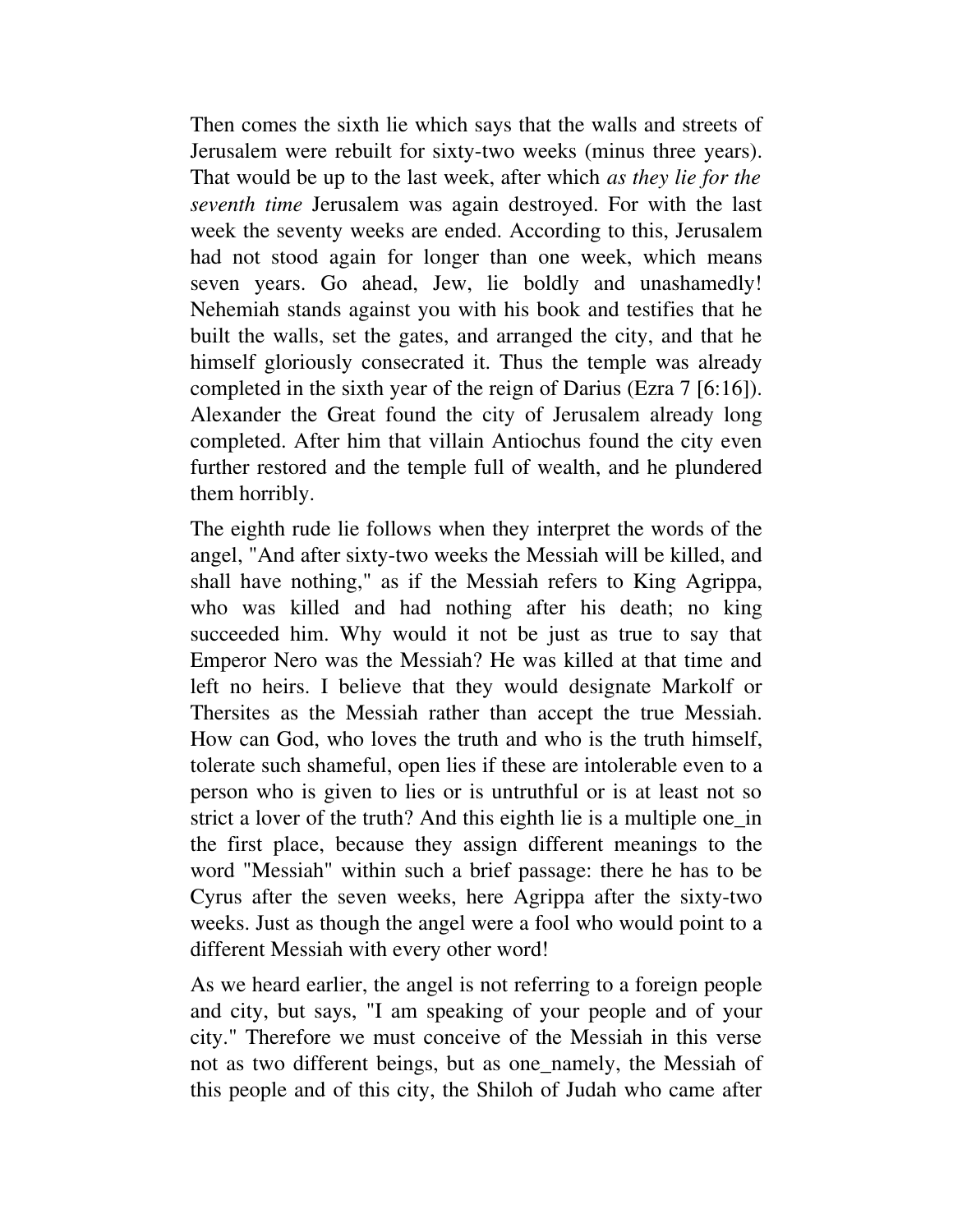the scepter departed from Judah, the Son of David, the *chemdath* of Haggai. This verse indeed refers to him, excluding all others. For Agrippa was not king in Jerusalem, much less the Messiah, before the last week (that is, after seven and sixty-two weeks). The Romans had graciously granted him a little country beyond the Jordan. The Roman procurators such as Felix, Festus, Albinus, etc., ruled the land of Judea. Nor was Agrippa killed after the sixty-two weeks. In brief, all that they say is a lie.

Since they now confess, and have to confess, that a Messiah was killed after the sixty-two weeks, that is, in the first year of the last week, and since this cannot have been Agrippa (as they would like to have it, in confirmation of their lie), nor anyone else, I am curious to learn where they might find one. It must be someone who lived before the expiration of the seventy weeks and who was killed after sixty-two weeks. Furthermore, as Gabriel says, he must have come from among their people, undoubtedly from the royal tribe of Judah. Now it is certain that since Herod's time they had had no king who was a member of their people or race. But, on the other hand, it is just as certain that Gabriel must be believed, with his statement regarding a Messiah of their nation. How is this difficulty to be solved?

And there is more. They themselves confess that they had no Messiah, that is, no anointed king ("Messiah" means "the anointed one"), between the first and the last destruction of Jerusalem, for the sacred anointing oil, of which Moses writes in Exodus 30:22, with which kings and priests were anointed, no longer existed after the first destruction. Consequently, Zedekiah was the last anointed king; his descendants were princes, not kings, down to the time of Herod, when the scepter departed and Shiloh, the true Messiah, was to appear.

We want to purge out their lies completely. With reference to Daniel's saying, "And he shall make a strong covenant with many for one week" [Dan. 9 27], that is, the last week, they perpetrate the ninth lie, saying that the Romans agreed to a peace or a truce for this last week (or seven years) with the Jews; but since the Jews grew rebellious the Romans returned in three years and destroyed Jerusalem. Now how does this bear out Gabriel, who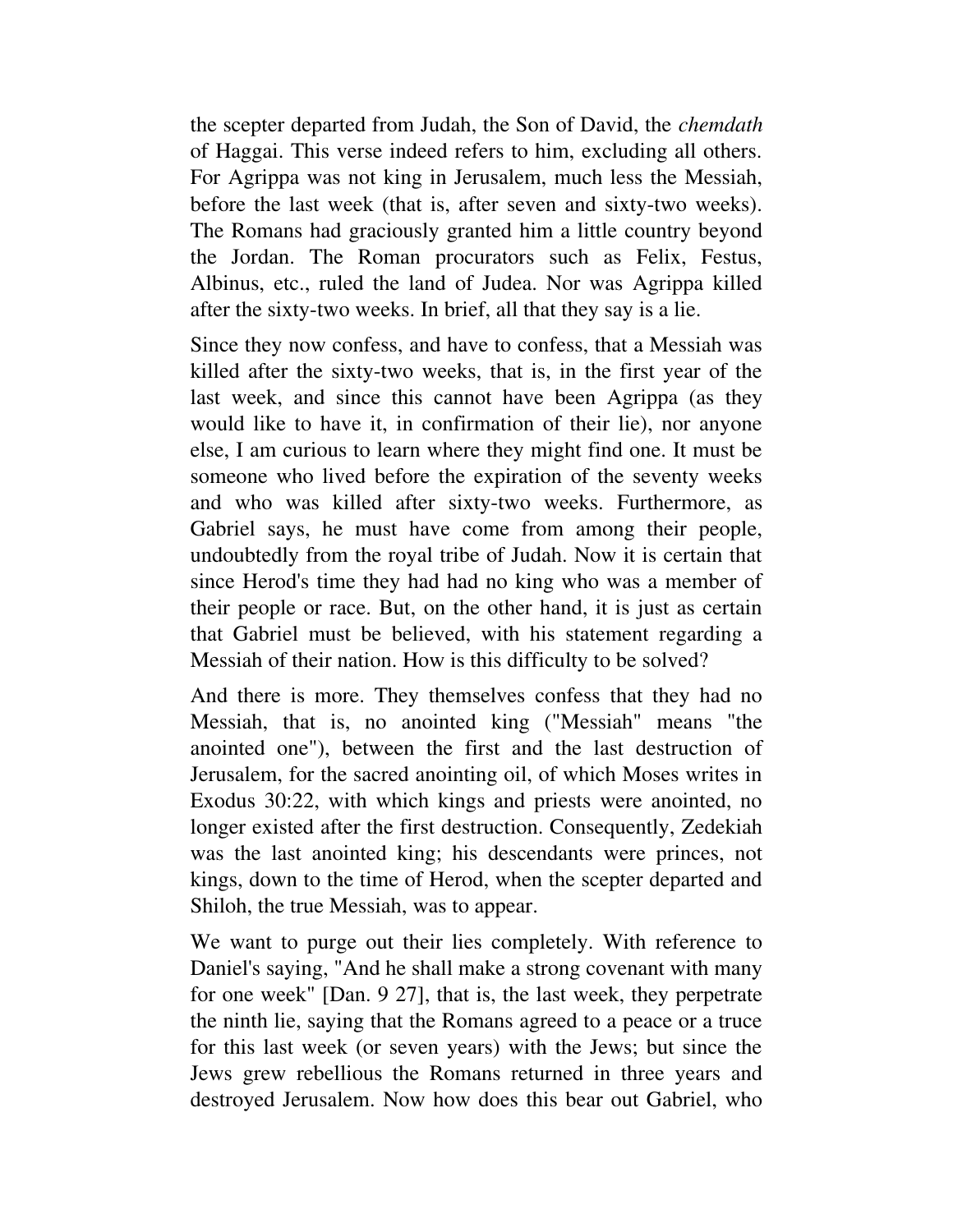says that the peace or truce (as they interpret the word "covenant") is to last seven years? If it did not endure longer than three years, then Gabriel, who speaks of seven years or the last week must be lying. Thus the mendacious hearts of these incorrigible liars falsely impugn the truthfulness of the angel Gabriel. Alas, what truce? What peace? Read Josephus and the history books and you will learn that the Romans slew many thousands of Jews a long time before, and that there was no peace up to the time when they were constrained to destroy Jerusalem and the country.

The tenth and final lie concerns the assertion that the destruction of Jerusalem will last until the end of the strife. They interpret this as meaning: until the strife of their Messiah, who will kill Gog and Magog and conquer the whole world. This is a vicious, miserable lie which is dead before it is born. Let those who maintain that the Messiah appeared before the expiration of the seventy weeks be informed that such a lie was discredited as long as fifteen hundred years ago. Thus the Jews do not retain a single word of Gabriel's statement intact; they pervert all his words into lies, with the exception of the angel's prophecy regarding the destruction of Jerusalem. But no one need thank them for believing that and admitting the truth of it now. While they still inhabited Jerusalem, they believed this prophecy still less than they believe now in our Messiah, although it was foretold plainly enough, here in Daniel 9 as well as in Zechariah 14. If they were still dwelling in Jerusalem today, they would invent a hundred thousand lies before they would believe it, just as their ancestors did prior to the first destruction. The latter were not persuaded by any prophet that the holy city of God would be laid waste. They harried them, they raved like mad dogs until they stood face to face with the fulfillment of the prophecy. This has always been a stiff-necked, unbelieving, proud, base, incorrigible people, and so it ever remains.

From all of this we gather that Daniel with his seventy weeks takes our position against the Jews' lies and folly, a position as reliable and firm as an iron wall and an immovable rock, affirming that the true Messiah must have come before the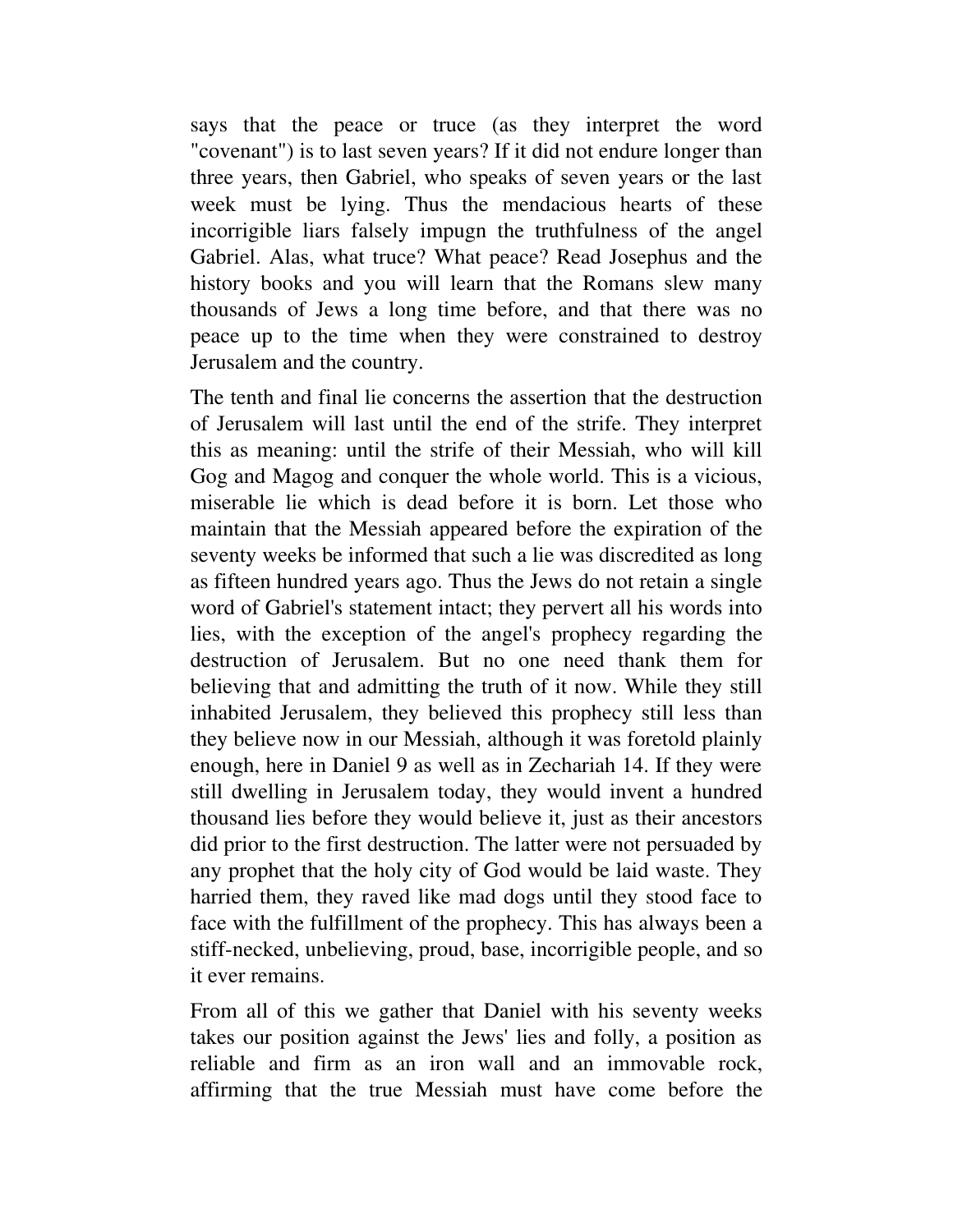termination of the seventy weeks; that he was killed and made alive again; that he fulfilled God's covenant (for why should Daniel here be speaking of the Gentiles' covenant, which, moreover, did not even exist at the time?) in the last week; that he thereby took leave of the city and the people at the end of the seventy weeks; that the city was razed by the Romans shortly after; that the people were destroyed, with their government and all they had\_all of this in accordance with the angel's words: "Seventy weeks of years are decreed or reckoned concerning your people and your holy city" [Dan. 9:24], But enough!

No doubt it is necessary for the Jews to lie and to misinterpret in order to maintain their error over against such a clear and powerful text. Their previous lies broke down under their own weight. But even if they were to lie for a hundred thousand years and call all the devils in to aid them, they would still come to nought. For it is impossible to name a Messiah at the time of the seventy weeks, as Gabriel's revelation would necessitate, other than our Lord Jesus Christ. We are certain, sure, and cheerful about this, as we snap our fingers at all the gates of hell and defy them, together with all the gates of the world and everything that wants to be or might be exalted, smart, and wise against us. I, a plain insignificant saint in Christ, venture to oppose all of them singlehandedly and to defend this viewpoint easily, comfortably, and gladly. However, it is impossible to convert the devil and his own, nor are we commanded to attempt this. [154] It suffices to uncover their lies and to reveal the truth. Whoever is not actuated to believe the truth for the sake of his own soul will surely not believe it for my sake.

We will limit ourselves for the time being to these four texts those of Jacob, David, Haggai, and Daniel\_wherein we see what a fine job the Jews have done these fifteen hundred years with Scripture, and what a fine job they still do. For their treatment of these texts parallels their treatment of all others, especially those that are in favor of us and our Messiah. These, of course, must be accounted as lies, whereas they themselves cannot err or be mistaken. However, they have not acquired a perfect mastery of the art of lying; they lie so clumsily and ineptly that anyone who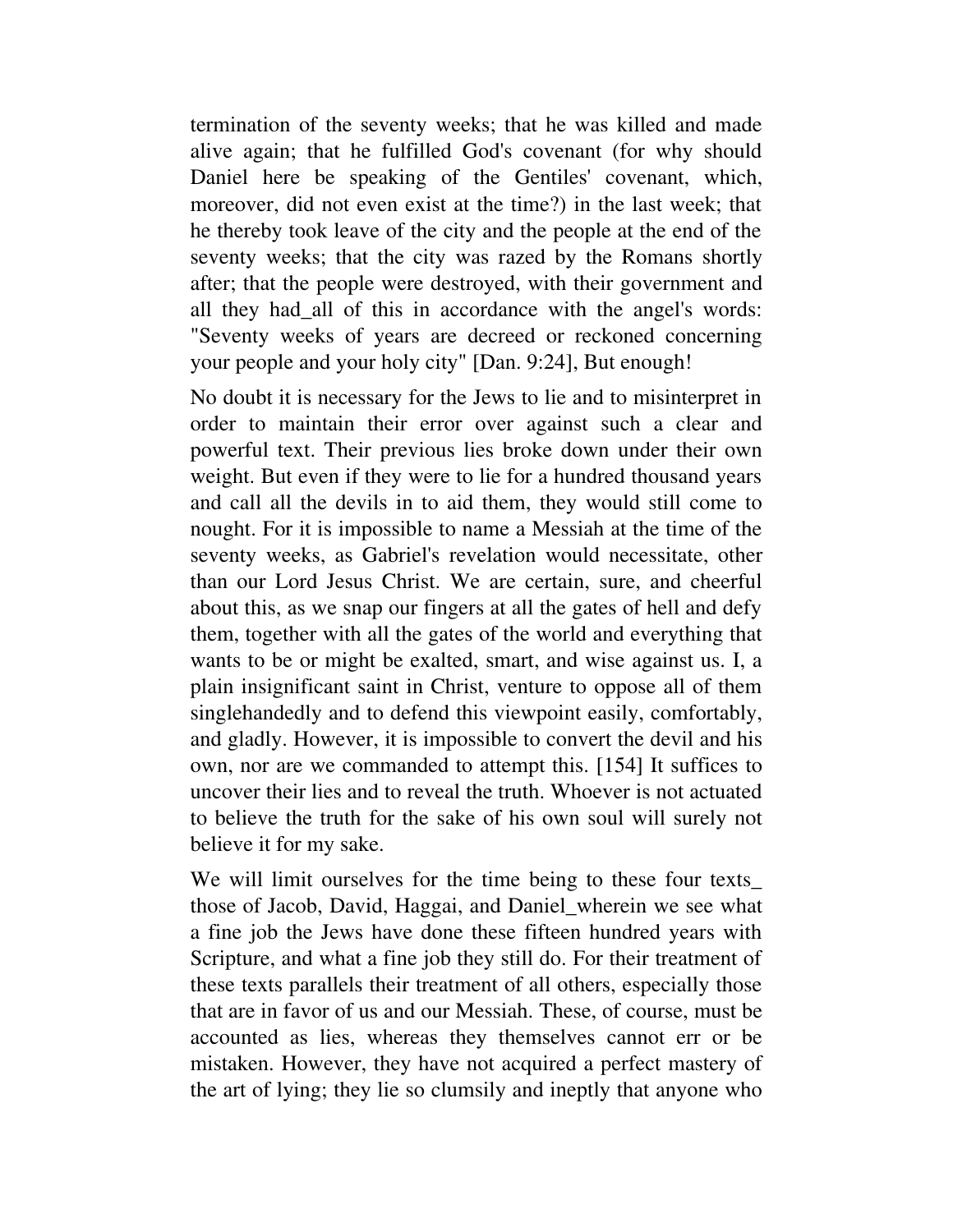is just a little observant can easily detect it.

But for us Christians they stand as a terrifying example of God's wrath. As St. Paul declares in Romans 11, we must fear God and honor his word as long as the time of grace remains, so that we do not meet with a similar or worse fate. We have seen this happen in the case of the papacy and of Muhammad. The example of the Jews demonstrates clearly how easily the devil can mislead people, after they once have digressed from the proper understanding of Scripture, into such blindness and darkness that it can be readily grasped and perceived simply by natural reason, yes, even by irrational beasts. And yet they who daily teach and hear God's word do not recognize this darkness but regard it as the true light. O Lord God, have mercy on us!

If I had to refute all he other articles of the Jewish faith, I should be obliged to write against them as much and for as long a time as they have used for inventing their lies -- that is, longer than two thousand years. I stated earlier that they corrupt their circumcision with human ordinances and ruin their heritage with their arrogance. In the same manner they also desecrate their Sabbath and- all their festivals. In brief, all their life and all their deeds, whether they eat, drink, sleep, wake, stand, walk dress, undress, fast, bathe, pray, or praise, are so sullied with rabbinical, foul ordinances and unbelief, that Moses can no longer be recognized among them. This corresponds to the situation of the papacy in our day, in which Christ and his word can hardly be recognized because of the great vermin of human ordinances. However let this suffice for the time being on their lies against doctrine or faith.

In conclusion we want to examine their lies against persons, which, after all, do not make the doctrine either worse or better, whether the persons are pious or base. Specifically, we want to look at their lies about the person of our Lord, as well as those about his dear mother and about ourselves and all Christians. These lies are such as the devil resorts to when he cannot assail the doctrine. Then he turns against the person\_lying, maligning, cursing, and ranting against him. That is what the papists' Beelzebub [156] did to me. When he was unable to refute my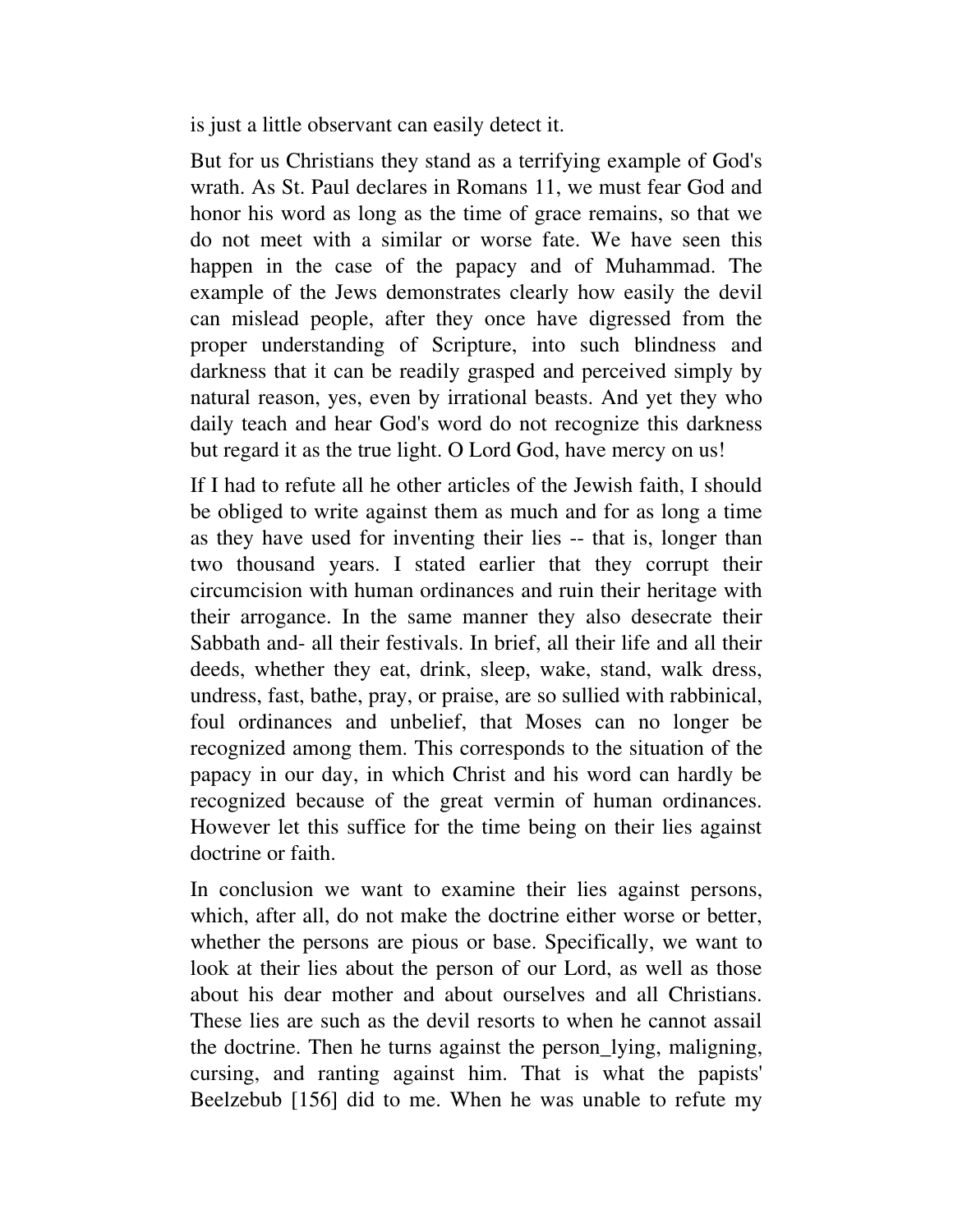gospel, he wrote that I was possessed of the devil, that I was a changeling, that my dear mother was a whore and a bathhouse attendant. [157] Of course, no sooner had he written this than my gospel was destroyed and the papists carried the day! Similarly, John the Baptist and Christ himself were charged with having a devil [Matt. 11:18; John 8:20] and were called Samaritans\_and shortly thereafter John's and Christ's doctrine was shown to be false, and that of the Pharisees true. The same thing happened to all the prophets. Recently also, when the stealthy, murdering arsonist of Wolfenbuttell *who, next to the archbishop of Mainz, is the holy Roman Church's one relic and jewel* shamefully slandered and defamed the persons of the elector of Saxony and the landgrave of Hesse, both were instantly doomed; but he, the holy man, king over all kings, was crowned with a diadem and gold so heavy that he could not bear it and had to flee.

Therefore, whenever you wish to win in an evil cause, do as they do and as the glib babblers do in court when the silver- or goldfever seizes them. Scold and lie boldly about the person, and your cause will win out. It is like the mother who instructed her child: "Dear son, if you cannot win otherwise, start a brawl." These are lies in which the liar does not fabricate or err in the chief question at issue (as happens also in religious disputes), but nevertheless is well aware that he is lying and wants to lie against the person. He does not dream of proving his point, either by appearances or by truth, and is unable to do so.

That is how the Jews, too, are acting in this instance. They blatantly inveigh and lie against and curse the person, against their own conscience. In that way they have long since won their case, so that God had to listen to them. Already for fifteen hundred years they have been sitting in Jerusalem, in a golden city, as we can clearly see. They are the lords of the world, and all the Gentiles flock to them with their *chemdath,* their coats, pants, and shoes, and permit themselves to be slain by the noble princes and lords of Israel, giving them land and people and all that they have, while the Jews curse, spit on, and malign the Goyim.

And you can well imagine that if they would not lie so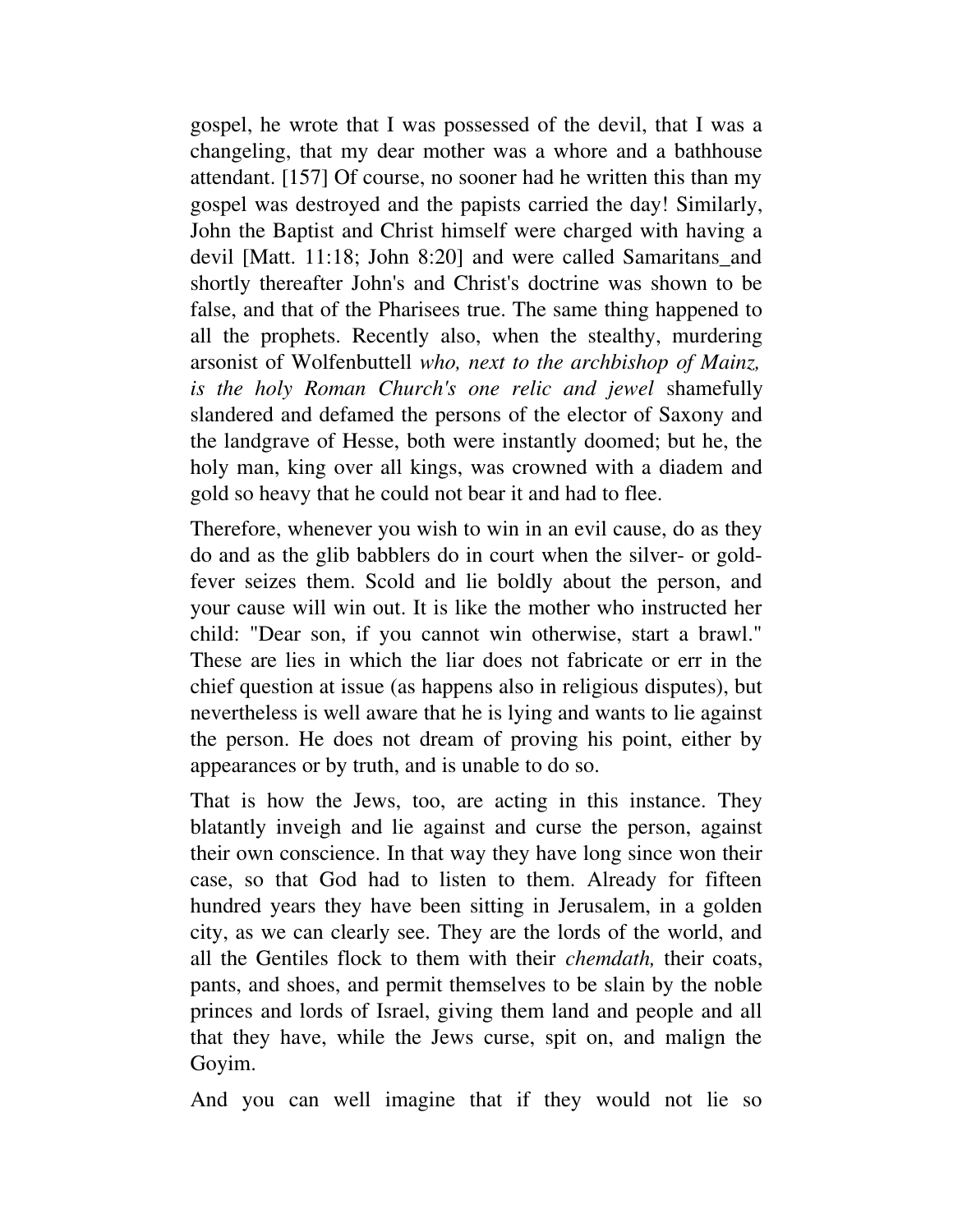outrageously, curse, defame, blaspheme, and revile the persons, God would not have heard them, and their cause would have been lost long ago; they would not be lords in Jerusalem today but live dispersed over the world, without seeing Jerusalem, and making their living among the accursed Goyim by means of lying, cheating, stealing, robbing, usury and all sorts of other vices. So effective is it to curse the person if the cause in question is evil and therefore doomed! Consequently, if you have a poor cause to defend, do not overlook this example of the Jews. They are the noble princes of Israel who are capable of everything. When their cause is lost, they still can curse the Goyim thoroughly.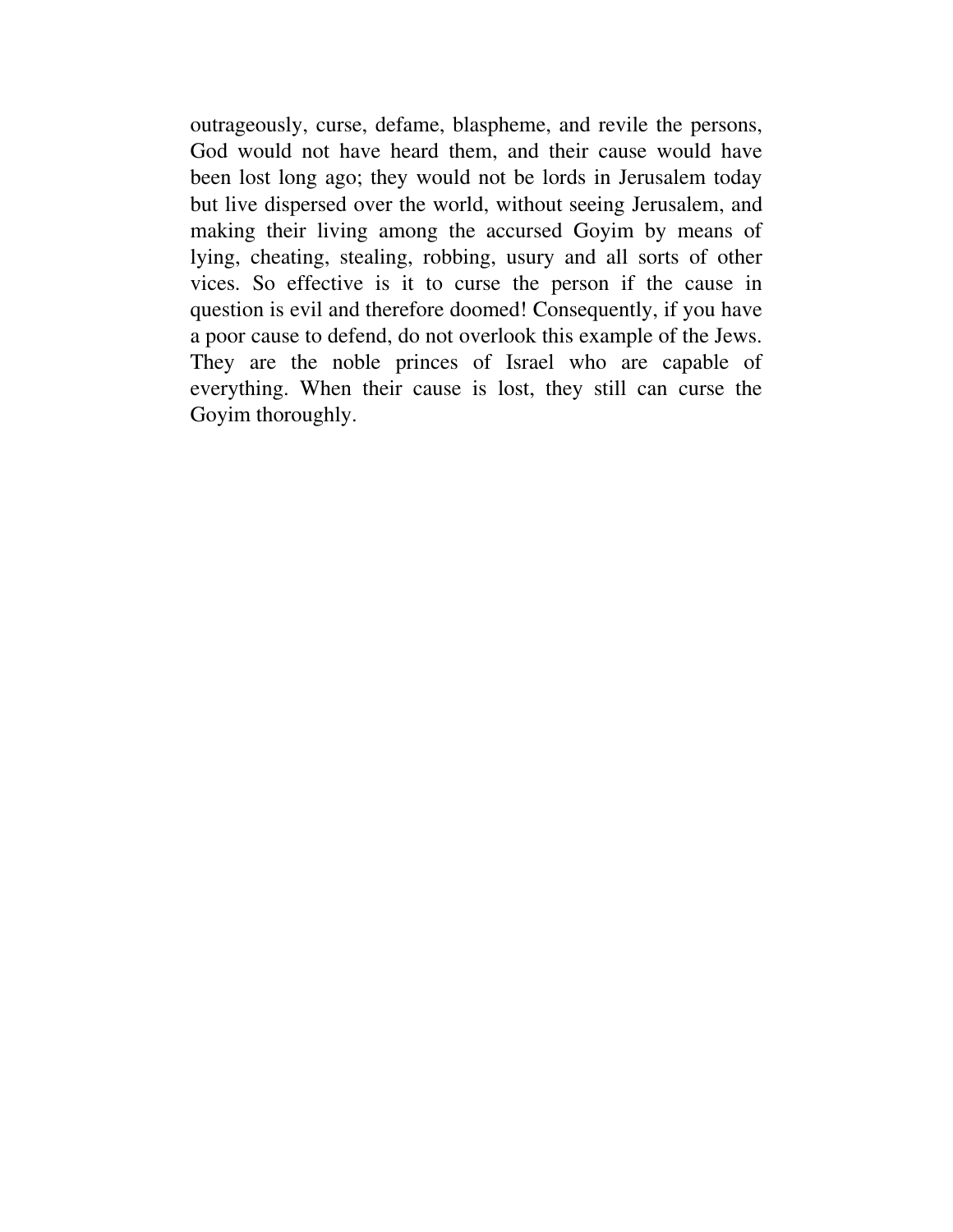## <span id="page-120-0"></span>[Chapter 10](#page-120-0)

In the first place, they defame our Lord Jesus Christ, calling him a sorcerer and tool of the devil. This they do because they cannot deny his miracles. Thus they imitate their forefathers, who said, "He casts out demons by Beelzebub, the prince of demons" [Luke 11:15]. They invent many lies about the name of God, the tetragrammaton, saying that our Lord was able to define this name (which they call *Schem Hamphoras*), and whoever is able to do that, they say, is also able to perform all sorts of miracles. However, they cannot cite a single instance of any men who worked a miracle worth a gnat by means of this \*Schem Hamphoras.\* It is evident that as consummate liars they fabricate this about our Lord. For if such a rule of \*Schem Hamphoras\* were true, someone else would have employed it before or afterward. Otherwise, how could one know that such power inhered in the \*Schem Hamphoras\*? But this is too big a subject; after this booklet is finished, I plan to issue a special essay and relate what Porchetus writes on this subject. It serves them right that, rejecting the truth of God, they have to believe instead such abominable, stupid, inane lies, and that instead of the beautiful face of the divine word, they have to look into the devil's black, dark, lying behind, and worship his stench.

In addition they rob Jesus of the significance of his name, which in Hebrew means "savior" or "helper." The name Helfrich or Hilfrich was common among the old Saxons; this is the equivalent of the name Jesus. Today we might use the name Hulfrich -- that is, one who can and will help. But the Jews, in their malice, call him Jesu, which in Hebrew is neither a name nor a word but three letters, like ciphers or numeral letters. It is as if, for example, I were to take the three numeral letters C, L, and V as ciphers and form the word Clu. That is 155. In this manner they use the name Jesu, signifying 316. This number then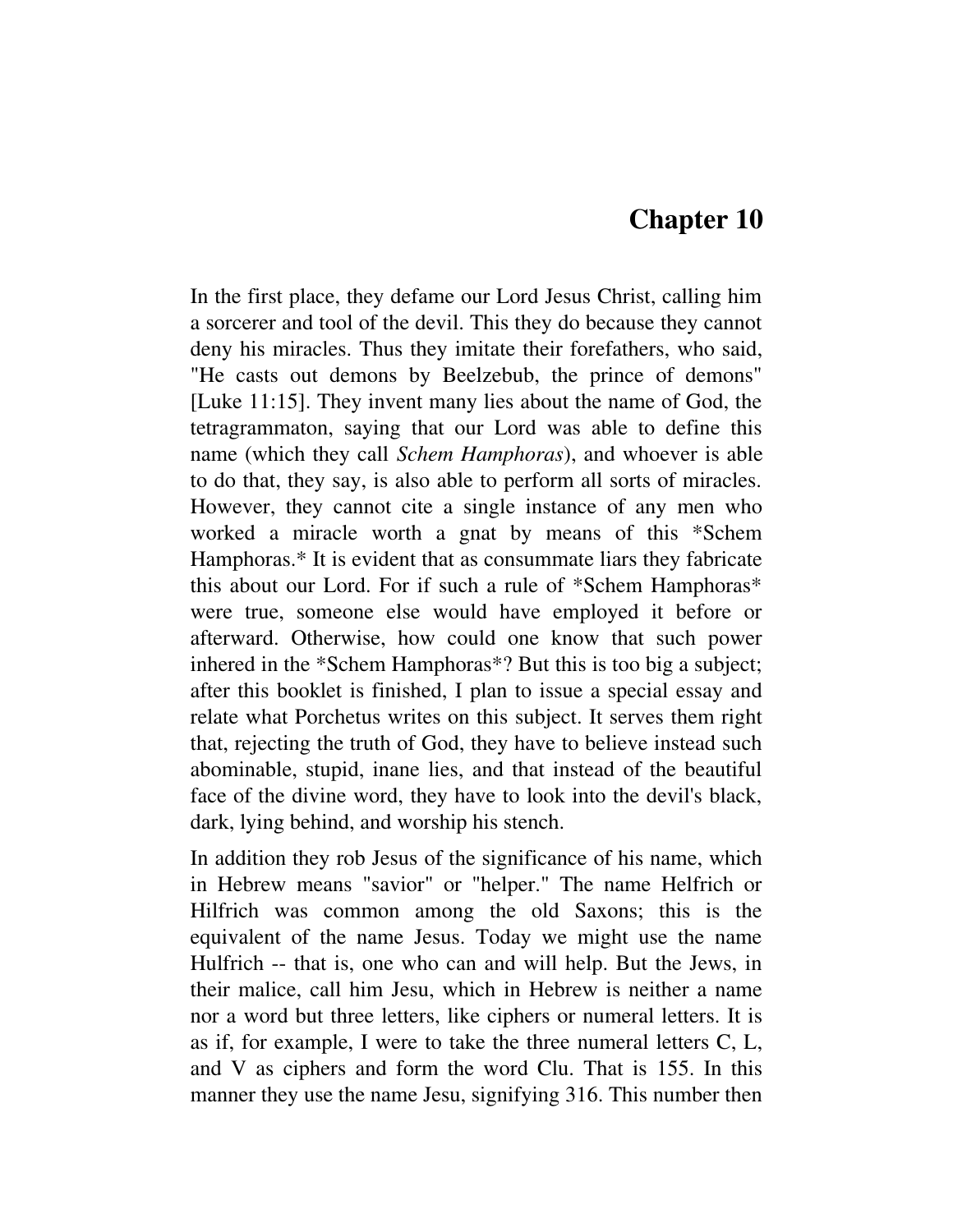is to denote another word, in which \*Hebel Vorik\* is found. For further information on their devilish practices with such numbers and words, you may read Anthony Margaritha.

When a Christian hears them utter the word "Jesu," as will happen occasionally when they are obliged to speak to us, he assumes that they are using the name Jesus. But in reality they have the numeral letters Jesu in mind, that is, the numeral 316 in the blasphemous word \*Vorik.\* And when they utter the word "Jesu" in their prayer, they spit on the ground three times in honor of our Lord and of all Christians, moved by their great love and devotion. But when they are conversing with one another they say, \*Deleatur nomen eius,\* which means in plain words, "May God exterminate his name," or "May all the devils take him."

They treat us Christians similarly in receiving us when we go to them. They pervert the words \*Seid Gott willkommen\* [literally, "Be welcome to God"] and say, \*Sched wil kem!\* which means: "Come, devil," or "There comes a devil." Since we are not conversant with the Hebrew, they can vent their wrath on us secretly. While we suppose that they are speaking kindly to us, they are calling down hellfire and every misfortune on our heads. Such splendid guests we poor, pious Christians are harboring in our country in the persons of the Jews, we who mean well with them, who would gladly serve their physical and spiritual welfare, and who suffer so many coarse wrongs from them.

Then they also call Jesus a whore's son, saying that his mother Mary was a whore, who conceived him in adultery with a blacksmith. I have to speak in this coarse manner, although I do so with great reluctance, to combat the vile devil. Now they know very well that these lies are inspired by sheer hatred and spite, solely for the purpose of bitterly poisoning the minds of their poor youth and the simple Jews against the person of our Lord, lest they adhere to his doctrine (which they cannot refute). Still they claim to be the holy people to whom God must grant the Messiah by reason of their righteousness! In the eighth commandment, God forbade us to speak falsehoods against our neighbor, to lie, to deceive, to revile, to defile. This prohibition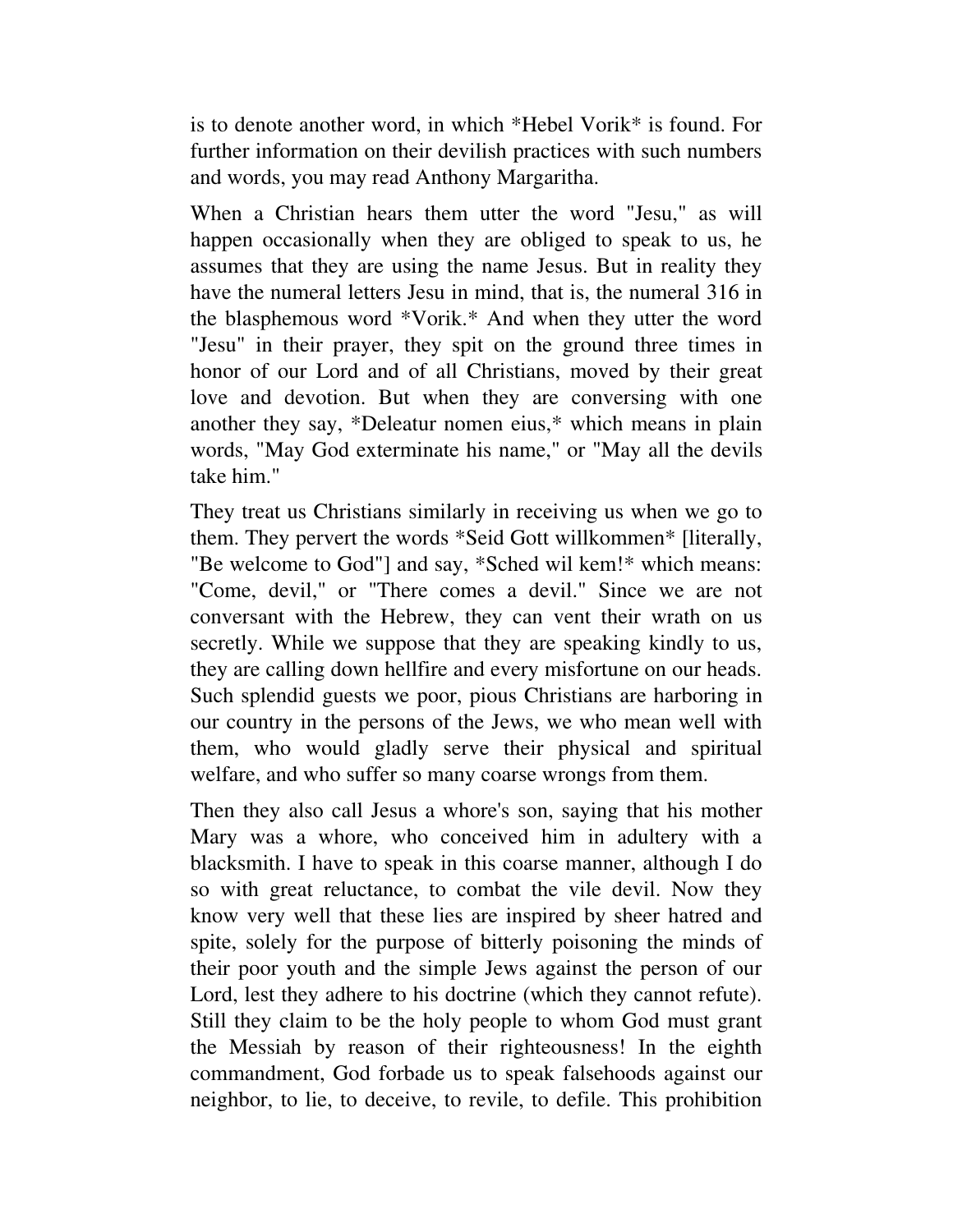also includes one's enemies. For when Zedekiah did not keep faith with the king of Babylon, he was severely rebuked for his lie by Jeremiah and Ezekiel and was also led into wretched captivity because of it [Jer. 21:1 ff.; Ezek. 12:1 ff.].

However, our noble princes of the world and circumcised saints, against this commandment of God, invented this beautiful doctrine: namely, that they may freely lie, blaspheme, curse, defame, murder, rob, and commit every vice, however, whenever, and on whom they wish. Let God keep his own commandment: the noble blood and circumcised people will violate it as they desire and please. Despite this, they insist that they are doing right and good and meriting the Messiah and heaven thereby. They challenge God and all the angels to refute this, not to speak of the devil and the accursed Goyim who find fault with it; for here is the noble blood which cannot sin and which is not subject to God's commands.

What harm has the poor maiden Mary done to them? How can they prove that she was a whore? She did no more than bear a son, whose name is Jesus. Is it such a great crime for a young wife to bear a child? Or are all who bear children to be accounted whores? What, then, is to be said about their own wives and about themselves? Are they, too, all whores and children of whores? You accursed Goyim, that is a different story! Do you not know that the Jews are Abraham's noble blood, circumcised, and kings in heaven and on earth? Whatever they say is right. If there were a virgin among the accursed Goyim as pure and holy as the angel Gabriel, and the least of these noble princes were to say that she is an arch-whore and viler than the devil, it would necessarily have to be so. The fact that a noble mouth of the lineage of Abraham said this would be sufficient proof. Who dares contradict him? Conversely, any arch-whore of the noble blood of the Jews, though she were as ugly as the devil himself, would still be purer than any angel if the noble lords were pleased to say this. For the noble, circumcised lords have the authority to lie, to defame, revile, blaspheme, and curse the accursed Goyim as they wish. On the other hand, they are privileged to bless, honor, praise, and exalt themselves, even if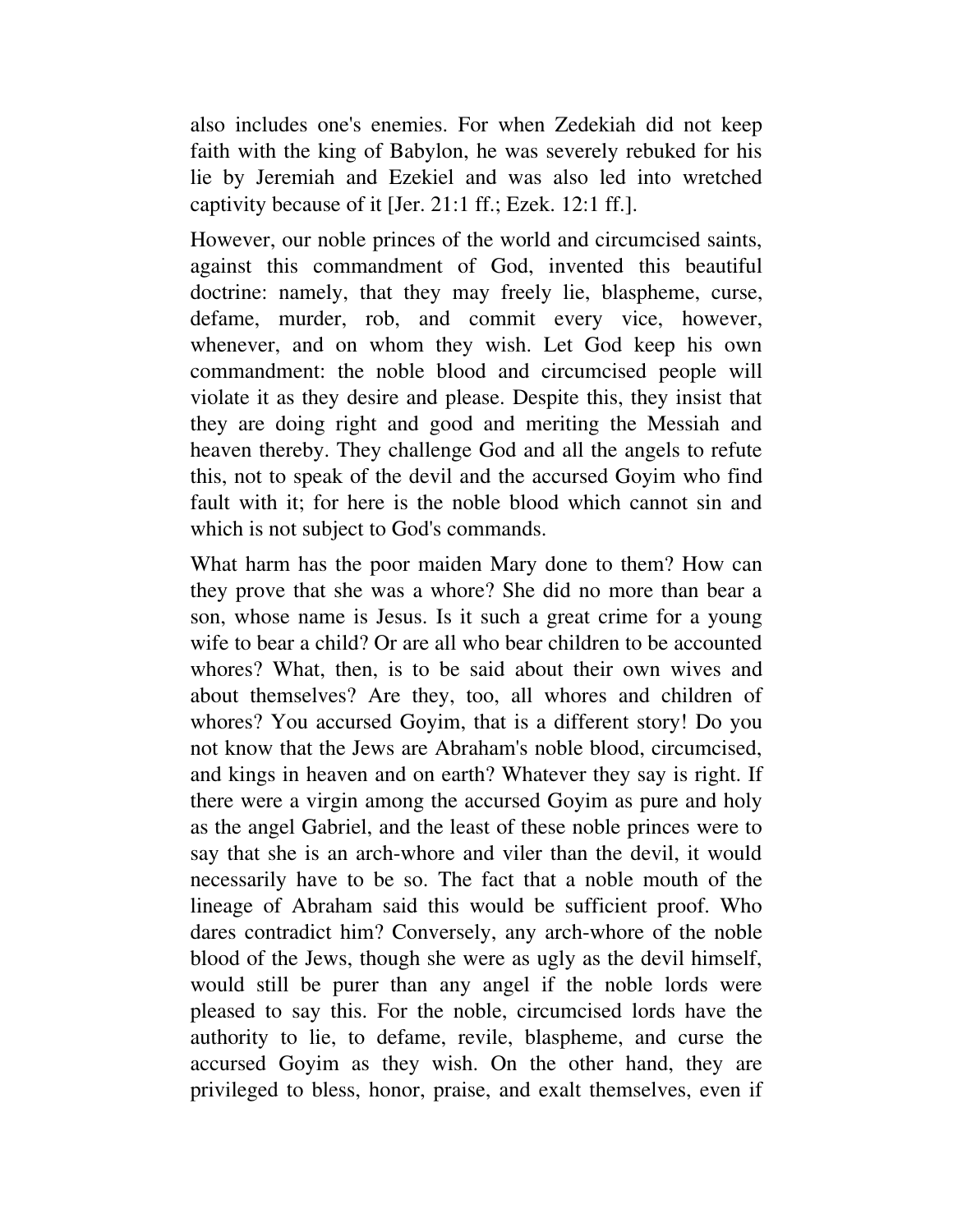God disagrees with them. Do you suppose that a Jew is such a bad fellow? God in heaven and all the angels have to laugh and dance when they hear a Jew pass wind, so that you accursed Goyim may know what excellent fellows the Jews are. For how could they be so bold as to call Mary a whore, with whom they can find no fault, if they were not vested with the power to trample God and his commandment under foot?

Well and good, you and I, as accursed Goyim, wish to submit a simple illustration by means of which we, as benighted heathen, might comprehend this lofty wisdom of the noble, holy Jews a little. Let us suppose that I had a cousin or another close blood relative of whom I knew no evil, and in whom I had never detected any evil; and other people, against whom I bore a grudge, praised and extolled her, regarded her as an excellent, pious, virtuous, laudable woman, and said: This dunce is not worthy of having such a fine, honorable woman as his cousin; a she-dog or a she-wolf would be more fit for him. Then I, upon hearing such eulogies of my cousin spoken, would begin to say, against my own conscience: They are all lying, she is an archwhore. And now I would, though lacking any proof, demand that everyone believe me, despite the fact that I was well aware of my cousin's innocence, while I, a consummate liar, was cursing all who refused to believe my lie, which I knew in my heart to be just that.

Tell me, how would you regard me? Would you not feel impelled to say that I was not a human being but a monster, a repulsive fiend, not worthy of gazing at sun, leaves, grass, or any creature? Indeed, you would consider me to be possessed by devils. I should rather treat my cousin's disgrace, if I knew of any, as though it were my own, and cover it up if it threatened to become public, just as all other people do. But although no one, including myself, knows anything but honorable things about her, I dare to step to the fore and defame my cousin as a scoundrel, with false slander, oblivious to the fact that this shame reflects on me.

That is the type of human beings *if I should or could call them that* which these noble, circumcised saints are. We Goyim, with whom they are hostile and angry, confess that Mary is not ours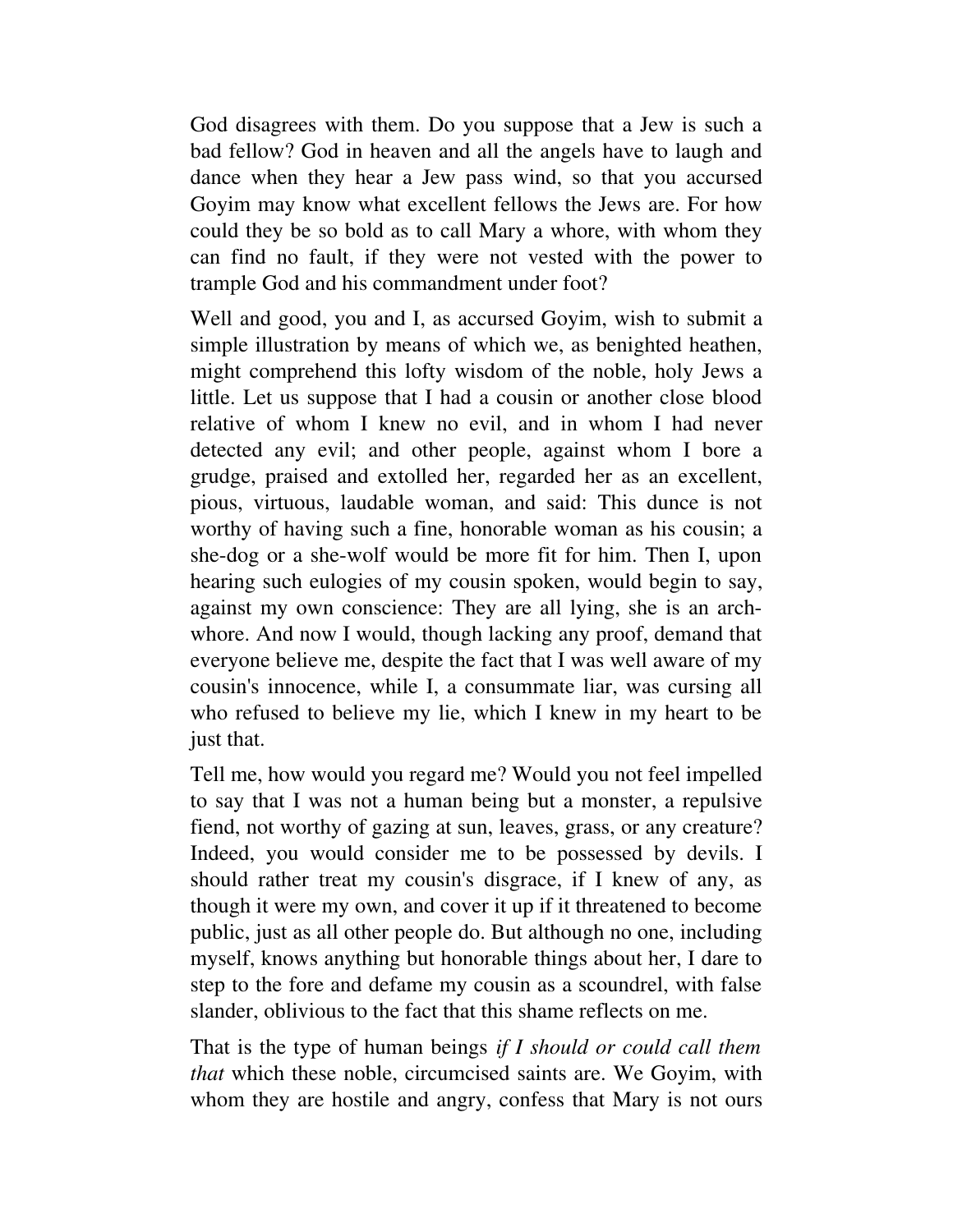but rather the Jews' cousin and blood relative, descended from Abraham. When we praise and laud her highly, they proceed to defame her viciously. If there were a genuine drop of Israelite blood in such miserable Jews, do you not suppose that they would say: "What are we to do? Can she help it that her son provoked our ire? Why should we slander her? After all, she is our flesh and blood. It has undoubtedly happened before that a bad son issued from a pious mother." No, such human and responsible thoughts will not occur to these holy people; they must entertain nothing but devilish thoughts, so that they may in that way do penance and merit the Messiah soon, as they have, of course, merited him now for fifteen hundred years.

They further lie and slander him and his mother by saying that she conceived him at an unnatural time. About this they are most malicious and malignant and malevolent. In Leviticus 20:18 Moses declares that a man must not approach a woman nor a woman a man during the female's menstrual uncleanness. This is forbidden on pain of loss of life and limb; for whatever is conceived at such a time results in imperfect and infirm fruit, that is, in insane children, mental deficients, demon's offspring, changelings, and the like -- people who have unbalanced minds all their lives. In this way the Jews would defame us Christians, by saying that we honor as the Messiah a person who was mentally deficient from birth, or some sort of demon. These most intelligent, circumcised, highly enlightened saints regard us as such stupid and accursed Goyim. Truly, these are the devil's own thoughts and words!

Do you ask what prompts them to write this, or what is the cause of it? You stupid, accursed Goy, why should you ask that? Does it not satisfy you to know that this is said by the noble, circumcised saints? Are you so slow to learn that such a holy people is exempt from all the decrees of God and cannot sin? They may lie, blaspheme, defame, and murder whom they will, even God himself and all his prophets. All of this must be accounted as nothing but a fine service rendered to God. Did I not tell you earlier that a Jew is such a noble, precious jewel that God and all the angels dance when he farts? And if he were to go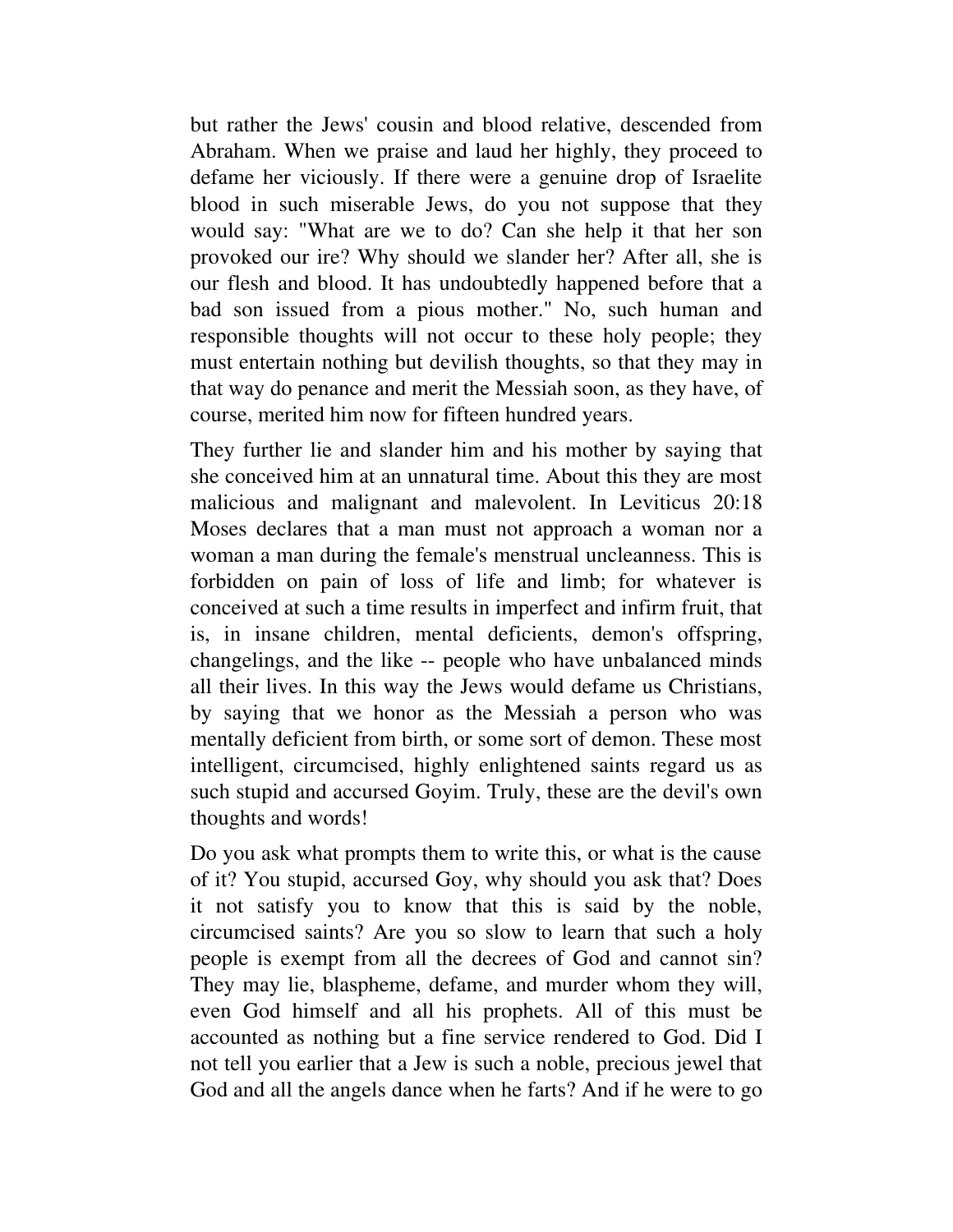on to do something coarser than that, they would nevertheless expect it to be regarded as a golden Talmud. Whatever issues from such a holy man, from above or from below, must surely be considered by the accursed Goyim to be pure holiness.

For if a Jew were not so precious and noble, how would it be possible for him to despise all Christians with their Messiah and his mother so thoroughly, to vilify them with such malicious and poisonous lies? If these fine, pure, smart saints would only concede us the qualities of geese or ducks, since they refuse to let us pass for human beings! For the stupidity which they ascribe to us I could not assign to any sow, which, as we know, covers itself with mire from head to foot and does not eat anything much cleaner. Alas, it cannot be anything but the terrible wrath of God which permits anyone to sink into such abysmal, devilish, hellish, insane baseness, and arrogance. If I were to avenge myself on the devil himself I should be unable to wish him such evil and misfortune as God's wrath inflicts on the Jews, compelling them to lie and to blaspheme so monstrously, in violation of their own conscience. Anyway, they have their reward for constantly giving God the lie.

In his Bible, Sebastian Monster relates that a malicious rabbi does not call the dear mother of Christ *Maria* but *haria*; i.e., *sterquilinium,* a dung heap. And who knows what other villainy they may indulge in among themselves, unknown to us? One can readily perceive how the devil constrains them to the basest lies and blasphemies he can contrive. Thus they also begrudge the dear mother Mary, the daughter of David, her right name, although she has not done them any harm. If they do that, why should they not also begrudge her, her life, her goods, and her honor? And if they wish and inflict an kinds of disgrace and evil on their own flesh and blood, which is innocent and about which they know nothing evil, what, do you suppose, might they wish us accursed Goyim?

Yet they presume to step before God with such a heart and mouth; they utter, worship, and invoke his holy name, entreating him to return them to Jerusalem, to send them the Messiah, to kill all the Gentiles, and to present them with an the goods of the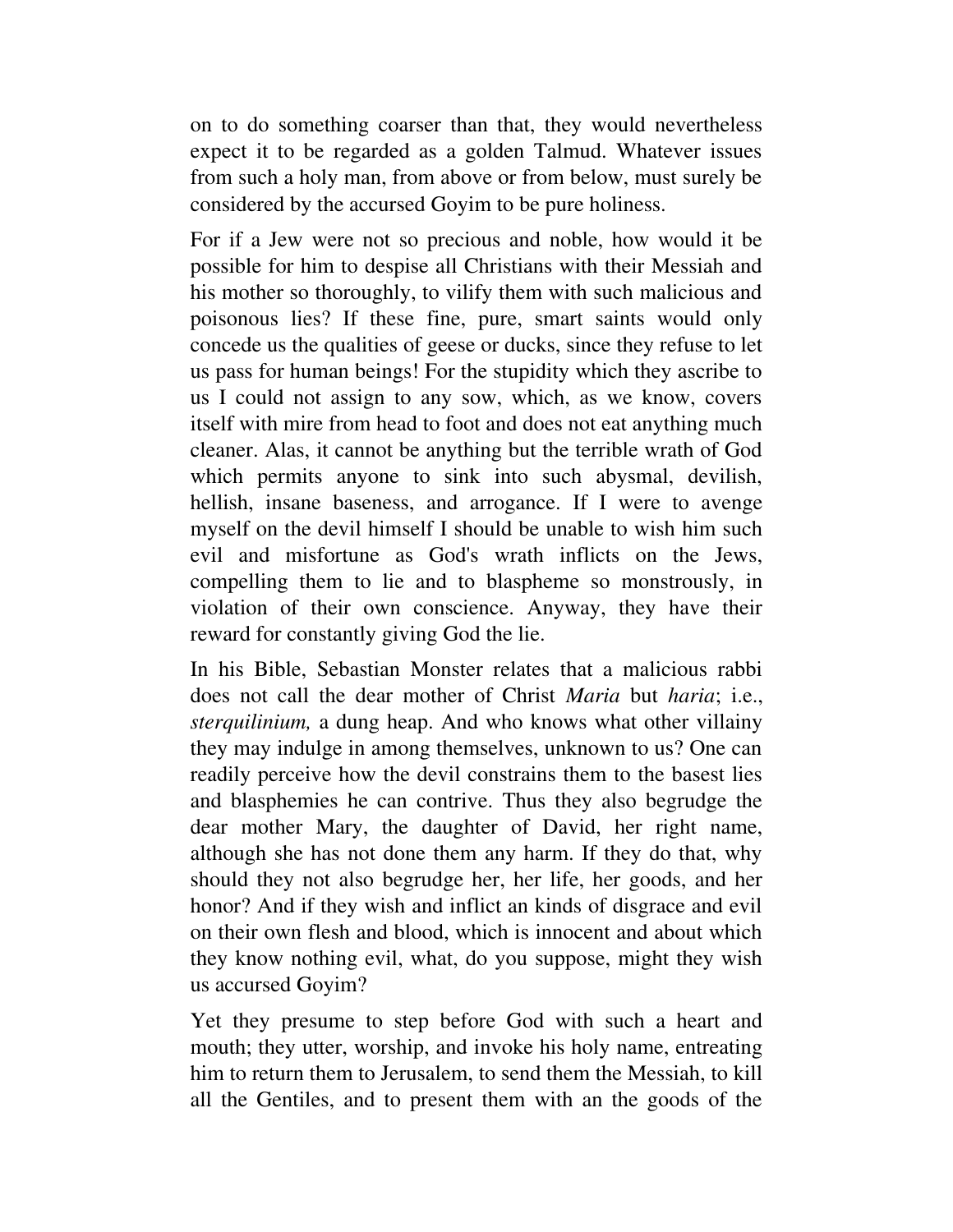world. The only reason that God does not visit them with thunder and lightning, that he does not deluge them suddenly with fire as he did Sodom and Gomorrah, is this: This punishment would not be commensurate with such malice. Therefore he strikes them with spiritual thunder and lightning, as Moses writes in Deuteronomy 28:18 among other places: "The Lord will smite you with madness and blindness and confusion of mind." Those are, indeed, the true strokes of lightning and thunder: madness, blindness, confusion of mind.

Although these terrible, slanderous, blasphemous lies are directed particularly against the person of our Lord and his dear mother, they are also intended for our own persons. They want to offer us the greatest affront and insult for honoring a Messiah whom they curse and malign so terribly that they do not consider him worthy of being named by them or any human being, much less of being revered. Thus we must pay for believing in him, for praising, honoring, and serving him.

I should like to ask, however: What harm has the poor man Jesus done to these holy people? If he was a false teacher, as they allege, he was punished for it; for this he recived his due, for this he suffered with a shameful death on the cross, for this he paid and rendered satisfaction. No accursed heathen in an the world will persecute and malign forever and ever a poor dead man who suffered his punishment for his misdeeds. How, then, does it happen that these most holy, blessed Jews outdo the accursed heathen? To begin with, they declare that Jerusalem was not destroyed nor were they led into captivity for their sin of crucifying Jesus. For they claim to have done the right thing when they meted out justice to the seducer and thus merited their Messiah. Is it the fault of the dead man, who has now met his judgment, that we Goyim are so stupid and foolish as to honor him as our Messiah? Why do they not settle the issue with us, convince us of our folly and demonstrate their lofty, heavenly wisdom? We have never fled from them; we are still standing our ground and defying their holy wisdom. Let us see what they are able to do. For it is most unseemly for such great saints to crawl into a corner and to curse and scold in hiding.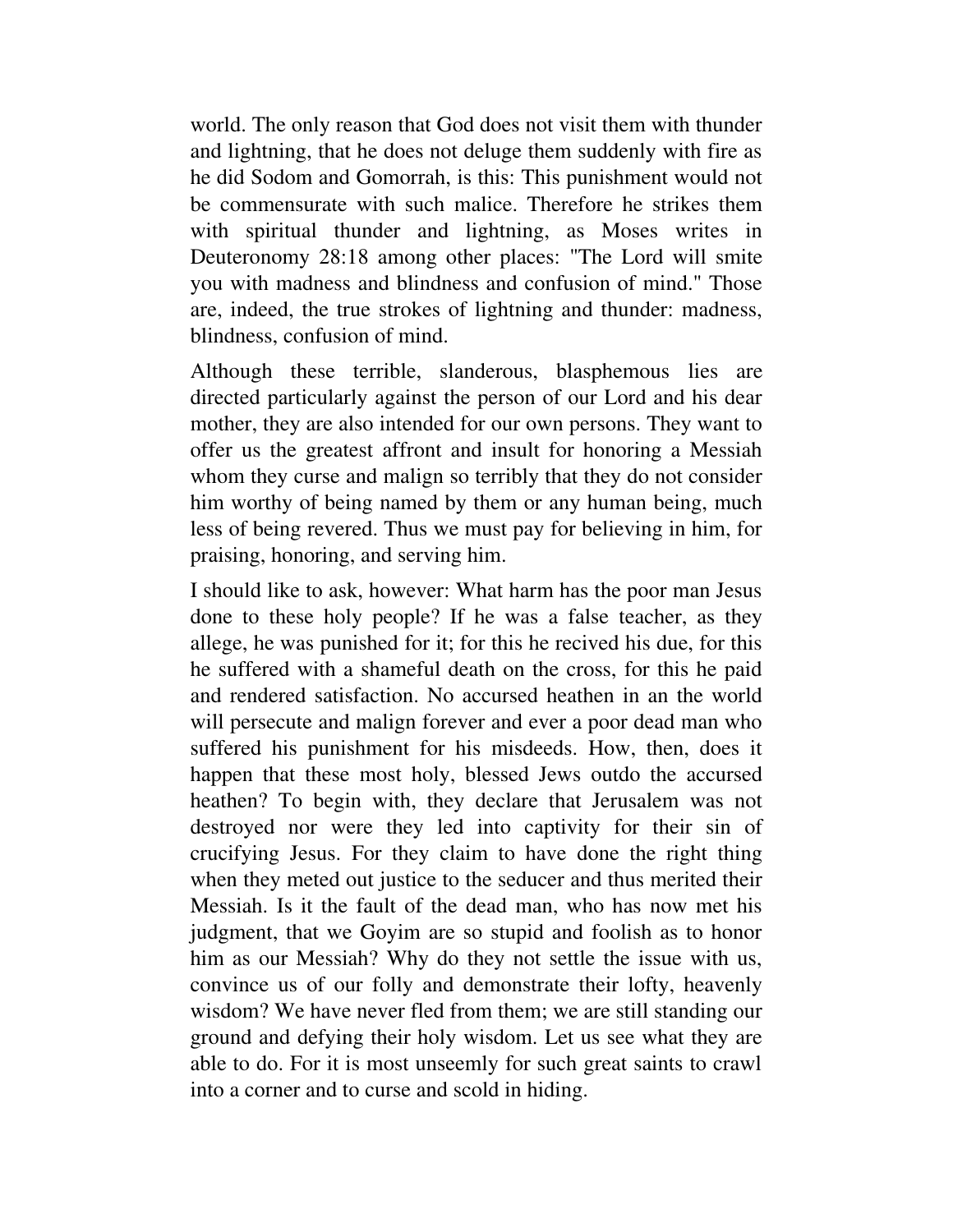Now as I began to ask earlier: What harm has the poor Jesus done to the most holy children of Israel that they cannot stop cursing him after his death, with which he paid his debt? Is it perhaps that he aspires to be the Messiah, which they cannot tolerate? Oh no, for he is dead. They themselves crucified him, and a dead person cannot be the Messiah. Perhaps he is an obstacle to their return into their homeland? No, that is not the reason either; for how can a dead man prevent that? What, then, is the reason? I will tell you. As I said before, it is the lightning and thunder of Moses to which I referred before: "The Lord will smite you with madness and blindness and confusion of mind." It is the eternal fire of which the prophets speak: "My wrath will go forth like fire, and burn with none to quench it" [Jer. 4:4]. John the Baptist proclaimed the same message to them after Herod had removed their scepter, saying [Luke 3:17]: "His winnowing fork is in his hand, and he will clear his threshing-floor and gather his wheat into his granary, but his chaff he will burn with unquenchable fire." Indeed, such fire of divine wrath we behold descending on the Jews. We see it burning, ablaze and aflame, a fire more horrible than that of Sodom and Gomorrah.

Now such devilish lies and blasphemy are aimed at the person of Christ and of his dear mother; but our person and that of all Christians are also involved. They are also thinking of us. Because Christ and Mary are dead and because we Christians are such vile people to honor these despicable, dead persons, they also assign us our special share of slander. In the first place, they lament before God that we are holding them captive in exile, and they implore him ardently to deliver his holy people and dear children from our power and the imprisonment in which we hold them. They dub us Edom and Haman, with which names they would insult us grievously before God, and hurt us deeply. However, it would carry us too far afield to enlarge on this. They know very well that they are lying here. If it were possible, I would not be ashamed to claim Edom as my forefather. He was the natural son of the saintly Rebekah, the grandson of the dear Sarah; Abraham was his grandfather and Isaac his real father. Moses himself commands them to regard Edom as their brother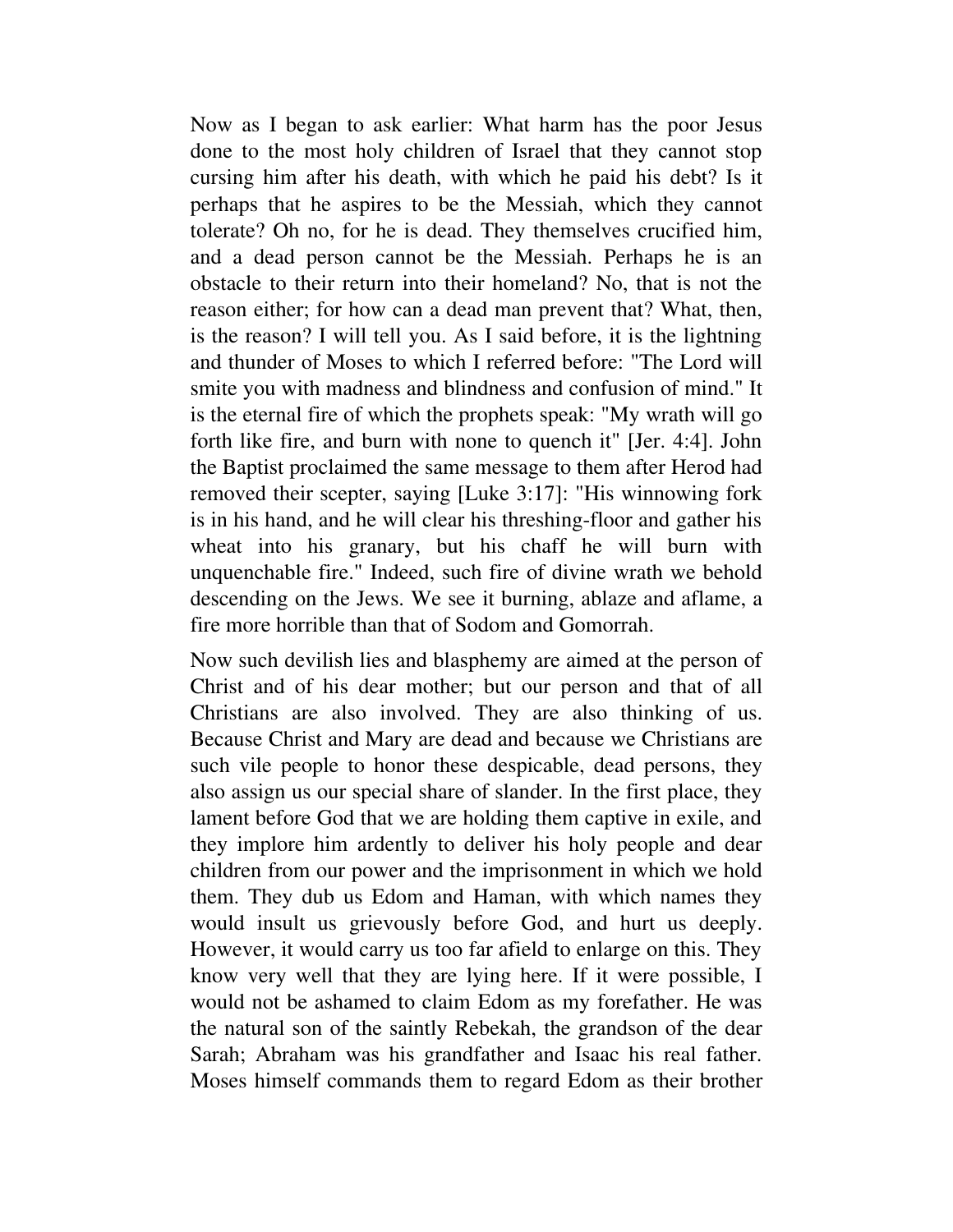(Deut. 23:71). They indeed obey Moses as true Jews!

Further, they presume to instruct God and prescribe the manner in which he is to redeem them. For the Jews, these very learned saints, look upon God as a poor cobbler equipped with only a left last for making shoes. This is to say that he is to kill and exterminate all of us Goyim through their Messiah, so that they can lay their hands on the land, the goods, and the government of the whole world. And now a storm breaks over us with curses, defamation, and derision that cannot be expressed with words. They wish that sword and war, distress and every misfortune may overtake us accursed Goyim. They vent their curses on us openly every Saturday in their synagogues and daily in their homes. They teach, urge, and train their children from infancy to remain the bitter, virulent, and wrathful enemies of the Christians.

This gives you a clear picture of their conception of the fifth commandment and their observation of it. They have been blood thirsty bloodhounds and murderers of all Christendom for more than fourteen hundred years in their intentions, and would undoubtedly prefer to be such with their deeds. Thus they have been accused of poisoning water and wells, of kidnaping children, of piercing them through with an awl, of hacking them in pieces, and in that way secretly cooling their wrath with the blood of Christians, for all of which they have often been condemned to death by fire. And still God refused to lend an ear to the holy penitence of such great saints and dearest children. The unjust God lets such holy people curse (I wanted to say "pray") so vehemently in vain against our Messiah and all Christians. He does not care to see or have anything to do either with them or with their pious conduct, which is so thickly, thickly, heavily, heavily coated with the blood of the Messiah and his Christians. For these Jews are much holier than were those in the Babylonian captivity, who did not curse, who did not secretly shed the blood of children, nor poison the water, but who rather as Jeremiah had instructed them [Jer. 29:7] prayed for their captors, the Babylonians. The reason is that they were not as holy as the present-day Jews, nor did they have such smart rabbis as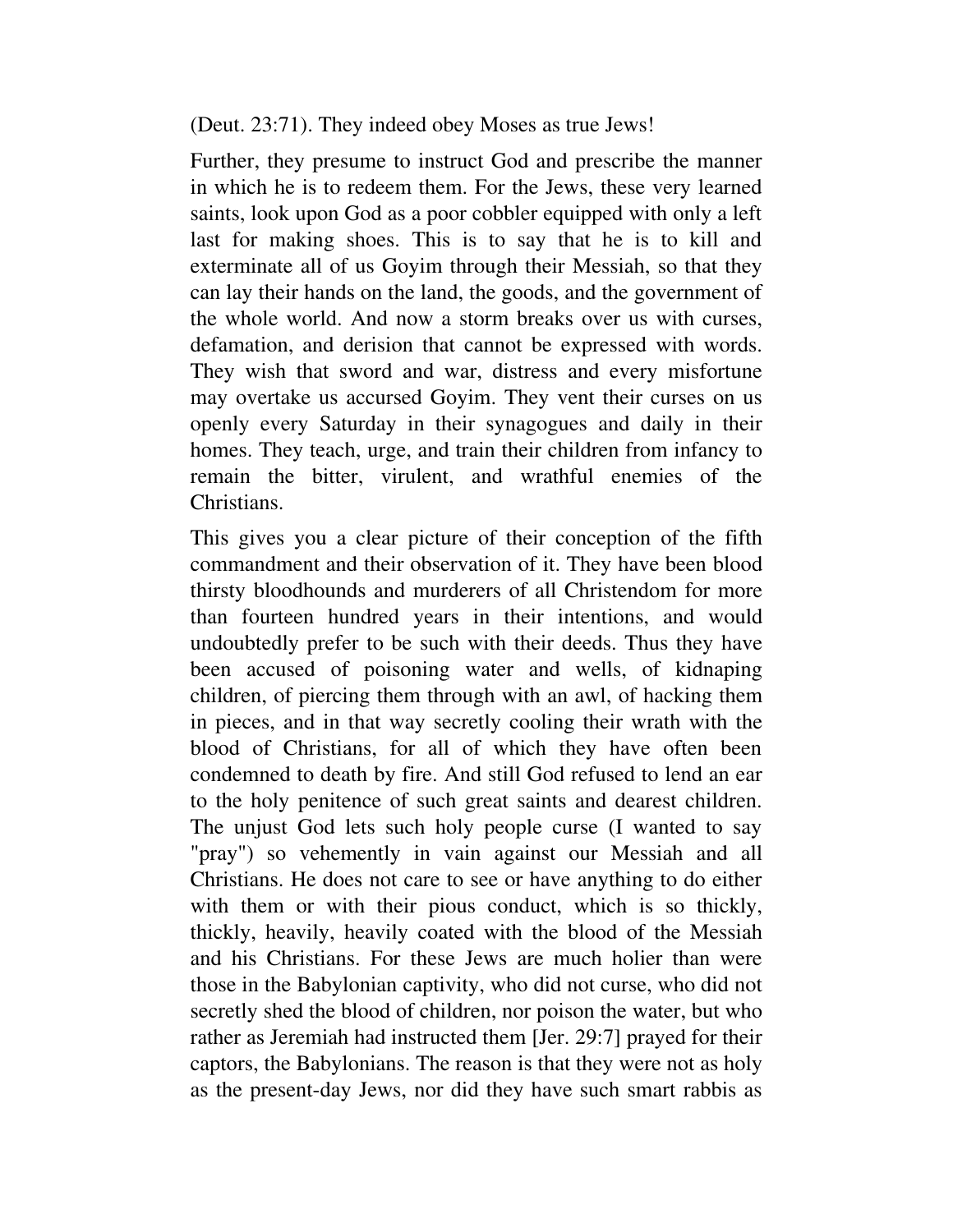the present-day Jews have; for Jeremiah, Daniel, and Ezekiel were big fools to teach this. They would, I suppose, be torn to shreds by the teeth of today's Jews.

Now behold what a fine, thick, fat lie they pronounce when they say that they are held captive by us. Jerusalem was destroyed over fourteen hundred years ago, and at that time we Christians were harassed and persecuted by the Jews throughout the world for about three hundred years, as we said earlier. We might well complain that during that time they held us Christians captive and killed us, which is the plain truth. Furthermore, we do not know to the present day which devil brought them into our country. *We surely did not bring them from Jerusalem.*

In addition, no one is holding them here now. The country and the roads are open for them to proceed to their land whenever they wish. If they did so, we would be glad to present gifts to them on the occasion; it would be good riddance. For they are a heavy burden, a plague, a pestilence, a sheer misfortune for our country. Proof for this is found in the fact that they have often been expelled forcibly from a country, far from being held captive in it. Thus they were banished from France (which they call \*Tsorfath,\* from Obadiah 20), which was an especially fine nest. Very recently they were banished by our dear Emperor Charles from Spain, the very best nest of all (which they called \*Sefarad,\* also on the basis of Obadiah). This year they were expelled from the entire Bohemian crownland, where they had one of the best nests, in Prague. Likewise, during my lifetime they have been driven from Regensburg, Magdeburg, and other places.

If you cannot tolerate a person in a country or home, does that constitute holding him in captivity? In fact, they hold us Christians captive in our own country. They let us work in the sweat of our brow to earn money and property while they sit behind the stove, idle away the time, fart, and roast pears. They stuff themselves, guzzle, and live in luxury and ease from our hard-earned goods. With their accursed usury they hold us and our property captive. Moreover, they mock and deride us because we work and let them play the role of lazy squires at our expense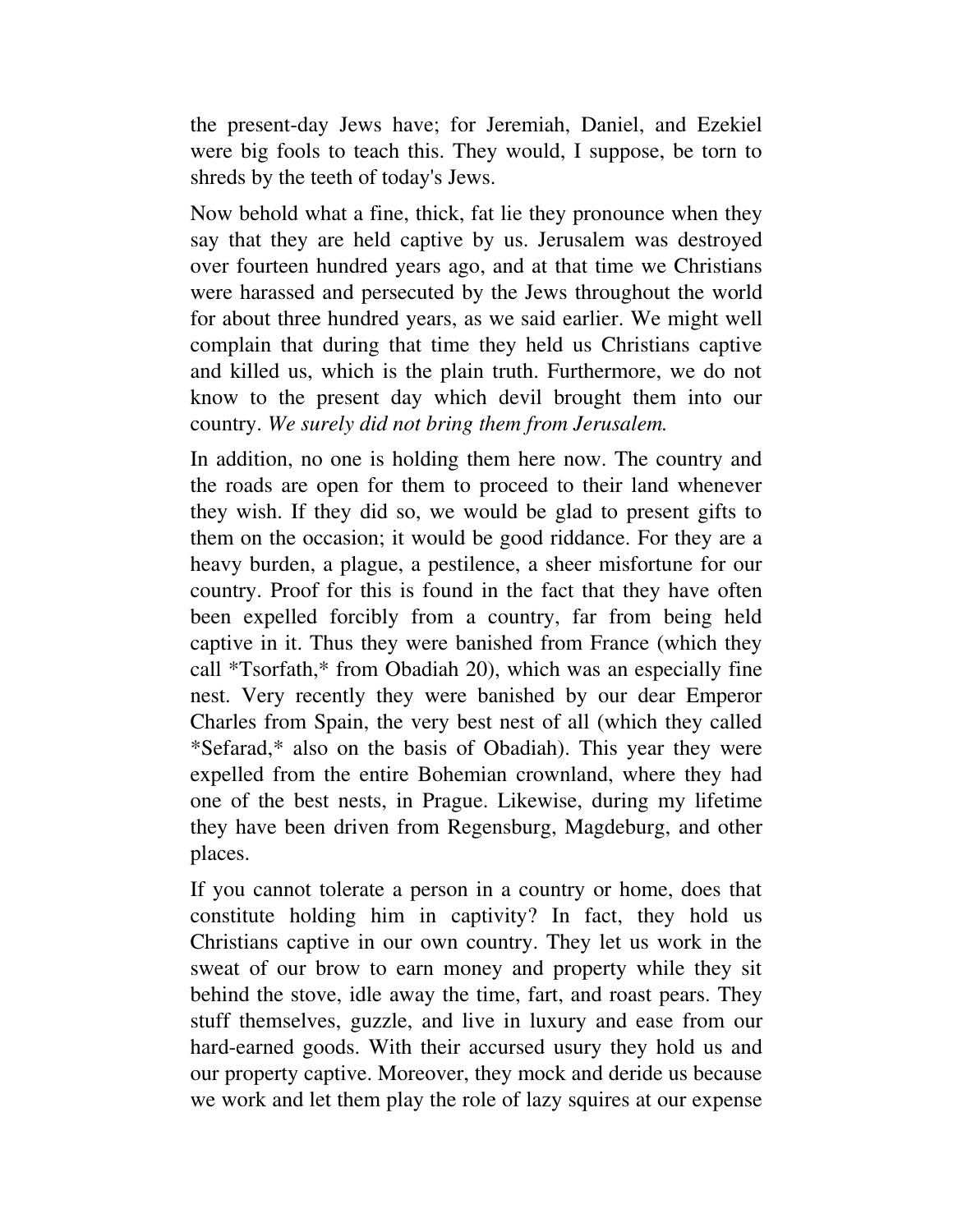and in our land. Thus they are our masters and we are their servants, with our property, our sweat, and our labor. And by way of reward and thanks they curse our Lord and us! Should the devil not laugh and dance if he can enjoy such a fine paradise at the expense of us Christians? He devours what is ours through his saints, the Jews, and repays us by insulting us, in addition to mocking and cursing both God and man.

They could not have enjoyed such good times in Jerusalem under David and Solomon with their own possessions as they now do with ours, which they daily steal and rob. And yet they wail that we have taken them captive. Indeed, we have captured them and hold them in captivity just as I hold captive my gallstone, my bloody tumor, and all the other ailments and misfortunes which I have to nurse and take care of with money and goods and all that I have. Alas, I wish that they were in Jerusalem with the Jews and whomever else they would like to have there.

Since it has now been established that we do not hold them captive, how does it happen that we deserve the enmity of such noble and great saints? We do not call their women whores as they do Mary, Jesus' mother. We do not call them children of whores as they do our Lord Jesus. We do not say that they were conceived at the time of cleansing and were thus born as idiots, as they say of our Lord. We do not say that their women are \*haria,\*, as they do with regard to our dear Mary. We do not curse them but wish them well, physically and spiritually. We lodge them, we let them eat and drink with us. We do not kidnap their children and pierce them through; we do not poison their wells; we do not thirst for their blood. How, then, do we incur such terrible anger, envy, and hatred on the part of such great and holy children of God?

There is no other explanation for this than the one cited earlier from Moses, namely, that God has struck them with "madness and blindness and confusion of mind." So we are even at fault in not avenging all this innocent blood of our Lord and of the Christians which they shed for three hundred years after the destruction of Jerusalem, and the blood of the children they have shed since then (which still shines forth from their eyes and their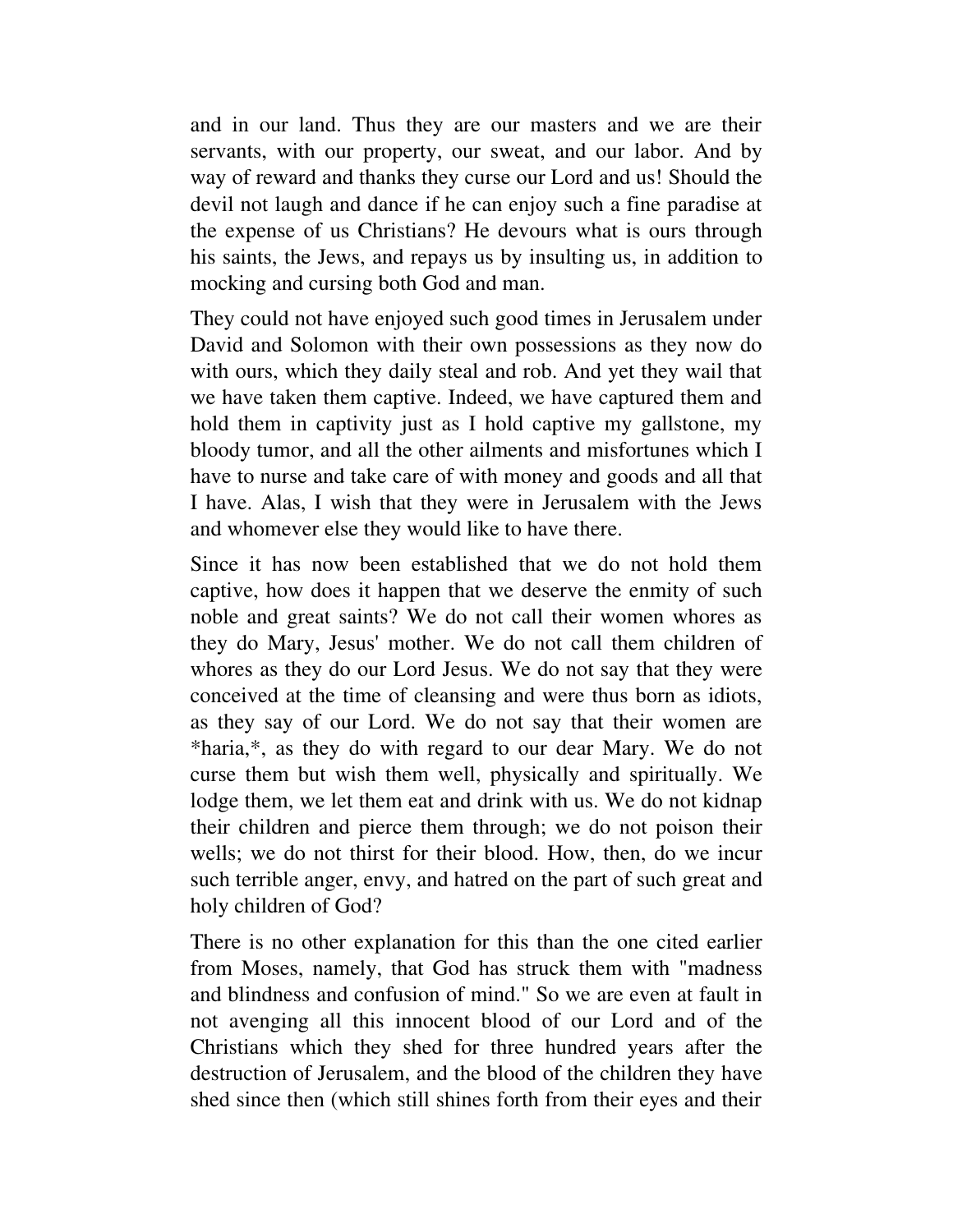skin). We are at fault in not slaying them. Rather we allow them to live freely in our midst despite an their murdering, cursing, blaspheming, lying, and defaming; we protect and shield their synagogues, houses, life, and property In this way we make them lazy and secure and encourage them to fleece us boldly of our money and goods, as well as to mock and deride us, with a view to finally overcoming us, killing us all for such a great sin, and robbing us of all our property (as they daily pray and hope). Now tell me whether they do not have every reason to be the enemies of us accursed Goyim, to curse us and to strive for our final, complete, and eternal ruin!

From all of this we Christians see *for the Jews cannot see it* what terrible wrath of God these people have incurred and still incur without ceasing, what a fire is gleaming and glowing there, and what they achieve who curse and detest Christ and his Christians. O dear Christians, let us take this horrible example to heart, as St. Paul says in Romans II, and fear God lest we also finally fall victim to such wrath, and even worse! Rather, as we said also earlier, let us honor his divine word and not neglect the time of grace, as Muhammad and the pope have already neglected it, becoming not much better than the Jews.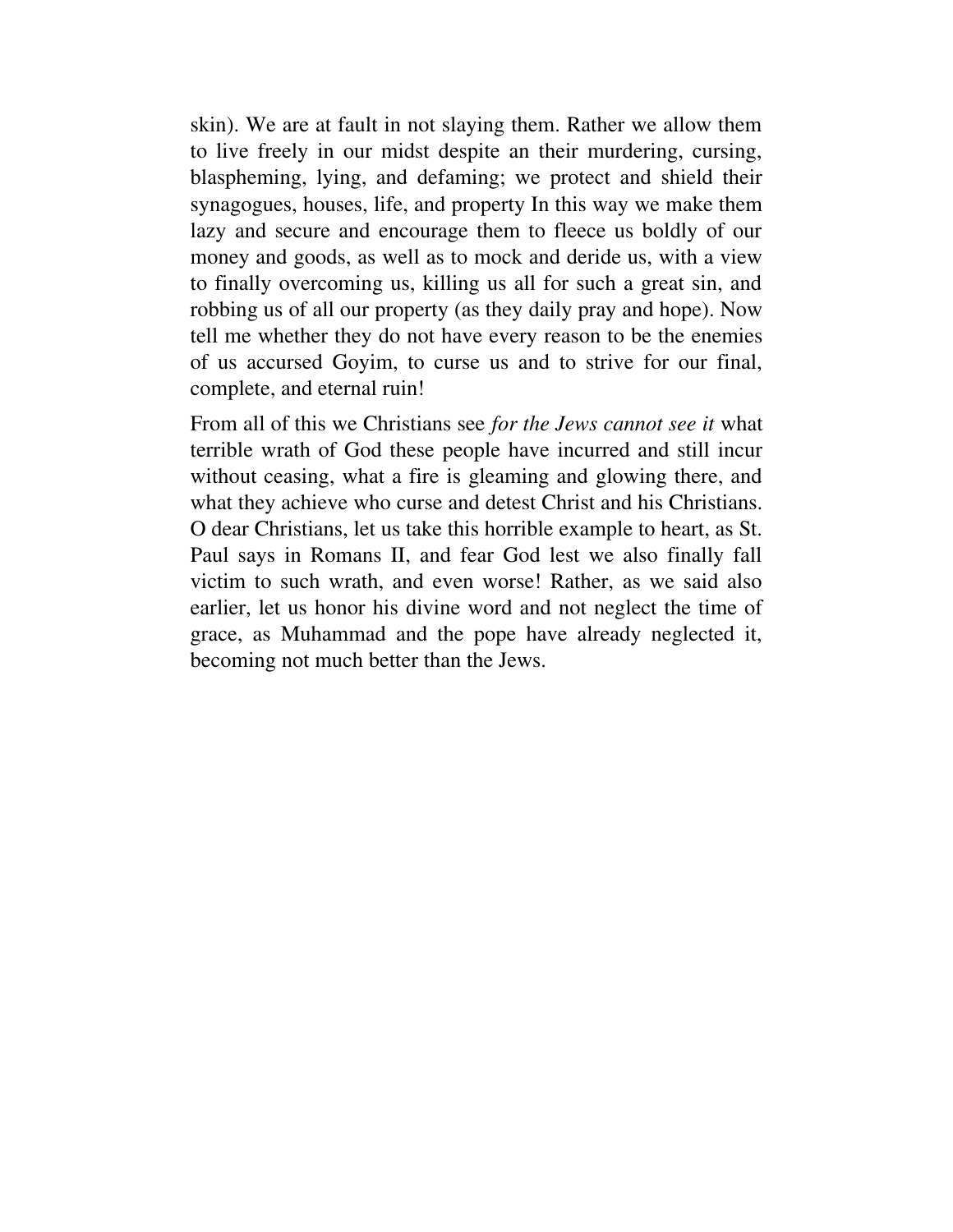## <span id="page-132-0"></span>[Chapter 11](#page-132-0)

What shall we Christians do with this rejected and condemned people, the Jews? Since they live among us, we dare not tolerate their conduct, now that we are aware of their lying and reviling and blaspheming. If we do, we become sharers in their lies, cursing and blasphemy. Thus we cannot extinguish the unquenchable fire of divine wrath, of which the prophets speak, nor can we convert the Jews. With prayer and the fear of God we must practice a sharp mercy to see whether we might save at least a few from the glowing flames. We dare not avenge ourselves. Vengeance a thousand times worse than we could wish them already has them by the throat. I shall give you my sincere advice:

First, to set fire to their synagogues or schools and to bury and cover with dirt whatever will not burn, so that no man will ever again see a stone or cinder of them. This is to be done in honor of our Lord and of Christendom, so that God might see that we are Christians, and do not condone or knowingly tolerate such public lying, cursing, and blaspheming of his Son and of his Christians. For whatever we tolerated in the past unknowingly\_and I myself was unaware of it will be pardoned by God. But if we, now that we are informed, were to protect and shield such a house for the Jews, existing right before our very nose, in which they lie about, blaspheme, curse, vilify, and defame Christ and us (as was heard above), it would be the same as if we were doing all this and even worse ourselves, as we very well know.

In Deuteronomy 13:12 Moses writes that any city that is given to idolatry shall be totally destroyed by fire, and nothing of it shall be preserved. If he were alive today, he would be the first to set fire to the synagogues and houses of the Jews. For in Deuteronomy 4:2 and 12:32 he commanded very explicitly that nothing is to be added to or subtracted from his law. And Samuel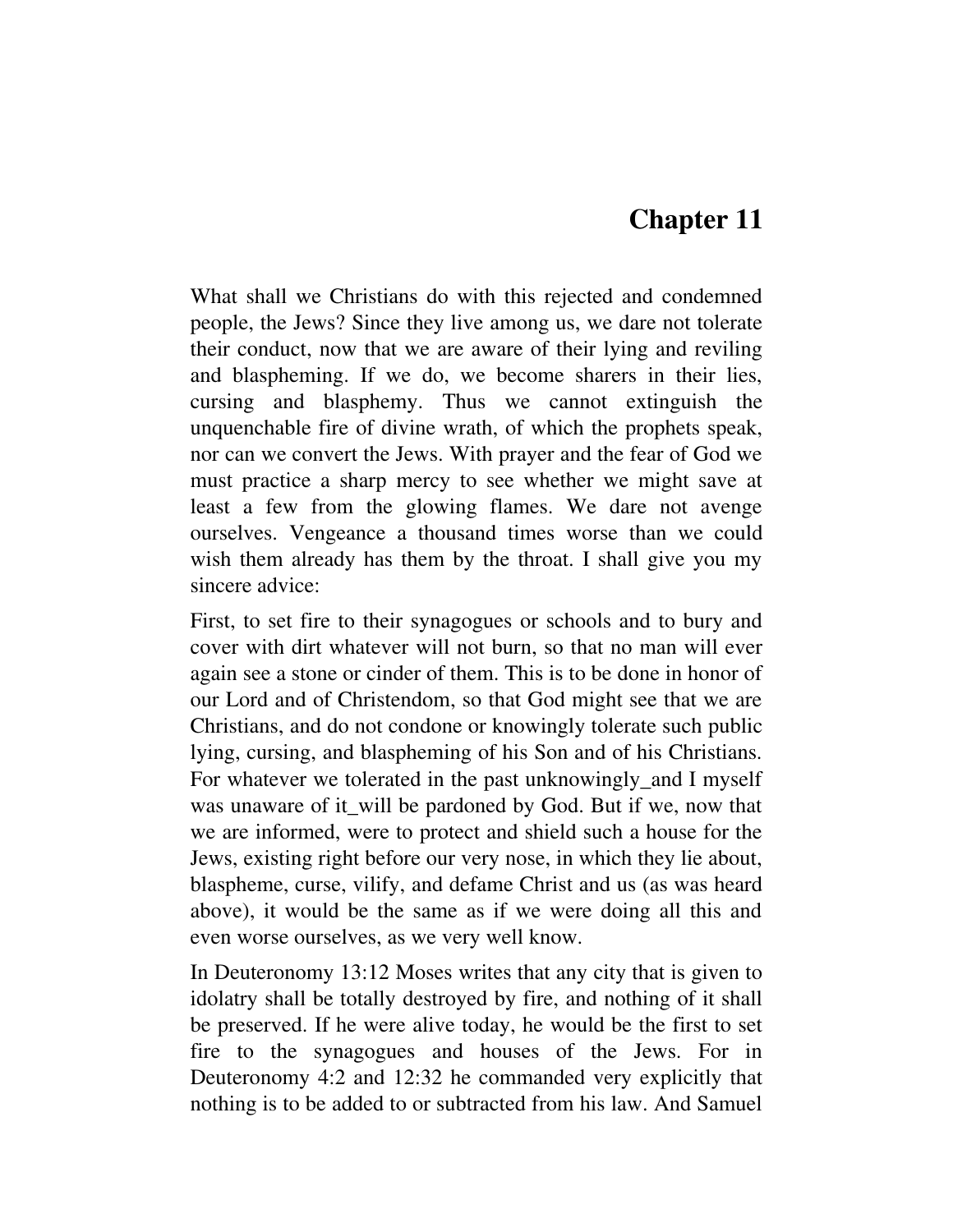says in I Samuel 15:23 that disobedience to God is idolatry. Now the Jews' doctrine at present is nothing but the additions of the rabbis and the idolatry of disobedience, so that Moses has become entirely unknown among them (as we said before), just as the Bible became unknown under the papacy in our day. So also, for Moses' sake, their schools cannot be tolerated; they defame him just as much as they do us. It is not necessary that they have their own free churches for such idolatry.

Second, I advise that their houses also be razed and destroyed. For they pursue in them the same aims as in their synagogues. Instead they might be lodged under a roof or in a barn, like the gypsies. This will bring home to them the fact that they are not masters in our country, as they boast, but that they are living in exile and in captivity, as they incessantly wail and lament about us before God.

Third, I advise that all their prayer books and Talmudic writings, in which such idolatry, lies, cursing, and blasphemy are taught, be taken from them.

Fourth, I advise that their rabbis be forbidden to teach henceforth on pain of loss of life and limb. For they have justly forfeited the right to such an office by holding the poor Jews captive with the saying of Moses (Deuteronomy 17:10) in which he commands them to obey their teachers on penalty of death, although Moses clearly adds: "what they teach you in accord with the law of the Lord." Those villains ignore that. They wantonly employ the poor people's obedience contrary to the law of the Lord and infuse them with this poison, cursing, and blasphemy. In the same way the pope also held us captive with the declaration in Matthew 16:18, "You are Peter," etc., inducing us to believe all the lies and deceptions that issued from his devilish mind. He did not teach in accord with the word of God, and therefore he forfeited the right to teach.

Fifth, I advise that safe-conduct on the highways be abolished completely for the Jews. For they have no business in the countryside, since they are not lords, officials, tradesmen, or the like. Let them stay at home. I have heard it said that a rich Jew is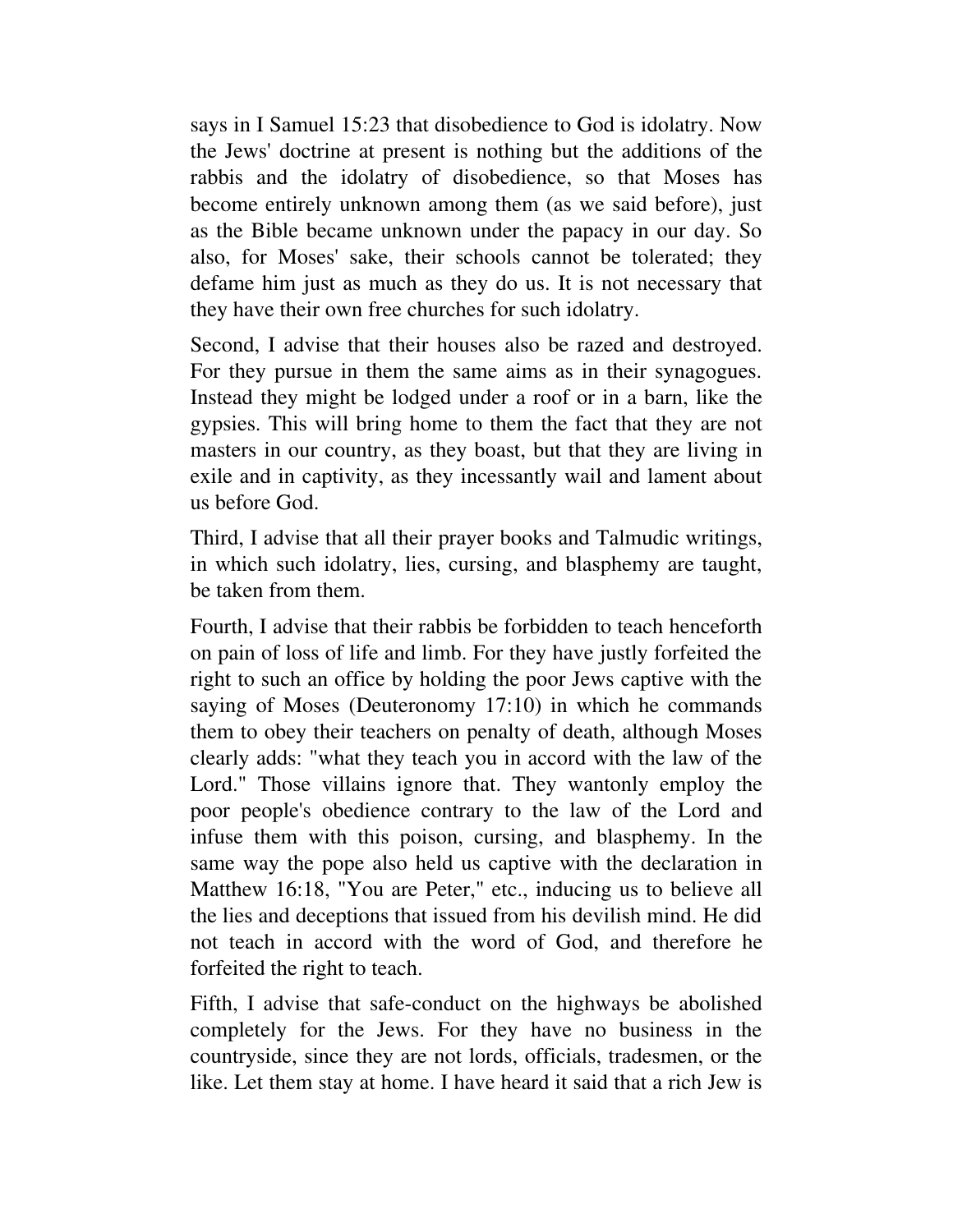now traveling across the country with twelve horses *his ambition is to become a Kokhba* devouring princes, lords, lands, and people with his usury, so that the great lords view it with jealous eyes. If you great lords and princes will not forbid such usurers the highway legally, some day a troop may gather against them, having learned from this booklet the true nature of the Jews and how one should deal with them and not protect their activities. For you, too, must not and cannot protect them unless you wish to become participants in an their abominations in the sight of God. Consider carefully what good could come from this, and prevent it.

Sixth, I advise that usury be prohibited to them, and that all cash and treasure of silver and gold be taken from them and put aside for safekeeping. The reason for such a measure is that, as said above, they have no other means of earning a livelihood than usury, and by it they have stolen and robbed from us an they possess. Such money should now be used in no other way than the following: Whenever a Jew is sincerely converted, he should be handed one hundred, two hundred, or three hundred florins, as personal circumstances may suggest. With this he could set himself up in some occupation for the support of his poor wife and children, and the maintenance of the old or feeble. For such evil gains are cursed if they are not put to use with God's blessing in a good and worthy cause.

But when they boast that Moses allowed or commanded them to exact usury from strangers, citing Deuteronomy 23:20 *apart from this they cannot adduce as much as a letter in their support* we must tell them that there are two classes of Jews or Israelites. The first comprises those whom Moses, in compliance with God's command, led from Egypt into the land of Canaan. To them he issued his law, which they were to keep in that country and not beyond it, and then only until the advent of the Messiah. The other Jews are those of the emperor and not of Moses. These date back to the time of Pilate, the procurator of the land of Judah. For when the latter asked them before the judgment seat, "Then what shall I do with Jesus who is called Christ?" they all said, "Crucify him, crucify him!" He said to them, "Shall I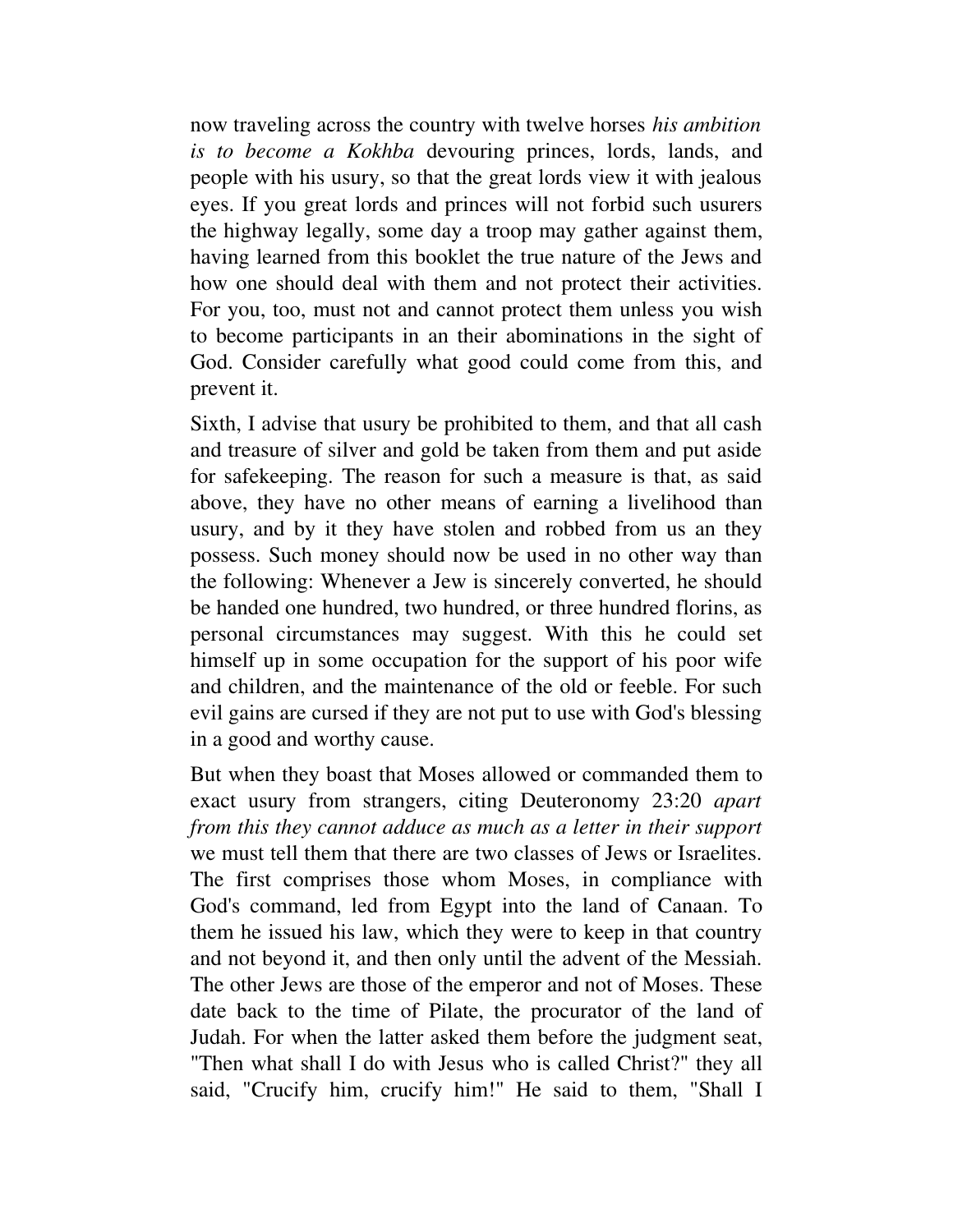crucify your King?" They shouted in reply, "We have no king but Caesar!" [Matt. 27:22; John 19:15]. God had not commanded of them such submission to the emperor; they gave it voluntarily.

But when the emperor demanded the obedience due him, they resisted and rebelled against him. Now they no longer wanted to be his subjects. Then he came and visited his subjects, gathered them in Jerusalem, and then scattered them throughout his entire empire, so that they were forced to obey him. From these the present remnant of Jews descended, of whom Moses knows nothing, nor they of him; for they do not deserve a single passage or verse of Moses. If they wish to apply Moses' law again, they must first return to the land of Canaan, become Moses' Jews, and keep his laws. There they may practice usury as much as strangers will endure from them. But since they are dwelling in and disobeying Moses in foreign countries under the emperor, they are bound to keep the emperor's laws and refrain from the practice of usury until they become obedient to Moses. For Moses' law has never passed a single step beyond the land of Canaan or beyond the people of Israel. Moses was not sent to the Egyptians, the Babylonians, or any other nation with his law, but only to the people whom he led from Egypt into the land of Canaan, as he himself testifies frequently in Deuteronomy. They were expected to keep his commandments in the land which they would conquer beyond the Jordan.

Moreover, since priesthood, worship, government *with which the greater part, indeed, almost all, of those laws of Moses deal* have been at an end for over fourteen hundred years already, it is certain that Moses' law also came to an end and lost its authority. Therefore the imperial laws must be applied to these imperial Jews. Their wish to be Mosaic Jews must not be indulged. In fact, no Jew has been that for over fourteen hundred years.

Seventh, I recommend putting a flail, an ax, a hoe, a spade, a distaff, or a spindle into the hands of young, strong Jews and Jewesses and letting them earn their bread in the sweat of their brow, as was imposed on the children of Adam (Gen. 3 [:19]). For it is not fitting that they should let us accursed Goyim toil in the sweat of our faces while they, the holy people, idle away their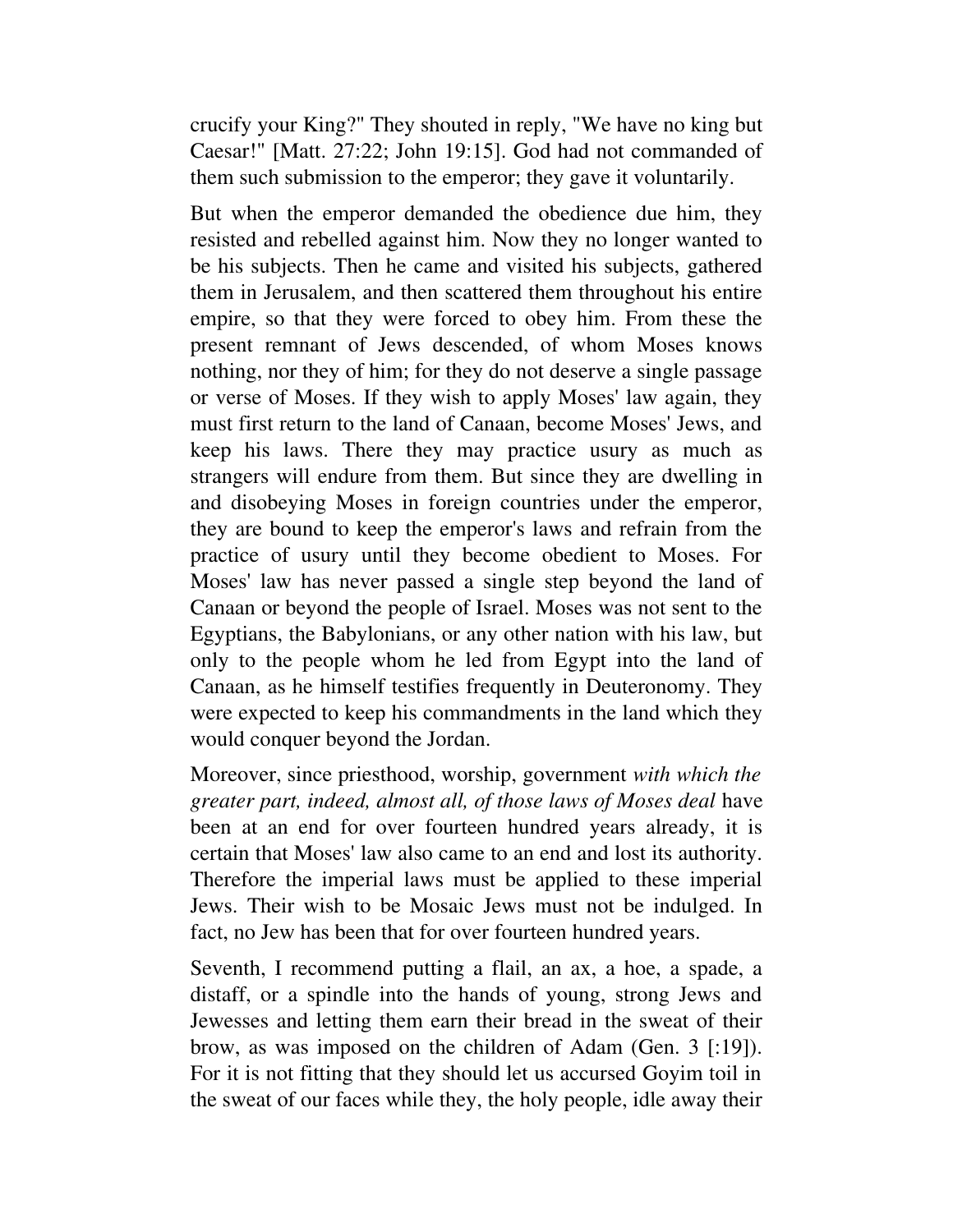time behind the stove, feasting and farting., and on top of all, boasting blasphemously of their lordship over the Christians by means of our sweat. No, one should toss out these lazy rogues by the seat of their pants.

But if we are afraid that they might harm us or our wives, children, servants, cattle, etc., if they had to serve and work for us -- for it is reasonable to assume that such noble lords of the world and venomous, bitter worms are not accustomed to working and would be very reluctant to humble themselves so deeply before the accursed Goyim -- then let us emulate the common sense of other nations such as France, Spain, Bohemia, etc., compute with them how much their usury has extorted from us, divide, divide this amicably, but then eject them forever from the country. For, as we have heard, God's anger with them is so intense that gentle mercy will only tend to make them worse and worse, while sharp mercy will reform them but little. Therefore, in any case, away with them!

I hear it said that the Jews donate large sums of money and thus prove beneficial to governments. Yes, but where does this money come from? Not from their own possessions but from that of the lords and subjects whom they plunder and rob by means of usury. Thus the lords are taking from their subjects what they receive from the Jews, i.e., the subjects are obliged to pay additional taxes and let themselves be ground into the dust for the Jews, so that they may remain in the country, lie boldly and freely, blaspheme, curse, and steal. Shouldn't the impious Jews laugh up their sleeves because we let them make such fools of us and because we spend our money to enable them to remain in the country and to practice every malice? Over and above that we let them get rich on our sweat and blood, while we remain poor and they suck the marrow from our bones. If it is right for a servant to give his master or for a guest to give his host ten florins annually and, in return, to steal one thousand florins from him, then the servant or the guest will very quickly and easily get rich and the master or the host will soon become a beggar.

And even if the Jews could give the government such sums of money from their own property, which is not possible, and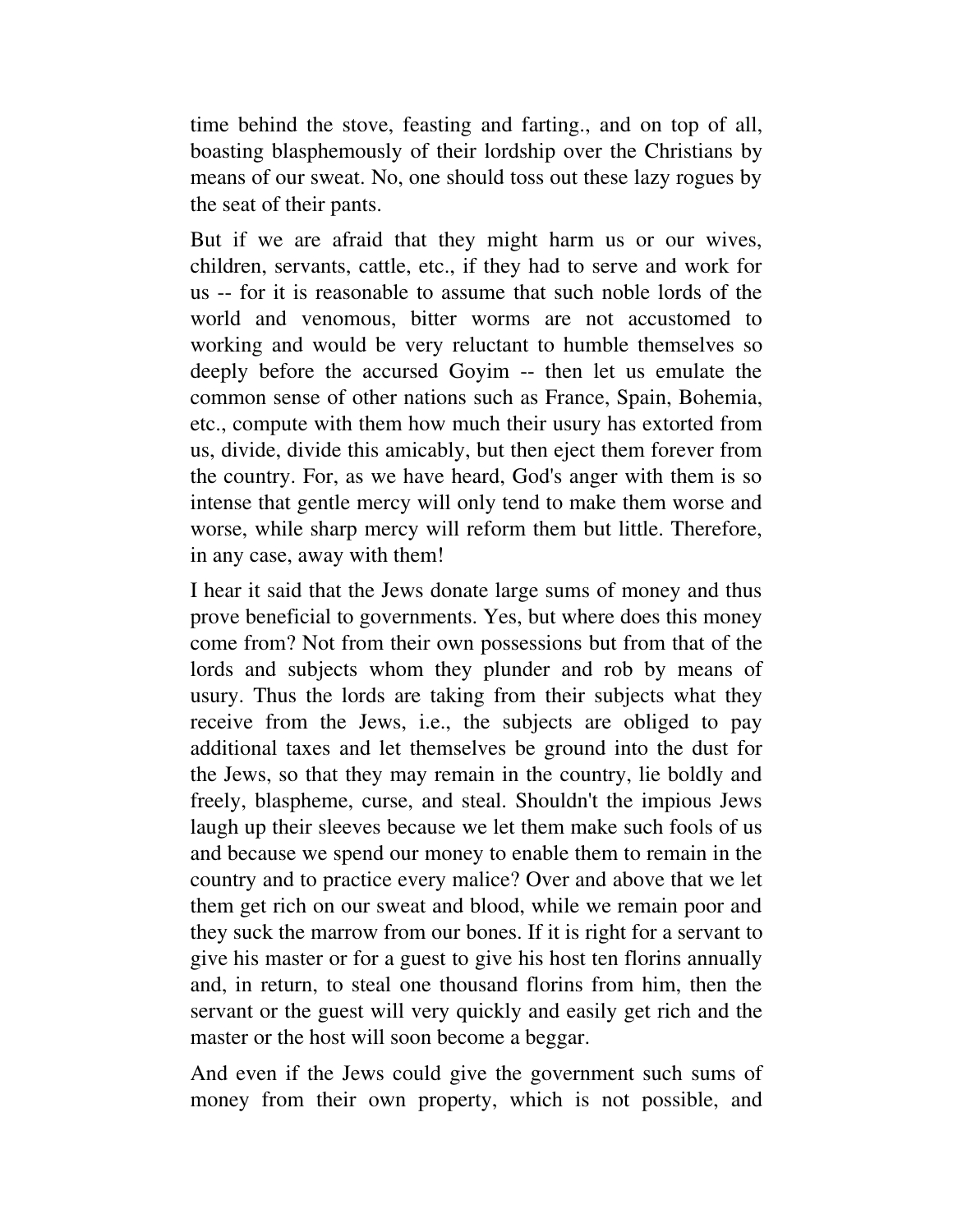thereby buy protection from us, and the privilege publicly and freely to slander, blaspheme, villify, and curse our Lord Jesus Christ so shamefully in their synagogues, and in addition to wish us every misfortune, namely, that we might all be stabbed to death and perish with our Haman, emperor, princes, lords, wife, and children -- this would really be selling Christ our Lord, the whole of Christendom together with the whole empire, and ourselves, with wife and children, cheaply and shamefully. What a great saint the traitor Judas would be in comparison with us! Indeed, if each Jew, as many as there are of them, could give one hundred thousand florins annually, we should nevertheless not yield them for this the right so freely to malign, curse, defame, impoverish by usury a single Christian. That would still be far too cheap a price. How much more intolerable is it that we permit the Jews to purchase with our money such license to slander and curse the whole Christ and all of us and, furthermore, reward them for this with riches and make them our lords, while they ridicule us and gloat in their malice. That would prove a delightful spectacle for the devil and his angels, over which they could secretly grin like a sow grins at her litter, but which would indeed merit God's great wrath.

In brief, dear princes and lords, those of you who have Jews under your rule: if my counsel does not please you, find better advice, so that you and we all can be rid of the unbearable, devilish burden of the Jews. Lest we become guilty sharers before God in the lies, the blasphemy, the defamation, and the curses which the mad Jews indulge in so freely and wantonly against the person of our Lord Jesus Christ, his dear mother, all Christians, all authority, and ourselves. Do not grant them protection, safe-conduct, or communion with us. Do not aid and abet them in acquiring your money or your subjects' money and property by means of usury. We have enough sin of our own without this, dating back to the papacy, and we add to it daily with our ingratitude and our contempt of God's word and all his grace; so it is not necessary to burden ourselves also with these alien, shameful vices of the Jews and over and above it all, to pay them for it with money and property. Let us consider that we are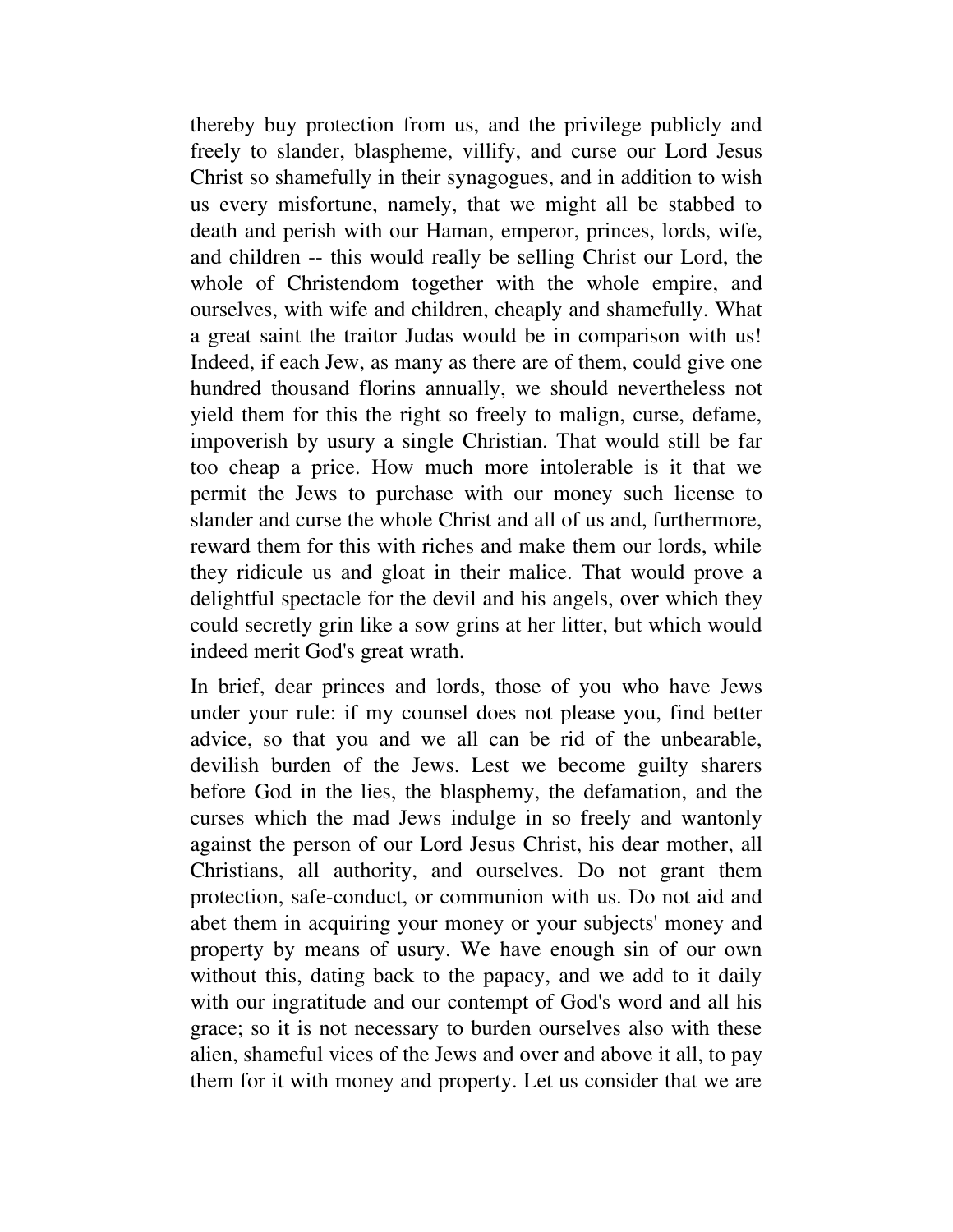now daily struggling with the Turks, which surely calls for a lessening of our sins and a reformation of our life. With this faithful counsel and warning I wish to cleanse and exonerate my conscience.

And you, my dear gentlemen and friends who are pastors and preachers, I wish to remind very faithfully of your official duty, so that you too may warn your parishioners concerning their eternal harm, as you know how to do, namely, that they be on their guard against the Jews and avoid them so far as possible. They should not curse them or harm their persons, however. For the Jews have cursed and harmed themselves more than enough by cursing the Man Jesus of Nazareth, Mary's son, which they unfortunately have been doing for over fourteen hundred years. Let the government deal with them in this respect, as I have suggested. But whether the government acts or not. Let everyone at least be guided by his own conscience and form for himself a definition or image of a Jew.

When you lay eyes on or think of a Jew you must say to your self: Alas, that mouth which I there behold has cursed and execrated and maligned every Saturday my dear Lord Jesus Christ, who has redeemed me with his precious blood; in addition, it prayed and pleaded before God that I, my wife and children, and all Christians might be stabbed to death and perish miserably. And he himself would gladly do this if he were able, in order to appropriate our goods. Perhaps he has spat on the ground many times this very day over the name of Jesus, as is their custom, so that the spittle still clings to his mouth and beard, if he had a chance to spit. If I were to eat, drink or talk with such a devilish mouth, I would eat or drink myself full of devils by the dish or cupful just as I surely make myself a cohort of all the devils that dwell in the Jews and that deride the precious blood of Christ. May God preserve me from this!

We cannot help it that they do not share our belief. It is impossible to force anyone to believe. However. we must avoid confirming them in their wanton lying, slandering. cursing, and defaming. Nor dare we make ourselves partners in their devilish ranting and raving by shielding and protecting them, by giving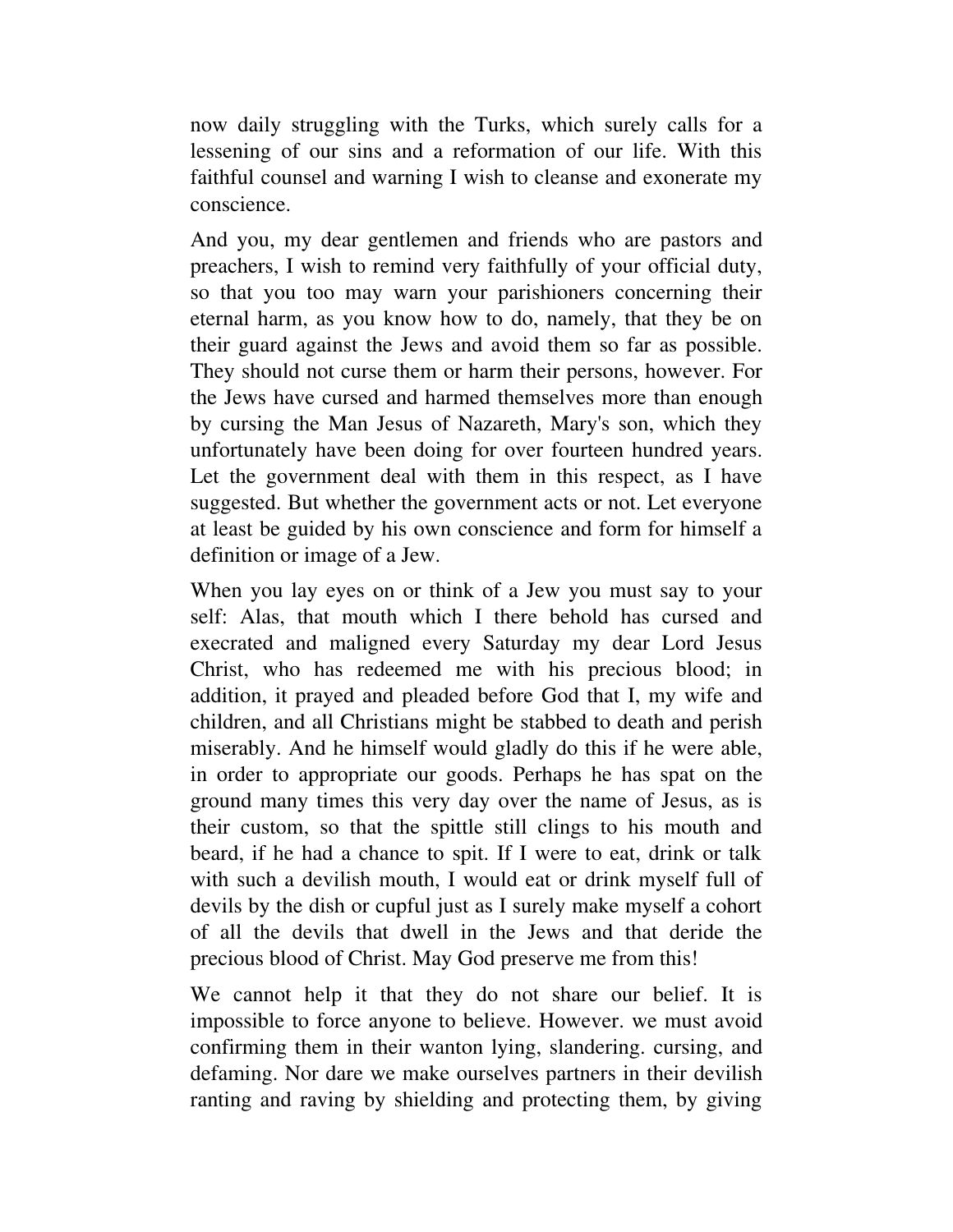them food, drink, and shelter, or by other neighborly acts, especially since they boast so proudly and despicably when we do help and serve them that God has ordained them as lords and us as servants. For instance, when a Christian kindles their fire for them on a Sabbath, or cooks for them in an inn whatever they want, they curse and defame and revile us for it, supposing this to be something praiseworthy, and yet they live on our wealth, which they have stolen from us. Such a desperate, thoroughly evil poisonous, and devilish lot are these Jews, who for these fourteen hundred years have been and still are our plague, our pestilence, and our misfortune.

Especially you pastors who have Jews living in your midst, persist in reminding your lords and rulers to be mindful of their office and of their obligation before God to force the Jews to work, to forbid usury, and to check their blasphemy and cursing. For if they punish thievery, robbery, murder, blasphemy, and other vices among us Christians, why should the devilish Jews be scot-free to commit their crimes among us and against us? We suffer more from them than the Italians do from the Spaniards, who plunder the host's kitchen, cellar, chest, and purse, and, in addition, curse him and threaten him with death. Thus the Jews, our guests, also treat us; for we are their hosts. They rob and fleece us and hang about our necks, these lazy weaklings and indolent bellies; they swill and feast, enjoy good times in our homes, and by way of reward they curse our Lord Christ, our churches, our princes, and all of us, threatening us and unceasingly wishing us death and every evil. Just ponder this: How does it happen that we poor Christians nourish and enrich such an idle and lazy people, such a useless, evil pernicious people, such blasphemous enemies of God, receiving nothing in return but their curses and defamation and every misfortune they may inflict on us or wish us? Indeed, we are as blind and unfeeling clods in this respect as are the Jews in their unbelief, to suffer such great tyranny from these vicious weaklings, and not perceive and sense that they are our lords, yes, our mad tyrants, and that we are their captives and subjects. Meanwhile they wail that they are our captives, and at the same time mock us -- as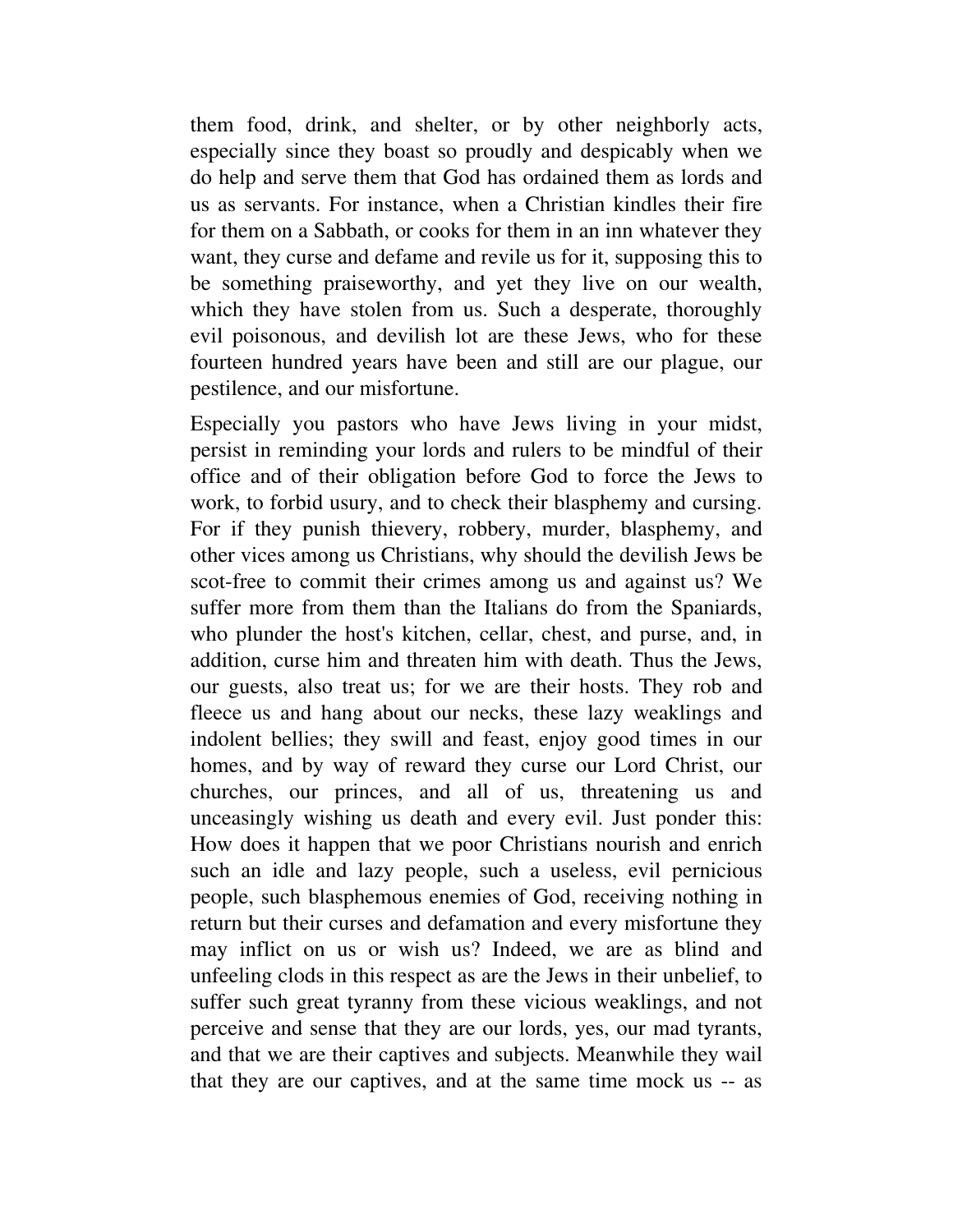though we had to take this from them!

But if the authorities are reluctant to use force and restrain the Jews' devilish wantonness, the latter should, as we said, be expelled from the country and be told to return to their land and their possessions in Jerusalem, where they may lie, curse, blaspheme, defame, murder, steal, rob, practice usury, mock, and indulge in all those infamous abominations which they practice among us, and leave us our government, our country, our life, and our property, much more leave our Lord the Messiah, our faith, and our church undefiled and uncontaminated with their devilish tyranny and malice. Any privileges that they may plead shall not help them; for no one can grant privileges for practicing such abominations. These cancel and abrogate all privileges.

If you pastors and preachers have followed my example and have faithfully issued such warnings, but neither prince nor subject will do anything about it, let us follow the advice of Christ (Matthew 10:14) and shake the dust from our shoes, and say, "We are innocent of your blood." For I observe and have often experienced how indulgent the perverted world is when it should be strict, and, conversely, how harsh it is when it should be merciful. Such was the case with King Ahab, as we find recorded in I Kings 20. That is the way the prince of this world reigns. I suppose that the princes will now wish to show mercy to the Jews, the bloodthirsty foes of our Christian and human name, in order to earn heaven thereby. But that the Jews enmesh us, harass us, torment and distress us poor Christians in every way with the above mentioned devilish and detestable deeds, this they want us to tolerate, and this is a good Christian deed, especially if there is any money involved (which they have filched and stolen from us).

What are we poor preachers to do meanwhile? In the first place, we will believe that our Lord Jesus Christ is truthful when he declares of the Jews who did not accept but crucified him, "You are a brood of vipers and children of the devil [cf. Matt. 12:34]. This is a judgment in which his forerunner John the Baptist concurred, although these people were his kin. Now our authorities and all such merciful saints as wish the Jews well will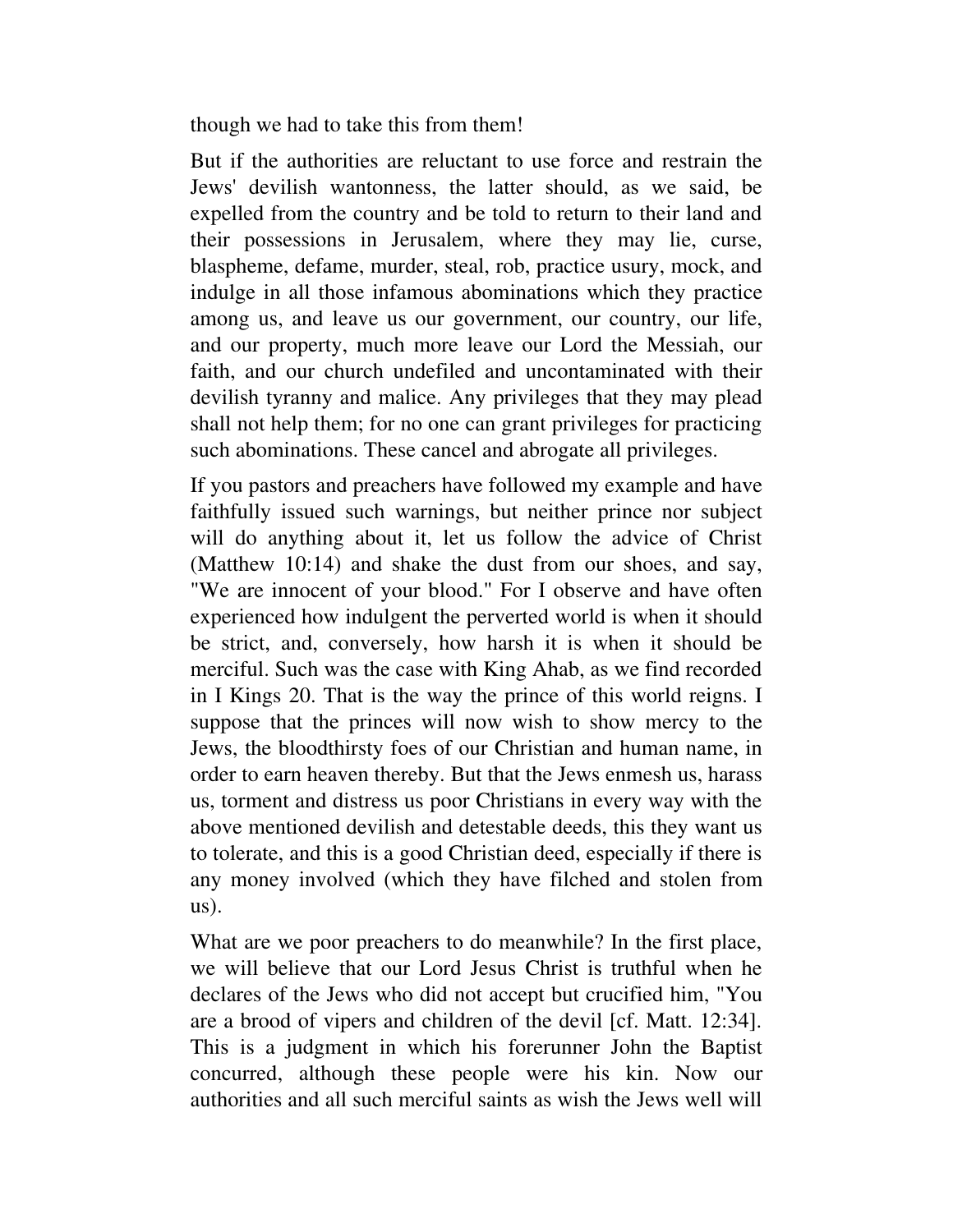at least have to let us believe our Lord Jesus Christ, who, I am sure, has a more intimate knowledge of all hearts than do those compassionate saints. He knows that these Jews are a brood of vipers and children of the devil, that is, people who will accord us the same benefits as does their father, the devil, and by now we Christians should have learned from Scripture as well as experience just how much he wishes us well.

I have read and heard many stories about the Jews which agree with this judgment of Christ, namely, how they have poisoned wells, made assassinations, kidnaped children, as related before. I have heard that one Jew sent another Jew, and this by means of a Christian, a pot of blood, together with a barrel of wine, in which when drunk empty, a dead Jew was found. There are many other similar stories. For their kidnaping of children they have often been burned at the stake or banished (as we already heard). I am well aware that they deny all of this. However, it all coincides with the judgment of Christ which declares that they are venomous, bitter, vindictive, tricky serpents, assassins, and children of the devil who sting and work harm stealthily wherever they cannot do it openly. For this reason I should like to see them where there are no Christians. The Turks and other heathen do not tolerate what we Christians endure from these venomous serpents and young devils. Nor do the Jews treat any others as they do us Christians. That is what I had in mind when I said earlier that, next to the devil, a Christian has no more bitter and galling foe than a Jew. There is no other to whom we accord as many benefactions and from whom we suffer as much as we do from these base children of the devil, this brood of vipers.

Now let me commend these Jews sincerely to whoever feels the desire to shelter and feed them, to honor them, to be fleeced, robbed, plundered, defamed, vilified, and cursed by them, and to suffer every evil at their hands -- these venomous serpents and devil's children, who are the most vehement enemies of Christ our Lord and of us all. And if that is not enough, let him stuff them into his mouth, or crawl into their behind and worship this holy object. Then let him boast of his mercy, then let him boast that he has strengthened the devil and his brood for further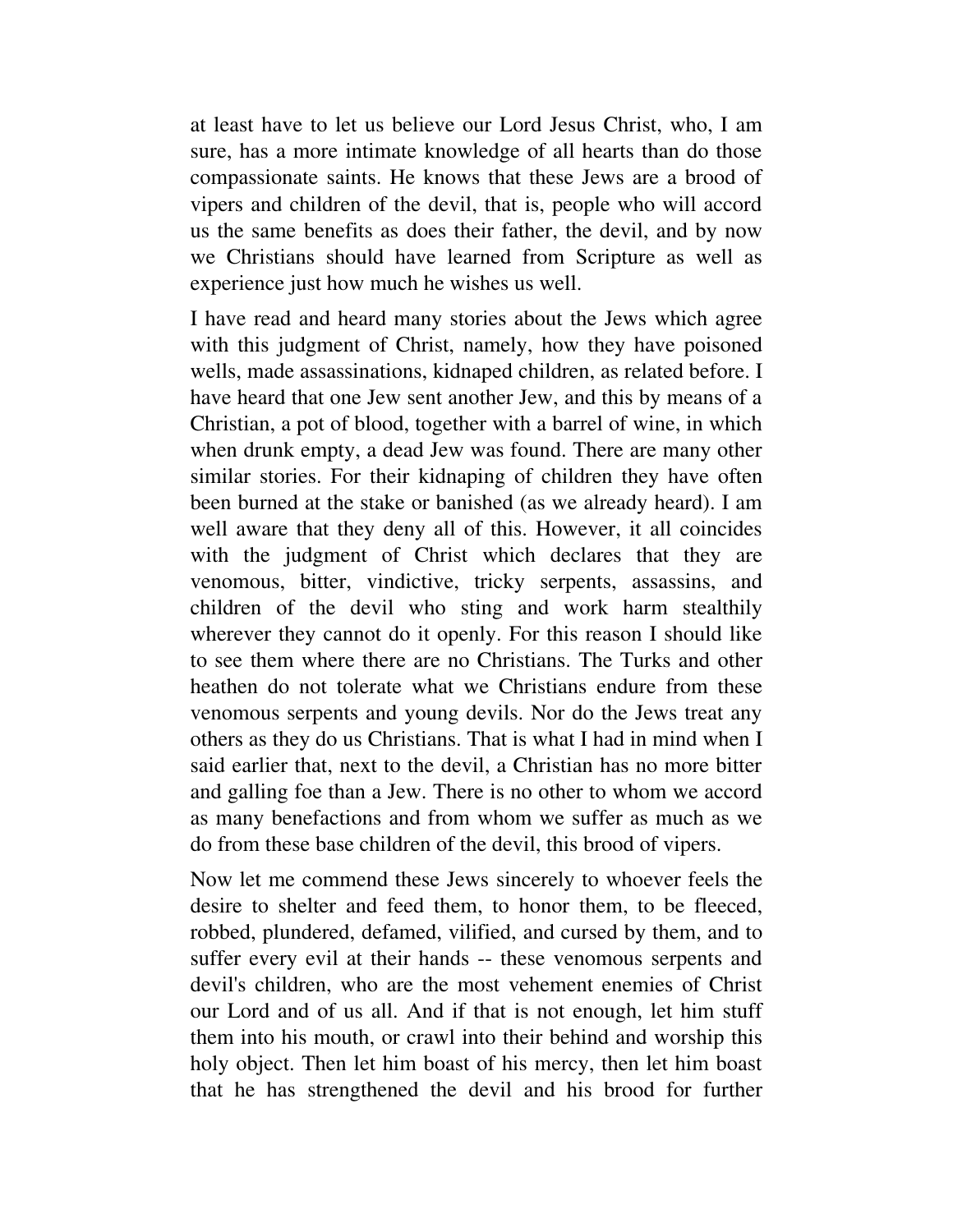blaspheming our dear Lord and the precious blood with which we Christians are redeemed. Then he will be a perfect Christian, filled with works of mercy *for which Christ will reward him on the day of judgment, together with the Jews* in the eternal fire of hell!

That is speaking coarsely about the coarse cursing of the Jews. Others write much about this, and the Jews know very well that it is cursing, since they curse and blaspheme consciously. Let us also speak more subtly and, as Christians, more spiritually about this. Thus our Lord Jesus Christ says in Matthew 10:40, "He who receives me receives him who sent me." And in Luke 10:16, "He who rejects you rejects me. And he who rejects me rejects him who sent me." And in John 15:23, "He who hates me hates my father also." In John 5:23, "That all may honor the Son, even as they honor the Father. He who does not honor the Son does not honor the Father who sent him," etc.

These are, God be praised, clear and plain words, declaring that all that is done to the honor or to the dishonor of the Son is surely also done to the honor or to the dishonor of God the Father himself. We Christians cannot have or countenance any doubt of this. Whoever denies, defames, and curses Jesus of Nazareth, the Virgin Mary's Son, also denies, defames, and curses God the Father himself, who created heaven and earth. But that is what the Jews do, etc.

And if you say that the Jews do not believe or know this since they do not accept the New Testament, I reply that the Jews may know or believe this or that; we Christians, however, know that they publicly blaspheme and curse God the Father when they blaspheme and curse this Jesus. Tell me, what are we going to answer God if he takes us to account now or on the day of judgment, saying: "Listen, you are a Christian. You are aware of the fact that the Jews openly blasphemed and cursed my Son and Me, you gave them opportunity for it, you protected and shielded them so that they could engage in this without hindrance or punishment in your country, city, and house." Tell me: What will we answer to this?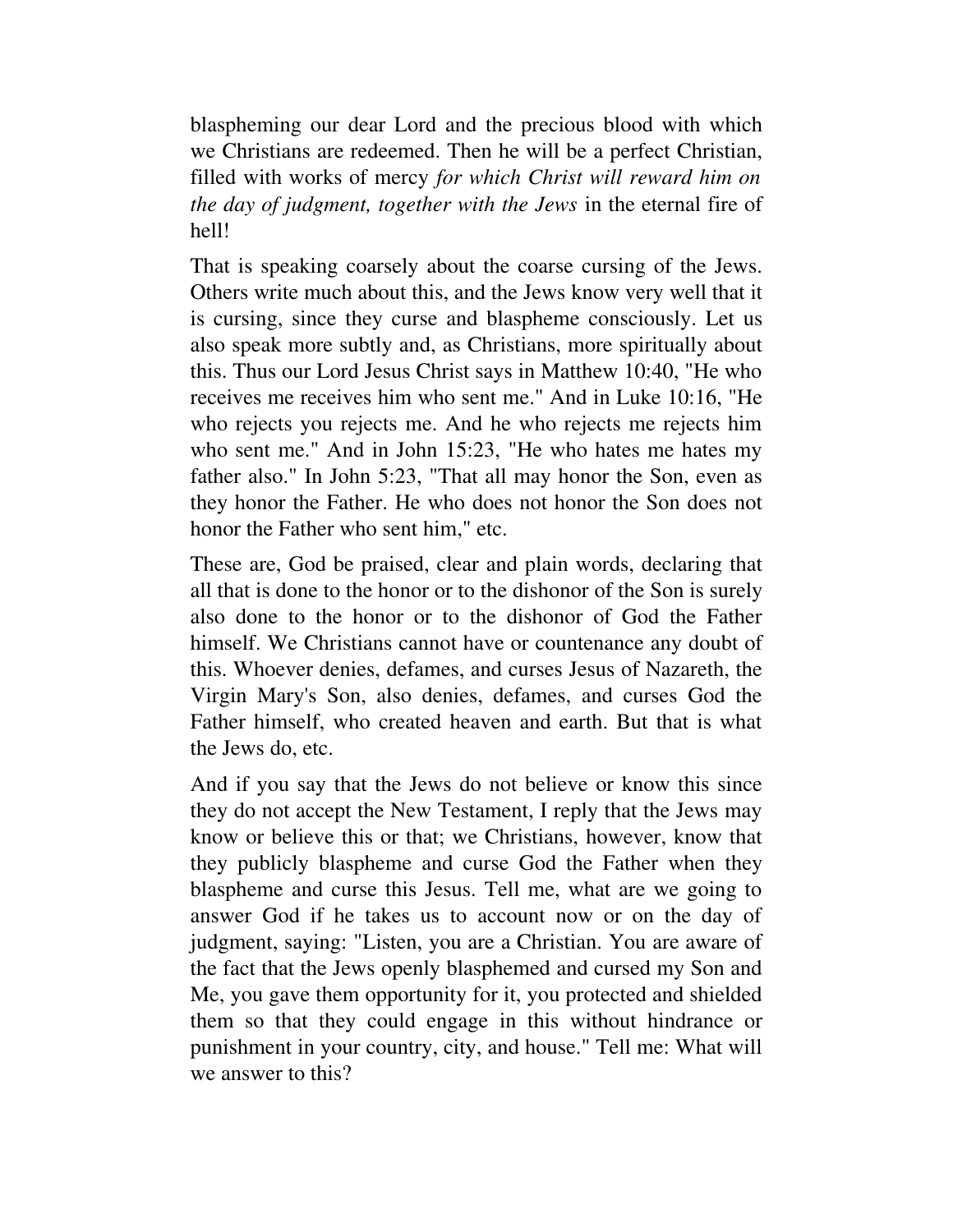Of course, we accord anyone the right not to believe \*omissive et privatim\* ["by neglect and privately'']; this we leave to every one's conscience. But to parade such unbelief so freely in churches and before our very noses, eyes, and ears, to boast of it, to sing it, teach it, and defend it, to revile and curse the true faith, and in this way lure others to them and hinder our people\_that is a far, far different story. And this is not changed by the fact that the Jews do not believe the New Testament, that they are unacquainted with it, and that they pay it no heed. The fact remains that we are acquainted with it and that we cannot acquiesce in having the Jews revile and curse it in our hearing. To witness this and keep silent is tantamount to doing it ourselves. Thus the accursed Jews encumber us with their diabolical, blasphemous, and horrible sins in our own country.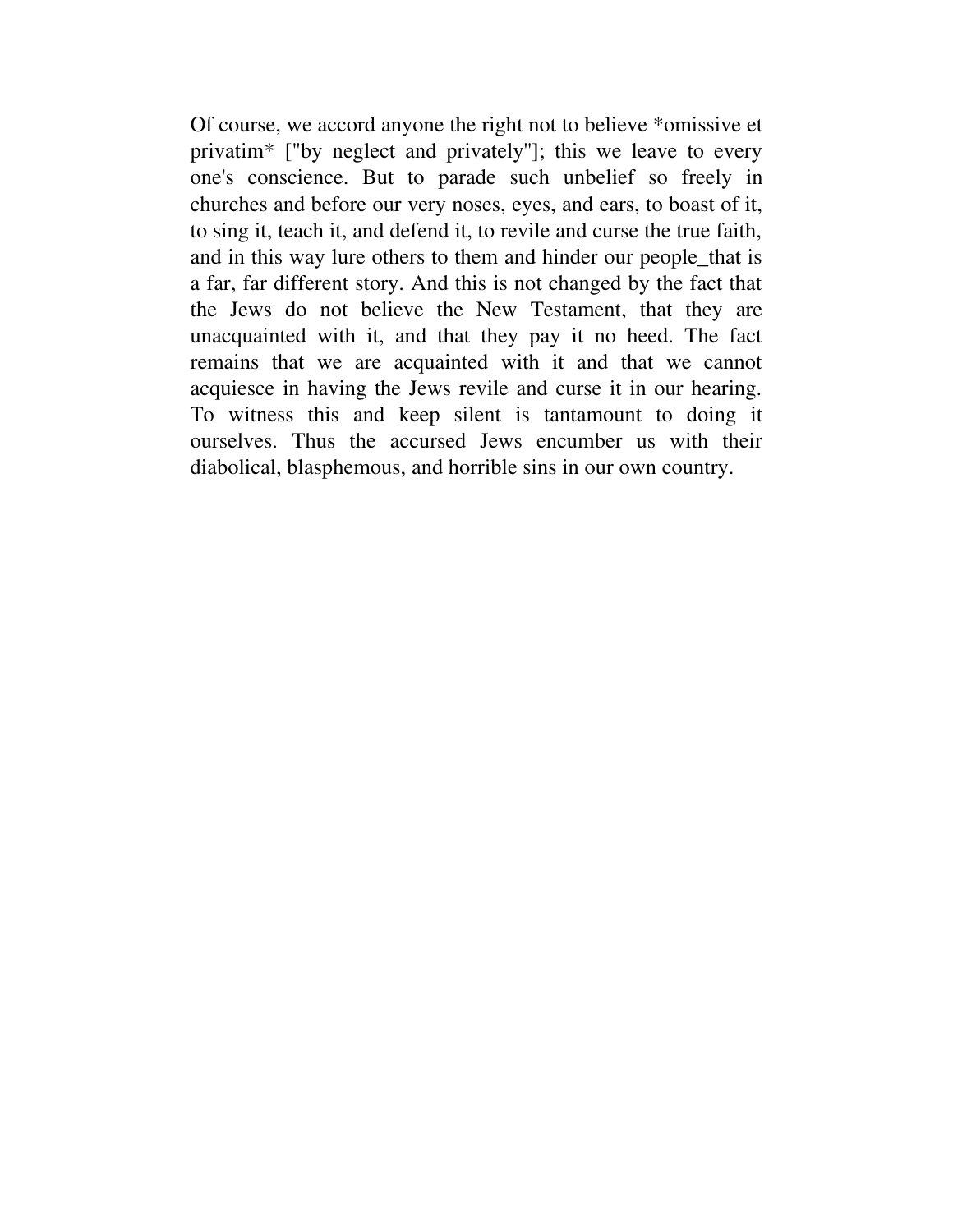## <span id="page-144-0"></span>[Chapter 12](#page-144-0)

It will not do for them to say at this point: "We Jews care nothing about the New Testament or about the belief of the Christians." Let them express such sentiments in their own country or secretly. In our country and in our hearing they must suppress these words, or we will have to resort to other measures. These incorrigible rascals know very well that the New Testament deals with our Lord Jesus Christ, God's Son, while they claim to be unacquainted with its contents. My friend, it is not a question of what you know or what you wish to know, but of what you ought to know, what you are obliged to know. As it happens, not only the Jew but an the world is obliged to know that the New Testament is God the Father's book about his Son Jesus Christ Whoever does not accept and honor that book does not accept and honor God the Father himself. For we read, "He who rejects me rejects my Father." And if the Jews do not want to know this, then, as I said, we Christians do know it.

Thus if we ourselves do not wish to stand condemned by their sins, we cannot tolerate that the Jews publicly blaspheme and revile God the Father before our very ears by blaspheming and reviling Jesus our Lord, for as he says, "He who hates me hates my Father also." Similarly we cannot tolerate their stating openly and in our hearing that they have no regard for the New Testament but look upon it as a pack of lies. This is tantamount to saying that they care nothing for God the Father and regard him as a liar, for this is God the Father's book, it is the word about his Son Jesus Christ. It will not avail them but rather prejudice their case if they plead ignorance or rejection of the book. For it is incumbent on all to know God's book. He did not reveal it to have it ignored or rejected; he wants it to be known, and he excuses no one from this.

It is as if a king were to instate his only son in his place and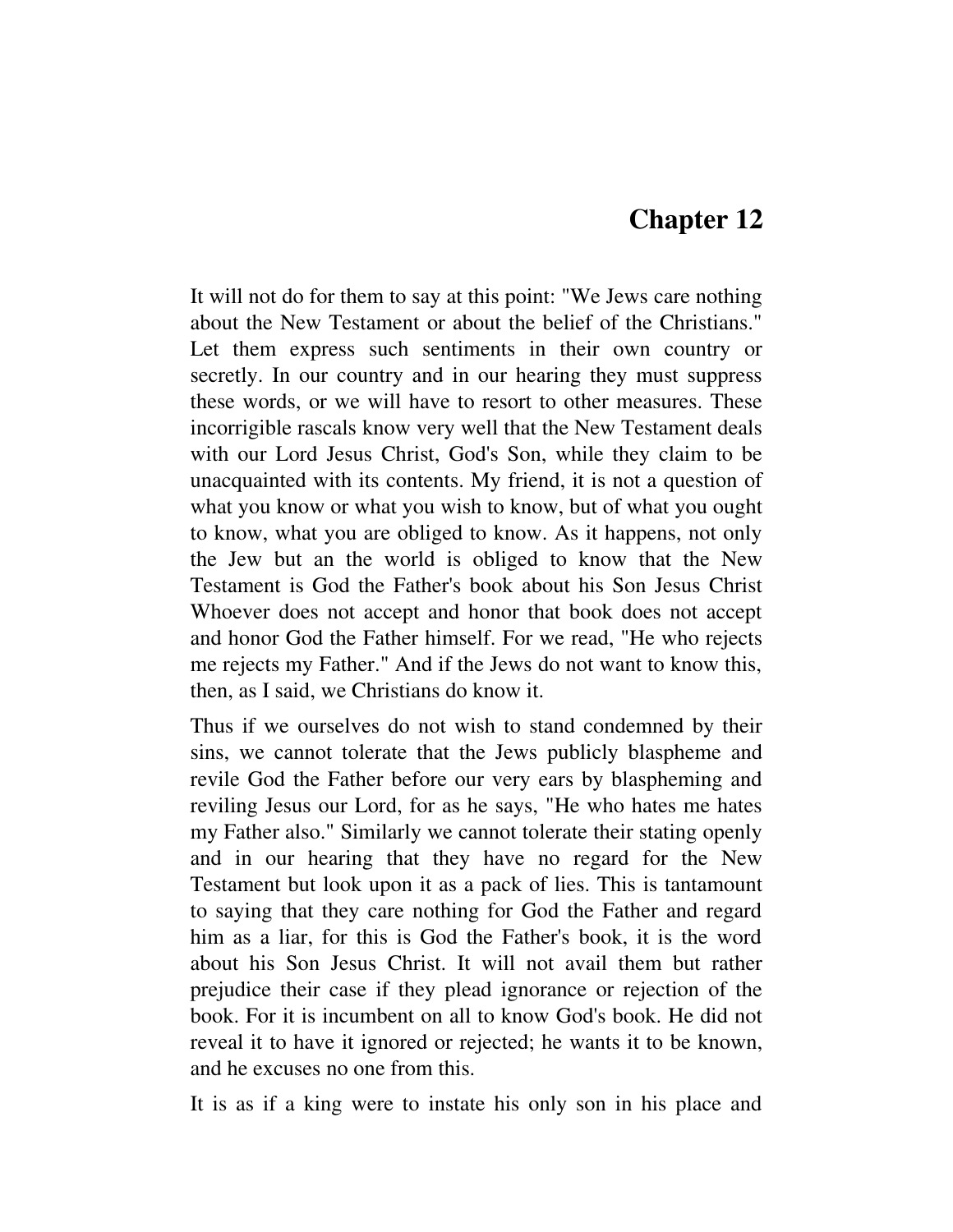command the country to regard him as its sovereign (although he would also be entitled to this by right of natural inheritance), and the country as a whole readily accepted him. A few, however, band together in opposition, alleging that they know nothing about this, despite the fact that the king had in confirmation of his will issued seal and letters and other testimony. They still insist that they do not want to know this or respect it. The king would be obliged to take these people by the nape of the neck and throw them into a dungeon and entrust them to Master Hans, who would teach them to say, "We are willing to acknowledge it." The alternative would be to keep them incarcerated forever, lest they contaminate with their refractory attitude others who do want to learn it.

This is what God, too, has done. He instated his Son Jesus Christ in Jerusalem in his place and commanded that he be paid homage, according to Psalm 2:11-12: "Kiss the Son, lest he be angry, and you perish in the way." Some of the Jews would not hear of this. God bore witness by the various tongues of the apostles and by all sorts of miraculous signs, and cited the statements of the prophets in testimony. However, they did then what they still do now; they were obstinate, and absolutely refused to give ear to it. Then came Master Hans *the Romans* who destroyed Jerusalem, took the villains by the nape of the neck and cast them into the dungeon of exile, which they still inhabit and in which they will remain forever, or until they say, "We are willing to acknowledge it."

God surely did not do this secretly or in some nook or corner, so that the Jews would have an excuse for disregarding the New Testament without sin. As we noted above, he gave them a reliable sign through the patriarch Jacob, namely, that they could confidently expect the Messiah when the scepter had departed from Judah. Or, when the seventy weeks of Daniel had expired; or, a short time after the construction of Haggai's temple but before its destruction. He also informed them through Isaiah that when they would hear a voice in the wilderness (as happened when the scepter had departed), that is, when they heard the voice of a preacher and prophet proclaiming, "Repent, the Lord is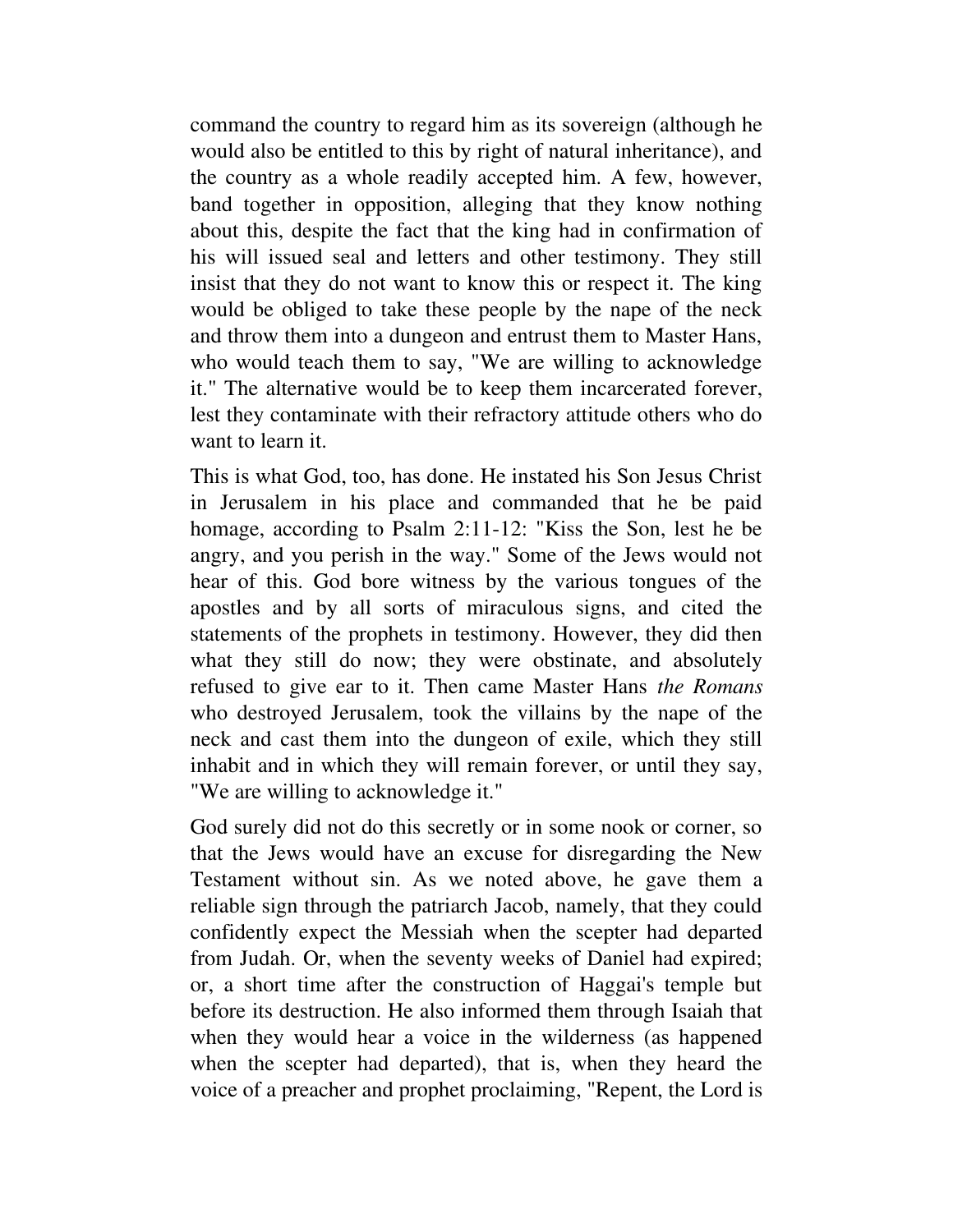at hand, and is himself coming" then they should be certain that the Messiah had come [cf. Isa. 40:3 ff.].

Shortly thereafter the Messiah himself appeared on the scene, taught, baptized, and performed innumerable great miracles, not secretly but throughout the entire country, prompting many to exclaim, "This is the Messiah" [John 7:41]. Also [John 7:31]: "When the Messiah appears, will he do more signs than this man has done?" And they themselves said, "What are we to do? For this man performs many signs. If we let him go on thus, every one will believe in him" [John 11:47]. When he was on the cross, they said, "He saved others; he cannot save himself" [Matt. 27:42]. Should God concede that these circumcised saints are ignorant of all this, when they already stand convicted by the four statements cited (Jacob's, Haggai's, Daniel's, and David's), all of which show that the Messiah must have come at that time? Several of their rabbis also declared that he was in the world and was begging in Rome, etc.

Furthermore, he saw to it that they were warned not to be offended at his person, for in Zechariah 9:9 he announced that he would come to Jerusalem "riding on an ass," wretched and poor, but as a propitious King who would teach peace, who would "cut off" the chariots, steeds, and bows (that is, not rule in a worldly manner, as the mad Kokhbaites, these bloodthirsty Jews, rave), and that this poor yet peaceful, propitious King's dominion should extend to the ends of the world. That is, indeed, a very clear statement, setting forth that the Messiah should reign in all the world without a sword, with pure peace, as a King bringing salvation. I am extremely surprised that the devil can be so powerful as to delude a person, to say nothing of an entire nation which boasts of being God's people, into believing something at variance with this clear text.

He faithfully forewarned them, furthermore, not to be offended when they see that such a great miracle-worker and poor King who had ridden in on an ass, would let himself be killed and crucified. For he had had it proclaimed in advance (Daniel 9:26 and Isaiah 53:2 and 52:14) that "his Servant, who will startle the kings, will be smitten and afflicted"; but all of this will occur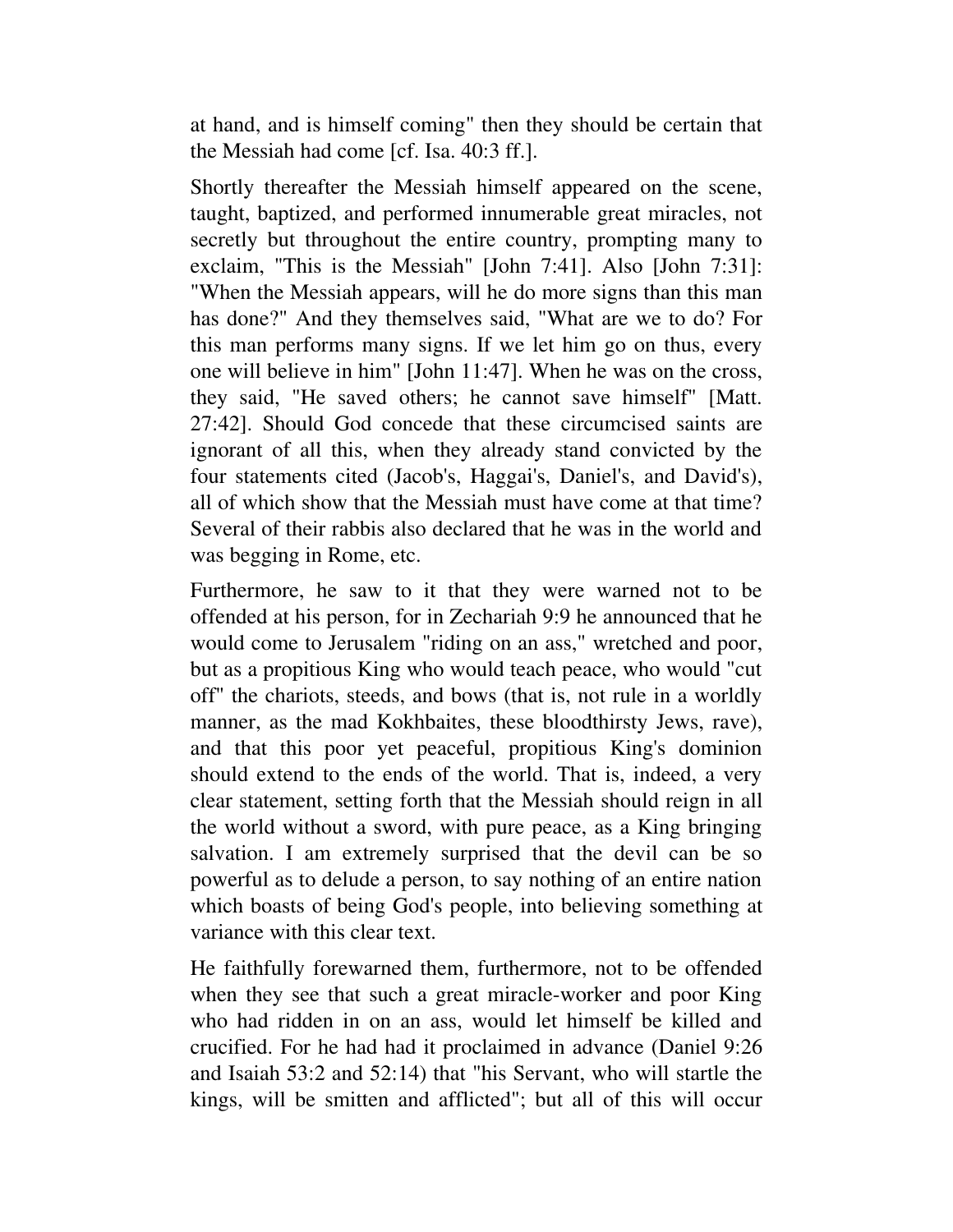because "God laid on him the sins of us all and wounded him for our transgressions, but he was to make himself an offering for sin, intercede for the transgressors, and by his knowledge make many to be accounted righteous." Such the text clearly states.

But the sun has never seen or heard anything more disgraceful than the abuse of this passage by these blasphemous Jews. They apply it to themselves in their exile. At the present we lack the time to deal with this. Alas, should they be the ones who were smitten because of our sin, who bore our transgressions, who made us righteous, and who intercede for us, etc.? There was never a viler people than they, who with their lying, blaspheming, cursing, maligning, their idolatry, their robbery, usury, and all vices accuse us Christians and an mankind more before God and the world than any others. By no means do they pray for us sinners as the text says; they curse us most vehemently, as we proved earlier from Lyra and Burgensis. Their great slothfulness and malice prompt these blasphemous scoundrels to mock Scripture, God, and all the world with their impudent glosses. This they do in accord with their merit and true worth.

After the crucifixion of the King, God first presented the proper signs that this Jesus was the Messiah. Poor, timid, unlearned, unconsecrated fishermen, who did not even have a perfect mastery of their own language, stepped forth and preached in the tongues of the whole world. All the world, heaven and earth, is still filled with wonder at this. They interpreted the writings of the prophets with power and correct understanding; in addition they performed such signs and wonders, that their message was accepted throughout the world by Jews and Gentiles. Innumerable people, both young and old, accepted it with such sincerity that they willingly suffered gruesome martyrdom because of it. This message has now endured these fifteen hundred years down to our day, and it will endure to the end of time.

If such signs did not move the Jews of that time, what can we expect of these degenerate Jews who haughtily disdain to know anything about this story? Indeed, God, who revealed these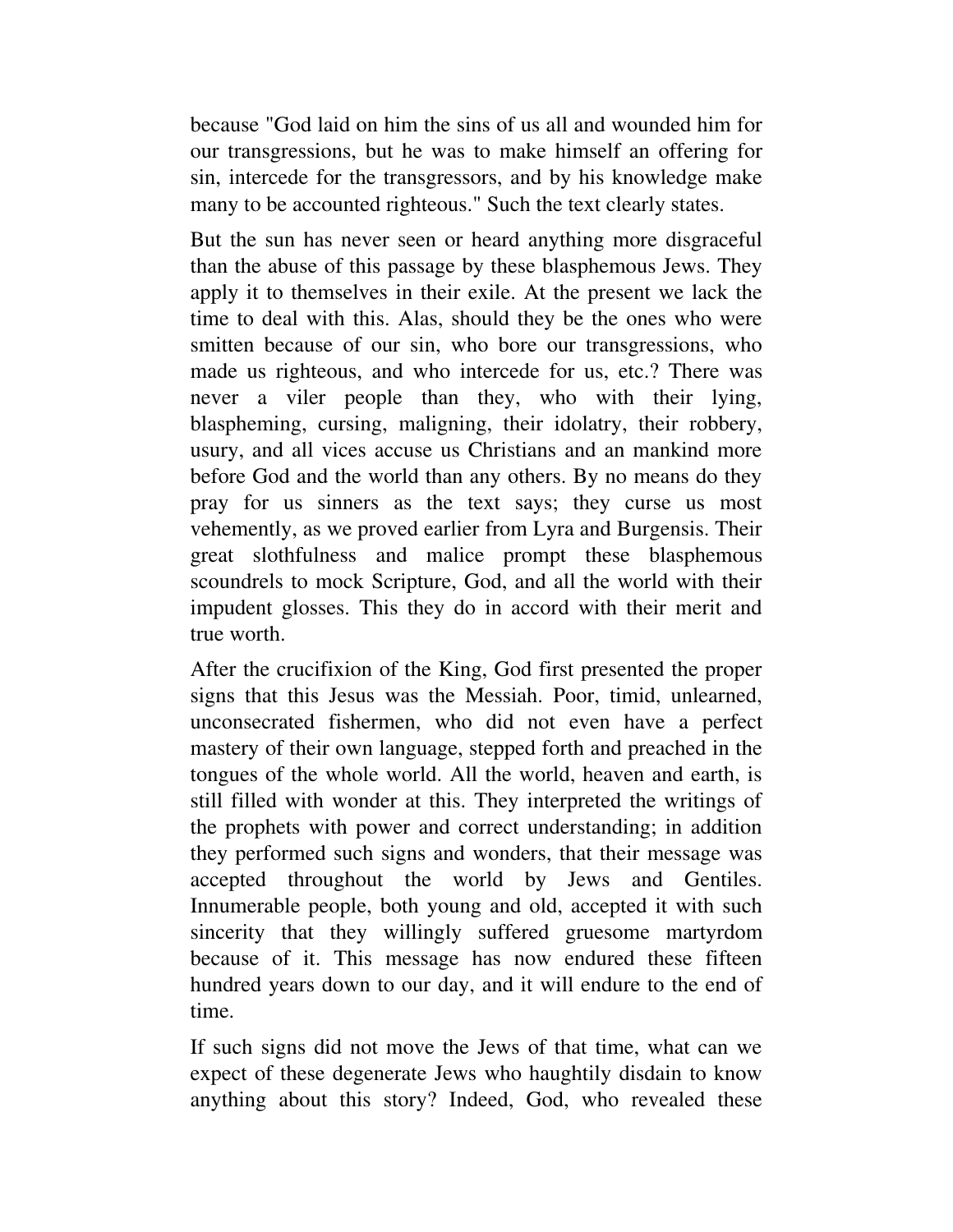things so gloriously to an the world, will see to it that they hear us Christians preach and see us keep this message, which we did not invent but heard from Jerusalem fourteen hundred years ago. No enemies, no heathen, and especially no Jews have been able to suppress it, no matter how strongly they opposed it. It would be impossible for such a thing to maintain itself if it were not of God.

The Jews themselves in their fifteen-hundred-year exile must confess that this message has been preached in all the world before their very ears, that it was assailed by much heresy and yet survived. Therefore God cannot be accused of having done all this secretly or in hiding, or of never having brought it to the attention of the Jews or of any other people. For they have all persecuted it vehemently and vigorously these fifteen hundred years. And yet the blasphemous Jews oppose it so impudently and sneeringly, as though it had just recently been invented by a drunkard who deserves no credence. They feel free to revile and damn it with impunity, and we Christians have to offer them room and place, house and home in the bargain, we have to protect and defend them all so that they can confidently and freely revile and condemn such a word of God. And by way of reward we let them take our money and property through their usury.

No, you vile father of such blasphemous Jews, you hellish devil, these are the facts: God has preached long enough to your children, the Jews, publicly and with miraculous signs throughout the world. He has done so for almost fifteen hundred years now, and still preaches. They were and still are obliged to obey him; but they were hardened and ever resisted, blasphemed, and cursed. Therefore we Christians, in turn are obliged not to tolerate their wanton and conscious blasphemy. As we heard above, "He who hates the Son also hates the Father" **IJohn** 15:23]. For if we permit them to do this where we are sovereign, and protect them to enable them to do so, then we are eternally damned together with them because of their sins and blasphemies, even if we in our persons are as holy as the prophets, apostles, or angels. \*Quia faciens et consentiens pari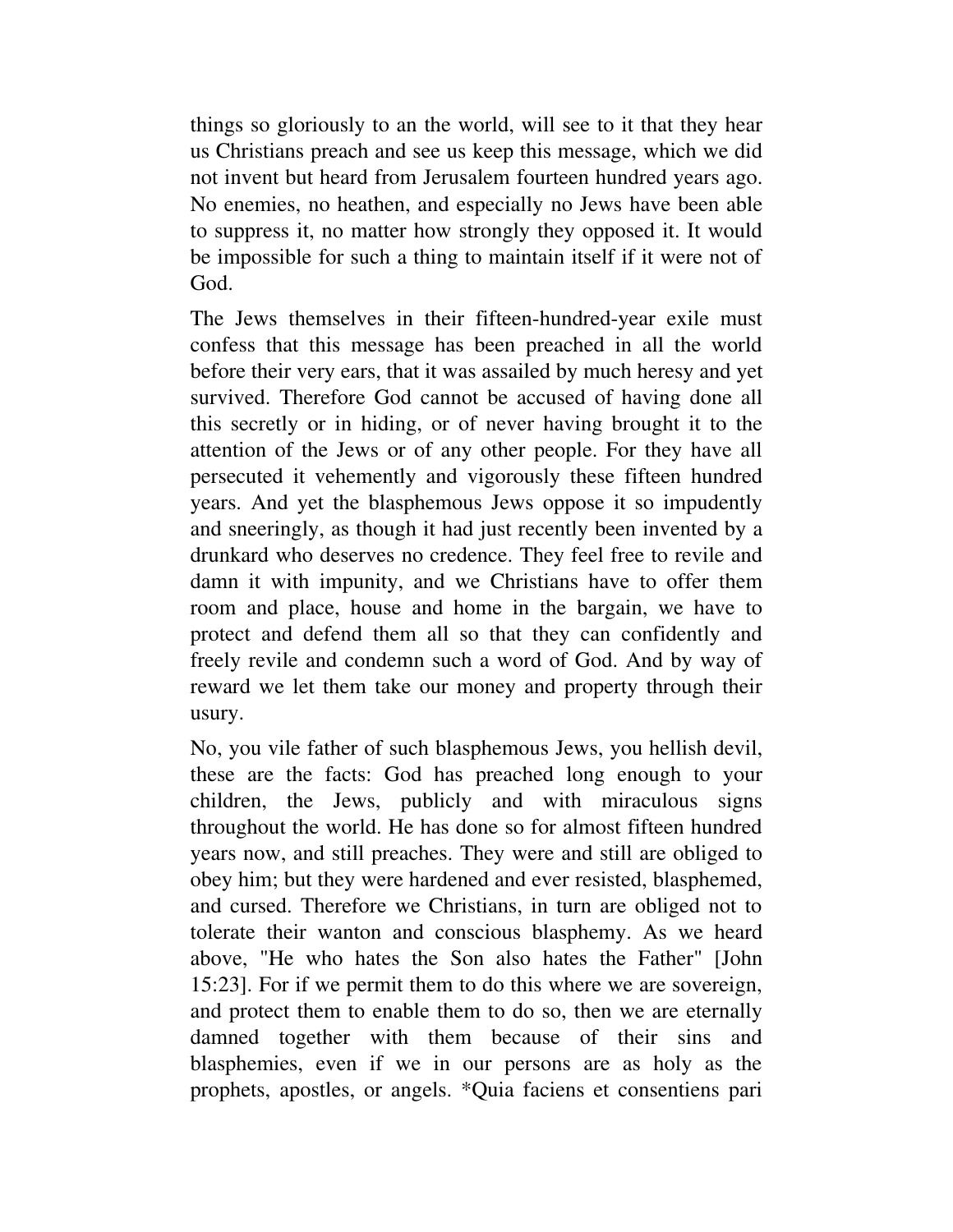poena\* ["Doing and consenting deserve equal punishment"]. Whether doer, adviser, accomplice, consenter, or concealer -- one is as pious as the other. It does not help us (and the Jews still less) that the Jews refuse to acknowledge this. As has already been said, we Christians know it, and the Jews ought to know it, having heard it together with us for almost fifteen hundred years, having beheld all sorts of miracles and having heard how this doctrine has survived, by nothing but divine strength, against all devils and the whole world.

This is certain, borne out by such an enduring and impressive testimony in all the world, that "He who does not honor the Son does not honor the Father," and that he who does not have the Son cannot have the Father. The Jews ever blaspheme and curse God the Father, the Creator of us all, just by blaspheming and cursing his Son, Jesus of Nazareth, Mary's Son, whom God has proclaimed as his Son for fifteen hundred years in all the world by preaching and miraculous signs against the might and the trickery of all devils and men; and he will proclaim him as such until the end of the world. They dub him \*Hebel Vorik,\* that is, not merely a liar and deceiver, but lying and deception itself, viler even than the devil. We Christians must not tolerate that they practice this in their public synagogues, in their books, and in their behavior, openly under our noses, and within our hearing in our own country, houses, and regimes. If we do, we together with the Jews and on their account will lose God the Father and his dear Son, who purchased us at such cost with his holy blood, and we will be eternally lost, which God forbid!

Accordingly, it must and dare not be considered a trifling matter but a most serious one to seek counsel against this and to save our souls from the Jews, that is, from the devil and from eternal death. My advice, as I said earlier, is:

First, that their synagogues be burned down, and that all who are able toss in sulphur and pitch; it would be good if someone could also throw in some hellfire. That would demonstrate to God our serious resolve and be evidence to all the world that it was in ignorance that we tolerated such houses, in which the Jews have reviled God, our dear Creator and Father, and his Son most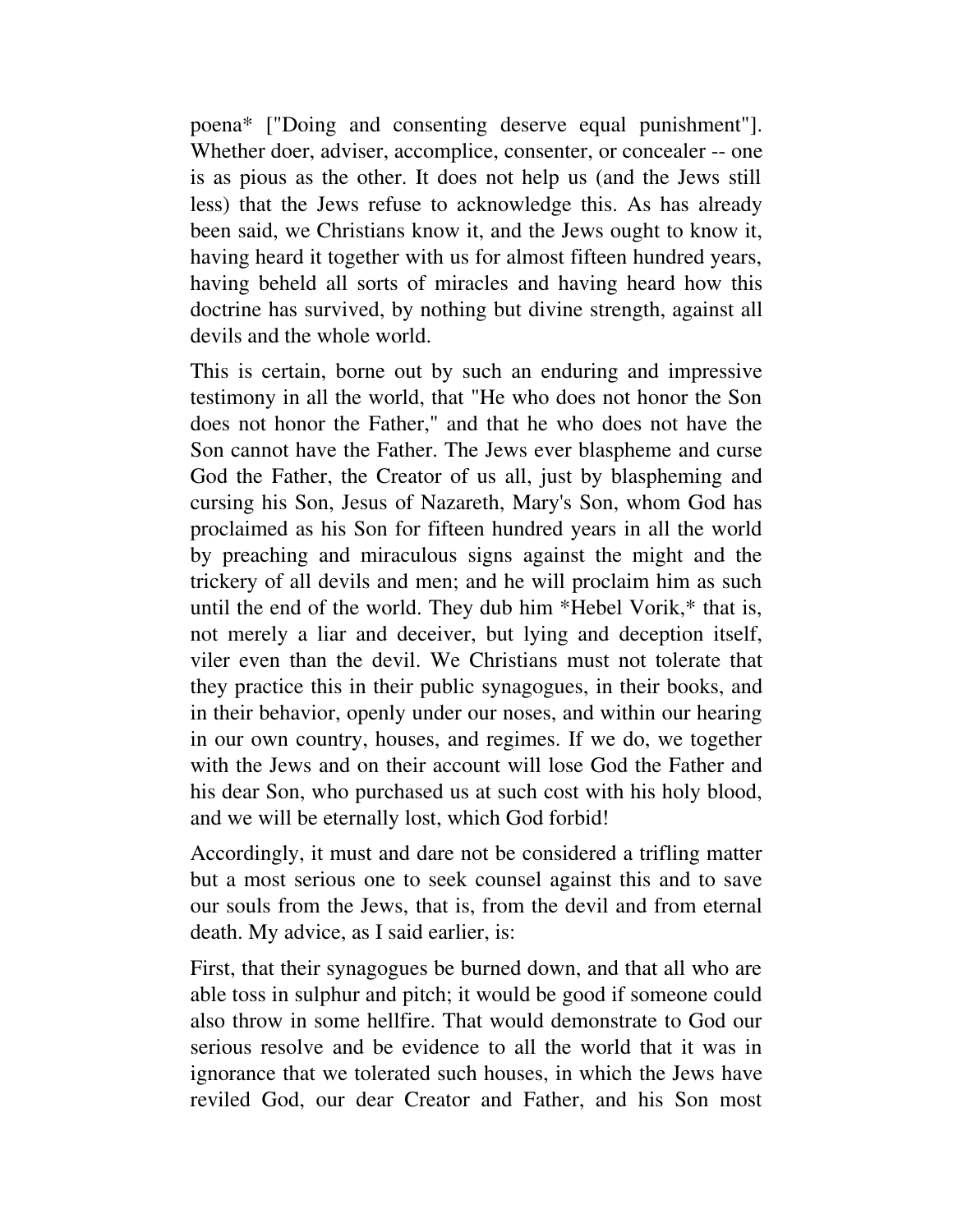shamefully up till now, but that we have now given them their due reward.

Second, that all their books *their prayer books, their Talmudic writings, also the entire Bible,* be taken from them, not leaving them one leaf, and that these be preserved for those who may be converted. For they use all of these books to blaspheme the Son of God, that is, God the Father himself, Creator of heaven and earth, as was said above; and they will never use them differently.

Third, that they be forbidden on pain of death to praise God, to give thanks, to pray, and to teach publicly among us and in our country. They may do this in their own country or wherever they can without our being obliged to hear it or know it. The reason for this prohibition is that their praise, thanks, prayer, and doctrine are sheer blasphemy, cursing, and idolatry, because their heart and mouth call God the Father \*Hebel Vorik\* as they call his Son, our Lord Jesus, this. For as they name and honor the Son, thus they also name and honor the Father. It does not help them to use many fine words and to make much ado about the name of God. For we read, "You shall not take the name of the Lord your God in vain" [Exod. 20:7]. Just as little did it avail their ancestors at the time of the kings of Israel that they bore God's name, yet called him Baal.

Fourth, that they be forbidden to utter the name of God within our hearing. For we cannot with a good conscience listen to this or tolerate it, because their blasphemous and accursed mouth and heart call God's Son \*Hebel Vorik,\* and thus also call his Father that. He cannot and will not interpret this otherwise, just as we Christians too cannot interpret it otherwise, we who believe that however the Son is named and honored thus also the Father is named and honored. Therefore we must not consider the mouth of the Jews as worthy of uttering the name of God within our hearing. He who hears this name-from a Jew must inform the authorities, or else throw sow dung at him when he sees him and chase him away. And may no one be merciful and kind in this regard, for God's honor and the salvation of us all, including that of the Jews, are at stake!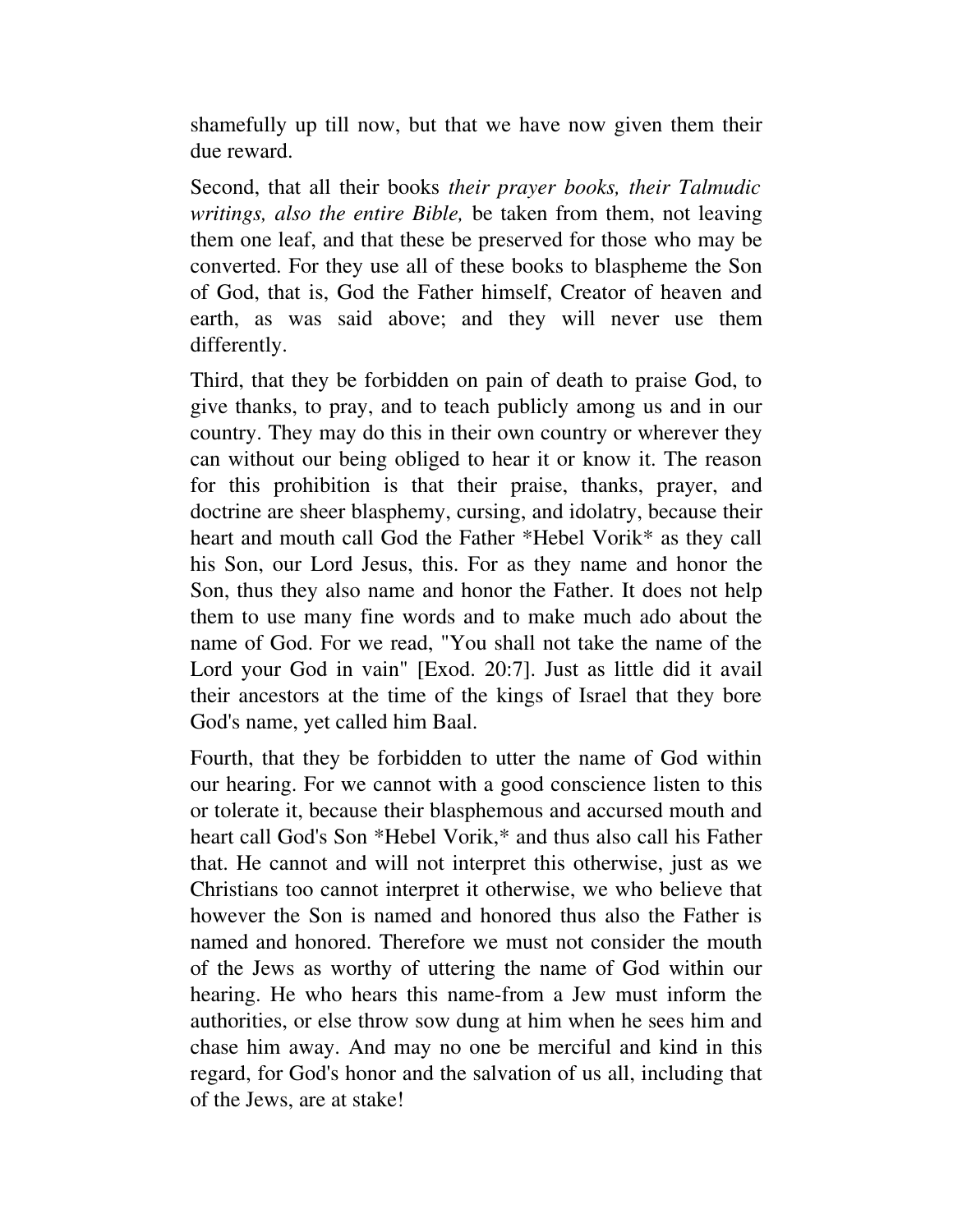And if they, or someone else in their behalf, were to suggest that they do not intend any such great evil, or that they are not aware that with such blaspheming and cursing they are blaspheming and cursing God the Father *alleging that though they blaspheme Jesus and us Christians, they nonetheless praise and honor God most highly and beautifully* we answer as we have done before: that if the Jews do not want to admit this or try to put a better face on it, we Christians at least are bound to admit it. The Jews' ignorance is not to be excused, since God has had this proclaimed for almost fifteen hundred years. They are obliged to know it, and God demands this knowledge of them. For if anyone who hears God's words for fifteen hundred years still constantly remarks, "I do not want to acknowledge this," his ignorance will provide a very poor excuse. He thereby really incurs a sevenfold guilt.

To be sure, they did not know at that time that it was God's word; but now they have been informed of it these fifteen hundred years. They have witnessed great signs. Yet they have raged against this, and because of it lived in such exile for fifteen hundred years. All right, let them even now hear and believe it, and all will be simple. If they refuse, it is certain that they will never acknowledge it but are bent on cursing it forever, as their forebears have done for these fifteen hundred years. So we Christians, who do acknowledge it, cannot tolerate or take upon everlasting ignorance and blasphemy in out midst. Let them wander back to their country, be ignorant and blaspheme there as long as they can, and not burden us with their wicked sins.

But what will happen even if we do burn down the Jews' synagogues and forbid them publicly to praise God, to pray, to teach, to utter God's name? They will still keep doing it in secret. If we know that they are doing this in secret, it is the same as if they were doing it publicly. For our knowledge of their secret doings and our toleration of them implies that they are not secret after all, and thus our conscience is encumbered with it before God. So let us beware. In my opinion the problem must be resolved thus: If we wish to wash our hands of the Jews' blasphemy and not share in their guilt, we have to part company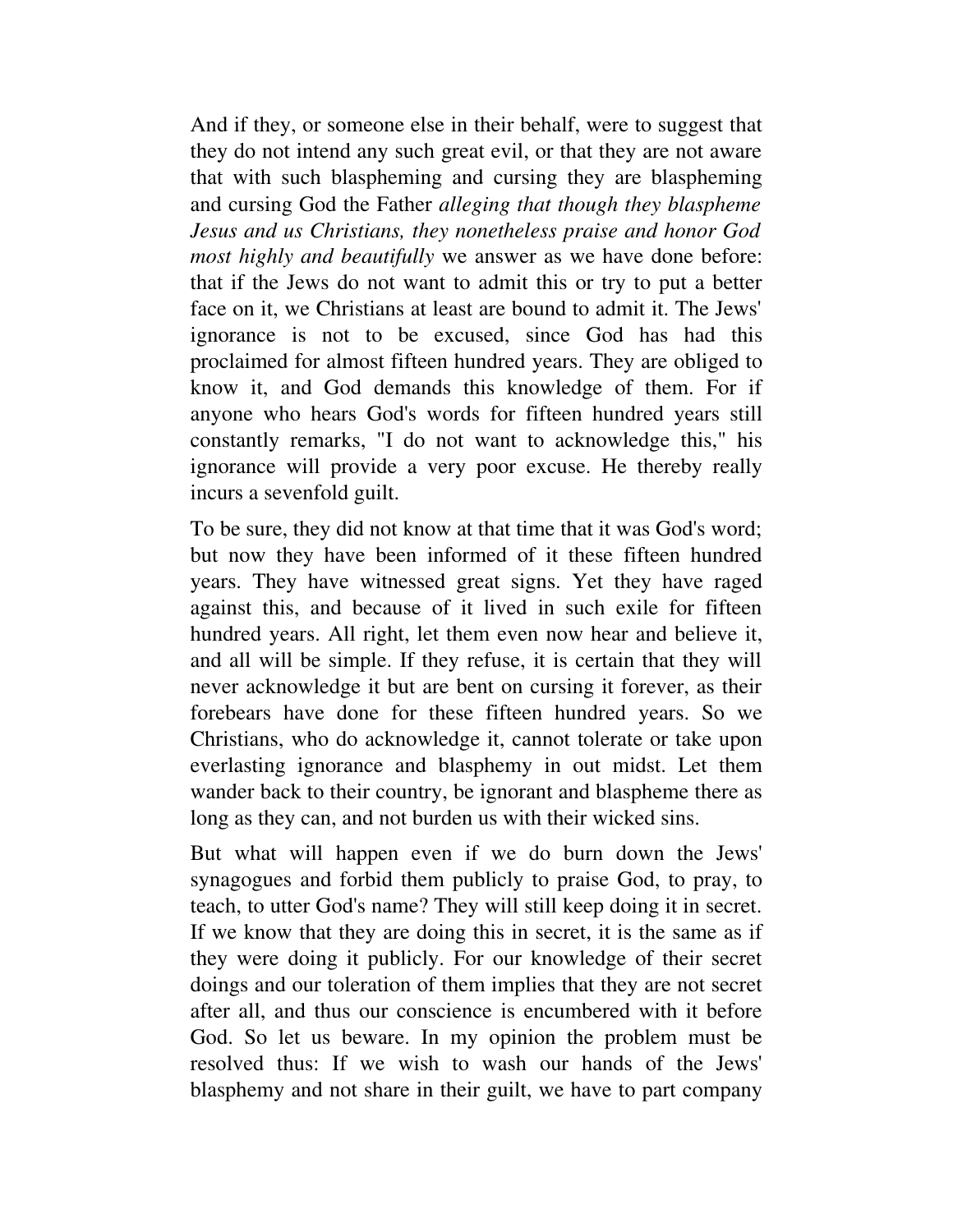with them. They must be driven from our country. Let them think of their fatherland; then they need no longer wail and lie before God against us that we are holding them captive, nor need we then any longer complain that they are burdening us with their blasphemy and their usury. This is the most natural and the best course of action, which will safe guard the interest of both parties.

But since they are loath to quit the country, they will boldly deny everything and will also offer the government money enough for permission to remain here. Woe to those who accept such money, and accursed be that money, which they have stolen from us so damnably through usury. They deny just as brazenly as they lie. And wherever they can secretly curse, poison, or harm us Christians they do so without any qualms of conscience. If they are caught in the act or charged with something, they are bold enough to deny it impudently, even to the point of death, since they do not regard us worthy of being told the truth. In fact, these holy children of God consider any harm they can wish or inflict on us as a great service to God. Indeed, if they had the power to do to us what we are able to do to them, not one of us would live for an hour. But since they lack the power to do this publicly, they remain our daily murderers and bloodthirsty foes in their hearts. Their prayers and curses furnish evidence of that, as do the many stories which relate their torturing of children and all sorts of crimes for which they have often been burned at the stake or banished.

Therefore I firmly believe that they say and practice far worse things secretly than the histories and others record about them, meanwhile relying on their denials and on their money. But even if they could deny all else, they cannot deny that they curse us Christians openly -- not because of our evil life, but because we regard Jesus as the Messiah, and because they view themselves as our captives, although they know very well that the latter is a lie, and that they are really the ones who hold us captive in our own country by means of their usury, and that everyone would gladly be rid of them. Because they curse us, they also curse our Lord; and if they curse our Lord, they also curse God the Father,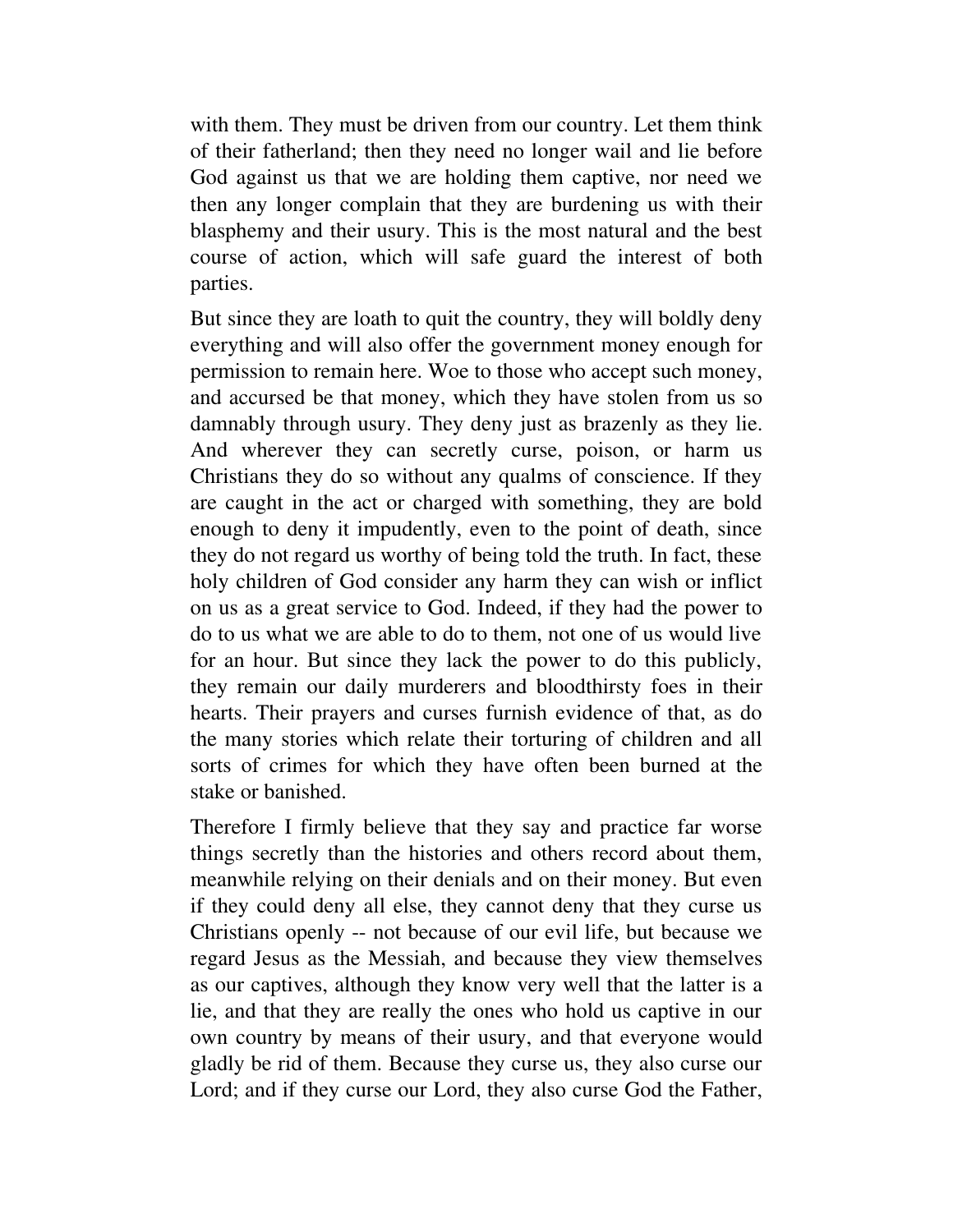the Creator of heaven and earth. Thus their lying cannot avail them. Their cursing alone convicts them, so that we are indeed compelled to believe all the evil things written about them. Undoubtedly they do more and viler things than those which we know and discover. For Christ does not lie or deceive us when he adjudges them to be serpents and children of the devil, that is, his and all his followers' murderers and enemies, wherever they find it possible.

If I had power over the Jews, as our princes and cities have, I would deal severely with their lying mouth. They have one lie with which they work great harm among their children and their common folk and with which they slander our faith so shameful y: namely, they accuse us and slander us among their people, declaring that we Christians worship more than one God. Here they vaunt and pride themselves without measure. They beguile their people with the claim that they are the only people, in contrast to an the Gentiles, who worship no more than one God. Oh, how cocksure they are about this!

Even though they are aware that they are doing us an injustice and are lying on this point as malicious and wicked scoundrels, even though they have heard for fifteen hundred years, and still hear, that an of us Christians disavow this, they still stuff their ears shut like serpents and deliberately refuse to hear us, but rather insist that their venomous lies about us must be accepted by their people as the truth. This they do even though they read in our writings that we agree with Moses' words in Deuteronomy 6 [:4]: "Hear, O Israel, the Lord our God is one God," and that we confess, publicly and privately, with our hearts, tongues and writings, our life and our death, that there is but one God, of whom Moses writes here and whom the Jews themselves call upon. I say, even if they know this and have heard and read it about us for almost fifteen hundred years, it is of no avail; their lies must still stand, and we Christians have to tolerate their slander that we worship many gods.

Consequently, if I had power over them, I would assemble their scholars and their leaders and order them, on pain of losing their tongues down to the root, to convince us Christians within eight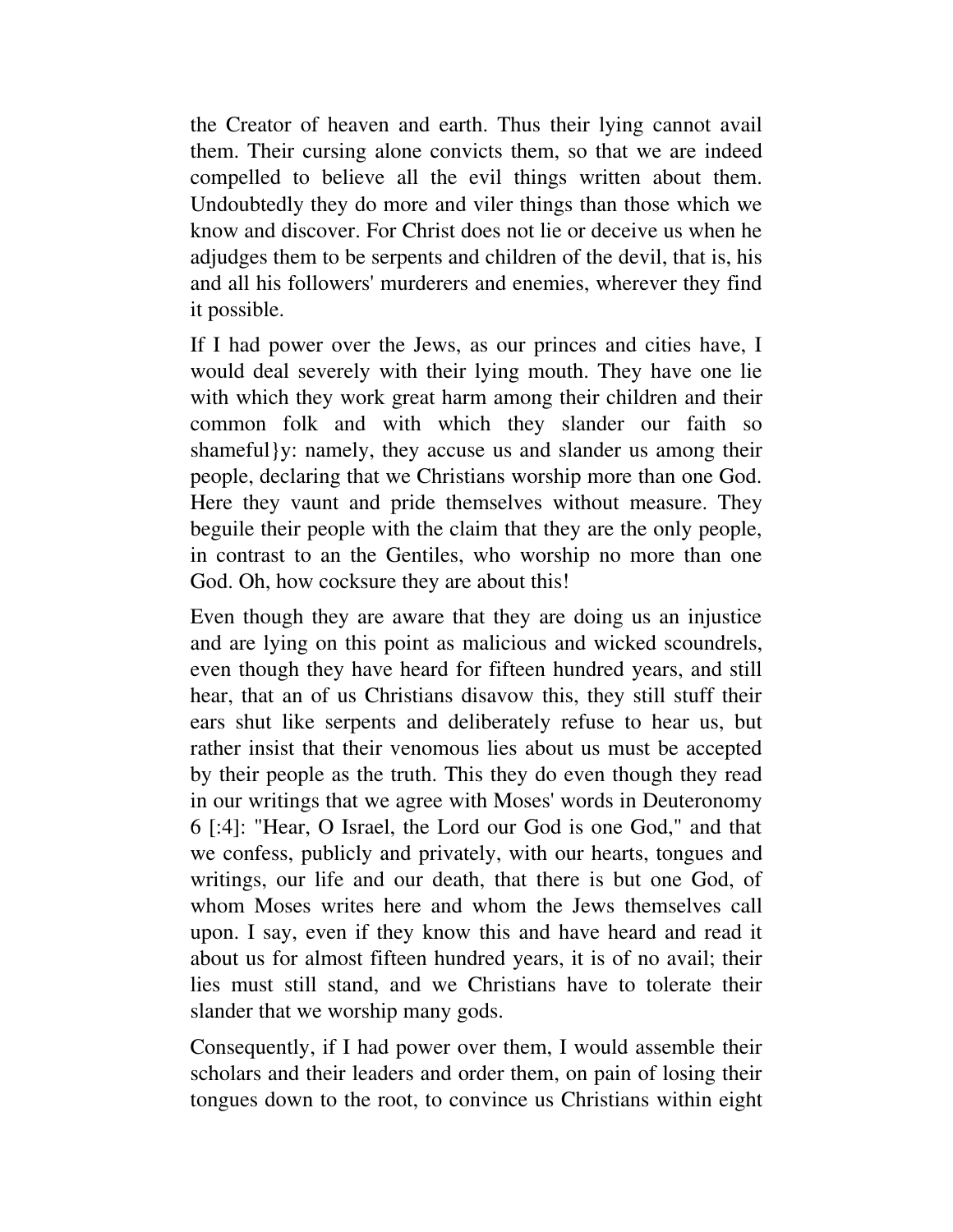days of the truth of their assertions and to prove this blasphemous lie against us, to the effect that we worship more than the one true God. If they succeeded, we would all on the self-same day become Jews and be circumcised. If they failed, they should stand ready to receive the punishment they deserve for such shameful, malicious, pernicious, and venomous lies. For, thanks be to God, we are after all not such ducks, clods, or stones as these most intelligent rabbis, these senseless fools, think us, that we do not know that one God and many gods cannot truly be believed in simultaneously.

Neither Jew nor devil will in any way be able to prove that our belief that the one eternal Godhead is composed of three persons implies that we believe in more than one God. If the Jews maintain that they cannot understand how three persons can be one God, why then must their blasphemous, accursed, lying mouth deny, condemn, and curse what it does not understand? Such a mouth should be punished for two reasons; in the first place, because it confesses that it does not understand this; in the second place, because it nevertheless blasphemes something which it does not understand. Why do they not first ask? Indeed, why have they heard it for fifteen hundred years and yet refused to learn or understand it? Therefore such lack of understanding cannot help or excuse them, nor us Christians if we tolerate this any longer from them. As already said, we must force them to prove their lies about us or suffer the consequences. For he who slanders and maligns us as being idolatrous in this respect, slanders and maligns Christ, that is, God himself, as an idol. For it is from him that we learned and received this as his eternal word and truth, confirmed mightily by signs and confessed and taught now for nearly fifteen hundred years.

No person has yet been born, or will ever be born, who can grasp or comprehend how foliage can sprout from wood or a tree, or how grass can grow forth from stone or earth, or how any creature can be begotten. Yet these filthy, blind, hardened liars presume to fathom and to know what is happening outside and beyond the creature in God's hidden, incomprehensible, inscrutable, and eternal essence. Though we ourselves can grasp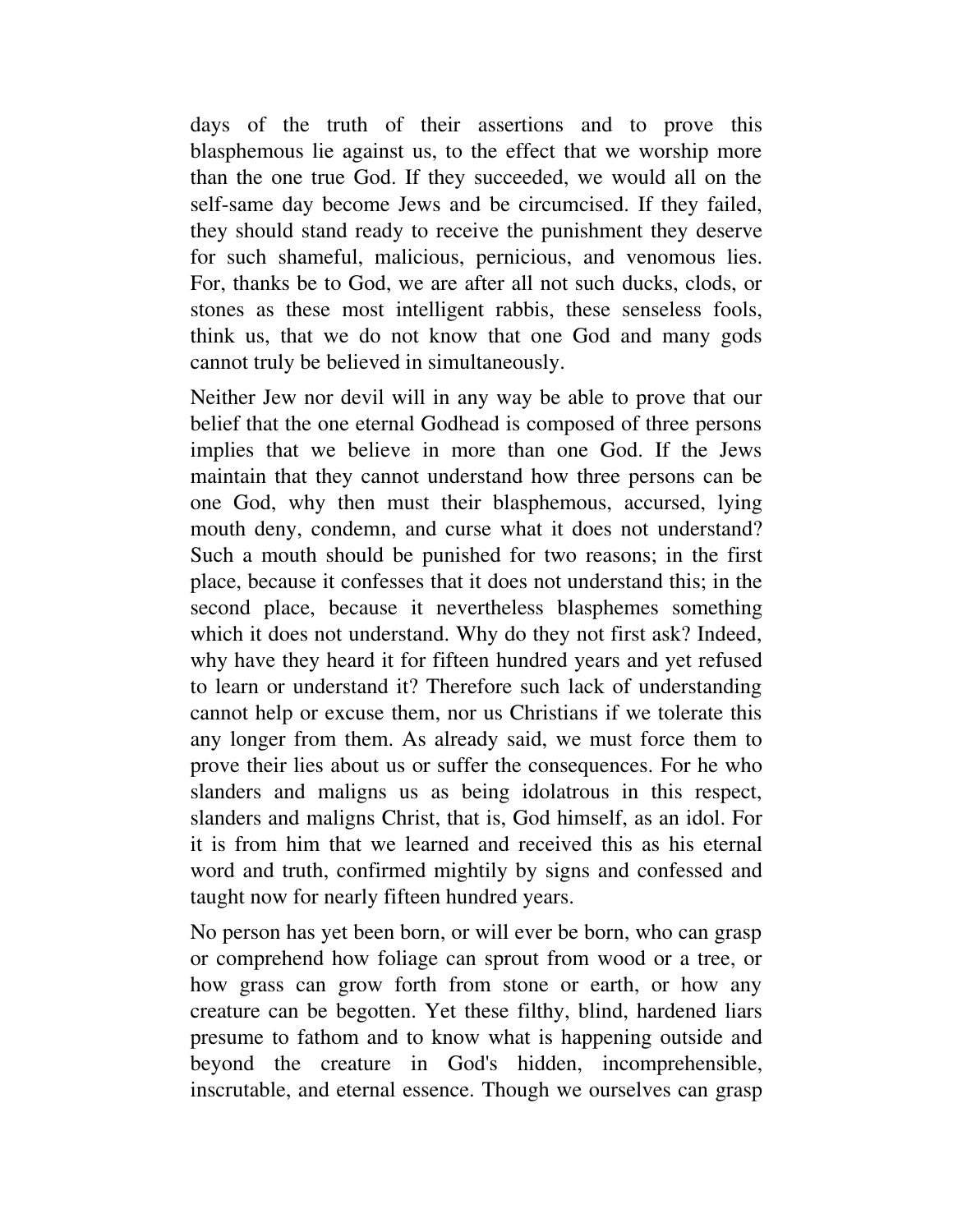only with difficulty and with weak faith what has been revealed to us about this in veiled words, they give vent to such terrible blasphemy over it as to call our faith idolatrous, which is to reproach and defame God himself as an idol. We are convinced of our faith and doctrine; and they, too, ought to understand it, having heard for fifteen hundred years that it is by God and from God through Jesus Christ.

If these vulgar people had expressed themselves more mildly and said, "The Christians worship one God and not many gods, and we are lying and doing the Christians an injustice when we allege that they are worshiping more than one God, though they do believe that there are three persons in the Godhead; we can not understand this but are willing to let the Christians follow their convictions," etc. -- that would have been sensible. But now they proceed, impelled by the devil, to fall into this like filthy sows fall into the trough, defaming and reviling what they refuse to acknowledge and to understand. Without further ado they declare: We Jews do not understand this and do not want to understand it; therefore it follows that it is wrong and idolatrous.

These are the people to whom God has never been God but a liar in the person of all the prophets and apostles, no matter how much God had these preach to them. The result is that they can not be God's people, no matter how much they teach, clamor, and pray. They do not hear God; so he, in turn, does not hear them, as Psalm 18 :26 says: "With the crooked thou dost show thyself per verse." The wrath of God has overtaken them. I am loath to think of this, and it has not been a pleasant task for me to write this book being obliged to resort now to anger, now to satire, in order to avert my eyes from the terrible picture which they present It has pained me to mention their horrible blasphemy concerning our Lord and his dear mother, which we Christians are grieved to hear. I can well understand what St. Paul means in Romans 10 [9:2] when he says that he is saddened as he considers them. I think that every Christian experiences this when he reflects seriously, not on the temporal misfortunes and exile which the Jews bemoan, but on the fact that they are condemned to blaspheme, curse, and vilify God himself and all that is God's, for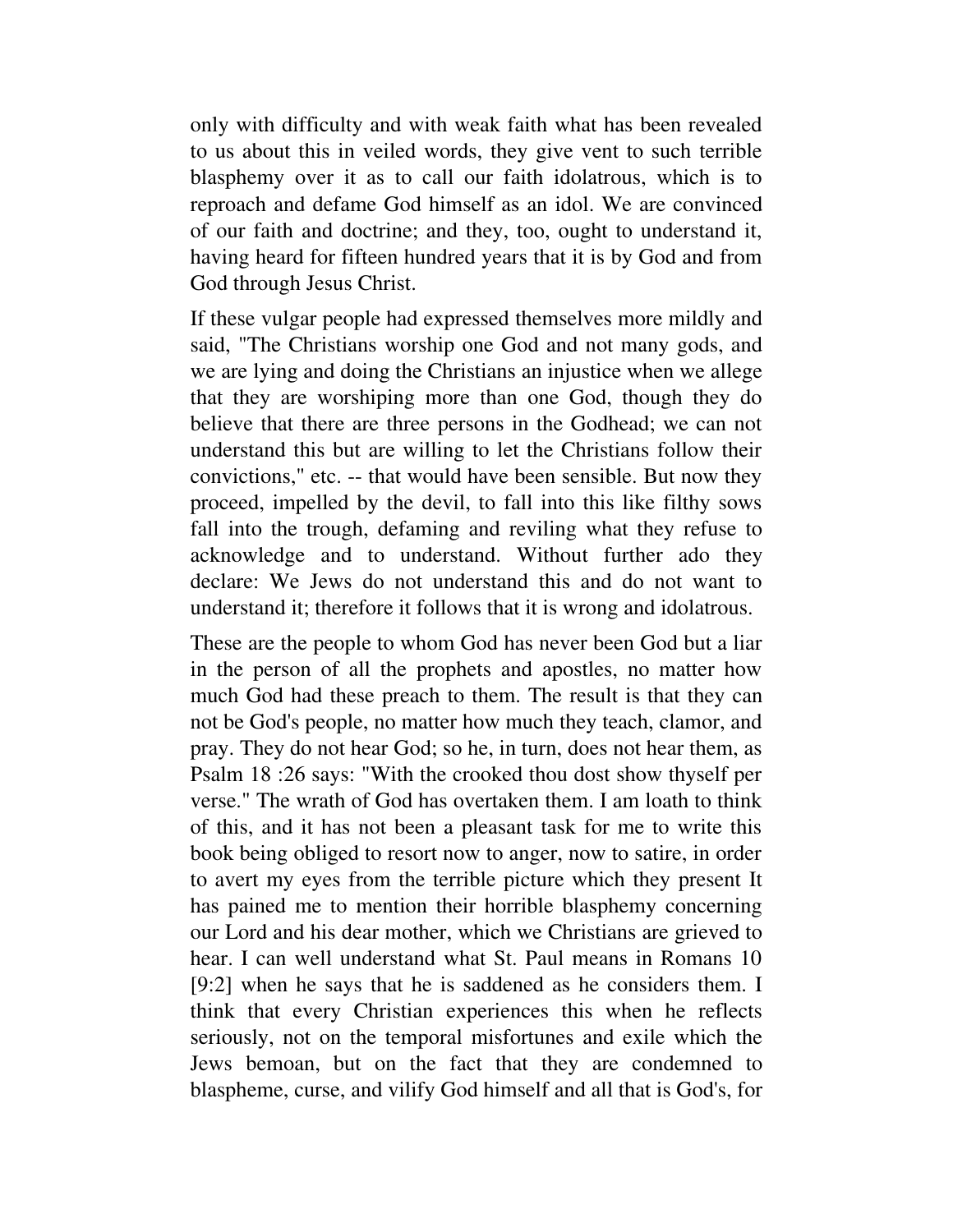their eternal damnation, and that they refuse to hear and acknowledge this but regard all of their doings as zeal for God. O God, heavenly Father, relent and let your wrath over them be sufficient and come to an end, for the sake of your dear Son! Amen.

I wish and I ask that our rulers who have Jewish subjects exercise a sharp mercy toward these wretched people, as suggested above, to see whether this might not help (though it is doubtful). They must act like a good physician who, when gangrene has set proceeds without mercy to cut, saw, and burn flesh, veins, bone, and marrow. Such a procedure must also be followed in this instance. Burn down their synagogues, forbid all that I enumerated earlier, force them to work, and deal harshly with them, as Moses did in the wilderness, slaying three thousand lest the whole people perish. They surely do not know what they are doing; moreover, as people possessed, they do not wish to know it, hear it, or learn it. Therefore it would be wrong to be merciful and confirm them in their conduct. If this does not help we must drive them out like mad dogs, so that we do not become partakers of their abominable blasphemy and all the their other vices and thus merit God's wrath and be damned with them. I have done my duty. Now let everyone see to his. I am exonerated.

Finally I wish to say this for myself: If God were to give me no other Messiah than such as the Jews wish and hope for, I would much, much rather be a sow than a human being. I will cite you a good reason for this. The Jews ask no more of their Messiah than that he be a Kokhba and worldly king who will slay us Christians and share out the world among the Jews and make them lords, and who finally will die like other kings, and his children after him. For thus declares a rabbi: You must not suppose that it will be different at the time of the Messiah than it has been since the creation of the world, etc.; that is, there will be days and nights, years and months, summer and winter, seedtime and harvest, begetting and dying, eating and drinking, sleeping, growing, digesting, eliminating\_all will take its course as it does now, only the Jews will be the masters and will possess all the world's gold,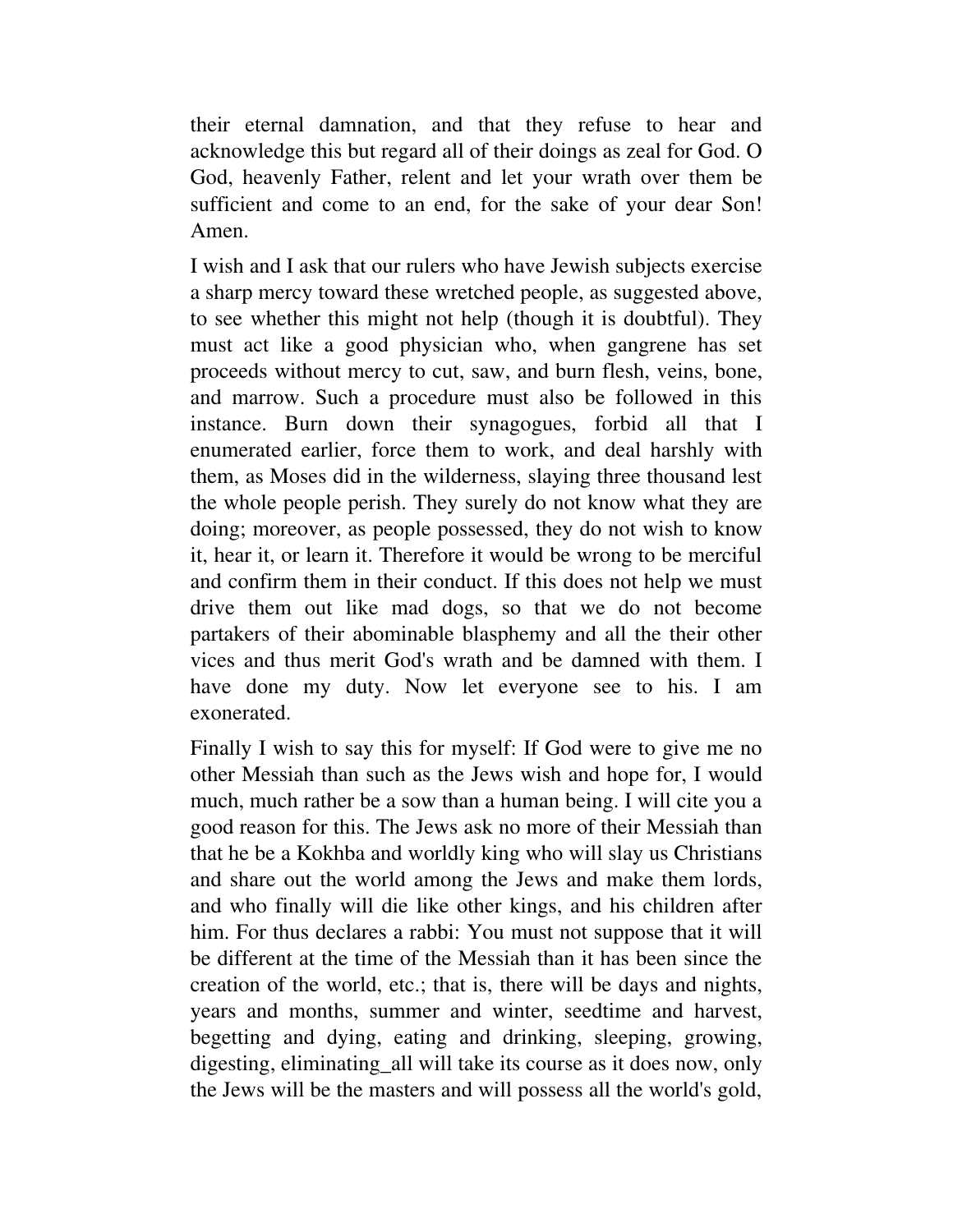goods, joys, and delights, while we Christians will be their servants. This coincides entirely with the thoughts and teachings of Muhamunad. He kills us Christians as the Jews would like to do, occupies the land, and takes over our property, our joys and pleasures. If he were a Jew and not an Ishmaelite, the Jews would have accepted him as the Messiah long ago, or they would have made him the Kokhba.

Even if I had all of that, or if I could become the ruler of Turkey or the Messiah for whom the Jews hope, I would still prefer being a sow. For what would all of this benefit me if I could not be secure in its possession for a single hour? Death, that horrible burden and plague of all mankind, would still threaten me. I would not be safe from him; I would have to fear him every moment. I would still have to quake and tremble before hell and the wrath of God. And I would know no end of all this, but would have to expect it forever. The tyrant Dionysius illustrated this well when he placed a person who praised his good fortune at the head of a richly laden table. Over his head he suspended an unsheathed sword attached to a silk thread, and below him he put a redhot fire, saying: Eat and be merry, etc. That is the sort of joy such a Messiah would dispense. And I know that anyone who has ever tasted of death's terror or burden would rather be a sow than bear this forever and ever.

For a sow lies down on her featherbed, on the street, or on a dung-heap; she rests securely, snores gently, sleeps sweetly, fears neither king nor Lord, neither death nor hell, neither the devil nor God's wrath, and lives entirely without care so long as she has her bran. And if the emperor of Turkey were to draw near with all his might and his wrath, she in her pride would not move a bristle for his sake. If someone were to rouse her, she, I suppose, would grunt and say, if she could talk: You fool, why are you raving? You are not one-tenth as well off as I am. Not for an hour do you live as securely, as peacefully and tranquilly as I do constantly, nor would you even if you were ten times as great or rich. In brief, no thought of death occurs to her, for her life is secure and serene.

And if the butcher performs his job with her, she probably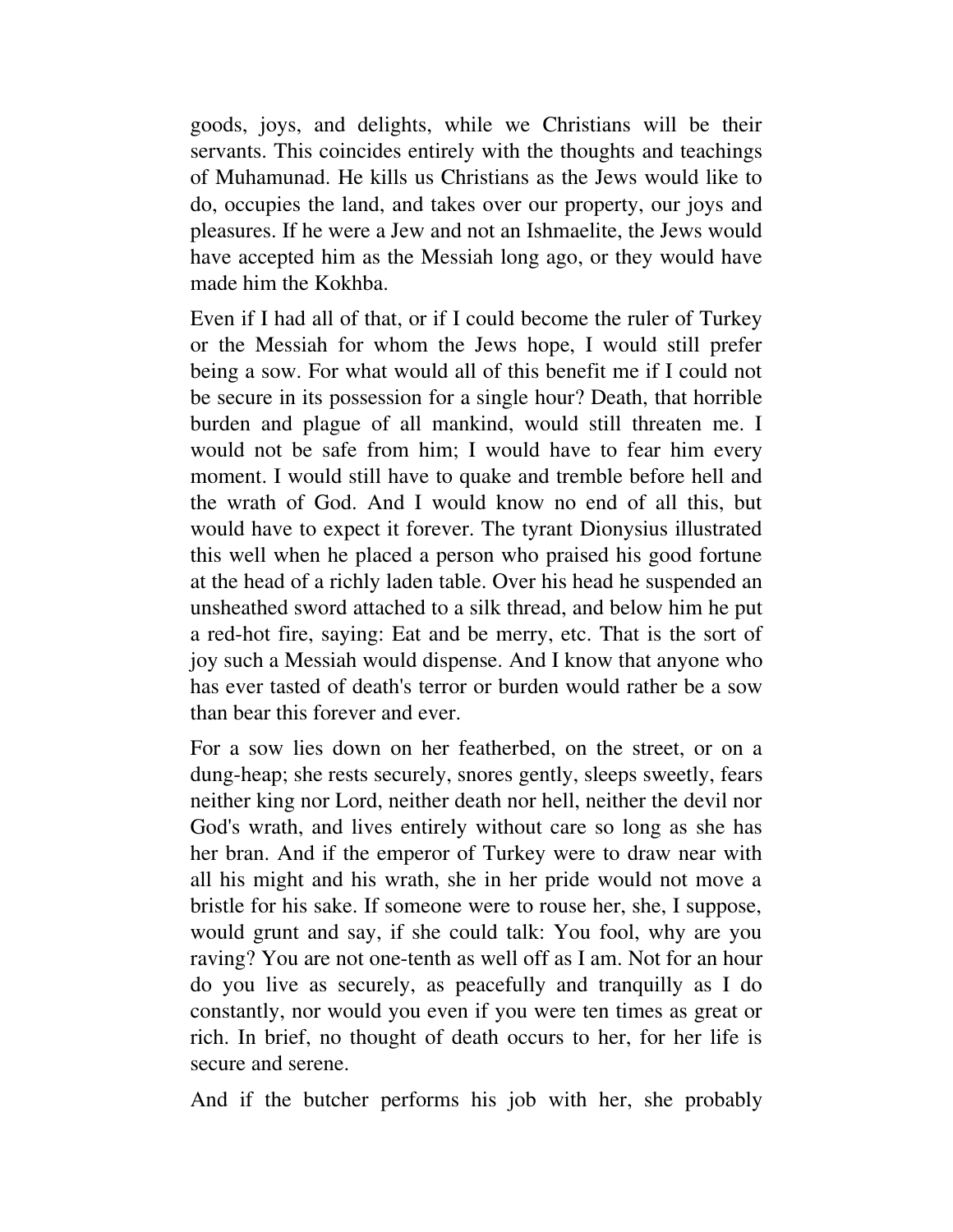imagines that a stone or piece of wood is pinching her. She never thinks of death, and in a moment she is dead. Neither before, during, or in death did she feel death. She feels nothing but life, nothing but everlasting life! No king, not even the Jews' Messiah, will be able to emulate her, nor will any person, however great, rich, holy, or mighty he might be. She never ate of the apple which taught us wretched men in Paradise the difference between good and evil.

What good would the Jews' Messiah do me if he were unable to help a poor man like me in face of this great and horrible lack and grief and make my life one-tenth as pleasant as that of a sow? I would say: Dear Lord God, keep your Messiah, or give him to whoever will have him. Instead, make me a sow. For it is better to be a live sow than a man who is eternally dying. Yea, as Christ says: "It would have been better for that man if he had not been born" [Matt. 26:24].

However, if I had a Messiah who could remedy this grief, so that I would no longer have to fear death but would be always and eternally sure of life, and able to play a trick on the devil and death and no longer have to tremble before the wrath of God, then my heart would leap for joy and be intoxicated with sheer delight; then would a fire of love for God be enkindled, and my praise and thanks would never cease. Even if he would not, in addition, give me gold, silver, and other riches, all the world would nonetheless be a genuine paradise for me, though I lived in a dungeon.

That is the kind of Messiah we Christians have, and we thank God, the Father of all mercy, with the full, overflowing joy of our hearts, gladly and readily forgetting all the sorrow and harm which the devil wrought for us in Paradise. For our loss has been richly compensated for, and all has been restored to us through this Messiah. Filled with such joy, the apostles sang and rejoiced in dungeons and amid all misfortunes as did even young girls, such as Agatha, Lucia, etc. The wretched Jews, on the other hand, who rejected this Messiah, have languished and perished since that time in anguish of heart, in trouble, trembling, wrath, impatience, malice, blasphemy, and cursing, as we read in Isaiah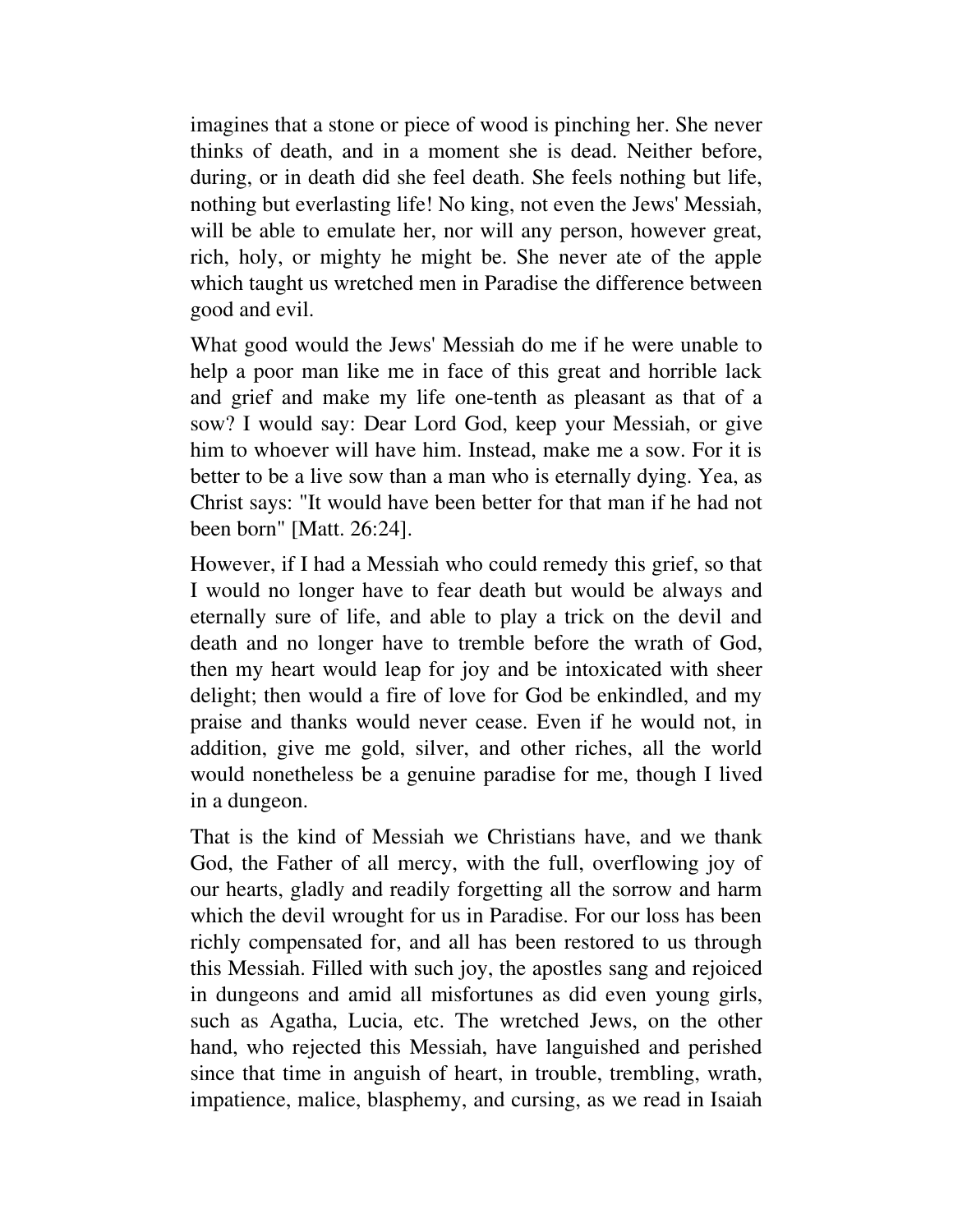65:14: "Behold, my servants shall sing for gladness of heart, but you shall cry out for pain of heart, and shall wail for anguish of spirit. You shall leave your name to my chosen for a curse, and the Lord God will slay you; but his servants he will call by a different name." And in the same chapter we read: "I was ready to be sought by those who did not ask for me; I was ready to be found by those who did not seek me. I said, 'Here am I, here am I,' to a nation that did not call on my name (that is, who were not my people). I spread out my hands all the day to a rebellious people."

We, indeed, have such a Messiah, who says to us (John 11:25): "I am the resurrection and the life; he who believes in me, though he die, yet shall he live, and whoever lives and believes in me shall never die." And John 8:51: "Truly, truly, I say to you, if any one keeps my word, he will never see death." The Jews and the Turks care nothing for such a Messiah. And why should they? They must have a Messiah from the fool's paradise, who will satisfy their stinking belly, and who will die together with them like a cow or dog.

Nor do they need him in the face of death, for they themselves are holy enough with their penitence and piety to step before God and attain this and everything. Only the Christians are such fools and timid cowards who stand in such awe of God, who regard their sin and his wrath so highly that they do not venture to appear before the eyes of his divine Majesty without a mediator or Messiah to represent them and to sacrifice himself for them. The Jews, however, are holy and valiant heroes and knights who dare to approach God themselves without mediator or Messiah, and ask for and receive all they desire. Obviously the angels and God himself must rejoice whenever a Jew condescends to pray; then the angels must take this prayer and place it as a crown on God's divine head. We have witnessed this for fifteen hundred years. So highly does God esteem the noble blood and circumcised saints because they can call his son \*Hebel Vorik\*!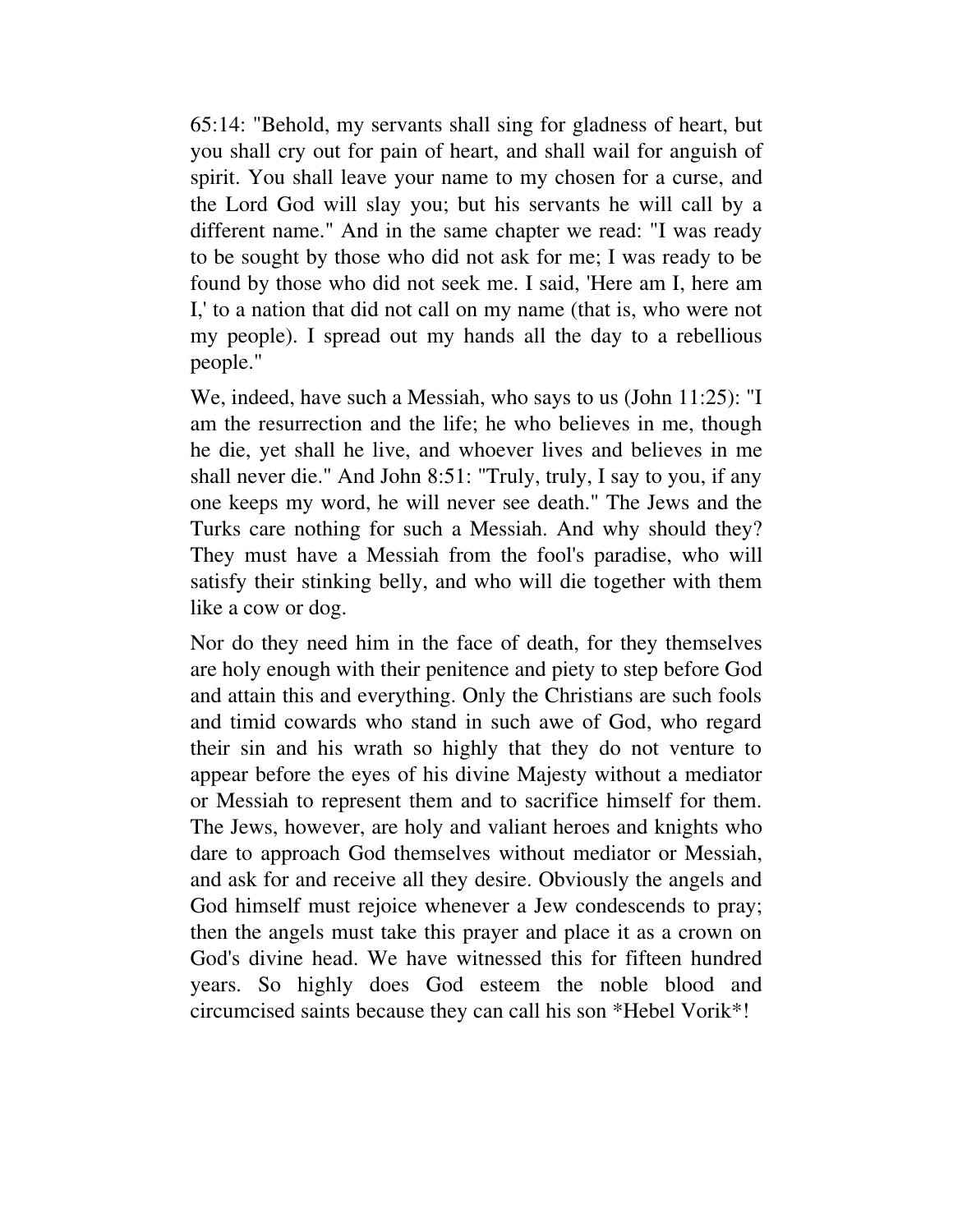## <span id="page-160-0"></span>[Chapter 13](#page-160-0)

Furthermore, not only do we foolish, craven Christians and accursed Goyim regard our Messiah as so indispensable for delivering us from death through himself and without our holiness, but we wretched people are also afflicted with such great and terrible blindness as to believe that he needs no sword or worldly power to accomplish this. For we cannot comprehend how God's wrath, sin, death, and hell can be banished with the sword, since we observe that from the beginning of the world to the present day death has not cared a fig for the sword; it has overcome all emperors, kings, and whoever wields a sword as easily as it over comes the weakest infant in the cradle.

In this respect, the great seducers Isaiah, Jeremiah, and an the other prophets do us great harm. They beguile us mad Goyim with their false doctrine, saying that the kingdom of the Messiah will not bear the sword. Oh, that the holy rabbis and the chivalrous, bold heroes of the Jews would come to our rescue here and extricate us from these abominable errors! For when Isaiah 2:2 prophesies concerning the Messiah that the Gentiles shall come to the house and mountain of the Lord and let themselves be taught (for undoubtedly they do not expect to be murdered with the sword; in this case they would surely not approach but would stay away), he says: "He (the Messiah) shall judge between the nations, and shall decide for many peoples; and they shall beat their swords into plowshares, and their spears into pruning hooks; nation shall not lift up sword against nation, neither shall they learn war any more."

Similar sorcery is also practiced upon us poor Goyim in Isaiah 11:9: "They shall not hurt or destroy in all my holy mountain; for the earth shall be full of the knowledge of the Lord. We poor blind Goyim cannot conceive of this "knowledge of the Lord" as a sword, but as the instruction by which one learns to know God;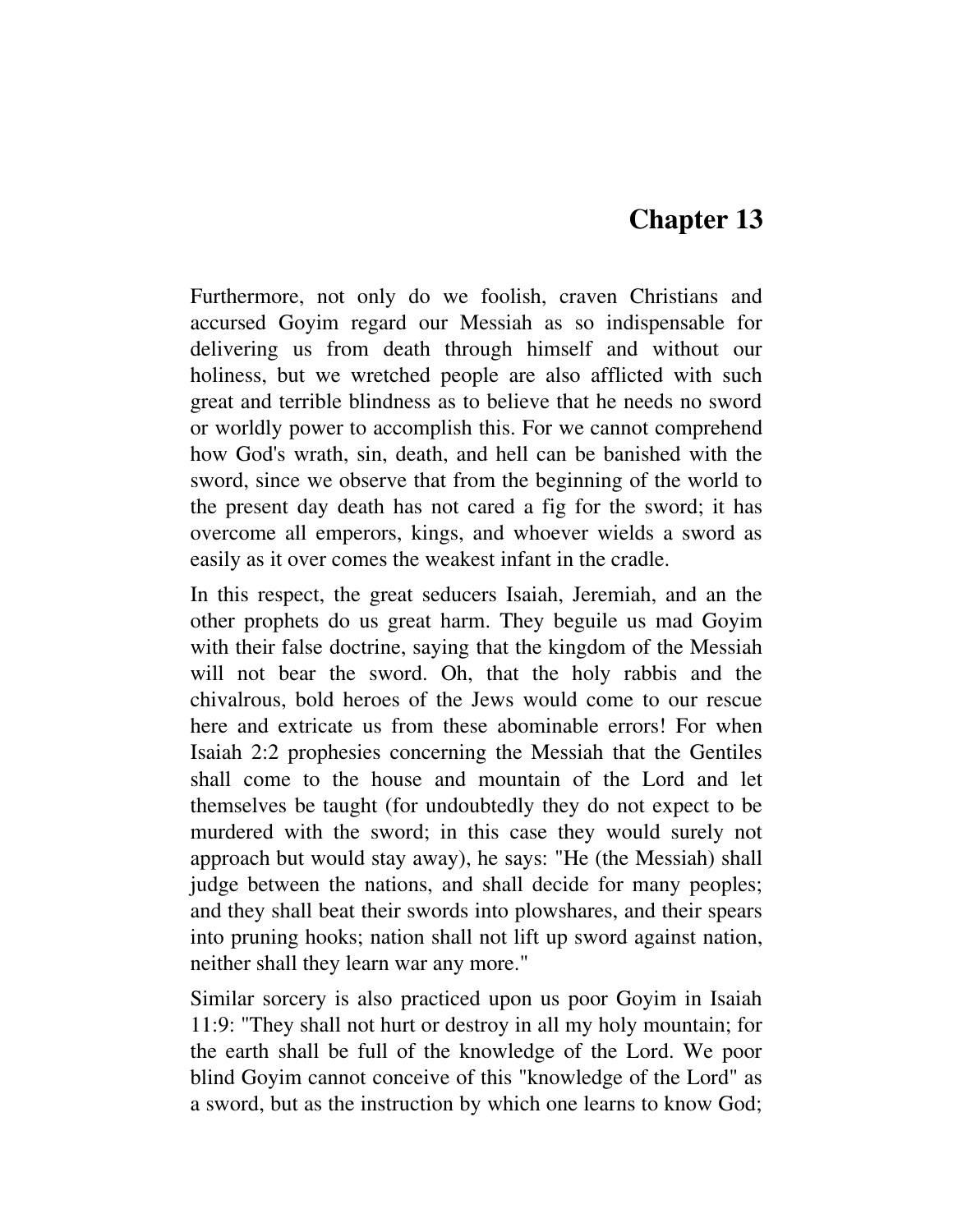our understanding agrees with Isaiah 2, cited above, which also speaks of the knowledge which the Gentiles shall pursue. For knowledge does not come by the sword, but by teaching and hearing, as we stupid Goyim assume. Likewise Isaiah 53:11: "By his knowledge shall the righteous one, my servant, make many to be accounted righteous"; that is, by teaching them and by their hearing him and believing in him. What else might "his knowledge" mean? In brief, the knowledge of the Messiah must come by preaching.

The proof of this is before your eyes, namely, that the apostles used no spear or sword but solely their tongues. And their example has been followed in all the world now for fifteen hundred years by all the bishops, pastors, and preachers, and is still being followed. Just see whether the pastor wields sword or spear when he enters the church, preaches, baptizes, administers the sacrament, when he retains and remits sin, restrains evildoers, comforts the godly, and teaches, helps, and nurtures everyone's soul. Does he not do all of this exclusively with the tongue or with words? And the congregation, likewise, brings no sword or spear to such a ministry, but only its ears.

And consider the miracles. The Roman Empire and the whole world abounded with idols to which the Gentiles adhered; the devil was mighty and defended himself vigorously. All swords were against it, and yet the tongue alone purged the entire world of all these idols without a sword. It also exorcised innumerable devils, raised the dead, healed an types of diseases, and snowed and rained down sheer miracles. Thereafter it swept away an heresy and error, as it still does daily before our eyes. And further *this is the greatest miracle* it forgives and blots out all sin, creates happy, peaceful, patient hearts, devours death, locks the doors of hell and opens the gate of heaven, and gives eternal life. Who can enumerate all the blessings effected by God's word? In brief, it makes all who hear and believe it children of God and heirs of the kingdom of heaven. Do you not call this a kingdom, power, might, dominion, glory? Yes, most certainly, this is a comforting kingdom and the true \*chemdath\* of all Gentiles. And should I, in company with the Jews, desire or accept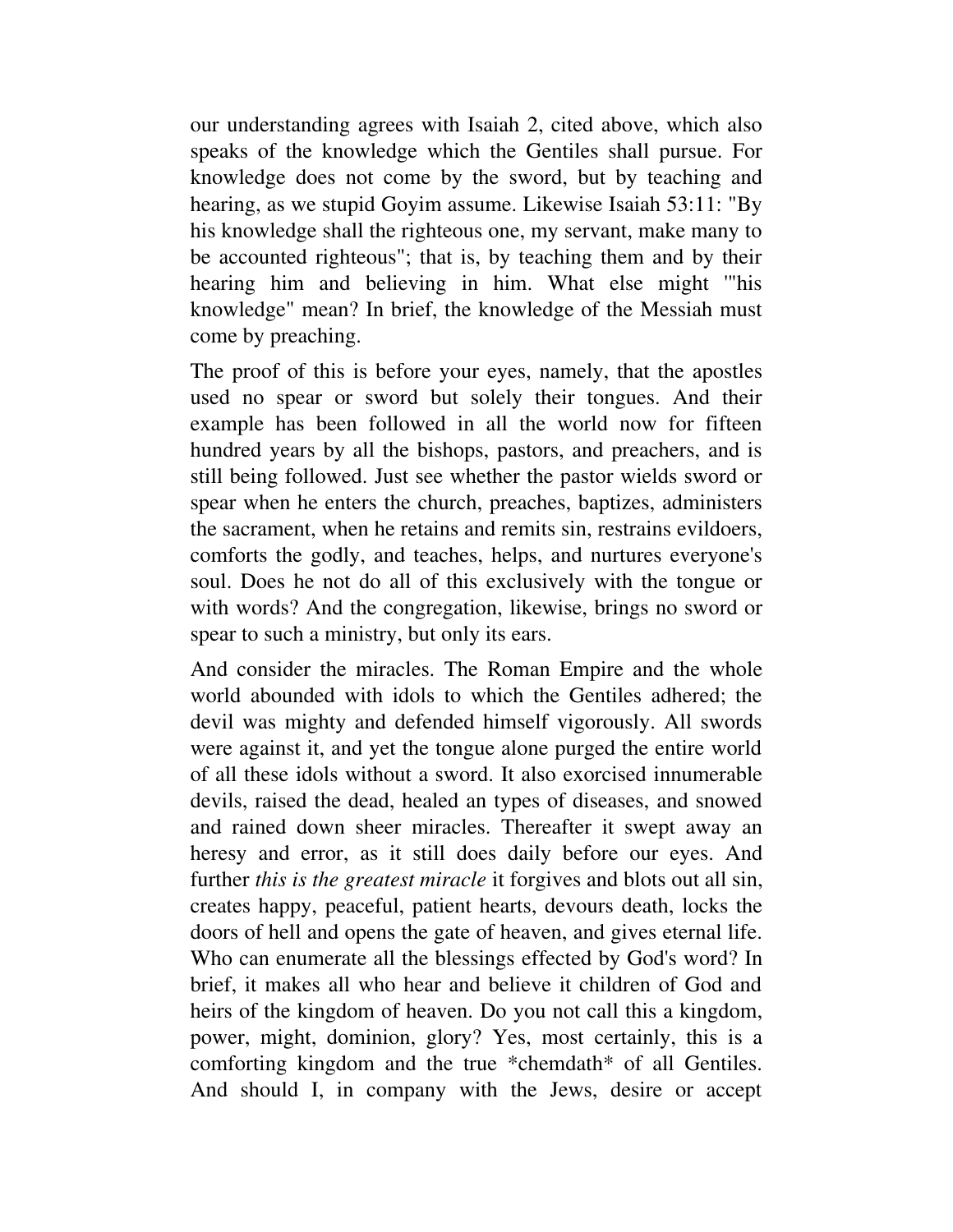bloodthirsty Kokhba in place of such a kingdom? As I said, in such circumstances I would rather be a sow than a man.

All the writings of the prophets agree fully with this interpretation, that the nations, both Jews and Gentiles, flocked to Shiloh after the scepter had been wrested from Judah (as Jacob says in Genesis 49); likewise, that the seventy weeks of Daniel are fulfilled; that the temple of Haggai is destroyed, but the house and throne of David have remained until the present time and will endure forever. On the other hand, according to the mischievous denial, lying, and cursing of the Jews, whom God has rejected, this is not the meaning [of these passages], much less has it been fulfilled.

To speak first of the saying of Jacob in Genesis 49, we heard before what idle and senseless foolishness the Jews have invented regarding it, yet without hitting upon any definite meaning. But if we confess our Lord Jesus and let him be the "Shiloh" or Messiah, all agrees, coincides, rhymes, and harmonizes beautifully and delightfully. For he appeared promptly on the scene at the time of Herod, after the scepter had departed from Judah. He initiated his rule of peace without a sword, as Isaiah and Zechariah had prophesied, and an the nations gathered about him *both Jews and Gentiles* so that on one day in Jerusalem three thousand souls became believers, and many members of the priesthood and of the princes of the people also flocked to him, as Luke records in Acts 3 and 4.

For more than one hundred years after Jesus' resurrection, that is, from the eighteenth year of the reign of Emperor Tiberius until the eighteenth year of the reign of Emperor Hadrian, who inflicted the second and last bloodbath of the Jews, who defeated Kokhba and drove the Jews utterly and completely from their country, there were always bishops in Jerusalem from the tribe of the children of Israel, an of whom our Eusebius mentions by name (\*Eccl. Hist.,\* Bk. 4, ch. 5). He begins with St. James the apostle and enumerates about fifteen of them, an of whom preached the gospel with great diligence, performed miracles and lived a holy life, converting many thousands of Jews and children of Israel to their promised Messiah who had now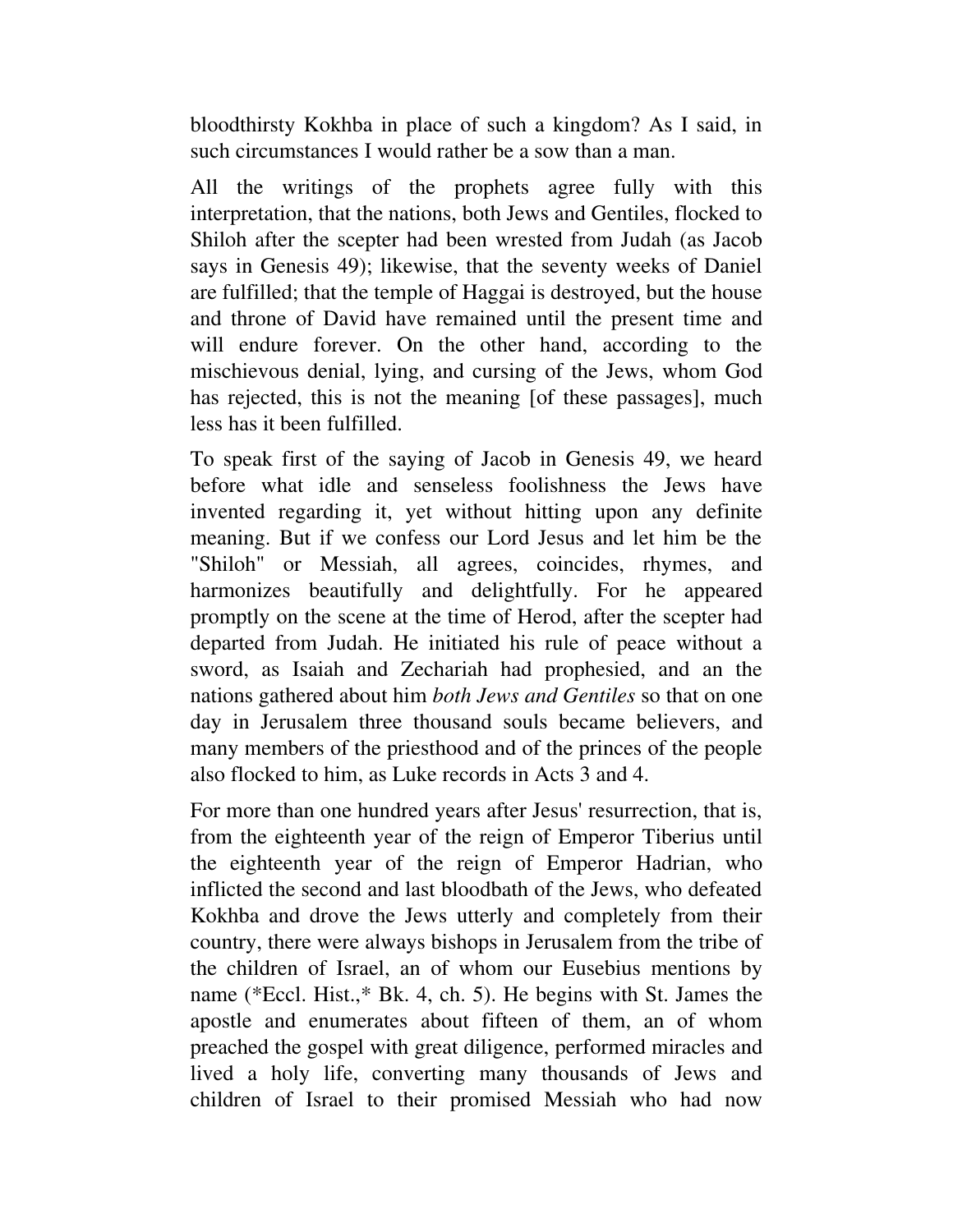appeared, Jesus of Nazareth; apart from these there were the Jews living in the Diaspora who were converted together with the Gentiles by St. Paul, other apostles, and their disciples. This was accomplished despite the fact that the other faction, the blind, impenitent Jews *the fathers of the present-day Jews* raved, raged, and ranted against it without letup and without ceasing, and shed much blood of members of their own race both within their own country and abroad among the Gentiles, as was related earlier also of Kokhba.

After Hadrian had expelled the Jews from their country, however, it was necessary to choose the bishops in Jerusalem from the Gentiles who had become Christians, for the Jews were no longer found or tolerated in the country because of Kokhba and his rebellious followers, who gave the Romans no rest. Yet the other, pious, converted Jews who lived dispersed among the Gentiles converted many of the children of Israel, as we gather from the Epistles of St. Paul and from the histories. But these always and everywhere suffered persecution at the hands of the Kokhbaites, so that the pious children of Israel had no worse enemies than their own people. This is true today in the instance of converted Jews.

The Gentiles all over the world now also gathered about these pious, converted children of Israel. This they did in great numbers and with such zeal that they gave up not only their idols and their own wisdom but also forsook wife and child, friends, goods and honor, life and limb for the sake of it. They suffered everything that the devil and all the other Gentiles, as well as the mad Jews, could contrive. For all of that, they did not seek a Kokhba, nor the Gentiles' gold, silver, possessions, dominion, land, or people; they sought eternal life, a life other than this temporal one. They were poor and wretched voluntarily, and yet were happy and content. They were not embittered or vindictive, but kind and merciful. They prayed for their enemies, and, in addition, performed many and great miracles. That has lasted uninterruptedly from that time on down to the present day, and it will endure to the end of the world.

It is a great, extraordinary, and wonderful thing that the Gentiles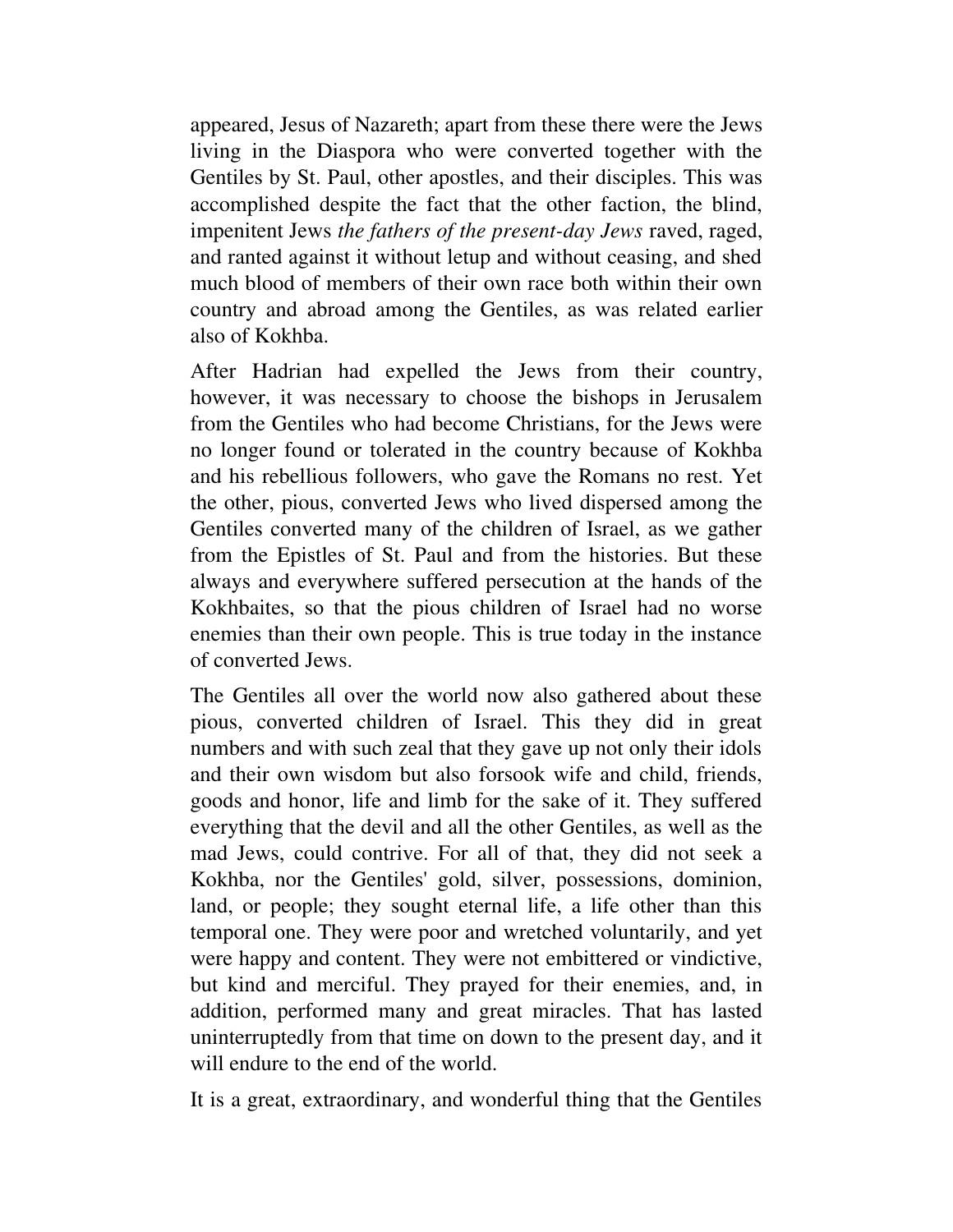in all the world accepted, without sword or coercion, with no temporal benefits accruing to them, gladly and freely, a poor Man of the Jews as the true Messiah, one whom his own people had crucified, condemned, cursed, and persecuted without end. They did and suffered so much for his sake, and forsook all idolatry, just so that they might live with him eternally. This has been going on now for fifteen hundred years. No worship of a false god ever endured so long, nor did all the world suffer so much because of it or cling so firmly to it. And I suppose one of the strongest proofs is found in the fact that no other god ever withstood such hard opposition as the Messiah, against whom alone all other gods and peoples have raged and against whom they all acted in concert, no matter how varied they were or how they otherwise disagreed.

Whoever is not moved by this miraculous spectacle quite deserves to remain blind or to become an accursed Jew. We Christians perceive that these events are in agreement with the statement of Jacob found in Genesis 49: "To the Shiloh or Messiah (after the scepter has dropped from the hands of Judah) shall be the obedience of the peoples." We have the fulfillment of this before our eyes: The peoples, that is, not only the Jews but also the Gentiles, are in perfect accord in their obedience to this Shiloh; they have become one people, that is, Christians. One cannot mention or think of anyone to whom this verse of Jacob applies and refers so fittingly as to our dear Lord Jesus. It would have had to be someone who appeared just after the loss of the scepter, or else the Holy Spirit lied through the mouth of the holy patriarch Jacob, and God forgot his promise. May the devil say that, or anyone who wishes to be an accursed Jew!

Likewise the verse regarding the everlasting house and throne of David fits no other than this our Messiah, Jesus of Nazareth [II Sam. 23:5]. For subsequent to the rule of the kings from the tribe of Judah and since the days of Herod, we cannot think of any son of David who might have sat on his throne or still occupies it today "to preserve his throne eternally." Yet that is what had to take place and still must take place, since God promised it with an oath. But when this Son of David arose from the dead, many,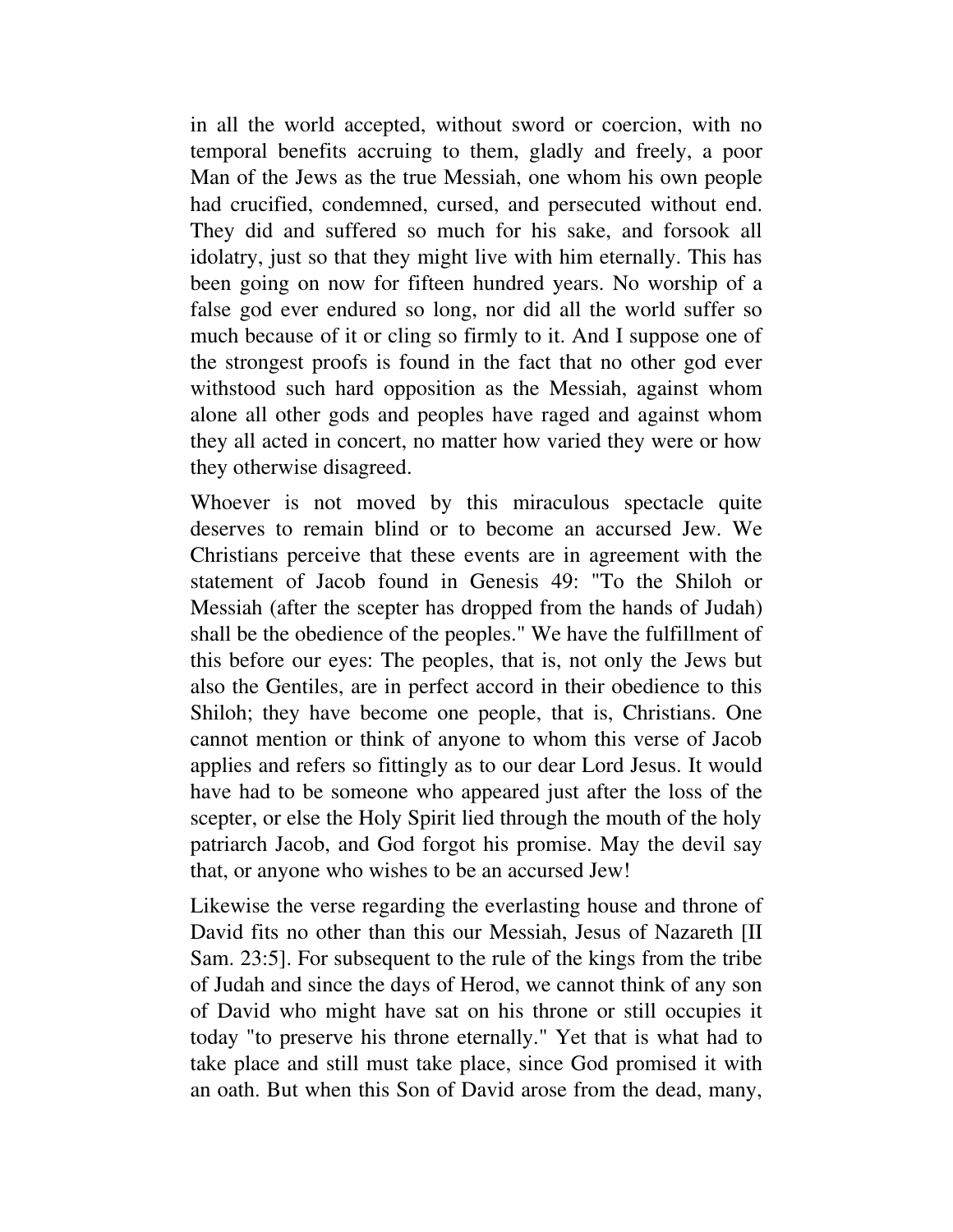many thousands of children of Israel rallied about him, both in Jerusalem and throughout the world, accepting him as their King and Messiah, as the true Seed of Abraham and of their lineage. These were and still are the house, the kingdom, the throne of David. For they are the descendants of the children of Israel and the seed of Abraham, over whom David was king.

That they have now died and lie buried does not matter; they are nonetheless his kingdom and his people before him. They are dead to us and to the world, but to him they are alive and not dead. It is natural that the blind Jews are unaware of this; for he who is blind sees nothing at all. We Christians, however, know that he says in John 8:56 and in Matthew 22:32: "Abraham lives. Also in John 11:25: "He who believes in me, though he die, yet shall he live." Thus David's house and throne are firmly established. There is a Son occupying it eternally, who never dies, nor does he ever let die those who are of his kingdom or who accept him in true faith as King. That marks the true fulfillment of this verse which declares that David's throne shall be eternal. Now let all the devils and Jews, Turks and whoever wants to concern himself with it also name one or more sons of David to whom this verse regarding the house of David applies so precisely and beautifully, since the time of Herod, and we shall be ready to praise them.

To such kingdom and throne of David we Gentiles belong, along with all who have accepted this Messiah and Son of David as King with the same faith, and who continue to accept him to the end of the world and in eternity. Jacob's saying in Genesis 49:10 states: "To him shall be the obedience of the peoples." This means not only one nation, such as the children of Israel, but also whatever others are called nations. And later we read in Genesis  $22:18$ : "In thy seed shall all the nations of the earth bless themselves." In this verse we find the term "Goyim," which in the Bible commonly means the Gentiles, except where the prophets also call the Jews this in a strong tone of contempt. To summarize, the blessing of God through the seed of Abraham shall not be confined to his physical descendants, but shall be disseminated among all the Gentiles. That is why God himself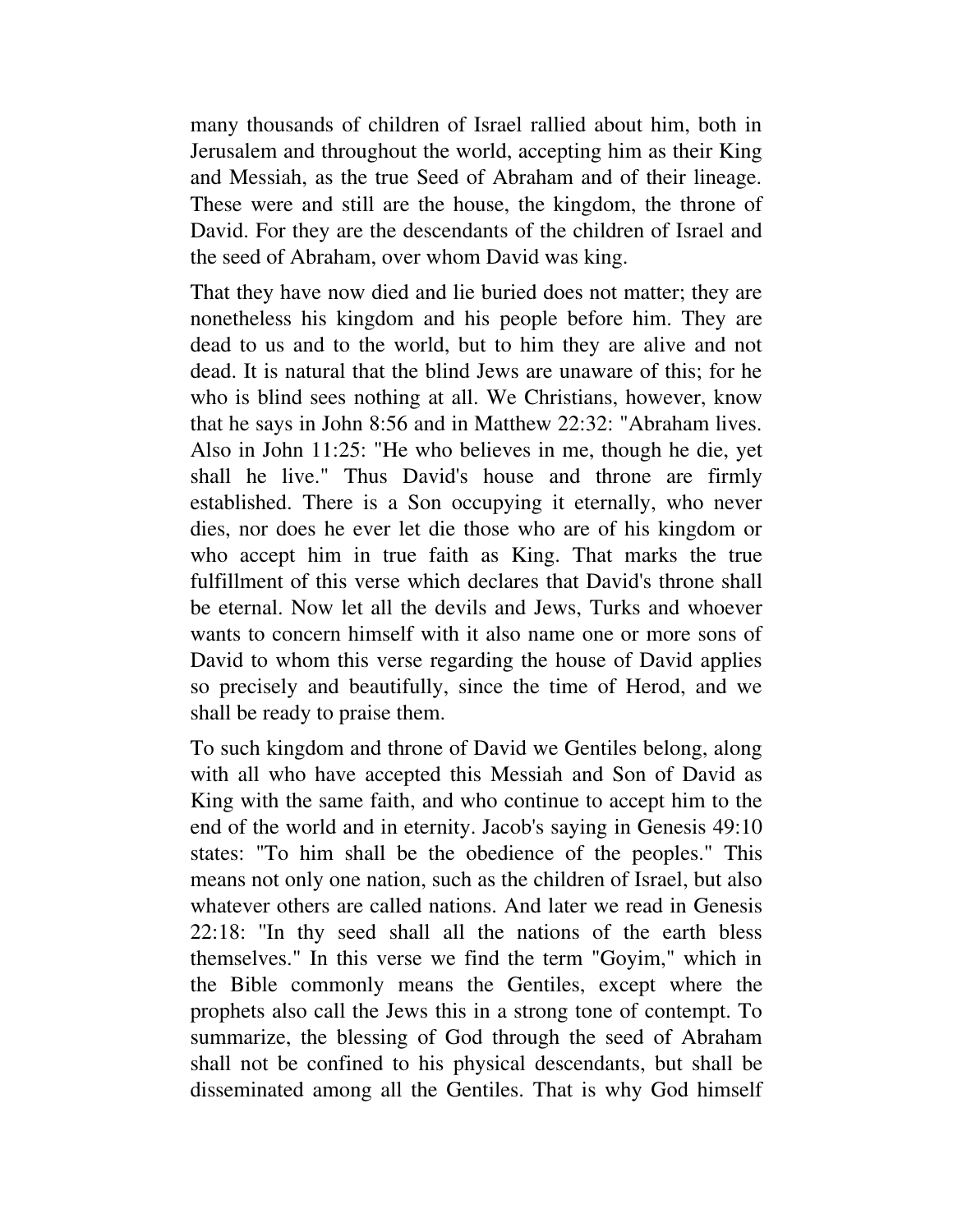calls Abraham "father of a multitude of nations" [Gen. 17:5]. There are many more such sayings in Scripture.

The reason that Scripture calls this kingdom "David's throne" and that it calls the King Messiah "David's Seed" is found in the fact that this kingdom of David and the King Messiah did not come from us Gentiles to the children of Abraham and Israel, but came from the children of Abraham and Israel, as the Lord himself says in John 4:22: "Salvation is from the Jews." Even if we are all descended from Adam and partake of the same birth and blood, nevertheless all other nations were shunted aside and solely Abraham's seed was selected as the nation from which the Messiah would come. After Abraham only Isaac, after Isaac only Jacob, after Jacob only Judah, after Judah only David were chosen, and the other brothers, each in his turn, were pushed aside and not chosen as the lineage from which the Messiah was to come. But everything, all things, happened for the sake of the Messiah. Therefore the whole seed of Abraham, especially those who believed in this Messiah, were highly honored by God, as St. Paul says in Acts 13:17: "God made the people great." For it surely is a great honor and distinction to be able to boast of being the Messiah's relative and kin. The closer the relationship, the greater the honor.

However, this boasting must not stem from the idea that Abraham's and his descendants' lineage is worthy of such honor; for that would nullify everything. It must be based rather on the fact that God chose Abraham's flesh and blood for this purpose out of sheer grace and mercy, although it surely deserved a far different lot. We Gentiles, too, have been honored very highly by being made partakers of the Messiah and the kingdom and by enjoying the blessing promised to Abraham's seed. But if we should boast as though we were deserving of this, and not acknowledge that we owe it to sheer, pure mercy, giving God alone the glory, all would also be spoiled and lost. It is as said in I Corinthians 4:7: "What have you that you did not receive? If then you received it, why do you boast as if it were not a gift?"

Thus the dear Son of David, Jesus Christ, is also our King and Messiah, and we glory in being his kingdom and people, just as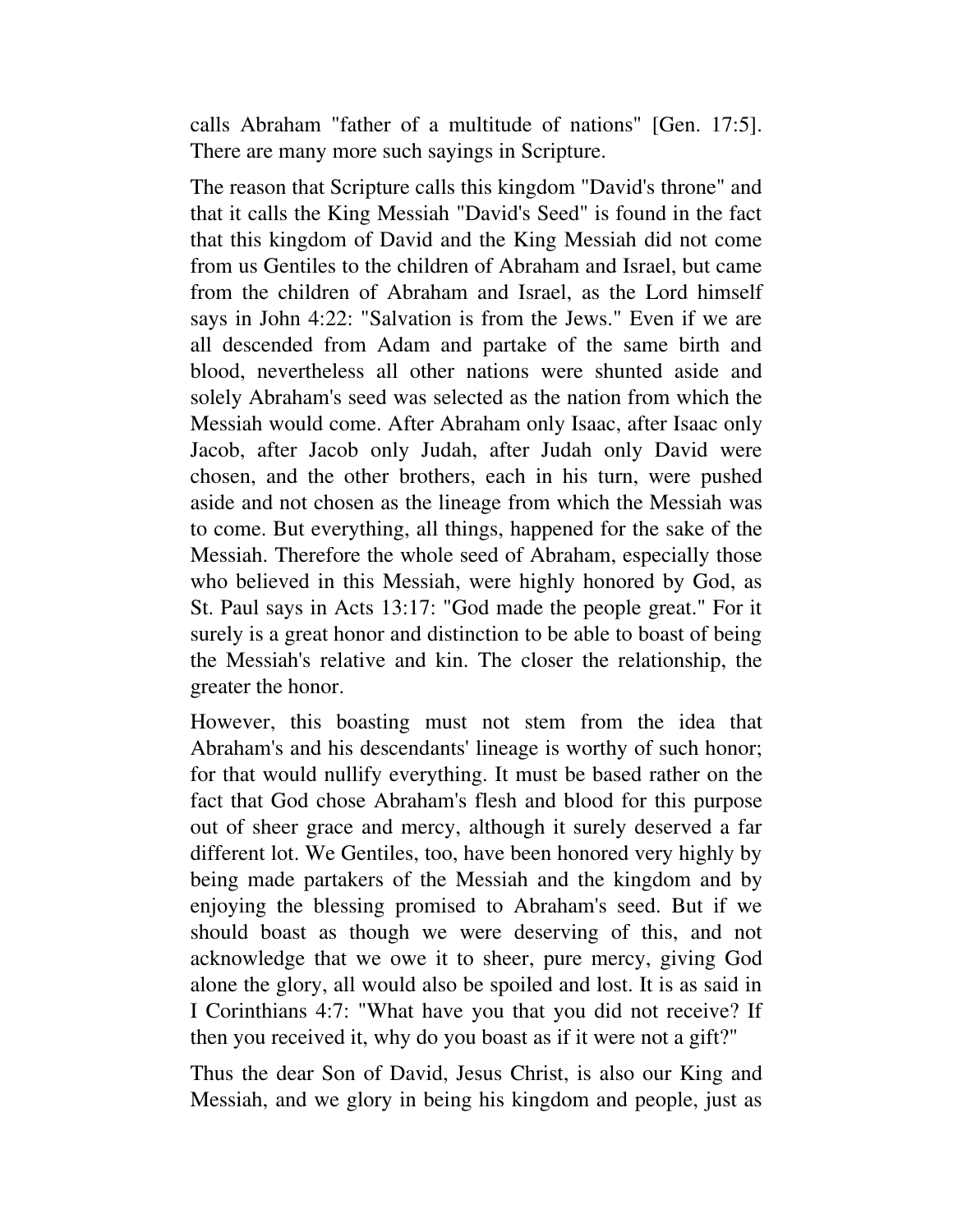much as David himself and all children of Israel and Abraham. For we know that he has been instated as Lord, King, and Judge over the living and the dead. "If we live, we live to the Lord, and if we die, we die to the Lord"; that is, we will also live after death, as we just heard, and as St. Paul preaches in Romans 14:8. We look for no bloodthirsty Kokhba in him, but the true Messiah who can give life and salvation. That is what is meant by a son of David sitting on his throne eternally. The blind Jews and Turks know nothing at all of this. May God have mercy on them as he has had and will have on us. Amen.

Neither can one produce a Messiah to whom the statement in Daniel 9 applies other than this Jesus of Nazareth, even if this drives the devil with an his angels and Jews to madness. For we heard before how lame the lies of the Jews regarding King Cyrus and King Agrippa are. However, things did come to pass in accord with the words of the angel Gabriel, and we see the fulfillment before our eyes. "Seventy weeks of years," he says, "are decreed concerning your people and your holy city." He does not mention the city by name, Jerusalem, but he simply says "your holy city"; nor does he say, "God's people," but simply "your people." For this people's and this city's holiness are to terminate after the expiration of the seventy weeks. In its place a new people, a new Jerusalem, and a different holiness would arise in which one would no longer have to propitiate sin annually by sacrifice, worship, and holiness in the temple and yet never become righteous and perfectly holy, because the atonement had to be repeated and sought anew by sacrifice every year.

Rather the Messiah would bring eternal righteousness, make misdeeds of no effect, check transgressions, atone for sin, fulfill prophecies and visions, etc. Where sin has been forever removed and eternal righteousness is found, there sacrifice for sin or for righteousness is no longer required. Why should one sacrifice for sin if it no longer exists? Why should one seek righteousness by service to God if this righteousness is already at hand? But if sacrifice and worship are no longer necessary, of what use are priests and temple? If priests and temple are no longer necessary,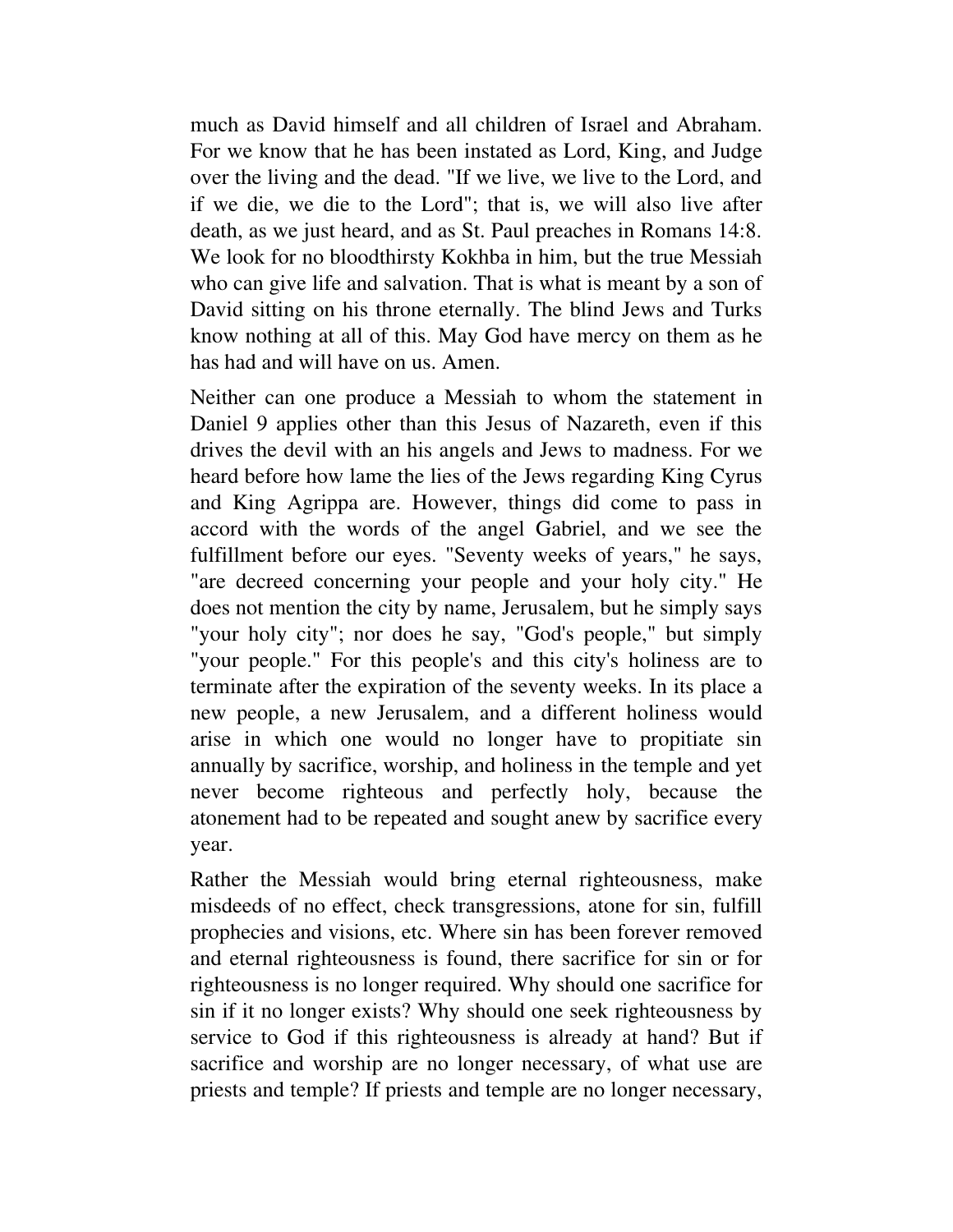why a people and a city who are served by them? It must develop into a new people and city which no longer needs such priests, temple, sacrifice, and worship, or it must be laid low and destroyed together with the useless temple and worship, priests and sacrifice. For the seventy weeks pronounce the final judgment and put an end to them together with city and temple, priests, sacrifice, and worship.

The Christian church, composed of Jews and Gentiles, is such a new people and a new Jerusalem. This people knows that sin has been removed entirely by Jesus Christ, that all prophecy has been fulfilled, and eternal righteousness established. For he who believes in him is eternally righteous, and all his sins are forever made of no effect, they are atoned for and forgiven, as the New Testament, especially St. Peter and St. Paul, strongly emphasizes. We no longer hear it said: Whoever offers guilt-offerings or sinofferings or other offerings in Jerusalem becomes righteous or has atoned for his sin; but now we hear: "He who believes and is baptized will be saved; but he who does not believe will be condemned" [Mark 16:16], no matter where in the wide world he may be. He need not travel to Jerusalem; no, Jerusalem has to come to him.

David, too, proclaimed this in Psalm 40:6: "Sacrifice and offering thou dost not desire; but thou hast given me an open ear" (that is, the ears of the world, that they might hear and believe and thus be saved without sacrifice, temple, and priests). "Burnt offering and sin offering thou hast not required. Then I said, 'Lo, I come; in the roll of the book it is written of me; I delight to do they will, O God.'" Indeed, this is the Messiah who brought righteousness through his will and obedience. This is the message of the books of Moses and of all the prophets. Thus also Gabriel says that the sacrifice will not be adequate; he declares that the Messiah "shall be cut off and have nothing" [Dan. 9:26]. Of what will he have nothing? Find out about what he is talking. He is speaking to Daniel about his people and his holy city. He will have none of these, so that their holiness will no longer be with him and in him. Thus Psalm 16:4 says: "I do not want their libations of blood, nor will I take their names upon my lips."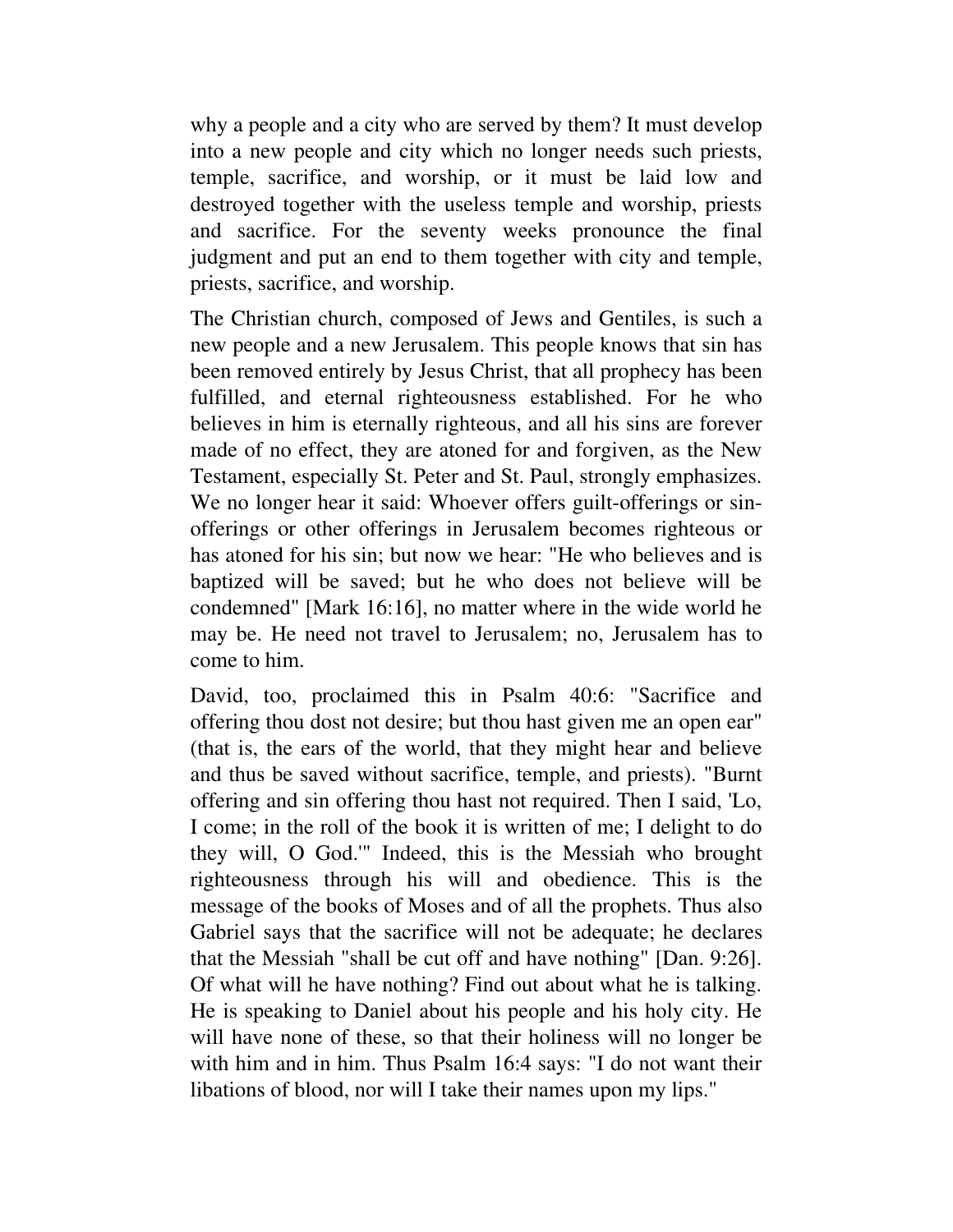So also we read in Isaiah 33: "The people who will dwell in the new Jerusalem will be called \*Nesu awon, levatus peccato\*: a people forgiven of an sin." And Jeremiah 32 also promises another, a new, covenant in which not Moses with his covenant shall reign, but rather, as he says: "I will forgive their iniquity, and I will remember their sin no more" [Jer. 31:34]. This is, indeed, a covenant of grace, of forgiveness, of remission of all sins eternally. That cannot, of course, be effected by the sword, as the blood thirsty Kokhbaites aspire to do. No, this was brought into the unworthy world by pure grace through the crucified Messiah, for eternal righteousness and salvation, as Gabriel here declares.

As was said before, this saying is too rich; the whole New Testament is summed up in it. Consequently, more time and space would be needed to expound it fully. At present it will suffice if we are convinced that it is impossible to understand this statement as referring to any other Messiah or King than our Lord Jesus of Nazareth. This is true also for the reason that at that time, in the last week; no other Messiah than this was killed; for as Daniel's words clearly indicate, there must be a Messiah who was killed at that time.

And, finally, also Haggai's saying fits no one else. For from Haggai's time on there was no one who might with the slightest plausibility be called "the \*chemdath\* of an the Gentiles," their delight and consolation, except this Jesus Christ alone. For fifteen hundred years the Gentiles have found their comfort, joy, and delight in him, as we perceive clearly and as the Jews themselves confirm with their cursing to the present day. For why do they curse us? Solely because we confess, praise, and laud this Jesus, the true Messiah, as our consolation, joy, and delight, from whom we win not he parted or separated by weal or woe, in whom and for whom we will confidently and willingly live and die. And the more the Jews, Turks, and all other foes revile and defame him, the more firmly will we cling to him and the dearer we will be to him, as he says [Matt 5:11 f.]: "Blessed are you when men revile you and persecute you on my account. Rejoice and be glad, for your reward is great in heaven." All